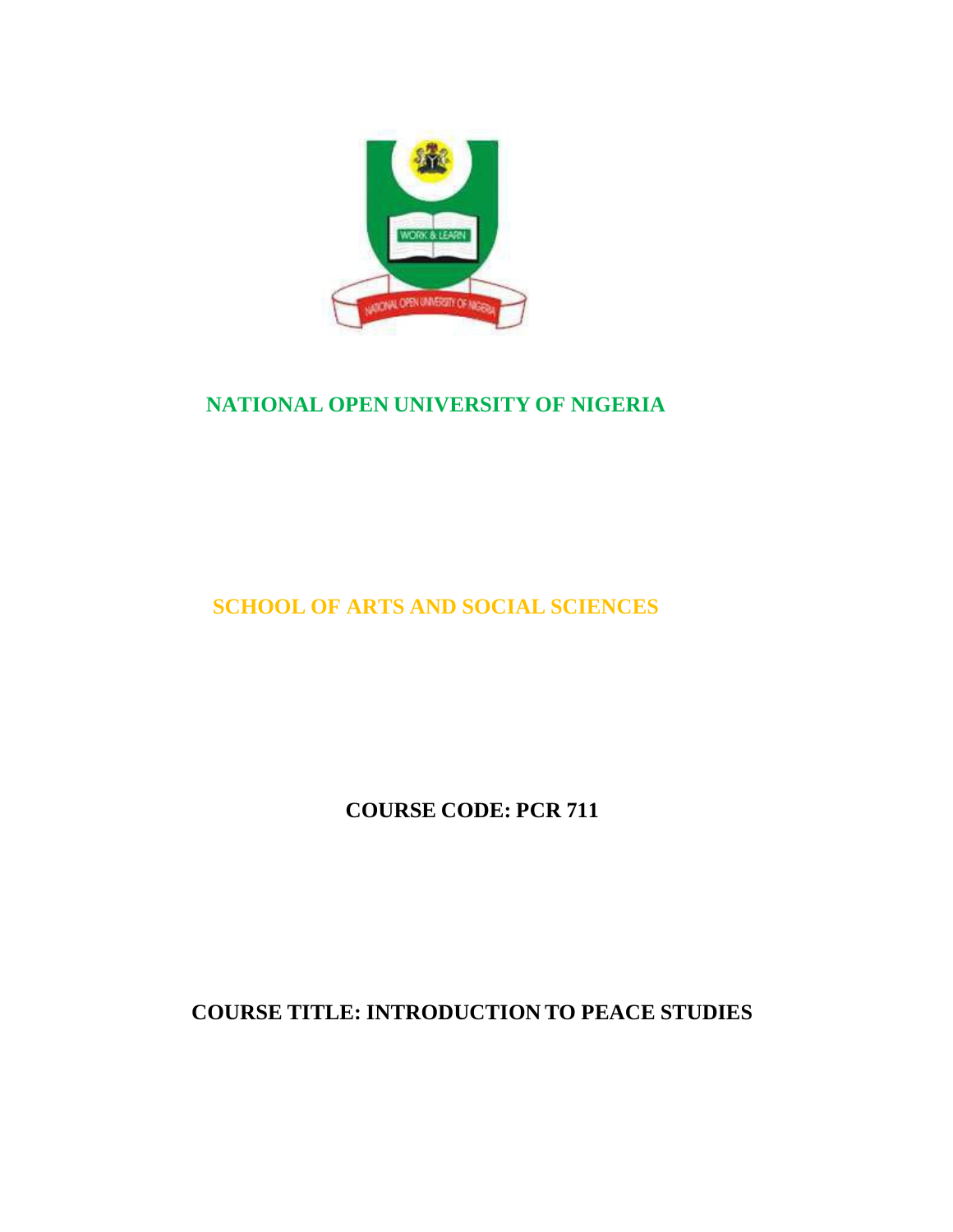PCR 711 Course Guide

# **COURSE GUIDE**

## **PCR 711 INTRODUCTION TO PEACE STUDIES**

| <b>Course Title</b>       | <b>Introduction to Peace Studies</b>                                                                       |
|---------------------------|------------------------------------------------------------------------------------------------------------|
| Course Developer          | Dr. Osita Agbu<br>Nigerian Institute of International Affairs<br>Lagos                                     |
| <b>Course Writer</b>      | Joshua Olusegun Bolarinwa<br>Nigerian Institute of International Affairs<br>Lagos                          |
| Course Editor             | Joan Mbagwu<br>C/o Olive Branch Konsult,<br>Lagos.                                                         |
| <b>Course Coordinator</b> | Mr. Oyedolapo B. Durojaye School<br>of Arts & Social Sciences National<br>Open University of Nigeria Lagos |



## **NATIONAL OPEN UNIVERSITY OF NIGERIA**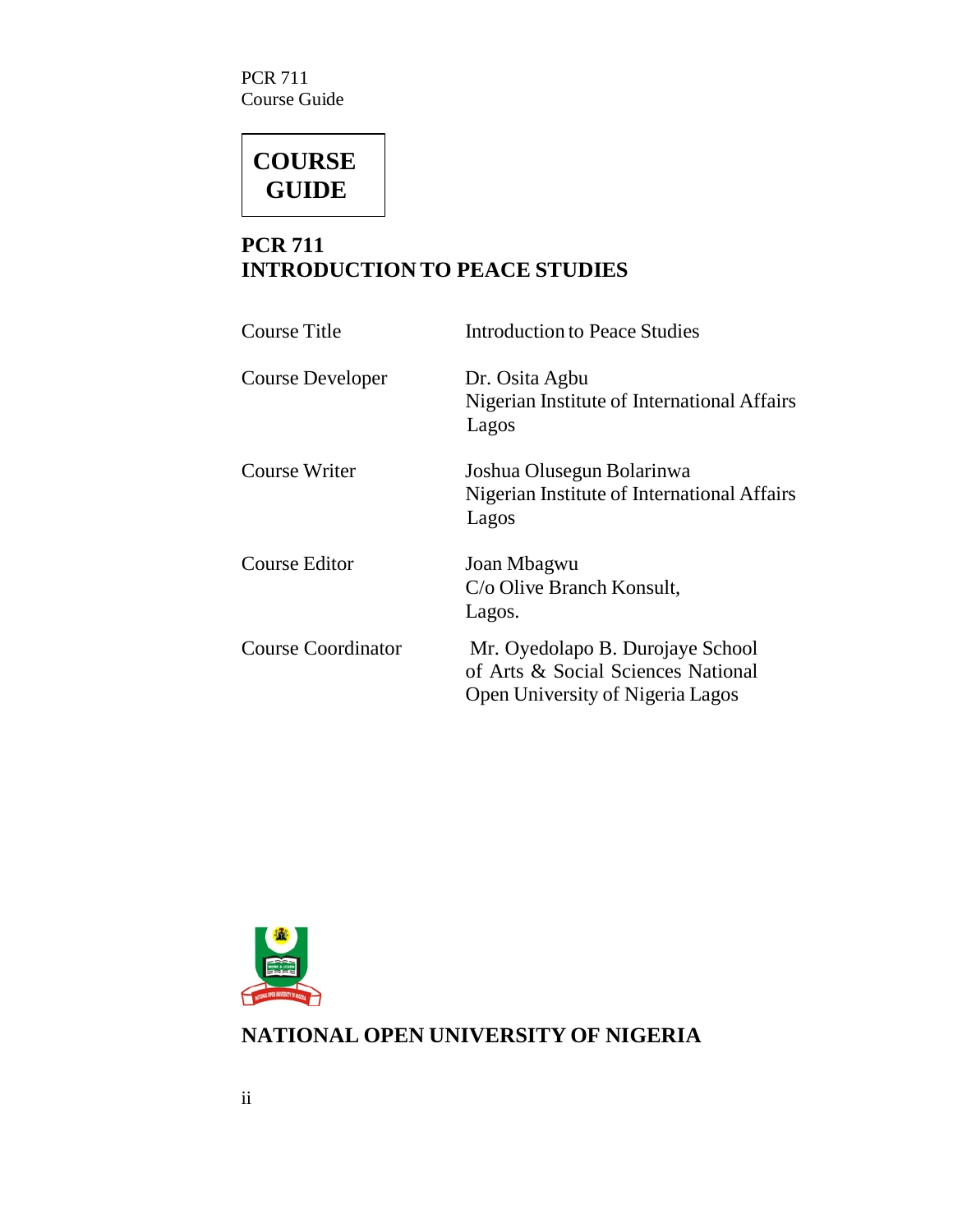PCR 711 Course Guide

National Open University of Nigeria Headquarters 14/16 Ahmadu Bello Way Victoria Island Lagos

Abuja Annex 245 Samuel Adesujo Ademulegun Street Central Business District Opposite Arewa Suites Abuja

e-mail: centralinfo@nou.edu.ng URL: www.nou.edu.ng

National Open University of Nigeria 2006

First Printed 2006

ISBN: 978-058-446-3

All Rights Reserved

Printed by …………….. For National Open University of Nigeria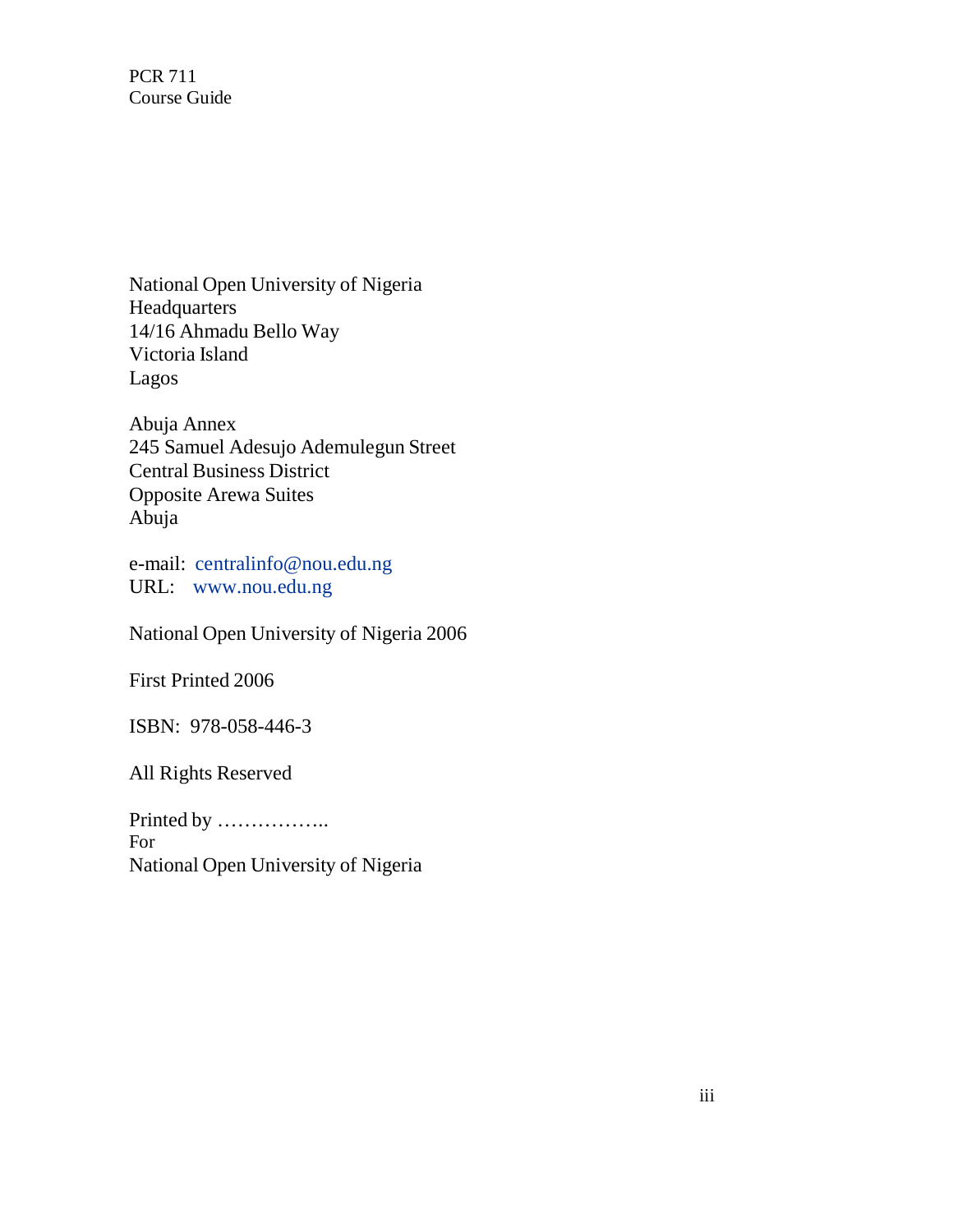PCR 711 Course Guide

## **CONTENTS Pages**

| $\mathbf{1}$ |
|--------------|
|              |
| 2            |
| - 2          |
|              |
| 3            |
| $4 - 5$      |
|              |
| 6            |
| $6 - 7$      |
|              |
|              |
|              |
|              |
|              |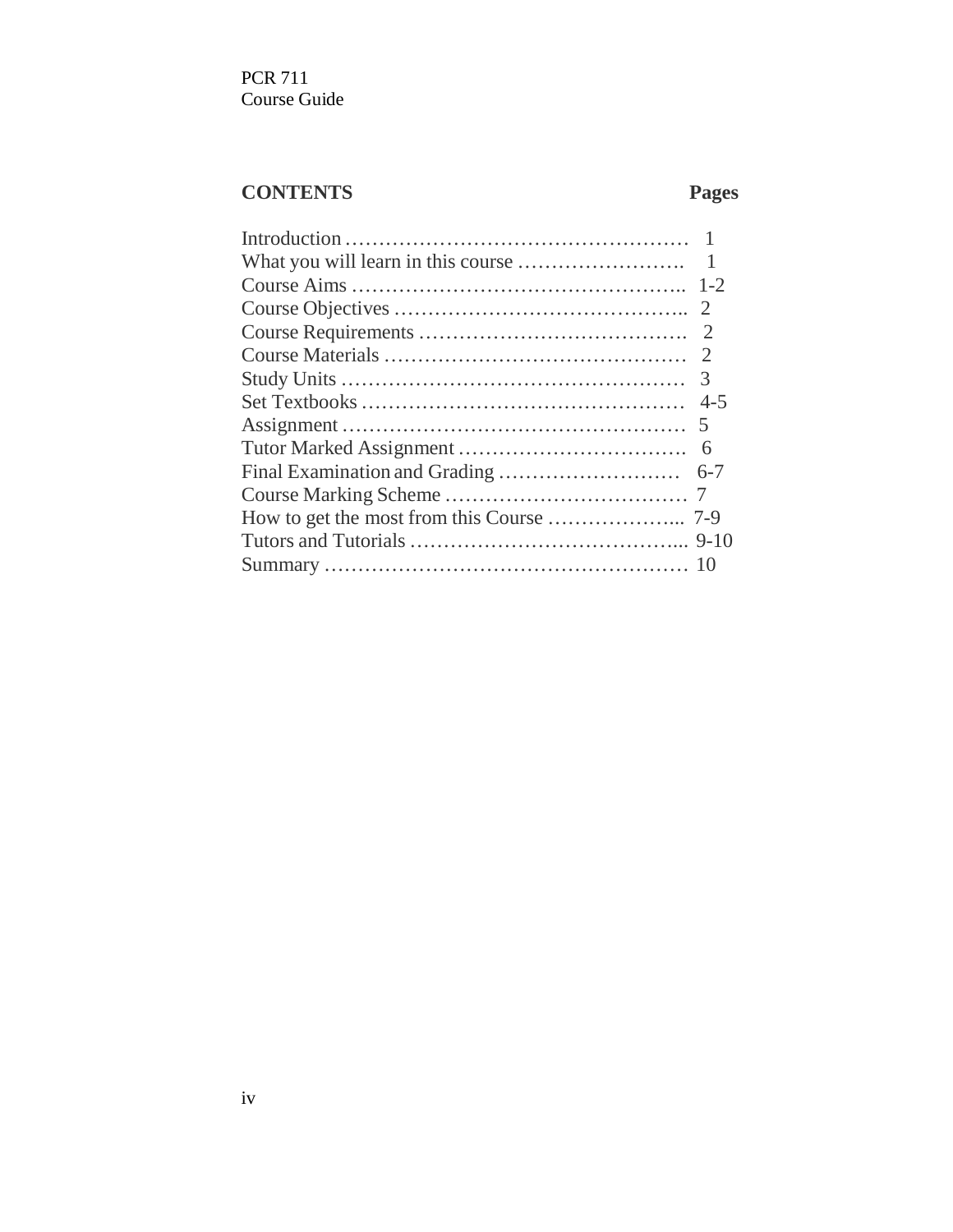## **INTRODUCTION**

PCR 101 Introduction to Peace Studies is one- semester 3 credit units' foundation level course. It is available for students as a prerequisite towards a B.A in Peace Studies and Conflict Resolution. This course will consist of 4 modules, and it has been developed using local examples. This Course Guide will tell us what this course is all about, what materials will be relevant, and how to use them. It will also provide you a guide on how much time to use in order to successfully complete the course. It will also give you some guidance on your tutor-marked assignments, and other details, which will be found in a separate 'Assignment File.'

## **What you will learn in this course**

The general aim of this course is to give you an introduction to major themes, issues and challenges in study of peace, as well introduce some of the tools, techniques and relevant peace institutions creating the connections and synergies between peace studies and other courses offered in the institution. This course will provide a wider view of issues relevant to peace, through the lens of peace studies, which the sole aim of providing the right tools and the necessary level of commitment to effect a change for the better in terms of peace, violence and conflict on all levels.

## **COURSE AIMS**

The four major aims of the course are to:

To introduce Peace Studies as an academic discipline, with emphasis on the genesis of peace studies, the theoretical background that supports its fundamental insights, questions, and the ethics of war and peace.

To analyze contemporary conflict and introduce the main issues in the field of conflict mapping and conflict theory.

To examine some of the important dimensions of peace, conflict and violence on various levels including ethnic and religious factors, questions and marginalization, justice, equality, environment and structures of international agencies and systems.

To review some of the most approaches to peace, including missions, activities of UN organs, role of NGOs, civil society organizations, and international and human rights laws.

## **COURSE OBJECTIVES**

At the end of this Course, you should be able to: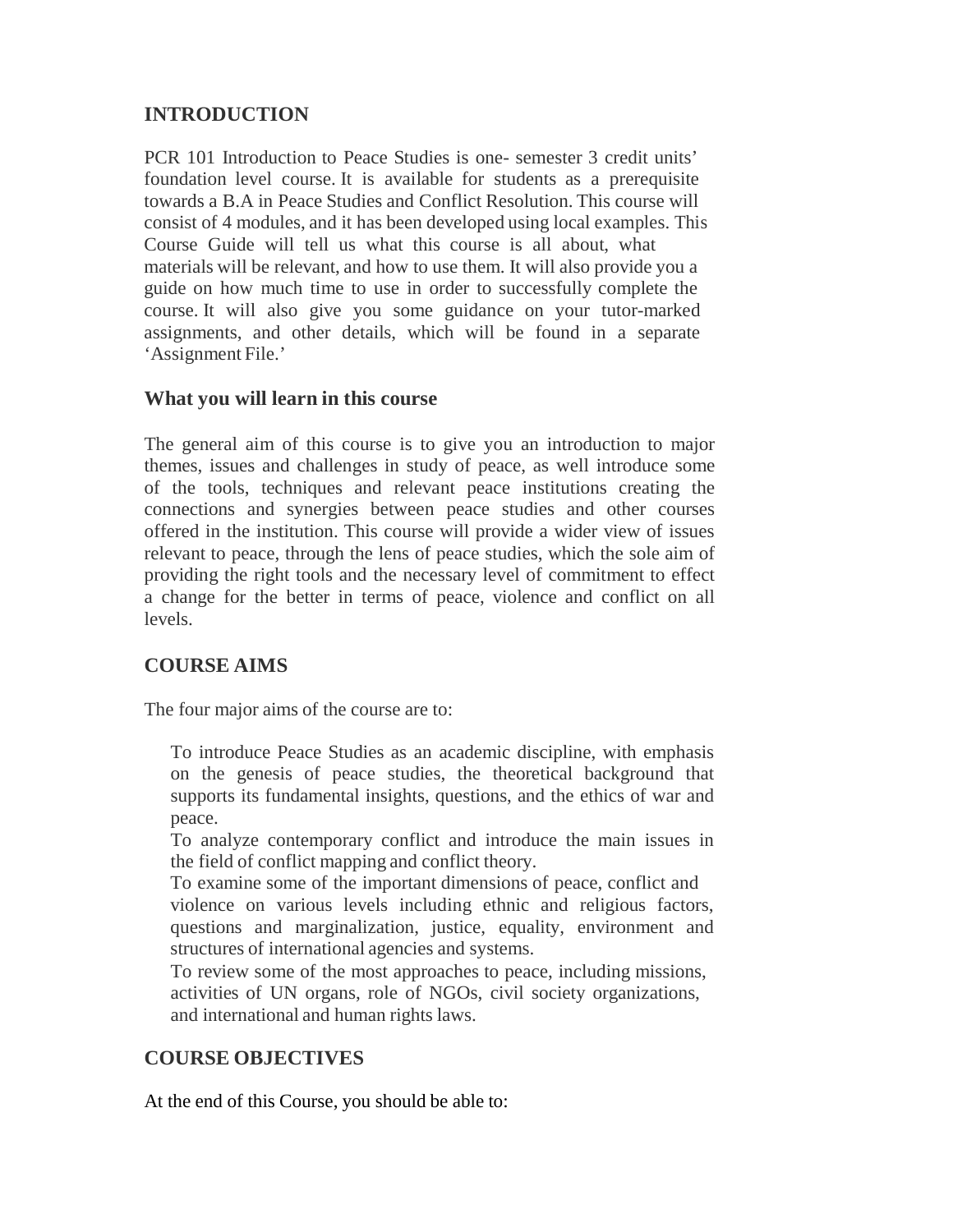- (i) Construct definitions of conflict and peace
- (ii) Distinguish between conflict and violence
- (iii) Identify what is positive about conflict
- (iv) Analyze a conflict they have experienced
- (v) Identify the different categories of causes of conflict
- (vi) Be able to differentiate between root causes and triggers
- (vii) Be able to differentiate between external and internal factors
- (viii) Develop a comprehensive picture of the conflict issues, stages of conflict etc.
- (ix) Help the mediator gain direction on how to intervene in the conflict
- (x) Identify all the parties to the conflict
- (xi) Know and understand the different methods of analysis

#### **COURSE REQUIREMENTS**

To complete this course, you are expected to read all the study units, suggested books and other relevant materials to achieve the objectives. Each unit contains tutored marked assignment, and you are required to submit assignments for assessment purposes. There will be an examination at the end of the course. The course should take you a total of 15 weeks to complete. Please find below a list of the major components of the course.

#### **COURSE MATERIALS**

Major of the course components are: Course Guide 4 Modules References/Further Readings Assignment Files

#### **STUDY UNITS**

There are 4 Modules in this course. Each module has 5 Units. The modules are designed to cover the four major aims of the course and arranged accordingly.

## **Module 1 – Concepts and Theories in Peace and Conflict**

**Studies**  Unit 1 Definitions Unit 2 Theories Unit 3 Causes of Conflicts Unit 4 Conflict Analysis Unit5 Peace Processes I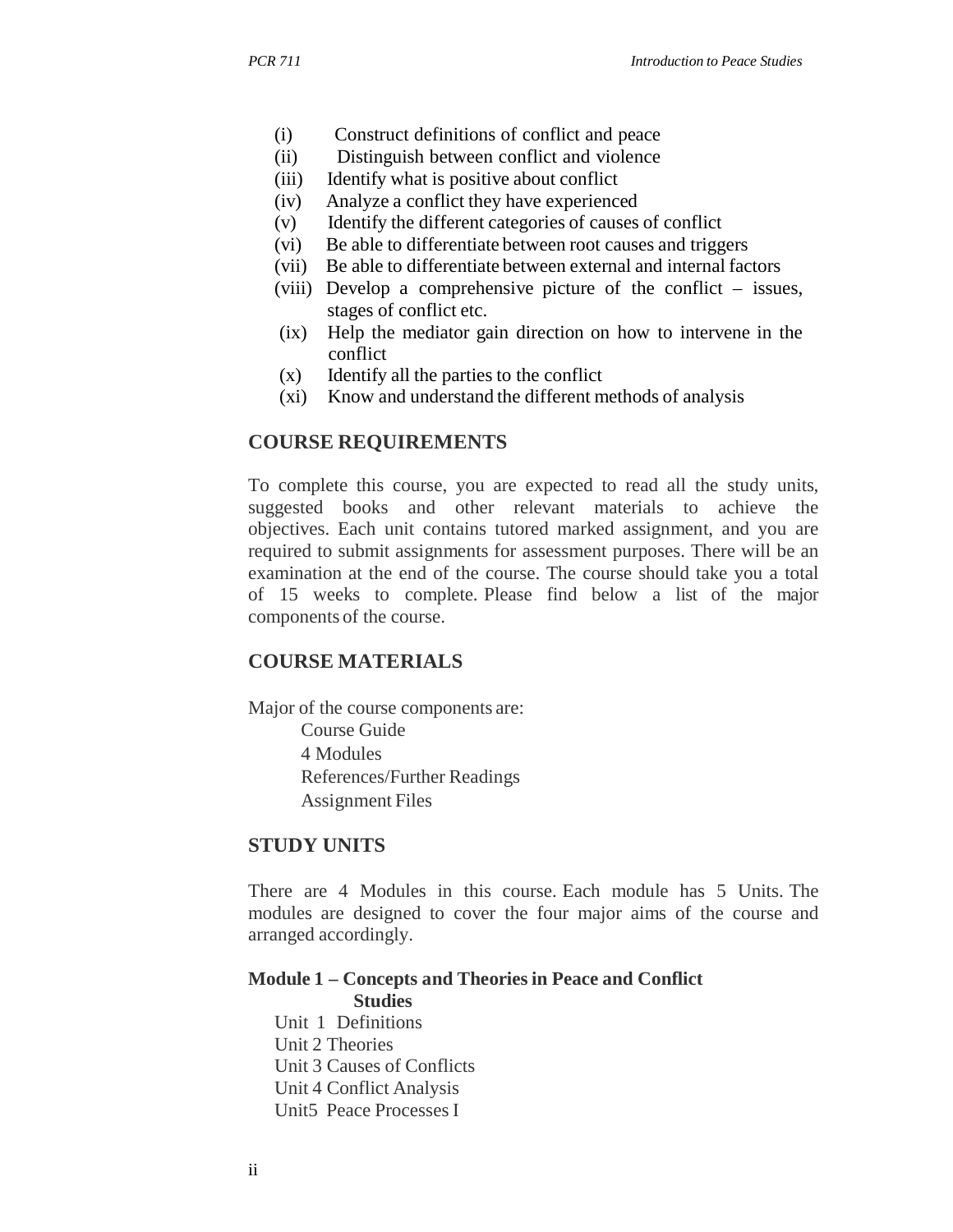#### **Module 2 – Fundamentals of Peace Studies**

- Unit 1 Peace Processes II
- Unit 2 Communication
- Unit 3 Ethnicity
- Unit 4 Factors for National Integration
- Unit 5 Civil-Military Relations and the promotion of Peace in Democratic Nigeria

#### **Module 3 – Issues in Conflict Management**

Unit 1 Religion, Peace and Conflicts in Nigeria Unit 2 Peace Education Unit 3 African Endogenous Peace Institutions Unit 4 Small Arms, Children and Girls in Armed Conflicts. Unit 5 Post Conflict Reconstruction

#### **Module 4 – Discourse in Peace and Conflict Management**

- Unit 1 Peace Building
- Unit 2 Gender and Peace Building
- Unit 3 Human Rights
- Unit 4 International Peace Institutions
- Unit 5 Conflict Prevention

## **Textbooks And References**

These books are recommended for further reading. There are more references at the end of each unit:

- Albert, I.O. (2002). Introduction to Third Party Peaceful Transformation Forum Intention in Community Conflicts. John Archers (Publisher) Limited.
- Albert, I.O. (2001), Introduction to Third Party Intervention in CommunityConflicts*,* PETRAF and John Archers (Publishers) Ltd.
- Zartman and J.L. Rasmussen (eds.), Peacemaking in International Conflicts, methods and Techniques*,* Washington DC: US Institute of Peace press.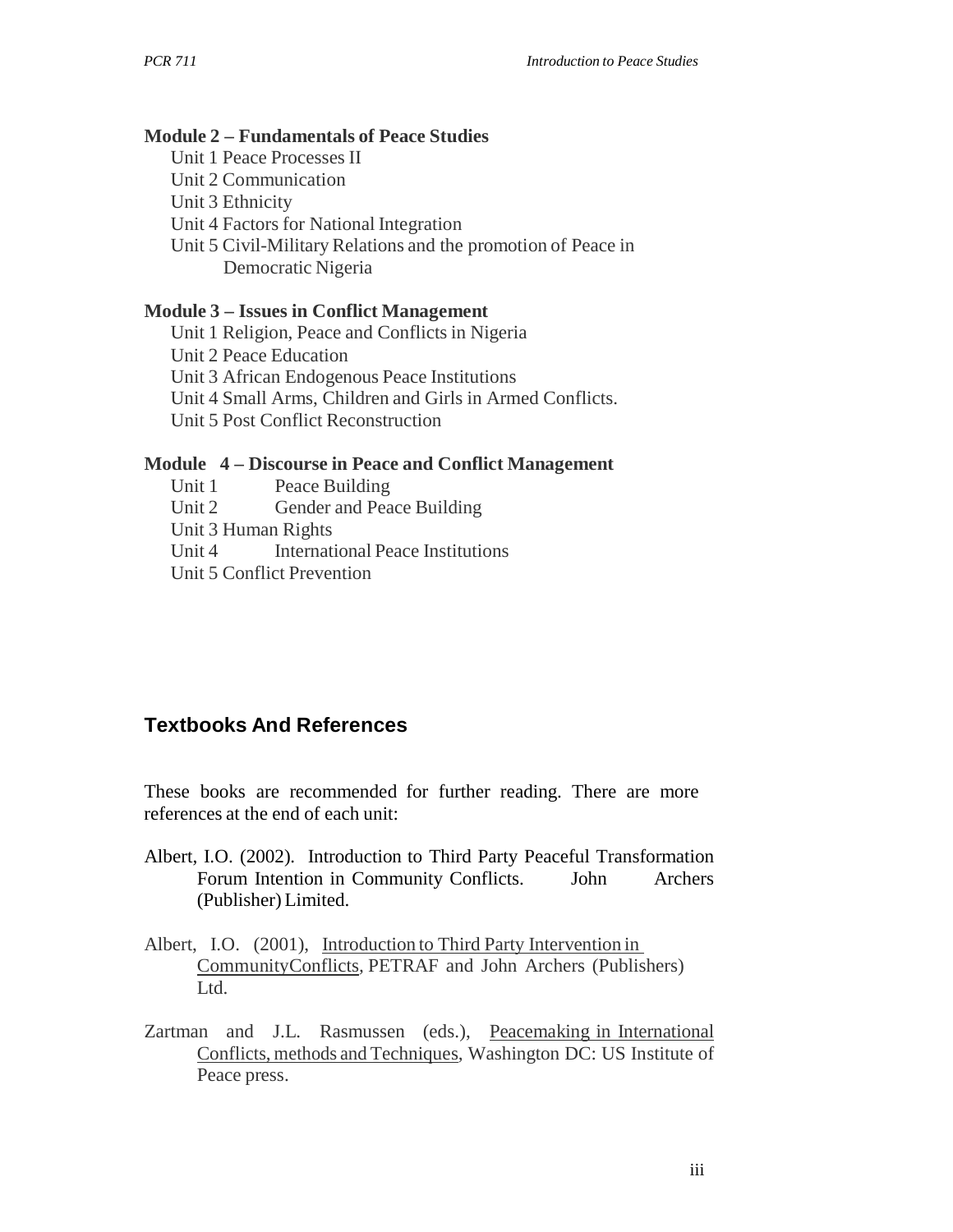- Gayle Millers and Carol Miller Lieber (2001) Conflicts in Context: LocaltoUnderstandingGlobalSecurity. Education for Social Responsibility
- Amoo Sam G. (1997) The Challenge Of Ethnicity And Conflicts In Africa: The Need For A New Paradigm. Emergency Response Division United Nations Development Programme. New York
- Burton J. (1987). WorldSociety. University Press of America. Lanham Imobighe T. (ed) (2003) Civil Society and Ethnic Conflict ManagementinNigeria. Spectrum Books, Ibadan, Nigeria
- Nnoli O. (1980). EthnicPoliticsinNigeria. Fourth Dimension, Enugu. Nigeria
- Otite O and Olawale I. (ed) (1999) CommunityConflictsinNigeria: Management, Resolution, and Transformation. Ibadan Spectrum Books, Nigeria
- Burgess, H. and Burgess, G.M**.** (1997), Encyclopedia of conflict Resolution, Santa Barbara, ABC - CLIO.
- Goldberg, Stephen: Sander, Frank E. A**.;** Rogers, Nancy H**.** (1992) Dispute Resolution: Negotiation, Mediation and other processes, Little, Brown and Co.
- Miller, Christopher A. (2004), AGlossaryofTermsandConceptsand ConflictStudies, University for Peace.
- Schmid, Alex P. (2000), Thesaurus and Glossary of Early Warning Conflict Prevention Terms, Forum on Early Warning and Early Response.
- Deutsch, M.A. (1973), TheResolutionofConflict, New Haven, Conn: Yale
- Rubin, J. (ed.) (1981), Dynamics of Third Party Intervention: Kissinger in theMiddleEast, New York: Praeger.

## **Assignment File**

There are two aspects to the assessment of this course. In this file, you will find all the details of the work you must submit to your tutor for marking. The marks you obtain for these assignments will count towards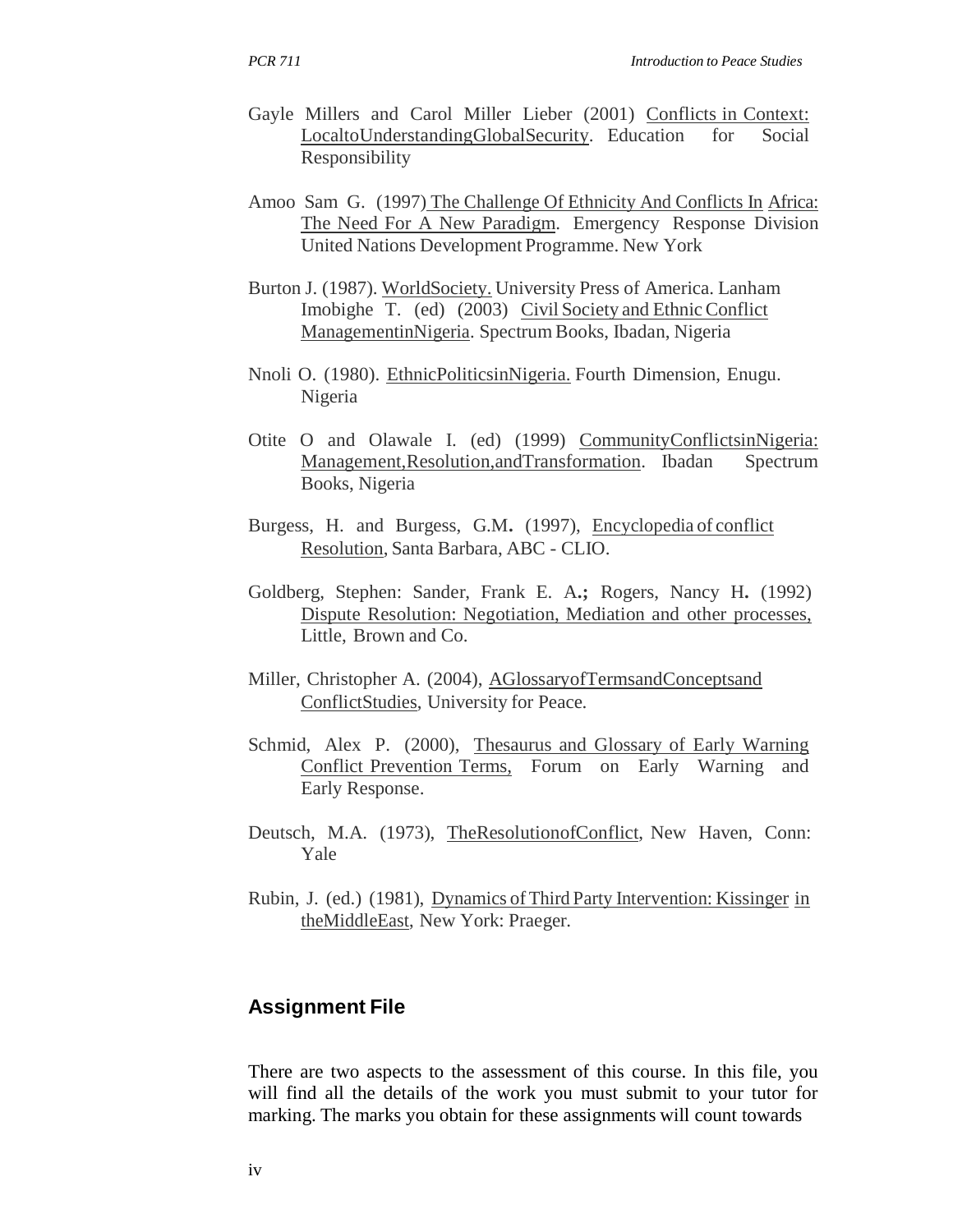the final mark you obtain for this course. Further information on assignment will be found in the Assignment File itself, and later in this Course Guide in the section on assessment.

There are many assignments for this course, with each unit having at least one assignment. These assignments are basically meant to assist you to understand the course.

#### **Assessment**

There are two aspects to the assessment of this course. First, are the tutor-marked assignments; second, is a written examination.

In tackling these assignments, you are expected to apply the information, knowledge and experience acquired during the course. The assignments must be submitted to your tutor for formal assessment in accordance with the deadlines stated in the Assignment File. The work you submit to your tutor for assessment will account for 30 per cent of your total course mark.

At the end of the course, you will need to sit for a final examination of three hours duration. This examination will account for the other 70 per cent of your total course mark.

#### **Tutor-Marked Assignments (TMAS)**

There are 20 tutor-marked assignments in this course. You only need to submit all the assignments. The best four (i.e. the highest four of the 20 marks) will be counted. Each assignment counts for 20 marks but on the average when the four assignments are put together, then each assignment will count 10 % towards your total course mark. This implies that the total marks for the best four (4) assignments which would have been 100 marks will now be 30% of your total course mark.

The Assignments for the units in this course are contained in the Assignment File. You will be able to complete your assignments from the information and materials contained in your set books, reading and study units. However, it is always desirable at this level of your education to research more widely, and demonstrate that you have a very broad and in-dept knowledge of the subject matter.

When each assignment is completed, send it together with a TMA (tutormarked assignment) form to your tutor. Ensure that each assignment reaches your tutor on or before the deadline given in the Assignment File. If, for any reason you cannot complete your work on time, contact your tutor before the assignment is due to discuss the possibility of an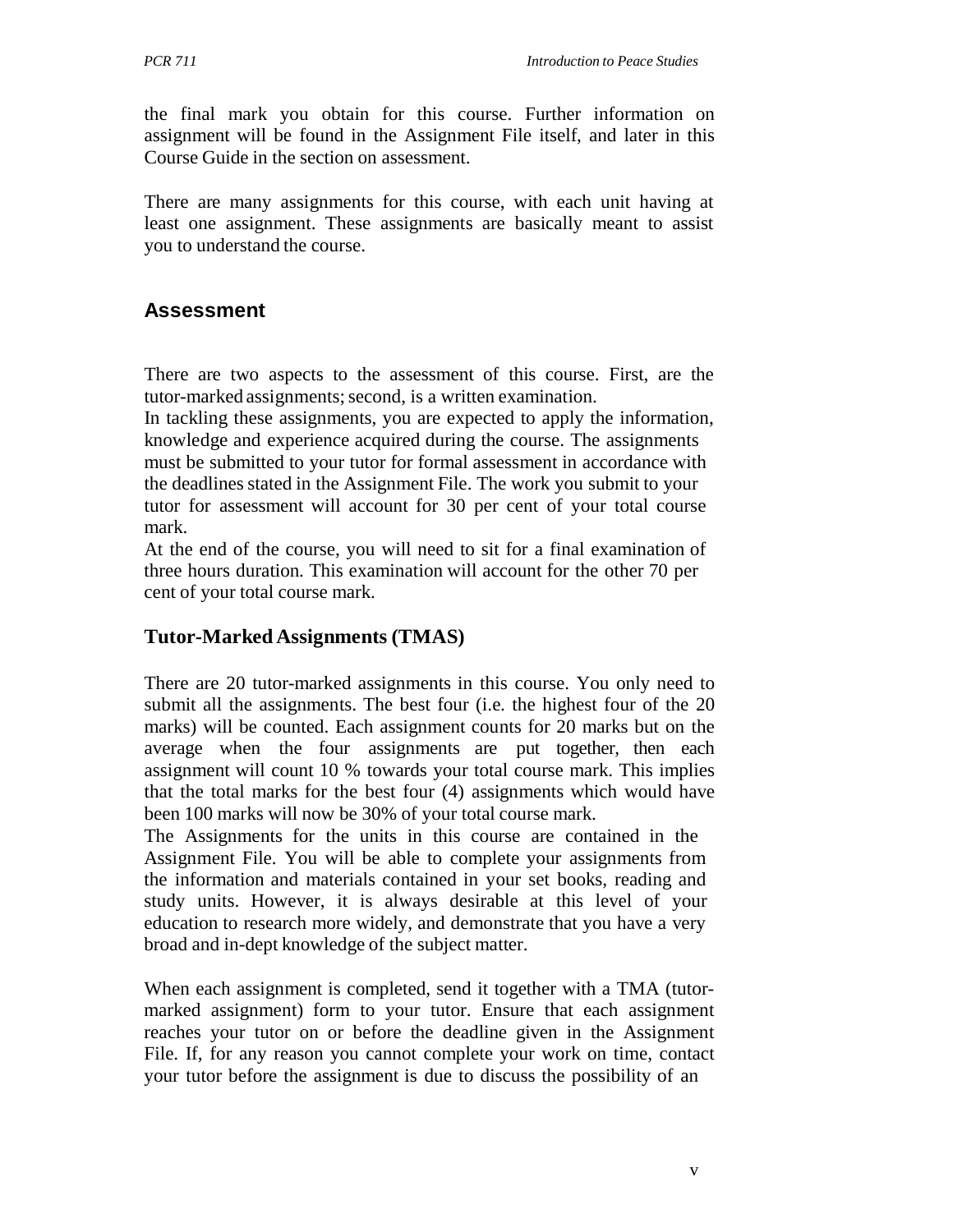extension. Extensions will not be granted after the due date unless there are exceptional circumstances warranting such.

**Final Examination and Grading**

The final examination for **PCR 101 Introduction to Peace Studies** will be of three hours' duration and have a value of 70% of the total course grade. The examination will consist of questions which reflect the practice exercises and tutor-marked assignments you have previously encountered. All areas of the course will be assessed.

Use the time between the completion of the last unit and sitting for the examination, to revise the entire course. You may find it useful to review your tutor-marked assignments and comment on them before the examination. The final examination covers information from all aspects of the course.

## **Course Marking Scheme**

| <b>ASSESSMENT</b> | <b>MARKS</b>                                                                     |
|-------------------|----------------------------------------------------------------------------------|
| Assignments       | Four assignments, best three marks of the four<br>counts at 30% of course marks. |
| Final examination | 70% of overall course marks                                                      |
| <b>Total</b>      | 100% of course marks                                                             |

**Table 1:** *Course marking Scheme*

**How to get the most from this Course**

In distance learning, the study units replace the university lecture. This is one of the great advantages of distance learning; you can read and work through specially designed study materials at your own pace, and at a time and place that suits you best. Think of it as reading the lecture instead of listening to the lecturer. In the same way a lecturer might give you some reading to do, the study units tell you when to read, and which are your text materials or set books. You are provided exercises to do at appropriate points, just as a lecturer might give you an in-class exercise.

Each of the study units follows a common format. The first item is an introduction to the subject matter of the unit, and how a particular unit is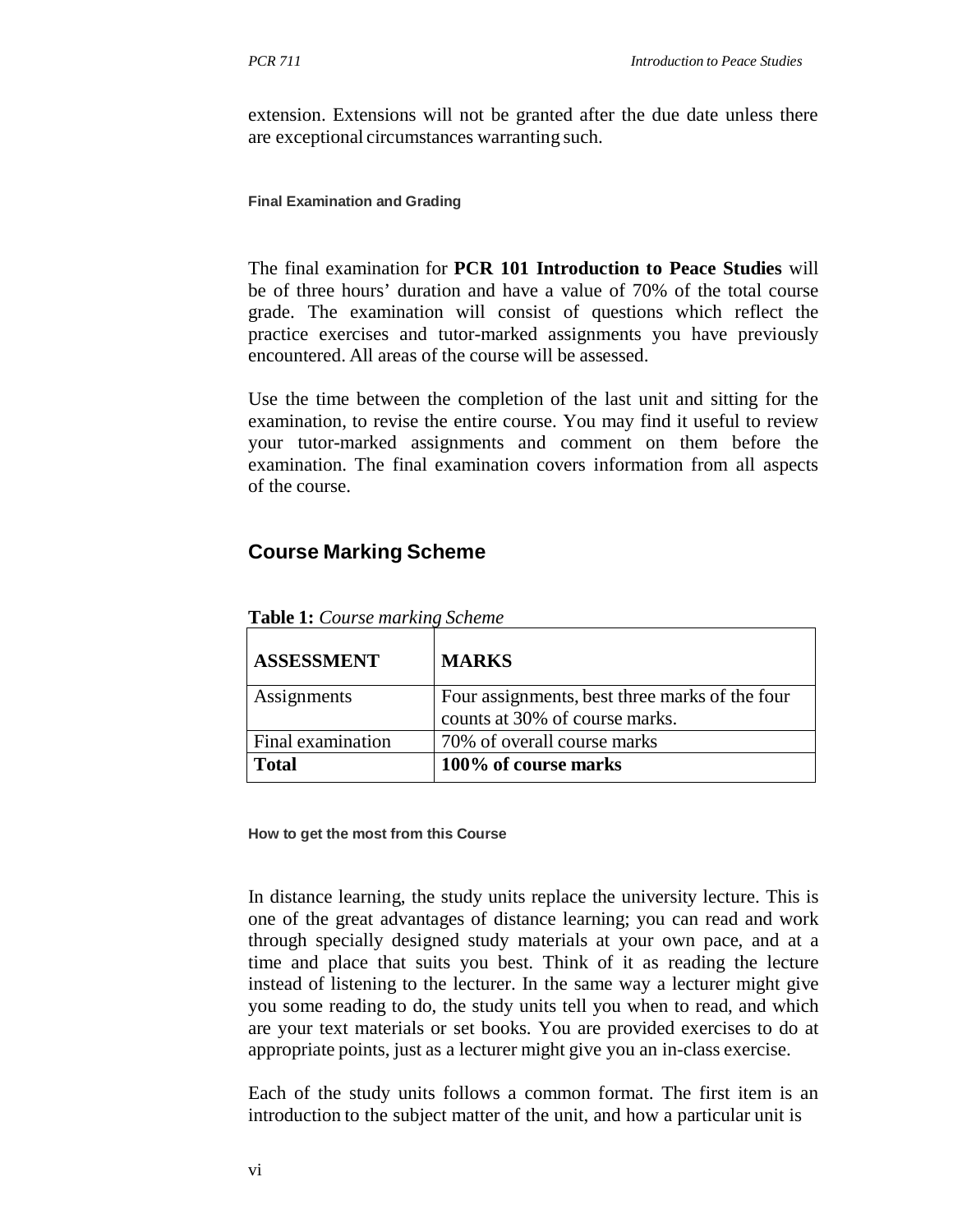integrated with the other units and the course as a whole. Next to this is a set of learning objectives. These objectives let you know what you should be able to do by the time you have completed the unit. These learning objectives are meant to guide your study. The moment a unit is finished, you must go back and check whether you have achieved the objectives. If this is made a habit, then you will significantly improve your chances of passing the course.

The main body of the unit guides you through the required reading from other sources. This will usually be either from your set books or from a Reading section.

The following is a practical strategy for working through the course. If you run into any trouble, telephone your tutor. Remember that your tutor's job is to help you. When you need assistance, do not hesitate to call and ask your tutor to provide it.

- 1. Read this Course Guide thoroughly, it is your first assignment.
- 2. Organize a Study Schedule. Design a 'Course Overview' to guide you through the Course. Note the time you are expected to spend on each unit and how the assignments relate to the units. You need to gather all the information into one place, such as your diary or a wall calendar. Whatever method you choose to use, you should decide on and write in your own dates and schedule of work for each unit.
- 3. Once you have created your own study schedule, do everything to stay faithful to it. The major reason that students fail is that they get behind with their course work. If you get into difficulties with your schedule, please, let your tutor know before it is too late for help.
- 4. Turn to Unit 1, and read the introduction and the objectives for the unit.
- 5. Assemble the study materials. You will need your set books and the unit you are studying at any point in time.
- 6. Work through the unit. As you work through the unit, you will know what sources to consult for further information.
- 7. Well before the relevant due dates (about 4 weeks before due dates). Keep in mind that you will learn a lot by doing the assignment carefully. They have been designed to help you meet the objectives of the course and, therefore, will help you pass the examination. Submit all assignments not later than the due date.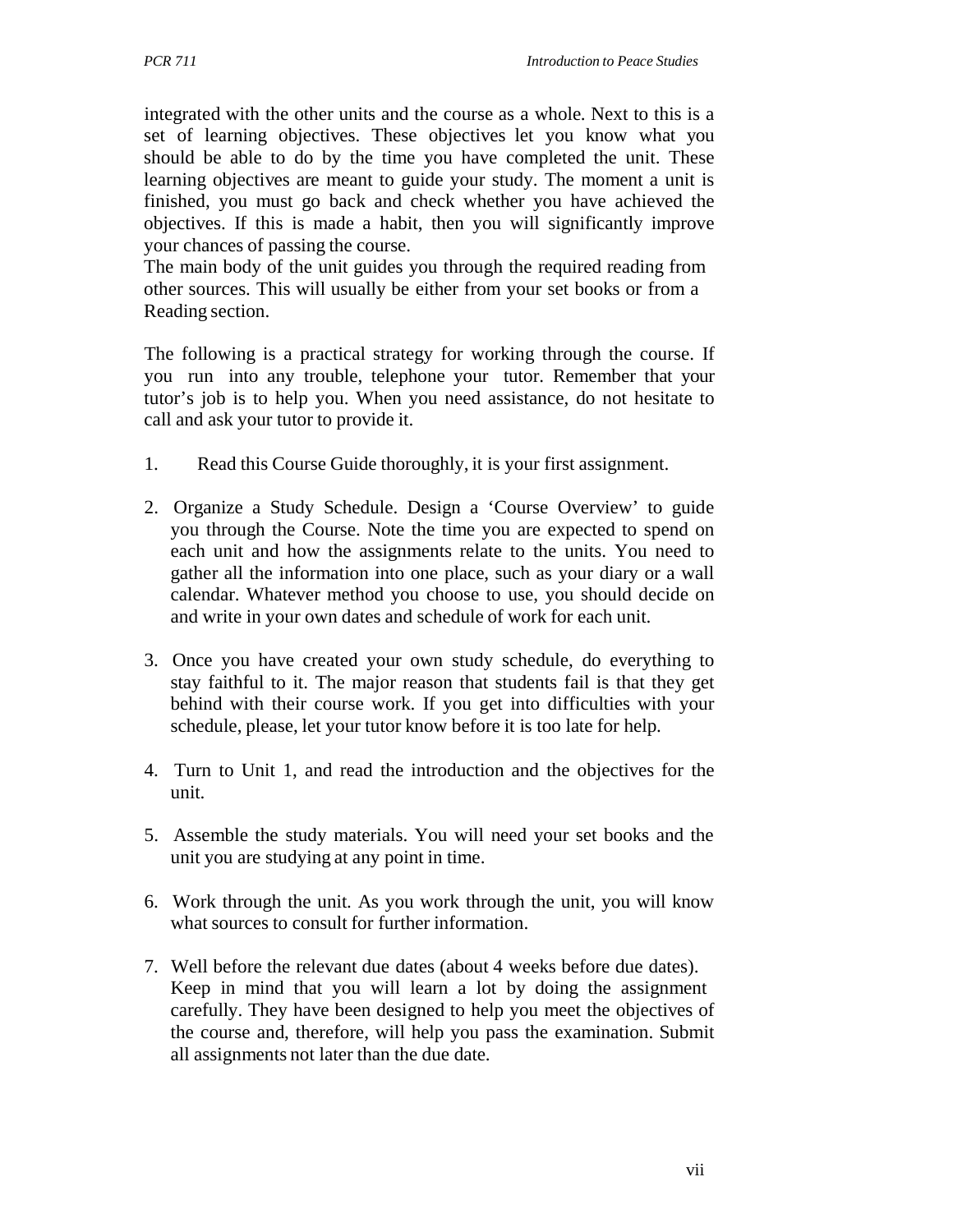- 8. Review the objectives for each study unit to confirm that you have achieved them. If you feel unsure about any of the objectives, review the study materials or consult your tutor.
- 9. When you are confident that you have achieved a unit's objectives, you can start on the next unit. Proceed unit by unit through the course and try to pace your study so that you keep yourself on schedule.
- 10. When you have submitted an assignment to your tutor for marking, do not wait for its return before starting on the next unit. Keep to your schedule. When the Assignment is returned, pay particular attention to your tutor's comments, both on the tutor-marked assignment form and also the written comments on the ordinary assignments.
- 11. After completing the last unit, review the course and prepare yourself for the final examination. Check that you have achieved the unit objectives (listed at the beginning of each unit) and the course objectives (listed in the Course Guide).

## **Tutors and Tutorials**

There are 15 hours of tutorials provided in support of this course. You will be notified of the dates, times and location of these tutorials, together with the name and phone number of your tutor, as soon as you are allocated a tutorial group.

Your tutor will mark and comment on your assignments, keep a close watch on your progress and on any difficulties you might encounter and provide assistance to you during the course. You must mail your tutormarked assignments to your tutor well before the due date (at least two working days are required). They will be marked by your tutor and returned to you as soon as possible.

Do not hesitate to contact your tutor by telephone, e-mail, or discussion board. The following might be circumstances in which you will find help necessary. Contact your tutor if –

- i. You do not understand any part of the study units or the assigned readings.
- ii. You have difficulties within the exercises.
- iii. You have a question or problem with an assignment, with your tutor's comments on an assignment or with the grading of an assignment.

You should try your best to attend the tutorials. This is the only chance to have face to face contact with your tutor and ask questions which are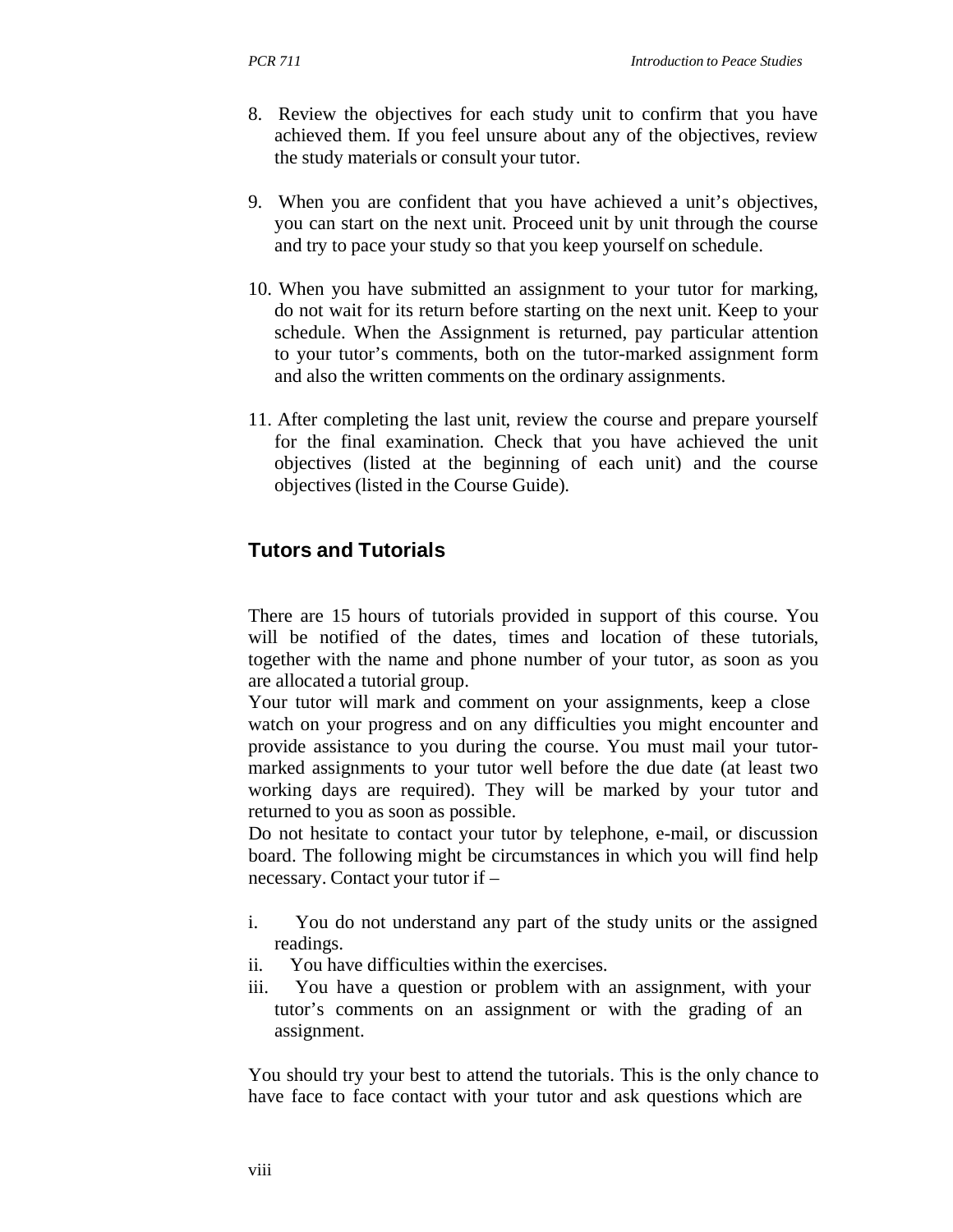answered instantly. You can raise any problem encountered in the course of your study. To gain the maximum benefits from course tutorials, prepare a question list before attending them. You will learn quite a lot from participating in the discussions.

## **Summary**

PCR 101 is an introductory course to Peace Studies as an academic discipline. Focus is on the genesis of peace studies, its theoretical background, and the ethics of war and peace. It also examines how to analyze contemporary conflict and introduces the main issues in the field of conflict mapping and conflict theory. Some of the important dimensions of peace, conflict and violence on various levels including ethnic and religious factors, marginalisation, justice, equality, environment and structures of international agencies and systems are also discussed.

We wish you success in your studies.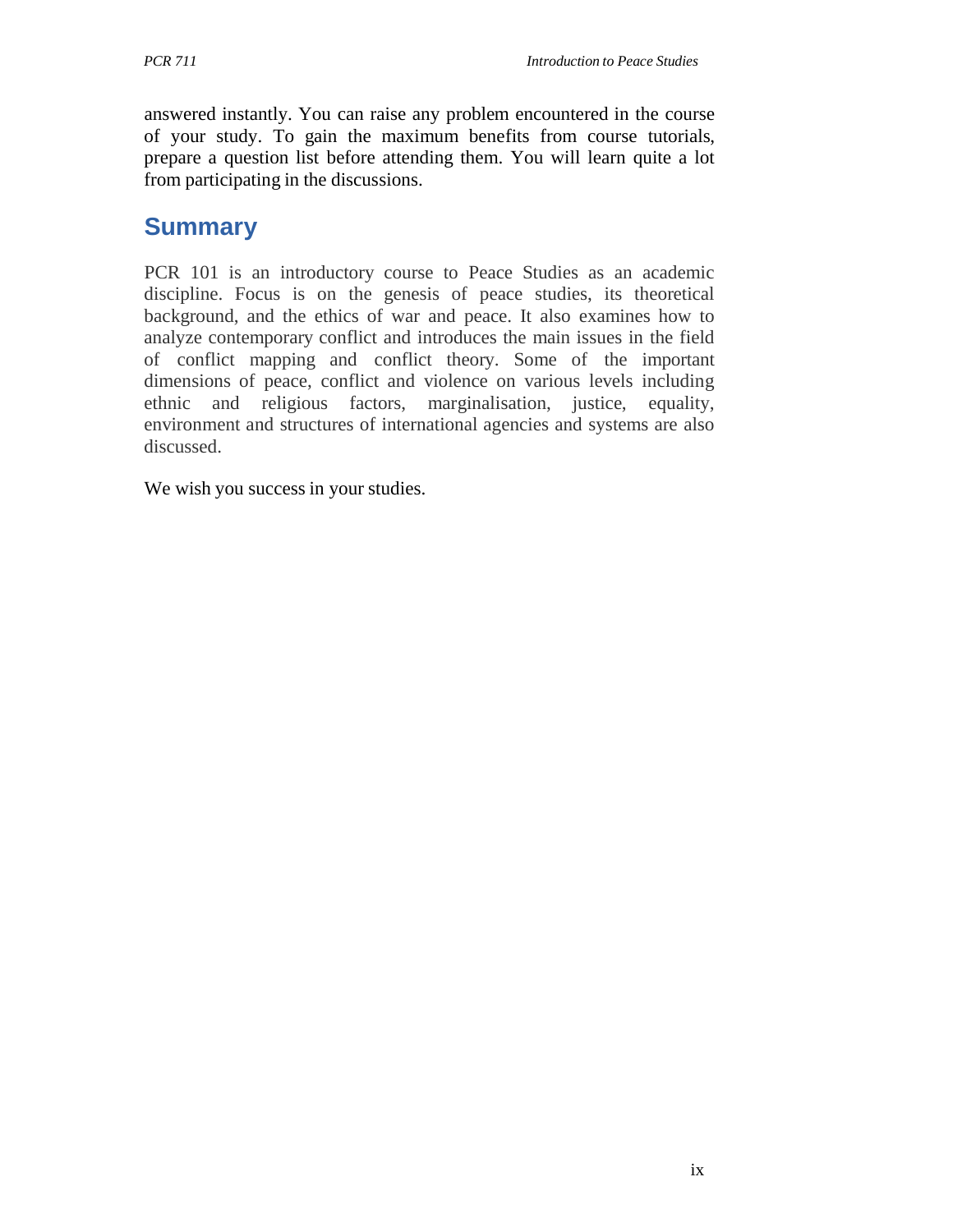| <b>COURSE</b><br><b>GUIDE</b> |                                                                                                            |
|-------------------------------|------------------------------------------------------------------------------------------------------------|
| Course Code                   | <b>PCR 711</b>                                                                                             |
| Course Title                  | Introduction to Peace Studies                                                                              |
| <b>Course Developer</b>       | Dr. Osita Agbu<br>Nigerian Institute of International Affairs<br>Lagos                                     |
| Course Writer                 | Joshua Olusegun Bolarinwa<br>Nigerian Institute of International Affairs<br>Lagos                          |
| Course Editor                 | Joan Mbagwu<br>C/o Olive Branch Konsult<br>Lagos.                                                          |
| Course Coordinator            | Mr. Oyedolapo B. Durojaye School<br>of Arts & Social Sciences National<br>Open University of Nigeria Lagos |



**NATIONAL OPEN UNIVERSITY OF NIGERIA**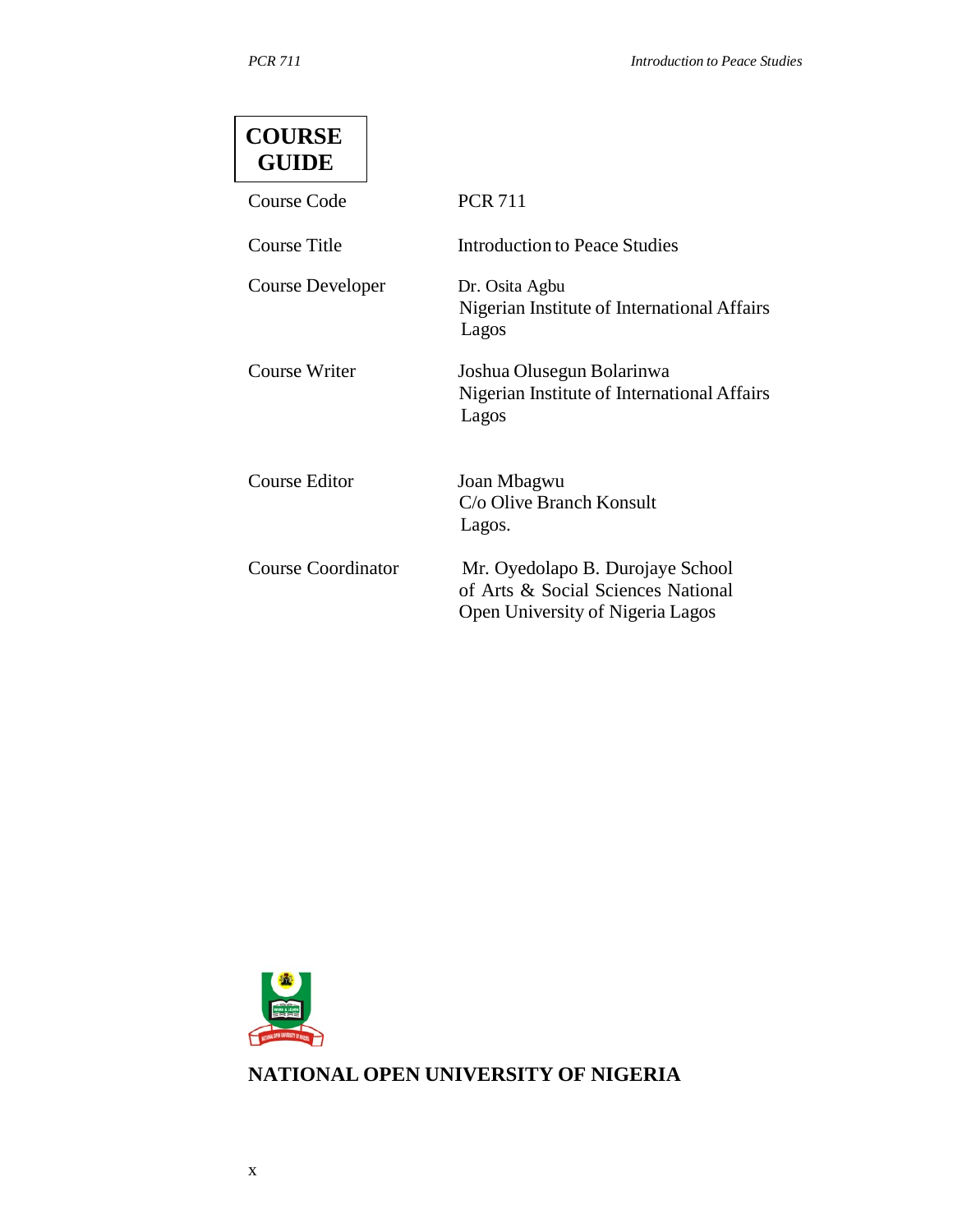National Open University of Nigeria Headquarters 14/16 Ahmadu Bello Way Victoria Island Lagos

Abuja Annex 245 Samuel Adesujo Ademulegun Street Central Business District Opposite Arewa Suites Abuja

e-mail: centralinfo@nou.edu.ng URL: www.nou.edu.ng

National Open University of Nigeria 2006

First Printed 2006

ISBN: 978-058-446-3

All Rights Reserved

Printed by …………….. For National Open University of Nigeria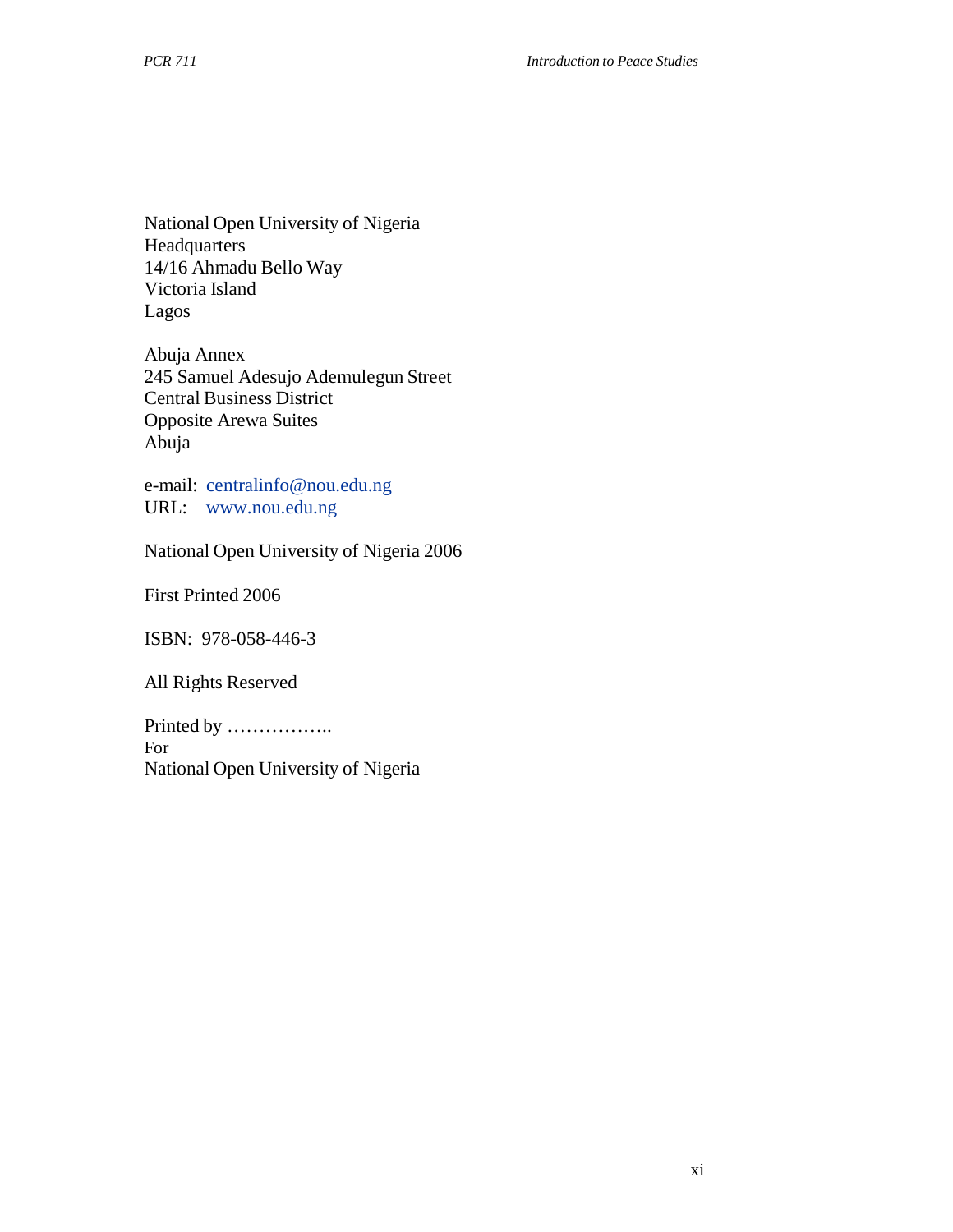## **Table of Content**

#### MODULE 1

|       | 7-16      |
|-------|-----------|
|       | $17 - 22$ |
|       | 23-35     |
|       |           |
| 36-47 |           |

## MODULE 2

|           |                                                    | $48 - 55$ |
|-----------|----------------------------------------------------|-----------|
| Unit $21$ |                                                    | $56 - 63$ |
|           |                                                    | 64-70     |
| Unit 4    | <b>Factors for National Integration</b>            |           |
|           |                                                    | 71-79     |
|           | Unit 5 Civil - Military Relation And The Promotion |           |
|           |                                                    | 80-88     |

## MODULE 3

|          | Unit 1 Religion, Peace And Conflicts In Nigeria | 89-94    |
|----------|-------------------------------------------------|----------|
|          |                                                 | $95-100$ |
|          |                                                 |          |
|          | Unit 4 Small Arms, Children And Girls In        |          |
|          |                                                 |          |
|          |                                                 |          |
| $\Omega$ |                                                 |          |

#### MODULE 4

| Unit 2 |                                     |  |
|--------|-------------------------------------|--|
|        |                                     |  |
| Unit 4 | International Peace Institutions In |  |
|        |                                     |  |
|        |                                     |  |
|        |                                     |  |
|        |                                     |  |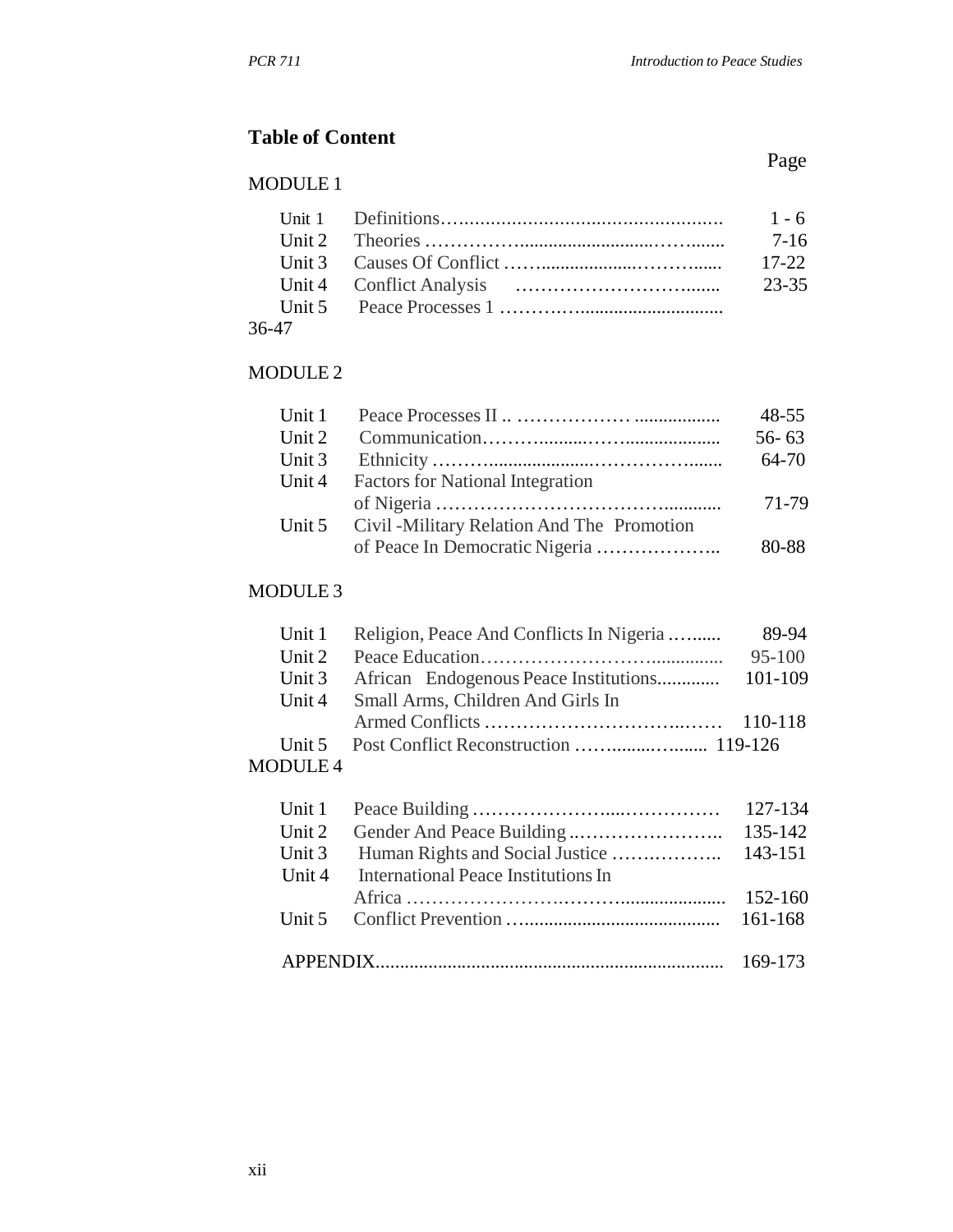## **MODULE 1**

- Unit 1 Definitions
- Unit 2 Theories
- Unit 3 Causes Of Conflict
- Unit 4 Conflict Analysis
- Unit 5 Peace Processes 1

## **UNIT 1 DEFINITIONS**

## **CONTENT**

- 1.0 Introduction
- 2.0 Objectives
- 3.0 Main Body
	- 3.1 Definition of Conflict
	- 3.2 Definition of Peace
	- 3.3 Different Perspectives of Peace
		- 3.3.1 Ahimsa
		- 3.3.2 `Satyagraha
		- 3.3.3 Conflict Resolution Strategies
		- 3.3.4 Pacifism
		- 3.3.5 Just War
- 4.0 Conclusion
- 5.0 Summary
- 6.0 Tutor Marked Assignment (TMA)
- 7.0 References/Further Readings

## **1.0 INTRODUCTION**

This module will make you aware of the definitions of conflict and peace. It will also explain the philosophies guiding the analysis of conflict and peace studies. It is important because it will help you understand the subsequent modules. The objectives below specify what you are expected to learn after going through this module.

## **2.0 OBJECTIVES**

At the end of this unit, you should be able to:

- i. Distinguish between conflict and violence;
- ii. Identify what is positive about conflict; and
- iii. Analyze a conflict situation.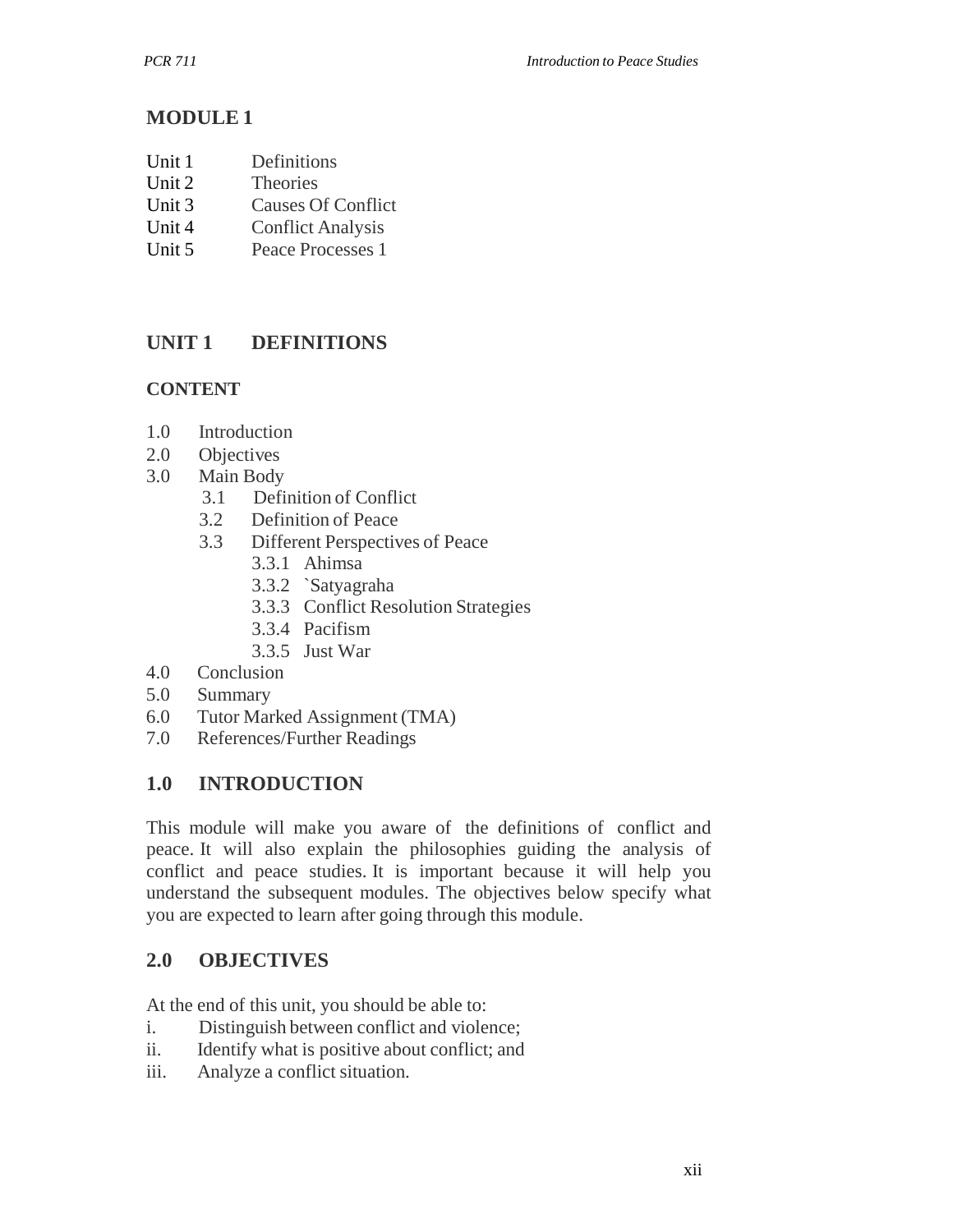## **3.0 MAIN BODY**

#### **3.1 Definitions of Conflict**

Careful analysis of these definitions will reveal what they have in common. First, they indicate the inevitability of conflict in human affairs. Second, they reveal key features of conflict situations. Many of the definitions, for example, stress that conflicts involve interdependent parties who perceive some kind of incompatibility between them.

| <b>Author(s)</b>                            | <b>Definition</b>                                                                                                                                                                                                                  | <b>Key Terms</b> |
|---------------------------------------------|------------------------------------------------------------------------------------------------------------------------------------------------------------------------------------------------------------------------------------|------------------|
| <b>Coser</b><br>1956                        | Social conflict is a struggle between opponents Struggle,<br>over values and claims to scarce status power an opposition,<br>resources                                                                                             | scarcity         |
| <b>Deutsh</b><br>1973                       | A conflict exists whenever incompatible activities ncompatibility,<br>occur  one party is interfering, disrupting inter-ference<br>obstructing, or in some other way making anothereffectiveness<br>party's actions less effective |                  |
| <b>Hocker</b><br>and<br>Wilmot<br>1985      | 'Conflict is the interaction of interdependen Behaviors,<br>people who perceive incompatible goal and disagreement,<br>interference from each other in achieving thos com-petition<br>goals'                                       |                  |
| <b>Rubin</b><br>1986                        | <b>Pruitt and Conflict means perceived divergence of interest, on enterests,</b><br>a belief that the parties' current aspirations canno aspirations, beliefs<br>be achieved simultaneously                                        |                  |
| <b>Conrad</b><br>1991                       | Conflicts are communicative interactions amongCommunication,<br>people who are interdependent and who perceiv inter-dependence<br>that their interests are incompatible, inconsistent tension<br>or in tension                     |                  |
| Folger,<br>Poole,<br><b>Stutman</b><br>1997 | Conflict is the interaction of interdependent peopleInteraction<br>who perceive incompatible goals and interferenc interdependence,<br>from each other in achieving these goals                                                    | Incompatibility  |

#### **3.2 Definition of Peace**

Peace is defined as 'a political condition that ensures justice and social stability through formal and informal institutions, practices and norms'. Miller and King (2003). It is dangerously misleading to think that the absence of war means the presence of peace. It is also important to know that simply avoiding conflicts, does not mean peace, but acting in accordance to some of the conditions that must be met to guarantee peace in any society. Balance political power sharing in any region; legitimacy for decision makers and implementers in the eyes of their respective groups, supported by external parties through transparency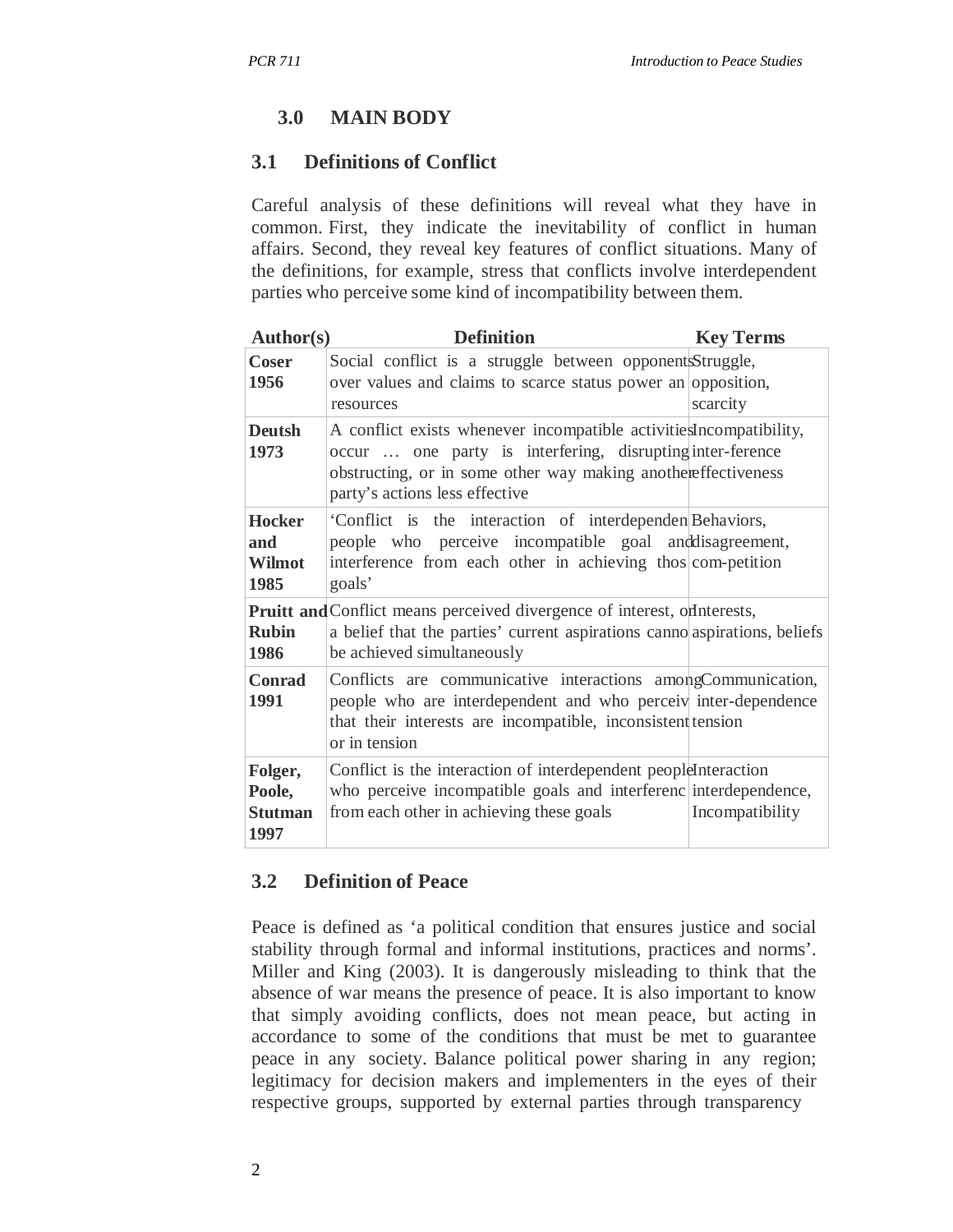and accountability; recognized and valued interdependence among the people fostering long-term co-operation during disagreements, agreements, normality and crises; trusted and reliable institutions for resolving conflicts; mutual understanding of incompatibility, and every member of that community must be given a sense of respect and belonging in principle and practice, collectively and individually in accordance with international standards. All these conditions mentioned above come to guarantee positive peace. Peace sought outside the premise of social justice as mentioned above is called negative and it is not true peace.

## **3.3 Different Perspectives of Peace**

A lot of perspectives of peace making and processes are developed over years. But for the purpose of this module, we will describe the following:

## **3.3.1 Ahimsa**

This is religious base. It originated within the Jainism, a reforming sect of Hinduism, a faith prominent in Indian region where Gandhi grew up. Ahimsa is translated into English as 'non-violence', but in the original Sanskrit, it conveys more meanings compassing 'non-injury' to all aspects of forms of life, be it man, animal or plant.

## **3.3.2 Satyagraha**

This is another principle of peace which was also pushed by Gandhi which means 'the pursuit of truth' or 'insistence on truth' Gandhi (1928:36) argued that there is law of nature guiding the process of acquisition. The law according to him states that whatever guided the process of acquisition, will also guide the sustenance or the keeping of that acquisition. He therefore argued that it is then better to acquire whatever thing we want, be it political, economic or social in a nonviolent way, so that we can keep it the same way. 'A thing acquired by violence can be retained by violence alone' Gandhi (1928:36). The idea of satyagraha goes beyond non-violence, but 'embodied a life long pursuit of truth'.

## **3.3.3 Conflict Resolution**

This perspective talks about mediation, negotiation and arbitration. These processes encouraged the use of neutral third party to facilitate the process of peace making. The processes could be applied to inter and intra personal and group conflicts. These processes can be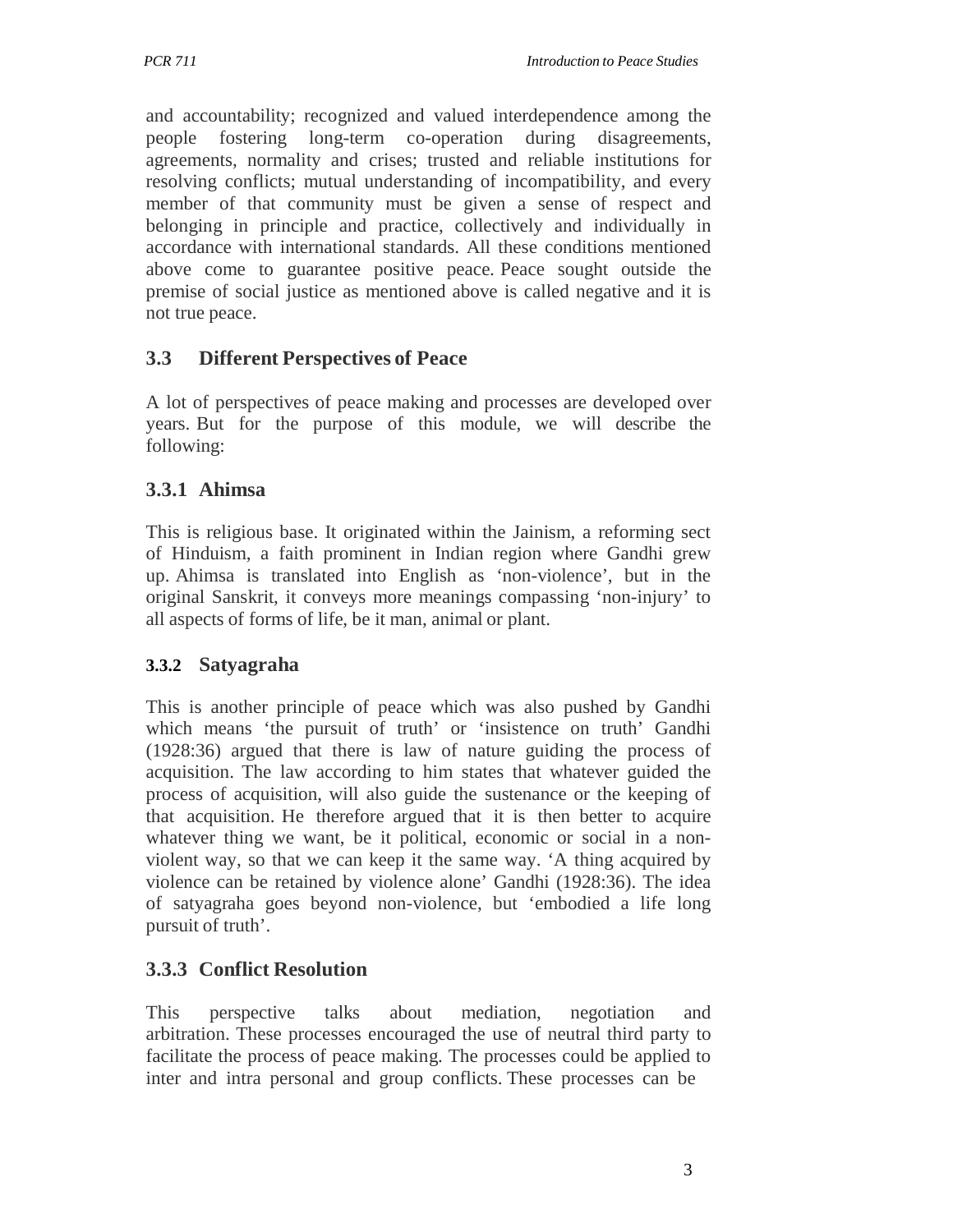studied and practiced independently. Agreements reached with these processes can be binding, therefore enforceable in the court of law.

## **3.3.4 Pacifism**

This is historical theory that rejects war as a means of settling disputes. This theory argues that peaceful efforts should be applied in conflicts. It was first used in 1902 at the tenth Universal Peace Conference at Glasgow, Scotland. People opt for pacifism because of religion or the belief that war is ineffective and obsolete. To some, it goes beyond no war, to include the pursuit for justice and human rights. We have absolute pacifists who believe in no war, even, for selfdefence. But the conditional pacifists oppose war and violence in principle, but recognize war to be the last resort in some cases. Some pacifists engage in humanitarian acts during wars, but some just refuse to participate in any form. They may be sentenced to community services in cases of state assignments that they refused to be drafted in.

## **3.3.5 Just War**

This theory was derived from the works of Bishop Augustino of Hippo after the fall of the Roman Empire. The theory makes case and guidelines for war. This theory has influenced much of the Western political thoughts in general and international wary laws in particular. It states 1. That the decisions be made by a legitimate constituent assembly or authority, not by aggrieved individuals, 2. That the decision be made based on the right intention and just cause, 3. That the success be reasonably attentable and 4. That the envisioned peace be preferable to the situation if war was not fought. Conditions 3-4 are termed proportionality principles.

## **Self Assessment Exercise**

Describe the various perspectives to peace.

## **4.0 CONCLUSION**

In this Unit, you have learnt the definitions of conflict and peace, their authors, and the terms of emphasis. The objectives of the Unit and from the discussions, you would be able to tell what is positive peace, negative peace and the conditions that define conflict and peace. This preliminary attempt to define conflict as an introduction to peace studies is based on functional approach and grounded on the general proposition that conflict can only take place within the following premise of communication, interdependence, incompatibility, cooperation competition, interaction, interdependence struggle, opposition, scarcity,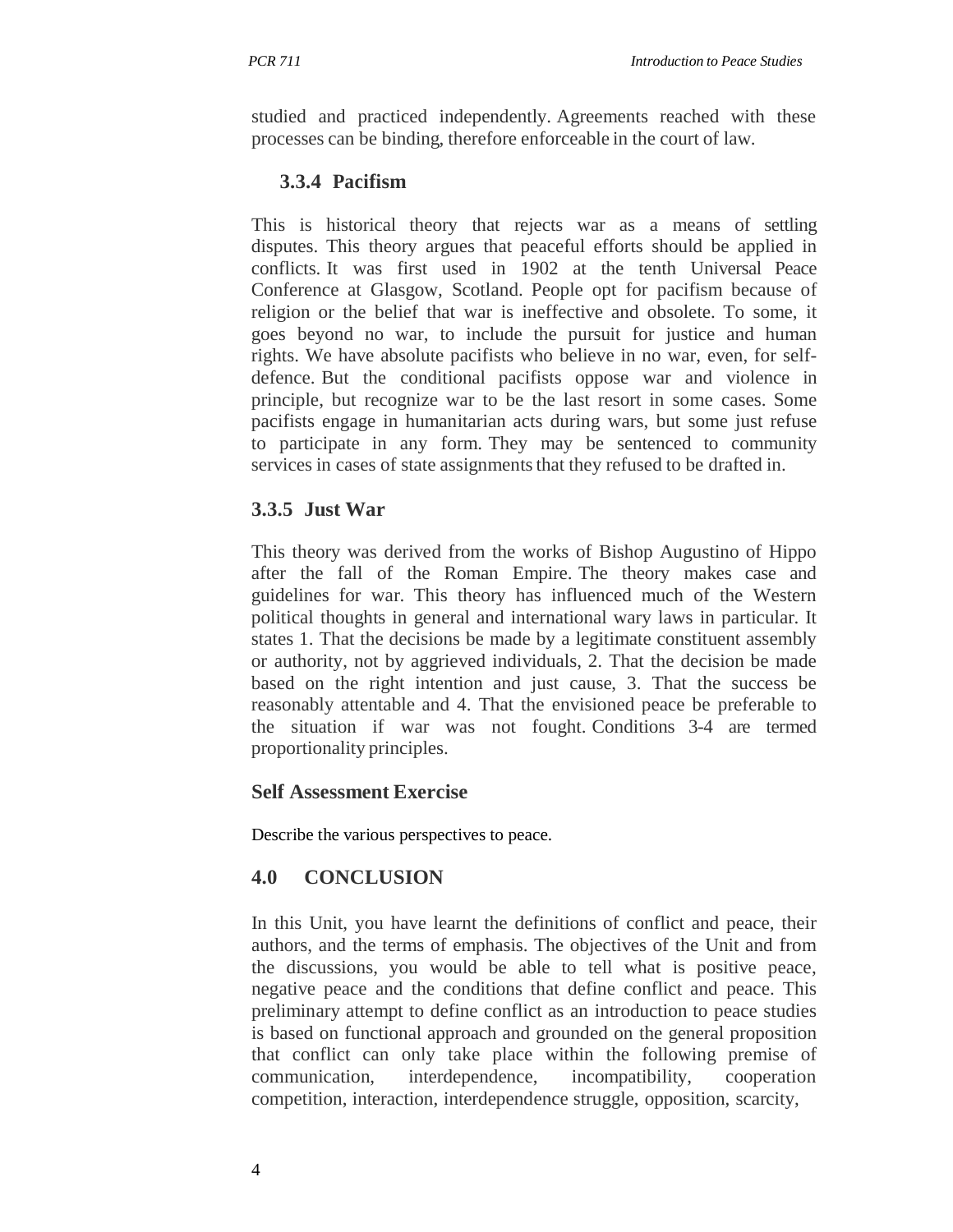strategy, bargaining, dependence, incompatibility, interests, aspirations, beliefs. Finally, peace should be sought within the premise of justice for sustainable peace or we will have negative peace.

## **5.0 SUMMARY**

This unit has defined the concepts of conflict and peace. It has also examined various perspectives of peace achieve a better understanding.

## **6.0 TUTOR MARKED ASSIGNMENT** (**TMA)**

- 1. Describe your associations with the word "conflict."
- 2. Write the word "conflict" in the center of the paper and circle it. Write your words associated with conflict at the end of lines radiating from the circle. Related ideas can be grouped together.
- 3. To discuss the web, answer the following questions:
	- a. What do you notice about the web?
	- b. Are there any generalizations we might make about our associations with the word conflict?
	- c. Why are most of our associations with conflict negative?
	- d. What are some examples of conflicts?

#### **Survey about Conflict and Me**

When filling this out be as honest as possible!

- 1. Most people fight or argue when they:
- 2. Most people fight or argue over:
- 3. One good thing people get from arguing or fighting is:
- 4. One bad thing about arguing and fighting is:
- 5. For the fact that Nigeria is not engaged in any civil war in recent time, does that mean that we have peace?

#### **7.0 REFERENCES/FURTHER READINGS**

- Conrad C. (1991). Communication in Conflict Style Strategy Relationships. Communication Monographs. 58: 135-155
- Coser C. (1956) The Function of Social Conflict. New York. Free Press Deutsech, M. (1973). The Resolution of Conflict. New Haven Yale University Press.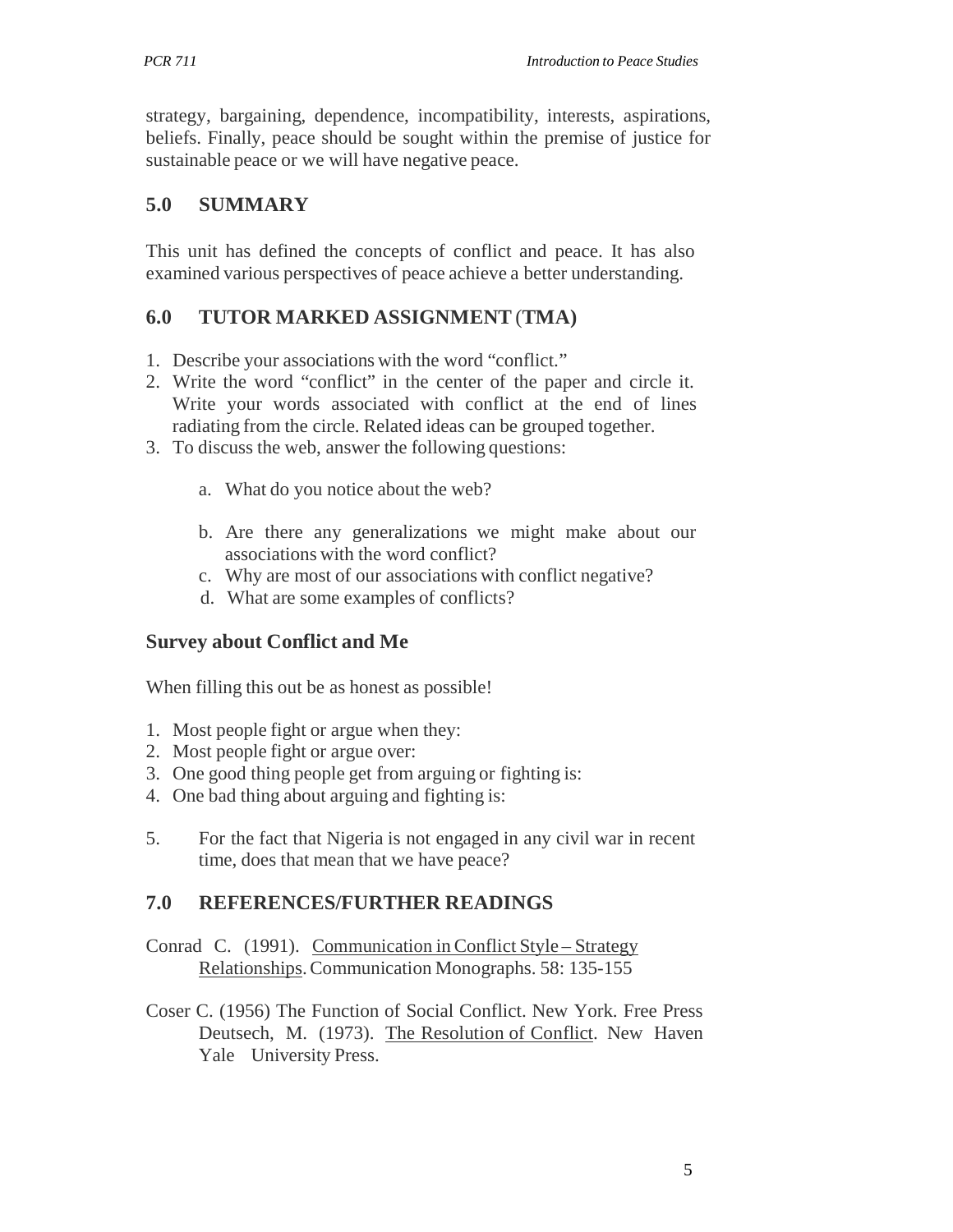Folger, J.: Marshall, P.: and Stutman, R. (1997). WorkingThrough Conflict Addison – Wesley Educational Publishers Inc. USA

Hocker, J.I., and Wilmot, W.W. (1985) Interpersonal Conflict. Dubuque, IA: WM.C. Brown

- Miller, C., and King, M. (2003) AGlossaryofTermsandConceptsin PeaceandConflictStudies. University for Peace, Costa Rica.
- Pruitt, D. G. and Rubin, J. (1986) SocialConflict:EscalationStalemate andSettlement. New York, Random House.
- CRESNET (2001) ConflictManagementTrainingManual. USAID/OTI Isaac Olawale Albert (2001) IntroductiontoThirdPartyPeaceful
- Transformation Forum Intervention in Community Conflicts. John Archers (Publisher) Limited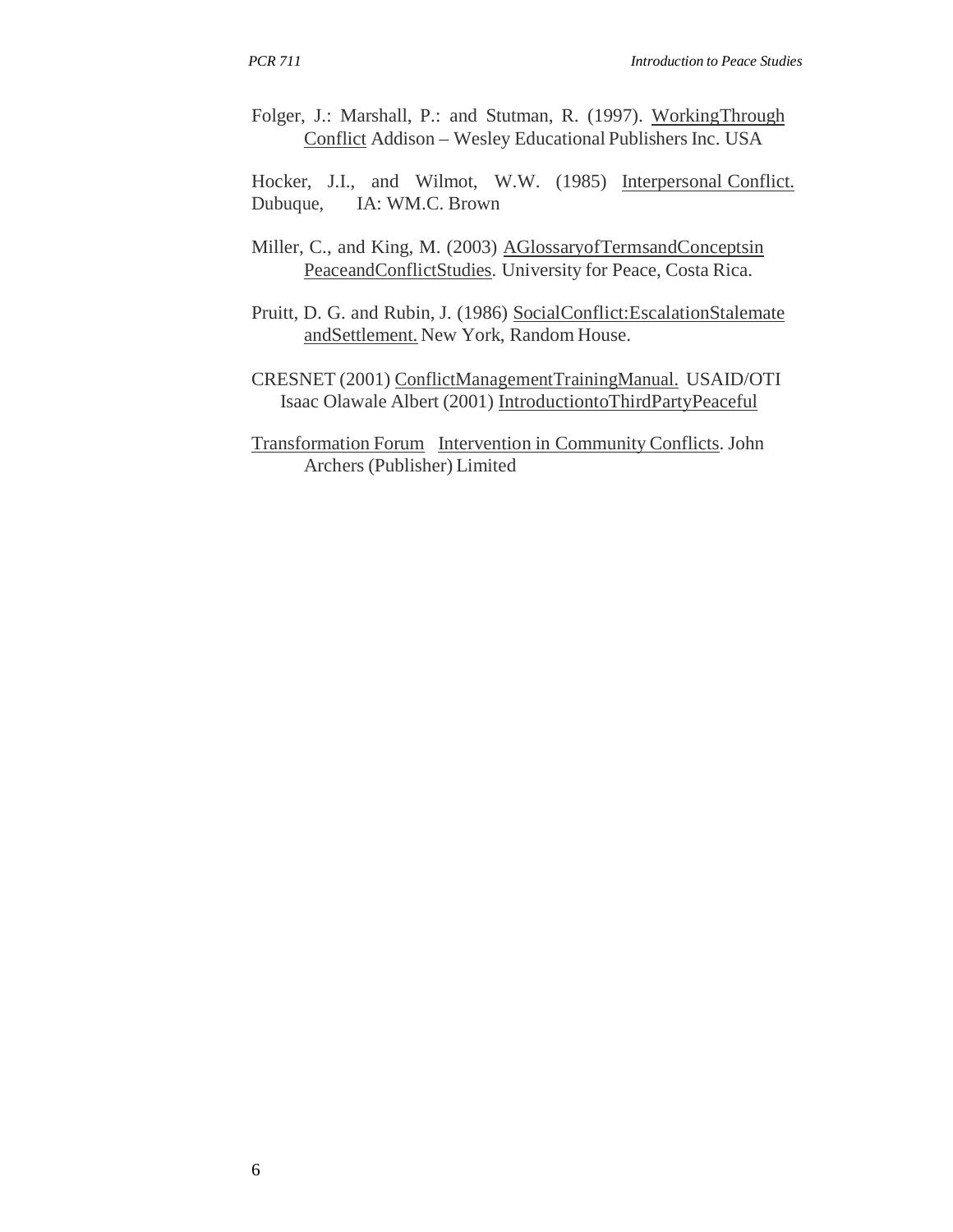## **UNIT 2 THEORIES**

#### **CONTENTS**

- 1.0 Introduction
- 2.0 Objectives
- 3.0 Main Body
	- 3.1 Traditional Perspective on Conflict
	- 3.2 Contemporary Perspective on Conflict
- 4.0 Conclusion
- 5.0 Summary
- 6.0 Tutor Marked Assignment
- 7.0 References/Further Readings

## **1.0 INTRODUCTION**

This Unit will make you aware of the theories of conflict and peace. I will also explain the philosophies guiding the analysis of conflict and peace studies. It is important because it will help you understand the subsequent modules. The objectives below specify what you are expected to learn after going through this Unit.

## **2.0 OBJECTIVES**

At the end of this unit, you should be able to:

- i. Describe the different theories of conflict and peace; and
- ii. Identify the different perspectives guiding the study of conflict and peace

## **3.0 MAIN BODY**

## **3.1 Traditional Perspective on Conflict**

Theory is defined to be 'an explanation of the relationship between elements or variable' (Folger, Pool and Stutman 1997). This implies that when we talk about conflict theories or perspectives**,** we are simply trying to understand the explanations or reason guiding the relationship of the variables involved, so, the theory of Conflict and peace studies is an explanation of the ideas guiding the study of peace and conflict in the world today.

There are basically two perspectives – the traditional and the contemporary. The traditional perspectives considers ideas outside the field of communication, namely, the psycho- dynamic perspective, field theory, experimental gaming research, the human relation perspective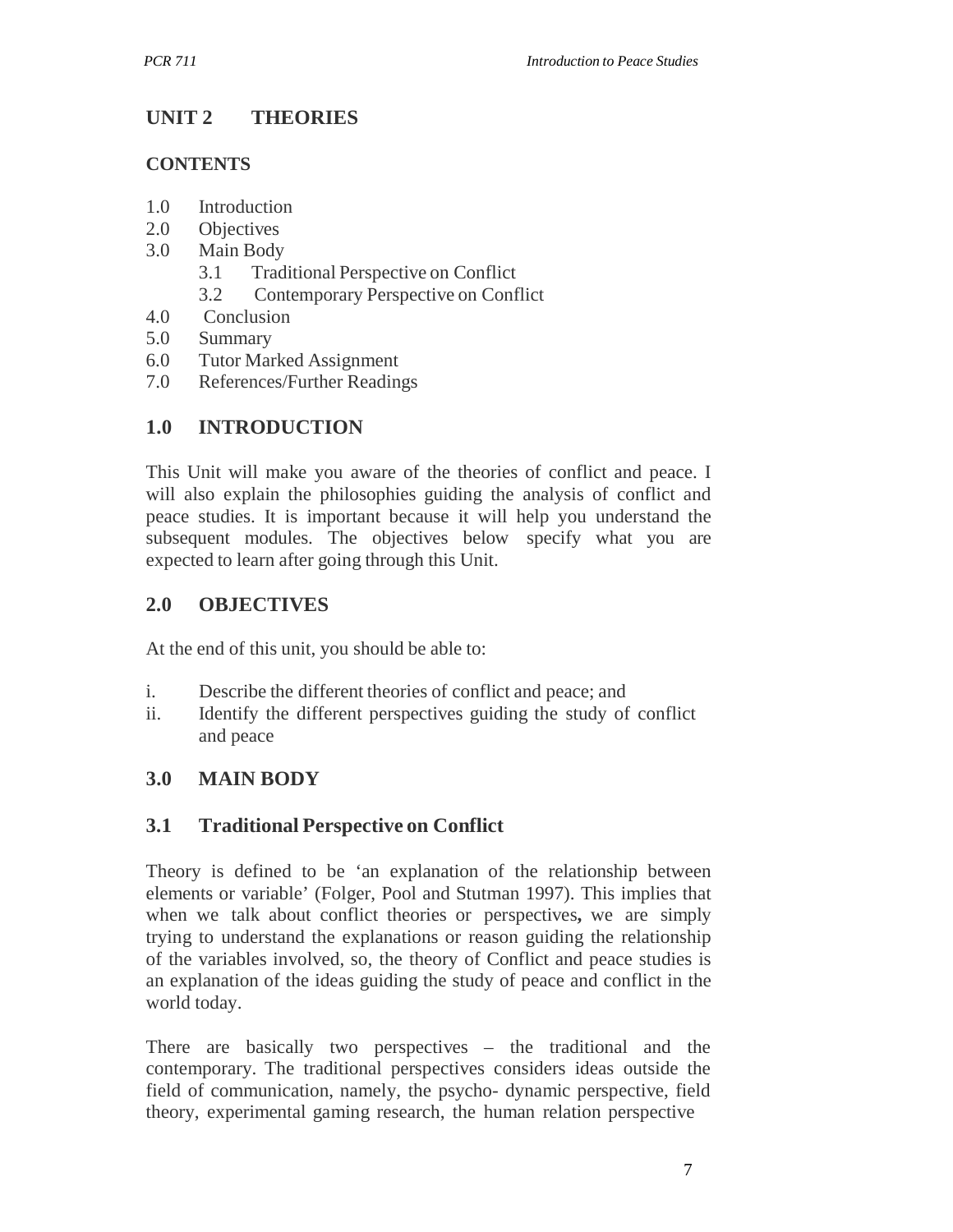and the inter- group conflict research, the human relation perspective and the inter-group conflict

**The Psycho – dynamic perspective** – this perspective 'probes the basis of conflicts in unconscious human need psychological dynamics' and can be traced to Freud and the Impressionists who have been ridiculed and harshly critiqued by many. However, this provides insights into our daily thinking concepts that 'the unconscious' ' the ego' and ' and 'the id' processes like repression and wish fulfillment are fundamentals to our understanding of conflict. 'Psycho –dynamic, theorists attempt to describe the mechanisms in the human mind that constrain and channel psychic energy. Their mode has three components:

- 1. The identity, the source of energy
- 2. The superego, the value system designed to constrain this energy:
- 3. The ego, the excusive function that relates function that relates to the identity, and superego to actual behavior described human mind as a reservoir of psychic energy 'that can be channeled into various activities. They further argued more on the effect of anxiety, frustration and self hate to be forces that could be destructive as most times, this aggression is targeted towards the 'vulnerable or acceptable targets' and not towards the actual sources of frustrations, especially when the source is powerful or valued by the person. This explains the 'perception' characteristics of conflict as identified in the definition. At times, ideas are not true, but perceived.

Although, this perspective is true to certain extent in explaining what goes on in the human mind, it does not consider the external factors, which has to do with actions, reactions and counter actions.

The second flaw of this theory is that, it did not explain how one could re-route the impulses in situations for a change of action. Also, why a particular group of people are studied like the case of the German Jews, on this theory.

**The Field Theory:** Kurt Lewin (1951) is the propagator of this theory. His argument was that human behavior is determined by various fields of force. This movement is called 'life space' which consists of one's important goal, the barriers and necessary requirements to attain to the perception, which is psychological and subjective. It is not objective. Falling back on the definition of conflict, it is important to know that Social external factors, not only the personal view of the person that contribute to actions and reactions that constitute the conflict synergy.

In explanting his theory, he further argued that the climate is the quality of the field, which could be pervasive when the climate is 'continent' as everyone perceives the gain of the other to be his loss. The level of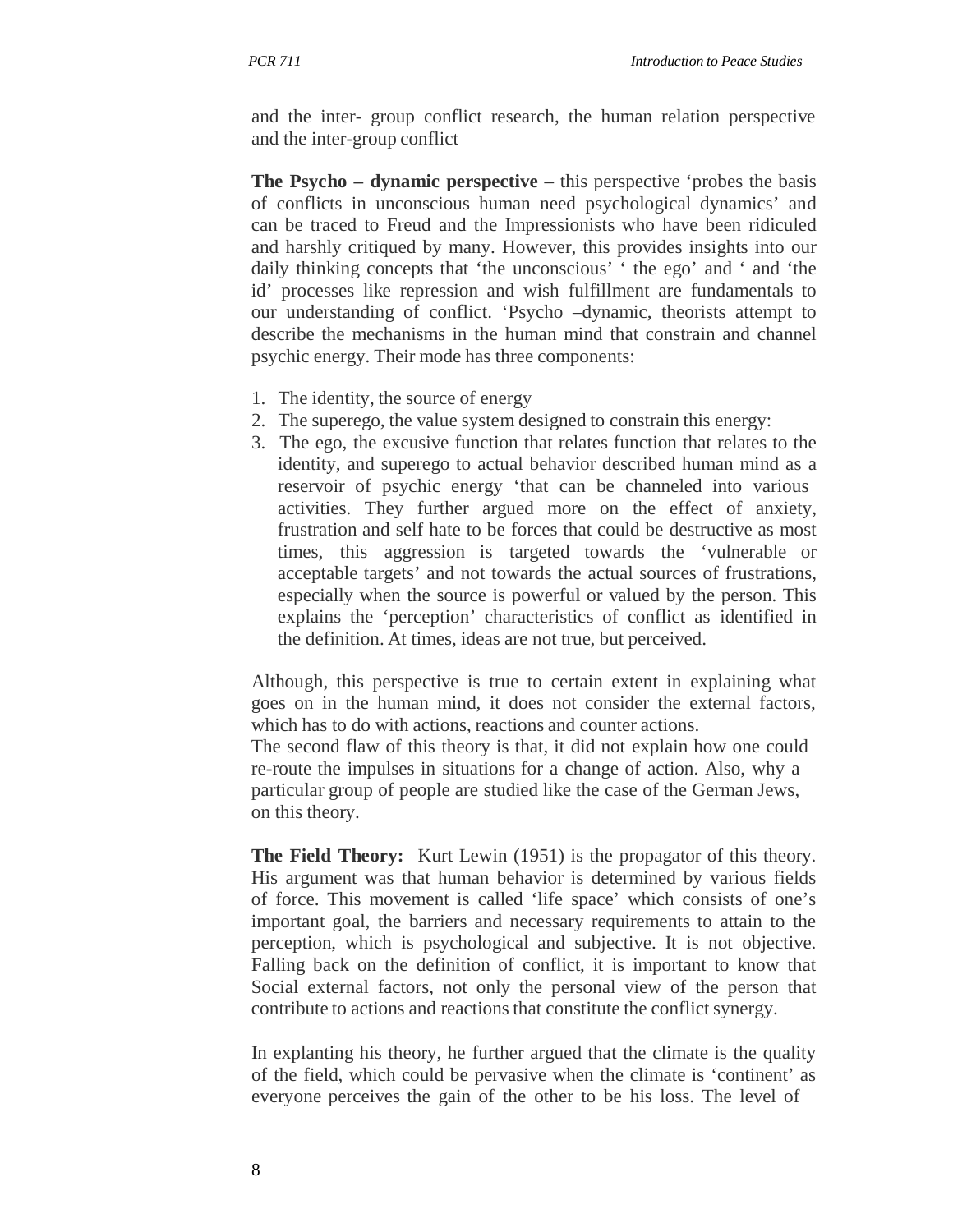hostility will be high, but when the interdependence is 'promotive', persons involved in conflict perceive the gain of the other to be the gain of all, therefore, creating a healthy climate. Therefore, interactions, cooperative or competitive create the climate. This theory explains what goes on in organizational conflicts. When a worker is having poor assessment goes into the office of his boss for reviews, and finds the interaction competitive, he is likely to get aggressive and defensive and the result will be a pervasive climate.

One limitation of this theory is the problem of narrowness. It simplified conflict analysis to co-operation and competition. This approach could be very misleading as conflict is far more complex than that.

The second limitation is over-emphasis on perception of individuals as the main cause of conflicts, because there are other causes, beyond perception.

Experimental Game Research: Pruitt and Kimmel (1977) propagated this theory, which is similar to the Social Exchange Perspective. Both perspectives believe that two important factors must be known about conflict, - conflict involves people who are interdependent and conflict people go for interactions that are more rewarding and less costly. The social exchange perspective believes that human behavior is guided by self-interest, 'meets people's needs'. They also assume that rewards are not objective, but depending on the individual's perception.

The second assumption is that rewards and cost are seen as 'exchange of resources among participants during interaction'. The conclusion is that 'parties exchange resources to influence others behaviors in ways that produce acceptable outcomes'. Therefore, conflict will emerge when one feels that his or her outcomes are too low, and secondly, when he anticipates that there will be resistance when an effort is made to improve on these outcomes, and the other is seen to be responsible for the poor outcomes.

This theory looks at conflict as a game of chess with the following assumptions:

The game is structured to be a composition of choices and rewards that which they receive as they select their options.

The choice like life opportunities are limited and the players know what their choices are.

The rewards (payoffs) they receive do not only depend on their choices, but on the choices of others.

The choice and the rewards are known to the players; therefore, it makes it all meaningful as they are aware of the implications.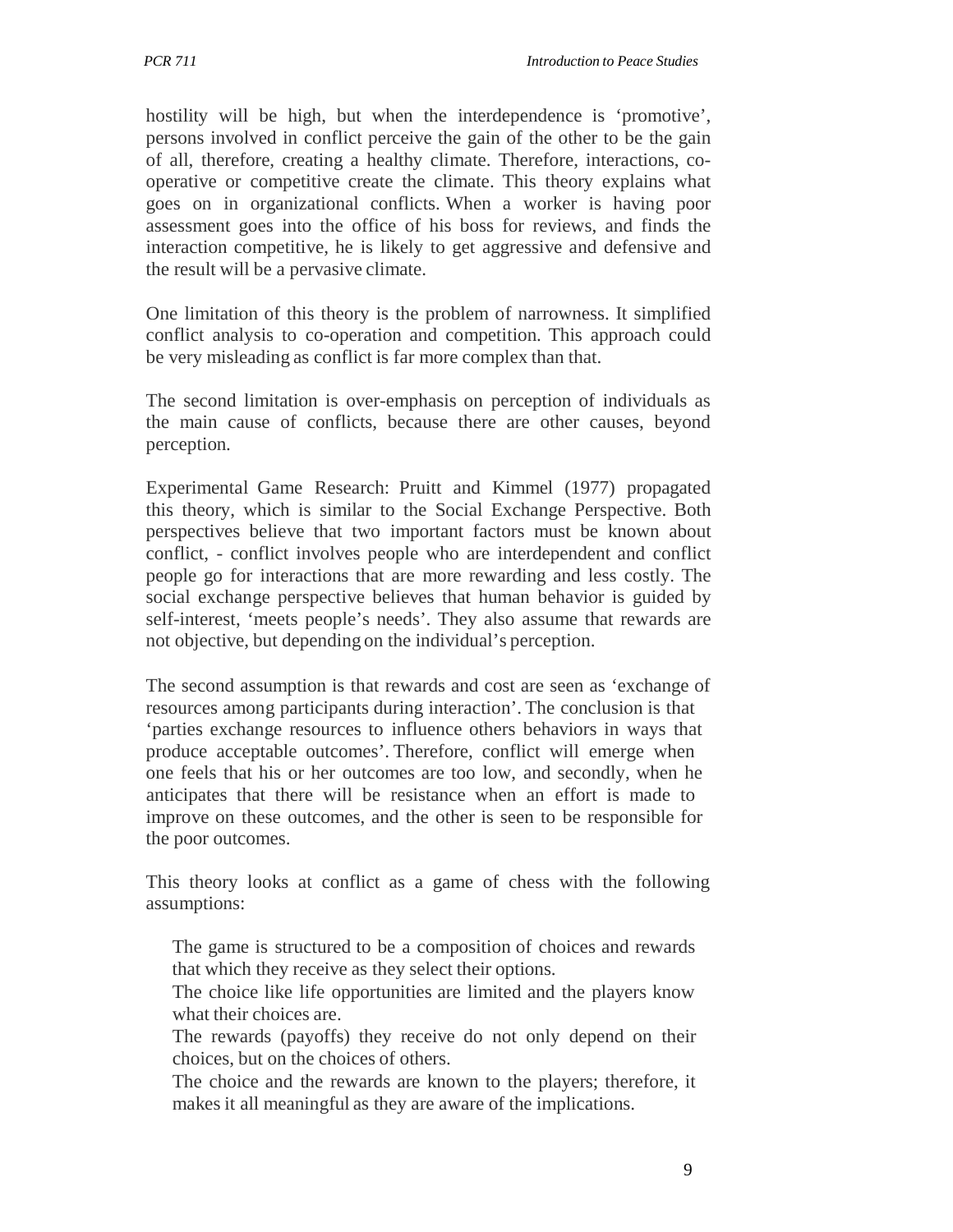Players rewards depend on the choices they make, therefore, they make selections based on high rewards.

The game research and social exchange provide several insights into conflict interaction and conclude that 'conflict interaction can be reduced to a series of exchange governed by participants' calculations and potential outcomes'

The short fall of this approach is that it reduced the extremely wide variety of choices people have in real life to just a few that the game allows. It is very complex in real life to determine what outcomes of actions could be. Some of them come with rewards and costs; so, it is not easy to draw a line between costs and rewards.

It could be very cumbersome to go on calculating rewards and outcomes before taking an action. This is sometimes quite unrealistic.

Human Resource Perspective: This is the last of the traditional perspective. It is the most recent and it emphasizes the motivation of workers at the work place. The human relation researches believe that five distinctive types of conflict behaviors based on two independent components of conflict characteristic exist. The assertiveness concerns itself with self-satisfaction and co-operations concern itself with the well being of others. The styles that could be measured assertively or cooperatively are competing, accommodating, avoiding, collaborating and compromising.

Inter Group Conflict Research: Inter group conflict analysis emphasizes the peculiarities that go with inter group relationships. There are conflicts characters that can only be noticed because people are from different nationalities, religious or ethnic group. The peculiarities of these conflicts lie in the characteristics of the group and it is inevitable.

There are two major problems noticed in inter group conflicts. One or two groups may have economic or political interest and one group stands to gain at the defeat of the other. But, most of the time, both groups do not know these ultimate interests and groups differences are emphasized. Most times the driving force for the conflict is not known. This further complicates the intervention that could be planned for the group.

The second consideration to be noted in inter group conflicts, is that groups in conflict on their own do not have the inherent ability to execute the conflict, but depend on the interaction of the other groups to act. So, prejudice should be discouraged. It is rather important to know that the search for identity is the driving force for group affiliation and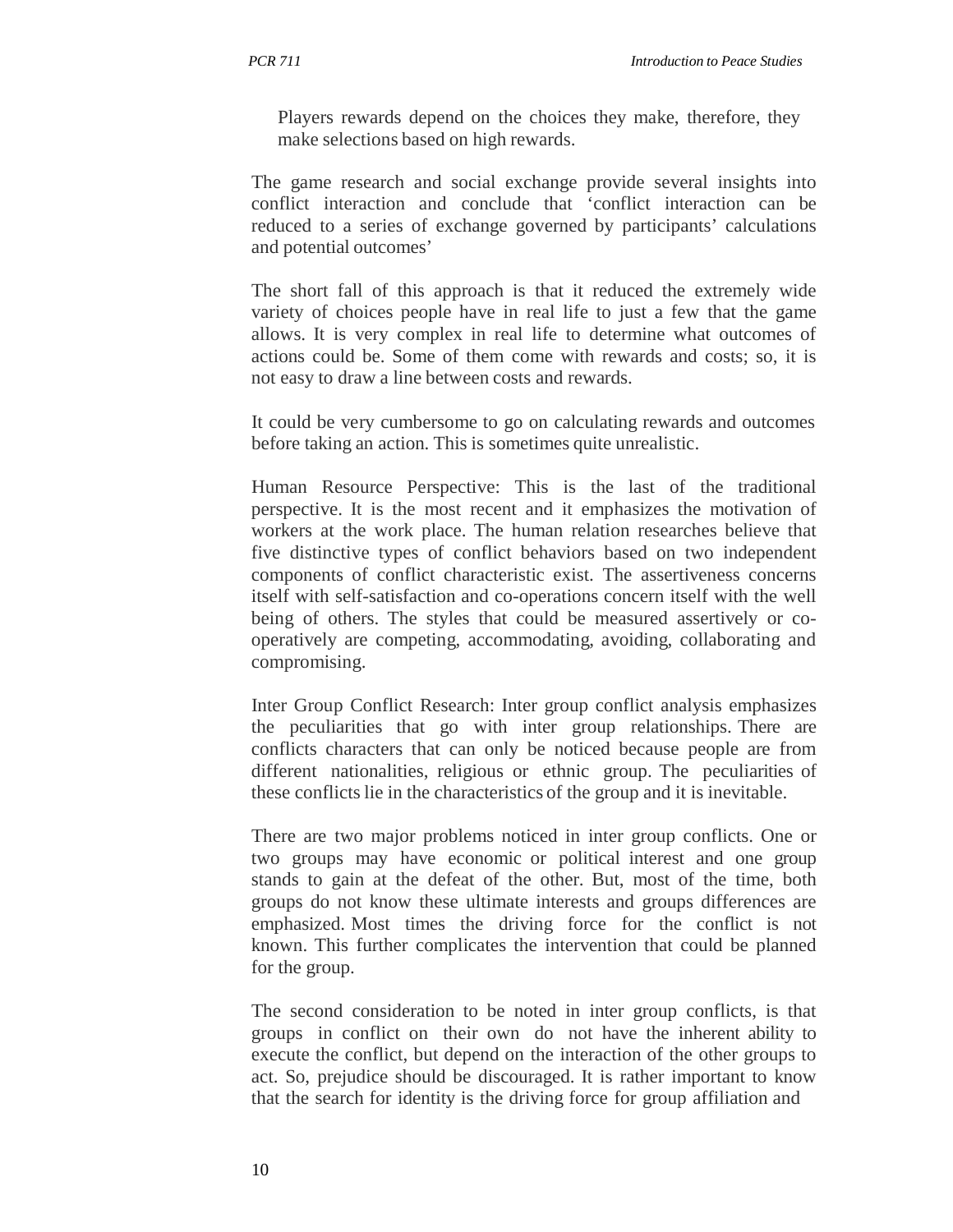the group he does not belong. The inter group perspective focuses on the external social group and how they generate conflict.

## **3.2 The Contemporary Perspectives**

Contemporary perspective to conflict cut across traditional boundaries revealing a multidisciplinary approach. As many as the disciplines are, they have been grouped into two, - the cognitive and the interaction perspectives. The cognitive and interaction theories seek to be descriptive and predictive. The descriptive answer the question of how people do things in conflict situation, and the predictive answer the question why people do things to escalate conflict.

## **The Cognitive Perspective**

This refers to those theories that believe thoughts and perception are most important in determining thoughts and perceptions are most important in determining communication behaviors. These are the theories that believe that what goes on in the mind of a person determines what he will say. They also believe that everybody is different and unique, therefore will see things differently. So, the cognitive look at ideas of communication – encoding, decoding, planning and strategizing. They also assume that the cognitive constructs are revealed in their beliefs, attitudes, values, and perceptions.

The cognitive try to answer three research questions in conflict analysis: 1. How do individuals and groups differ in their approach to conflict? For example, are women less violent than men? 2. What trait best predicts communication during conflict? Personality traits are searched here, from verbally aggressive, to assertiveness, etc and 3. How does perception influence communication during conflict? For example, what are socially acceptable conducts?

## **Interaction Perspective**

This perspective believes that behavior has the key to understanding meanings. They argue that you cannot understand a concept outside of the context. 'Meaning cannot be discerned independent of context'. 'Situations are negotiated by actors through the behavior they enact' Situations to them is fluidic than fixed, therefore, there is much mutual influence, as 'realities and meanings between people emerge and are negotiated through the moves and counter moves of discourse'. (Folger, Marshal and Stutman 1997. Pg.48). Interaction perspectives seek to answer the following three questions: 1. What rules do people use to interpret conflict situations? 2. What is the interaction pattern in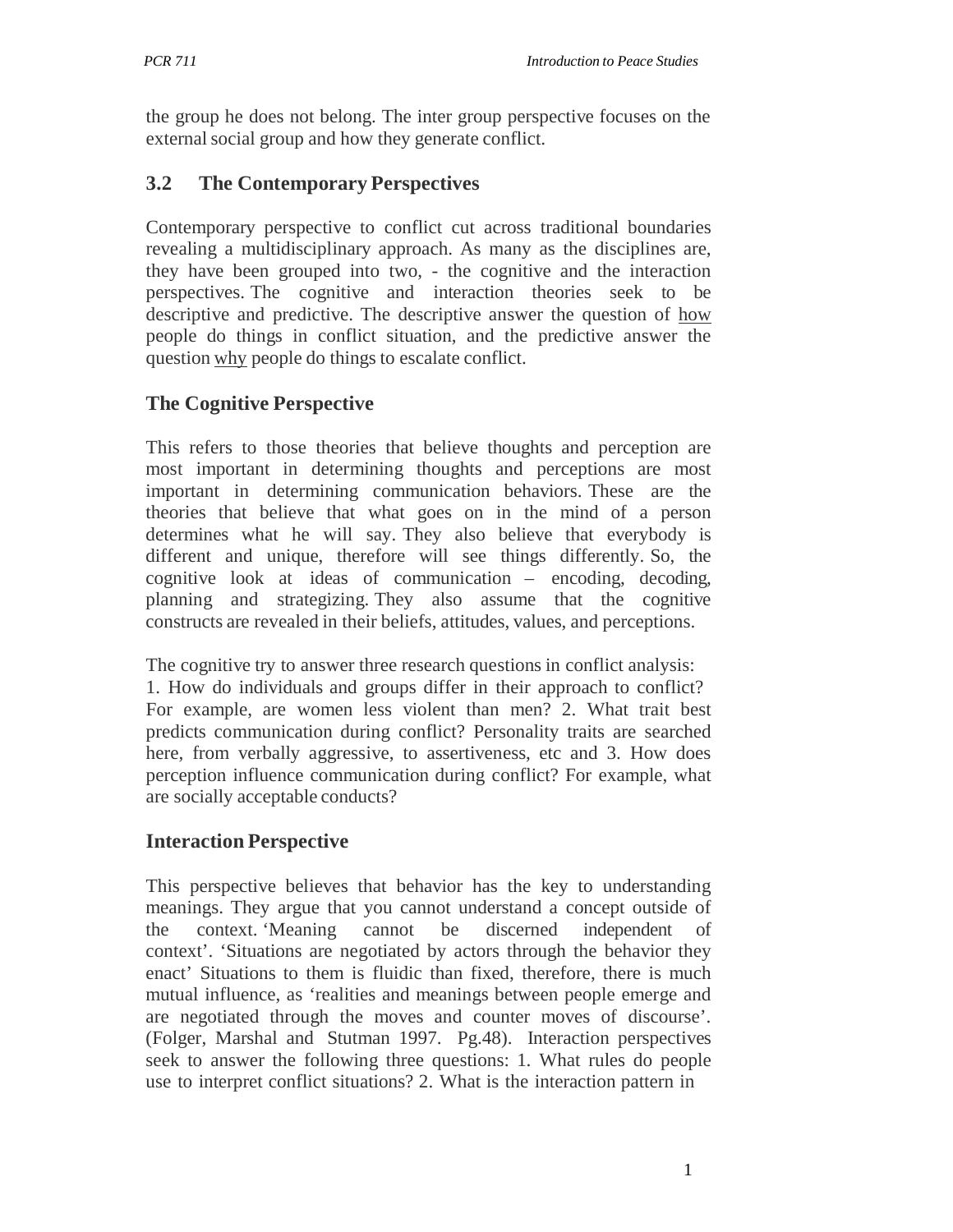conflict situation? 3. How do people use messages to accomplish many objectives in conflict?

The cognitive and interaction perspectives later broke further into three each, making six contemporary theories.

## **Verbal Aggressiveness Theory – VAT**

Knowing fully well that the contemporary theories are communication oriented, the VAT being one of them argues that aggression as a trait possessed by people can be ignited based on the interaction with factors in a particular situation. Infante and Wigley, (1987) argue that verbal aggression is depended on one's level of argumentativeness which is motivated by a willingness to want to argue. If one feels satisfied arguing, they will argue, but if reverse is the case, the person will not want to argue. The implication of this is that people with low argumentative traits, are high in verbal aggressiveness, because they are frustrated and lack the skills to succeed in such situations and therefore turn to aggression in a negative trait that can lead to conflict escalation, long-lasting damage to self-concept and deterioration of relationships. It is important to encourage people to develop argumentative traits as it is positively related to career satisfaction, achievement, superiorsubordinate satisfaction, organizational growth and development.

## **Attribution Theory**

This theory applies mostly in interpersonal conflict. In analyzing conflicts, people look at the causes of the action by attributing it to the characteristic, intentions and the attitudes of the people involved. The second effect of attribution theory is that because their actions will be attributed to other factors, they are encouraged to act appropriately in different situations. Innate (internal) ability of an individual to act in a particular way is referred to as dispositional factors, while external factors like the nature of the task, luck, interferences are called situational factors. So, in analyzing any conflict situation, both dispositional and situational factors are considered. These attributions help in the choice of conflict management style that could be adopted.

## **Integrative Theory**

This theory allows the open discussion of conflict without any negative evaluation of the parties involved. Emphasize is on the problem. It calls for problem solving (dialogue) and collaboration. The second style is avoidance, which attempts to avoid direct discussion and management of the conflict. It involves denial of conversation etc. The third method is distributive, which aims to resolve the conflict at a win/lose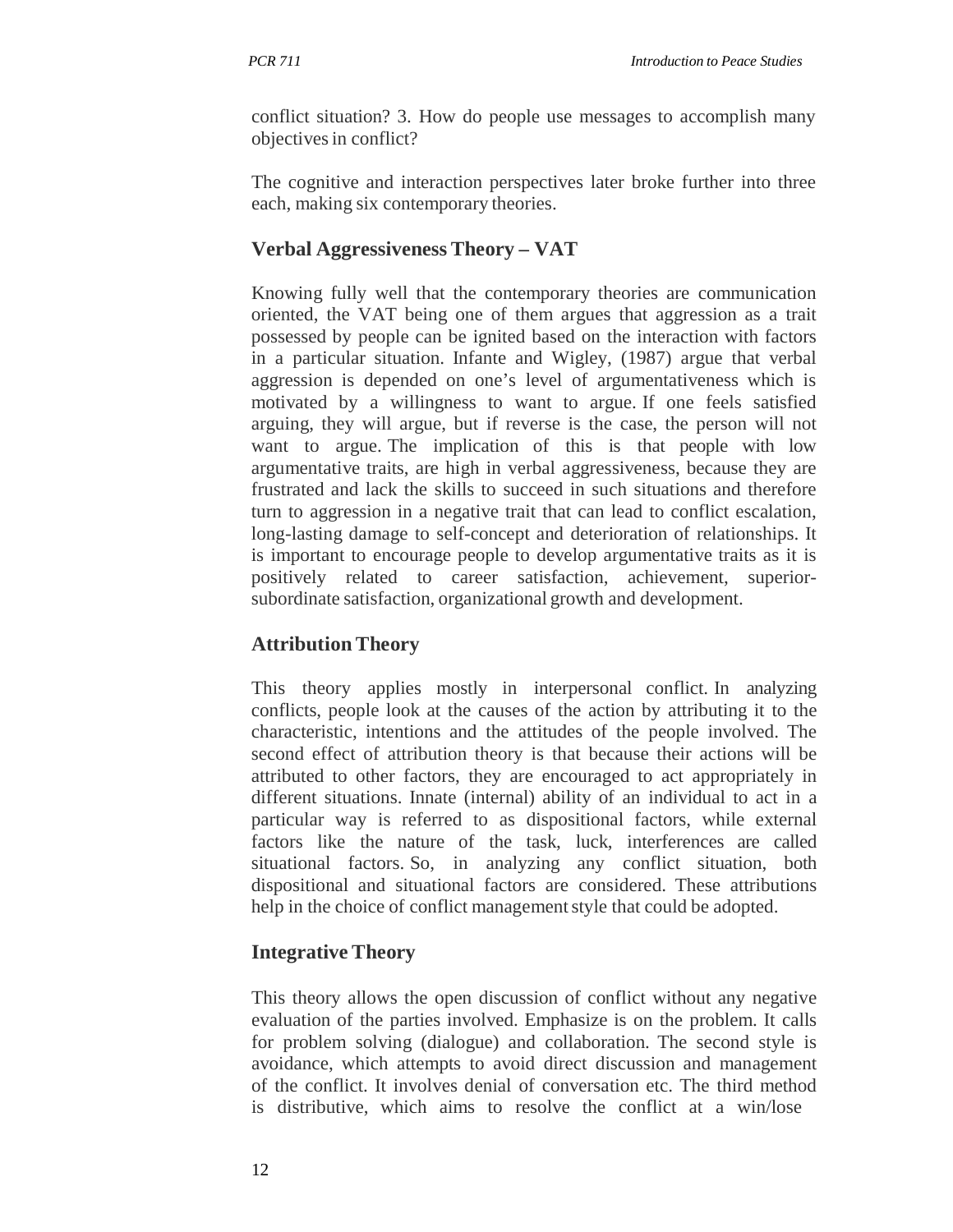situation. You could employ insults, direct criticism and negative evaluation of the other party.

There are three propositions of this theory: people like to use it because it is easy to attribute the causes of the conflict to others or situation. The second reason is that, it encourages non-cooperative modes which is easy to identify with in angry situations and the third proposition is that the choice of the method to use in resolving the conflict will affect the outcome and the degree of satisfaction in the relationship.

## **Social Influence Theory**

This theory emphasized the use of aggressive verbal acts when they can find justification for it. As much as verbal aggressiveness is frowned at, people can still get coercive without getting the condemnation that go with it because they can find justification for it. 'At the heart of this theory lies the premise that not all coercive acts are perceived as aggressive' (Folger, Marshall, and Stutman 1997).

## **The Coordinated Management of Meaning CMM**

This theory in conflict analysis emphasizes that meanings of conversations depend on the context or nature of the relationship between the discussants, including their self-concept cultural background. The uniqueness of an individual based on exposure and hereditary comes into play in understanding what he or she is saying. Factors like cultural patterns, life script, constructs, episodes, speech acts, content and raw data are all come together to contribute to understanding what was said. 'The coordinated management of meaning provides a basis for identifying and understanding how the same event can have different meanings for parties involved how these meanings affect their actions' Page 60 (Folger, Marshall, and Stutman 1997).

## **Confrontation Episode Theory**

Newell and Stutman (1988 and 1991) argue that communication is not just words, but activity that two or more people come together to cocreate. Social confrontation deals with conflict that has to do with conduct and rules. Before conflict can be discussed, the disputants will first and foremost find out the legitimacy of the rule guiding the relationship. The theory has six tracks – 1. No legitimacy 2. Justification 3. Deny behavior 4. Deny rule broken 5. Deny responsibility and 6. Accept responsibility.

## **Self Assessment Exercise**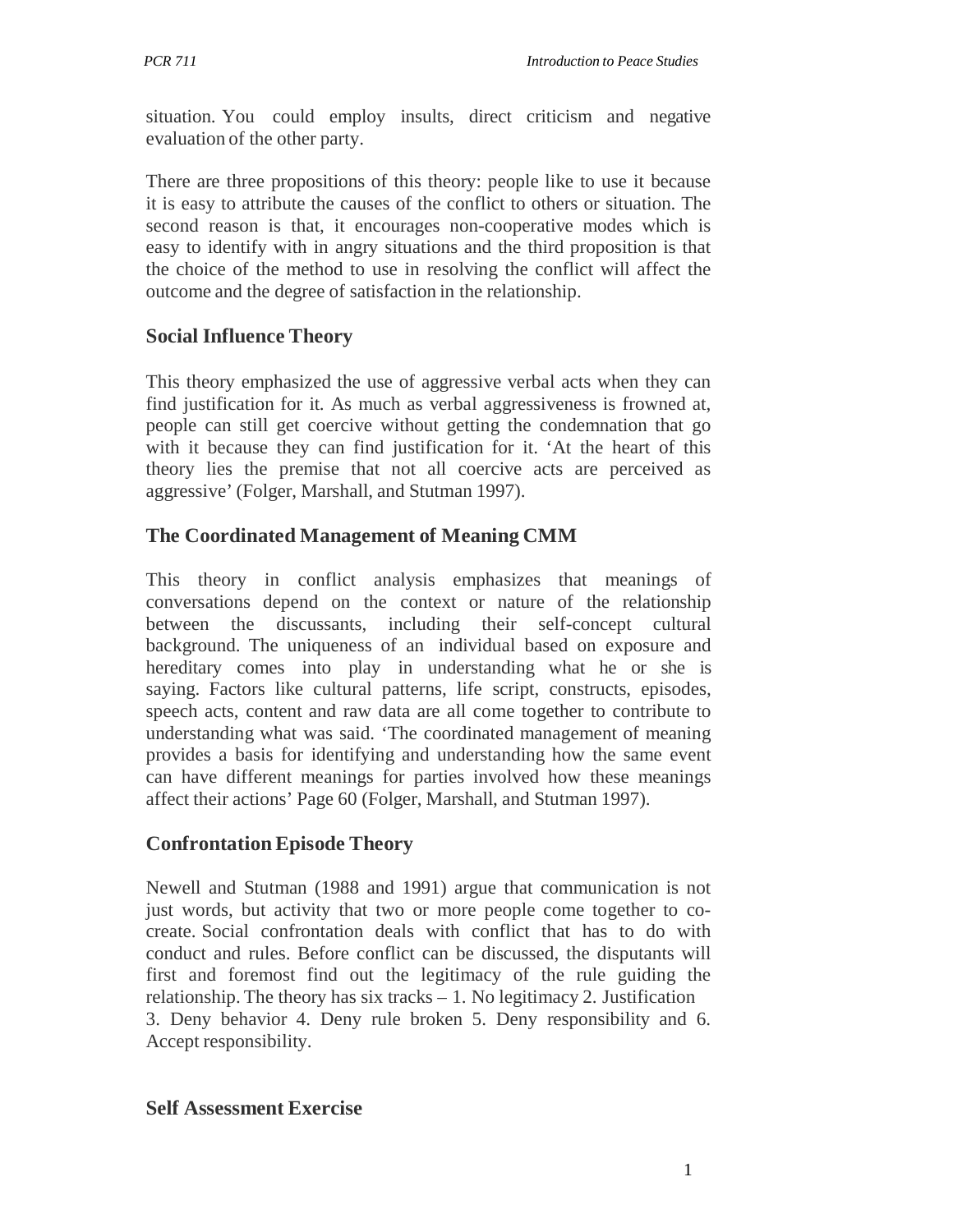Explain the principle of traditional perspective on conflict.

## **4.0 CONCLUSION**

To recap what we have learnt in this unit, it is important that we remember that we defined conflict and peace with analyses of the definitions with emphases on major ideas that guide the proper understanding of the concepts of peace and conflict. The different perspectives of theories that have been guiding the study of peace and conflict will be discussed in full in the cause of the course. The essence of this approach is to acquaint the students with the different schools of thoughts which will explain for the different approaches to conflict and peace studies and analyses. 'Conflict is the interaction of interdependent people who perceive incompatible goal and interference from each other in achieving those goals' (Hocker and Wilmot 1985). There are two major perspectives of conflict – the traditional and the contemporary. The traditional was further divided into four – Psychodynamic perspective, Field Theory and the Concept of Climate, Experimental Gaming and Social Exchange, The Human Relation Perspective and Inter Group Conflict Resolution.

The Contemporary Perspective and the Inter-action Perspective: This defined as 'A political condition that ensures justice and social stability through formal and informal institutions, practices and norms'. Miller and King (2003). Different perspectives of Peace were identified and discussed in Unit 1. – Ahimsa, Satyagraha, Conflict Resolution Strategies, Pacifism and Just War.

## **5.0 SUMMARY**

This unit has examined various traditional and modern conflict theories. The knowledge of these theories will definitely assist us to understand the concept of conflict.

## **6.0 TUTOR MARKED ASSIGNMENT (TMA)**

Read through the conversation on the Parking Lot and discuss the questions below to differentiate between the different perspectives of conflict. Write on one of the questions of your choice for your TMA.

Jay: What's your problem? What the hell did you do to my Honda? I said, what did you do?

Femi: I drove into my spot and didn't see your bike. What was it doing parked there?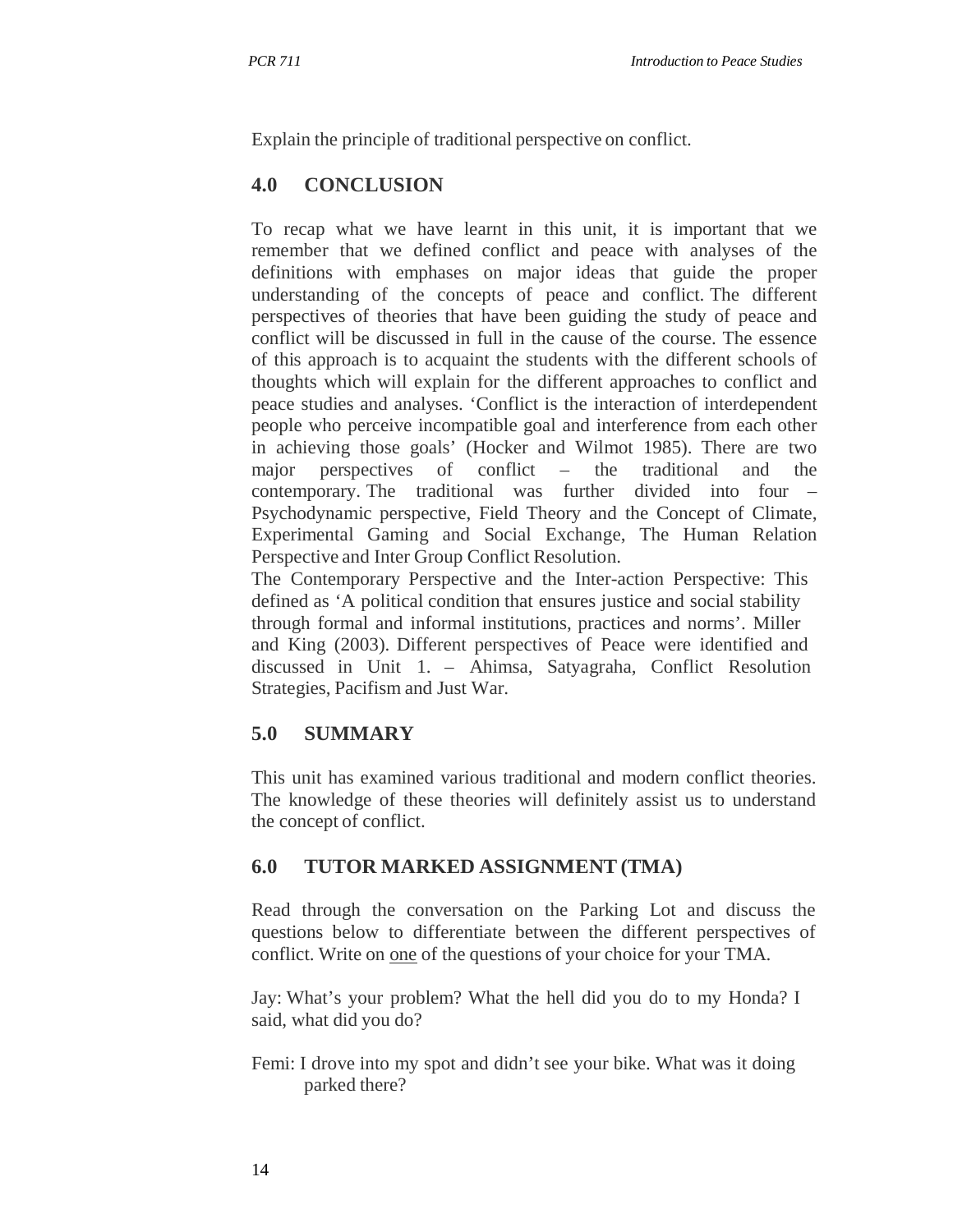- Kola: Look, my tire is flat. I can't move the wheel. Crushed in and doesn't move.
- Femi: I didn't see it until I was on top of it.
- Kola: You are going to have to pay for this. I can't afford this.
- Femi: What was it doing in a parking space?
- Kola: What's your problem? It was parked. Look at the wheel. You
- came around pretty good.
- Femi: Listen, this is my spot. I didn't see it and it shouldn't have been there. You're lucky I stopped when I did. Look at my bumper. What was it doing there?
- Kola: You ass. Who cares whose spot. Some jerk like you drove over my Honda and says, 'This is my spot'. I don't care who you are, you will fix my Honda.
- Femi: You are one with a problem. Do you work here?
- Kola: What does that have to do with anything? Stop looking at your bumper, it looks fine. I want your driver's license and insurance.
- Femi: Who in the hell do you think you are? (Starts walking away)
- Kola: You are not going anywhere (Grabs Tom's arm)
- Femi: Let go of me. You are screwed. I'm calling the police. (Turns to move towards the office)

Jay slugs Tom from behind. The two scuffle for a few moments until others arrive to break them apart. (Adopted from Working through Conflict)

- a. Why did the conflict escalate to physical violence?
- b. What assumptions does your answer reveal?
- c. Do you think the change in strategy was due to a change in attributions the parties were making?
- d. What justifications might have been used by the involved parties to defend their use of aggression?
- e. Analyze your own behavior in a recent conflict using CMM concept.

#### **7.0 REFERENCES/FURTHER READINGS**

- Folger, J.: Marshall, P.: and Stutman, R. (1997). Working Through Conflict. Addison-Wesley Educational Publishers Inc. USA
- Hocker, J.L., and Wilmot, W.W. 1985 Internationalconflict. Dubuqe, IA: Wm.C Brown
- Infante, D.A., and Wigley, C.J. 1986 verbal aggressiveness: An International model and measure. CommunicationMonographs 53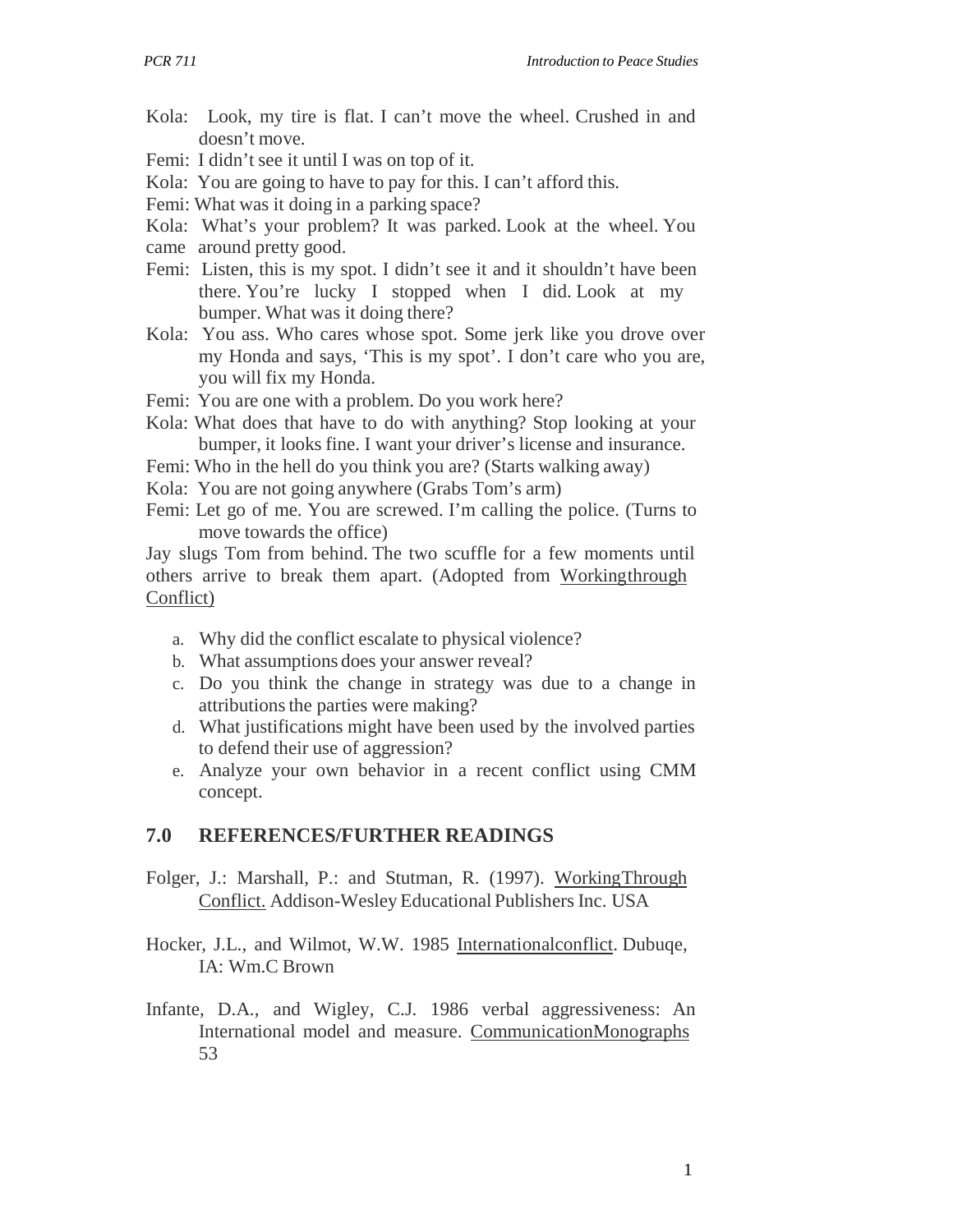- Newell, S.E., and Stutman, R.K. 1989/90 "Negotiation confrontation: The problematic nature of initiation and response". ResearchonLanguageandsocialInteraction.
- Cresnet (2001). Conflict Management Training Manual. USAID/OTI
- Isaac Olawale Albert (2002). Introduction to Third Party Peaceful Transformation Forum Intention in Community Conflicts. John Archers (Publisher) Limited.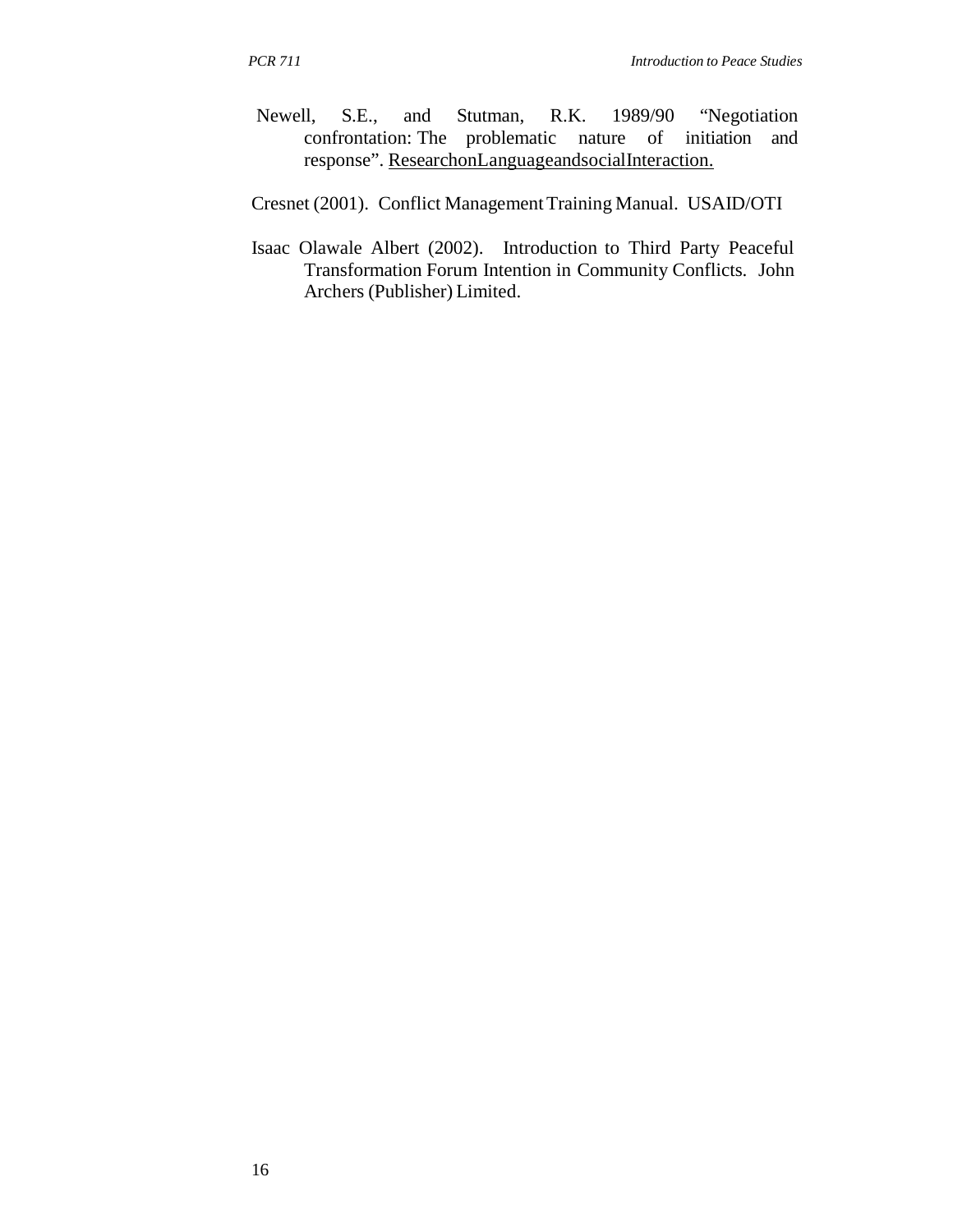## **UNIT 3 CAUSES OF CONFLICT**

#### **CONTENT**

- 1.0 Introduction
- 2.0 Objectives
- 3.0 Main Body
	- 3.1 Causes of Conflict
	- 3.2 List of Causes of Conflict
	- 3.3 Causes of Conflict: Discourse
- 4.0 Conclusion
- 5.0 Summary
- 6.0 Tutor Marked Assignment
- 7.0 References and Further Readings

## **1.0 INTRODUCTION**

Conflict is any form of confrontation between two or more parties resulting from 'a situation where (these) two or more interdependent groups or systems of action have incompatible goals (Diller, 1997:6). Of course, it is universally acknowledged that conflict is inevitable. Thus, it is every moment occurrence'. This unit tends to examine various causes of conflict to arouse our better understanding of the subject matter (i.e. conflict) and as its related to our every day operations and relationships or interactions.

## **2.0 OBJECTIVES**

By the time you complete this unit, you should be able to:

- i. Explain various causes of conflict; and
- ii. Relate these various causes of conflict to all levels of relationship i.e.intra-personal, interpersonal, intra-group, inter-group, national, and international.

## **3.0 MAIN BODY**

## **3.1 Causes of Conflict**

According to Maoz (1982), conflict is "a state of incompatibility among values, where the achievement of one value can be realized only at the expense of some other values. Conflict may arise within single organisms pursuing multiple goals as well as between striving at incompatible goals" (1982:12). This definition shows the nature of inevitability in the relationships between two or more parties. The definition further opined that one may find his aspirations not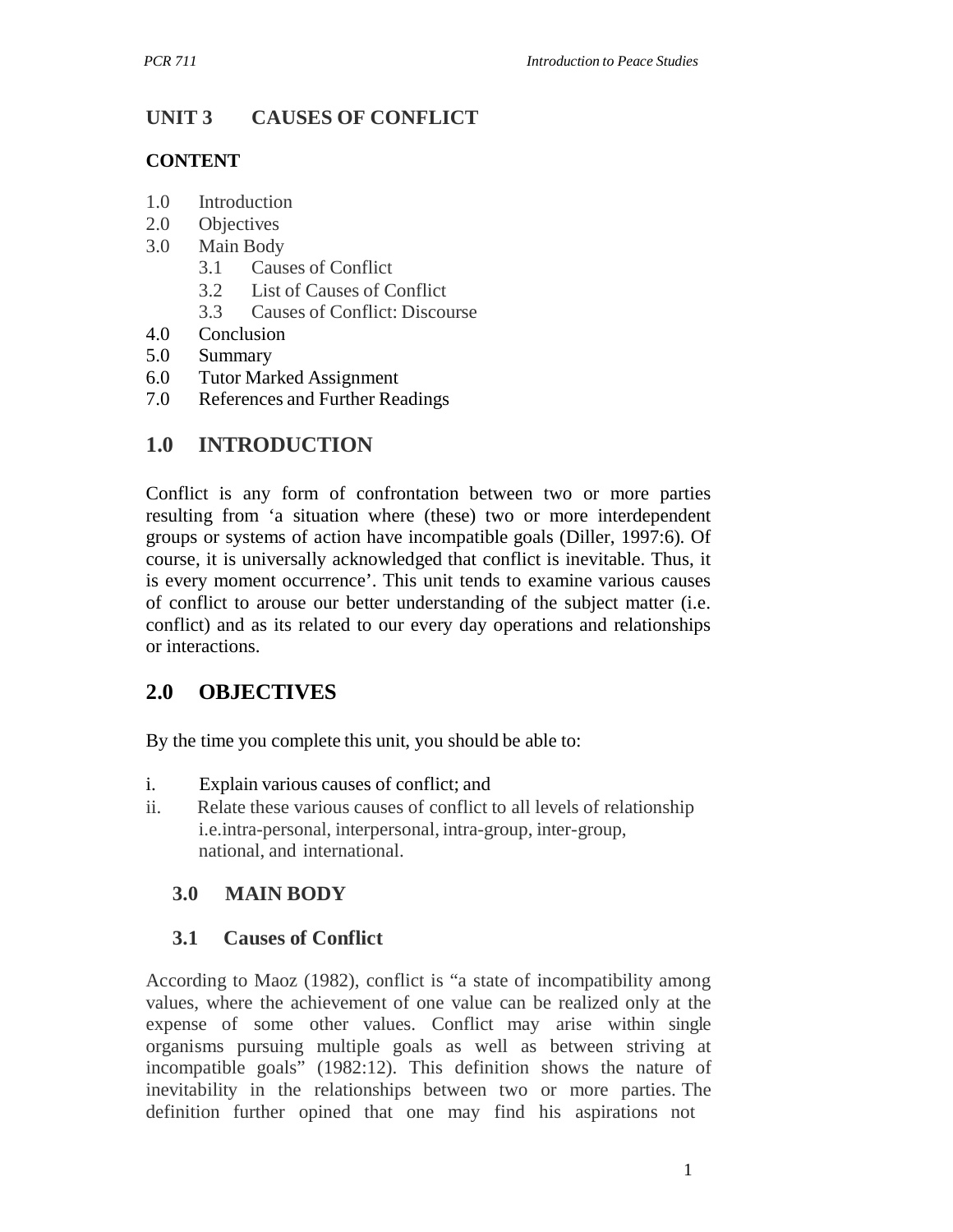compatible with his personal qualities, which tends to lead to frustration (conflict), and when such frustration (conflict) gets to the climax, then crisis will emerge.

It is important to note that not all conflict situations are negative; some often facilitate a transition, which create opportunity for change and even development. Please, you are advised to study well the previous units in this module in order to advance a proper understanding of the concept of conflict as well as to develop a strong mechanism for analysis and interpretation of the various sources of conflict, we are about to discuss.

## **3.2 List of Causes of Conflict**

Though, there are several causes of conflict, but they can be categorized into the following:

Conflicts may occur due to resources; Conflicts may take place as a result of psychological needs; Conflicts may erupt due to values Conflicts may emerge resulting from (mismanagement of information.

## **3.3 Causes of Conflict: Discourse.**

Both at the intra-group, inter-group, national and international levels, many experts in peace and conflict studies have shown great concern on the rise in frequency and intensity of conflict, with major focus on the roots or causes of conflict. Thus, there is no way, a meaningful peace can be achieved without considering and analyzing the causes of conflict at all levels including intrapersonal.

**A. Resources**: Conflicts can emerge due to resources. It is very easy to identify any conflicts that emerge consequent on resources. These conflicts erupt when two or more parties aspire for scarce resources. It is economic phenomenon of demand and supply. Thus, there is tendency for emergence of conflict in a situation whereby the aspiring parties in their demands are more than the available (scarce) resources. Some political analysts have held a contrary view, argued that conflict can emerge as a result of over-availability of resources. For instance, before the advent of 'Petro-Naira' or discovery of crude oil in Nigeria in 1970s, Niger-Delta enjoyed a relative peace, until the crude oil discovery. This discovery, rather than be a blessing, has become a curse to the region. The Region is now baptized with environmental degradation, catastrophic increase in inter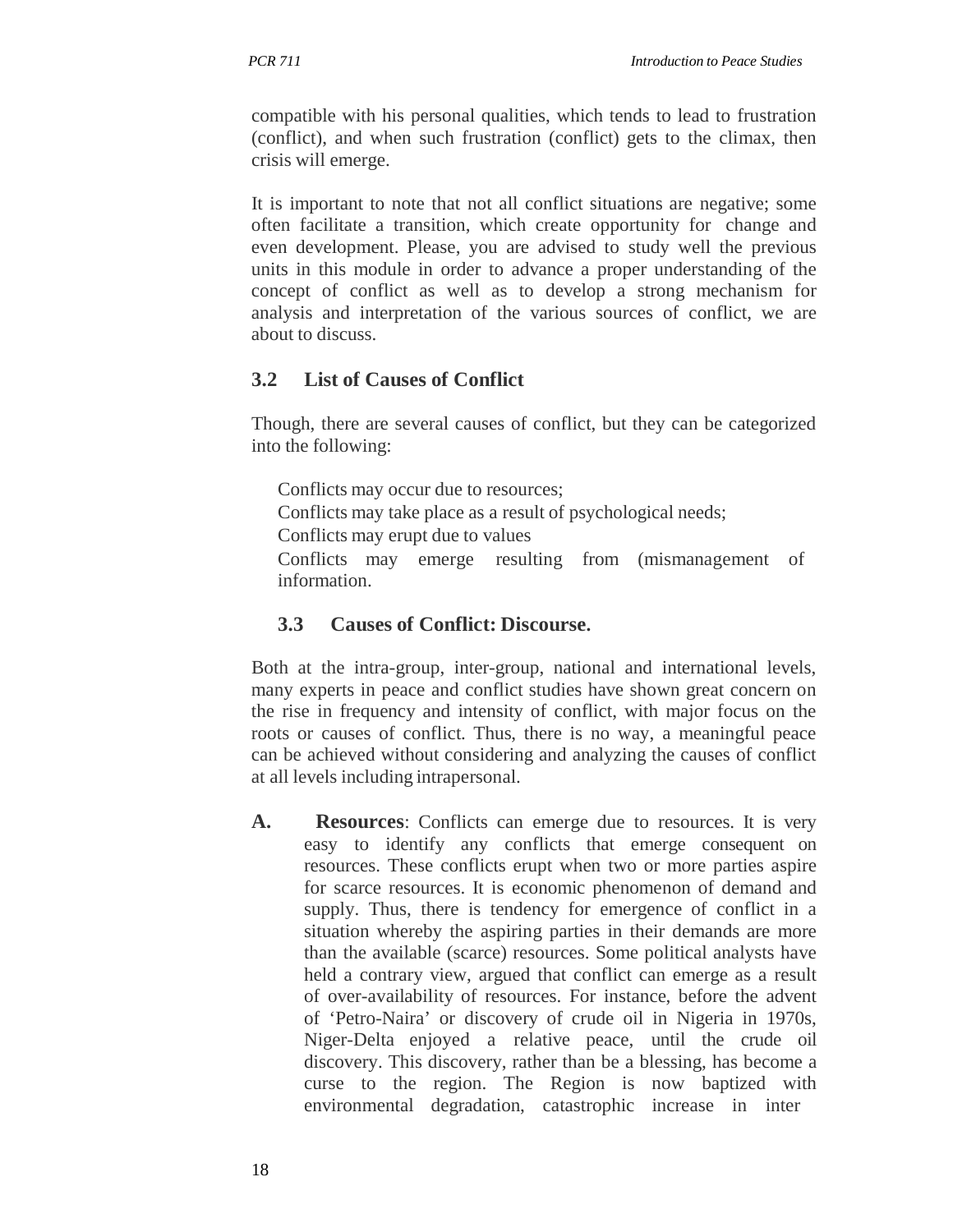communal crisis, insurgency and counter insurgency, political exclusion and structural backwardness.

The conflict in the Niger Delta Region of Nigeria can be easily identified due to the Resource nature of the conflict. The Nigeria Delta Dissidents as well as their leaders are of the view that Nigeria should reverse to Pre 1970 revenue sharing formula of 50% which later brought about the struggle for true federalism and resource control in Nigeria polity.

The major cause of the violent conflict in Liberia is "the control and exploitation of diamonds, timber and other raw materials… Control over these resources financed the various factions and gave them the means to sustain the conflict" (Report of the UN Secretary General). Here, resources play a dual role: they serve as the root cause of conflict as well as conflict sustenance element.

At interpersonal level, you may see two pupils (fighting over a pencil (resource), each laying claim to the pencil. One of them of course, may decide to let go the pencil (object of conflict) to the other pupil (party), and this will render the conflict terminated. Thus, in some cases such a concession may only achieve a negative peace, and there is need to always adopt a win-win approach because sweeping dirt under the carpet, does not make room clean, but it can only guarantee a bumper harvest of heap. Hold your breath! In the next segment of this unit, we discuss another cause of conflict i.e. psychological needs.

**B.** Psychological Needs: Any conflict that arises due to psychological needs are those that cannot be seen. Psychological needs are psychical in nature, as they involve a mental phenomenon within an emotional framework.

Different people with different levels of perception, and one's perception determine the direction of his relationship with other parties. It is worth knowing, a wrong perception tends to generate conflict. Thus, there are different dimensions of perceptions:

- **Intrapersonal perception:** The way an individual perceives or sees himself in a given time;
- **Interpersonal perceptions:** Here, the way one sees other people. This may include the way a child sees his father compared to somebody else's father. Having a negative perception about other people can lead to conflict.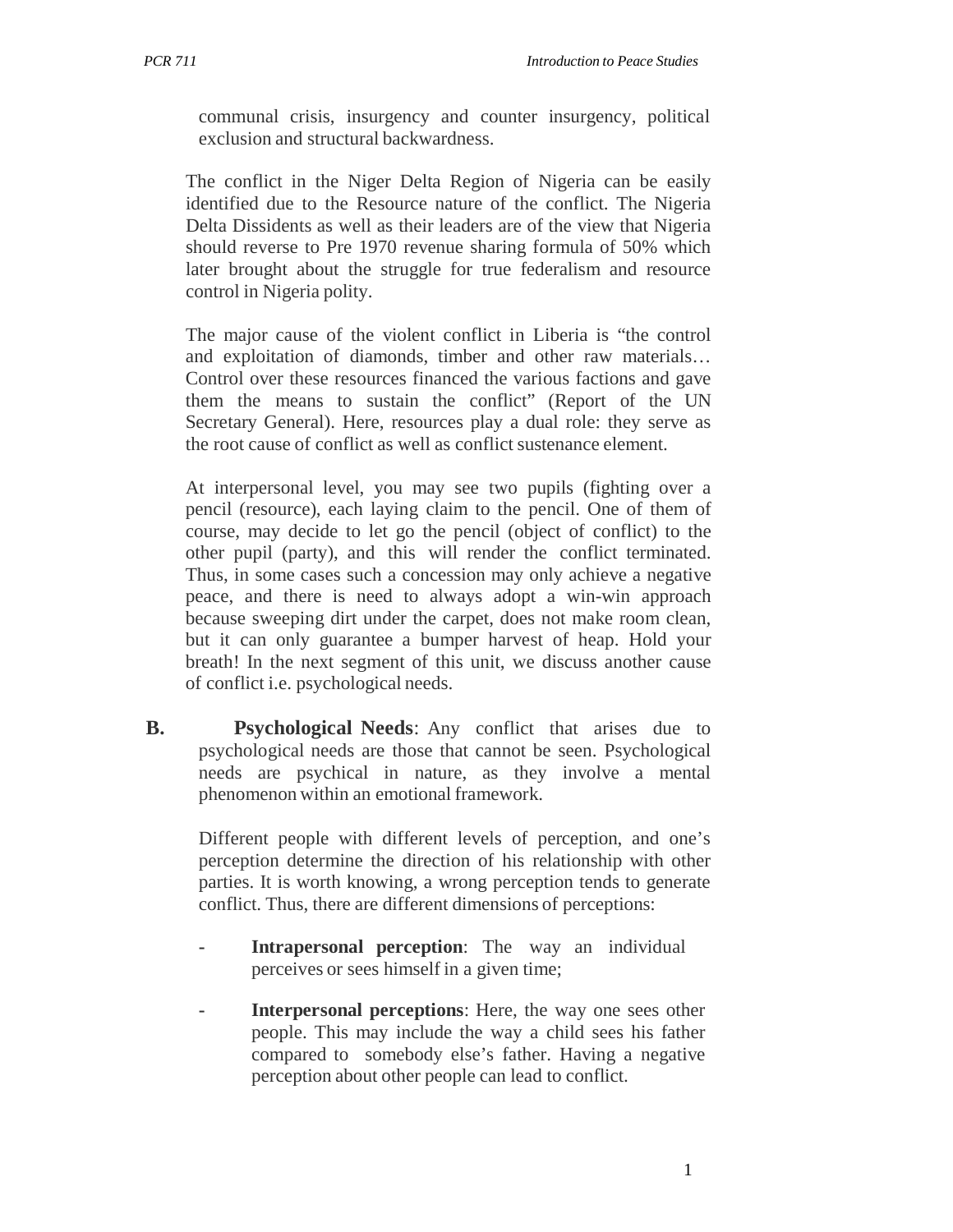**Perception of situation/environment:** These perceptions are informed by the happenings about us. For instance, the issue of insecurity among the workers in Nigeria has created a form of psychological torment, which has made most of these workers develop an habit of hostility, that has often resulted in a conflict situations between them and innocent citizens who often deal with government agencies. Some of these workers have begun to seek for alternative and corrupt means to limit the effect of job insecurity may have on their future or doing some strategic saving for the life after retirement. This kind of psychological need usually affects the input of an average worker because he has lost faith in the entire system where labor is disarticulated.

This example shows the multidimensional ways to conflict. Resources have made an average worker to develop a psychological need – working against insecurity. Thus, the insecurity takes different forms i.e. economic; political and social.

**C. Values:** Conflict may also emerge due to differences in the value of the people or organizations. Value includes philosophy, religion, and ideology among others. The values describe our personalities, our potentials and our shortcomings, even our down-lows. In Nigeria, religion crises have been great problems to this nation. The main problem is not the difference in the religion practice but the conduct and operations of various religious classifications are the problems.

In the two major religions in Nigeria, it is preached that human blood is sacred and must not be shed not to incur the wrath of the Almighty God. Yet, both religions are culprits in Nigeria. In order to understand the root of a particular conflict, one must consider the issue of value. Again, before the collapse of Soviet Union at the close of 1980s, there was cold war between the west and east bloc, which were led by the USA and defunct USSR respectively. The conflict between the blocs aligned the global system, which attracted a holocaust in several parts of the world. Africa has its own share of the violent situation generated by the cold war. The effect of the west-east conflict was felt through out the world, which necessitated the establishment of Non-Alignment organization, and Nigeria was one of the members.

Still on ideology, some political elites who believe in a statebased economy will never acknowledge individuals or private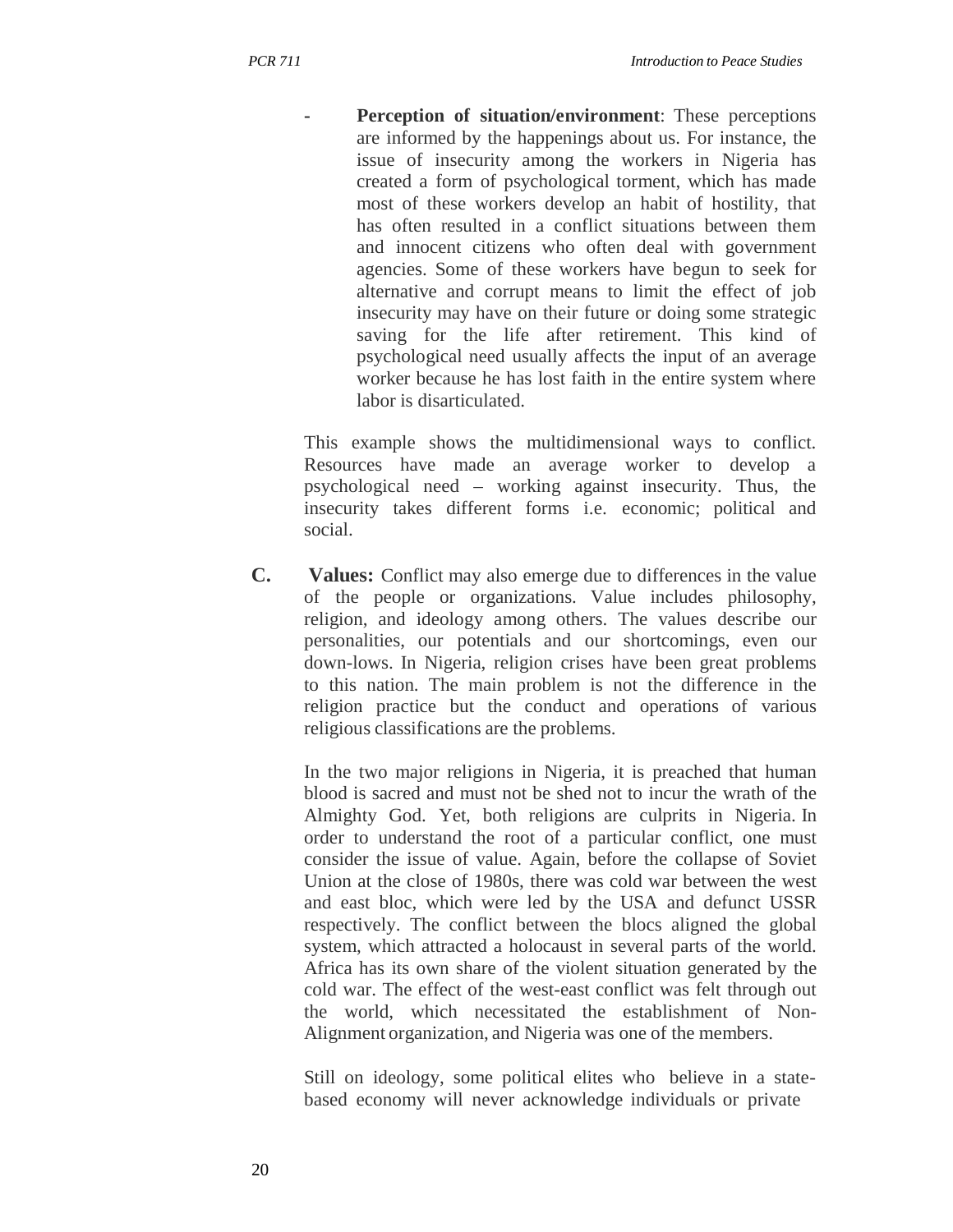organizations control of the means of production. The conflict between Cuba and America is not basically based on resources but one ideology. America's hatred for communism (or socialism) is always demonstrated in the activities of the US against Cuba and other anti capitalist-countries like North Korea. Thus, ideology plays a big role in the generation of conflict.

**D. Management of Information:** Information plays a vital role in the conduct of human and organizational interactions or relationships. Information if not well -managed can generate conflict situation. The way an average informed person perceives things will definitely be different from the way an uniformed individual will behave on a specific issue at a given time.

In Nigeria because government understands the importance of information, that is why there are various information gathering and dissemination agencies like public complaints commission, National Orientation Commission, Ministry of Information among others. This is not to say that government in Nigeria is doing enough in the management of information, that is why there exist several communal crises, sectarian armed conflicts and insurgency in Nigeria, despite the existence of various security machineries, particularly the State Security Services (SSS) and police, who ought to have developed a form of crisis or conflict prevention strategies and peace, generation mechanisms. It is unfortunate that most of our security personnel don't have the knowledge and skills of conflict management. A case study was the brutal murder of Saro-Wiwa and other Ogoni leaders. After the state killing, by Late Gen. Sani Abacha, of these Ogoni leaders, the crisis in the Nigeria Delta has taken a new and more violent dimension rather than subsiding.

At International level, the current Iraq war has shown the importance of information in the conduct of international relations. Had it been that the US Government had substantial information about Iraq, she and her allies wouldn't have gone for the war but rather adopt some diplomatic means to address the Saddam issue. Now, they have displaced Saddam, but no peace has been achieved so far in spite of huge material and human resources being pumped into the prosecution of the war. Again, at last no nuclear weapon has been found in Iraq for more than two years since the war erupted.

## **Self Assessment Exercise**

Discuss the various levels of causes of conflict.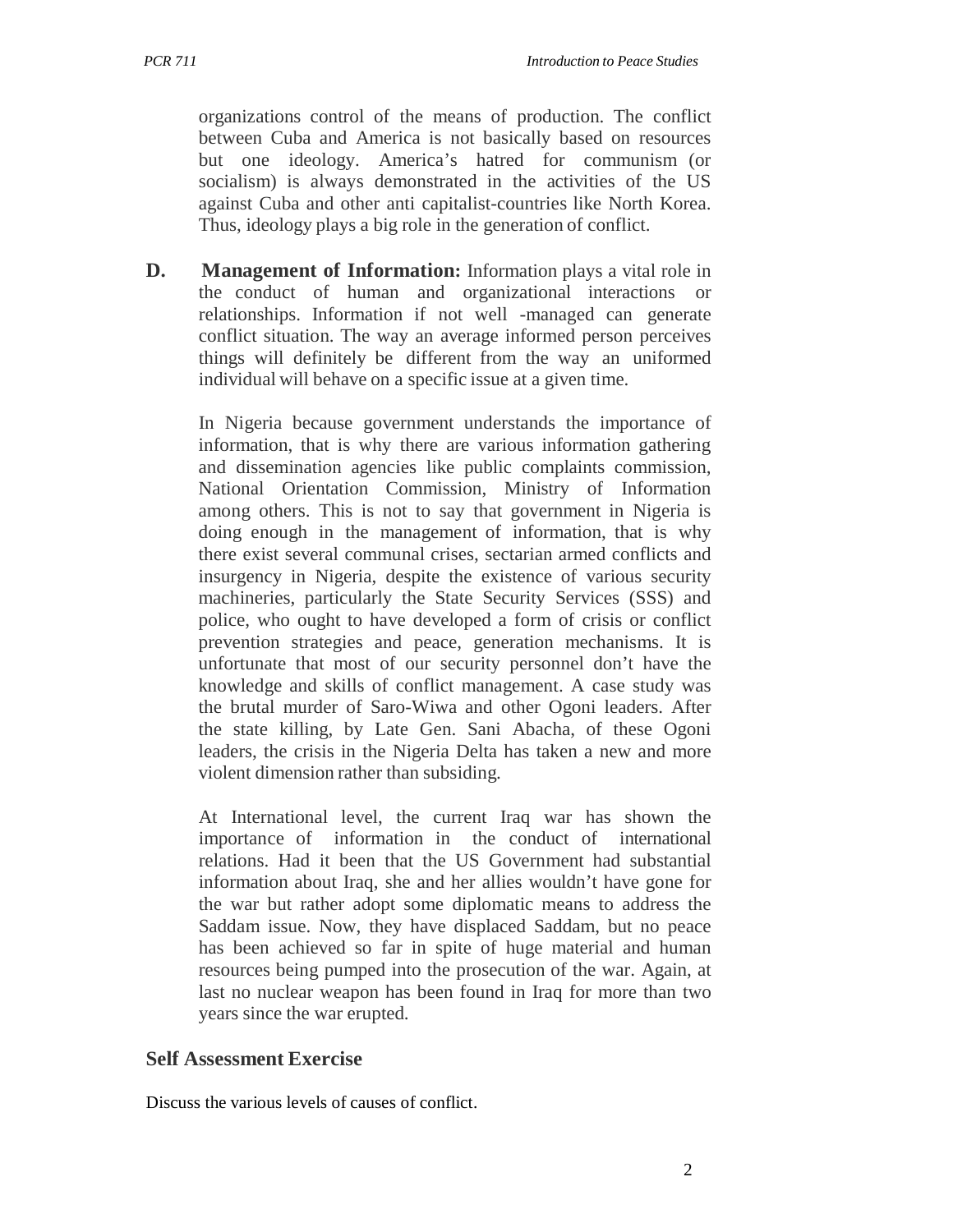#### **4.0 CONCLUSION**

In this Unit, we have learnt different causes or sources of conflict. Conflict as we have been made to understand in this Unit, is that conflict is inevitable but you should improve on our communication and perception, and channel enough resources to renounce or discourage violent and negative conflict. In this unit, we described the concept of conflict and as it relates with our day-to-day interactions and relationships.

#### **5.0 SUMMARY**

#### **6.0 TUTOR MARKED ASSIGNMENT (TMA)**

- 1. List three sources of conflict and discuss **OR**
- 2. Most armed conflicts in Africa are caused by disagreement over resources. *Discuss*.

#### **7.0 REFERENCES/FURTHER READINGS**

- Diller. M. (1997). HandbookonHumanRightsinsituationsofconflict, Minnesota Advocates for Human Rights (M.S) March.
- Maoz, Z. (1982). PathstoConflict,InternationalDisputeInitiation,1816 1976.
- Galtung, Johan (1990), PeacebyPeacefulmeans:PeaceandConflict, DevelopmentCivilization. London: Sage.
- The Report of the United Nations Secretary General (1997), "The Causes of Conflict and Promotion of Durable Peace and Sustainable Development in Africa",  $(25<sup>th</sup> September)$ .
- Sitaram, K.S. (1970) "Intercultural Communication: The what and why of it", International Communication Association, Division V Minneapolis, Minnesota, 7 – 8 May.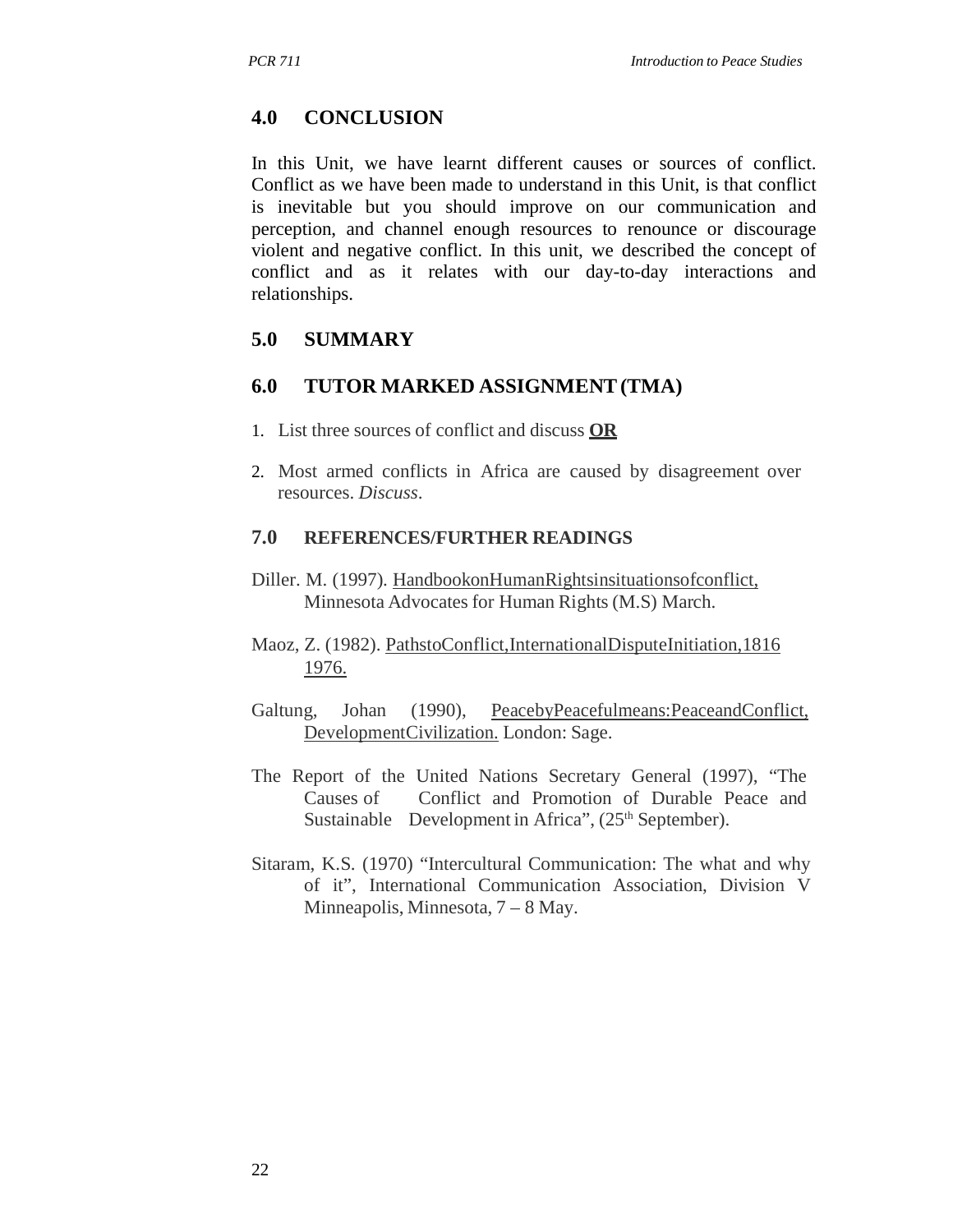# **UNIT 4 CONFLICT ANALYSIS**

#### **CONTENTS**

- 1.0 Introduction
- 2.0 Objectives
- 3.0 Main Body
	- 3.1 Conflict Analysis
	- 3.2 The Onion Analytical Tool
	- 3.3 Force Field Analysis
	- 3.4 Conflict Mapping
	- 3.5 The ABC Triangle
- 4.0 Conclusion
- 5.0 Summary
- 6.0 Tutor Marked Assignment
- 7.0 References/Further Readings

## **1.0 INTRODUCTION**

In everyday dealings and undertakings by state and non-state actors, there is bound to be emergence of conflict, at least, occasionally. This unit exposes the students on various ways through which conflict can be analysed. The students will understand how positions, values, issue, interests, objectives, and needs contribute to situation of conflict between two or more parties. This Unit intends to expose the students to a number of conflict analytical tools and techniques top enhance our better understanding of conflict analysis.

## **2.0 OBJECTIVES**

At the end of this Unit, you should be able to:

- i. Describe concept of conflict analysis;
- ii. Understand different stages of conflict analysis;
- iii. Explain various tools of conflict analysis; and
- iv. Describe the conduct and working relevance of these conflict analytical tools for students and practitioners of peace and conflict studies.

## **3.0 MAIN BODY**

## **3.1 Conflict Analysis**

Many people wonder what analysis of conflict is. In practice, how reliable, conflict analysis is, particularly in view of proffering solutions to conflict situation? Can conflict be analyzed at all levels of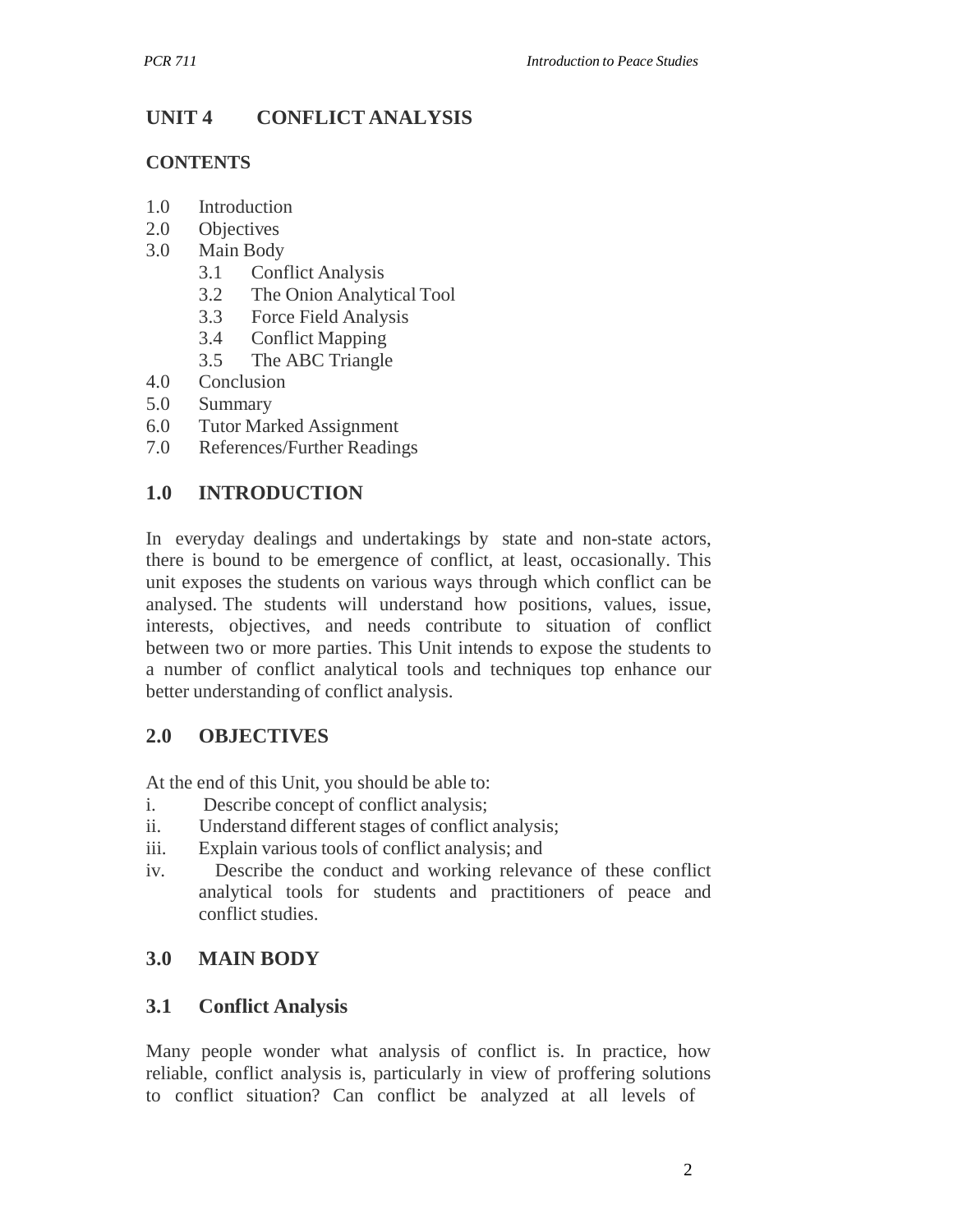relationship either interpersonal, or intra-group or inter-group or communal or national or international? The concept of conflict analysis may look some how abstract to the experience of people. Conflict analysis remains a great and difficult task particularly in this part of the world where there is value-laden problem. The primordial and sectarian sentiments that people attach to their operations, actions, and judgemental imperatives, may affect the process and outcome of our analysis of conflict. Therefore, conflict analysis requires objectivity and neutrality rather than personal values, emotions and manipulations.

In practical terms, conflict analysis is a process, which examines and unravels the root causes, dynamics, issues and other fundamentals of conflict through the use of various perspective mechanisms for our better understanding of the conflict. This understanding of conflict affords us a great opportunity to develop certain strategies and actions for possible termination of conflict. Conflict analysis answers questions on the background and history of conflict situation, identifying parties to the dispute. It also identifies the cultural background of the parties' relationship as well as factors responsible for such conflict and the trends of the conflict situation and the relative power of the parties.

Conflict analysis is a continuous exercise, which must be undertaken from time to time to develop strategies and actions to change factors and dynamics of conflict events. This task is carried out through the use of some analytical tools and techniques. In this unit, the students will be exposed to some of these tools and techniques. When you intervene as a peace expert in a conflict, you are expected to take or rather fulfill some conditions in order to achieve at least minimum level of success. Data gathering is very important, even before you bring together the disputants. Thus, during the intervention, you gather additional information, and if there is any new information subsequently, you must incorporate all of them to your conflict analytical strategy. This will give you a substantial direction on the choice of strategies for successful intervention, even if it would necessitate an alternative strategy other than the one (s) initially adopted in the resolution of the conflict. The stages or conditions to consider in the analysis of any conflict situation should include:

## **1. Conflict History**

- (a) Consider the significant events between the disputants;
- (b) Consider if there have been any previous disputes between the disputants;
- (c) Examine their relationships, if there has been any change in record time;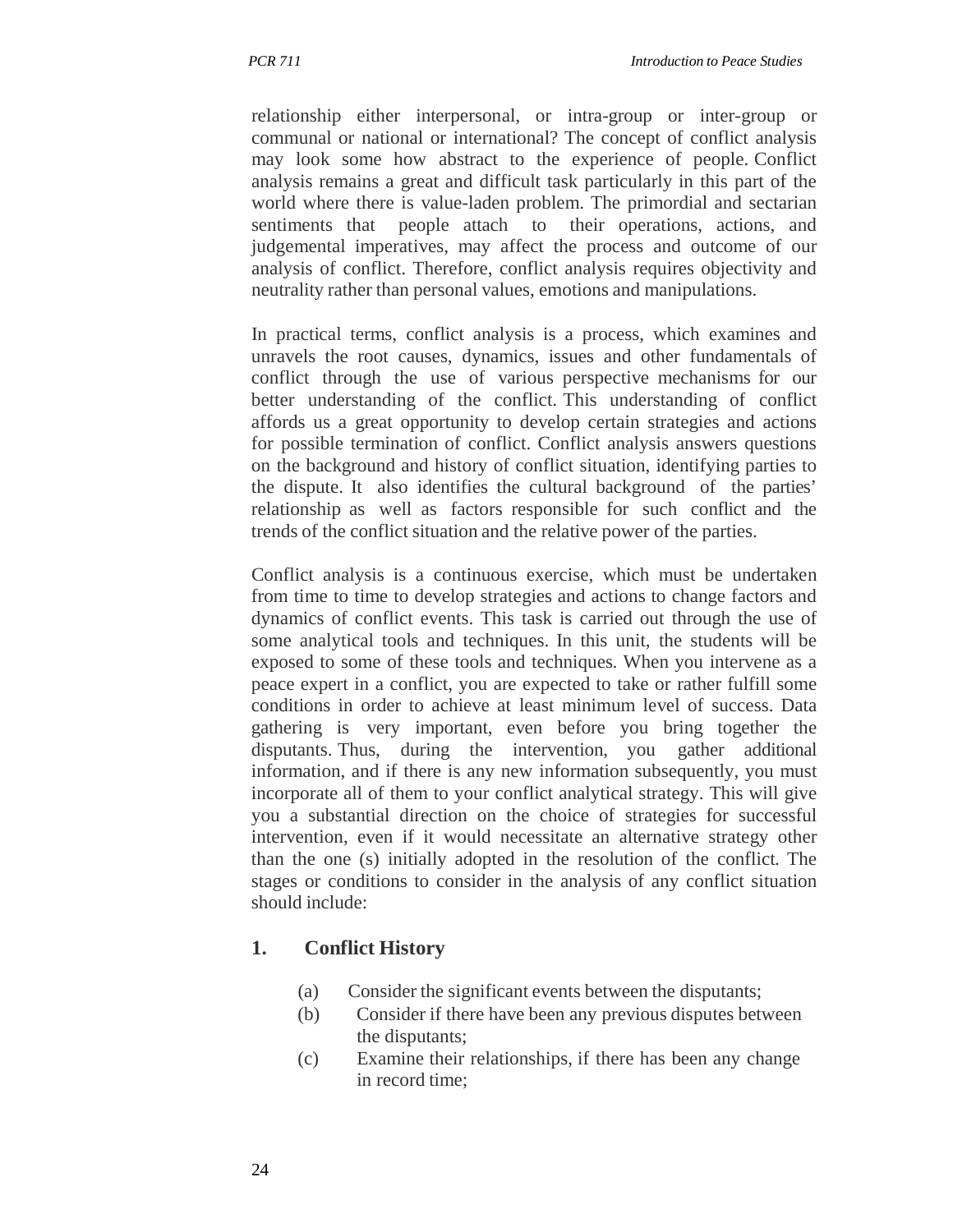(d) Have there been any past efforts to solve the conflict, and consider why these past efforts failed.

## **2. Context**

- (a) Examine the step taken by the disputing parties to resolve their differences
- (b) Study the physical environment of the conflict;
- (c) Evaluate the level and trends of communication between the parties and their decision-making principles.

# **3. Primary Parties**

- (a) The major parties to a conflict must be identified;
- (b) Examine the positions of the parties;
- (c) The interests of the parties must be evaluated;
- (d) The values of the parties be examined;
- (e) The analysis should also consider how the parties perceive themselves; (Examine the leadership authority to dispute settlement.
- (g) Examine if there are any mutual interests goals or needs between the parties.

## **4. Power**

- (a) Relative power capabilities of the parties should be studied to know if one party is more powerful than the other;
- (b) If there is balance of power between the disputants, what method of peace process is suitable for the success of the intervention?
- (c) Identify the source (s) of the parties' power
- (d) Identify the resources at each of the parties' disposal.
- (e) Examine how often the parties use their power, and the consequence or result of such power exercise.
- (f) Examine untapped power bases by the parties.

# **5. Other parties / Stakeholders**

Here, we have the secondary parties and shadow parties who must also be considered and their relationships with the primary parties be assessed in order to understand the overall underlying problems of conflict. It is easier to identify the secondary parties than the shadow parties. Shadow parties often hide their identities but provide resources to the primary parties in the prosecution of conflict. You should therefore examine: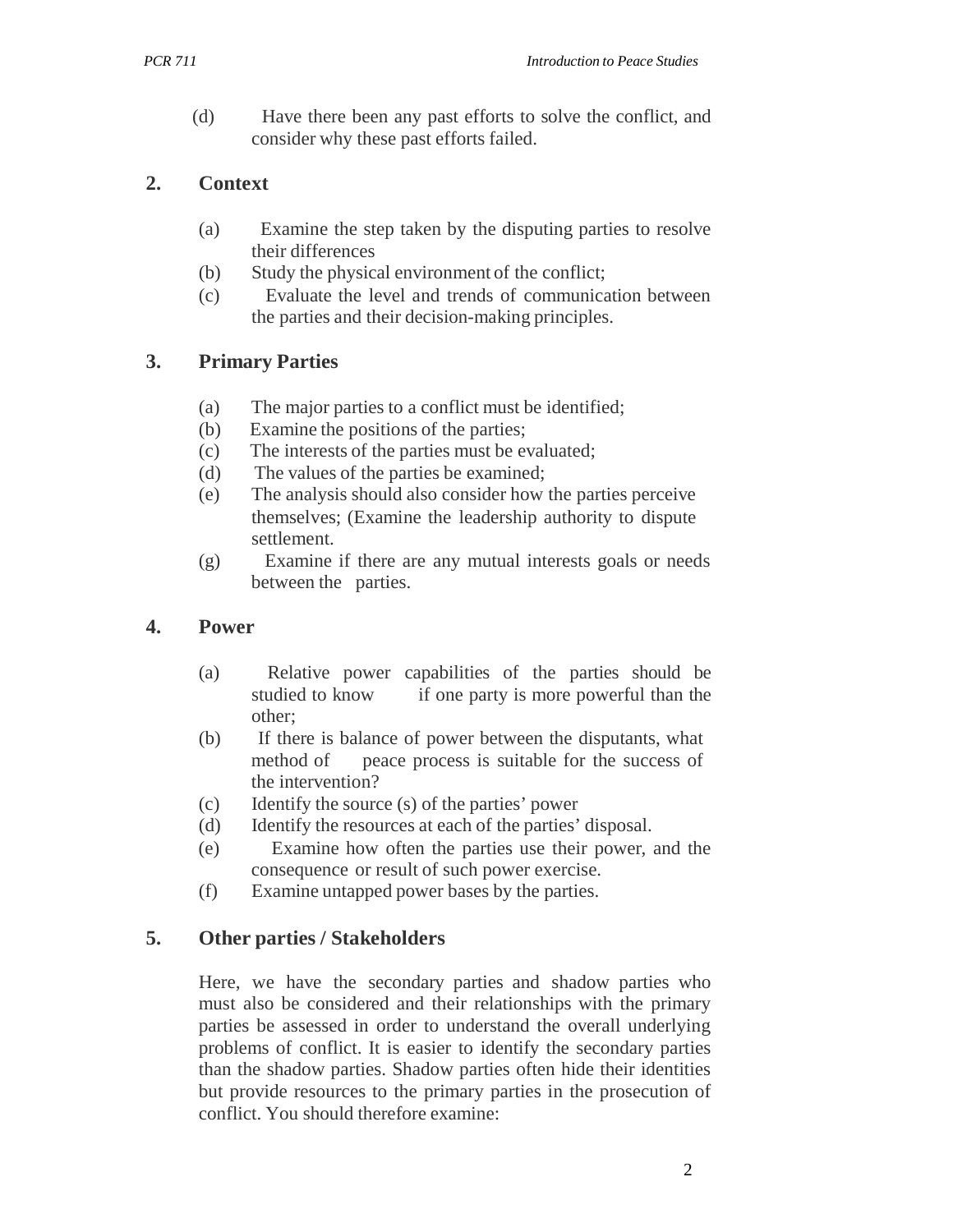- (a) The roles these parties play in the conflict
- (b) The activities / either aligned or neutral) of these parties towards each of the primary parties;
- (c) The availability of agencies or organizations either private or public whose involvement in the interaction is important to the resolution of the conflict;
- (d) When and how, can these parties be involved in the peace process?

## **6. Issues**

- *(*a) Identify the basic issues, which the parties have already identified themselves;
- (b) Identify the hidden or secondary issues not stated by the parties, if any. The data or relationship or values or interest or secondary issues not stated by the parties, if any,
- (c) Consider the types of issues are these. Are they problems
- of information or values or interest or structure?
- (d) Determine the most relevant intervention procedure to the identified issues;
- (e) Examine the conflict situation closely and discover if the conflict is a new one or the consequence of improper resolution of previous conflict.
- (f) Determine the time and effort, which must expended on the conflict for quality resolution.

# **7. The Immediate Situation**

The intervenor should determine the most effective conflict management strategy to adopt according to the urgency and demand, the situation of conflict demands. For instance, if the conflict is becoming very violent, the intervenor may decide to adopt some violence reduction strategies to limit the casualty rate, which the conflict may generate.

# **8. Stage of Conflict**

- (a) Consider if the conflict is still stabilising or escalating or even deescalating and the reasons for the trend;
- (b) In the case of conflict escalation, you determine
	- i. If the issues are transiting from specific to general;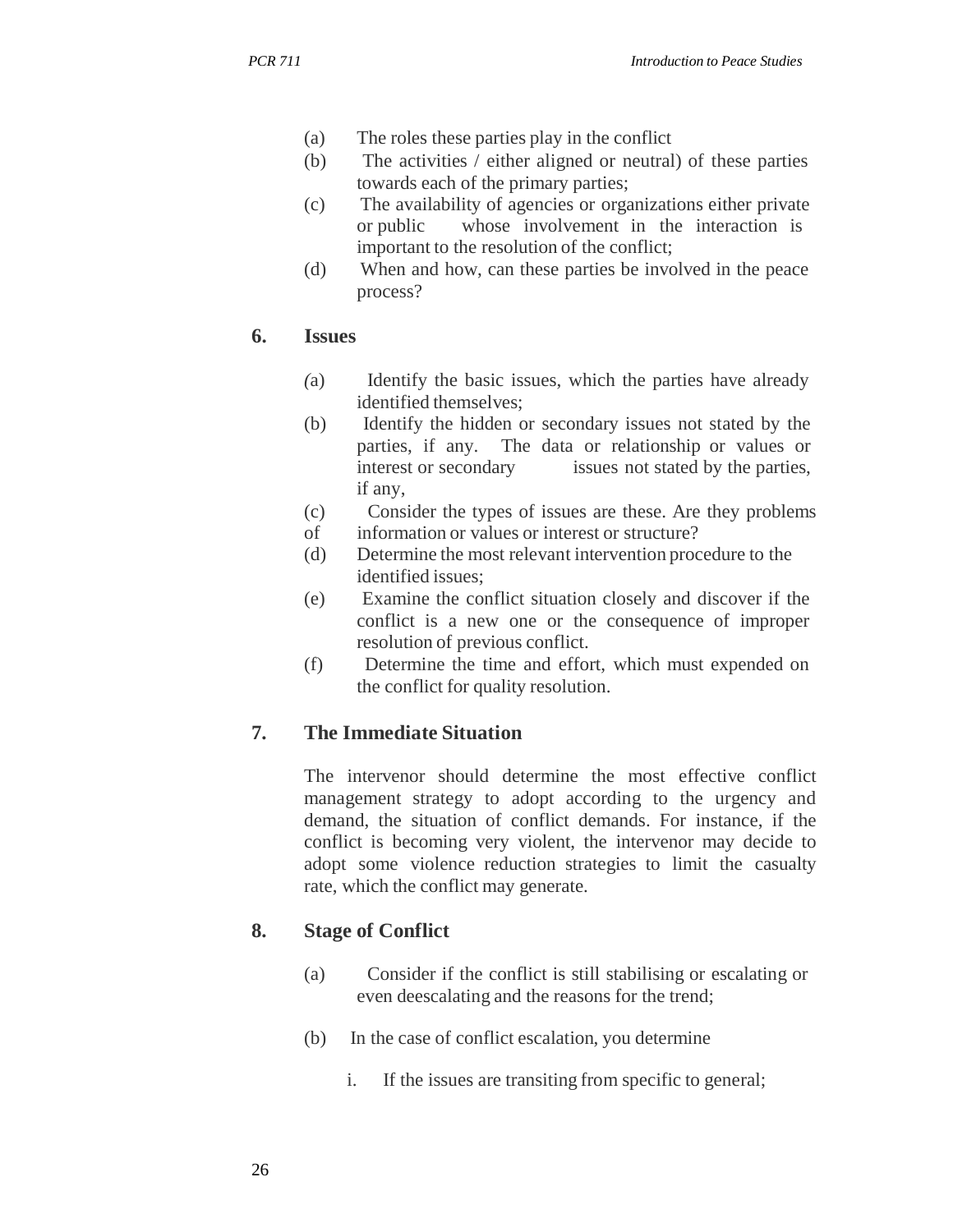- ii. The level of size increase of the issues or resources in the conduct of the conflict by the parties;
- iii. If there is any transition to confrontation from disagreement;
- iv. The level of increase in the parties exercise of power;
- v. Emerging relationships between the parties?
- vi. Situation of communication and propaganda between the parties;
- (c) In the case of stabilization, the following should be considered/evaluated;
	- i. Any continued presence of safety-value mechanisms;
	- ii. The level of fear of conflict escalation;
	- iii. Existence of agreements on norms and values;
	- iv. The level of presence of social bonds and traditional or

cultural alliance between parties (in a larger organizational structure);

- v. The level of external interference or threat;
- vi. The level of time constraints, if any, on the further use of resources.

## **9. Timing**

- (a) Determine the right or actual time to intervene;
- (b) Determine the most profitable time for the success of the intervention;
- (c) Identify the party that is more likely to derive benefits from immediate intervention.

#### **10. Alternatives and Options for Settlement**

- (a) Consider the parties' level of knowledge and understanding of their alternatives;
- (b) Consider the level of parties awareness of each other's alternative or options;
- (c) Examine the steps or efforts taken so far by the disputing parties in the achievement of their alternatives or options;
- (d) Evaluate the realistic nature of the disputing parties.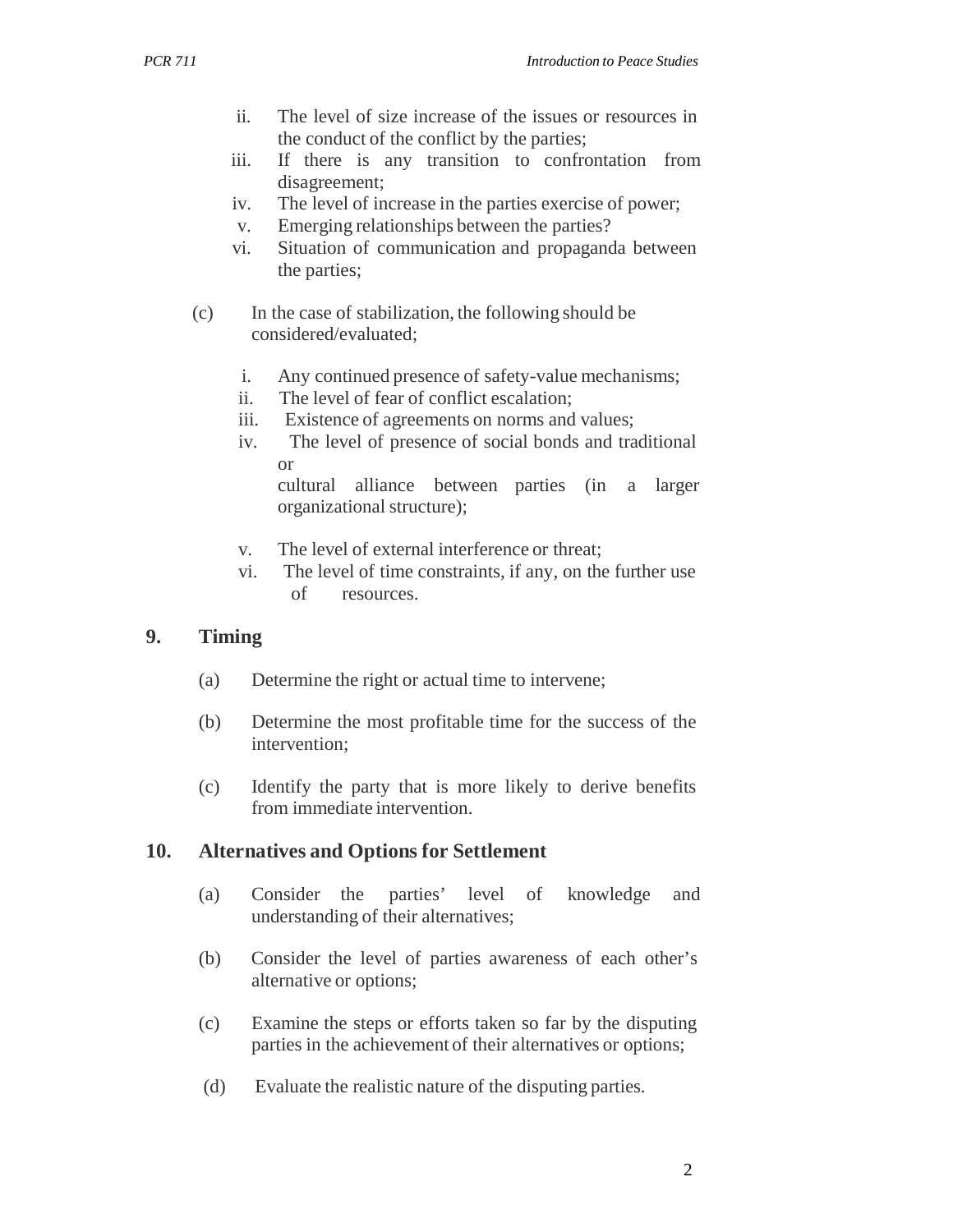#### **3.2 The Onion Analytical Tool**

This analytical tool is also known as Avocado or Doughnut analytical tool. Onion/Avocado/Doughnut lays the three layers – the outer; the whitish; and the inner. This analytical tool is based on the analogy of Onion where the outer layer contains the position (what we say we want). The whitish layer contains the interests of the parties in conflict, which are what they want to achieve from any particular situation. The third layer is the core cause  $(B)$  of the situation, and these are needs – these are what we must achieve from the situation. Every intervenor is expected to carry out this analysis on each of the disputants.



In any conflict situation, particularly at national and international levels, one may see a large number of people agitating for the same thing (position). Here, the intervenor must exercise some caution in the analysis of the conflict. For instance in Nigeria, a large number of people are clamouring against inclusion of three tenures of four years each in the amended constitution. Their position is campaign against third term.

The analyst of any conflict situation should be conscious of the need to develop the analytical framework which will consider both the position, interest and needs of the parties. The anti third term campaigners, definitely will have different interests (what they really want). Some may not dislike totally the issue of third term but may only want President Olusegun Obasanjo to relinquish power in 2007 basically for the actualisation of their needs (what they must achieve). The needs of some of them may be to escape any further onslaught against their persons in the raging war against corruption. The needs of some of these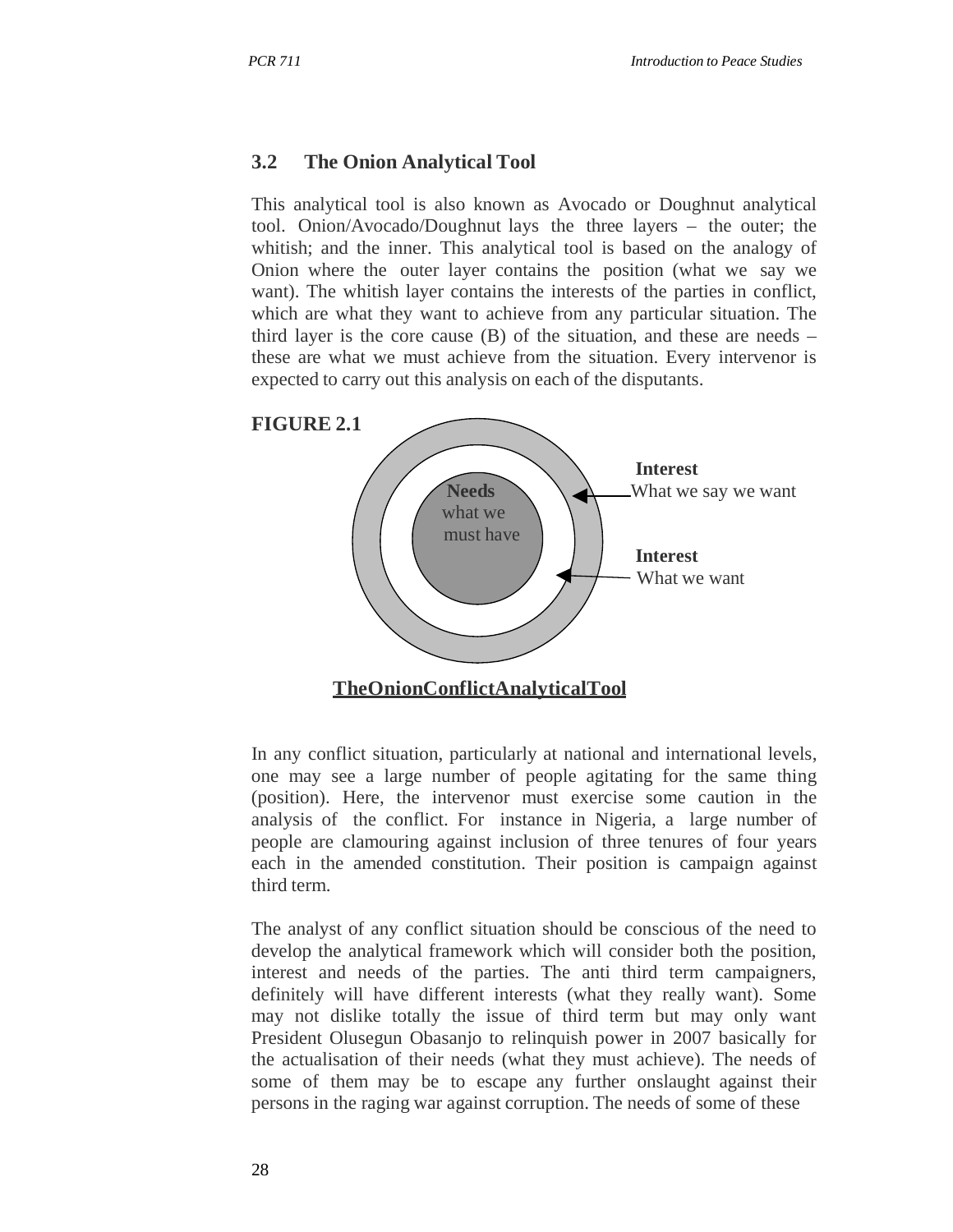people may be achievement of political reckoning. At the same time, some may only wish that the country achieve institutionalisation of good governance, economic development, justice and respect for the rule of law, which they believe could only be achieved, if there is absence of sit-tight syndrome or long stay in leadership.

Additionally, some of these anti-third term protesters' or campaigners' needs may be power rotation to any of the other regions or regional divides other than South-West. But for those who are in support of three terms of office for the executive positions, they have different needs. Some may articulate such position (support for third term) for monetary benefits; some for political relevance and power consolidation; some for continued policy implementation of OBJ Administration for national growth; some for mere academic exercise; some for continued war against corruption among others.

Alternative Dispute Resolution process focuses more with interests and needs than positions. While the court system pays great premium on positions, which is capable of increasing the adversarial relations between the parties. It is not far fetched that it is somehow difficult to see the disputing parties shaking hands or exchanging pleasantries after court ruling; but may occur on rare cases. Apart from the positions of the parties, you are expected to analyse the interests and needs of the party. The interests can easily be identified but needs are always hidden. Understanding the needs of the parties is very important, this you can only achieve through building of trust. The parties need to trust you before they let you know their main targets or needs (what they must achieve).

# **3.3 Forces-Field Analysis**

This analytical tool can be explored to show the different forces influencing a conflict situation. In the course of taking some action plans with the aim of facilitating a change, some other forces may either support or hinder your aspirations. This tool helps one to identify such positive and negative forces that affect or influence the desired change he aspires to make or achieve. Through this analytical tool, one will assess the strengths and weaknesses of those positive and negative forces. It also assists one to identify if there is any form of status quo. The Force Field Analysis was developed by American social psychologist Kurt Lewin (1951) as a useful tool built on the premise that forces are often driven by habits, customs, and attitudes that can affect the change process.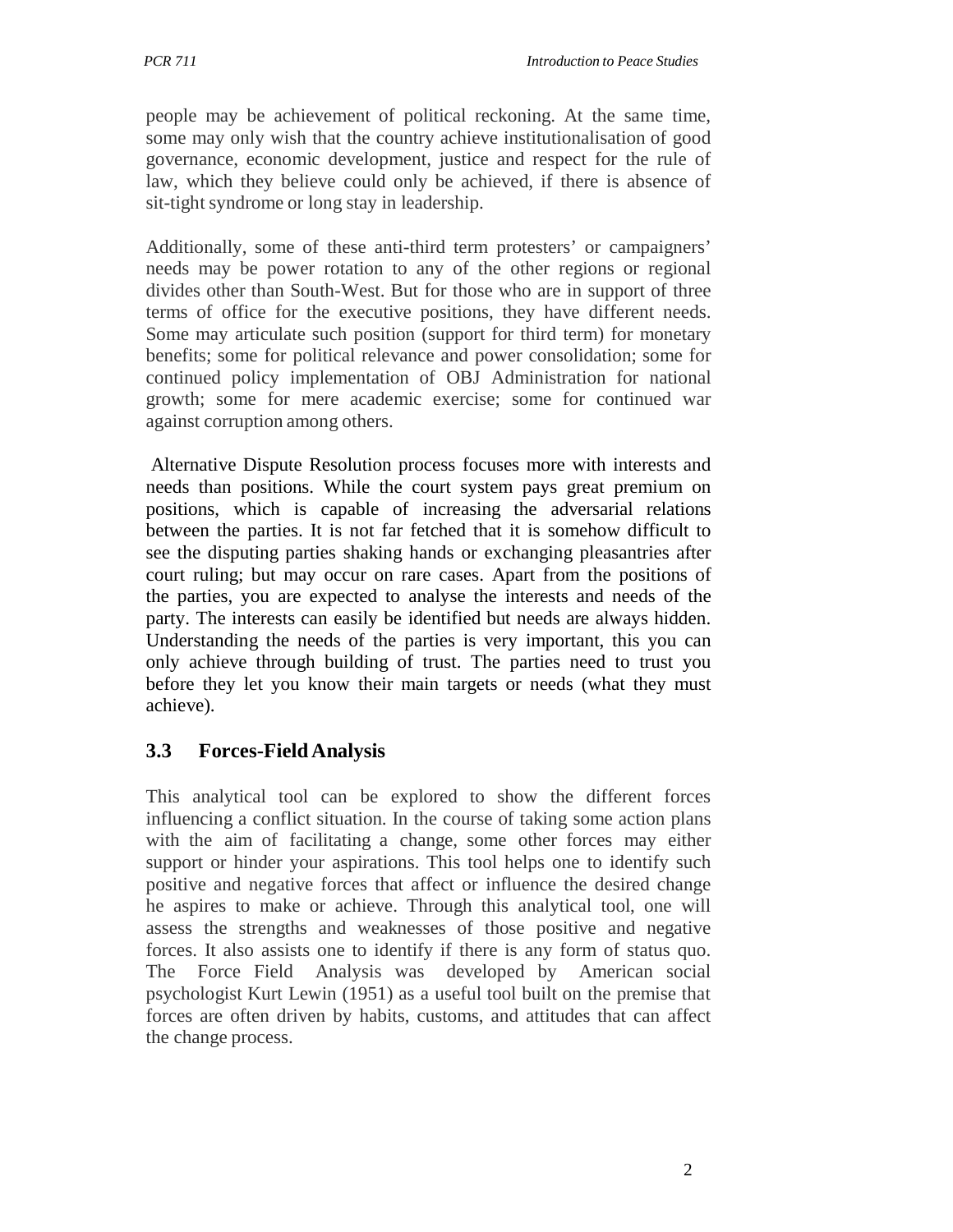

With this tool, we begin the analysis by naming some specific objective (the change we desire to achieve). We will write this objective at the top of the page and we draw a lie down the centre of the page. On one side of the line, we list all the forces that seem to support and assist the action or change, which is to happen. Next to each of the already drawn forces, we draw an arrow towards the centre, varying the length and/or thickness of the arrow to show the relative strength of each force. These arrows are pointing in the direction of the desired change. FIGURE 2.2 (Source: www.valuebasedmanagement.net)

On the other side of the line, use list all the forces that tend to hinder our desired action or change from happening. Then, we draw an arrow pointing to each of the negative forces back towards the centre, against the direction of the desired change. Thus, the length and thickness of each arrow will show its relative strength. Thereafter, we will consider which of these forces, we can influence, either to increase the strength or to minimise the negative forces, so as to increase the probability of the desired change coming into fruition.

We may wish to review our plan of action and make modifications or amendments to our strategy with the aim of increasing the strength of positive forces and to limit the effects of negative forces.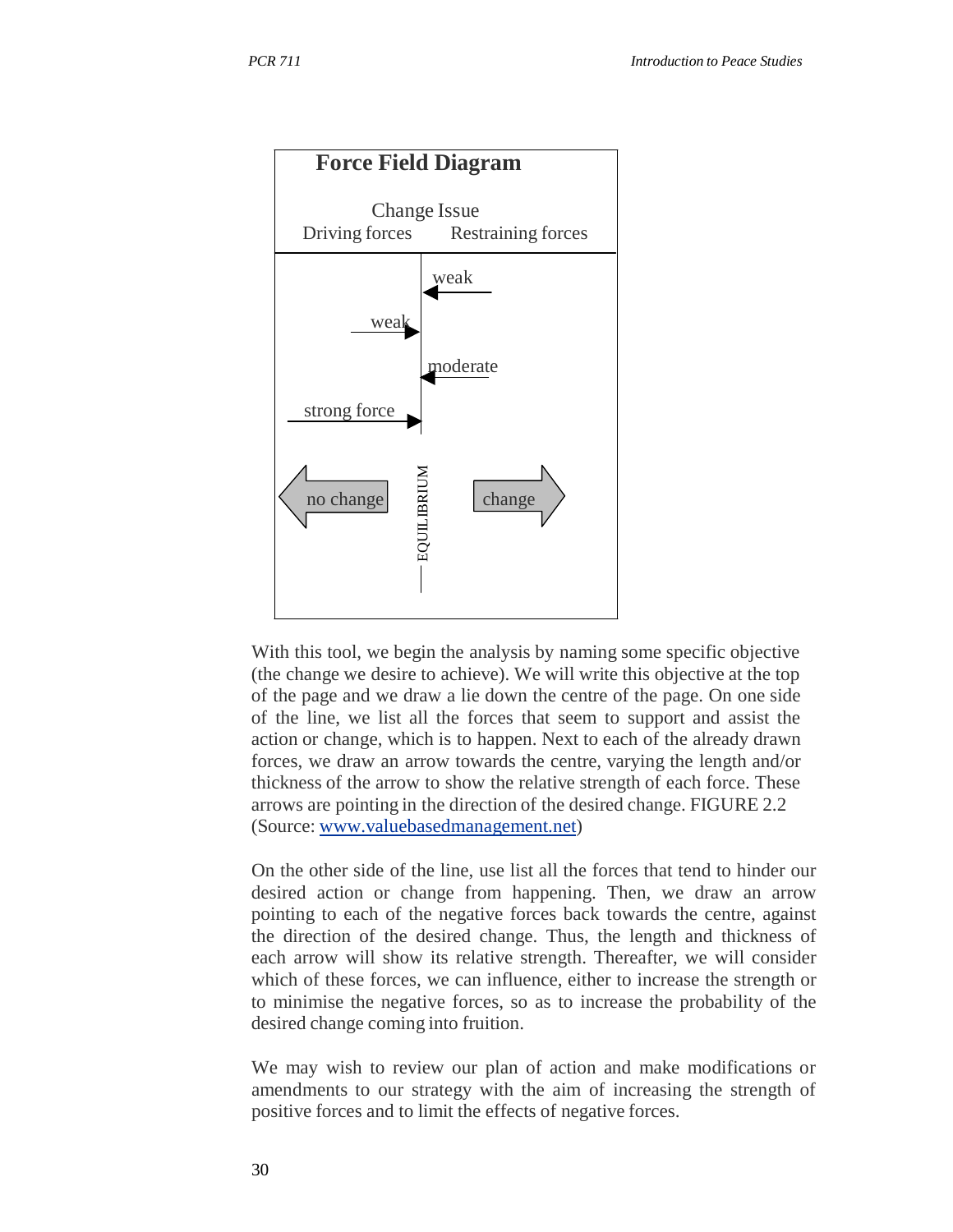#### **3.4 Conflict Mapping**

Mapping is a technique used to represent a conflict graphically, placing the parties in relation both to the problem and to each other. When people with different viewpoints map their situation together they learn about each other's experiences and perception. How to Map a Conflict **Situation** 

- 1. Decide on what you want to map, when and from what point of view. Choose a particular moment in a specific situation. If you try to map the whole of a regional political conflict in detail, the results may be so time-consuming, so large and so complex that it is not really helpful. It is often useful to do several maps of the same situation from a variety of viewpoints and see how the different parties might perceive it. Trying to reconcile the differing viewpoints is the reality of working on the conflict. It is a good discipline to ask whether those who hold a particular view would actually accept your description of their relationships with the other parties.
- 2. Don't forget to place yourself and your organization on the map. Putting yourself on the map is a reminder that you are part of the situation, not above it, even when you analyse it. You and your organization are perceived in certain ways by others. You may have contacts and relationships that offer opportunities and openings for work with the parties involved in the conflict.
- 3. Mapping is dynamic it reflects a particular point in a changing situation and points towards action. This kind of analysis should offer new possibilities. What can be done? Who can best do it? When is the best moment? What groundwork needs to be laid beforehand? What structures built afterwards? These are some of the questions you should ask as you are carrying out the mapping.
- 4. In addition to the "objective" aspects, it is useful to map the issues between parties that are in conflict. Why does the conflict exist?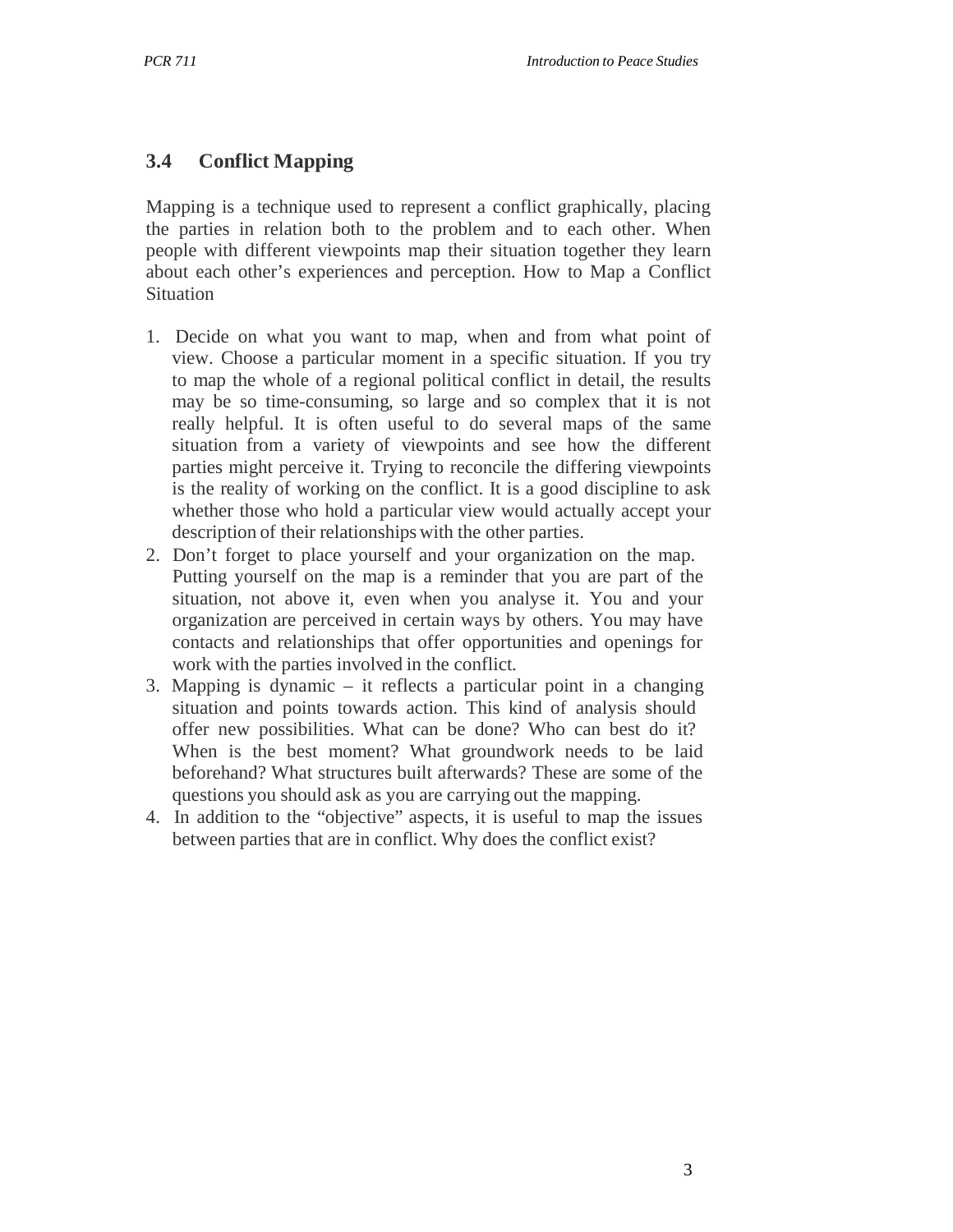#### **3.4b Conventions in Conflict Mapping**



It is quite important for you to know that you can develop your own (or additional) inventions other than the conventional ones discussed above. Thus, Conflict mapping, according to Albert, "enables the peace worker to gain an insight into hidden issues in the conflict --- Mapping entails keeping a graphical record of the location of a conflict, or how the parties are strategically positioned against each other" (Albert, 2001:61)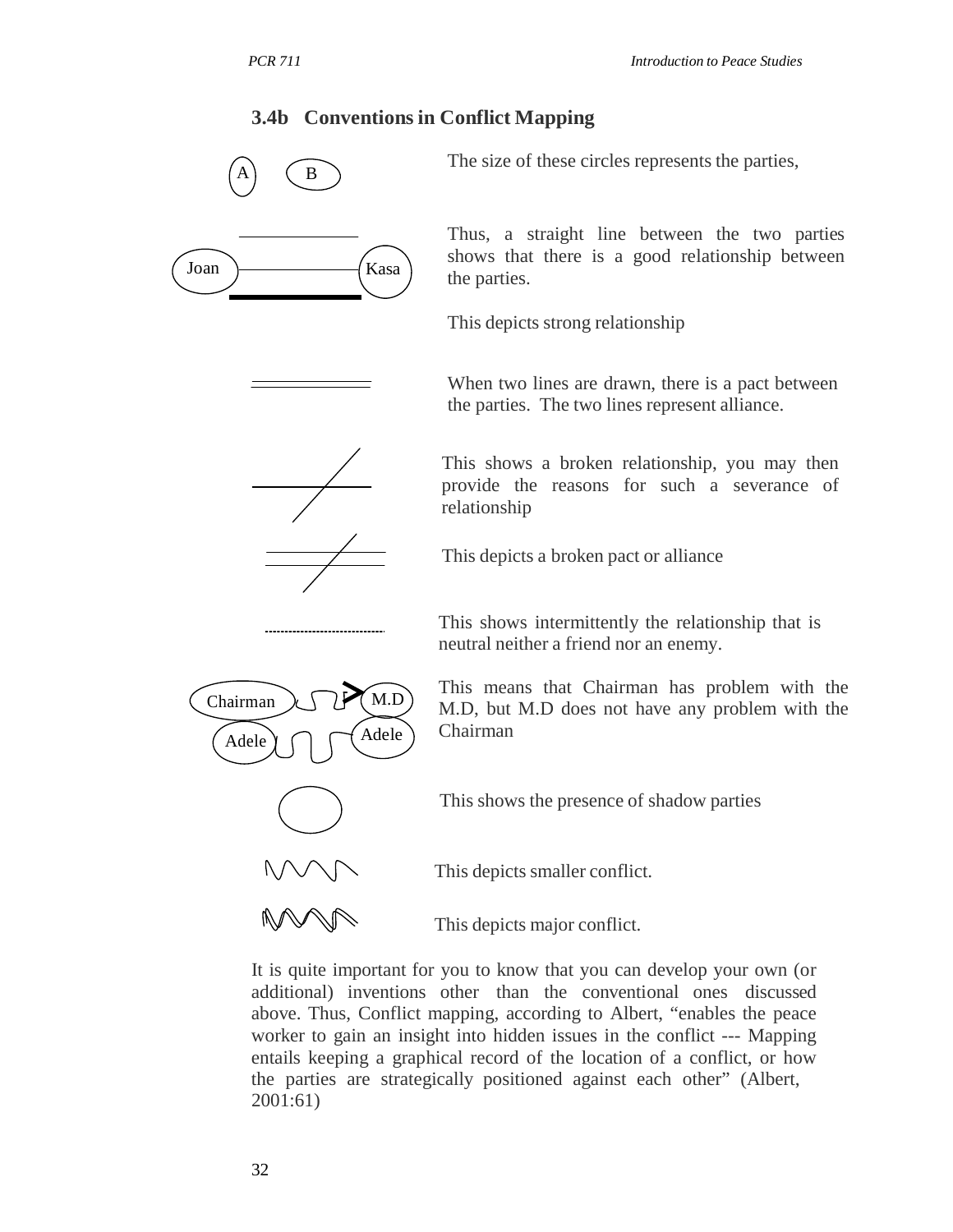Mapping cannot give ultimate and desired result in intervention in isolation to other tools, because it does not give answer to all questions. It only presents the peacemaker or intervenor an insight to appreciate the underlying causes of conflict and the point of entry for the possible and the point of entry for the possible resolution of conflict that is why you need to understand other analytical tools.

## **3.5 The ABC Triangle**

This analytical tool sees conflict having three underlying elements. These elements are the *context* or situation; the *behaviour* of the disputing parties and their *attitudes*. Thus, these three factors affect one another. This tool seems to analyze these factors relate one another, relating them to needs and fears of the parties.

See figure 2.3.



For example, a group of students may want the school management to reduce the prices of course materials, and if the school management ignores such a demand, that group of students may develop an attitude of frustration, which may bring about violent demonstration. This violent behaviour may even attract a context of further denial of rights and privileges, the school management may even maintain the initial stand of not reducing the prices of course materials, and even ask the students to pay some penalty levy for disrupting the order of the school, and the school calendar. The decision may even increase the frustration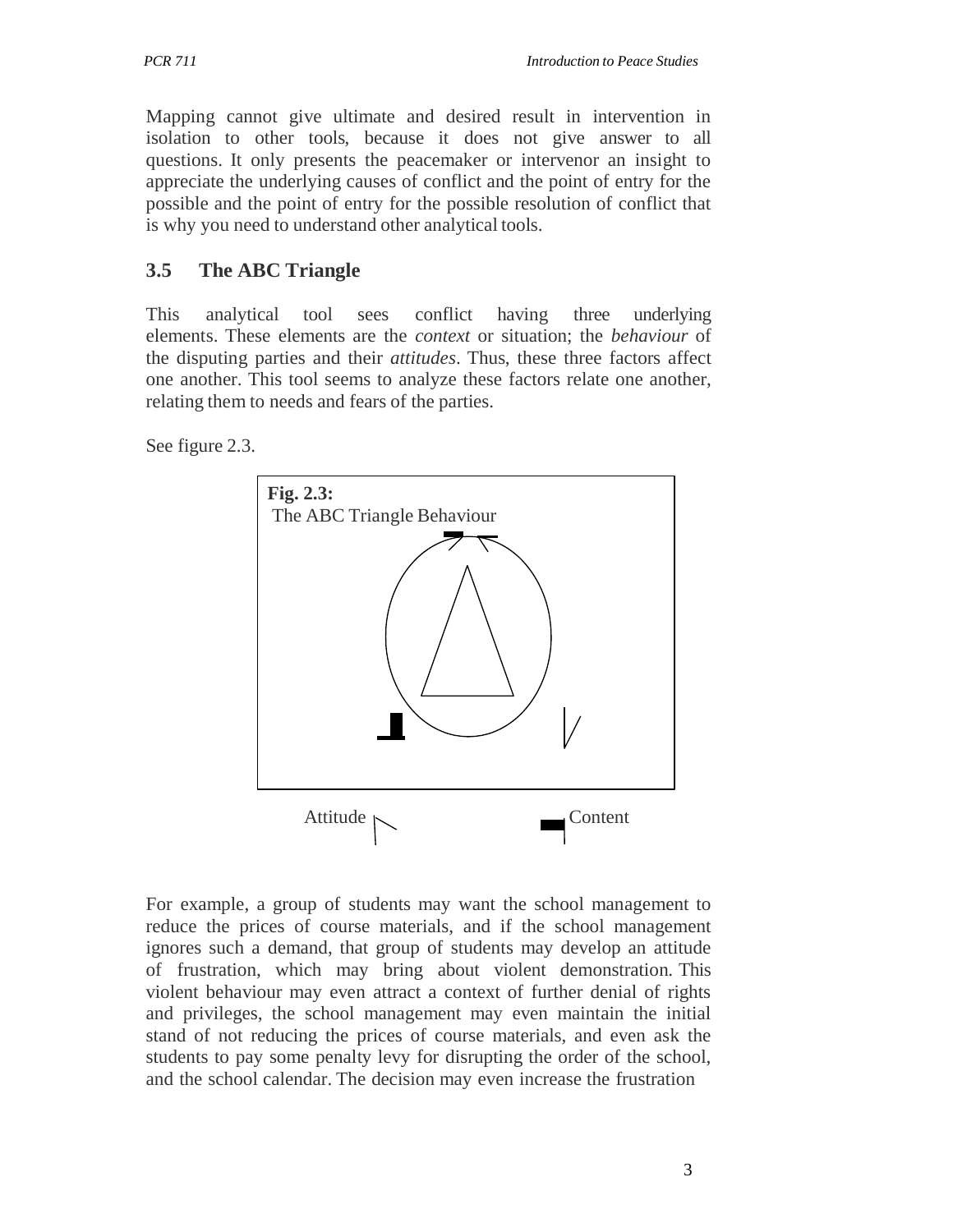of that group of students, which may generate more violent demonstration.

In the management of such conflict, the third party intervenor or peacemaker would look for ways or develop some interventionist strategies (particularly violence reduction strategy) to charge the context of the conflict situation. Resources must be channeled for the reduction of frustration by the peacemaker; this he/she can do by helping the disputants to focus on the long term nature of their struggle or providing outlets for non violent behaviour in order to limit the tension.

Furthermore, how do you carry out the task of an intervenor with the application of this tool? First, you draw up a separate ABC Triangle for each of the major stakeholders in the conflict. You list the key issues relating to attitude, behaviour and context from the party's viewpoint. Identify the most important need and fears, and inform each of the parties, his needs and fears as you think, and place these in the middle of the triangle of each of them. This is the product of your perception.

Thereafter, you compare and contrast the perceptions of the parties. After detecting the major object of conflict, then attention can be paid on such majority. These causes and issues, which are the products of the parties' differences, shall be focused on, and the peacemaker will make the parties see reasons on why they should change their negative perceptions as a way to bring about a positive and desired peace.

#### **Self Assessment Exercise**

Explain the concept of conflict analysis.

## **4.0 CONCLUSION**

This Unit has presented us with the definition of conflict analysis, and the stages to undergo in order to have an effective analysis of any conflict situation. This unit also exposed us to several tools of conflict analysis as well as their relevance and shortcomings. But students should know that there are some other analytical tools that discussed in the unit or courses, which you will have opportunities to explore subsequently in the course of your academic aspirations at the National Open University of Nigeria.

## **5.0 SUMMARY**

The Unit explains conflict analysis and its importance in the management of conflict. The Unit has also presented different tools of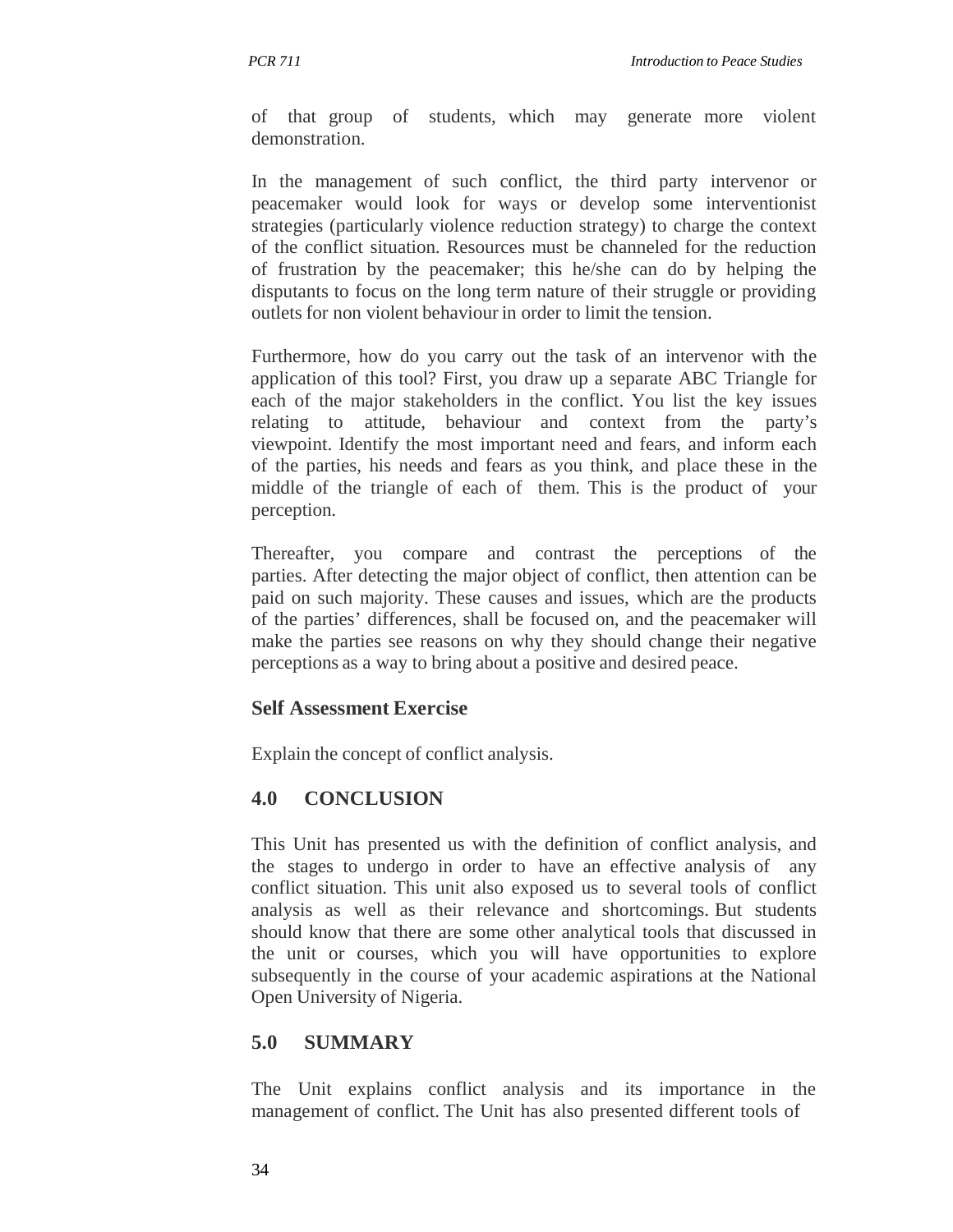conflict analysis to stimulate a better understanding and appreciation of conflict analysis, particularly in relation to conflict resolution.

#### **6.0 TUTOR MARKET ASSIGNMENT (TMA)**

- 1. List three conflict analytical tools, and discuss. or
- 2. Describe conflict mapping and use any organization as a case study. or
- 3. Use Avocado to discuss any current conflict situation in any part of Nigeria.

#### **7.0 REFERENCESFURTHER READINGS**

- Albert, I.O. (2001), Introduction to Third Party Intervention in CommunityConflicts*,* PETRAF and John Archers (Publishers) Ltd.
- Lewin Kurt (1951) FieldTheoryinSocialscience. New York: Harper **Brothers**
- Wehr, P (1979), ConflictResolution, Boulder, Co: West view press. www.valuebasedmanagement.net
- Deutsch, Morton, (1973) TheResolutionofConflict:Constructiveand DestructiveProcesses. New Haven, CT: Yale University Press.
- Pruitt, Dean G., Jeffrey Z. Rubin and Sung Hee Kim (1994). Social Conflict: Escalation, Stalemate, and Settlement. 2nd Edition. New York: McGraw Hill College Division. January 1,
- Tillett, Gregory (2000), ResolvingConflict:APracticalApproach, 2nd edition. Oxford University Press.

#### **UNIT 5 PEACE PROCESSES 1**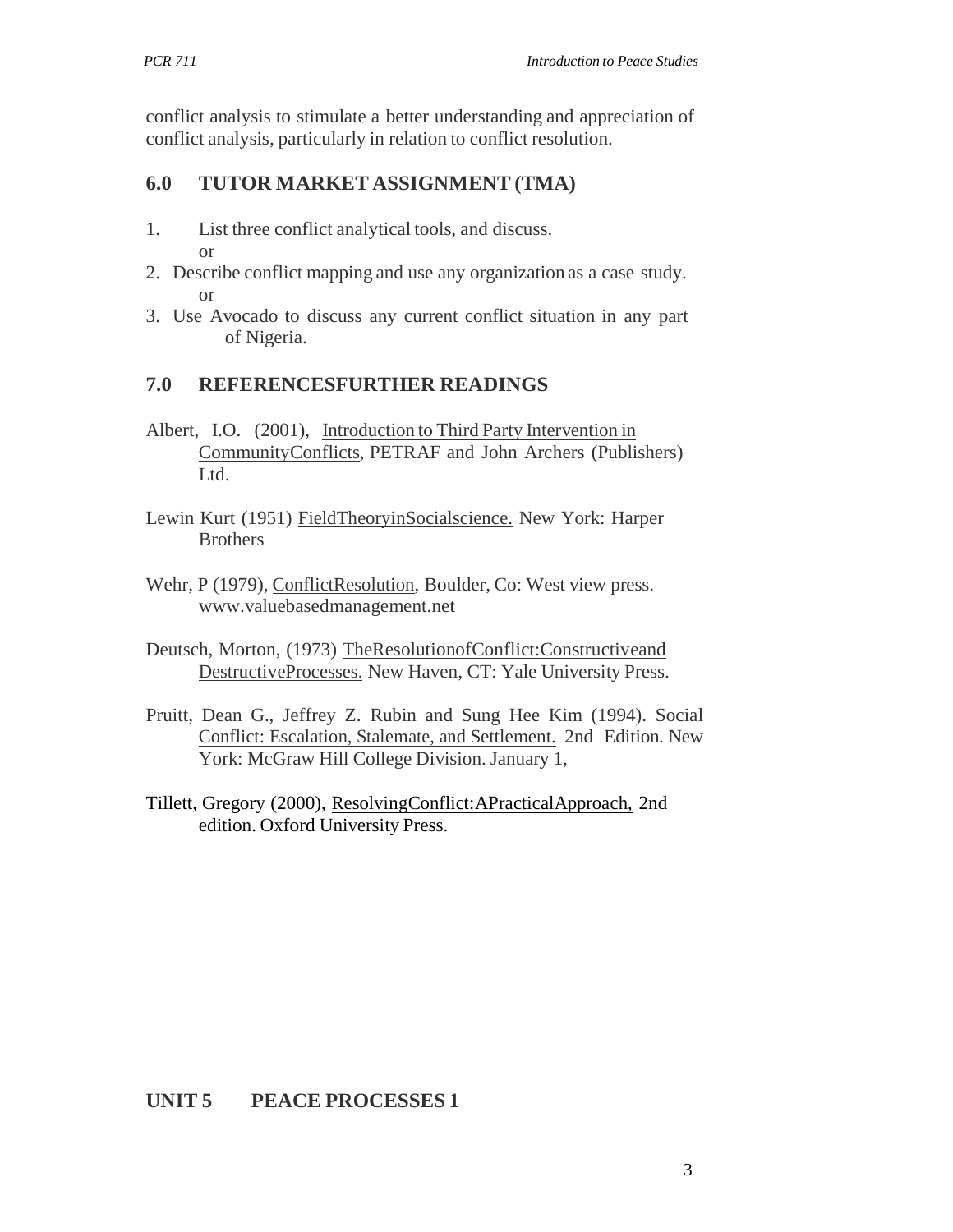#### **CONTENTS**

- 1.0 Introduction
- 2.0 Objectives
- 3.0 Main Body
	- 3.1 Alternative Dispute Resolution
	- 3.2 Reasons for Adoption of ADR
	- 3.3 Advantages of ADR
	- 3.4 Forms of ADR
	- 3.4b Stages of Negotiation Process
	- 3.4c Strategies of Negotiation Process
	- 3.5 Mediation
	- 3.5b Stages to Mediation Process
	- 3.6 Conciliation
- 4.0 Conclusion
- 5.0 Summary
- 6.0 Tutor Marked Assignment
- 7.0 References/Further Readings

#### **1.0 INTRODUCTION**

Peace processes are practical undertakings basically designed to identify and handle conflict in a reasonable, fair, and effective manner. Students in peace and conflict studies are expected through their training, to develop relevant conflict management skills, though their adequate application of relevant conflict management techniques, will definitely find answer to every conflict situation, either at interpersonal or intragroup or even at international and every other levels of human and state interactions, particularly within the framework of inter dependent relationships. This Unit aims to explain and examine various forms of Alternative Dispute Resolution. Their relevance and contradictions, as processes to the achievement and maintenance peaceful co existence of all members of an organizational structure and social formations, will be examined.

#### **2.0 OBJECTIVES**

By the end of this Unit, you should be able to:

- i. Analyse the Alternative Dispute Resolution as a viable mechanism for peace and conflict management;
- ii. Describe the various forms of Alternative Dispute Resolution;
- iii. Explain the reasons for adopting ADR;
- iv. Explain the advantages and forms of ADR
- v. Describe the stages, strategies and demerits of negotiation;
- vi. Define mediation and its stages;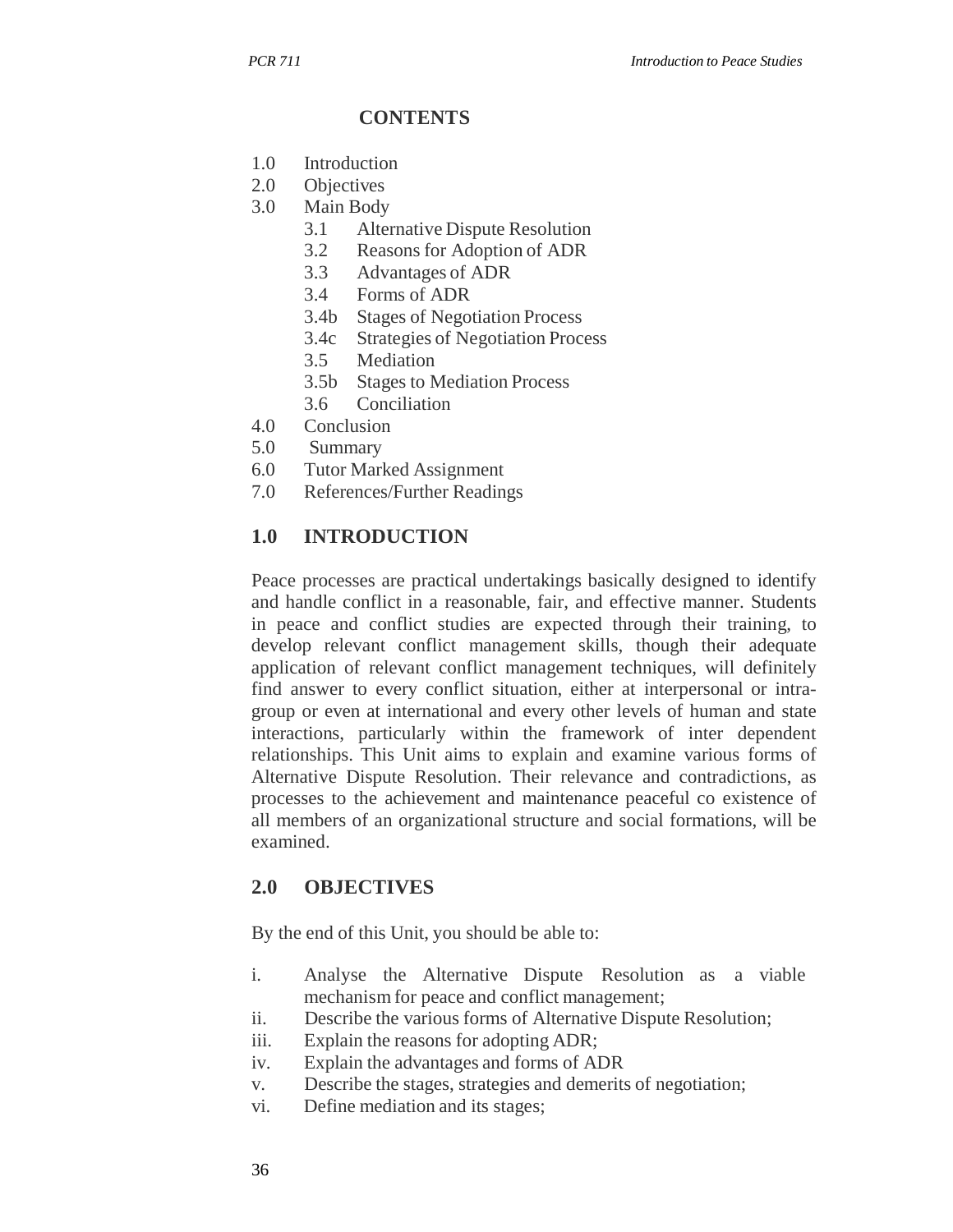vii. Explain conciliation and its relevance to dispute settlement.

#### **3.0 MAIN BODY**

#### **3.1 Alternative Dispute Resolution (ADR)**

Alternative Dispute Resolution refers to various dispute management techniques, which allows for introduction of a neutral third party intervention. It denounces the gamut of traditional adversarial processes. Alternative Dispute Resolution only involves all forms of conflict management mechanisms, which are not ad-judicial; these include negotiation, mediation, and arbitration (Burgess and Burgess, 1997: 8). The principal ADR processes remain mediation and arbitration (Goldbery et al, 1992).

ADR unravels systematic and professional ways through which third party neutrality can create opportunities to promote creative joint problem solving culture as well as supervision and facilitation of mutual good agreements, which consider the needs of the parties rather than their positions. But court adjudication basically considers positional views of the parties.

Before adopting ADR approach for the resolution of any conflict, the parties in dispute should ask the following questions:

- a. Despite the broken alliance or relationship, is there any need to restore the conflict-ridden relationship?
- b. Are there any communication problems, and is it necessary to seek for the assistance of skilled neutral third party intervention, and consider the reliability of such intervention?
- c. Are we (the parties) willing to meet to settle the areas of dispute?
- d. What level of importance do we (the parties) attach to confidentiality?
- e. Do we (the parties) wish to retain full control over the outcome?
- f. How important is time?

#### **3.2 Reasons for Adoption of ADR**

a. One of the reasons for the choice ADR is time. ADR is quicker than the traditional judicial method. People prefer ADR to court process because the latter takes a long period of time before a dispute can be determined for possible resolution, while in most cases, due to the characteristic preferences, the court processes, accord positional ethos, achieving positive peace remains a difficult task – it often presents parties as gladiators or enemies;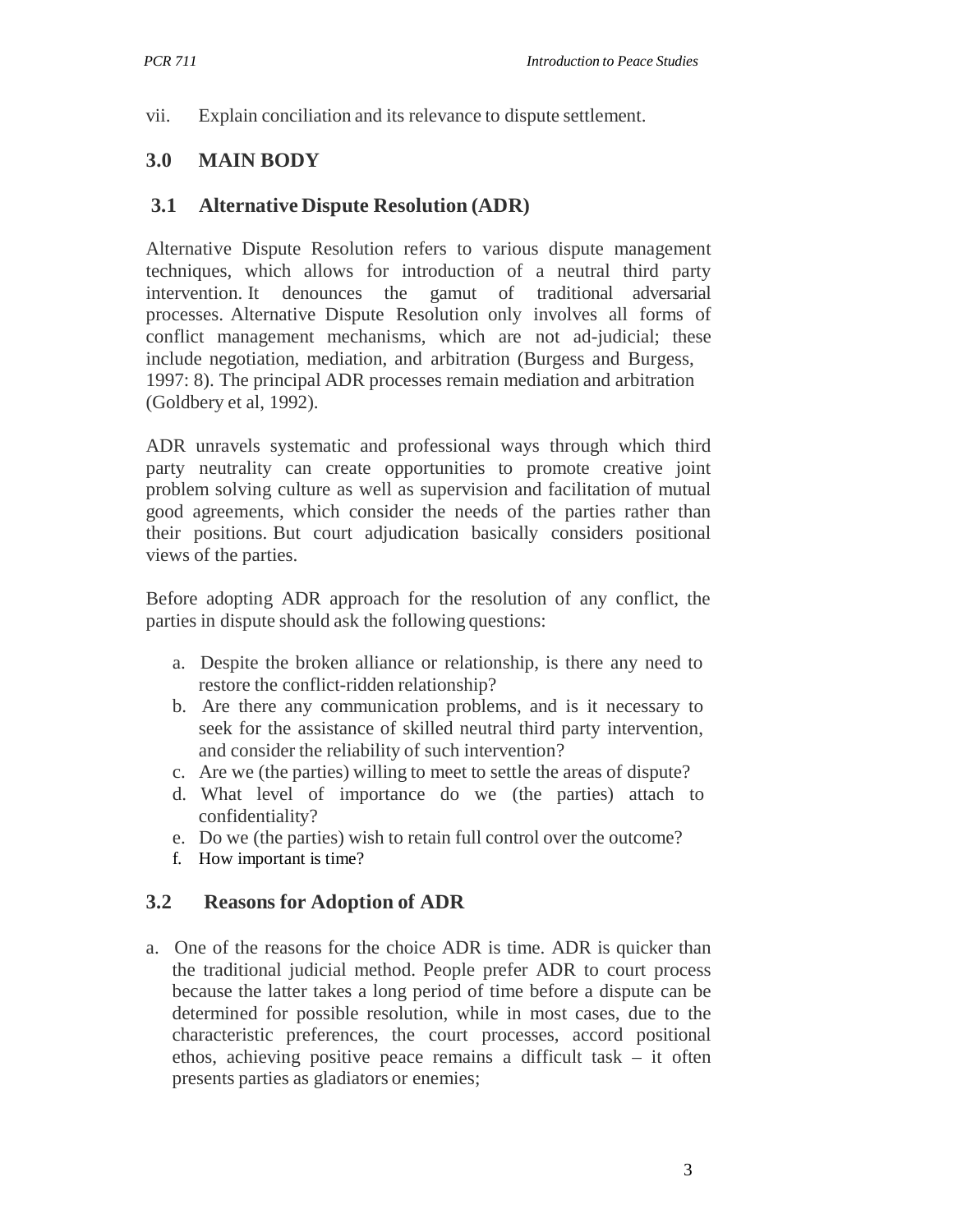- b. Cost: ADR is cheaper, in spite of being faster. The cost of adopting the court process is enormous. For instance, A 5 year study conducted by Assistant United State Attorneys (AUSA's) shows the prominent status of ADR in dispute resolution. During the period, 63% success was recorded in the ADR interventions, while estimated \$10, 700 was saved in litigation costs, and at least eight – nine hours of staff time, and six months of litigation time were also saved. Therefore, ADR remains the most effective (Senger, 26).
- c. Participation: ADR affords the parties a great opportunity to take part fully in the whole peace process, through which a mutually acceptable agreement can be reached. The parties ask questions from themselves with shared feelings, exploring the possibilities for restoring hope and confidence between themselves (parties) in the actualization of dispute resolution. Here is a story culled from one of the works of the Association for Conflict Resolution, based in their United State of America:

*One stormy autumn morning in September 2001, in a small Midwestern River town, 20-year-old Lee was driving his huge commercial truck, delivering milk. In a hurry to make his stops, he was driving slightly over the speed limit. Suddenly, the truck hit a wet patch on the road, hydroplaned and struck a passenger car head-on, instantly killing Nicole, the other driver, age 24. The lives of family and friends of both Nicole and Lee were changed forever by this unexpected tragedy. Subsequently, Lee was charged by the criminal justice system with a felony-negligent vehicular homicide. What options were there for Lee (his mother and fiancée) and the victims (Nicole) family members?*

- 1. *Lee could have pled not guilty and thereby diminished his level of responsibility and engaged in a lengthy, adversarial court process, with a skilled lawyer representing him, he may have pled to a lesser charge, or even gotten off completely.*
- 2. Lee could have pled guilty, gone to court and received a court *imposed sentence, which likely would have involved time in prison along with community service or other sanctions…*
- 3. *Lee could have pled guilty and been offered the opportunity to voluntary participate in a Victim Offender mediation/ Conference (VOM/C), with Nicole is surviving family members prior to sentencing.*

*In a rare case of collaboration and compassion, the families chose option three and participated in a Victim Offender Mediation / Conference (VOM/C). The conference ---, lasted several hours, --- Lee*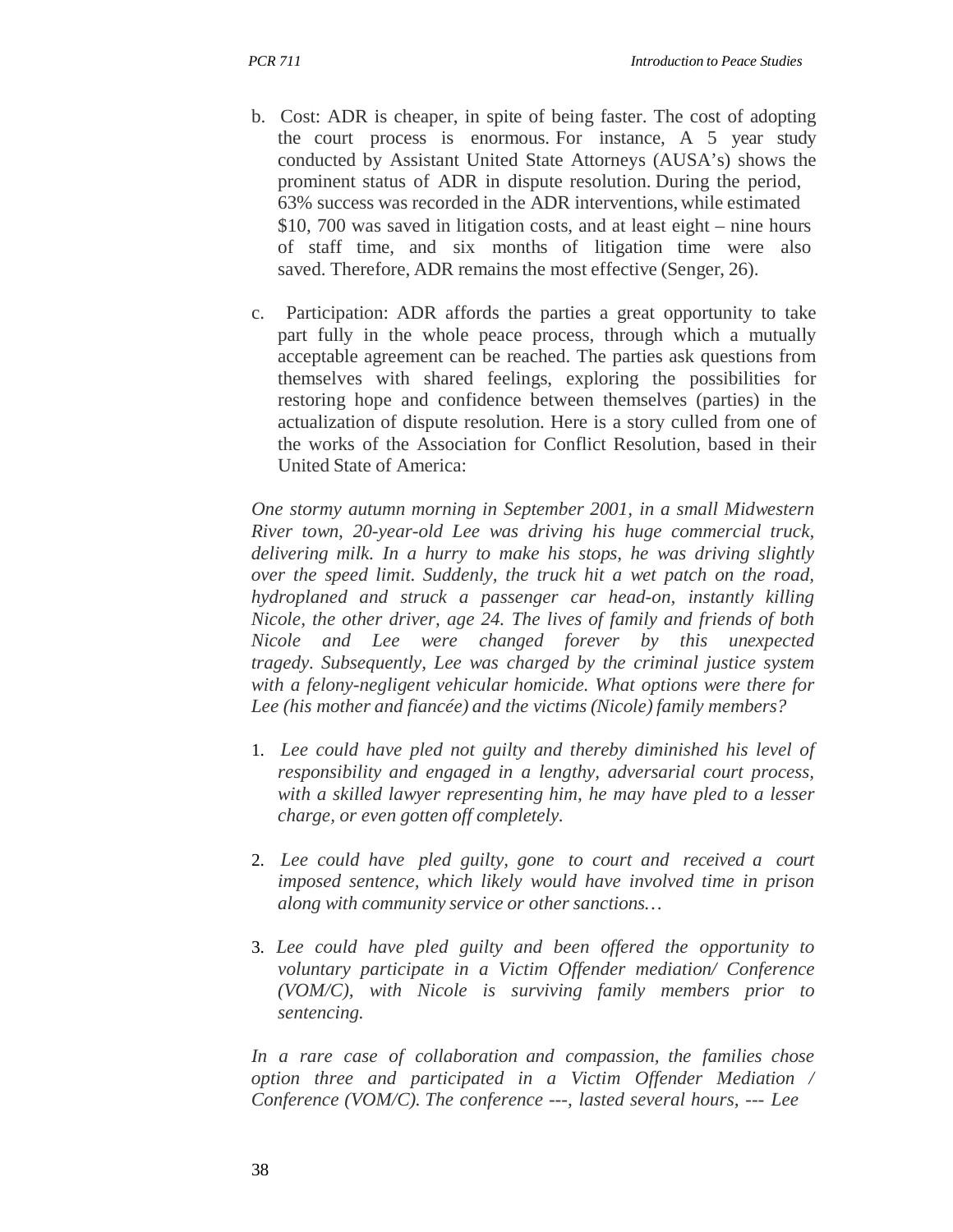*agreed to help maintain Nicole's gravesite and attend annual celebrations of Nicole's life. Nicole's family recommended no jail time and both families agreed to keep in contact – starting with a potluck picnic in a local park. A mutually acceptable agreement was signed and presented to the judge. (Raye and Roberts, 2004: 9).*

ADR affords the disputing parties to discuss and debate on their differences and see the need to improve their relationship for mutual good and understanding rather than articulating a win-lose philosophy. The above incident shows how the victim and offender can come together and discuss on ways to change their conflict situation to that of tranquility and mutual respect for each other's needs.

## **3.2.3 Advantages of ADR**

- a. It does not consume much time;
- b. It is more cost effective. It is of course cheaper than the traditional alternative of court process;
- c. It affords the parties opportunity to control the outcome of the peace process;
- d. The parties agree without compulsion from the diplomatic framework through which their dispute can be resolved;
- e. It tends to improve the relationships between the parties, creating a win-win situation for the attainment of positive peace;
- f. It also considers the needs of the parties.

## **3.3.4 Forms of ADR**

**Negotiation:** According to Pruitt, "negotiation is a form of decision making in which two or more parties talk with one another in an effort to resolve their opposing interest --- a process by which a joint decision is made by two or more parties" (Pruitt, 1981: xi -xii). Negotiation can also be defined as "Talks between conflicting parties who discuss ideas, information and options in order to reach a mutually acceptable agreement. Initially at least, negotiations may not be face – to face" (International Alert, 1996, 111: 53).

One of the underlying properties of negotiation is that process, which involves two or more parties, who are interested in preserving or improving a relationship that conflict has seemed to distort. Thus, negotiation can also be regarded as a verbal, interactive process that is targeted at building or remolding relationships through the mutual aspirations of the parties sharing a mutual destiny, striving to jointly reach an agreement or set of agreements on issues for mutual benefits. Negotiation involves any voluntary bargaining process in which the parties, articulate a shift from enmity to friendship, discern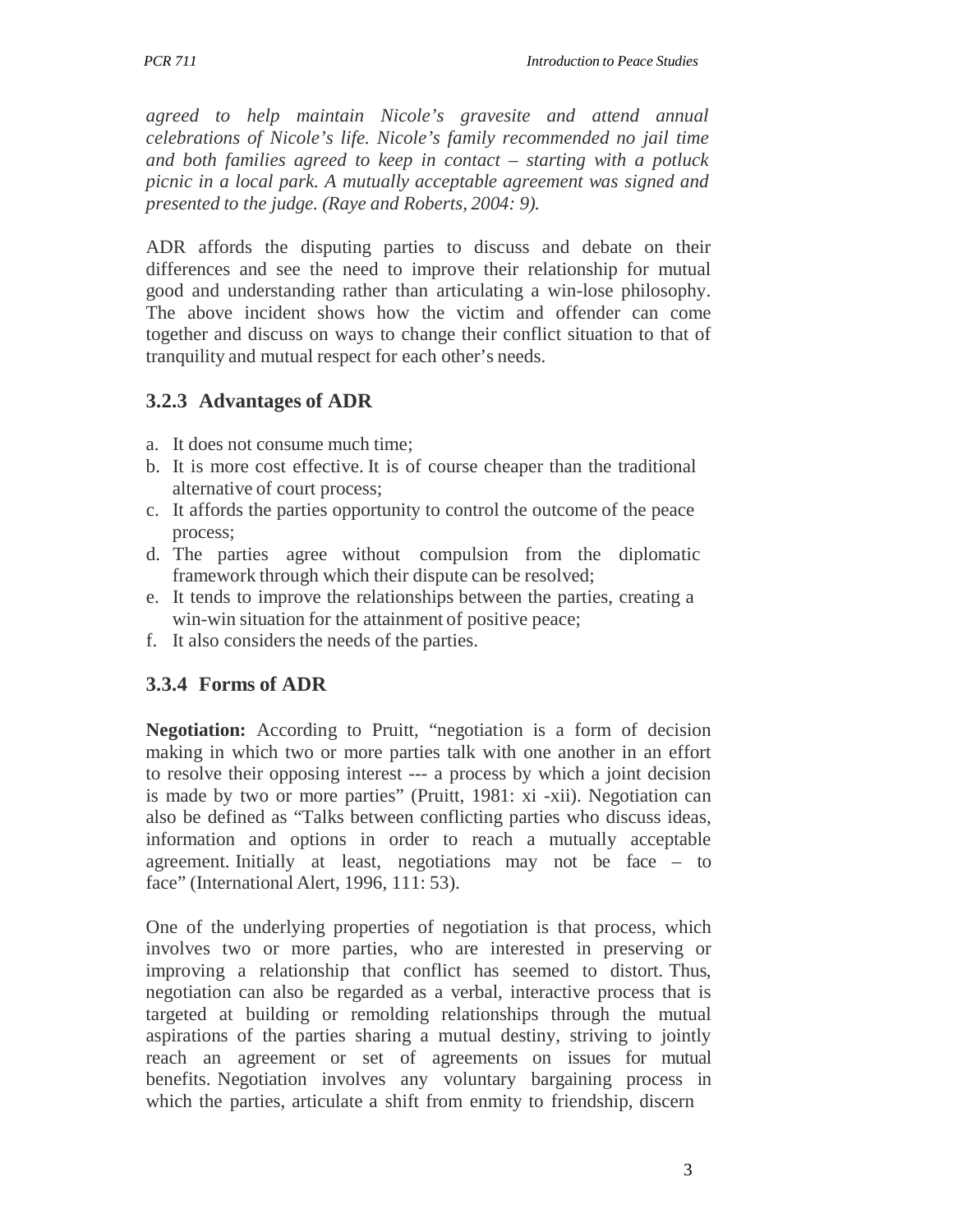the need to facilitate an escape exit from the threshold of positional imperatives – for instance, in an organization, the position of the workers may be, call for the sack of the Managing Director of the organization, for not articulating well the workers' welfare at the board meetings. Here, 'sack of the M.D.' is the position of the workers, while these workers may have different 'needs' some of them clamoring for sack of the M.D. may be advancing such a position for their in ordinate ambition of becoming the successor of the M.D. For the better understanding of the subject matter, students are advised to see unit 4 of this module.

Have you read and understood the above-recommended unit? If not, see your tutorial facilitator or student counselor for professional assistance or guidance. Now, let's go back to negotiation (subject in discussion). Negotiation dominates almost all fields of international relations, not only those which can cover the shaping of new law, but also the settlement of disputes (Henkins et al, 1982: 281). Henkins et al further argue that 'the first stage of settlement is reserved to negotiation' (ibid), Negotiation does not always involve the intervention of a neutral third party, which makes it different from other forms of ADR (Show, 1997: 751). The International Court of Justice has also throws its weight behind the relevance of negotiation in the peaceful settlement of dispute in the North Sea Continent Self Case Convention, and the court held that:

The parties are under an obligation to enter into negotiations with a view to arriving at an agreement, and not merely to go through a formal process of negotiation as a sort of prior condition --- they are under an obligation so as to conduct themselves that the negotiation are meaningful, which will not be the case when either of them insists upon its own position without contemplating any modification of it (ICJ Reports, 1969, 3: 47).

In the German External Case, the World Court argued that an agreement to negotiate does not actually imply an obligation to reach an agreement. In the legality of the threat or the use of Nuclear Weapons, the World Court reemphasized on the Article VI of the treaty on the non-proliferation of nuclear weapons to pursue negotiations in good faith in effective measures relating to cessation of the nuclear arms race at an early date and to nuclear disarmament, and on a treaty on a general and complete disarmament under strict and effective international court' (ICJ Reports, 1996).

On the disadvantage of negotiation, several scholars in the fields of peace and conflict studies as well as international law and relations, believe that negotiation is 'not always a good method of settling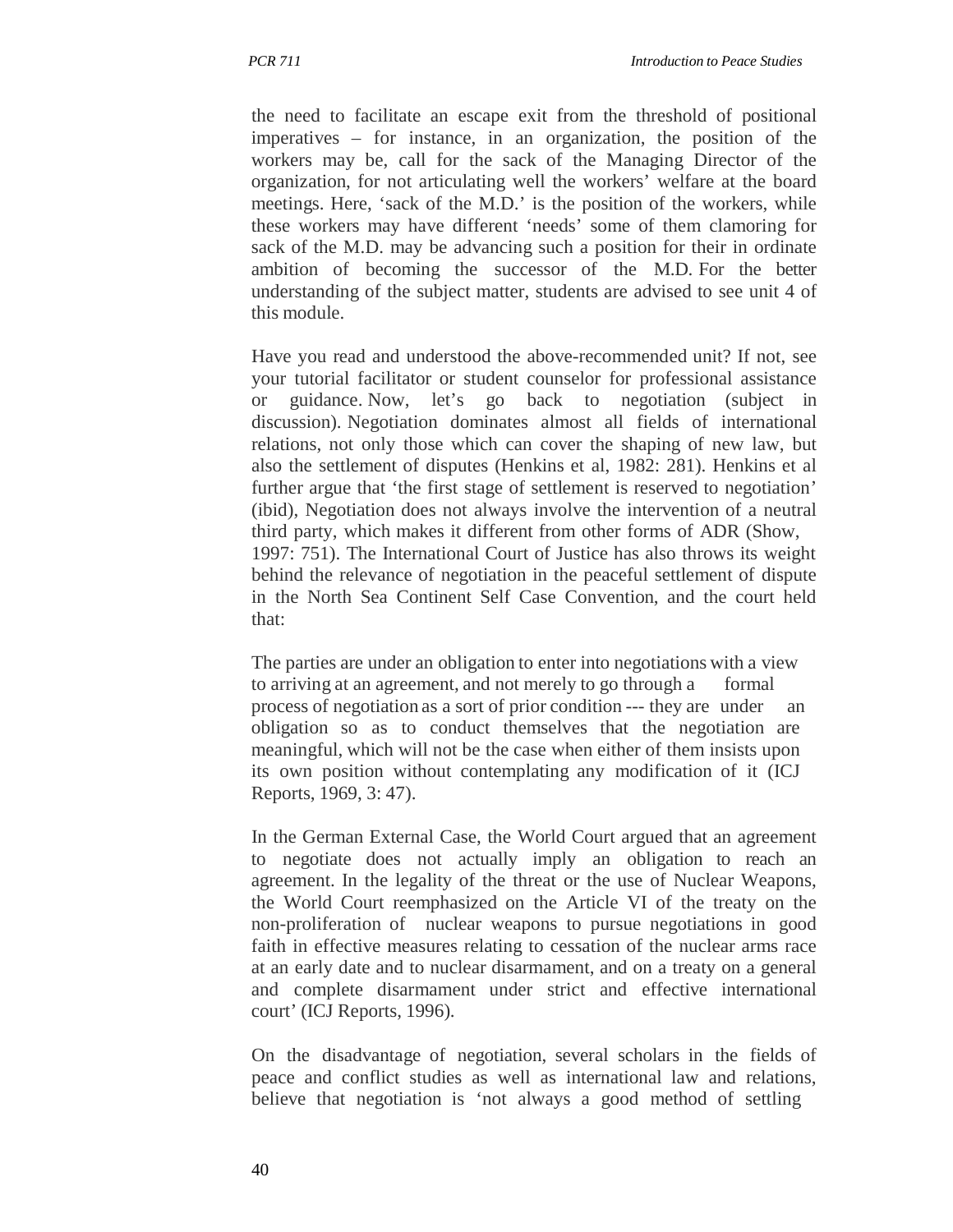international dispute' because its facts are difficult to be objectively ascertained (Malanczuk, 1997: 275). It also lacks the moderating influence of neutral third parties, and cannot curb 'extreme claims' by the contending parties especially when there is a strong bargaining power (ibid).

## **3.3.4b Stages of Negotiation Process**

There are various stages through which negotiation can be facilitated. According to Albert (2004:1), these stages include:

- i. Establish contact with other directly, by written words or symbols or through an intermediary;
- ii. Create at least a minimally positive professional relationship;
- iii. Identify topics to be addressed and determine how discussions will be conducted:
- iv. Transmit both substantive information and messages about the type and strength of feelings;
- v. Communicate about their desires, positions, or demands and possible needs and interests;
- vi. Generate options and assess their validity;
- vii. Seek to influence each other to obtain advantage or satisfaction;
- viii. Create procedures and ritual for gaining final approval for agreements, and
- ix. Develop ways to implement, monitor, and ensure compliance with understandings that have been reached".

## **3.3.4c Strategies of Negotiation Process**

There are three basic strategies of negotiation process. These include the following:

- i. Competitive bargaining: This is also known as hard bargaining and distributive, position, zero sum, or win – lose bargaining. Here, the negotiation process or bargaining tends to be conducted through a framework of competition. The bargainers see the diplomatic process as competition, in which each of them strives to achieve victory. It promotes victor, vanquished' relationship, as immediate benefits, not considering prominently the relevance of future relationships;
- ii. Compromising (Cooperative) bargaining: This is also known as soft bargaining, win some – lose some or give and take bargaining. Here, a party strongly has a desire to maintaining a future relationship with the opponent. His bargaining principle is integrative and interest based, not minding to make concessions in order to hasten a mutual agreement with the other party. But it is worth – noting that such as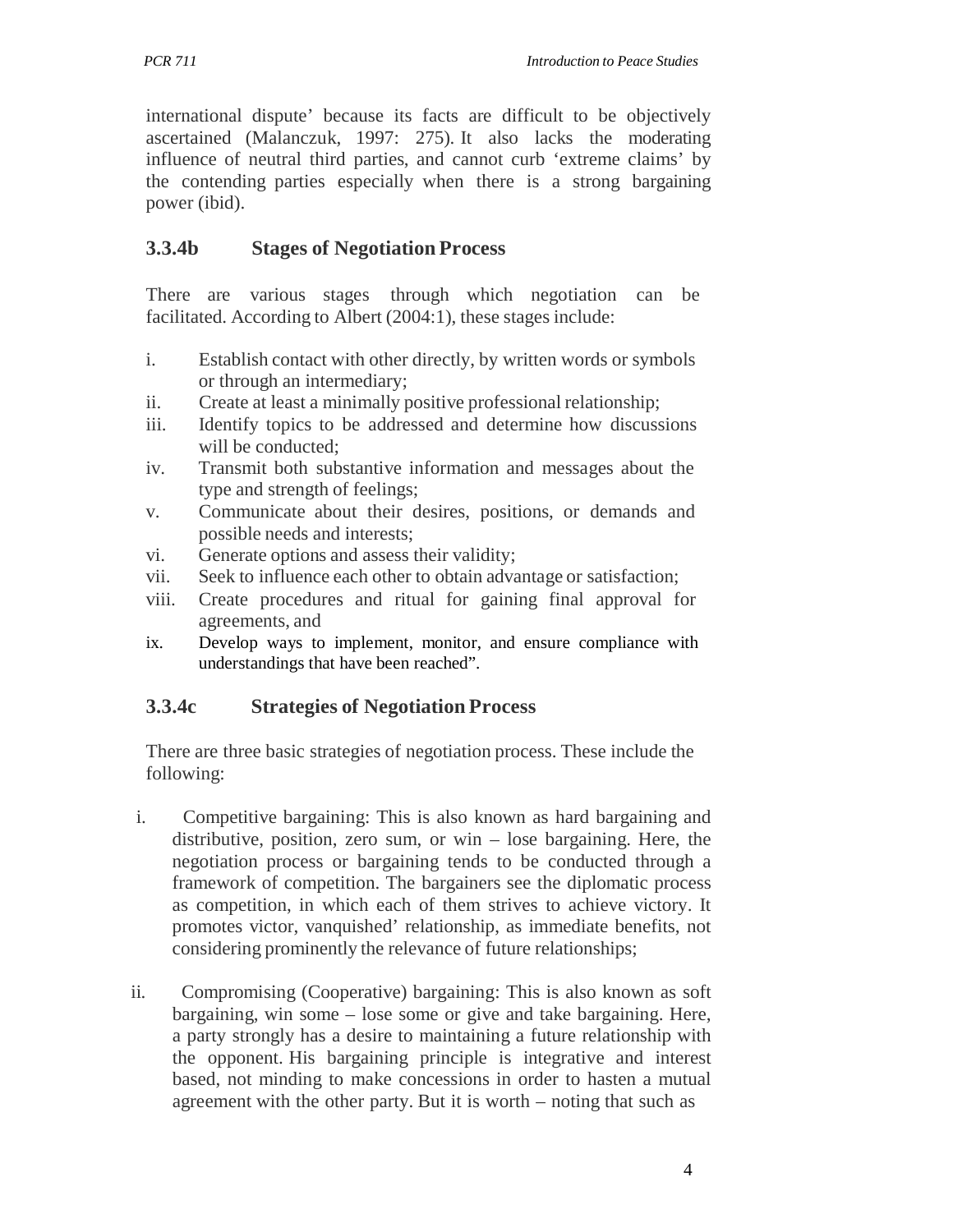desperate bid to make quick agreement may be injurious to bargainer. A good example is the conflict between Nigeria and Cameroon over the ownership of Bakassi Peninsula. Gen. Gowon Administration made a rash of concessions to the Ahidjo Cameroon, in order to promote a mutual confidence through the Agreements between the parties. After collapse of Gown regime, successive administrations in Nigeria have refused to further honour these agreements because of what they have considered as the excessive nature of Gowon concessions, which reestablished the conflict situation that had long bedeviled the bilateral relations between Nigeria and Cameroon.

iii. Collaborative bargaining: This is also known as integrative or problem solving bargaining or interest or positive – sum or – win bargaining. Here, both parties creates avenues to explore possibilities through their collaborative efforts to achieve a win – win situation where both parties agree to give premium on their respective interests without any unnecessary compromise.

## **3.5 Mediation**

According to Schmid, mediation is a 'form of conflict management whereby a skilled and / or powerful third Party (State, International organization, NGO) acts … to facilitate communication between conflict parties that consent to the initiative to bring a partial solution (e.g) exchange of prisoners) or a settlement. The initiative for mediation usually comes from the outside or from the weaker of the conflicting parties" (Schimid, 2000: 54).

Mediation is any voluntary, non-binding process, even informal, conducted by a neutral third party with the aim of promoting the dispute settlement between the disputing parties. According to Miller, Mediation involves third party intervention, which must operate with considerable neutrality,

"-------lacking the authority to coerce or impose judgments, conditions, or resolutions, facilitators aim to transform the dynamics of the conflict situation by introducing new relevant knowledge or information, especially regarding the negotiation process between the disputants, by revealing common interests and suggesting possible directions toward settlements (Miller and King  $2004: 23 - 24$ ).

Christopher Miller goes further to present the relevance of mediation 'in dispute resolution, particularly in acute situations',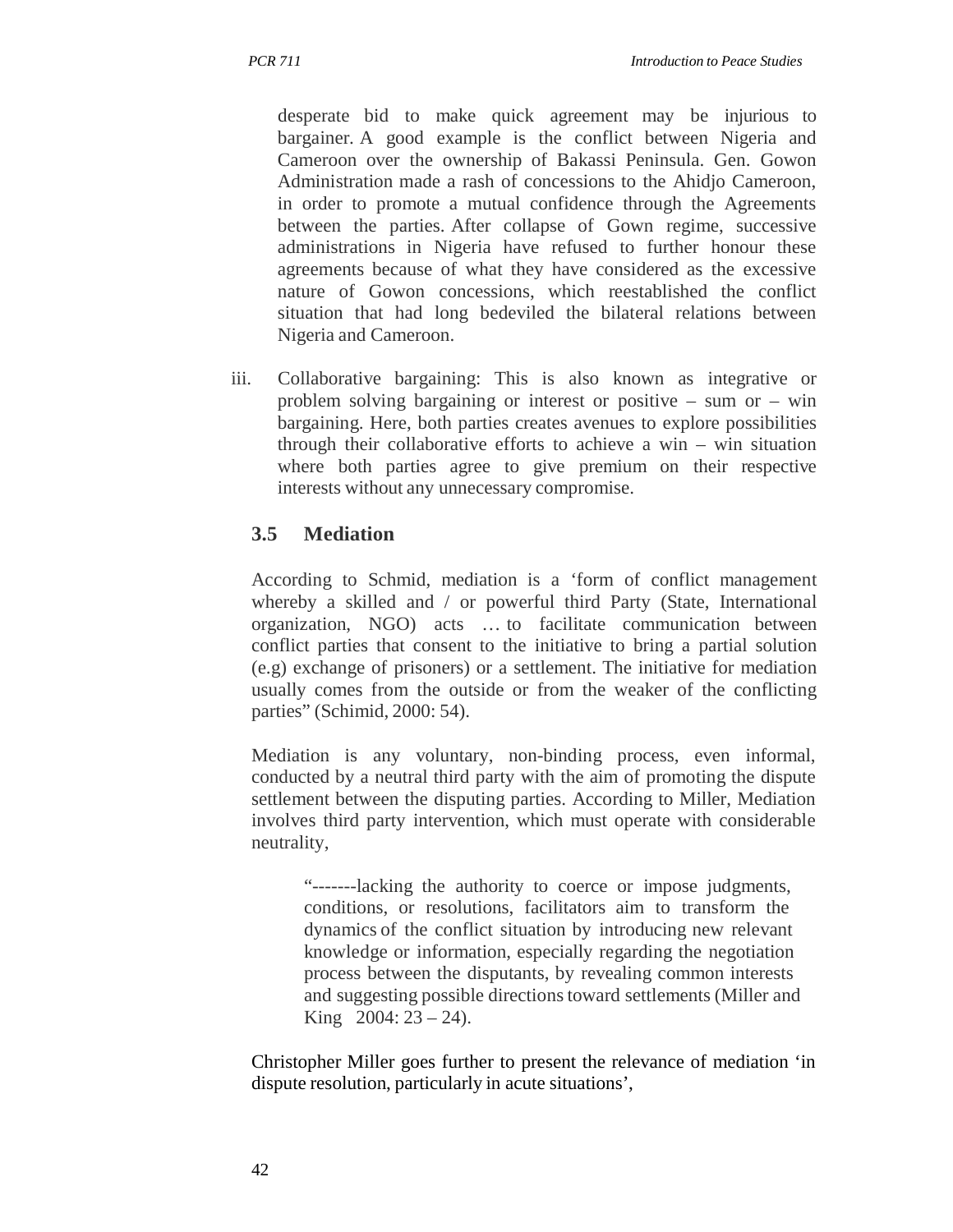(Ibid) *where the mediator provides an opportunity to mend the relationship of the disputing parties through the provision of valuable communication means that may awaken the mutual consciousness of the parties to consider the path of peace for mutual benefits and development of effective bilateral or multilateral mechanisms for the termination of every form of structural suspicion, for the possible realization of positive peace, as the case may be. Thus, if mediation is not well articulated, the process may only end up in peace that is negative.*

In mediation, the parties are expected to 'maintain considerable control over the process and the outcome' (Ibid). The mediator offers mediating services with the ultimate aim of bringing the contending parties together, and to suggest modalities for the peaceful resolution of dispute. The submissions of the mediator are of no binding substance on the disputants. For instance, in Koreans hostilities, the United Nations General Assembly backed a mediation process with the aim of proposing means and methods for effecting the termination of the armed conflicts, rather than bringing about negotiations between the disputing parties.

Again, upon the Pope's proposals, Cardinal Antonio Samore was appointed as a mediator to facilitate the implementation of the Beagle Channel Award in a case of dispute between Argentina and Chile (see ILM 17, 1978: 632). At international level, mediation appears a difficult task because the mediator's '---- neutral stance is often not possible without favoring one side or the other, especially in armed conflict' (Malanczuk, 1997: 276). Malanczuk goes further to argue that Great Powers have greater opportunities in the area of mediation 'due to their resources and weight', who of course, 'tend to pursue their own interests' and mediation can be said to be most effective 'in the settlement of smaller issues or local conflicts' (Ibid).

#### **3.5b Stages to Mediation Process.**

- i. Creation of forum or medium or bargaining avenue;
- ii. Collection and sharing of data basically to implore the communication problem between the disputants;
- iii. Adoption of problem solving bargaining approach within a collaboration framework;
- iv. Decision making process- Mind you, time is very vital element in peace process, it is imperative for the mediator to draw a time frame for his/her diplomatic assignment in order to achieve a quick dispute settlement response from the parties.

#### **3.6 Conciliation**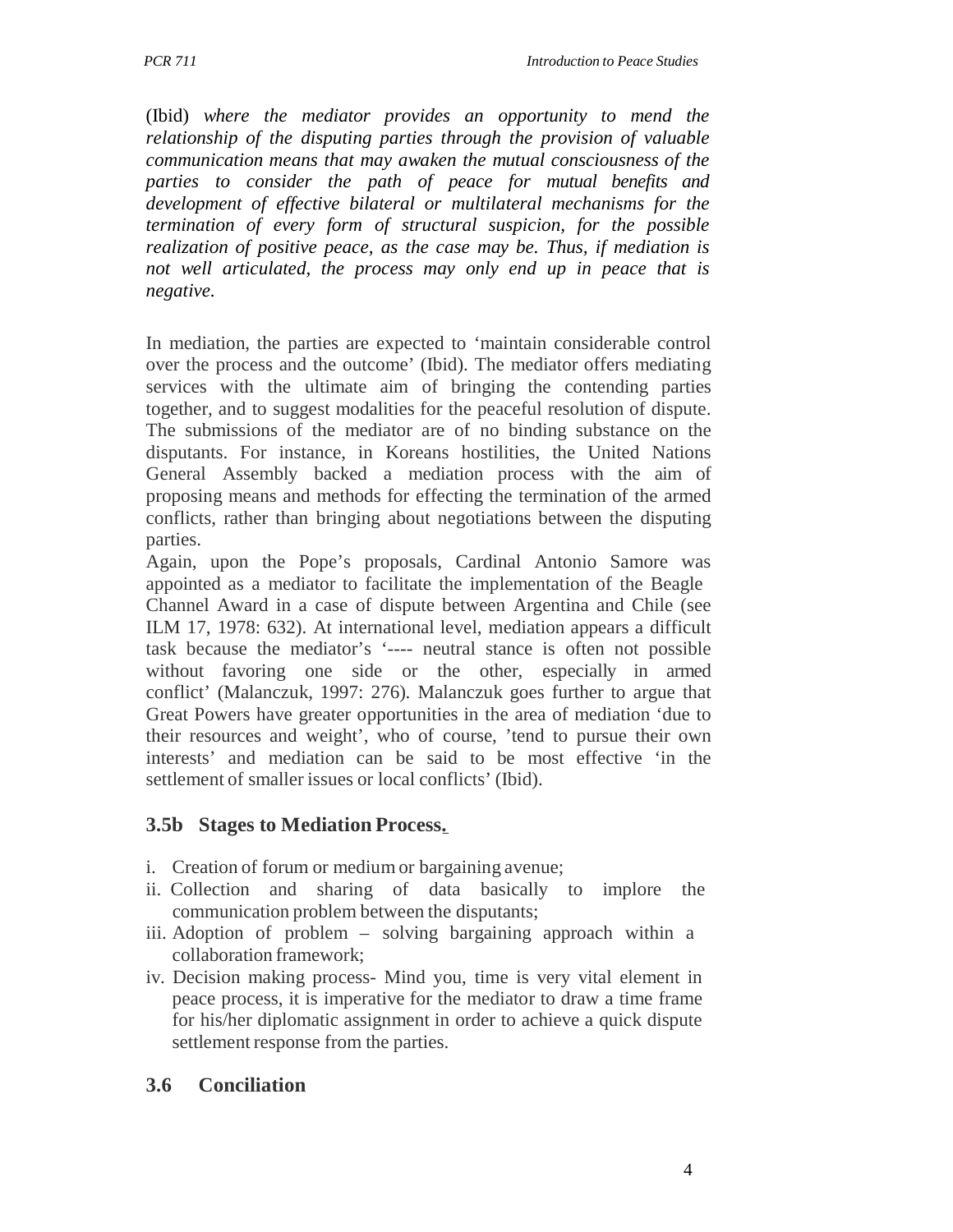Conciliation is another form of ADR. It is defined as '----- a process of formulating proposals of settlement after an investigation of facts and an effort to reconcile opposing contentions, the parties to the dispute being left free to accept or reject the proposals formulated'. (Hudson, 1994: 232). According to the US Institute of Peace, conciliation is:

The least structured of the four major conflict resolution techniques. Unlike a negotiator, arbitrator, or mediator, a conciliator frequently works in pre-negotiation situations to establish and maintain communication among disputants and, if appropriate, to move them into more formal bargaining formats. Conciliators may employ fact-finding and observation techniques, and help disputes to be resolved informally. In addition, conciliators may employ fact-finding and observation techniques, and help disputes to be resolved informally. In addition, conciliators play critical roles in helping agreements to be kept, and (in) reconciliation efforts that prevent future conflicts after agreements are reached. (The US Academy of Peace, 1981: 105).

Conciliation has been argued by some scholars of international law to be a 'combination of inquiry and mediation' (Akehurst, 1970: 1). Conciliation, on the issue of formality, is more formal than mediation but less flexible because a conciliator can formulate a new set of proposals where proposals made by a mediator are rejected by the parties, and mediator can only have a single report' (Ibid).

On the evolution of conciliation, this can be traced to the Bryan Treaties of 1913/1914. Since World War II, the role of conciliation in bilateral treaties has reduced drastically but it has not disappeared (Malanczuk, 1997: 278). Conciliation Commission usually examines the disputes and makes non- binding recommendations for a possible settlement of dispute. The basic relevance or importance of conciliation in international law and relations, in practical terms, lies on the area of study (EPIC 1, 1992: 726 – 728). Conciliation commission was established pursuant to Article 83 of the Peace Treaty with Italy of 1947. Some conciliation commission can also be established outside the framework of specific treaties as evident in the United Nations. Instance may include the Conciliation Commission for Palestine under the General Assembly Resolution 194 (iii), 1948 as well as the Conciliation Commission for the Congo under the Resolution  $1474$  (ES – IV) of the 1960 (Shaw, 1997: 728).

Conciliation is not regarded in some quarters, as sufficient instrument of peaceful settlement of dispute. A great example was the 'context, of tragedy in Yugoslavia' where conciliation out rightly failed to address the conflict (Malanczuk, 1997: 281), but it (conciliation) is still a vital mechanism for dispute resolution, as the successes, it has recorded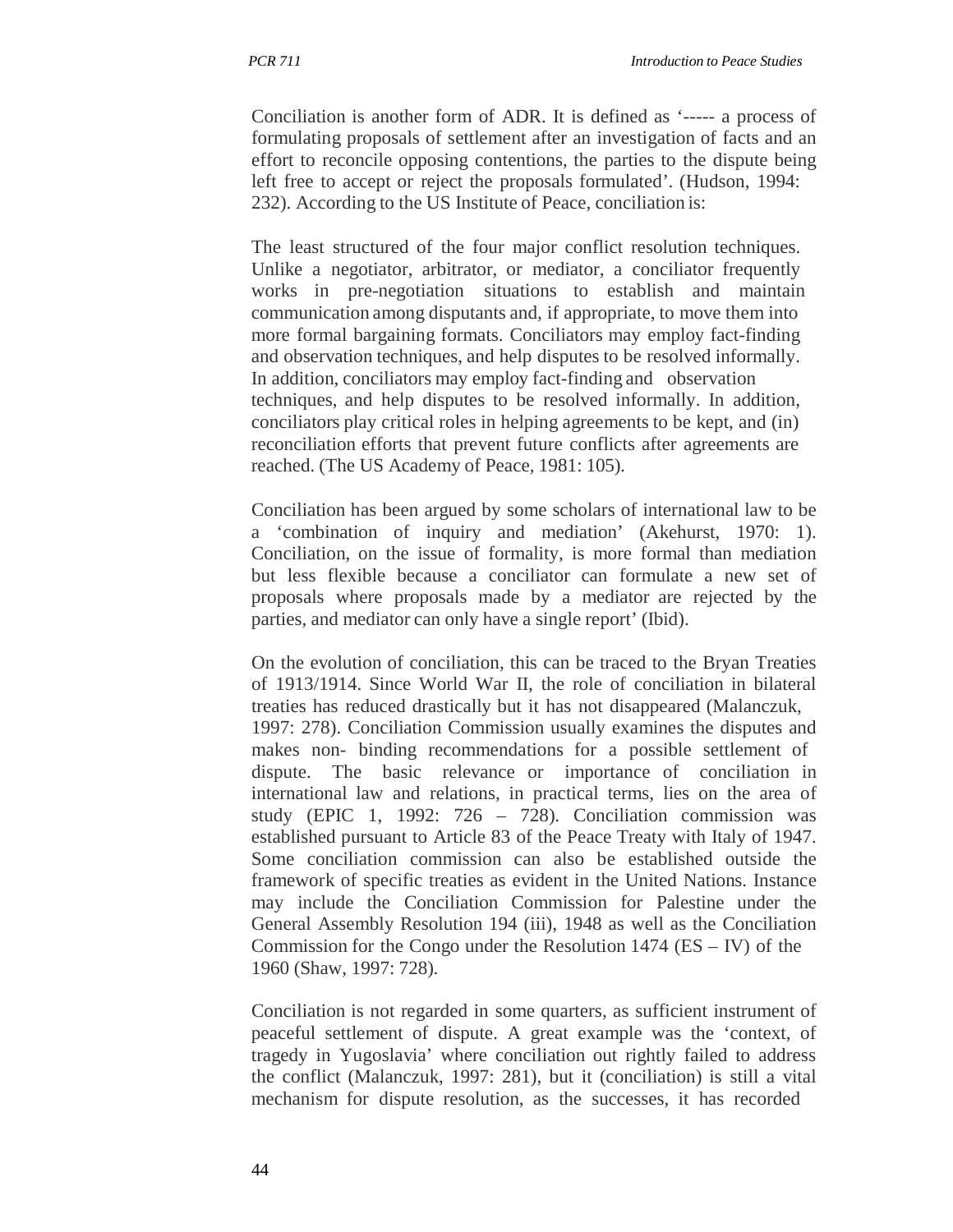recently, has attracted international renewal of interest in the approach. We will discuss other forms of ADR and Court Adjudication in Peace Processes II.

#### **Self Assessment Exercise**

Discuss the principle of alternative dispute resolution(ADR).

## **4.0 CONCLUSION**

The Unit explored some of the peace processes available in the field of peace and conflict management. It described the term, Alternative to Dispute Resolution as well as its relevance to the study and practice of peace and conflict management.

## **5.0 SUMMARY**

Some of the forms of ADR were also discussed in this Unit. The unit also gave attention to advantages and shortcomings of the various forms of ADR mentioned in the Unit. The unit covers definitions, stages, relevance, demerits of ADR and some of its various forms like Mediation, Conciliation, among others.

## **6.0 TUTOR MARKED ASSIGNMENT (TMA)**

1. Briefly discuss any three forms of ADR that you came across in this Unit.

## **7.0 REFERENCES/FURTHER READINGS**

- Akehurst, Michae**l** (1970), A Modern Introduction to International Law, Harper Collins Academy.
- Burgess, H. and Burgess, G.M**.** (1997), Encyclopedia of conflict Resolution, Santa Barbara, ABC - CLIO.
- Goldberg, Stephen: Sander, Frank E. A**.;** Rogers, Nancy H**.** (1992) Dispute Resolution: Negotiation, Mediation and other processes, Little, Brown and Co.
- Henkins, Louis; Pugh, Richard *etal* (1982), International Law: Cases and Materials, America Casebook Services, West Publishing Company, June.

ICJ Reports, 1969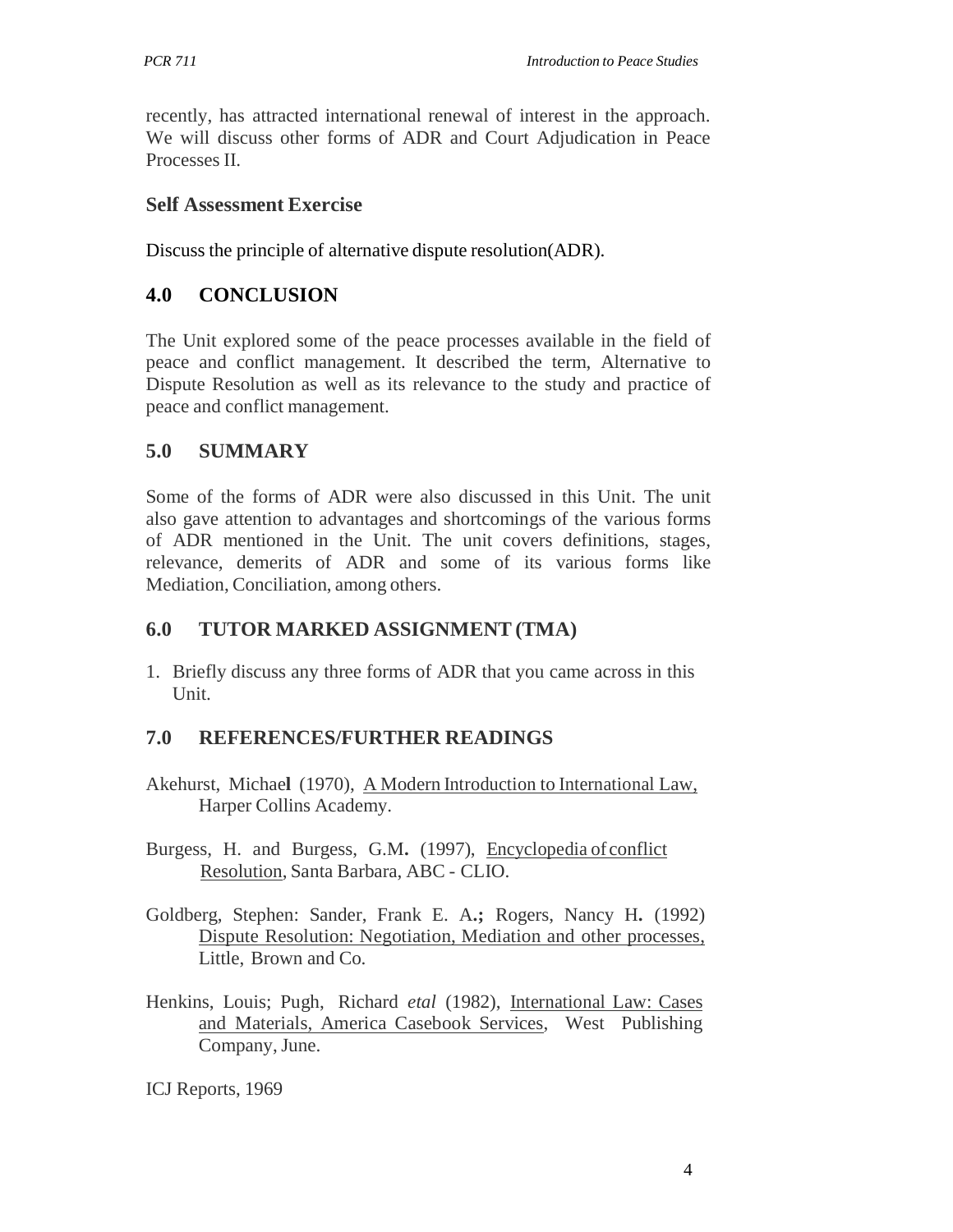ICJ Reports, 1996

- International Alerts (1996), "Resources Pack for Conflict Transformation",(Parts I-V), London: IA
- Malanczuk, Peter (1997), Akehurst's Modern Introduction to InternationalLaw,  $7<sup>th</sup>$  Edition, Routledge.
- Miller, Christopher A. (2004), AGlossaryofTermsandConceptsand ConflictStudies, University for Peace.
- Raye, Barbara E. and Roberts, Ann W. (2004), "A Vision of Justice", *AC Resolutions*. Summer.
- Schmid, Alex P. (2000), Thesaurus and Glossary of Early Warning ConflictPreventionTerms, Forum on Early Warning and Early Response.
- Senger, Jeffrey M (2000), "Education of ADR in the United States Attorney Cases", *United State Attorneys' Bulletin*. November .
- Shaw, Michael (1997), InternationalLaw, 4<sup>th</sup> Edition, Cambridge. Albert, I.O., (2004), "Concept, Principles and Practice of Negotiation", NCEMA organized Training Programme on LegislativeBudgetingandNegotiation. August 16-21
- Beagle Channel Arbitration, *ILM* (1978). *EPIL* 1, 1992. University Press.
- Deutsch, M.A. (1973), TheResolutionofConflict, New Haven, Conn: Yale
- Freeman, Charles W. (ed.) (1995), Diplomat'sDictionary, Washington DC: National Defence University Press.
- Fisher, R. and Ury, W. (1983) Gettingto Yes: Negotiating Agreement WithoutGiving *In*, New York : Pengum Books.
- Hudson (Judge), Manly (1994), InternationalTribunals
	- Moore, C. (1986), The Mediation Process: Practical Strategies for ResolvingConflict, San Francisco, Califonia: Jossey-Bass.
- Pruitt, D.G. (1981), NegotiationBehavior, New York: Academic Press.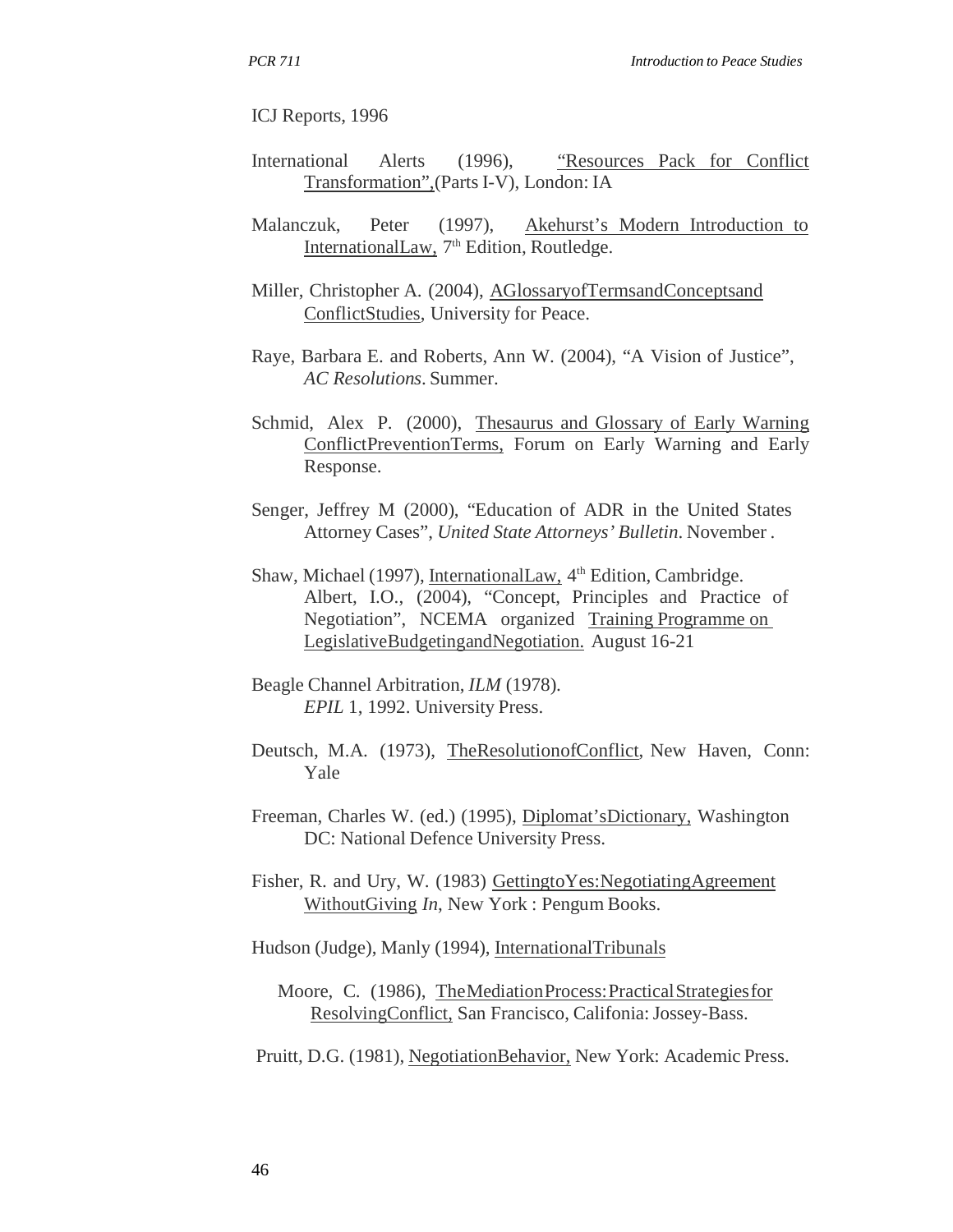- Rubin, J. (ed.) (1981), DynamicsofThirdPartyIntervention:Kissinger in theMiddleEast, New York: Praeger.
- TheUSCommissiononProposalsfortheNationalAcademyofPeace and ConflictResolution (1981), United State Academy of Peace

## **MODULE 2**

- Unit 1 Peace Processes II
- Unit 2 Communication<br>Unit 3 Ethnicity
- Ethnicity
- Unit 4 Factors for National Integration of Nigeria
- Unit 5 Civil -Military Relation And The Promotions of Peace In Democratic Nigeria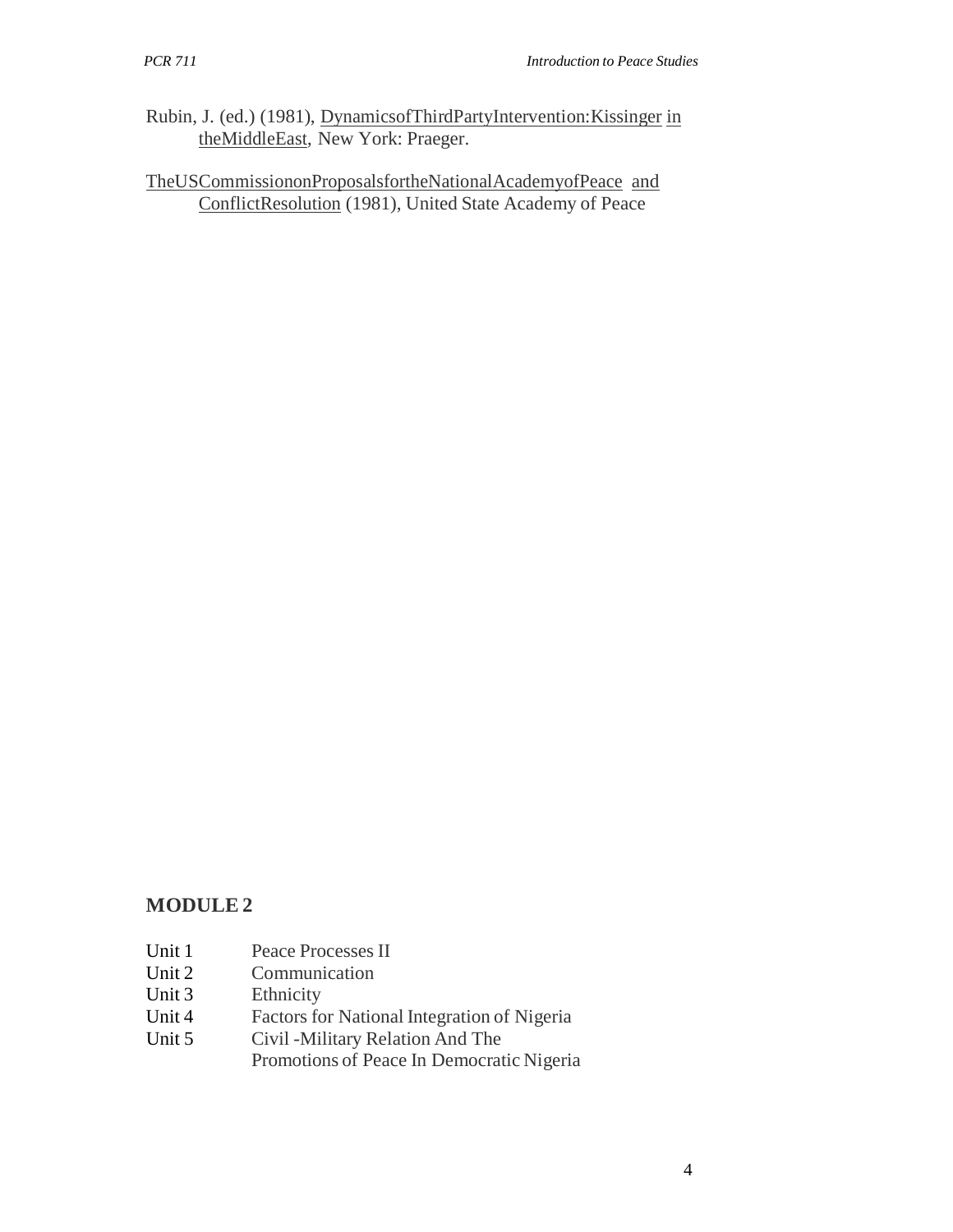## **UNIT 1 PEACE PROCESSES II**

#### **CONTENTS**

- 1.0 Introduction
- 2.0 Objectives
- 3.0 Main Body
	- 3.1 Arbitration
	- 3.2 Transformative Facilitation
	- 3.3 Judicial Settlement/Court Adjudication
- 4.0 Conclusion
- 5.0 Summary
- 6.0 Tutor Marked Assignment
- 7.0 References/Further Reading

#### **1.0 INTRODUCTION**

This Unit is the continuation of the peace processes 1 where we paid major attention on Alternative Dispute Resolution. I hope we have all understood the concept of ADR as well as its various forms. We were unable to complete this great task – forms of ADR in peace processes 1, Therefore, we will discuss some other forms of ADR in this unit. We will also pay attention on the traditional method of conflict resolution within the framework of pacifism, which is discourse on the court adjudication.

#### **2.0 OBJECTIVES**

At the end of this unit, you should be able to:

- (i) Explain the meaning of arbitration and its relevance to conflict management;
- (ii) Differentiate between arbitration and adjudication;
- (iii) Describe transformative facilitation and its relevance to conflict resolution; and
- (i) Define court adjudication, its importance to conflict management as well as its shortcomings.

## **3.0 MAIN BODY**

#### **3.1 Arbitration**

Arbitration is the most adopted form of ADR. According to International Law Commission, arbitration is a "procedure for the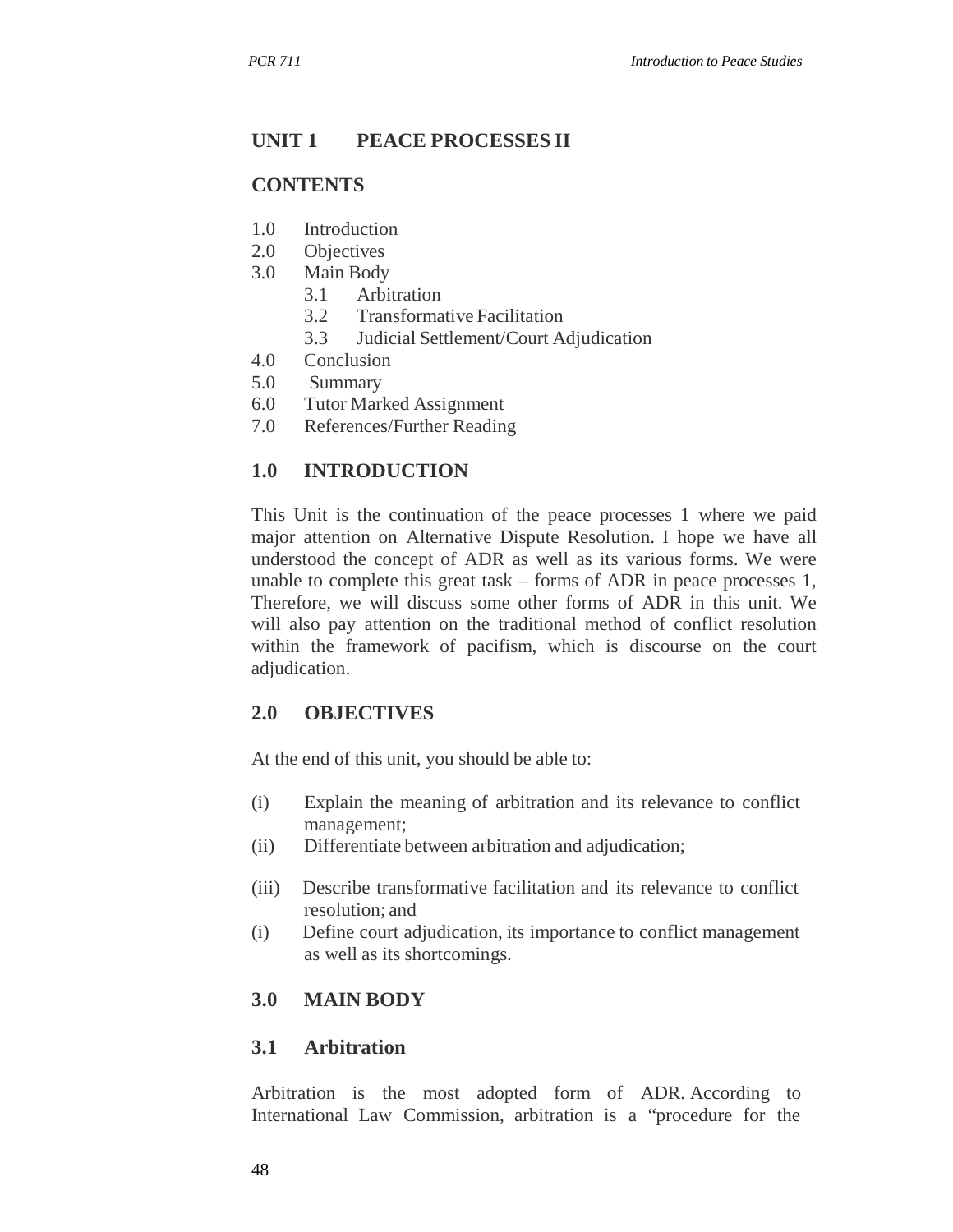settlement of dispute between states by a binding award on the basis of law as a result of an undertaking voluntarily accepted" (IIYBILC, 1953: 202).

Arbitration can also be defined as "a generic term for a voluntary process in which people in conflict request the assistance of an impartial and neutral third party to make decision for them regarding contested issues" (Moore, 1996: 9). Albert adds his voice to this intellectual discourse by describing arbitration as a process, which of course:

Is resorted to when past efforts to reach a common ground by the disputants proved abortive though both of them want the conflict to be resolved quickly, under this process, the third party with formal mandate, and upon the invitation of the disputing parties, hears the issues in the conflict and discusses them with each side in a formal, legal setting. The arbitrator conducts himself, more or less, like a judge. His decisions have legal backing and must be respected by the parties once taken (Albert, 2001: 34 – 35).

Arbitration remains a pacific mechanism in the management of conflict whereby the disputing parties their objects of disagreement, without any iota of compulsion, seeking the neutral third party intervention, selecting the majority of the members of the arbitration panel, who will take decisions, which the parties should voluntarily accept in good faith. The process of arbitration is informal, economical, private, and relatively quick.

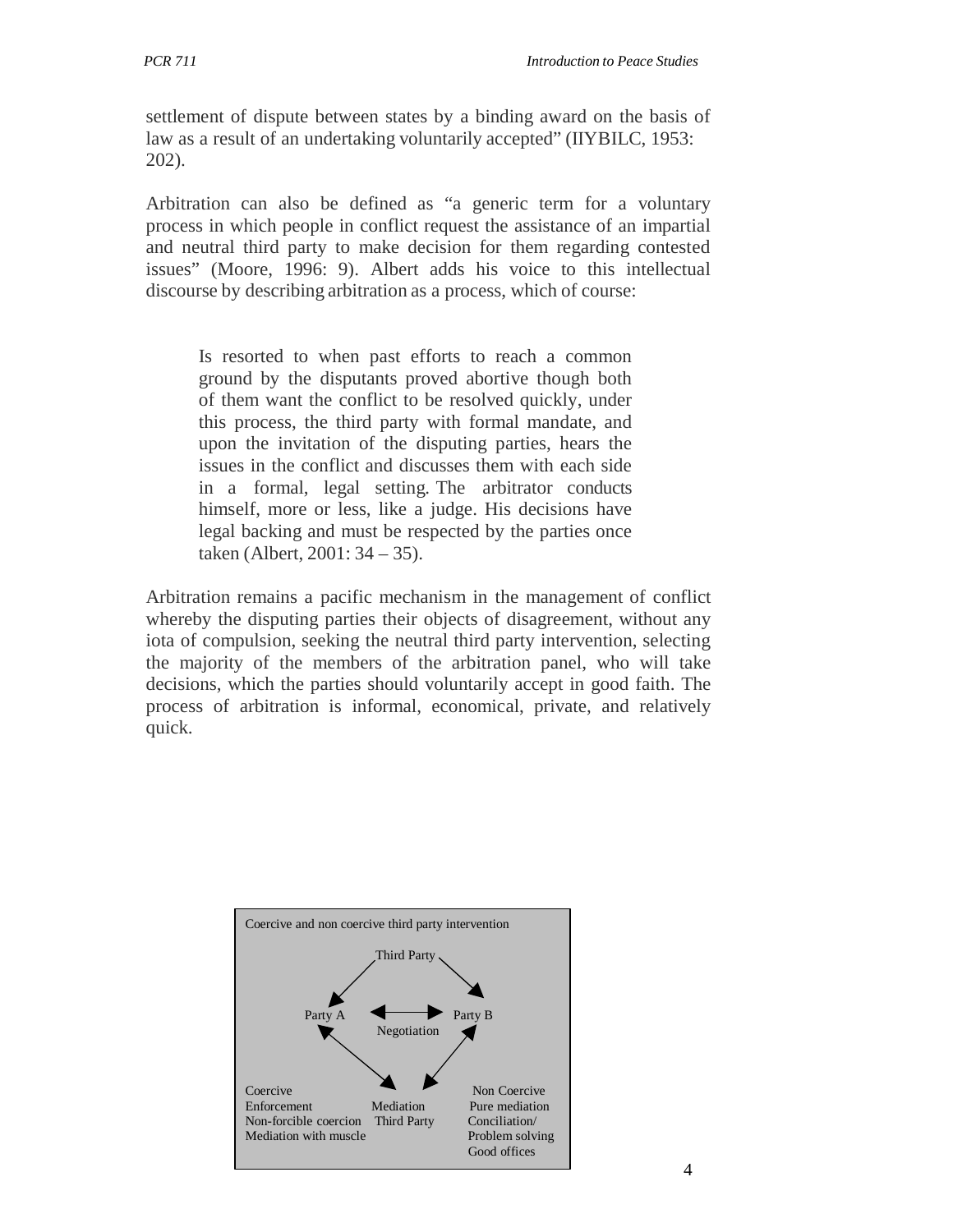#### **Source** Miall, Ramsbotham, Woodhouse 'Contemporary Conflict Resolution', p. 11.

Quoted on http://www.netuni.nl/courses/conflict1/week1/1.10\_week.html:

Arbitration is believed to have evolved in its 'mature judicial process' basically out of 'relatively informal administrative and political procedure' (Brownlie, 1960: 709). Arbitral tribunal always consists of an odd number. Arbitral tribunal is specifically set up to deal with a particular dispute or class of disputes and arbitral tribunal is of 'more flexibility' in the area of compulsory jurisdiction than a standing court. Arbitration is so important as a 'process' where some technical expertise is required', and it is capable of 'quietly' setting all categories of disputes as evident in the mixed tribunal set up after the World War 1 to settle territorial conflict or the Mexican Claims Commission, which handled a number of claims against Mexico (Shaw, 1997: 742). There has been a considerable increase in the number of international arbitration as evident in the Rann of Kutch Case (Walter, 1971: 346).

The main motive of arbitration is to conduct a neutral third party intervention, in such a way that the disputing parties will have their dispute settled without any further exhibition of adversarial attitude between the parties with the aim of achieving a win – win situation. On the question of the differences between arbitration and court adjudication, Akehurst, a professor of international law distinguished the two as follows:

- (a) In domestic law, the jurisdiction is conferred on Arbitrator by agreement, which it is conferred on the judge by the general law (although the jurisdiction of a court may also be extended by agreement). But international law gives no jurisdiction to any Arbitrator or Judge, unless the disputing parties agree on such intervention;
- (b) In domestic law, it is the disputants that usually appoint the arbitrators or by someone nominated by the disputing parties, while the Judges are not. The difference is more or less valid in international law;
- (c) In domestic law, the parties can agree with the arbitrators to apply rules other than those of the ordinary law, as such agreement cannot be found within the operation of the court in the determination of a disputed case. In international law, the parties have the utmost power and authority to request a court to apply rules other than those of ordinary laws, and such requests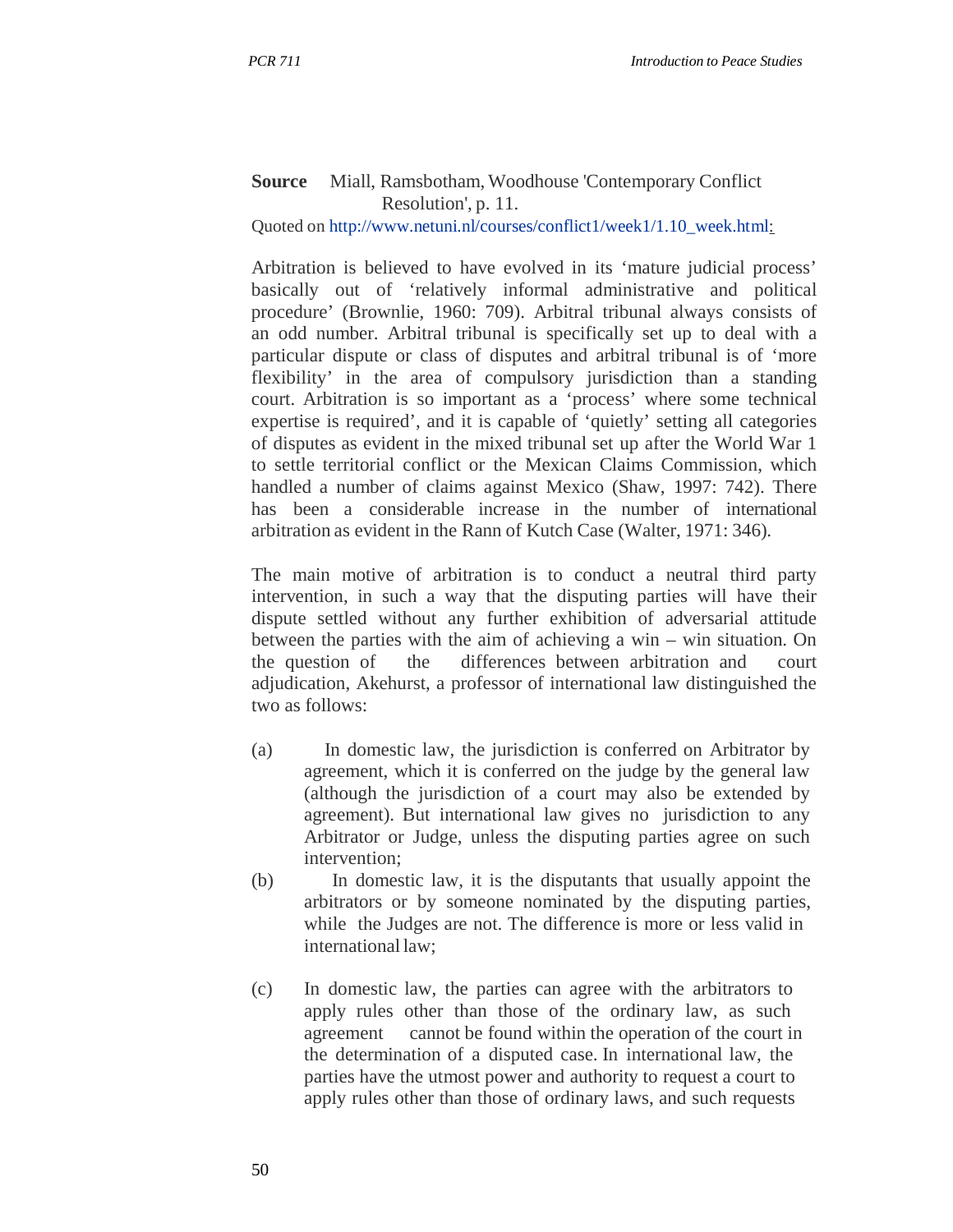or authorizations are given to arbitrators more frequently than to courts (Akehurst, 1970: 224).

On the final note, arbitration involves appointment of certain people (Arbitrators) without compulsion by the disputants, who are charged with utmost responsibility of making necessary arbitrating award, which cannot be forcefully imposed on the disputants. On the appointment final say. The composition of the arbitration should fulfill the odd number requirement. The disputants may appoint one arbitrator each and these arbitrator in consequential appoint an' umpire' (arbitrator that makes for the odd number). In the conduct of arbitral interventional, the arbitrators are expected to be 'impartial dispensers of justice', not 'minding to rule against the interest of the parties that appointed them for the true dispensation of justice, though which we can have a true resolution of conflict (ibid).

## **3.2 Transformative Facilitation**

This is another form of ADR, which is aimed not at dispute settlement but at the transformation of disputant relationship through "empowerment and recognition" (Joseph and Bush, 2001: 192). This concept is based on the idea that conflicts are not primarily the problems to be solved but 'a crisis on --- interaction', in which parties need to be supported in constructive rather than destructive ways of 'doing conflict' (ibid).

This approach also assumes that disputing parties do not need a highly structured and staged mediation process engineered by the focus on identifying and taking up moment by moment opportunities for party empowerment and recognition.

## **3.3 Judicial Settlement / Court Adjudication**

Court adjudication, both at local and international levels includes the activities of making decision, by courts of competent jurisdiction, on disputes according to the rules and principles of law. It is worth knowing that the highest court at the global level is International Court of Justice, while in Nigeria, the highest court is the Supreme Court.

International Court of Justice usually consists of 15 judges who are normally elected in separate electronic by the General Assembly. These judges serve a term of nine years in such a way that at least five out of these fifteen members would be due for retirement every – three years, but they can still seek for re-election. These judges, in customary terms, are obliged not to see themselves as representatives of their various governments. Thus, they should demonstrate a high degree of no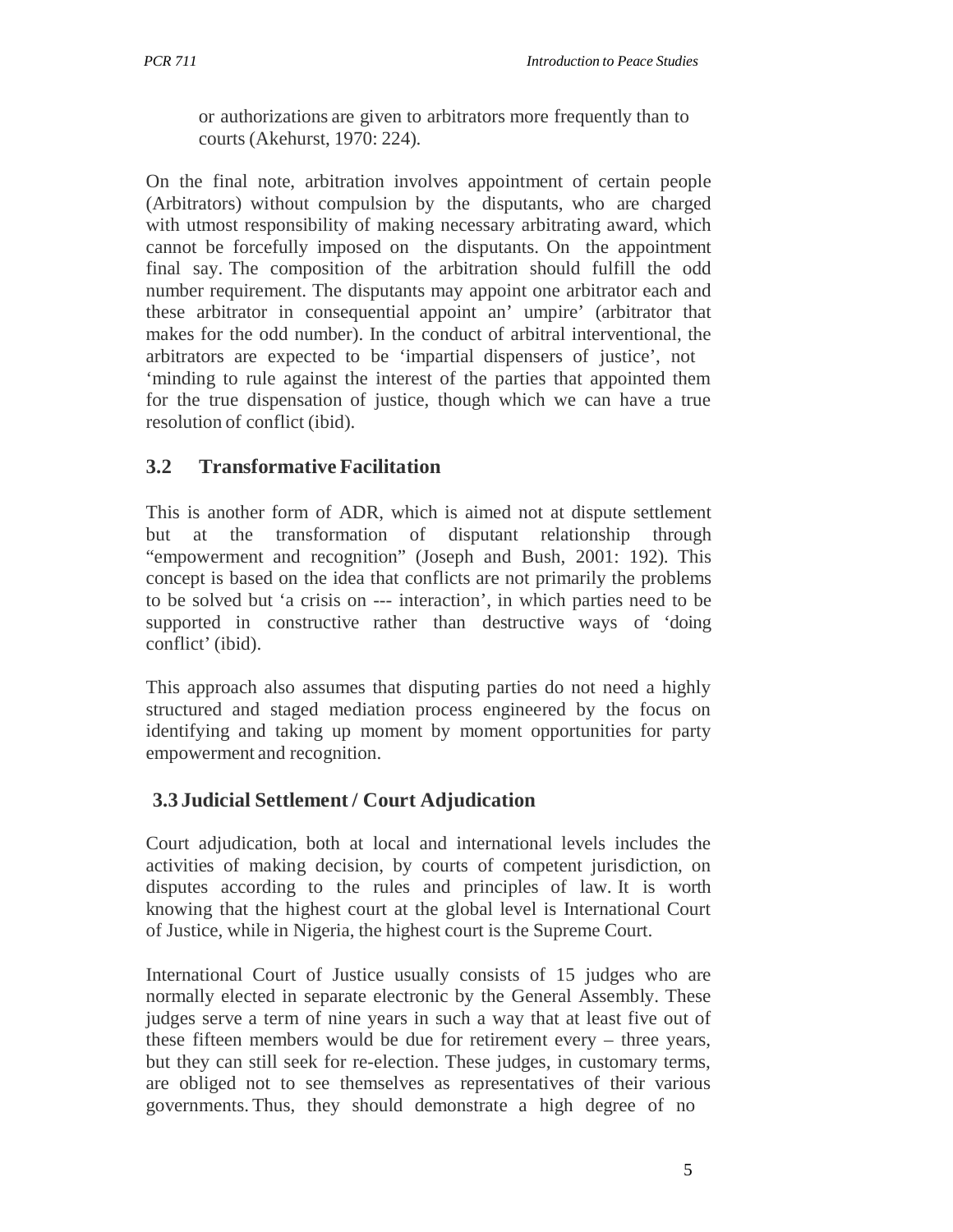biasness in their dispensation of justice and conform to the 'main forms of civilization', and regard themselves as representing the '---principal legal systems of the world' as contained in the Article 9 of its statute.

In the settlement of international dispute, the ICJ is charged with responsibility of entertaining any case of dispute agreed by the disputants to resolve through third party adjudication. But states or nations are often reluctant to appear before the court due to the principle of optimal clause. Optimal clause according to Jennings:

Remains an underused and less satisfactory method for augmenting the competence of the court. It remains true, as it was when Waldock made his famous study of the optimal clause, that despite the principle of reciprocity, states may well decide that there is some political advantage in remaining outside a system which permits states to join more or less on their own terms at an opportune moment. It would be difficult if not practically impossible to charge system, given the difficulties of the amending the statute of the court (Jennings, 1999: 495)

If another party takes a party to the ICJ, that party taken to the ICJ may decide not to appear because of the optimal clause contained in the statute of the Court, but if it decides to defend itself at the world court, the decision of the court stands binding on the parties. Students should note that the world court (ICJ) is basically meant to decide and determine the dispute cases involving the state actors, not individuals as in domestic courts.

However, court adjudication is conflict resolution tool that affords the disputants no opportunity to appoint the third party adjudicator. The underlying element and principle of third party adjudication involves a decision that is binding within a legal framework, which may create an atmosphere of negative peace due to its philosophy of win – lose outcome (Kleiboer, 1997: 9).

The traditional court system consumes so much financial resources compared to ADR. At local level, people tend to resort to the use of violence or resign t o fate because of the financial implications of adopting a court system. Several people even on several occasions resolve to abandon their cases in court due to the financial implications the court process has on them and their individual economy. This action only attracts conflicts freezing not resolution because the issue of conflict has not been addressed. Sometimes, the disputants may decide to explore ADR for the possible resolution of their conflict. The case is even coarse, at international level, where state action incurs a lot of financial burdens as a result of legal service bills. For instance in the conflict between Nigeria and Cameroon, Nigeria incurred a bill of over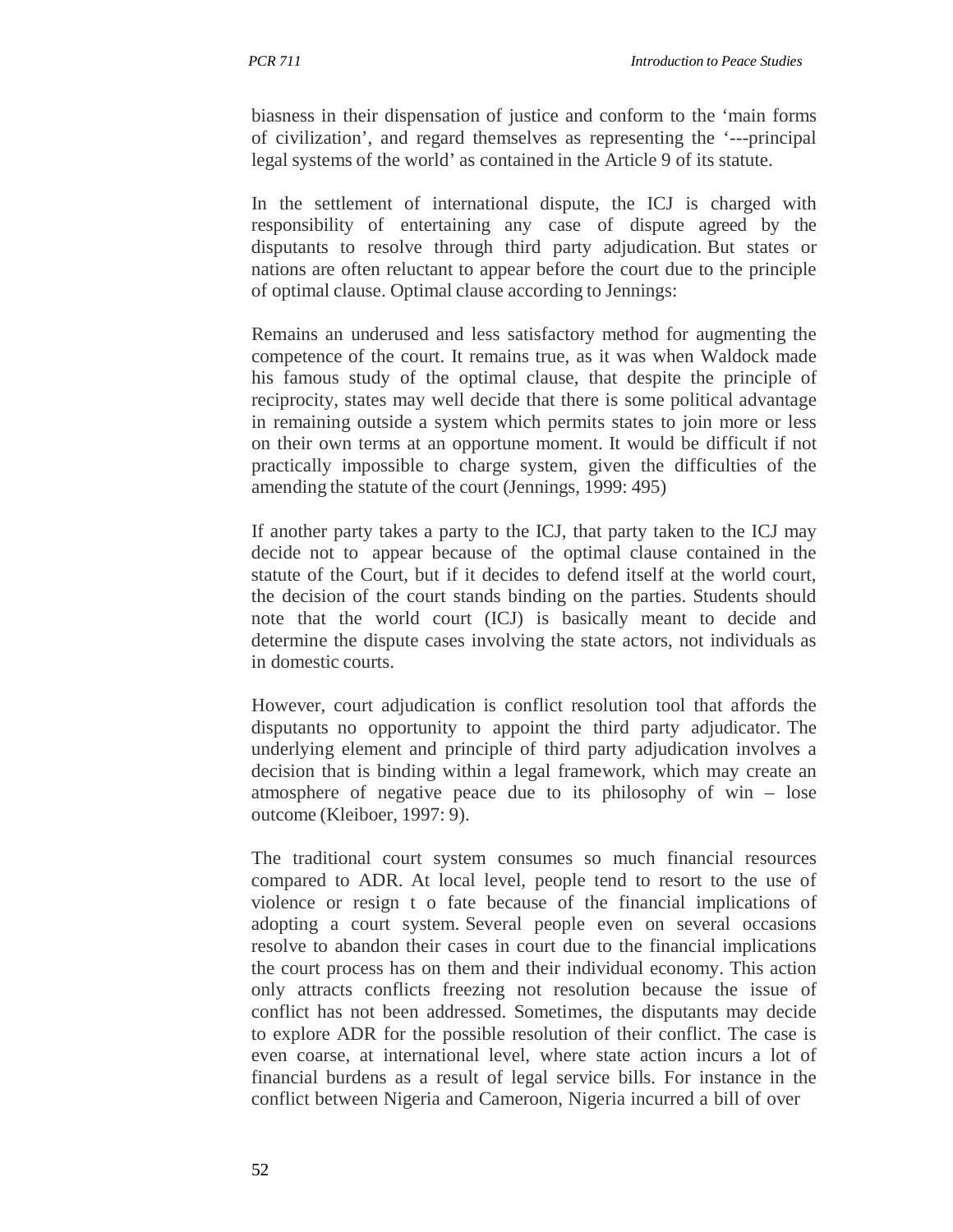\$300 million, at the time, the country was ranked as one of the poorest nations in the world, where average citizen lives on less than \$1 a day. At last, the decision of the court was not favourable (Kasali, 2003: 112).

The court adjudication approach also takes a longer time. In spite of routine domestic legal reforms, dispensation of justice in courts, takes a very long time, even to the frustration of the parties, which has necessitated the death of some cases of conflict in most courts. At international level, the situation is even worse, for instance in the case between Nigerian and Cameroon over the ownership of Bakassi, it took the ICJ eight years before its ruling could be delivered. In the aftermath, the parties have even resolved to negotiation, when both parties (Nigeria and Cameroon) had seen the need for mutual understanding, which would create an improvement in their communication for the peaceful settlement of dispute within a win – win framework. This formula has really helped them to some extent to resolve the conflict, rather than the court pronouncement or decision.

## **Self Assessment Exercise**

Differentiate between arbitration and adjudication in peace processes.

# **4.0 CONCLUSION**

In this unit, we have learnt some of the other ADR forms apart from those we discussed in Peace Processes 1. Here, we discussed arbitration and its relevance to peace making; and transformative facilitation. We went further to discuss third party ad-judication, its relevance and shortcomings were given a considerable attention**.**

# **5.0 SUMMARY**

This unit discusses some of the ADR forms, which were not discussed in Peace Processes 1. It goes further to present some differences between the ADR and Adjudication. We should not fail to note that in the adoption of ADP, the more you go, the tougher it becomes, knowing that the process begins with negotiation to conciliation to facilitation to mediation to arbitration, even to court – annexed hybrids. The reason is their levels of formality.

# **6.0 TUTOR MARKED ASSIGNMENT (TMA)**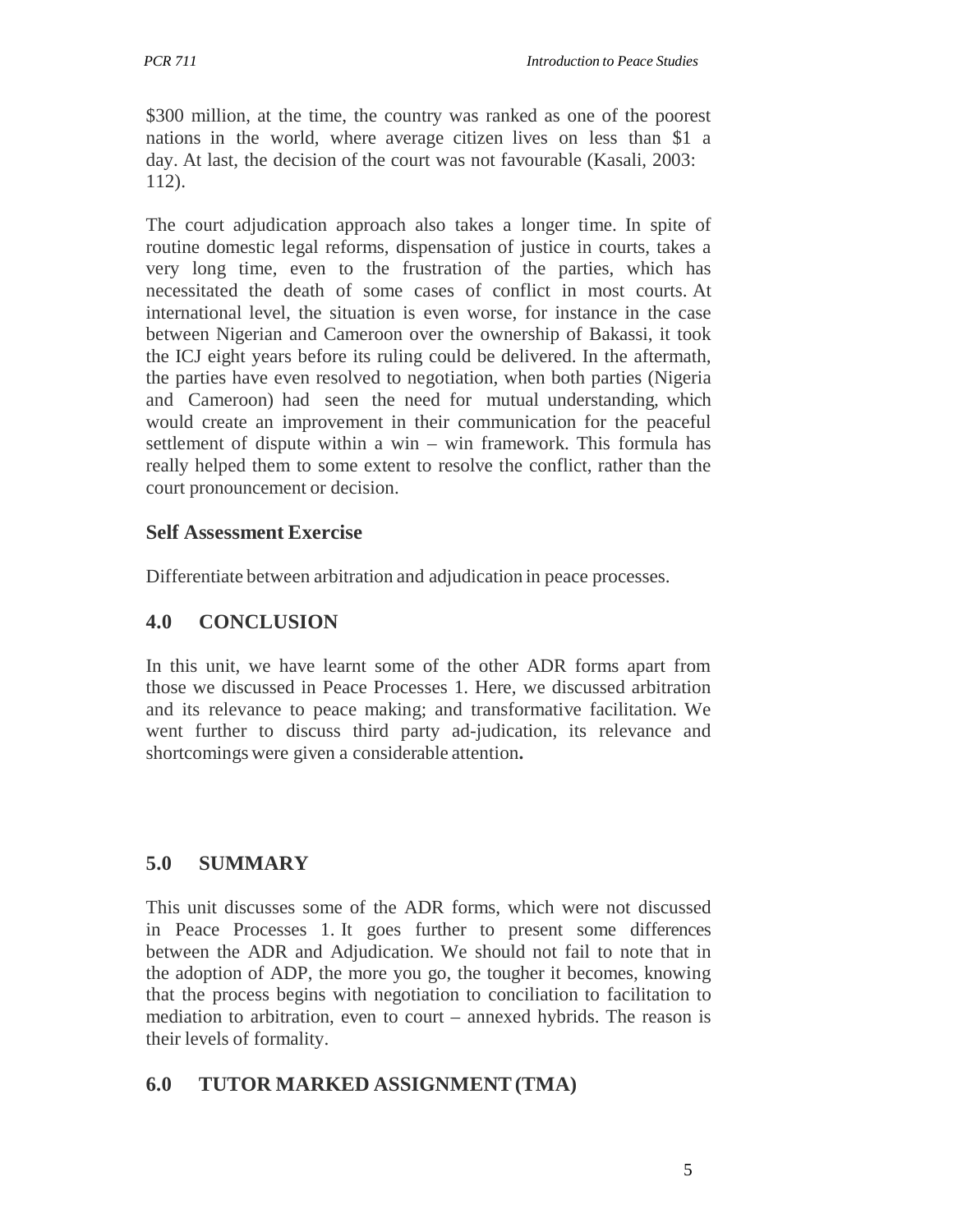- (1) State and differentiate between any ADR and Traditional Approaches to conflict Management. **Or**
- (2) I prefer arbitration to adjudication, discuss.

#### **7.0 REFERENCESFURTHER READINGS**

- Akehurst, Michael (1970), ModernIntroductiontoInternationallaw*,* Harper Collins Academy.
- Albert, I.O. (2001), Introduction to Third Party Intervention in CommunityConflicts*,* PETRAF and John Archers (Publishers) Ltd.
- Brownlie, Tan (1960), principleofPublicinternationalLaw, 4<sup>th</sup> Edition, ELBS / Oxford University Press.
- Jennings, R. (1999), "The international Court of Justice after 50 years" AJU 89
- Kasali, M.A (2003), "The Pacific Settlement of International Dispute in International Law: Origin and Dynamics of Diplomatic – Legal
- Manoeuvrings to Bakassi Question" (MSc Thesis unpublished), Political Science Dept., University of Ibadan.
- Kleaboer, M.A. (1997) "International Mediation: The Multiple Realities of Third Party Intervention", Leiden, Dept of Pub. Admin (Ph.D.) Thesis) (also published by Lynne Reinner).
- Miall, Ramsbotham, Woodhouse 'Contemporary Conflict Resolution', p.11 (Quoted on http://www.netuni.nl/courses/conflict1/week1/1.10\_week.html).
- Welter, J.G. (1971), "The Rann of Kutch Arbitration", *AJIL* 65. Bilder, R.B. (1997) "Adjudication: International arbitral tribunals and courts in I.W.
- Folger, J.P. and Bush, R.A.B (2001), NY: The Institute for the Study of Conflict Transformation.
- Moore, C.N. (1996), TheMediationprocess:PracticalStrategiesfor Conflict, San Francisco, California: Jossey Bass Publishers.
- Shaw, Malcolm (1997), International Law, 4<sup>th</sup> Edition, Cambridge.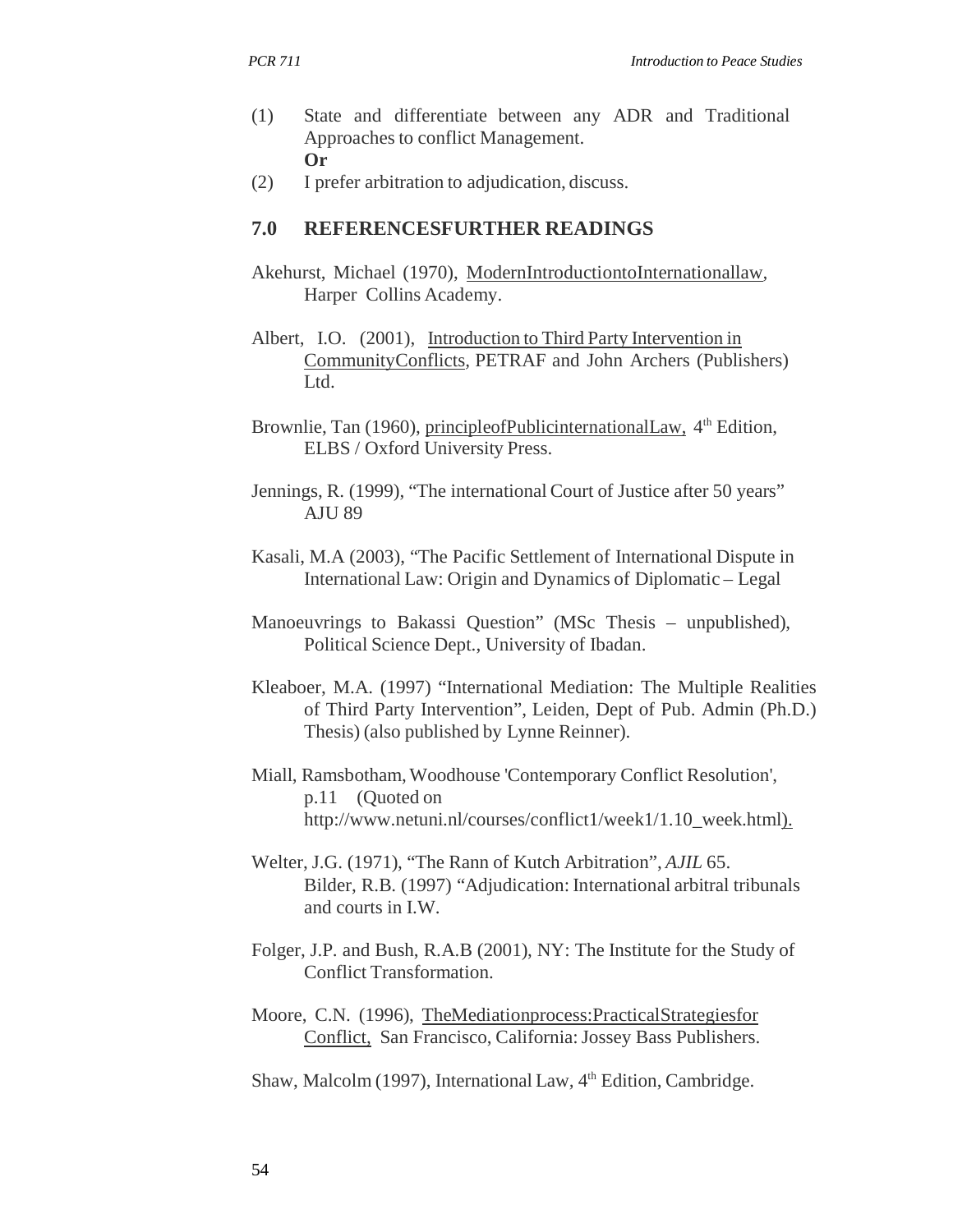Wehr, P (1979) Conflict Resolution Boulder, Co: West view press.

Zartman and J.L. Rasmussen (eds.), Peacemaking in International Conflicts, methods and Techniques*,* Washington DC: US Institute of Peace press.

## **UNIT 2 COMMUNICATION**

#### **CONTENTS**

- 1.0. Introduction
- 2.0 Objectives
- 3.0 Main Body
	- 3.1 What is Communication?<br>3.2 Factors Affecting Communication
	- 3.2 Factors Affecting Communication
	- 3.3 Road Blocks to Communication
	- 3.4 Active Listening Techniques 1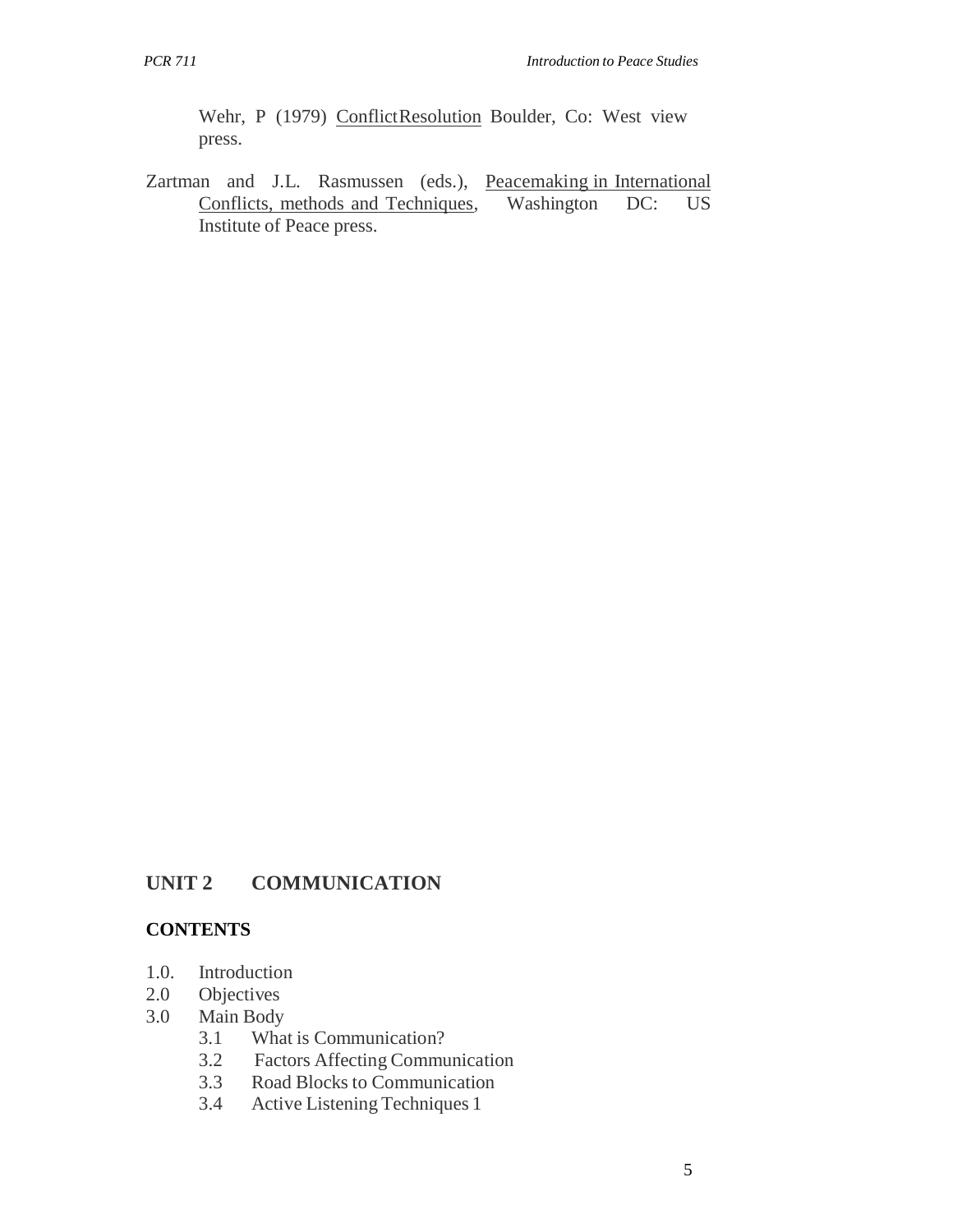- 3.5 Active Listening Techniques 1 and 11
- 3.6 Helpful Languages
- 4.0 Conclusion
- 5.0 Summary
- 6.0 Tutor Marked Assignment
- 7.0 References/Further Readings

## **1.0 INTRODUCTION**

This Unit, communication, is about the important role that good communication plays in managing conflict, and the dangers of poor communication. Factors that affect communication and active listening techniques will be discussed. The importance of good communication skill in mediation will be emphasized and it is the main tool of mediation.

## **2.0 OBJECTIVES**

At the end of this Unit, you should be able to:

- i. Describe the components of communication.
- ii. Identify the factors for smooth communication.
- iii. Identify roadblocks to communication.
- iv. Explain the techniques of active listening
- v. Describe the helpful languages for good communication

## **3.0 MAIN BODY**

## **3.1 What is Communication?**

Communication is the act of sending and receiving information and giving feedback. This is also the process of encoding messages for sending. When messages are wrongly coded, it will be very difficult to make sense out of it. The contents of our messages include our thoughts, feelings, what we see or perceive. The person sending the message is called the speaker/sender. The listener who is also called the decoder receives the message. The process of encoding and decoding a message is very important, as wrongly decoded message have the ability to cause conflicts. Communication is not complete, until there is a feedback from the decoder. The importance of feedback is to confirm that message was properly encoded and decoded.

## **3.2 Factors Affecting Communication**

A lot of other reasons inform our encoding and decoding approaches. The factors include: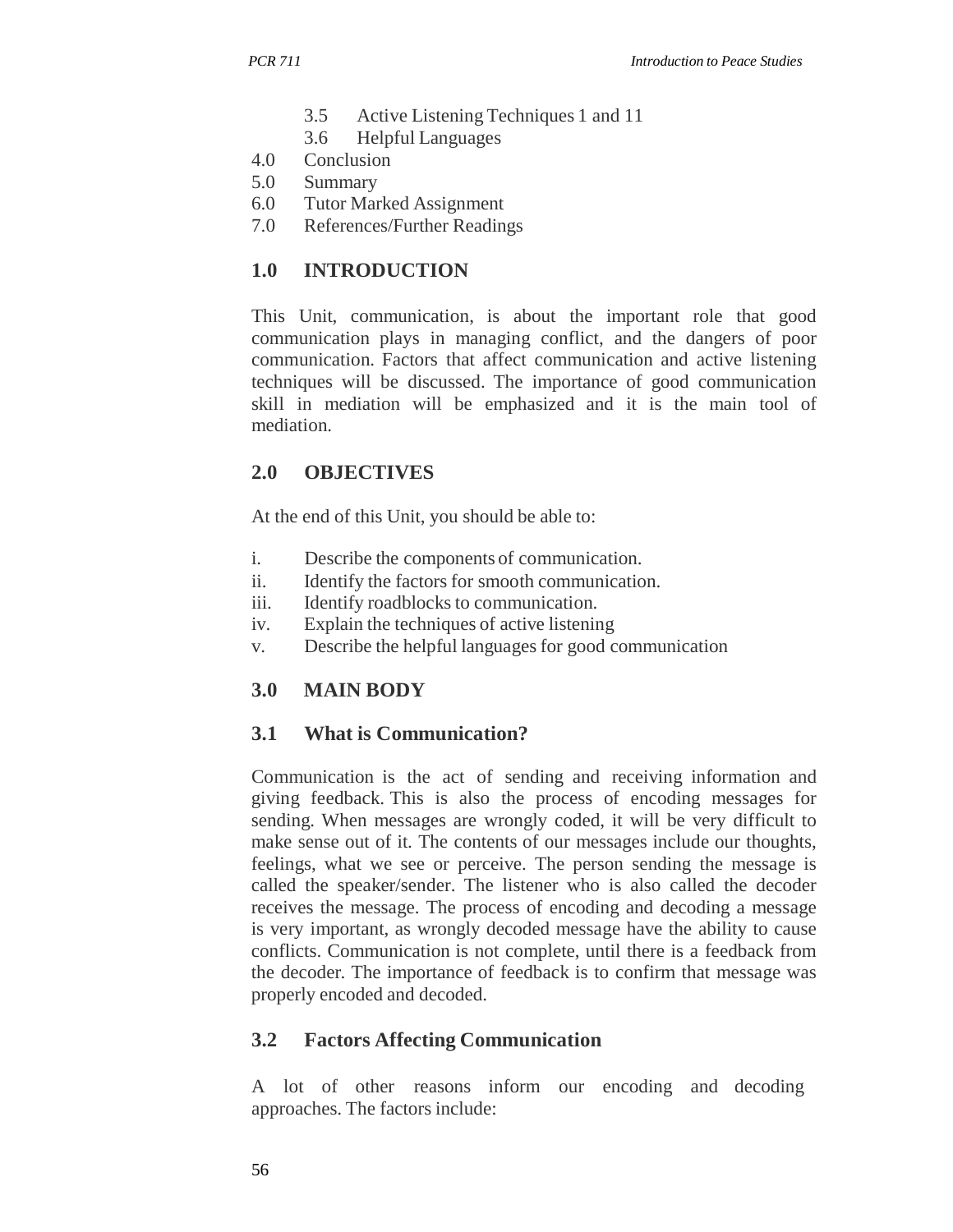*Values:* What we value in life tells who we are. Our value systems define our identity and our identity can be expressed in our communication. When our values are similar, our communications are easier and smoother, but when we have different value structure, the tendency to misunderstand is very high. This is so, because interpretation, which is the second phase of communication, is likely to be wrong when the values are not understood. The most likely feedback from wrong interpretation will be further wrong action and reactions.

*Perception:* Perception is our subjective understanding of situation or persons. Because perception is personal and not necessarily the objective view of things, it is very likely to influence how we communicate with the other party. If you perceive a particular religion to be inferior to yours, the possibility of your discussion of that other religion rudely will be high, and this will be noticed in your choice of words and actions.

*Assumptions:* This is the pro-set idea we have about things. This is a little similar to perceptions but a little stronger. Stereotype and suspicious are products of assumptions. With this present condition, our encoding and decoding of information will be highly influenced. Suspicion is belief based on mistrust and they influence us negatively. We need trust to build relationships, and communication is one of the tools for relationship building.

*Communication Style:* The choice of verbal or non-verbal language also affects our communication. When we speak, we communicate differently, from when we don't speak. We could be misunderstood when we talk, and we can easily make corrections. But non-verbal communication is subject to various interpretations and this will take a while to get the true interpretations. Gift items like flowers don't make much sense to people who are not from the culture where flower giving is a big issue.

So, these factors have tremendous effects on our communication and we all should know it, as the knowledge will help the process of encoding, decoding and feed backing and reduce the opportunities for confrontations. When encoders and decoders know these factors, they could make efforts to manage it. Openness, willingness and respect could help to reduce the communication barriers.

However, it is also important that we refrain from certain behaviors that make communication difficult. These are called:

### **3.3 Road Blocks to Communication**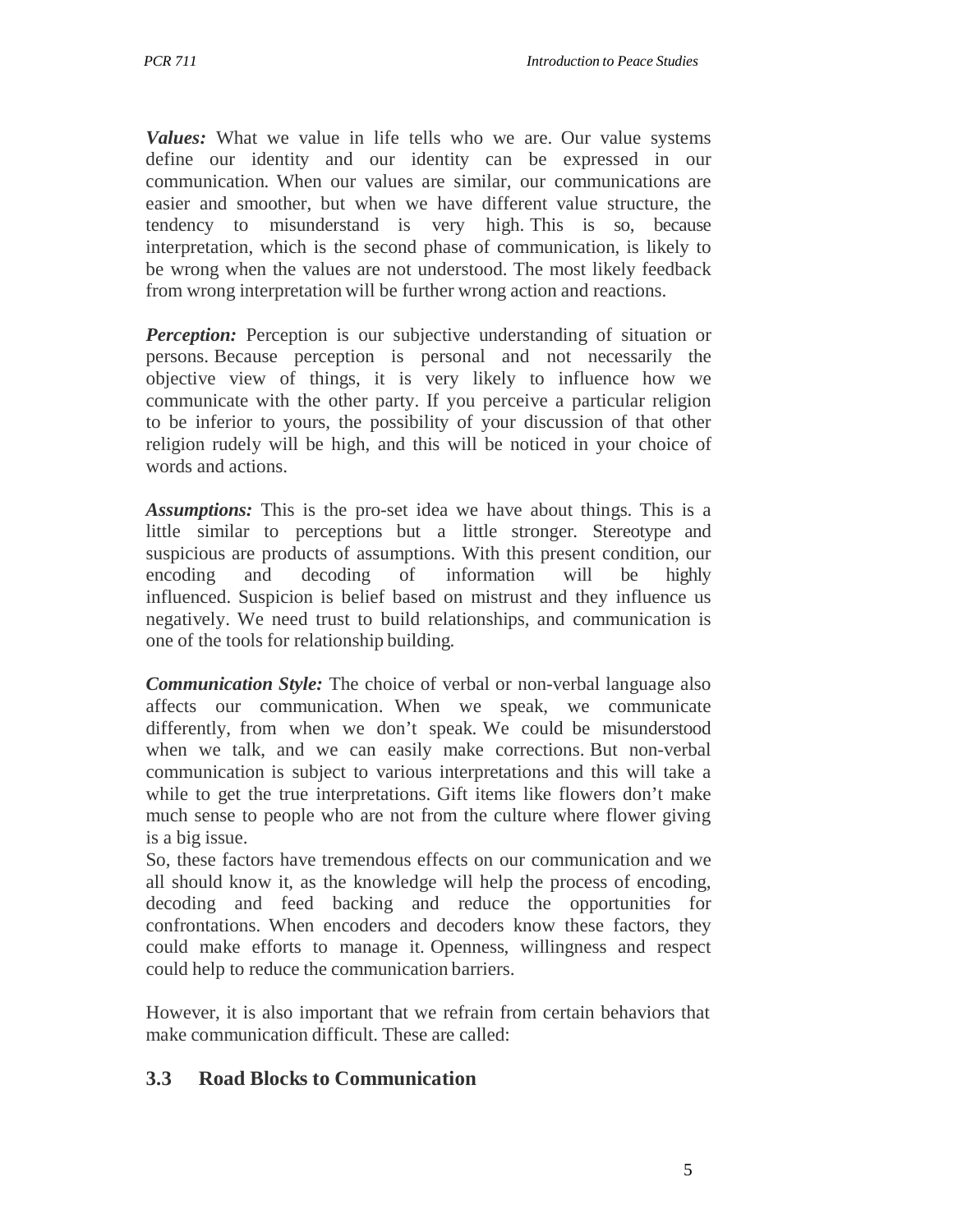| <b>Ordering:</b>          | You must You have to You will                               |  |
|---------------------------|-------------------------------------------------------------|--|
| <b>Threatening:</b>       | If you don't, then You had better or else                   |  |
| <b>Preaching:</b>         | It is your duty to You should You ought                     |  |
| Lecturing                 | Here is why you are wrong Do you realize?                   |  |
| <b>Providing answers:</b> | What I would do is It would be best for you                 |  |
| Judging:                  | You are badazy! Your hair is too long                       |  |
| <b>Excusing:</b>          | You'll feel better It's not so bad                          |  |
| Diagnosing:               | You're just trying to get attention I know what<br>you need |  |
| <b>Prying:</b>            | Why? What? How? When?                                       |  |
|                           |                                                             |  |

(Adopted from Training and Facilitators Manual on Conflict Management by CRESNET, USAID/OTI)

### **3.4 ACTIVE LISTENING TECHNIQUES 1**

| <b>Statement</b> | Purpose                                                                                        | To do this                                                                                      | Examples                  |
|------------------|------------------------------------------------------------------------------------------------|-------------------------------------------------------------------------------------------------|---------------------------|
| Encouraging      | 1. To convey interest<br>To encourage the other<br>person to keep talking<br>voice intonations | don't agree or<br>disagree<br>use neutral words                                                 | "Can you tell<br>me more? |
| Clarifying       | 1. To help you<br>clarify what is<br>said<br>2. To get more<br>information                     | ask questions.<br>restate wrong<br>interpretation to<br>force the speaker to explain<br>further | "When did<br>this happen  |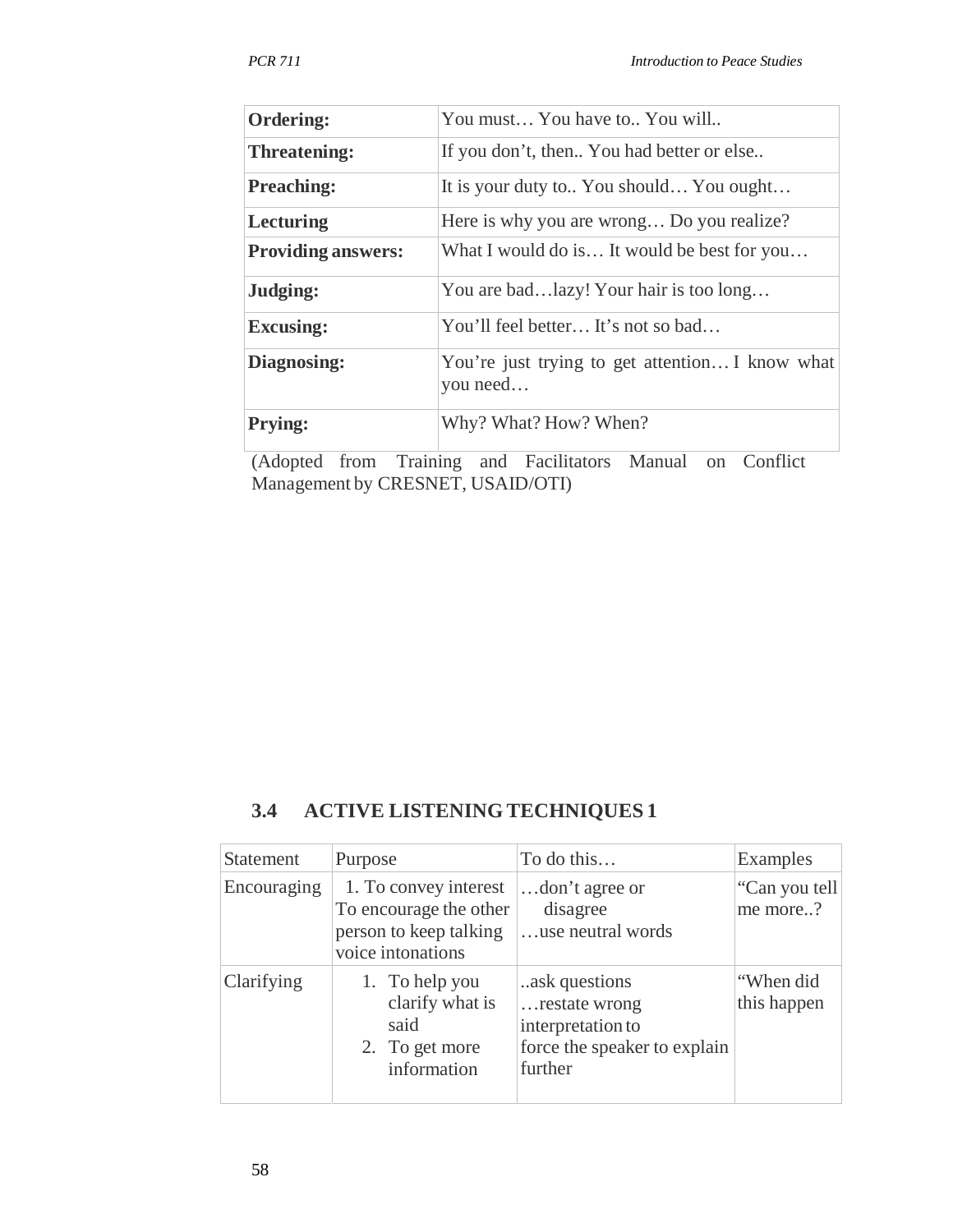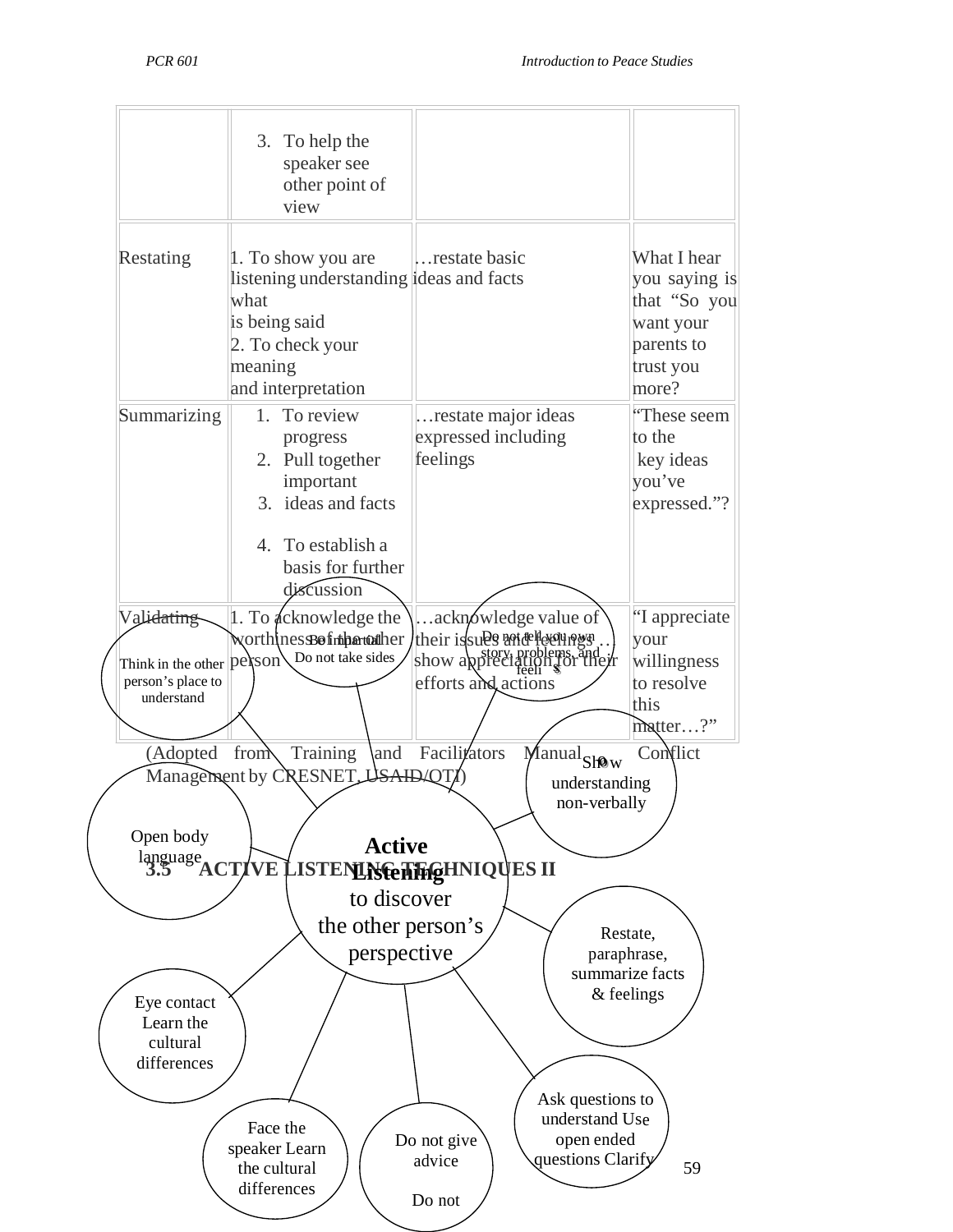(Adopted from Training and Facilitators Manual on Conflict Management by CRESNET, USAID/OTI)

## **3.6 Helpful Language**

Anger Management

| The "I FEEL" Message                                                                                                                                                                                           | The "YOU ARE" Message |
|----------------------------------------------------------------------------------------------------------------------------------------------------------------------------------------------------------------|-----------------------|
| Example Somebody is frequently late.                                                                                                                                                                           |                       |
| Say: "I FEEL like I cannot depend on you Instead of saying: "YOU ARE                                                                                                                                           | so unreliable"        |
| The "I FEEL" message helps the othe A "YOU ARE" message attacks<br>person understand YOU. It open and blames the other person, d<br>dialogue, offers explanations, or prompts makes the other person feel like |                       |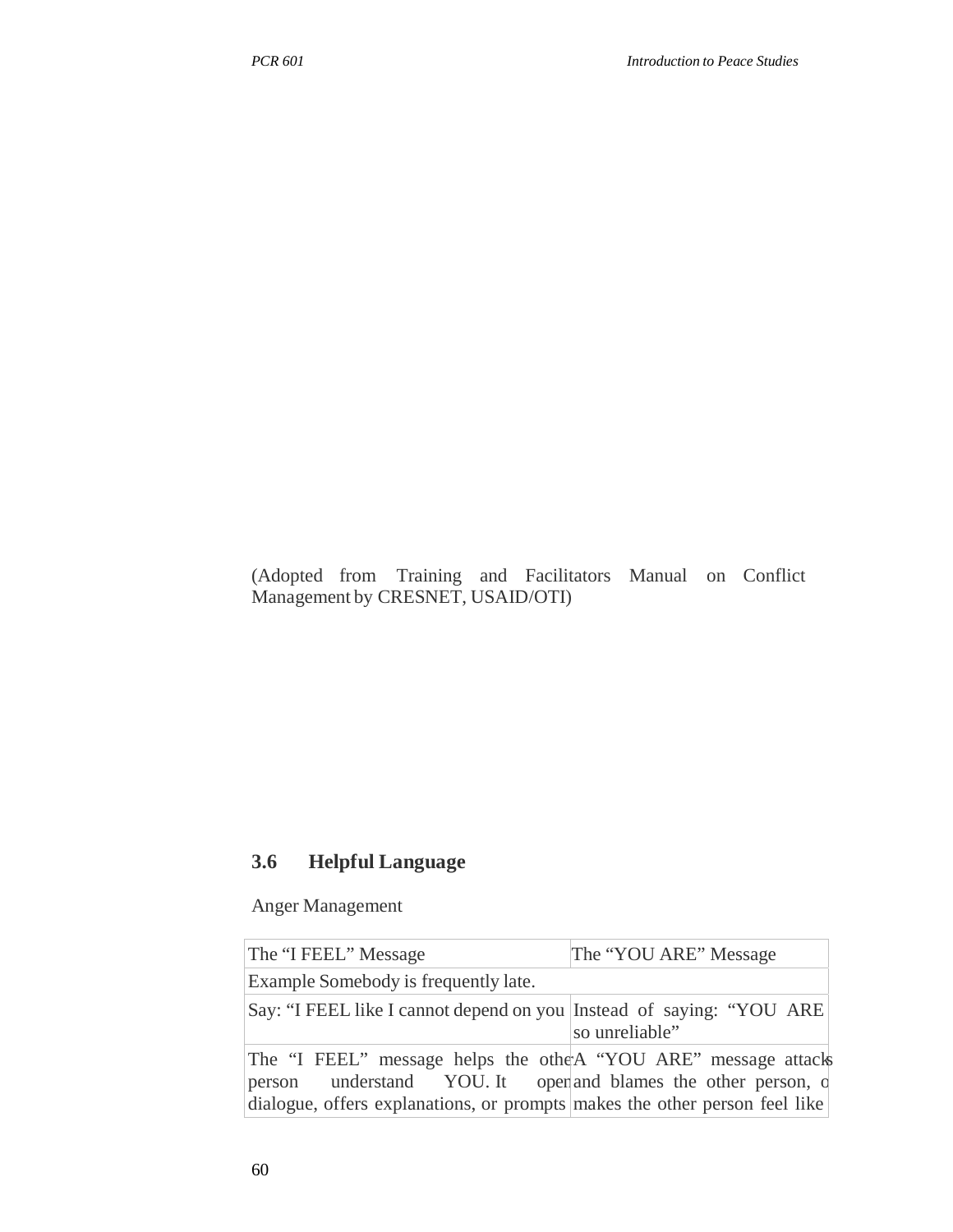| an apology                     | he or she has been attacked, even<br>if this was not your intent. |  |
|--------------------------------|-------------------------------------------------------------------|--|
| The Magic Formula              |                                                                   |  |
| Express how you feel:          | "I feel annoyed                                                   |  |
| Describe behaviour:            | when you come late                                                |  |
| Explain consequence for you:   | time<br>because<br>I loose<br>waiting                             |  |
| Offer your preferred solution: | I prefer you come on time?                                        |  |

#### PRACTICE: The "I FEEL" Message

1. A co-worker did not finish an important job in time. "You never finish on time! you are…!"

<u> 1989 - Johann Barn, mars ann an t-Amhain Aonaich an t-Aonaich an t-Aonaich an t-Aonaich an t-Aonaich an t-Aon</u>

<u> 1989 - Johann Barn, mars ann an t-Amhain ann an t-Amhain an t-Amhain ann an t-Amhain an t-Amhain an t-Amhain</u>

<u> 1989 - Johann Barbara, martxa alemaniar argumento de la contrada de la contrada de la contrada de la contrad</u>

<u> 1989 - Johann Stoff, deutscher Stoff, der Stoff, der Stoff, der Stoff, der Stoff, der Stoff, der Stoff, der S</u>

Your "feel" message"

 $\overline{\phantom{0}}$ 

 $\overline{\phantom{0}}$ 

 $\overline{\phantom{0}}$ 

 $\frac{1}{2}$ 

2. A partner is forgetful

"You always forget what I ask you to do" Your "I feel" message:

3. A team-member is making negative comments. "You are always such a pessimist!" Your "I feel message: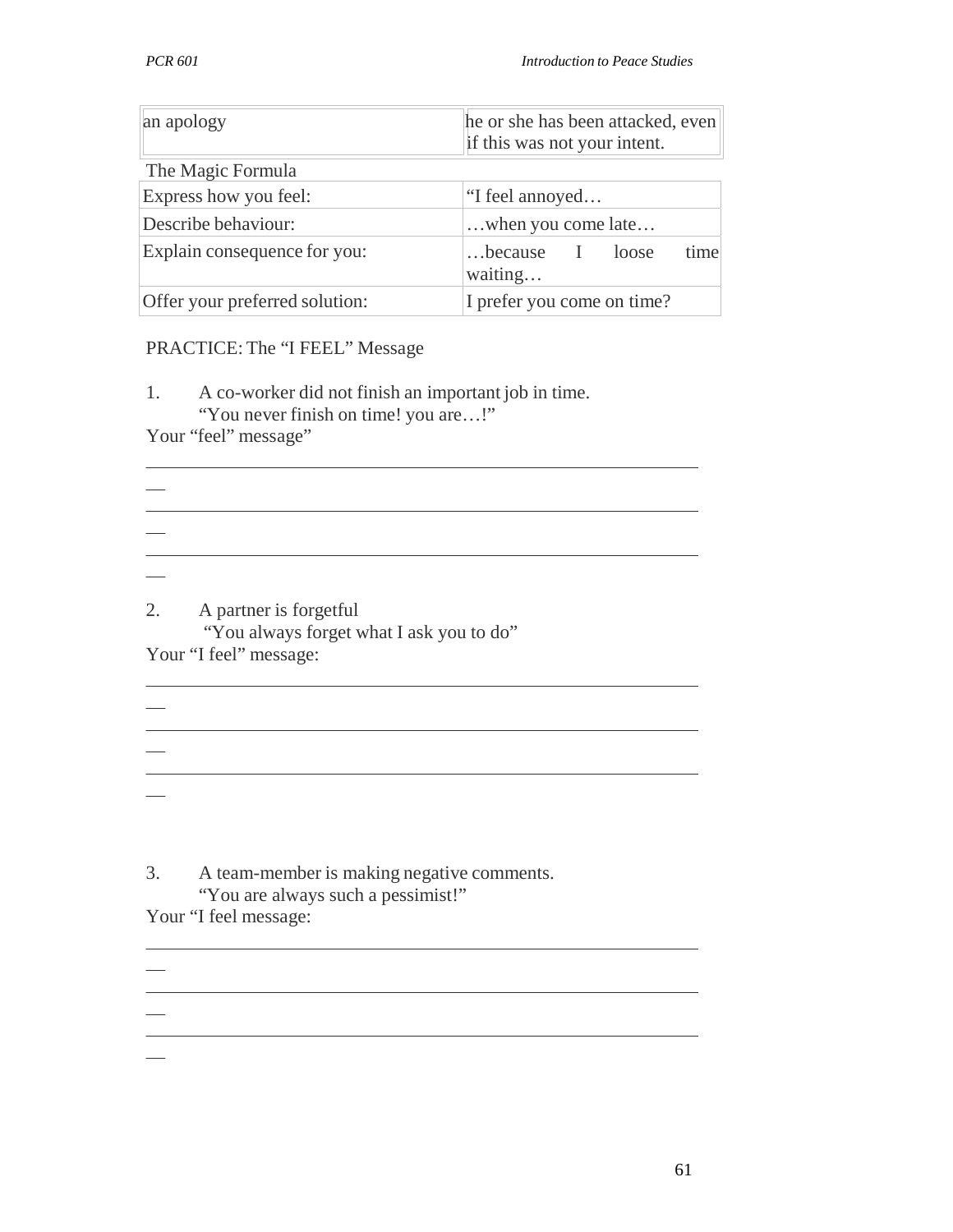(Adopted from Training and Facilitators Manual on Conflict Management by CRESNET, USAID/OTI)

### **Self Assessment Exercise**

What are the factors affecting communication as a tool for early warning in conflict prevention?

# **4.0 CONCLUSION**

It is quite convincing that good communication skill is an asset to conflict management. At any stage in conflict mitigation, the ability to talk and communicate clearly avoiding the roadblocks will go a long way in making communication easy. The main tool a mediator needs to prosecute any mediation process successfully is good communication skill, which goes beyond just talking, to include listening with all parts of your body. Effective communication is essential to building peace.

# **5.0 SUMMARY**

This unit has discussed what communication is all about. It also examine factors affecting Communication, road blocks to communication. It also explains different active listening techniques and helpful languages.

# **6.0 TUTOR MARKED ASSIGNMENT (TMA)**

- 1. How do you communicate to empower others and defuse anger? **Or**
- 2. How do you speak to others that they will be able to listen without raising their defenses?

### **7.0 REFERENCES/FURTHER READINGS**

### CRESNET (2001) ConflictManagementTrainingManual. USAID/OTI TrainingManualforWomeninPeaceBuilding for Women in

Peace Building Network (WIPNET) West Africa Network for peacebuilding (WANEP) (Unpublished)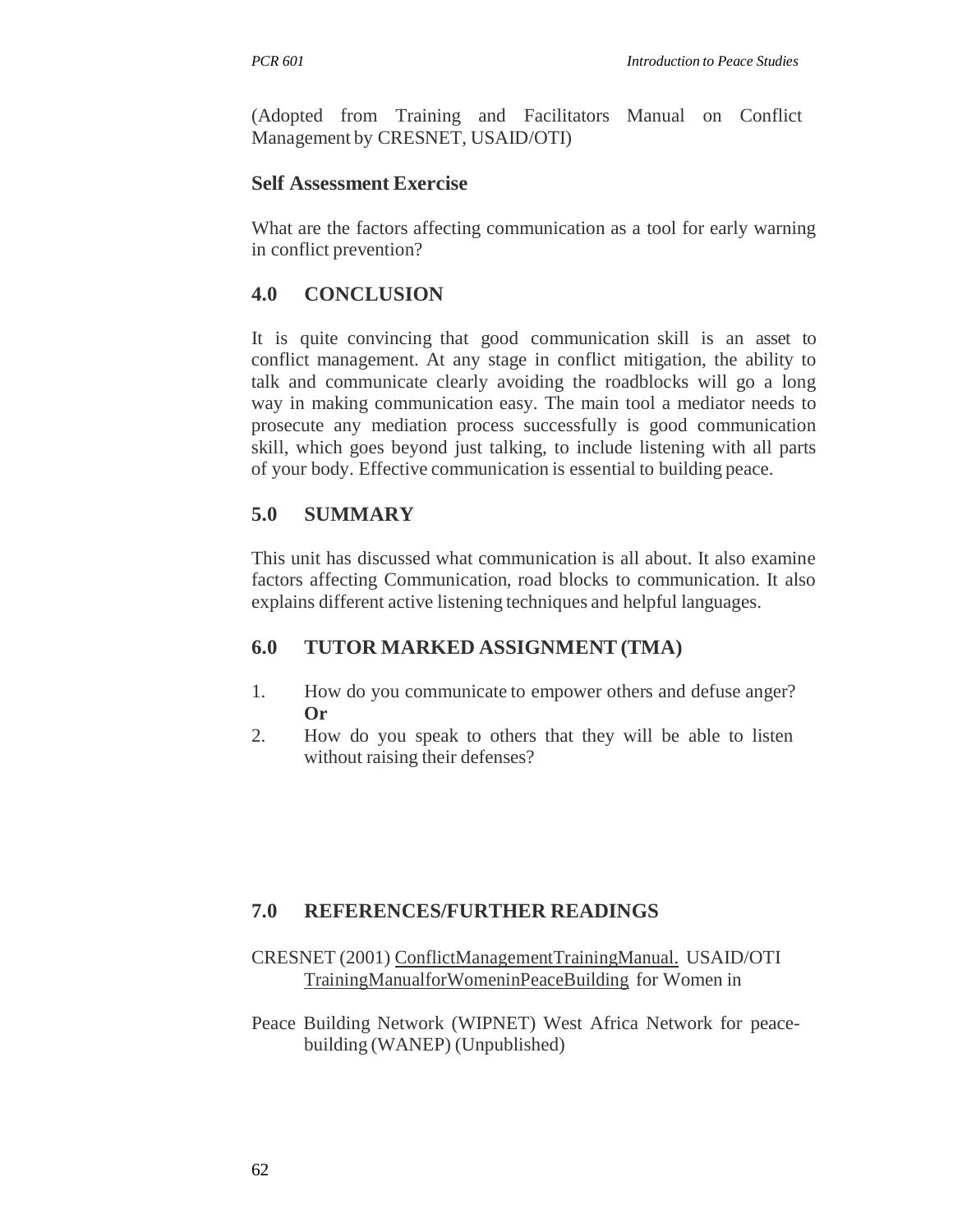Gayle Millers and Carol Miller Lieber (2001) ConflictsinContext: Localto UnderstandingGlobalSecurity. Education for Social Responsibility

- Isaac Olawale Albert (2001) Introduction to Third Party Peaceful Transformation Forum Intervention in Community Conflicts. John Archers (Publisher) Limited
- Joseph P. Folger, Marshall Scott Poole, K. Stutman (1997) Working Through Conflict Strategiesfor Relationship Groups, and Organization. Randall Addison Wesley Education Publisher.

### **UNIT 3 ETHNICITY**

#### **CONTENTS**

- 1.0 Introduction
- 2.0 Objectives
- 3.0 Main Body
	- 3.1 What is Ethnicity?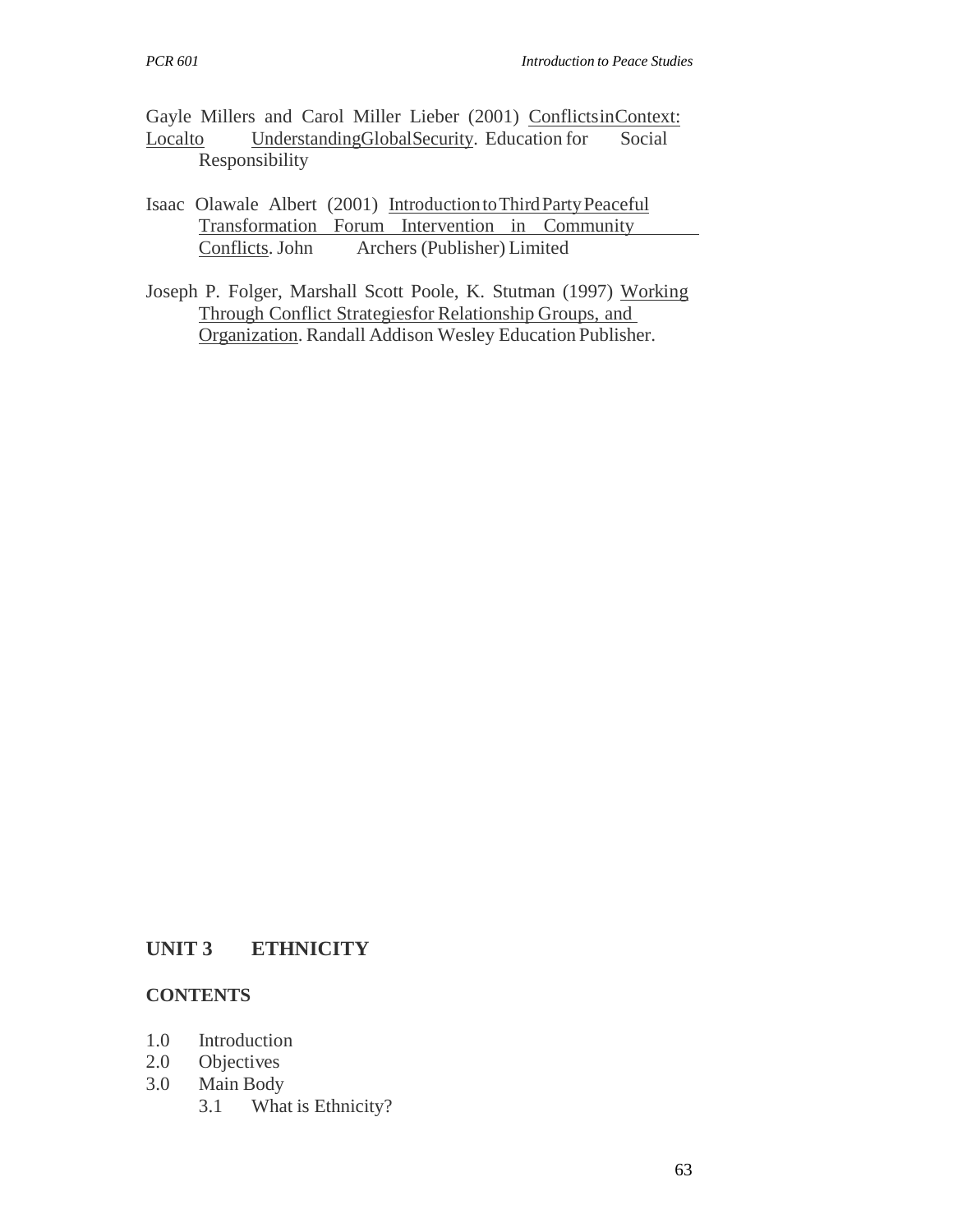- 3.2 The Relevance of Ethnicity
- 3.3 Conflict in Multi-Ethnic Society
- 3.4 Redefining Ethnic Conflict
- 3.5 How do we Resolve Ethnic Conflicts?
- 4.0 Conclusion
- 5.0 Summary
- 6.0 Tutor marked Assignment
- 7.0 References/Further Readings

# **1.0 INTRODUCTION**

This Unit deals with the idea of ethnicity, in terms of group formation and identity. It will further define and describe ethnic conflict as it is seen today in modern literature and the role of ethnicity is conflict. The Africanist perspective of what is ethnic conflict or how to resolve them based on the present of justice, fair play and recognition of what is proper for human, not necessarily based on civilized or tribal cultures.

## **2.0 OBJECTIVES**

At the end of this Unit, you should be able to

- i. Describe ethnicity as a study of group of people who function in particular way that works for them.
- ii. Distinguish between the two schools of thoughts the Africanist and the Western.
- iii. Describe the Africanist approach to resolving African ethnic conflicts.

# **3.0 MAIN BODY**

# **3.1 What is Ethnicity?**

Many scholars have tried to define ethnicity, in a number of ways. Some have defined it with reference to group, without thinking of ethnic. For example, Nnoli (1980) defined ethnicity to be "a social phenomenon associated with interactions among members of different ethnic groups".

According to him, ethnic groups are "social formations distinguished by the common character (language and culture) of their boundary". Otite (1999) defined ethnic group to be "categories of people characterized by culture criteria of symbols including language, value systems and normative behaviour, and whose members are anchored in a particular part of the new state territory". He defines ethic groups as "the contextual discrimination, by members of one group against others on the basis of differentiated systems of socio-culture symbols".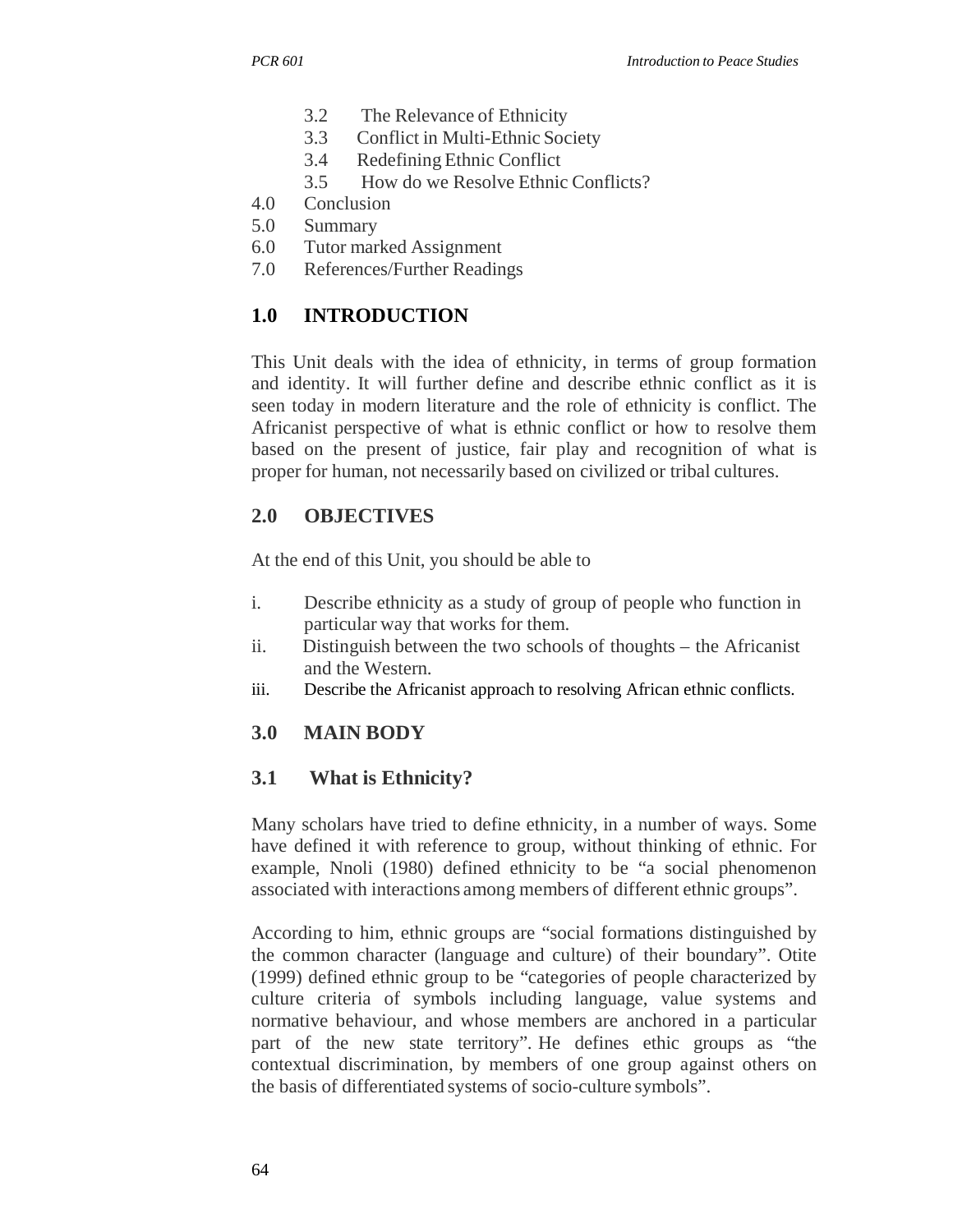Analysis of these definitions, especially that of Otite (1999), is that it shows the understanding of ethnicity as it is been portrayed negatively in Nigeria. But it is clear that in Nigeria, pp from different ethnic groups live and mix freely, your ethnicity is not a problem. Ethnic diversity is not a problem, if properly managed; it could be a source of strength.

# **3.2 The Relevance of Ethnicity**

In politics, ethnicity, which is structurally primordial, possesses an intrinsic absolute value, involving and demanding a level of loyalty, which transcends that given to any other group or the state. This is a relationship where a person is bound to one's kinsman, one's neighbor, one's fellow believer, **not merely because of personal affection, practical necessity, common interest, or incurred obligation, but at least in great part by virtue of some unaccountable absolute import attributable to the very tie itself.** This is unlike civil ties which are characterized by amorphous, routine allegiance to the civil state, mostly sustained to a greater extent by governmental use of brutal, suffocating force and hollow ideological rhetoric. The need to differentiate between these two relationships is to show that they are important forces pulling persons in different directions at the same time, seeking for his or her loyalty. Even, with increasing homogenization through modernization and education, ethnic relevance has not been undermined, as the ethnic groups still provide a tangible source of self-identification and a basis for political action, because values and norms of the incipient national character have not grown at the expense of the values and norms of the ethnic group.

In times of personal and political crises, ethnic ties are by far more meaningful to most citizens than civil ties. The sense of security the Africans derive from the ethnic group is vital and is based on "the feeling of security that it gives him especially as many believe that in the event of their getting into trouble, whether at home or abroad, ... only members of their families and their ethnic group will rally round to their rescue, and not the theoretical nation. *Since the ethnic group is seen as the guarantor of personal security, when the ethnic group is threatened, the members are threatened in a personal sense*. This is why they find threat toward their ethnic group as a fundamental threat to their identity and security.

They find ethnic affiliation as the primary source of satisfaction of fundamental need of identity and security, and therefore, ethnicity defines the individual's perception of, and relationship to, political issues. So crucial are ethnic identifications that they often override loyalty to the state.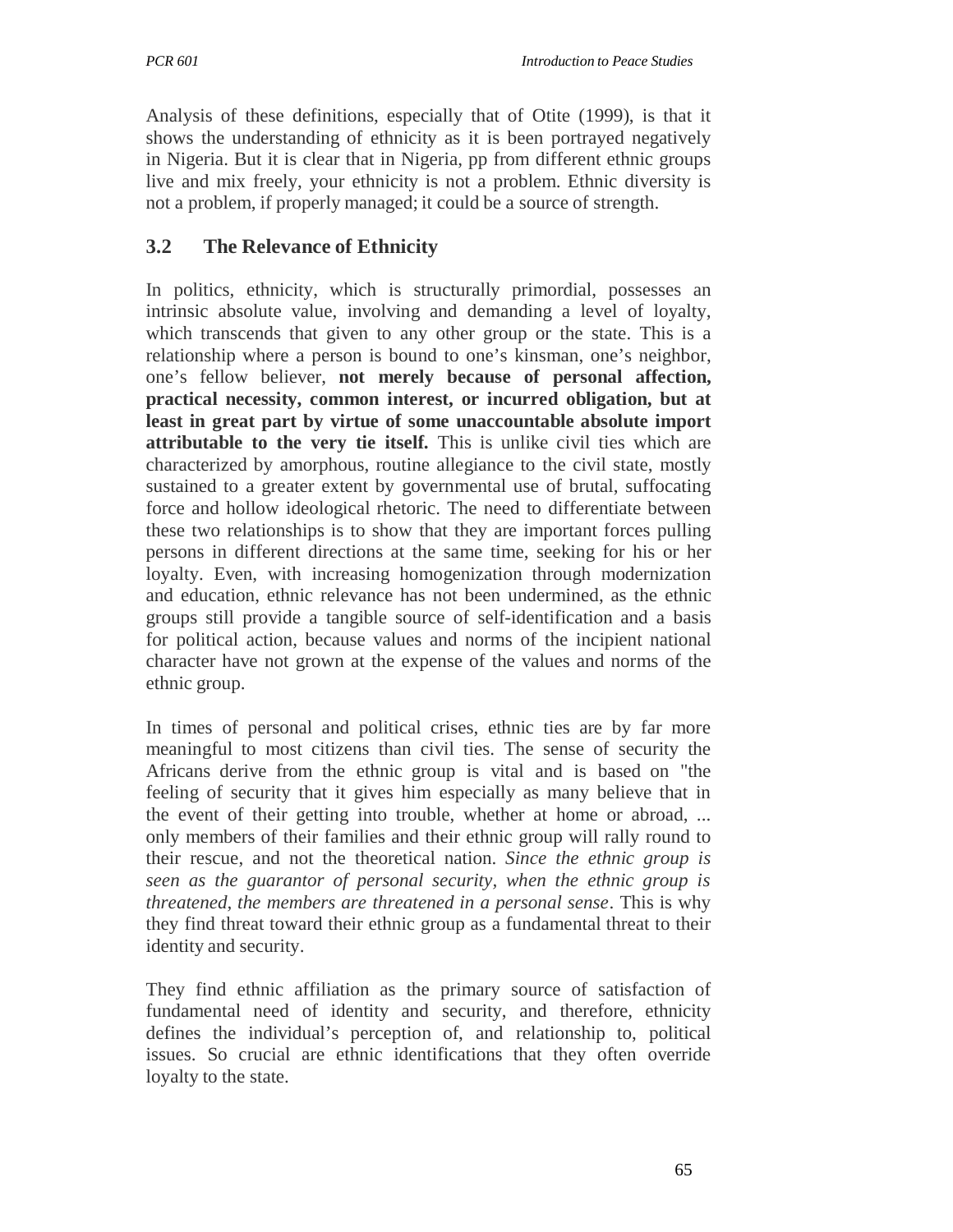Thus, the introduction of electoral processes leads to the power defining phenomenon of ethnicity that further embitters the relations among various ethnic groups In the absence of widely-held and strongly-felt ideologies, like the third term issue in Nigeria, ethnicity provides the focus for "party" loyalty. Indeed, on the basis of the social patterns of voting behaviour in Africa, we may submit that invariably parties and ethnic groups overlap. Since ethnicity is close to the core of individual identity, perceived slights or threats from "outsiders" tend to generate powerful collective reactions. Such reactions are easily mobilized and politicized by the group's elite, motivated partly by genuine concern for their people and partly to nurture their political ambitions by exploiting the natural resource of collective identity. This use of ethnicity as a political resource has led many observers of the African political landscape to conclude that ethnicity is invented for political ends, and this is not true, and it will be confusing to define an ethnic group in terms of its political interests.

In competitive politics ethnicity creates a majority-minority problem where elections more or less become a census of the adult population. Ethnic parties develop and contest extremely divisive elections; the ethnic group with the largest population takes power in the majoritarian electoral system, this is why we often hear that politics is a game of numbers. A feeling of permanent exclusion is produced on the part of those (the minority) who are locked out of office by the accident of birth. The sense of permanent exclusion generates a predisposition to violent opposition and conflicts.

- *the multi-ethnic African state is inherently conflictual; stability therefore requires that "tribalism" be transcended through modernisation*

In conflict, the above quotation is the view of many western peace scholars who believe that the multi-ethnic nature of Africa is responsible for the myriad conflicts in the continent, but the question that come to mind is 'how do diverse peoples with distinct political cultures, and often with negative, bitter memories and images, live amicably in a polity of an alien political system, now without the alien Leviathan which had coerced them together and imposed the system in the first place? (Amoo 1997) he went further to provide answer by analyzing that the theory of social compact and the need to recognize the identity issue which ethnicity provides, which the governance does not. 'The one vital issue which confronted Africa at independence, and persists as the principal source of conflicts, is the absence of a viable social compact to govern the relations among the diverse units within the state, while recognizing and ensuring each unit's need for identity, security, participation and, at least, some form of autonomy'.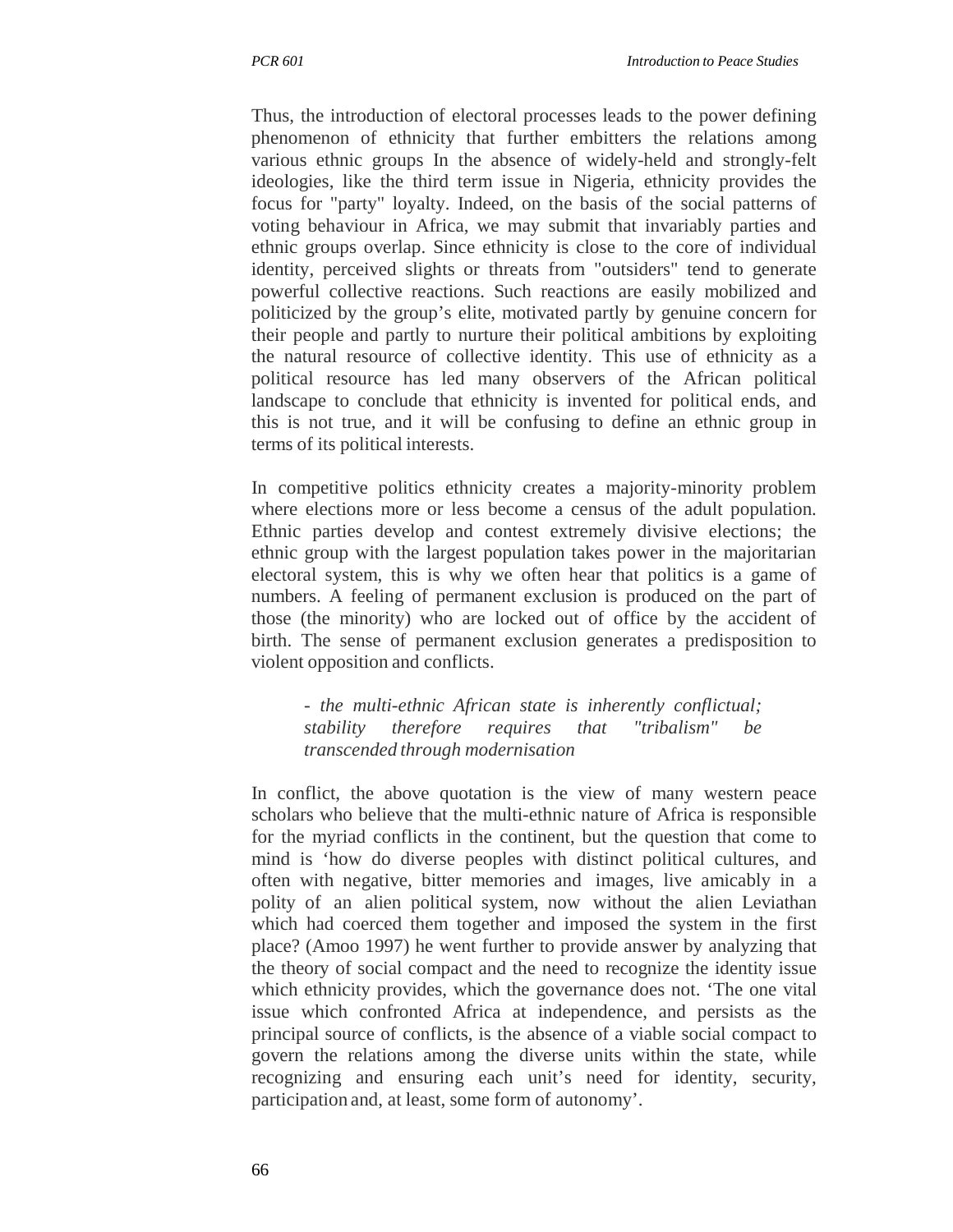When a system does not provide security, through the protection of identity, we all know that there is going to be a conflict as this raises doubts as to the legitimacy of the formal government in power and the consequence is explosive. The unfortunate part of this government with no 'legitimacy of the people' is that is the *ownership* of the state which is perceived as the only guarantor of a group's identity and security; and what ensues, as Claude Ake (1981) observes, is "a desperate struggle to win control of state power ... since this control means for all practical purposes being all powerful and owning everything. Politics becomes warfare, a matter of life and death." In order to sustain this power, the perpetrators fall back on their ethnic relationship for recruitment of 'soldiers' who find it easy and appropriate to be there for their brother. Therefore, the reverse is the case in Africa, where it is the fear of the loss of power, which corrupts and corrupts inhumanely. So, it is clear that ethnicity does not cause conflict, like the quotation above suggest, but the normal causes of conflict in the other parts of the world.

# **3.3 Conflict in a Multi-Ethnic Society**

Conflict is a product of discomfort, disharmony, scarcity of resources and unjust approach to distribution of the scarce commodity. Also, a clash of interests as a result of pursuing of incompatible goals all leads to conflicts. It is also important to know that conflict is an inevitable part of man who is in social interaction with others. Therefore conflict can and will occur within a group and between groups too.

Another school of thought also believes that conflict is good as it bring change in human society. This change John Burton (1987) believes is necessary for growth and development, or else, the society will be static.

So, if conflict is inevitable among humans, its occurrence in multi-ethnic society like Nigeria is normal. This is not to say that, the diverse a society is the main conflict it will have, no, what we are saying is that, if close societies can have conflicts, then, pluralistic societies would have conflict too. And then, mechanisms should be put in place to manage them. This is very important, as no society can insulate itself from conflict, be it mono-ethnic or multi-ethnic. No matter the society one lives in, she/he will still struggle for survival will lead to conflict. For examples, homogeneous societies also have problems. The case of Somalia is very true that mono-ethnic societies do have problems. In conclusion, it will be so dangerously misleading to say that multi-ethnic society is sonorous with conflicts and mono-ethnic societies in peace.

# **3.4 Redefining Ethnic Conflicts**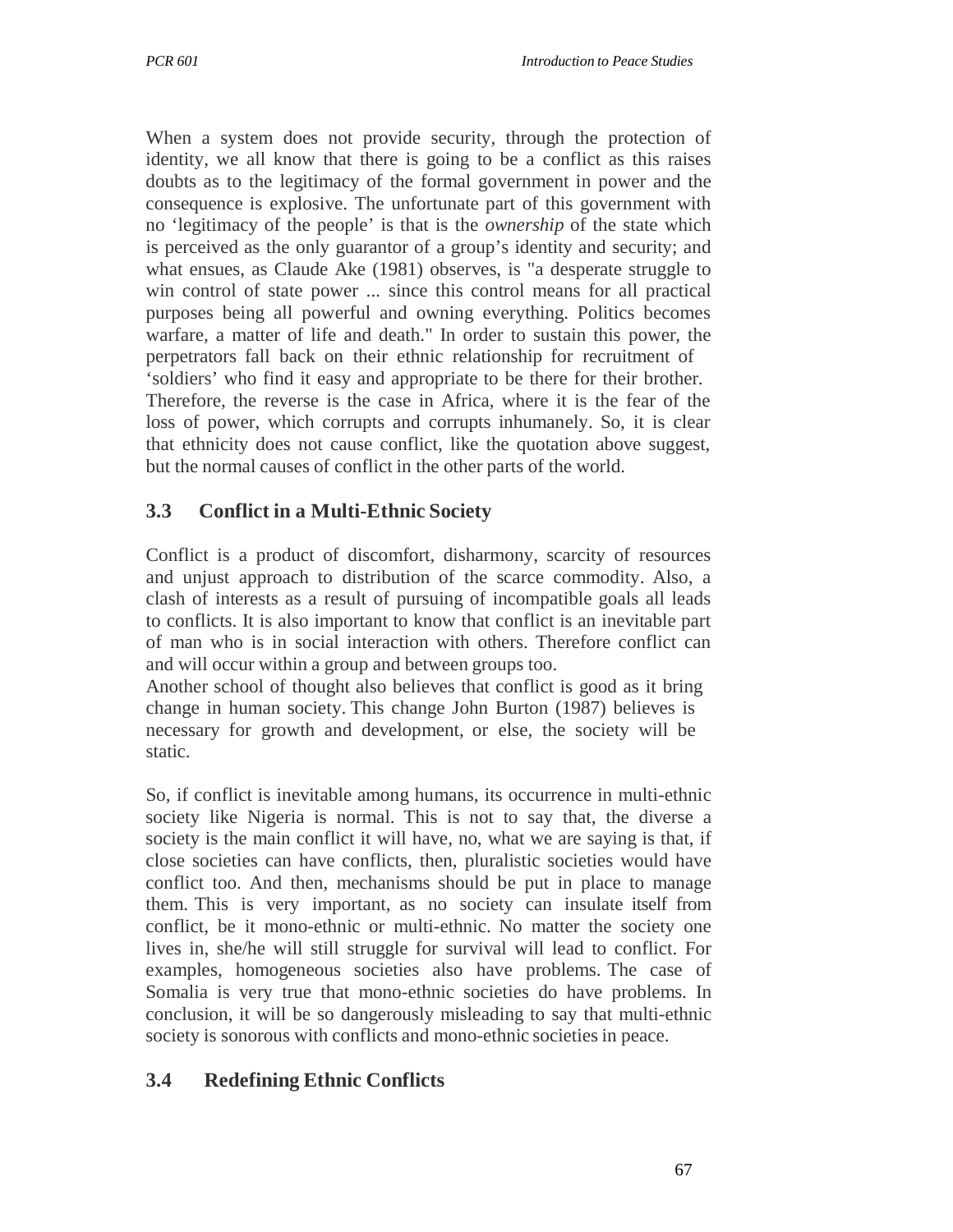Ethnic conflicts are conflicts that are caused as a result of ethnic difference ALONE. When people get into fighting just because they are not from the same ethnic group, then, that is an ethnic conflict, but in Nigeria today, many conflicts reformed to be ethnic conflicts have nothing to do with ethnicity. Most of them are religious, economic or political. But then, why do we easily call them ethnic conflicts? The answers are simple: one, the people in these conflicts definitely will belong to one ethnic group or the other, and the second reason is that, it is easy for the politicians who unfortunately are the mediators do not want to name the causes, which could put them in the picture as perpetrators. They quickly say one ethnic group or the ethnic group in power as marginalizing the other, when the actual problem is unhealthy political and economic policies coming from the government.

This idea is captioned in the theory of Actor-based approach instead of issue based. The issue is context-unjust laws, complains etc. are swept under the carpet, so that the parties to the conflict are discussed no the issues.

Another angle to the analysis of ethnic conflict is the need to ascertain the salience of ethnicity "as an organizing concept in the process of nation building ".

Any effort to underscore the relevance of ethnicity will naturally create condition, which causes conflicts. Ethnicity is an identity issue, therefore, any effort to control the projection of who you are will inevitable lead to conflicts. Any threat to ethnicity is a threat to personal self, and security and it will vehemently be rejected. Therefore conflicts with ethnic color need to be addressed based on the themes that have worked.

# **3.5 Resolving Ethnic Conflicts**

### *Issue Based Approach:*

This is a conflict management approach that focuses attention on the issues causing the problem. When issues are focused, it is then possible to say that this conflict is resource based, or religious. It helps to get to the root of the problem and issues of human needs, concerns and fears are addressed. This approach tackles the problem to resolve it and therefore derives its name – problem solving technique. This approach is the best, as at the end of the day, every party can go away satisfied, as their fears and concerns are discussed. There is a win-win situation in this process.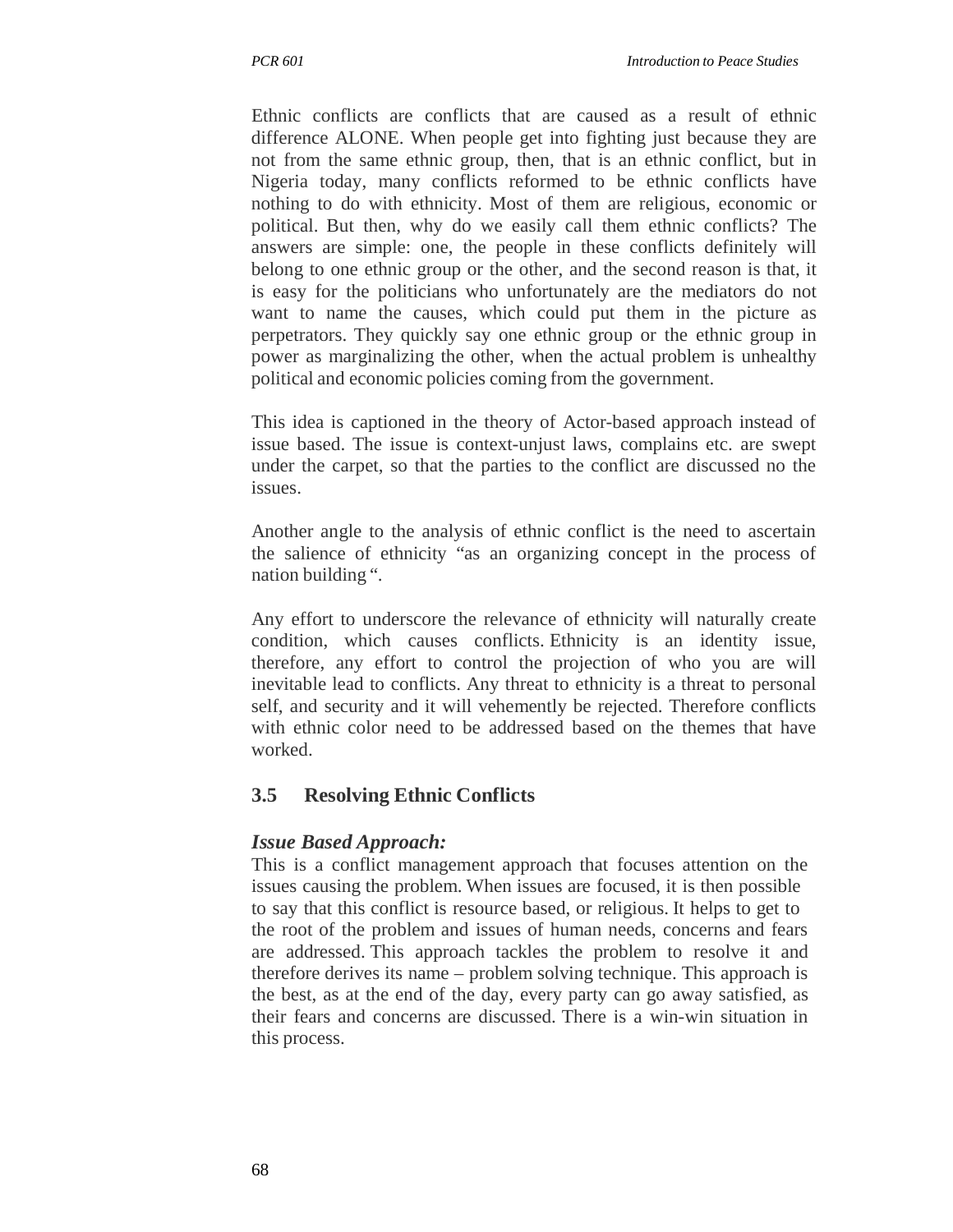This approach, although the best in terms of outcome, it is a very long process and strenuous as all the parties must have a chance to talk and be part of the decision process.

### **Self Assessment Exercise**

Discuss the impact of conflict in a multi-ethnic society.

## **4.0 CONCLUSION**

Ethnicity is an issue that cannot be swept away from pluralistic societies, but the management of it needs a lot of carefulness and intelligent. Mismanagement can be very catastrophic as the promotion of it can lead to disregard for the other group, and the undermining of it can be misleading, as it is a part of our society and us. It is also important to know that, ethnicity on its own cannot cause conflict, but the manipulation of it by individuals for selfish purposes can lead to conflict. Also, it is necessary to know that, conflicts caused by ethnicity in any way also need the standard approach, which calls for addressing the issues, not the persons. 'Religion and region are deep in the Nigerian heart and cannot be swept away by fiat. The only way the military could have done that was by making an application to God to get a completely new consignment of Nigerians free from all evils'. Lateef Jakande, former Lagos State Governor.

# **5.0 SUMMARY**

This unit has attempted to define the term, ethnicity. It has discussed the relevance of ethnicity, conflict in multi-ethnic Society and how to resolve these ethnic conflicts.

# **6.0 TUTOR MARKED ASSIGNMENT (TMA)**

Choose one of the following conflicts known to you in Nigeria and discuss if it is an ethnic conflict or not.

- 1. Aguleri Umuhani conflict of Anambra State.
- 2. The Ijaw Itsekiri conflict of Edo/Delta States.
- 3. Ife Modakeke conflict of Oyo/Osun States
- 4. The Idi Araba conflict of Lagos State.
- 5. The Zango Kataf conflict of Kaduna State.

### **7.0 REFERENCES/FURTHER READINGS**

Ake C (1981) 'Presidential Address to 1981 Conference of the Nigerian Political Science Association' WestAfrica (pp 1162-3)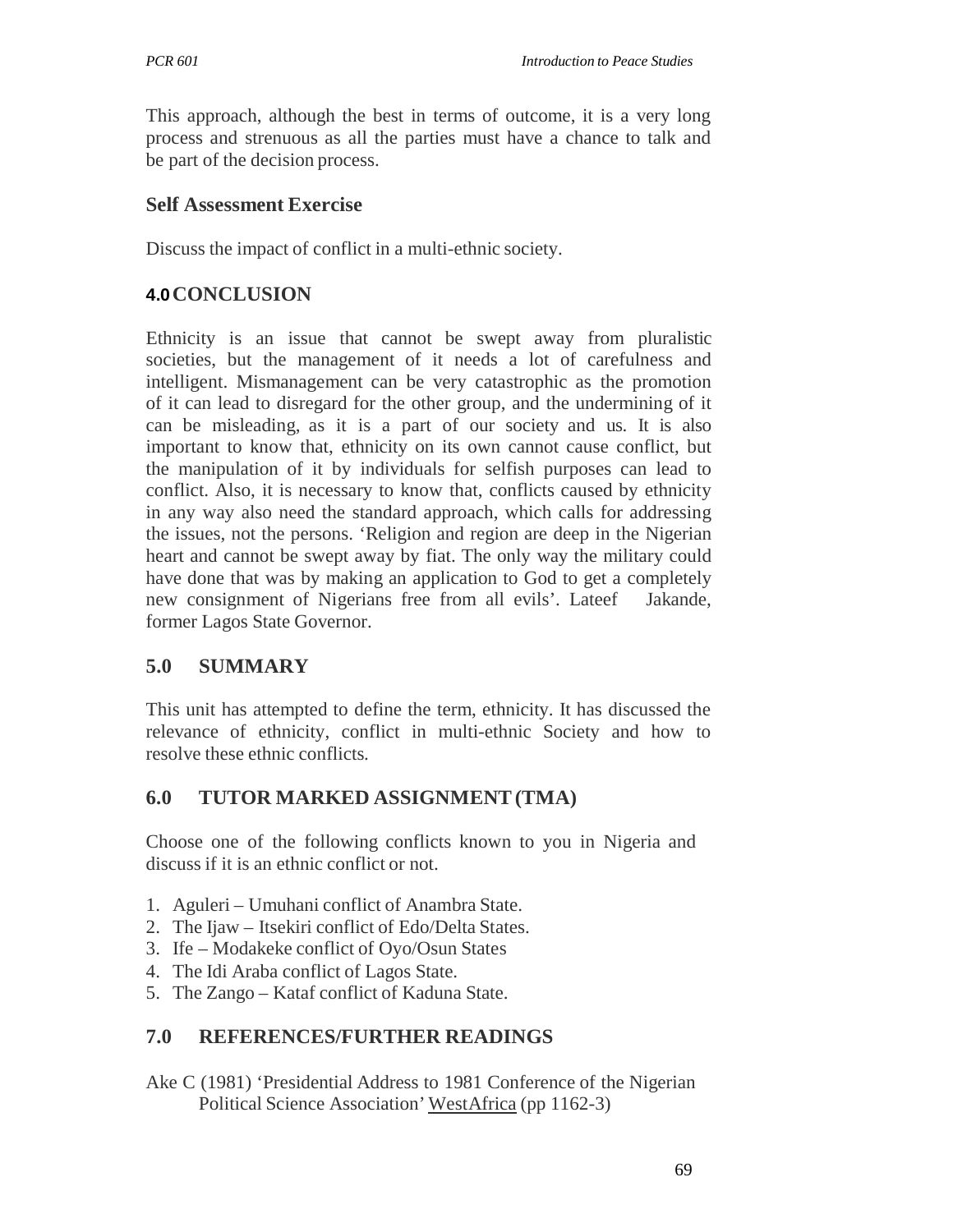- Amoo Sam G. (1997) The Challenge Of Ethnicity And Conflicts In Africa: The Need For A New Paradigm. Emergency Response Division United Nations Development Programme. New York
- Burton J. (1987). WorldSociety. University Press of America. Lanham Imobighe T. (ed) (2003) Civil Society and Ethnic Conflict ManagementinNigeria. Spectrum Books, Ibadan, Nigeria
- Nnoli O. (1980). EthnicPoliticsinNigeria. Fourth Dimension, Enugu. Nigeria
- Otite O and Olawale I. (ed) (1999) CommunityConflictsinNigeria: Management,Resolution,andTransformation. Ibadan Spectrum Books, Nigeria
- Ibeanu (2003), 'Aguleri-Umuleri Conflict in Anambra State' Civil Society and ethnic Conflict Management in Nigeria. Spectrum Books Ltd. Ibadan. Nigeria
- Isaac Olawale Albert (2001) Introduction to Third Party Peaceful Transformation ForumIntervention in Community Conflicts. John Archers (Publisher) Limited

### **UNIT 4 FACTORS FOR NATIONAL INTEGRATION OF NIGERIA**

#### **CONTENTS**

- 1.0 Introduction
- 2.0 Objective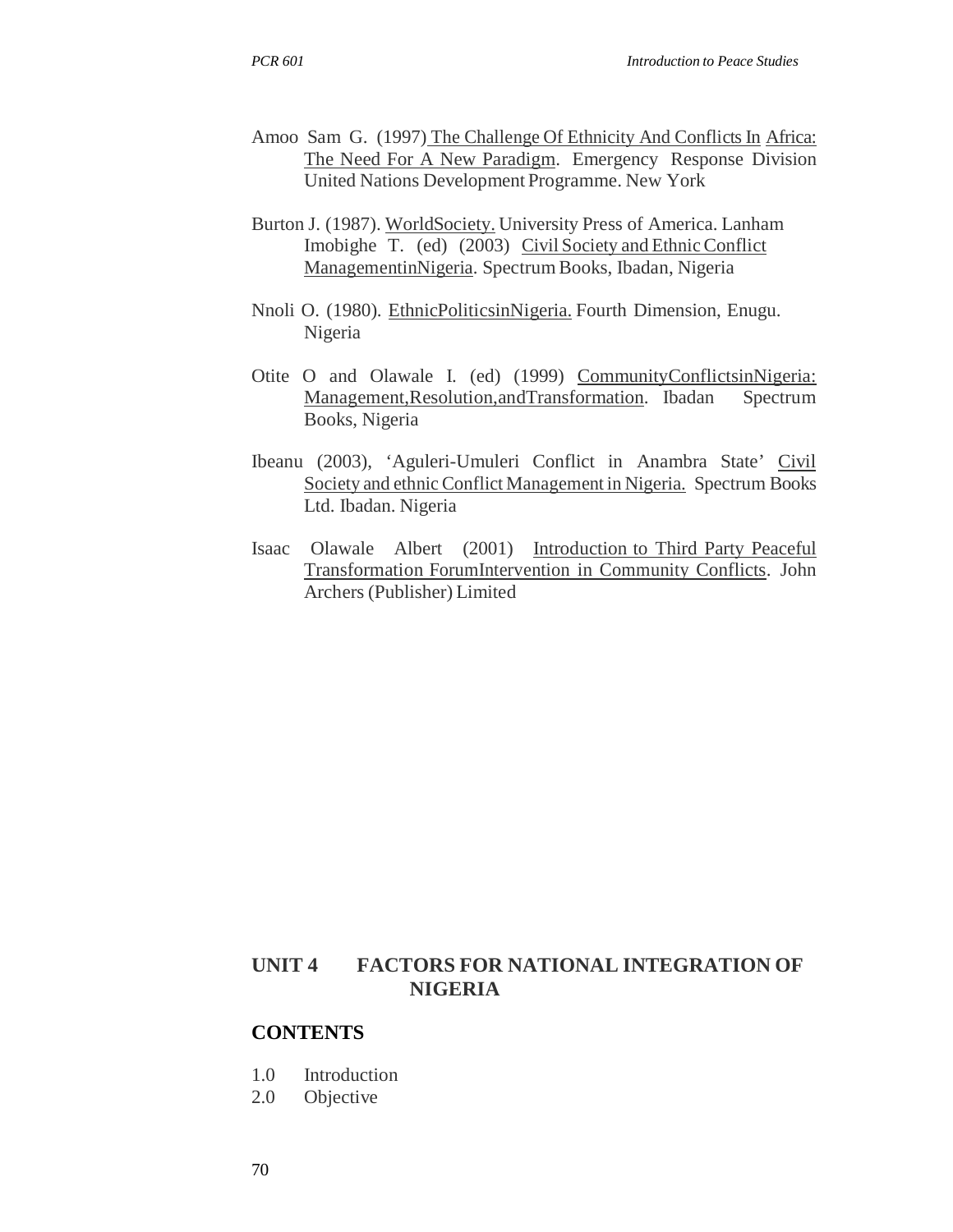- 3.0 Main Body
	- 3.1 Political History of Nigeria
	- 3.2 Military Rule and Nations building in Nigeria
	- 3.3 The Task of Nation Building
- 4.0 Conclusion
- 5.0 Summary
- 6.0 Tutor Marked Assignment
- 7.0 References/Further Readings

## **1.0 INTRODUCTION**

State creation in Africa with the exception of Somalia was the amalgamation of autonomous large units, which was the case of Nigeria in 1914. The amalgamation of the colony of Lagos, the protectorates of Southern and Northern Nigeria gave birth to this day Nigeria. This act brought together about 250 ethnic nationalities; although they have various levels of conflict and inter-group relationship.

Although the amalgamation gave birth to the state called Nigeria, but it is important to note that, the aim to build a nation was not the motivation. This is very clear in the dichotomy seen between the north and the south. The south was exposed to western educations and Christianity. North was "protected" from the adulteration influences of westernization. Sir Hugh Clifford introduced parliamentary politics into the southern protectorate in 1922, which made Lagos and Calabar have elective representatives, while Sir Arthur Richard constitution of 1947, after 25 years introduced the same system in the north.

In 1939, Sir Benard Bourdillion later divided the south into western and eastern regions, while the north was left untouched, even though it is larger than the east and west put together. This structure imbalance formed the Sir Richard constitution of 1947 and this has since led to the dominance of the north. The aftermath of this regionalization "was the development of separatist and ethnic consciousness". (Onyekpe 2000). This led to the "ours and theirs" syndrome, which has since been an obstacle to the development of nationhood. It is difficult to build a nation called Nigeria, as the north and the south do not see themselves to belong to one country.

The regionalization was further compound with the western and eastern regions created and only three ethnic groups were identified – Hausa-Fulani, Yoruba and Igbo, which led to the neglect of the other ethnic groups.

This structure created by the colonial masters was aimed at making dominations possible for them as they identified leaders in the groups,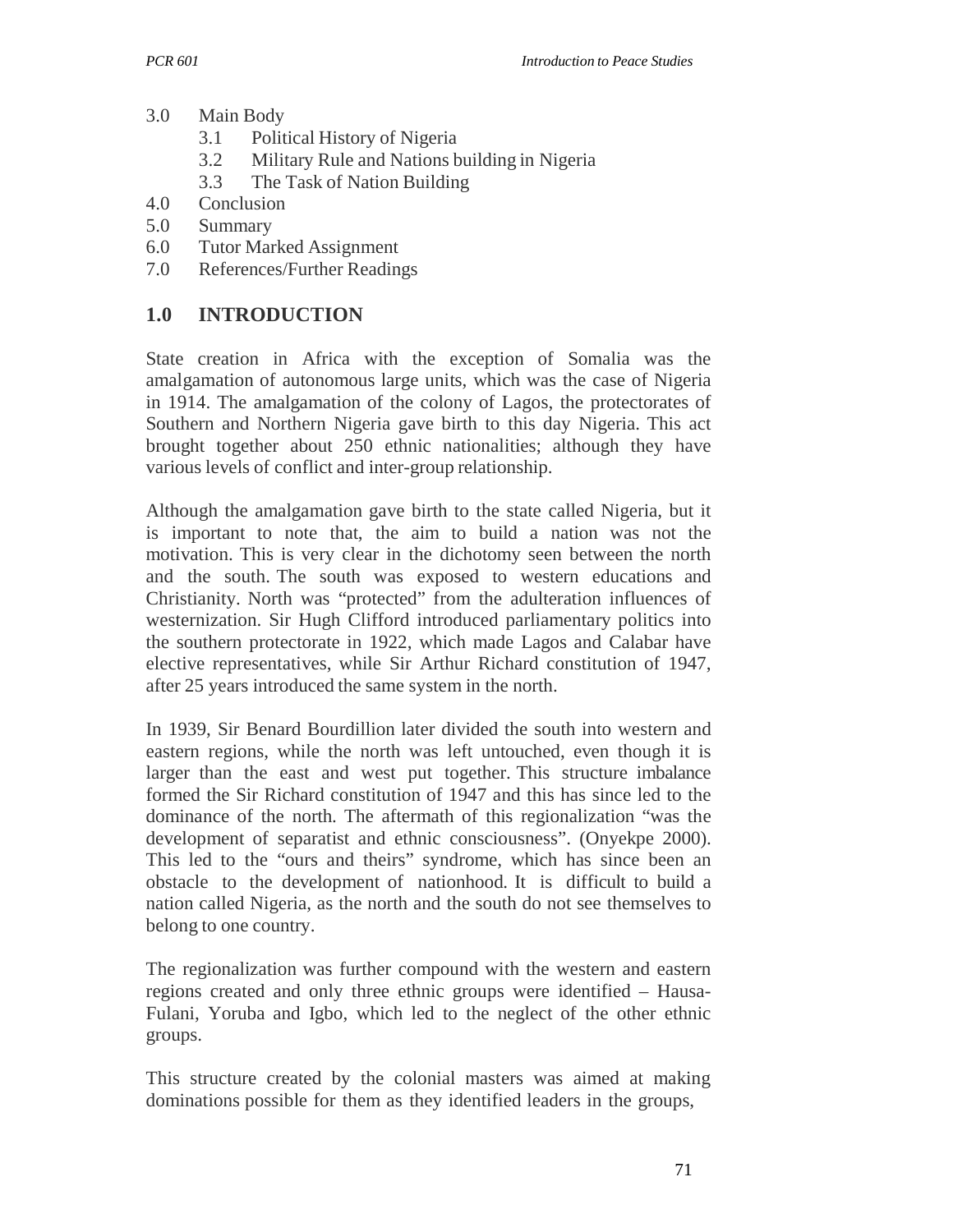made chiefs out of them, so that they can control the whole country easily. The problems generated from these distortions were not taken care off by the colonial masters as it suited their plans. These problems escalated with the independence politics of 1950s were played on regional and ethnic lines, and the country "emerged from colonial rule with unreasoned structure problems" (Onyekpe 2000). This explains the statement of Chief Obafemi Awolowo (1947) says:

"Nigeria is not a nation…it is a mere geographical \_expression. There are no "Nigerians" in the same sense as there are "Englishmen" or "welsh" or "French. The word "Nigerian" is merely a distinctive appellation to distinguish those who live within Nigeria from those who do not".

## **2.0 OBJECTIVES**

At the end of this unit, you should be able to:

- i. Explain what is meant as colonial rule
- ii. Explain the implications of the regionalization of Nigeria by the colonial masters
- iii. Identify factors that can make nation building possible
- iv. Describe the role of the military in nation building.

### **3.0 MAIN BODY**

### **3.1 Political History of Nigeria**

An analysis of Nigeria's political history and practice will reveal a struggle between the hegemonies and the contenders. It is more of a fight between the tripods – the Hausa, Igbo and Yoruba versus the minority. It is a struggle for power in the center between the three ethnic groups. While the minorities struggle at the state levels and within the old regions, created. Their struggle is more of self-determination within the state than for federal power.

One characteristic of Nigeria political power struggle since after the independence, which is the bane of our political struggle, is the winner takes it all orientation. The ethnic group in power protects his ethnic group and gets more opportunities for them. So, all the ethnic groups compete to be there, as it means well being for the ethnic group, not for the country; therefore, it is a do or die affair.

The later for most of the post colonial period in Nigeria has been dominated by the Hausa-Fulani ethnic group and translate into better appointments and other patronages.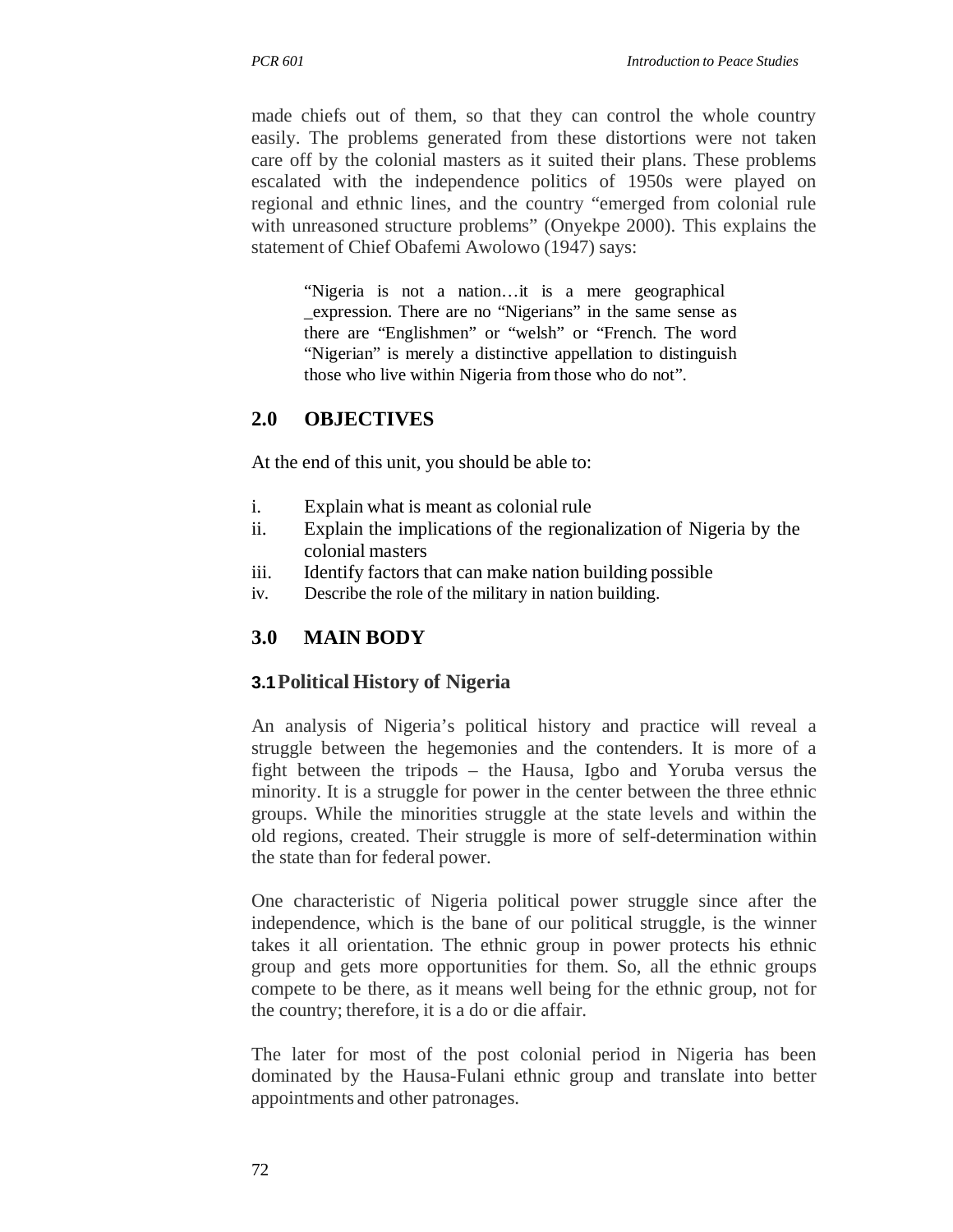Political parties are also structured along ethnic lines further dividing the country. Although they try to wear a national outlook after the military administration of 1966; but it is only in geographical spread. Even the National Republican Convention (NRC) was nicknamed (Northern Republican Convention) and the Social Democratic Party (SDP) was called (Southern Democratic Party).

To confirm this views, the presidential candidate for SDP, Chief MKO Abiola who worn the 1993 election in all parts of the country, was a southern, was refused the opportunity to rule the country as the Hausa-Fulani hegemony annulled the acclaimed fairest and free election of 1993. Chief Sonekan was invited to led the Interim National Government was overthrow by General Sani Abacha, who arrested Chief Abiola who declared himself the President and charged with treason, detained for four years without trial, and he later died in detention.

The south did not see and watch without taking action. They formed the National Democratic Coalition (NADECO) to fight the Abacha Government. However, the death of Abacha paved way for General Abdulsalam who initiated a transition programme that led to the election of Chief Olusegun Obasanjo, as the President of Nigeria in 1999.

In summary, from 1960 – 1999 the old Sokoto caliphate has dominated the center at the federal level with the South (Yoruba and Igbo) providing Head of Government three times, and the north produced nine times. This is to confirm that the change of baton of power is between the Hausa-Fulani, Igbo and Yoruba.

The political landscape since May 1999, with Chief Obasanjo's election as the Head of State to 2005, has revealed another picture of convention between the hegemony (Yoruba) – Hausa, Igbo and the minorities – (South South) and calling for power shift to the south instead of the north in 2007. In a country of about 250 ethnic groups, the political power at the center is between the Hausa-Igbo and Yoruba. What about the other groups if they have to be part of nation building?

# **3.2 The Military Rule and Nation Building in Nigeria**

The military in government is an aberration because they are supposed to be involved in politics in non-constitutional way. They are not expected to participate in conventional civil politics. Their control of power is done forcefully through a coup d'etat.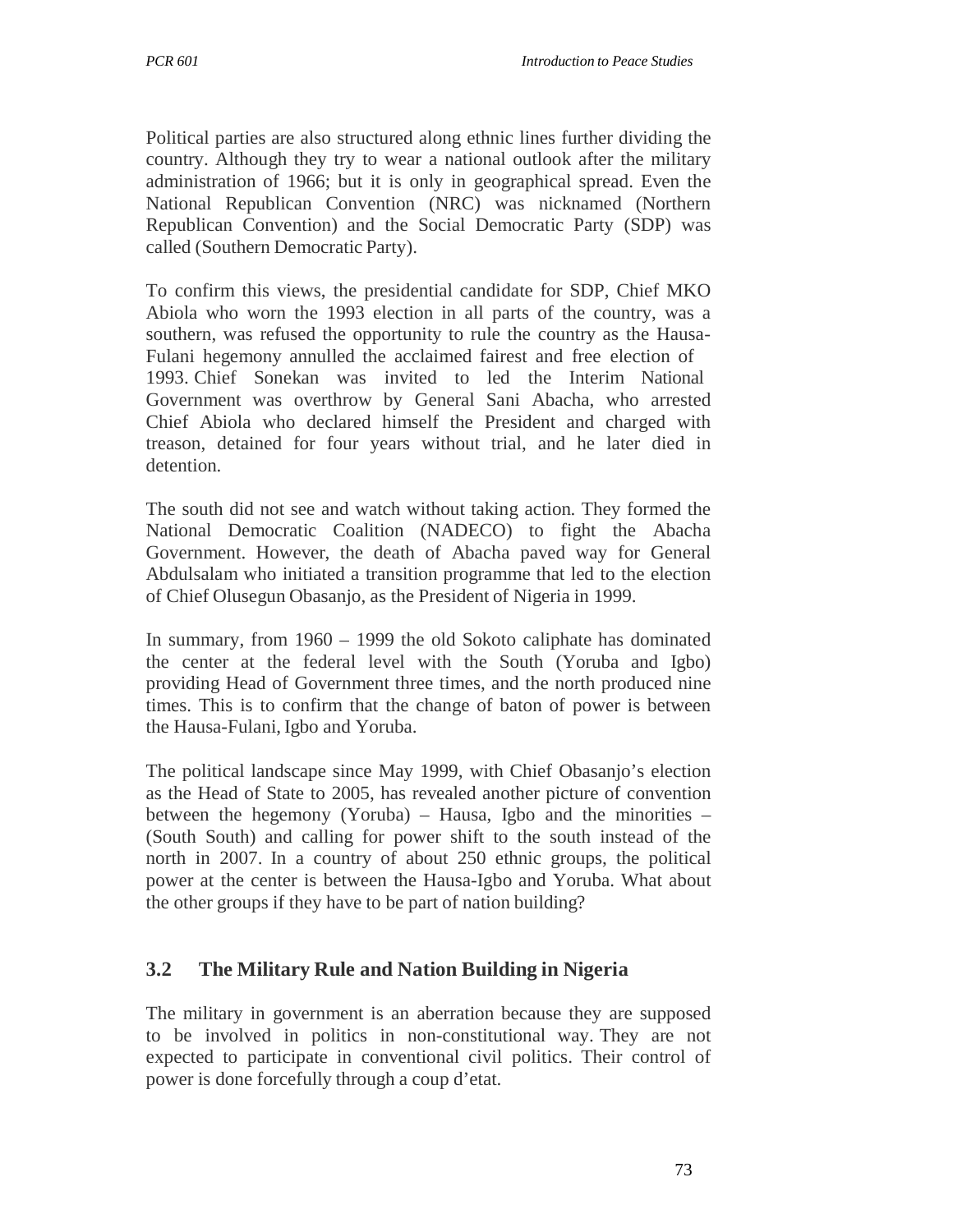Nigeria since independence has witnessed two coup d'etats of elected governments led by Major Chukwuma Nzeoga against Alhaji Balewa government in January 1966 and the second led by Government Muhammadu Buhari against Alhaji Shehu Shagari's government in 1983. Although, Chief Earnest Shonekan resigned from office for General Abacha to take over, it was believed that he was forced to go, so General Abacha is classified to be in the same category of Buhari and Nzeogu.

There have been two military coups against military government, which led to the death of General Aguiyi-Ironsi, which led to the emergence of General Yakubu Gowon in July 1966. The second led to the emergence Gen. Babangida after the overthrow of General Buhari in August 1985. Apart from these two successful coups, there have been many unsuccessful ones. The major political problem today, is how do we effectively integrate the three regions and the ethnic national too to be are state.

## **Reasons of Military Intervention**

The military intervention was aimed to arrest the drifting of the politicians into violence. They argue that they want to ensure the survival of the nation on a political entity. The control of corruption, which has entrenched the political administration is another reason they gave for intervention.

Reviewing the security and survival of Nigeria following the political crises going on in the West between Chief Obafemi Awolowo (Action Group) and Chief Akintola Nigeria National Democratic Party led to the declaration of state of emergency in the Region.

The disagreement that arose from the result of the National Census of 1962 from the different parts of the country on political reforms further compounded the insecurity in the country.

The break-up and re-allying of the political parties heightened the intensification of the struggle for power over the distribution of offices and patronage. The fall back on the use of thug and rigging by the National Council of Nigerian Citizens (NCNC) during the 1965 Federal elections in the West and the Tiv area of the Middle Belt resulted in overbearing violence which earned the Western Region the name – "the wild wild west". These unsafe situations prompted the intervention of the military in January 1966, which was a welcome development.

In similar fashion, the country was at its crossroads in 1983 after the reelection of the Shagari led government after a "landside" victory. The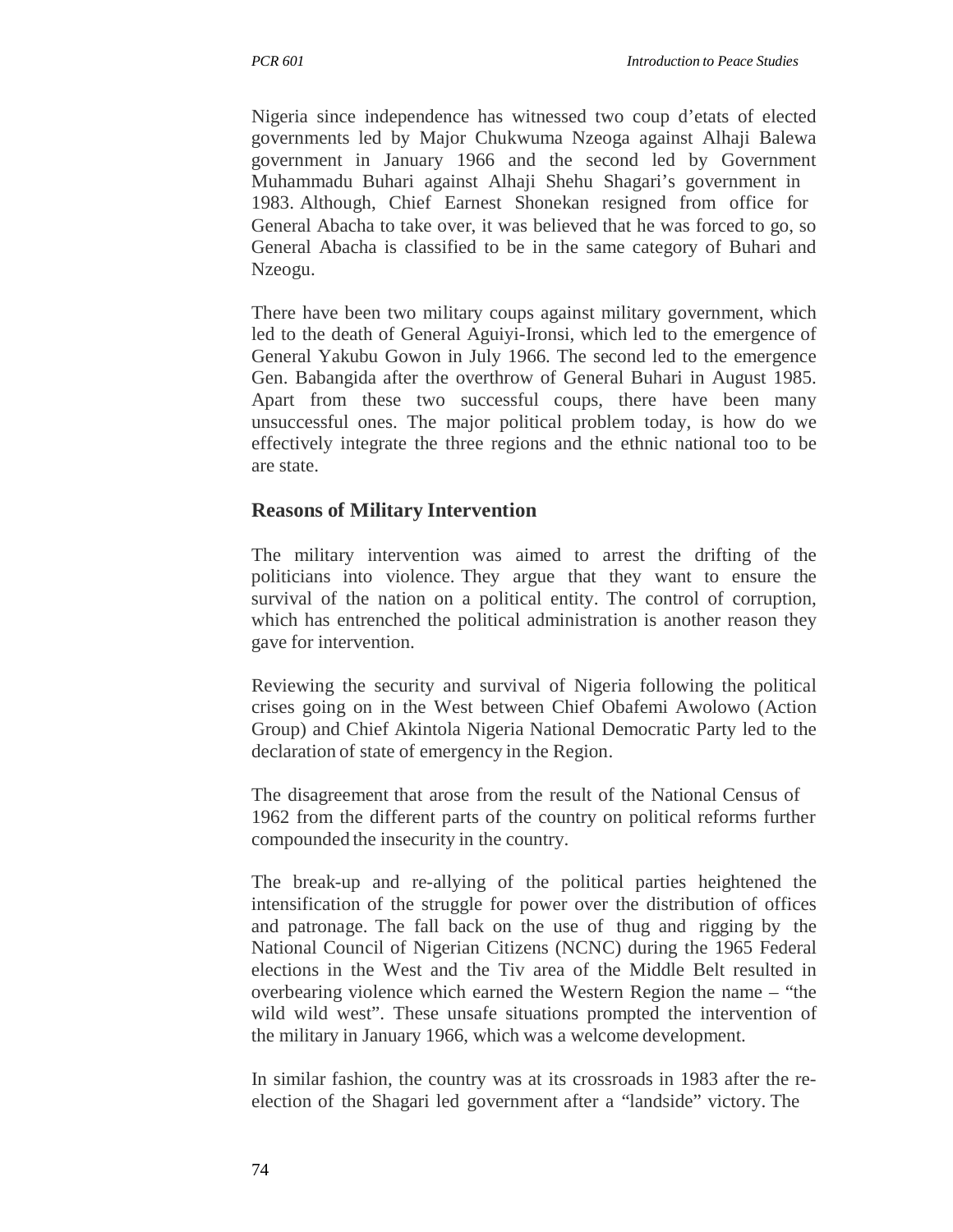pro-democracy revolt in the West as they fear that the oppressive government was going to go on for another four years prompted the intervention in 1983. Although, some believe that the 1966 coup aimed to arrest the drifting political insecurity of the time, others think that the Buhari led coup was aimed at sustaining the Hausa control of the government, but they argued that their intervention was to rescuer the country from declining socio-economic condition of the country, as there were problems of bankruptcy, growing external debt and the collapse of social services.

As analysts try to justify the coup against civilians, they could not make sense in the coup of the military against military and by the Northern against the Northern. It was then concluded that the Army just see political power as opportunities to advance their interest as individuals and as a group.

The army had controlled the governance of this country longer than the civilians and this has led to the politicization of the Armed Forces and the struggle for power like politicians is noticed in the coups and center coups.

## **Implications for the Involvement Of The Military In Governance**

The military employed the instruments of coercion and force in controlling the states, agencies and resources without any recourse to democratic principles. The civil society was ruled by force and this rendered them intimidated and indifferent. This gave rise to the culture of fear, opportunity and sycophancy in the society.

The most critical implication of the forceful control and dominance is the entrenchment of dictatorship in the administration of the country. Governance/administration was militarized and the management of the economy was by unitarist principles, which emphasized centralization and concentration of power, not devolution of power and separation of responsibilities by the three arms of the government. This unitary approach opposes federalism, and the dictatorial approach made them loot the treasury for private enrichment, and in return unleashed violence of all sorts into the system, which destroyed the socio-economic base of the country.

Armed control of the military contributed to ethnic inequality. The ethnic group that had more people in the military wielded these uncontrolled powers, and had a sense of superiority over the others. In Nigeria for example, the Hausa-Fulani had more numbers and people even made statements indicating them the ruling class/ethnic group of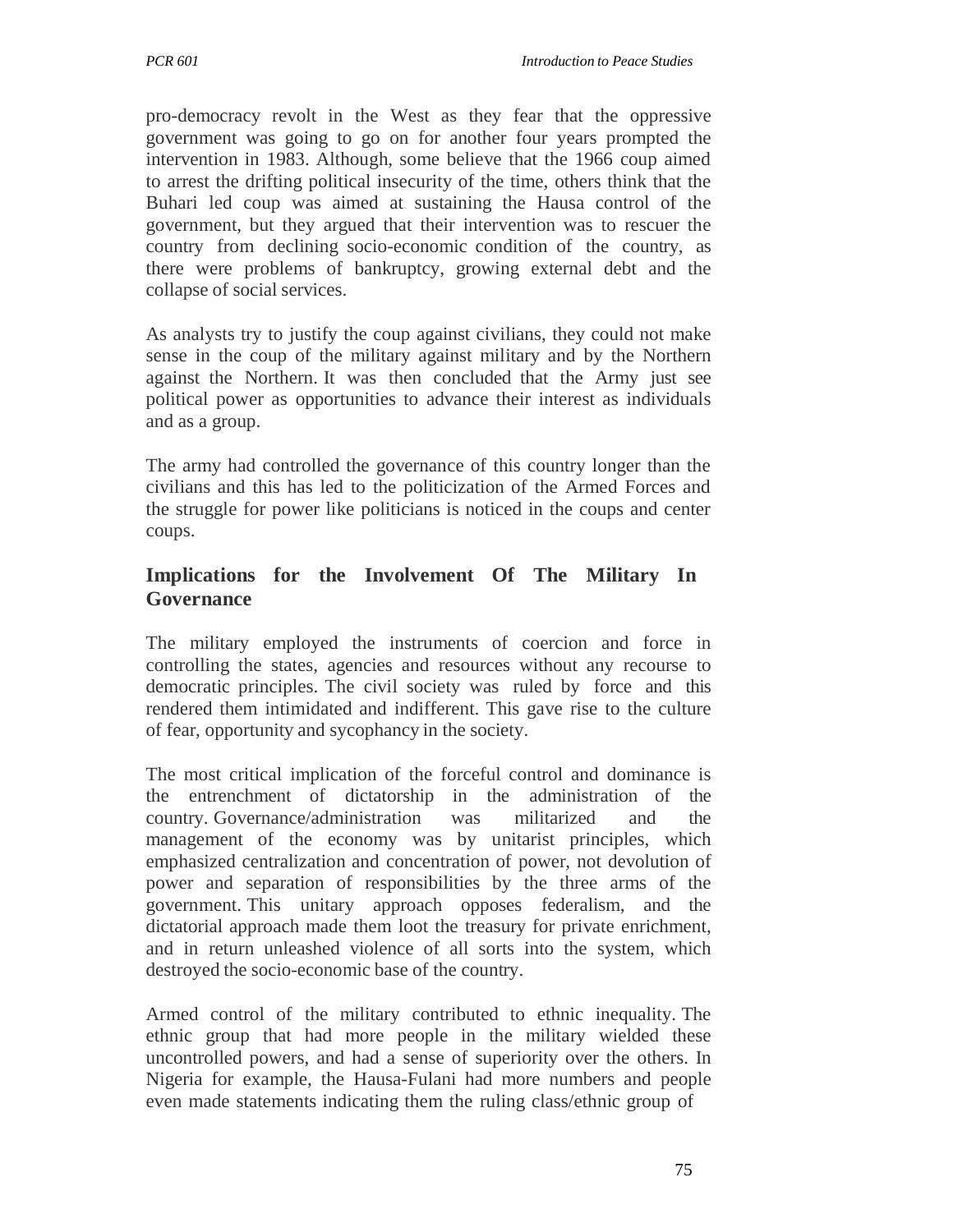the progressives. This feeling of dominance, coupled with looting of the treasury, followed by lopsided policies that destroyed the country's economy resulted into a lot of tensions. There were calls to end the military rule, and a return to the civil rule. The marginalized ethnic group accused the military of institutionalizing oppression, fraud and evil through dictatorship.

# **3.3 The Task of Nation Building**

Nation building is possible under democratic principles, and deprioritization of power politics. When a nation does not promote democratic principles in the administration of that country, the chances of building a nation is very small. A country that is pluralistic, like Nigeria can function better in federal system of government, otherwise there will be constant struggle of the elites of the dominated group. For example in Nigeria, because military system ruled the administration, and it is dominated by the Hausa-Fulani ethnic group, the rest ethnic groups are fighting for recognition and control, and the main natural question on power distribution among the zones. The main implication for the power politics is that building a "united nations with one soul and a common destiny" is overlooked, un-thought of and never pursued. The second implication is the politicization of governance and administration. When rights and responsibility are not distributed based on justice, fair play and excellence, very little can be achieved. The appointment of officers based on ethnicity and state acquisition, and not on competence and availability, how much can we gain? The privatization of power politics leads to the neglect of important areas of nation building. For example, after the independence, it is most appropriate that economic development plans and policies be developed to give the country a direction, but that was not the case in Nigeria. We were and are still pre-occupied with power politics. Our economic plans have been hand down from the West – from Structural Adjustment Program (SAP), to International Monetary Fund (IMF) conditionality and the implications are terrible. Foreign multinationals come into the country, make all the money, exploit our natural resources and leave with bulk of the profit. Because we are not a united country, when the south is exploited, the west shows no concern, and vis versa. The oil exploitation is a very good example of the exploitation of our resources without any natural policy to protect the victims of this exploitation. A deep analysis goes down to ethnic affiliations between the rulers and the victims.

The other problem is the abandonment of the other sectors of the economy because of the wrong focus. Our agro-base and manufacturing sectors need attention and development.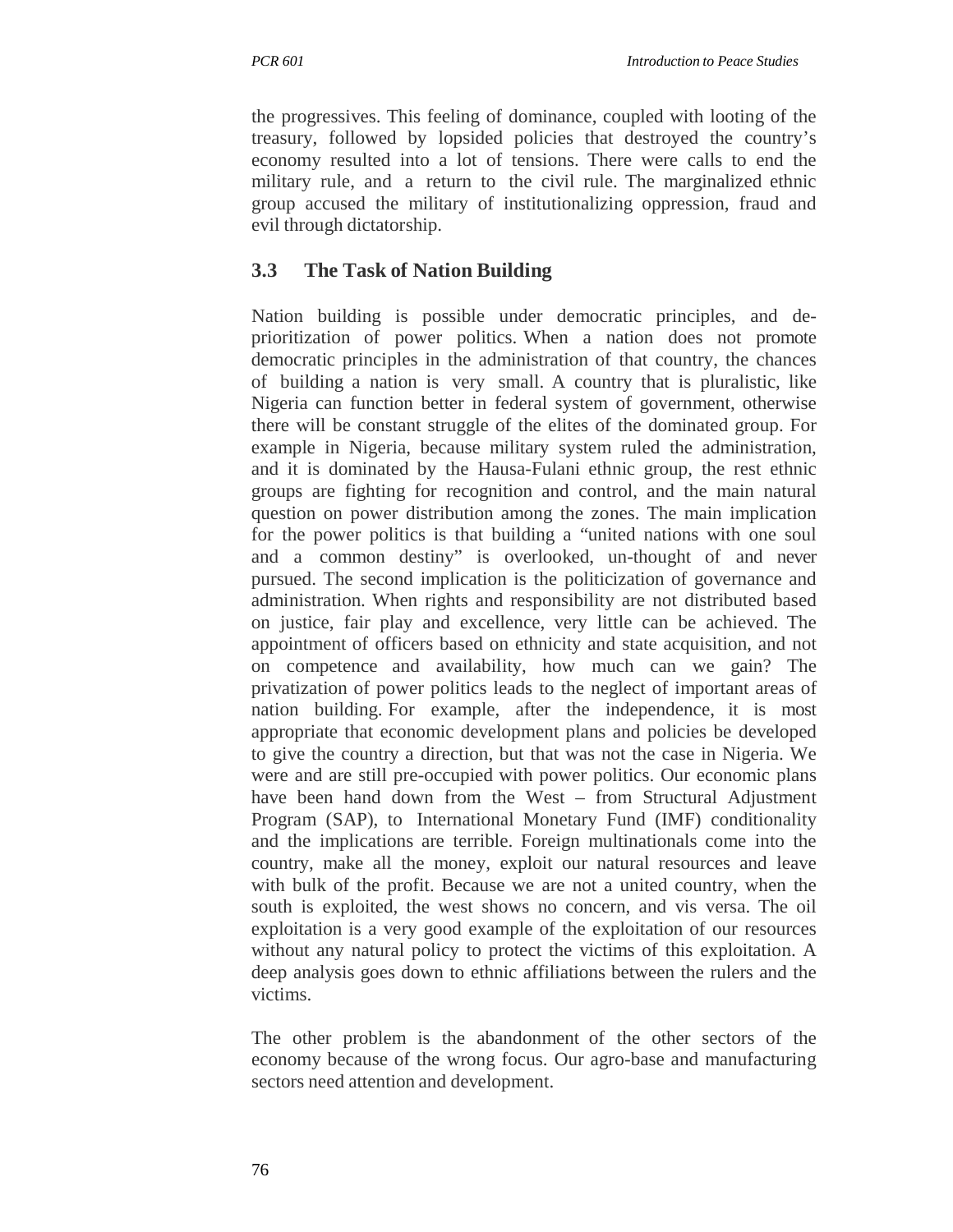Nigeria needs to face the realities of nation building, and it is beyond rhetoric. We have plenty to do to come out of our ethnic groups to be first and foremost Nigerians, before our individual ethnic identities.

### **Factors for Nation Building**

### **Monopoly of Power**

The benefits of power control are enormous, especially the Nigerian way, of winner keeps it all. When a section of the country holds power and claim that it is her birthright, it is definitely going to cause problem. Other sections will not have sense of belonging and cannot work for the unity and development of Nigeria.

## **True Federalism – Politics and Fiscal**

The principle of true federalism where every part of the country is economically and politically powerful enough to be on their own is the best for Nigeria. Nigeria needs to be restructured in relations to power distribution to allow equity and justice. States should keep their economic resources and make contribution to the central purse for the running of the federal office. This will go a long way to reduce tension in the center of power and reduce the prioritization of political powers.

### **Internally Grown Economic Ideas**

Until we begin to develop economic and development ideas, that are relevant to the cultural and social conditions of the country, we will only be working to maintain the west. We need homegrown ideas that are Nigerian in all peripheries that must be implemented to all as an identity that we can be proud of.

Agricultural and manufacturing sectors of the economy must be developed. We need to have food sustenance, create jobs and earn foreign exchange in order to have pride in ourselves as Nigerians and begin to defend Nigeria on all fronts.

### **Democratic Empowerment**

The relevance of democratic empowerment for nation building cannot be overemphasized. Democratic principles emphasize equity, justice, and equality of all citizens. Also, it encourages the principle of separation of powers, accountability and transparency. If most Nigerians are empowered to the point that they internalized these values and practice them, Nigeria can move forward towards nation building.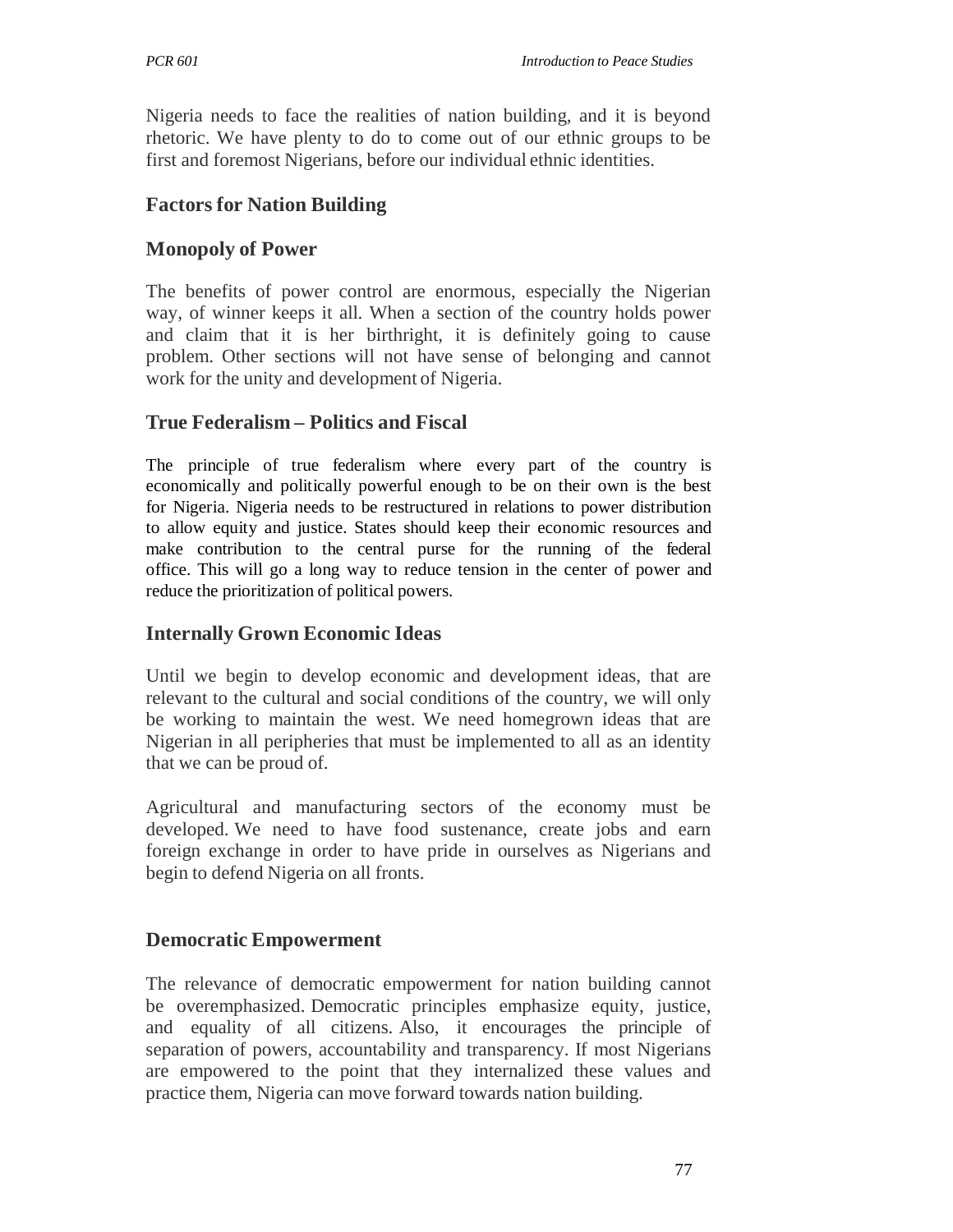# **Provision of Social Services**

When peoples' needs of education, transportation, housing, and health services are met, it is easy for them to identify with a country that can provide them all these amenities. So, Nigerian leadership must make effort to provide these social amenities.

# **Armed Forces**

The Nigeria military have a history of having done more harm than good to the country and her citizens. It is important that they be kept out of civil power. They hold the record of experts in the destruction of federalism and militarization of governance.

The role of military in nation building is going back to the traditional role of defending the country against external and internal aggressions and the maintenance of the oneness and territorial integrity of the country. They must also be subordinate to the constitution, not to intervene in changing the government. Sovereignty belongs to the people. The army needs to include democratic education in their training. The army generals who stole should be made to refund to deter future looters.

### **Self Assessment Exercise**

What are factors necessary for nation building?

# **4.0 CONCLUSION**

The task of nation building goes beyond just words, and documentations like passports or national identity cards. The task of nation building takes a multi-dimensional approach, which calls for various programs, some ad hoc, some take a long period of time. It takes long-term educational plan and inculcation of what a home is to a person. It calls from the citizens what they can do for their country, and from the country what the country can do for them. It takes a lifetime to build a nation and it is everybody's job.

# **5.0 SUMMARY**

This unit has paid a primary attention political history of Nigeria. It also focused on the general concept of military rule particularly as it affects nation-building in Nigeria. The unit went further to discuss the task of nation building

# **6.0 TUTOR MARKED ASSIGNMENT (TMA)**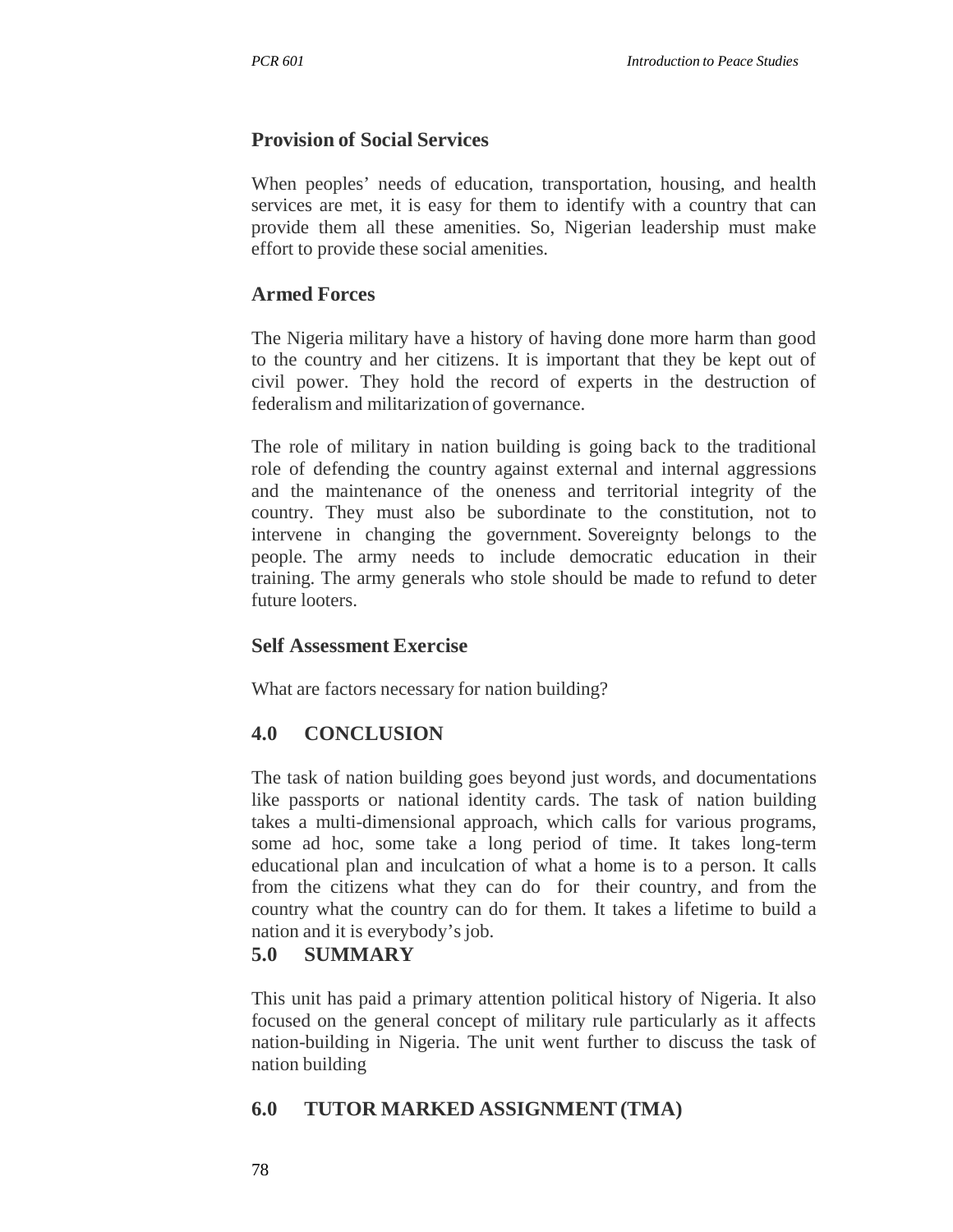- 1. "How do we build a nation out of nations?" **Or**
- 2. "Am I first a Yoruba man before I am a Nigerian?"

## **7.0 REFERENCES/FURTHER READINGS**

Awolowo O. (1947). PathtoNigerianFreedom. London: Faber

- Imobighe T. (2003) 'Introduction: civil Society, Ethnic Nationalism and Nation Building in Nigeria' in CivilSocietyandEthnicConflict ManagementinNigeria . Spectrum Books Ltd. Ibadan, Nigeria.
- Onyekpe J. G. (2000) 'Nation-Building Tasks and the Armed Forces' Thoughts in Demilitarization: Proceedings of a three-tier ConferenceonDemilitarization. Center for Constitutionalism and Demilitarization (CENCOD)
- Gayle Millers and Carol Miller Lieber (2001) Conflicts in Context: Local to Understanding Global Security. Education for Social Responsibility
- Samg Amoo. TheChallengedofEthnicityandConflictinAfrica:The NeedofaNewParadigm United Nations Development Program

# **UNIT 5 CIVIL -MILITARY RELATION AND THE PROMOTIONS OF PEACE IN DEMOCRATIC NIGERIA**

### **CONTENT**

- 1.0 Introduction
- 2.0 Objectives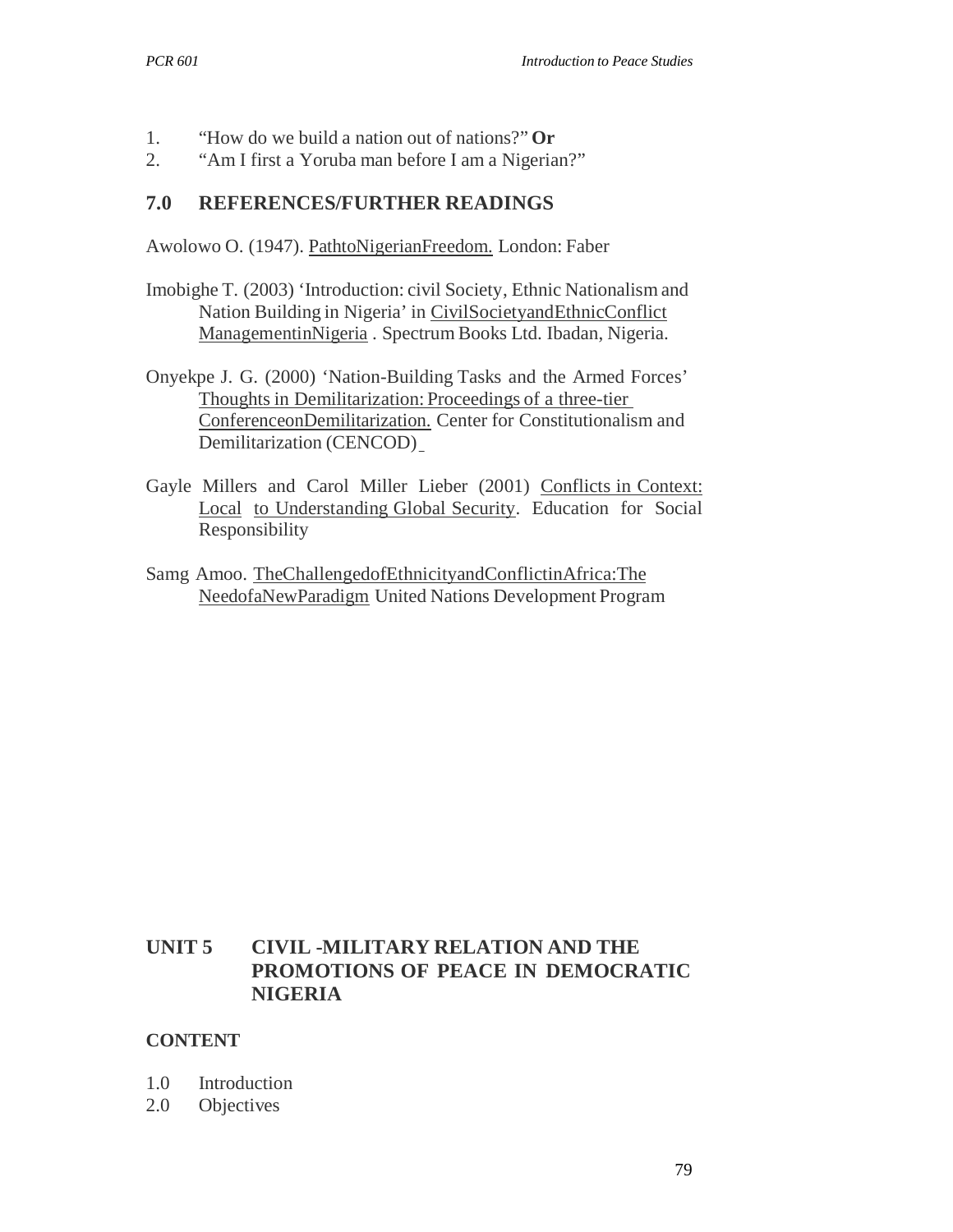- 3.0 Main Body
	- 3.1 History of Nigeria Civil Military Relations
	- 3.2 Factors for Reforming the Civil Military Relations
	- 3.3 Obasonjo Government's Efforts to Improve on the Civil-Military Relations
	- 3.4 Effect of Reform Measure on the Civil Military Relations
- 4.0 Conclusion
- 5.0 Summary
- 6.0 Tutor Marked Assignment
- 7.0 References/Further Reading

# **1.0 INTRODUCTION**

This Unit will focus on the need for improved civil military relations in Nigeria. An improved or cordial civil relationship will promote peace and democracy. Nigerian civil military relation is very unfriendly because of the many years of military rule in the country. It is important that the military accept that democracy has come to stay in Nigeria, and therefore allow efforts to promote democracy to yield the expected result. So, this Unit will deal with the history of military rule and the characteristics of the military rule, which is different from civilian rule, which explains for the hostile civil military relation.

# **2.0 OBJECTIVES**

At the end of this unit, you should be able to:

- i. Explain the history or military transition;
- ii. Describe the relationship between the CSOs and the military;
- iii. Identify and describe the factors that will reform the civil military relations between the CSOs and the military; and
- iv. Identify the factors for peace promotion in the democratic Nigeria.

# **3.0 MAIN BODY**

# **3.1 History Of Nigeria Civil Military Relations**

Before the hand over of government by General Abdulsalami Abubakar to President Obasanjo in 1999, Nigeria had being ruled by the military for 29 years of Nigeria 45 years of independence. Analyzing the difficulty in the growth and sustenance of democracy show the military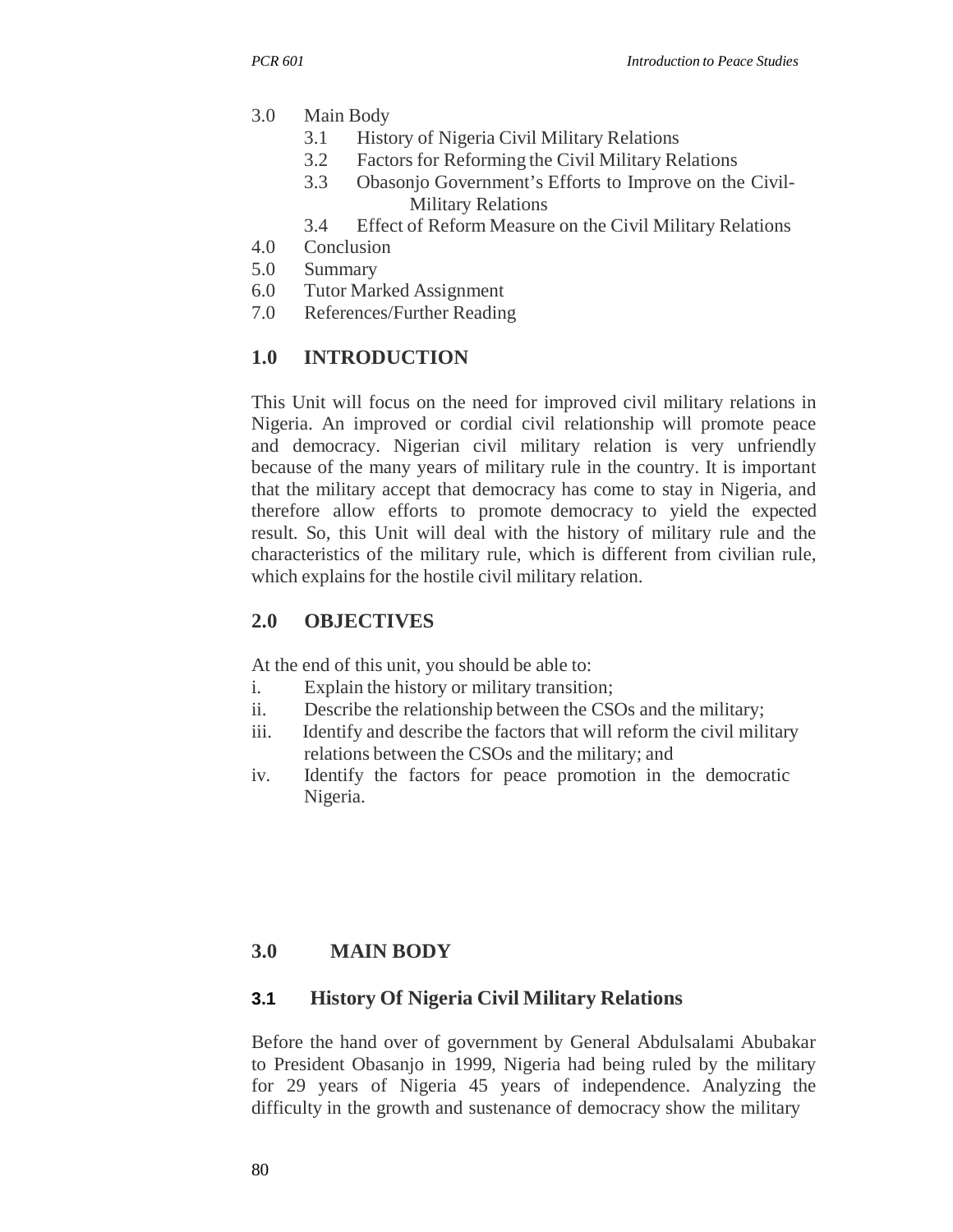do not want to leave power. The struggles between civilians and the military in the ruler-ship of Nigeria were all plagued with unending coup and counter coup plots. The Nigeria democracy after independence lasted for a little over 5 years before the  $1<sup>st</sup>$  coup of 1966 occurred and since then there is coup after coup, but the height of it all was the unending transition of the Babangida's administration, which cumulated in the annulment of the June 12 election of 1993. Analysis of the annulment of the June 12 election claimed to be won by Chief M.K.O Abiola, a Yoruba man, though a Muslim, people believe that, President Babangida refused him his victory because he was a Yoruba man. Issues of ethnicity were seen to play up in the annulment. But social critiques and scholars of civil military studies believe that, it is more of the refusal of the military to give up power to the civilian than the issue of ethnicity, which is being alleged by many.

Reviewing the civil- military relations between the people and military has been that of anti-military struggle. The pro-democracy and civil society organization (CSOs) have not relented their efforts in fighting for the restoration of democracy and the return of the military to the barracks. The military argue for their involvement in rulership was as a result of the poor job of the civilians at leading Nigeria, but reviewing their actions and practices, it was clear that they were not able to overcome the challenges that bedeviled Nigeria politic that prompted their over throwing government. The challenges of elections, revenue allocation, population census executive power sharing, military recruitments and promotions were also present in their tenures.

# **3.2 Factors for Reforming the Civil Military Relations**

The character of the civil military relations has being that of hostility. But there is a need to change this character because we all live together, and most find a way to live together in peace. The importance of a reformed relationship between the civil society and the military cannot be over emphasized especially in a democratic Nigeria, as an improved relationship will promote peace in Nigeria. Reforming the civil military relation in Nigeria, is very necessary as studies have shown that there is a need to reform the character of states that have just move from military to democracy, like Nigeria.

### **Subordination of the Military to Civil Authority**

Bringing the military under civilian authority is one action that must be taken to improve on the civil military relations. The military must accept the elected civilian president as commander in chief of the armed forces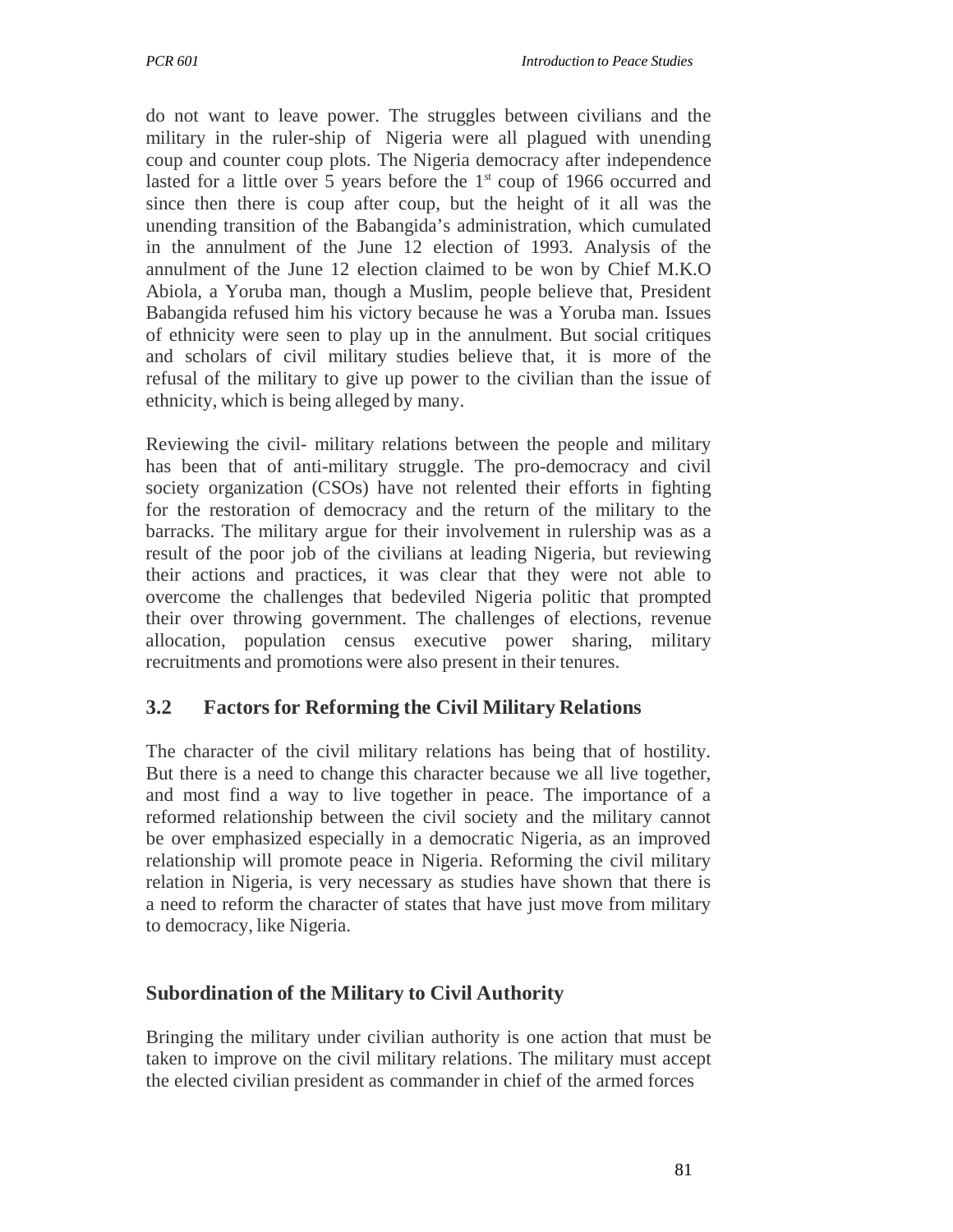and the supremacy of elected official of the state over appointed officers at all levels.

### ConstitutionalClauseForAchievingCivilianSupremacy.

The other condition that must be accepted by the military is the constitutional clause for achieving civilian supremacy. The constitution of Nigeria already specified the supremacy of the civilian ruler-ship. There are "anti-coup" clauses contained in section 1 (2), section 217 (1) what the roles and forms of the armed forces are under a democratic government. The constitution also vests the command and operational use of the armed forces in the elected civilian president. Also, section 218 (1) also states the power of the president, as the commander in chief of the Armed Forces shall include the power to determine the operational use of the country's armed forces. So, the constitution of Nigeria is very clear on the subordination of the military under the civilian leadership.

### LegislatureOversightFunctionsinDefenceandSecurityMatters

To ensure that the military is under the civilian leadership in democracy, the policy is entrench and symbolized in the legislative arm of the government. Because this arm of the government is comprised of elected officers representing the electorate, as a whole, it is believed to be the best unit to regulate and promote oversight function over the countries armed forces. The significant functions assigned the National Assembly regarding defence and security are specified in the constitution including the role of the armed forces, their structure, strategic requirement and defence priorities, regulations of power excisable by the president as the commander in chief of armed forces, and in the appointment, promotion and disciplinary control of the members (see section 218 and 219) power and control over public funds, including budget approved, controlling expenditure, raise audit of public accounts, and exercising power to conduct investigation (see section 18,85 and 88) to help the National Assembly in carrying out these functions, the House of Representative have set up committees, especially, Defence, Finance Appropriation, Police Affairs, Internal Security, Foreign Relation and Ethnics.

### **Re-professionalisation of the Military**

Just like in a post conflict/war, era, the immediate concern on Nigeria agenda in civil military reaction is "the five Ds of civil military though", which are (1) Democratization, (2) Demilitarization (3) Demobilization, (4) National Defence and (5) Social Development. Although, Nigeria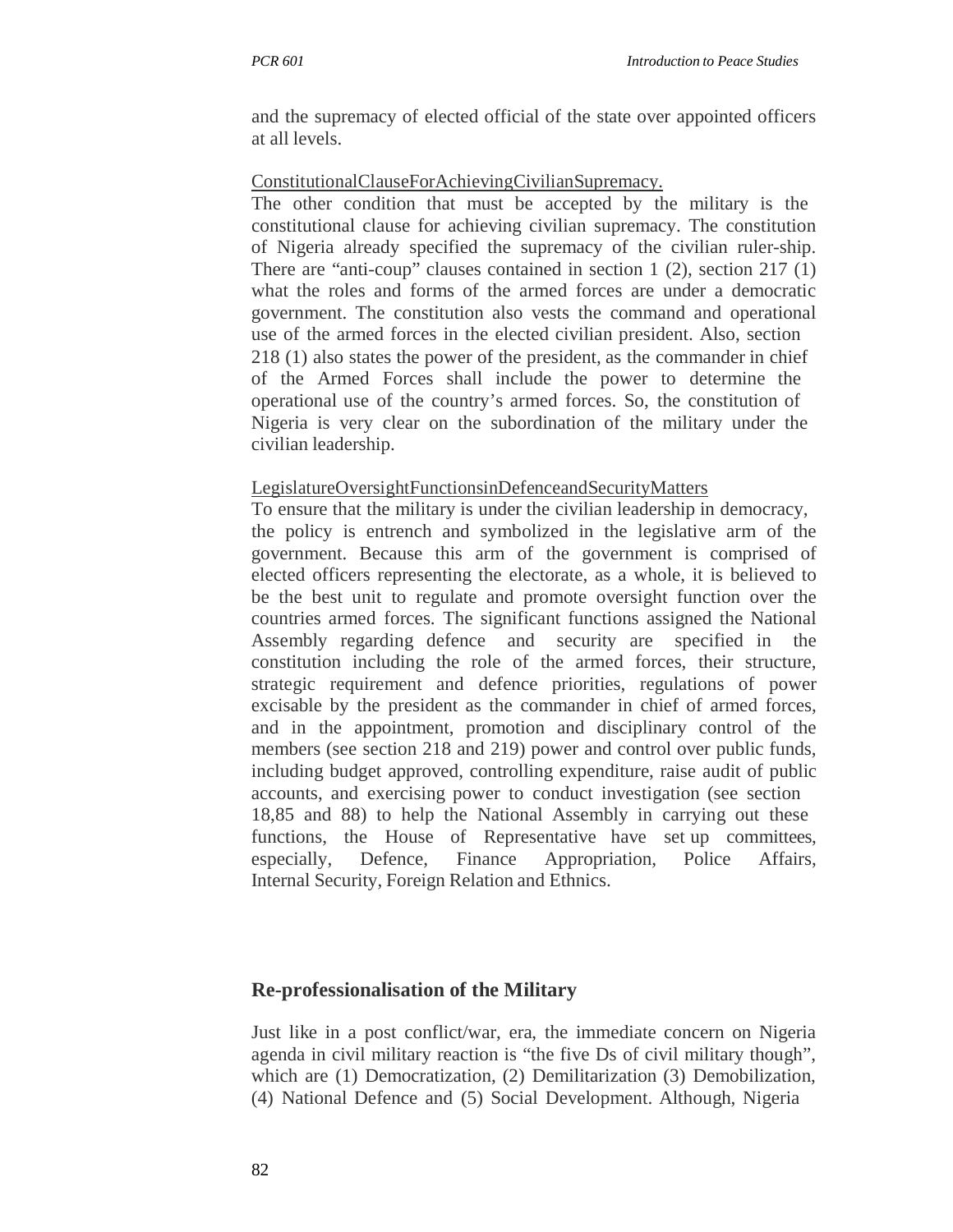may agree that the first two have been taken care of to a large extent, it is very important that the last three be taken up very urgently, as these three still pose a lot of concern. In Nigeria today, demobilization of soldiers is still a critical issue. There are questions of policy not only what force level and structure to maintain the number of soldiers to demobilized with reference to what threat perception, and spanning phases. What programs do we need to adopt for reintegration of excombatants and what center's measuring to prescribe for policy. However, the Obasanjo's defence and security policy does not indicate a large scale demobilization, the new policy promised a "comprehensive transformation of the armed forces into an institutions able to prove its worth if called upon". The policy's four component points talked about.

- i. 'Continuation of rationalization, down-sizing, and rightsizing (an euphemism for retirement and partial demobilization particularly at the top echelons) to allow the military shed its "dead woods" as well as discard obsolete equipment, and build a much leaner, more agile, technologically sophisticated and professionally oriented military.
- ii. Re-equipment of the services and upgrading of soldier's welfare, albeit within the limit of budgetary allocation.
- iii. Reversing the harm inflicted in "military, civilian relation" because of years of military rule, by measures to subordinate the military to the democratically constituted authority.
- iv. Building, rehabilitation and strengthening the relationship between the Nigeria military and the rest of the world especially Africa countries, damaged by years of diplomatic isolation and sanctions attracted by the behaviour of previous regimes'. (Adekanye, 2005. Page 16)

### **Re-Educating Military Officers for Democratic Rule**

The returning of military men and women to the responsibilities and demands of new order emphasizes professionalisation and service to one's country. This education program majors on the function for which they are established which is stipulated section 217 (1) of 1999 constitution namely.

- ・ 'Defending Nigeria from external, namely:
- ・ Maintaining its territorial integrity and securing its borders from violation on land, sea or air
- Acting in aid of civil authorities to help keep public order and internal security when called upon to do so by the president but subject to such condition as may be prescribed by an act of the National Assembly' and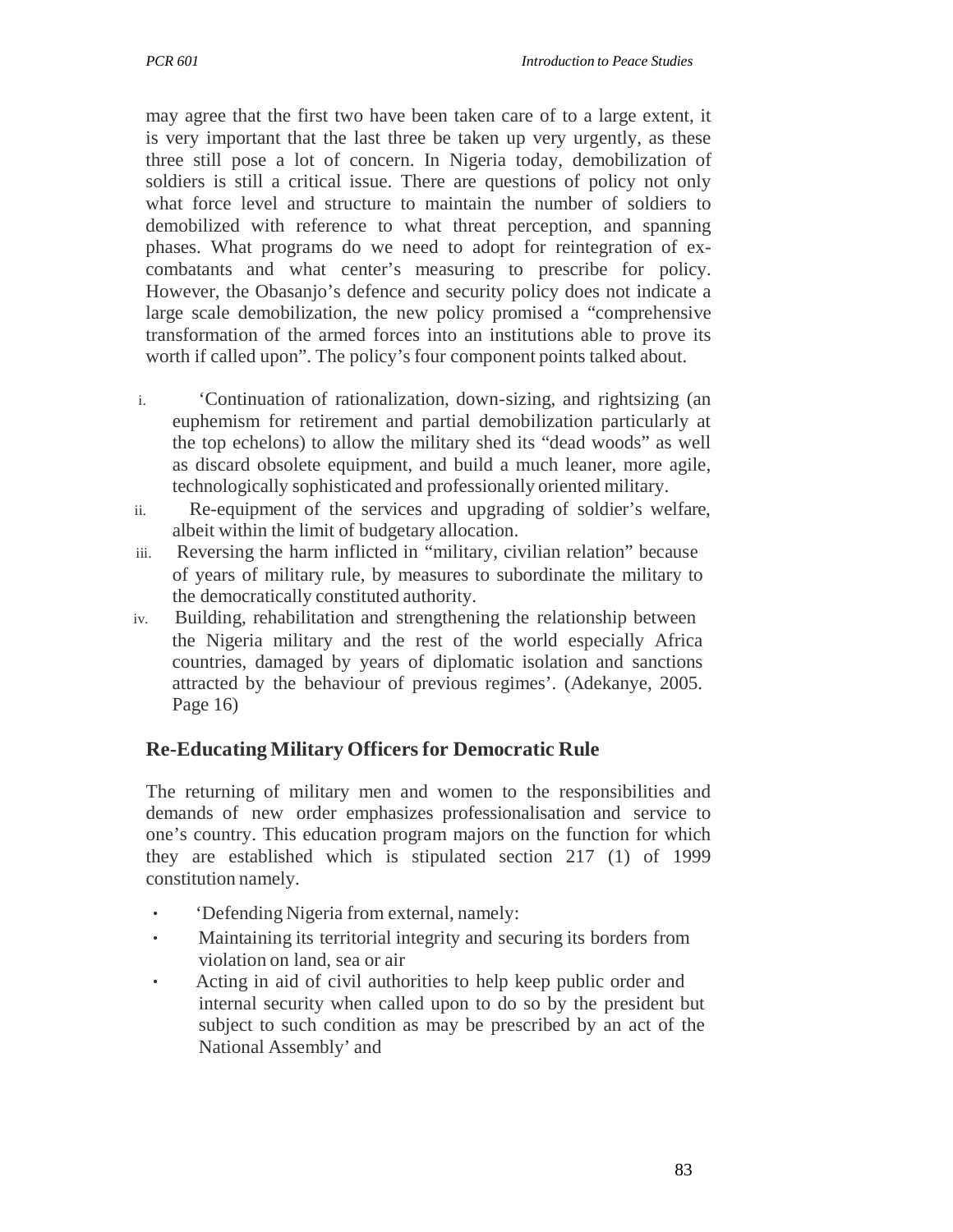Performing such other functions as may from time and time be prescribed by an Act of the National Assembly from time to time' (Adekanye, 2005: 17)

The second principle of the re-educating program is '**that the use of the Armed Forces for internal security roles on a long and sustained basis carries with it the danger of weakening the organisation's combat readiness, morale, and therefore capacity for effective external mission whenever these become necessary'.** (Adekanye, 2005:18). What this implies is that it is more implicating for armed of Nigeria, to be used to suppress internal conflicts, as it provokes the feeling of marginalization from the citizens. So, this principle argues that internal instability which is a product of political in-equilibrium should not be resolved with the use of military force.

The third principle is of a political – economic nature is **'that resolution of the external question about "how much of defence spending is enough", if is to be sustained, must hinge on striking an effective and workable balance between the competing needs or priorities of society through the budgetary process of pluralistic politics'**  (Adekanye, 2005: pp.18). This principle calls for a fair distribution of the scare resources. It is believed that when larger percentage of the budget is placed on defence, other sections like health, education, social development and human security suffer. If these area are not in the expected condition, the possibility is that misappropriation of the budget can lead to internal anarchy which under scores the whole security the armed forces is out to provide; therefore, what is boils down to is to recognize the need for "appropriate working balance between security and welfare, that is between the requirement for defence and the need for development'. (Adekanye,2005:19)

The fourth principle of military re-educations is **"that military professionalism thrives best under democratic rule"**. (Adekanye, 2005:19) This is so because, the military when in power, want to create the impression that, they are out to develop the country and will not take care of their own. Also, for the fact that they are preoccupied with responsibility other than theirs, they leave the military unattended to, thereby forgetting to invest in their development. Research has it that the Nigeria military lack professionalism because the forces ironically did not get training and development under the prolonged military rule.

Military professionalism must go beyond the re-educating them to dealing with other inter-related issues. Professionalizing the military starts with the ensuring of civilian oversight and legislative control of defence matters.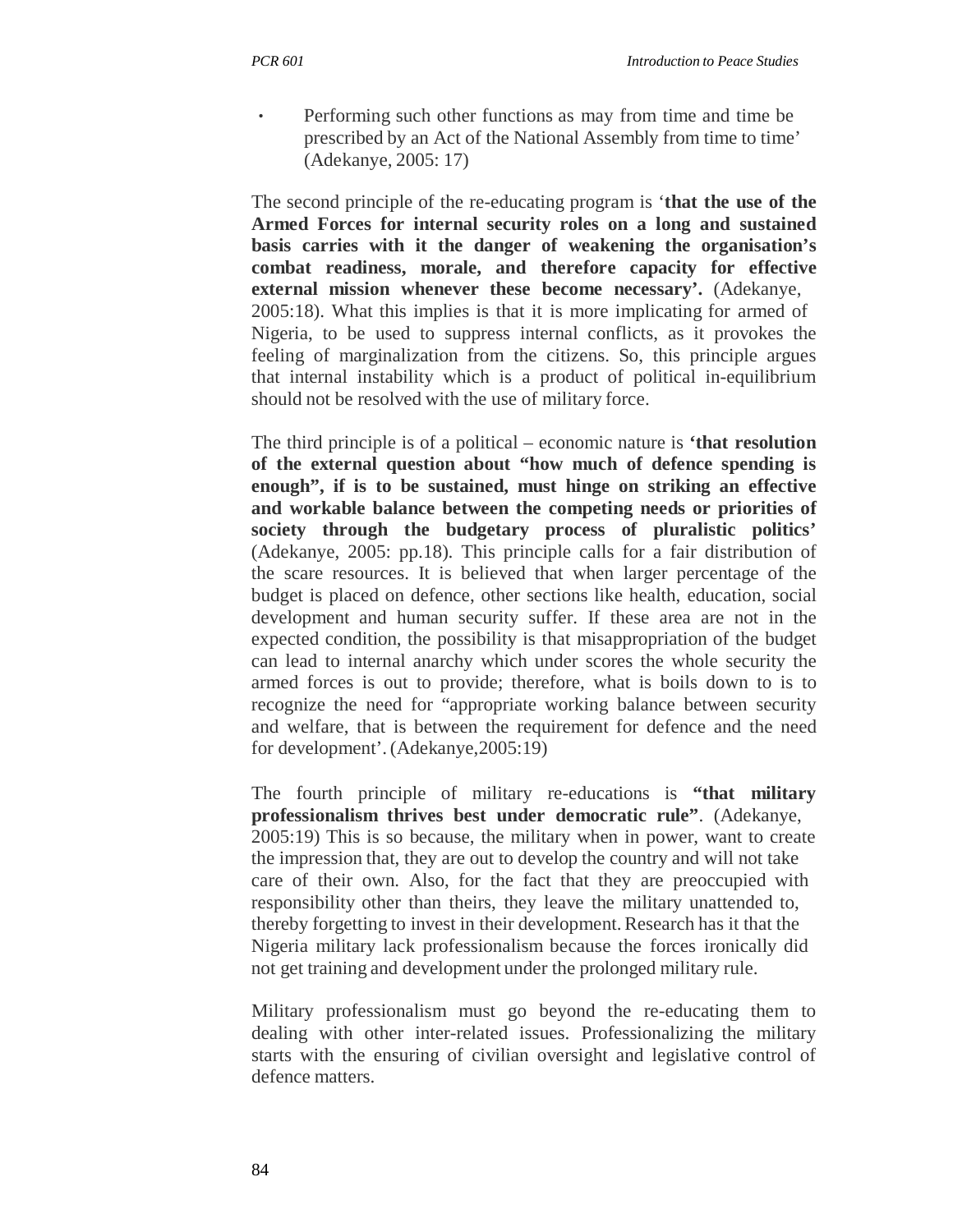The second matter that must be taken care of is the issue of autonomy. It is very important that the military be protected from politician and politicking. The military must not be a tool in the hand of individuals and groups to be used for intimidation and prosecution of personal agenda. If this is not done, the principle of political neutrality and nonpartisan of the armed forces cannot be achieved.

### EmpowermentOfCivilSociety

Empowering the Civil Society Organizations (CSOs) with long-standing practice and tradition of self governance and democratic values who can resolve social conflicts in effective and efficient manner will help in the democratic control of the armed forces. The continuing vigilance of the CSOs as the protection of democratic principles will go a long way in promoting democracy development in Nigeria.

The enlightment of the populace on democratic values and practice by the CSOs groups will go a long way in educating the people on the role of the military which is not governance. This will also empower the people to protect democracy and guide against military incursion. These efforts will help to improve on the civil military relationships.

### DemilitarizationOfTheSociety

Because of the long engagement of the military in governance, the Nigerian society has been highly militarized. The demilitarization of the Nigerian society is a major concern on civil military relations agenda, although initially it was seen to mean disengagement of the military in politic/governance and going back to the barracks or known as "return to civil rule".

As said earlier, the long military rule led to the militarization of the polity, and therefore demilitarization of goes beyond just going back to barrack, but include the sanitizations of attitudes, beliefs, orientations, customs, interest actions and thought processes associated with military rule in Nigeria.

The augment states that, the gross abuse of human right laws and the "Abacha" style of rule need to be stopped, because if the human rights of Nigerian are protected, the civil military relations will improve.

### PolicingforDemocraticGovernance

The withdrawal of the armed forces from the society to the barracks will definitely create a security vacuum which must be filled quickly to avoid instability, as the opening of the political space and democratic process bring other process to fur, which we have notice in the country. There are increased politically induced conflicts which show up in ethno religious colors, and we need to police the community better.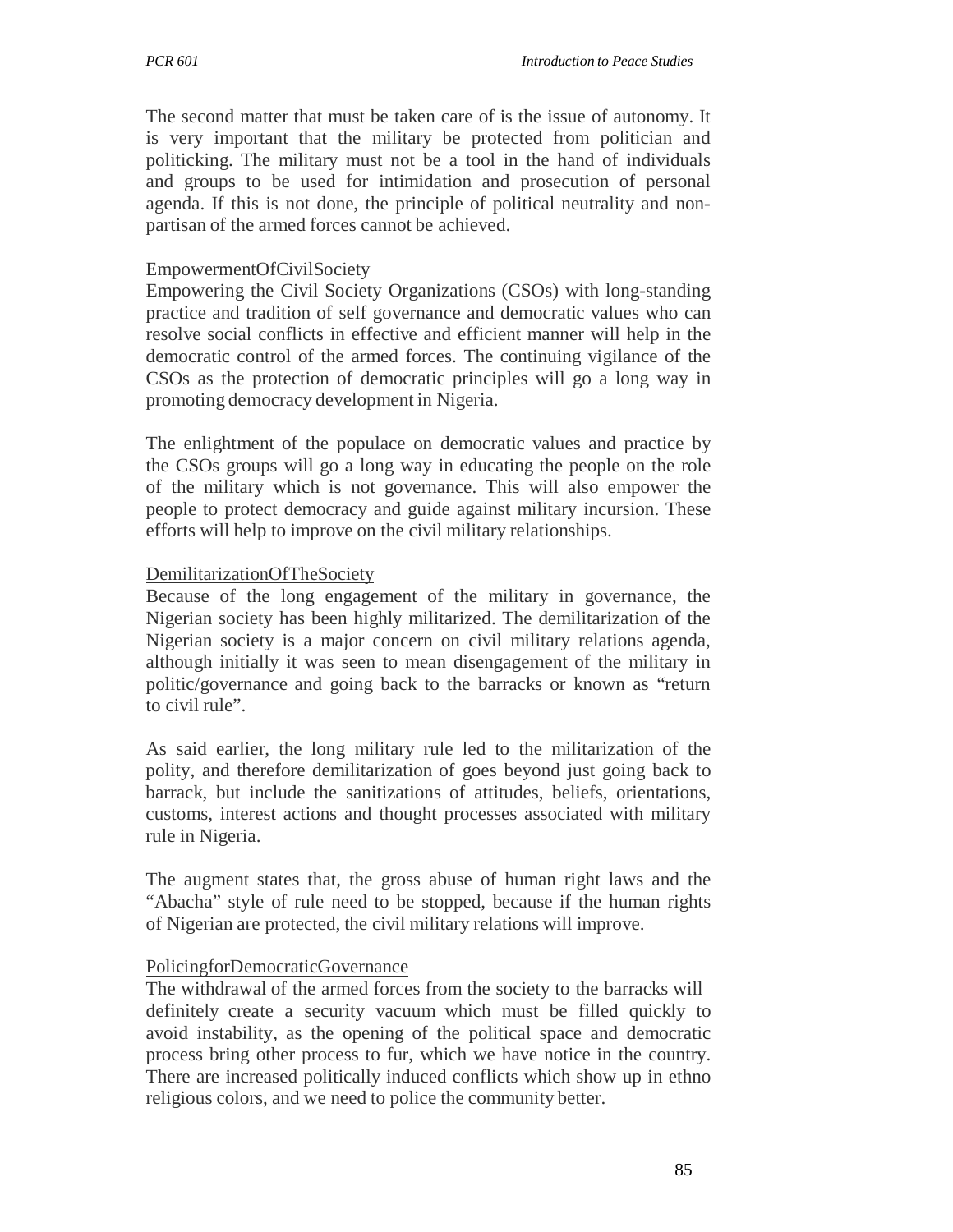Reviewing the Nigeria police, with reference to the militarization of the society will reveal a militarized police, whose first tool for policing is force, and I say excessive force. There must be an element of force to instill the law, but the use of excessive force is definitely unacceptable, especially in democratic setting.

Therefore it is important that the Nigerian police go through the process identified above to improve on their civil-military relationships in the country. They need retraining, subordination under the civil authority, legislative oversight and community control.

# **3.3 Obasonjo Government's Efforts to Improve on the Civil-Military Relations**

The principles identified above were supposed to be the guiding principles in reforming the Nigeria military in the democratic setting to reduce the tension between the civil societies and military, especially after a long military rule. This section of the Unit aims to examine the efforts of the Obasanjo administration to reform the military in order to improve on the civil military relations.

### CiviliansPlacedinChargeofKeyMilitaryDecisionMakingOrgans

This is the major action taken up by the present day administration to subordinate the military under civil authority. Most key, decision – making positions are now headed by civilian. Even during the first republic, it was civilians that headed Ministry of Defence (MOD), and that was what led to the question of "bloody civilians". It was in an attempt to "wanting to keep things military purely military" that led to the remove of civilian from key decision making position, and it under mined the principle of subordination under civilian control. But this organization has made some changes, in this direction. For example, Mrs. Dupe Adelaja was appointed the Minister of State for Defence, assisting a retired Army General

### RetirementOfLong–EntrenchedPoliticalGenerals

One of the fore most acts of the president on  $10<sup>th</sup>$  June 1999 was to retire all military officers who had held a political office from 1985 to date. A total of 53 officers were retired, and if cut across all the services. The aim of this act was to achieve the plan of re-professionalisation of the armed forces as this group of officers, having enjoyed the political power associated with military rule will not find the re-education interesting, and therefore will pose a problem.

The second reason for the retirement of the "political" officers was that, the political position they held, has improved on their economic statues, thereby bringing in a class distinction between those who held political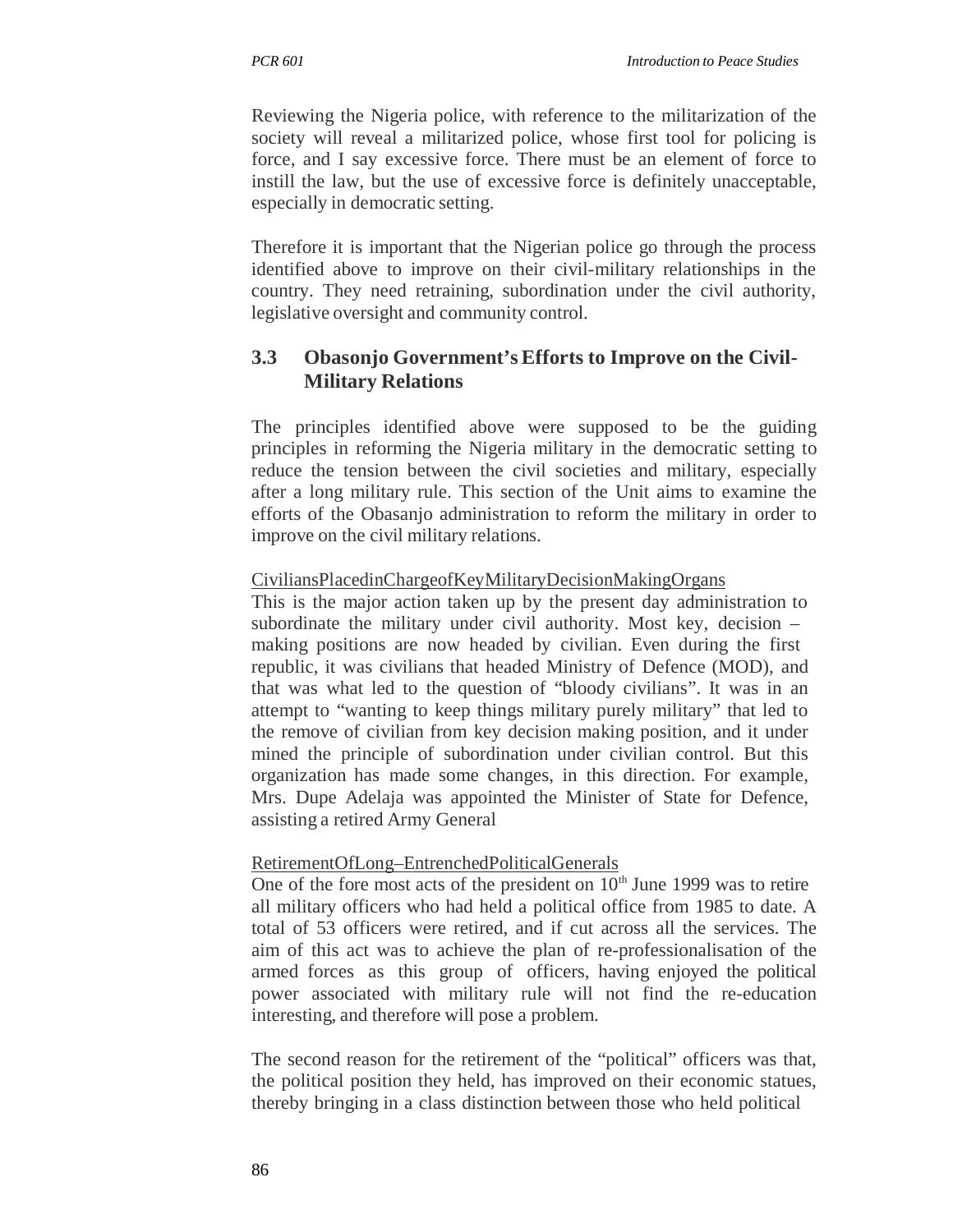office and those who did not. They tension was so high, that the best thing to do was to retired them from the system, they can't even function properly any more. Their removal did reduce the chance of coup plotting which could come up as a result of dissatisfaction.

### **3.4 Effect of Reform Measure on the Civil Military Relations**

The reform initiated by President Obasanjo had so many impacts, some positive and some negative, for example, the appointment of civilians as oversight officers of the MOD, was warmly received in the civil society sections, as they see it as a conscious effort to put the armed forces under the civilian authority. But the military frowned at it very much. For the first time, the civilian workers of the MOD embarked on a strike action asking for the same entitlement their military counterparts have.

Even, in the oversight that the National Assembly and the House of Representative were suppose to provide, in reality, they are not able to do it for so many reasons. The members of the legislature have no experience or authority on military processes, and even on defence and security as a whole. But most importantly that, the legislature are not committed to work. They see their position as opportunities for selfenrichment and therefore are not ready to work.

The second negative impact of the reform involving the enforcement of the political generals is that, they have re-organized themselves into political blocks in the political parties. They have increased the number of retired armed Officers who are vying for political positions, like we have the "IBB boys"

### **Self Assessment Exercise**

Discuss the factors responsible for reforming the Civil Military Relations.

### **4.0 CONCLUSION**

There are a lot of arguments for and against Obasanjo's presidential elections; some say that his military background has/will influenced his actions, and therefore, it is not a plus as it is a just change of dressing for him, as he is still military in principle and practice. While others say that his military background a plus, because this have helped him to put the military in check as it will take somebody like him with his background to effect the kind of strategic reforms he carried out in the military specially being that the country is emerging from "military incursion".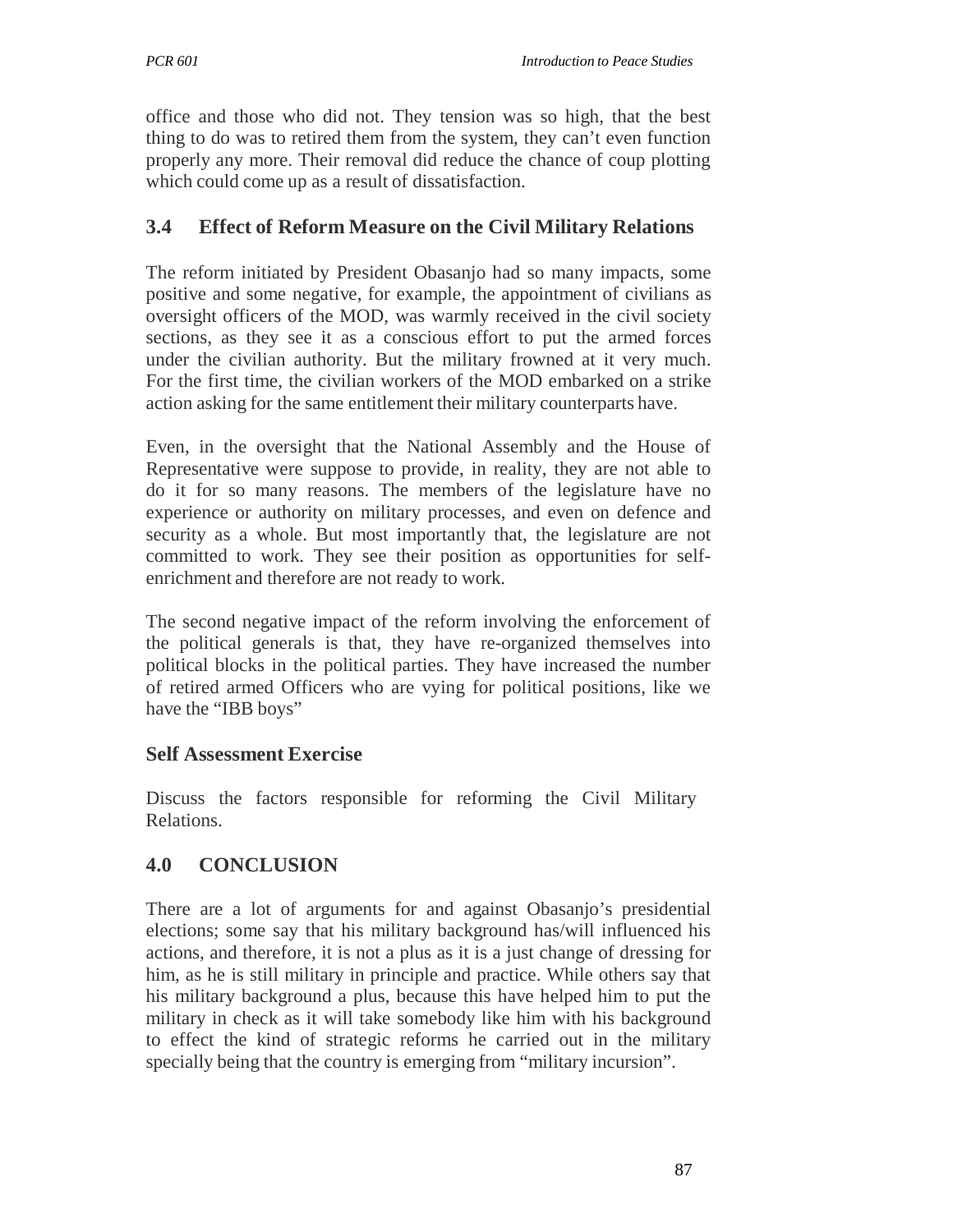In conclusion, it is very clear that a country with long years of military rule will have a strained civil military relationship as both principles have different mandates. So, it is very clear that improved civil-military relation will improve in the democratization of the Nigerian society and the promotion of peace culture.

# **5.0 SUMMARY**

This unit has been able to do justice to the discourse on Civil Military relations.

It began by discussing the History of Nigeria Civil Military Relations. It went further to examine the factors relevant for Reforming the Civil Military relations and Obasonjo Government's efforts to improve on the Civil- Military relations in Nigeria as well as the effects of reform measure on the Civil Military relations.

# **6.0 TUTOR MARKED ASSIGNMENT (TMA)**

- 1. What is the interface between peace, democracy and improved civil military relations in Nigeria?
- 2. The military reforms effected by President Obasanjo were possible because he had a military background. Discuss

# **7.0 REFERENCES/FURTHER READINGS**

- Adekanye B.J. (2005) Reforming the Character of the Civil-Military Relations for Democratic Governance in Nigeria after 1999. (Distinguished Lecture, Series No. 8. Faculty of Social Sciences, University of Lagos, Nigeria
- CENCOD (2000) ThoughtsonDemilitarization:Proceedingsofathree- tier Conference on Demilitarization. Center for Constitutionalism and Demilitarization. Panaf Press

# **MODULE 3**

- Unit 1 Religion, Peace And Conflicts In Nigeria
- Unit 2 Peace Education
- Unit 3 African Endogenous Peace Institutions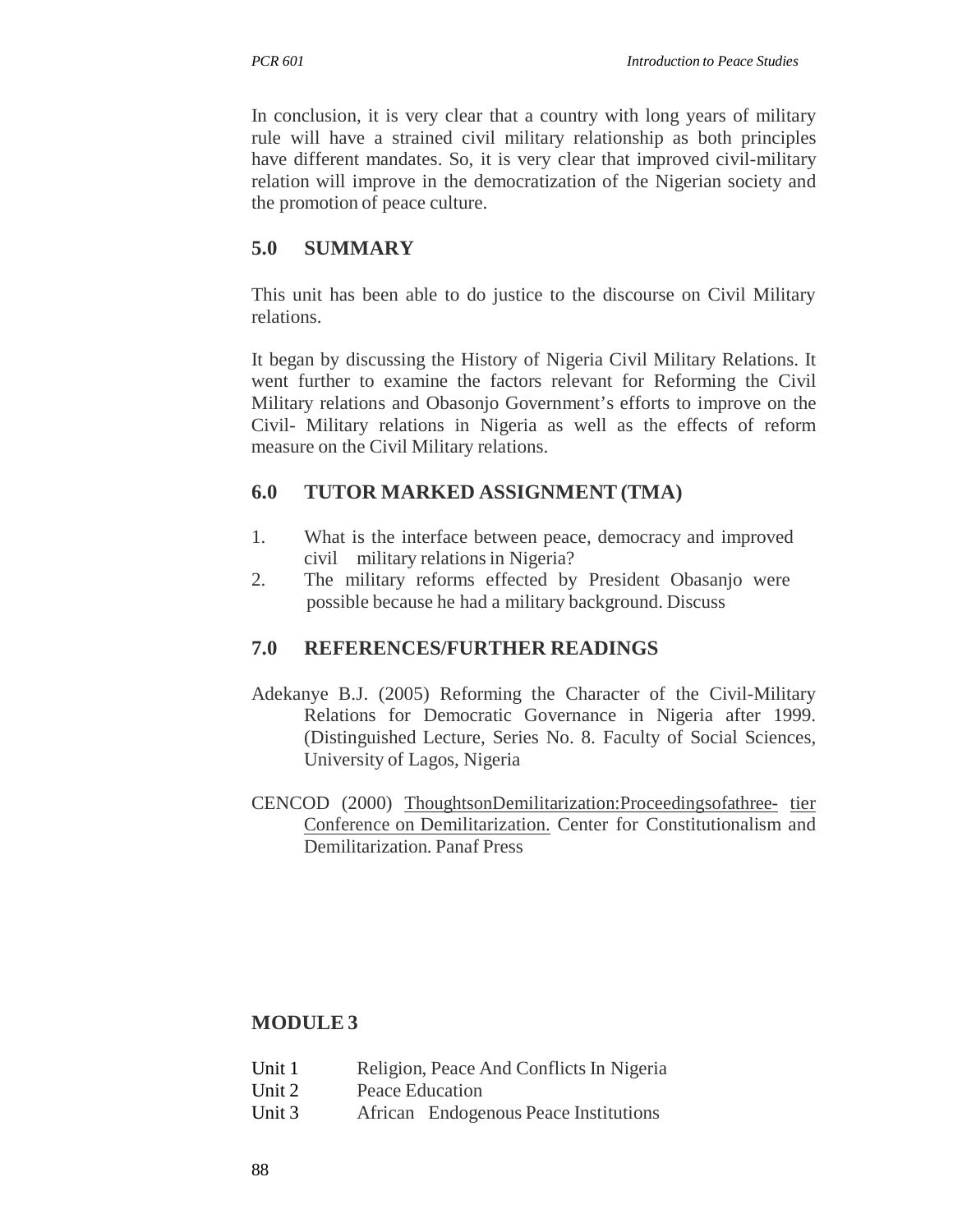| Unit 4 | Small Arms, Children And Girls In Armed Conflicts |
|--------|---------------------------------------------------|
| Unit 5 | Post Conflict Reconstruction                      |

# **UNIT 1 RELIGION, PEACE AND CONFLICTS IN NIGERIA**

### **CONTENTS**

- 1.0 Introduction
- 2.0 Objectives
- 3.0 Main Body
	- 3.1 Belief Systems in Nigeria.
	- 3.2 History of Religious Conflicts
	- 3.3 Causes of Religious Conflicts
	- 3.4 Resolving Religious Conflicts
- 4.0 Conclusions
- 5.0 Summary
- 6.0 Tutor Marked Assignment
- 7.0 References/Further Readings

# **1.0 INTRODUCTION**

Nigeria is made up of a very complex multi-ethnic, multi-cultural, multilinguistic and multi-religious society. This, in itself, should have been an advantage and a veritable factor for national unity, national integration and national cohesion. Instead of the plurality of the Nigeria society serving as a catalyst for rapid national development and integration, it is now what is impeding and, therefore, responsible for backwardness and slow developmental phase of the country. Unfortunately, this plurality in culture, language, ethnicity and religion are the very source of conflicts in Nigeria.

In all parts of Nigeria today, there are communal, ethnic, religious and political conflicts that manifest in various forms and are accompanied by ferociousness and destructiveness. These conflicts constitute a threat to the nation's fledging democracy, national stability and security. Of recent, these conflicts have become more recurring and pervasive as a result of repressed dissatisfaction, disillusionment and frustration of the many years of military rule.

### **2.0 OBJECTIVES**

At the end of this unit, you should be able to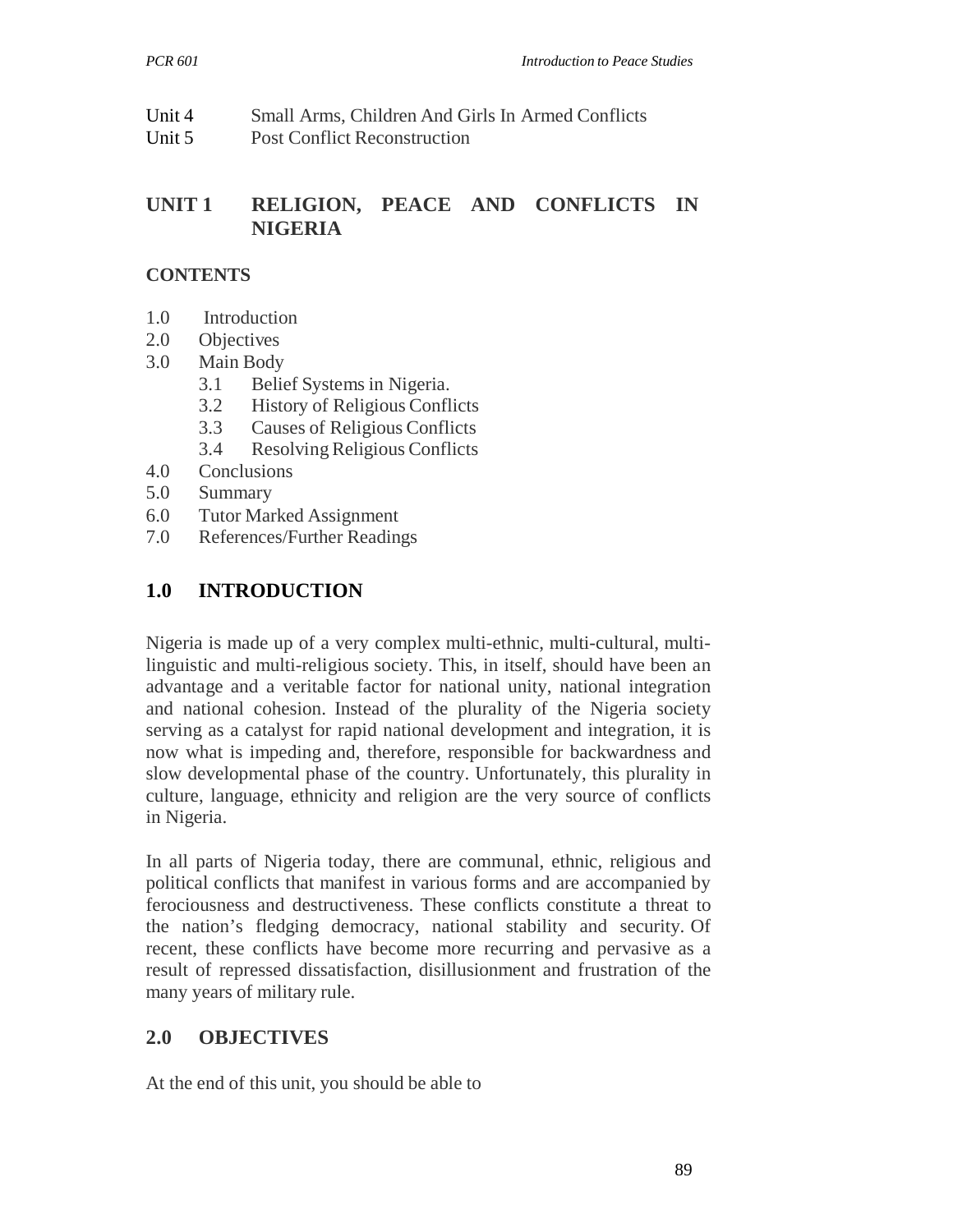- i. Describe the different belief systems in Nigeria
- ii. Explain the history of religious crisis in Nigeria
- iii. Identify some resolution options.

# **3.0 MAIN BODY**

## **3.1 Belief Systems in Nigeria**

Nigeria is a heterogeneous society. This heterogeneity is also extended to the area of religion. That means that Nigeria is a multi-religious society. In spite of the multiplicity in religion, there are two dominant groups, namely, Christians and Muslims. Along with these main groups, exist those who are referred to as traditional worshippers. These traditional worshippers exist both in the North and South of the country and there are cases of members of the two dominant groups (Christians and Muslims) identifying with and participating in one form of traditional worship or the other. Examples of traditional worships that attract and get the members of other faiths involved are: Eyo festival, New yam festival, Ogun festival, Osun festival, Argungu fishing festival etc. People of other faiths join in these festivals that belong to the religion of traditional worshippers because they see it as helping them to keep in touch with their cultural values. However, there are some other faiths who would not join in these celebrations but are rather preaching against and condemning them.

Suffice to say here that, it is an erroneous belief that the North of the country is a homogeneous society particularly in the area of religion. It is widely believed by many people who are outside the region that the north is made up of the Hausa/Fulani and that Islam is the religion of all the people in the region. However, the truth is that the north of Nigeria, as other parts of the country, is a multi-ethnic, multi-cultural and multireligious society. As a matter of fact, there exist in the north, not only Islam, but also Christianity and Traditional worship.

Before the spread of Islam into the north, there existed a variety of traditional worship. Although, this traditional worship differ from one community to the other, their beliefs revolved around a big distant god referred to as Ubangiji, who is surrounded by intermediaries called Iskoki who are directly in touch with men and control their everyday lives. Till today, we still have these traditional worshippers who are called 'Magusawa' in the north of Nigeria.

# **3.2 Religious Conflicts in Nigeria**

Before the coming of the colonialists and after the independence of Nigeria up to the early '70s, there was little or no religious conflict aggravating to violence in any part of the country. People had always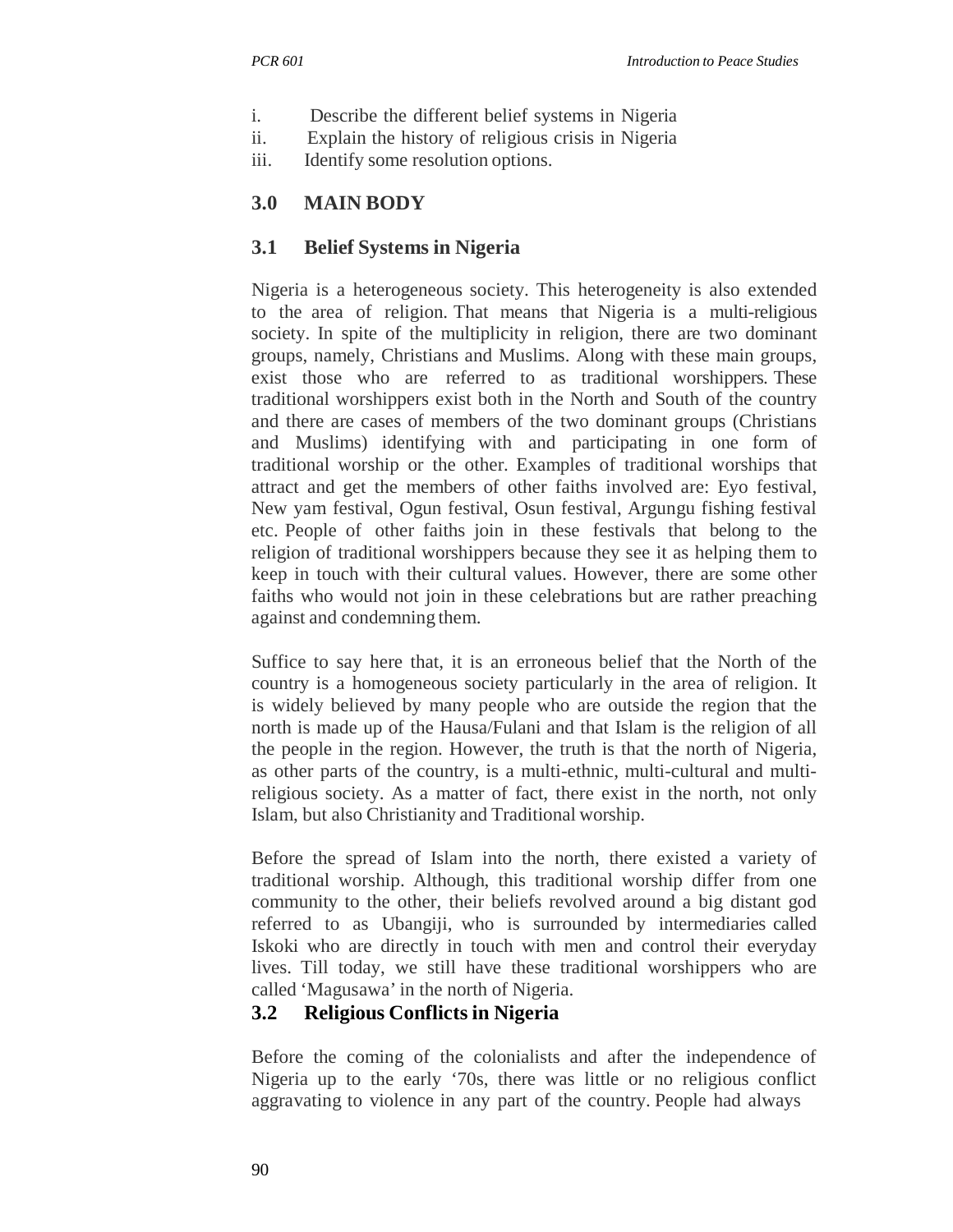lived together in harmony, the faith and religion you belong to notwithstanding. In some parts of the country, there were cases where within a family setting, you could find members of the same family belonging to different faiths and living together harmoniously without any conflict arising as a result of differences in their faiths and beliefs.

However, in the late 1970s, our religious climate started changing for the worse with the violent conflict in October, 1977 between Christian and Muslim students of Ahmadu Bello University, Zaria. Ever since then the trend has been sustained but the tempo was increased in the early '80s with the outbreak of Maitasine riots in Kano in 1980.

The situation was further aggravated by the controversial design of the Federal Military government to join the Organization of Islamic Conference (OIC) in January, 1986.

Both the Christian Association of Nigeria (CAN) and the Jama'atu Nasril Islam (JNI) began a vicious propaganda against and for Nigeria's membership of Islamic Organization.

While the Christian Association of Nigeria was calling on Christians to rise up and resist what they termed as the Islamisation of Nigeria, Jama'atu Nasril Islam and other powerful Islamic leaders on the other hand, sponsored demonstrations in favor of joining the OIC and called on Muslims to rise against what they perceived as the domination and marginalization of the Muslim majority by the Christian minority. On both sides, the conflict raged on in the media as well as among the elites who were at each other's throats. The ordinary people were not left out in this crisis.

It was this crisis that culminated in the clash between Christian and Muslim students at Kafanchan in Kaduna State on 6<sup>th</sup> March, 1987 over what was considered a blasphemous remark. The religious clash developed into an inter-ethnic war between the Hausa community and other local ethnic groups. The crisis quickly spread to other towns and villages within the state and scores of mosques, churches, hotels and business centres were burnt and destroyed while several thousands of lives were lost and property worth millions of Naira were also destroyed. It was a crisis where miscreants had a field day. Since then, this type of religious conflicts, particularly between the Muslims and the Christians, has become a recurring decimal cutting across many of our geo-political zones.

Since religion is value-based therefore, people are bound to be emotionally attached and any little whipping up of their sentiment along their religious belief will definitely result into catastrophe. However, it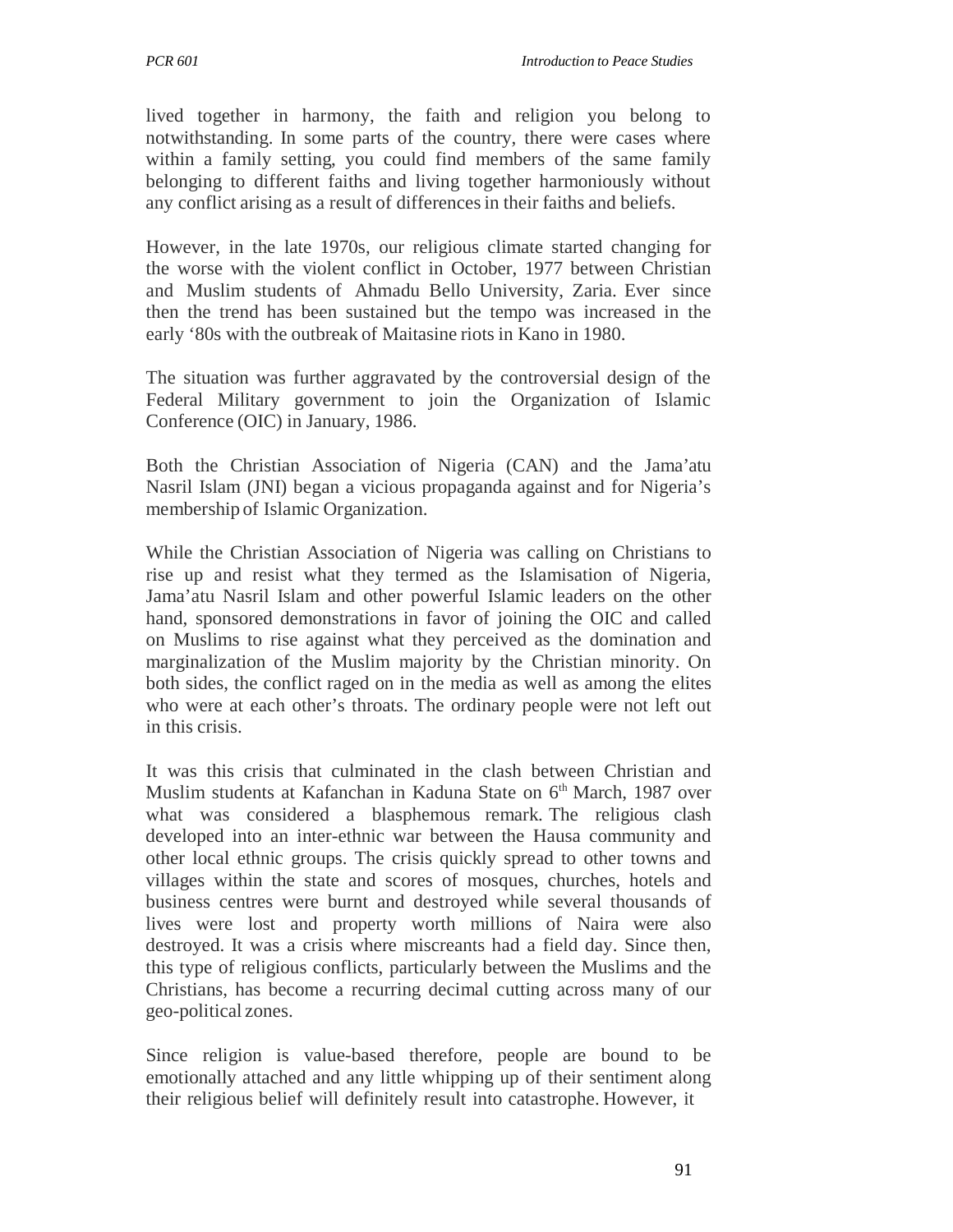must be stated here that not all conflicts that are classified as religious actually began as one but are either turn into or are named as such because of the religious inclinations of the people involved in the conflict. Examples of conflicts that were regarded as religious conflicts but whose causes are beyond religion are: Fulani-Sayawa in Tafawa Balewa in Bauchi State conflict of 1991; Zango-Kataf crisis of 1992; Jos conflict of April 12, 1994; and the Kaduna crises of 2000 among others.

Conclusively, therefore, religious conflicts are disagreements arising as a result of differences in faith and belief. Many times these conflicts are inter-religions but some times they are intra-religion. An example of an intra-religion conflict was the Maitasine riots, which was between a particular self of Muslims and others who did not belong to this sect.

# **3.3 Causes of Religious Conflict**

Identifying the cause of the conflict between the Christian and the Muslims in Kaduna share that the conflicts were not caused because of the contradiction in the Bible or the Koran. A Muslim cleric identified the cause to be:

"Lack of trust between various ethnic and religious group as a result of deep rooted misconception and stereotyping. Lack of tolerance, poverty and fear of socio-cultural domination, media reporting, government failure to take action in previous happening, lack of infrastructure , excruciating poverty and manipulation of the people by retired military officers to achieve their ambitions."

While a Christian cleric had a similar opinion and he said the following were the causes of conflict:

"The first is the structural imbalance that disfavors the Southern part of the state in term of elections. The basis of this is what he called the "fictitious" census exercise in the state which under counted the southern part and exaggerated the figures of the Northern parts (Fwa 2003)

The analysis confirm the position of some scholar that, 'failure to resolve the natural question in an inclusive manner is evident in the varied responses across the country to conflicts over identify, nationality, self-determination and autonomy" (Fwa 2003).

Therefore, we don't really have a religious conflict, but conflict as a result of socio- economic and political issues that is play up in religious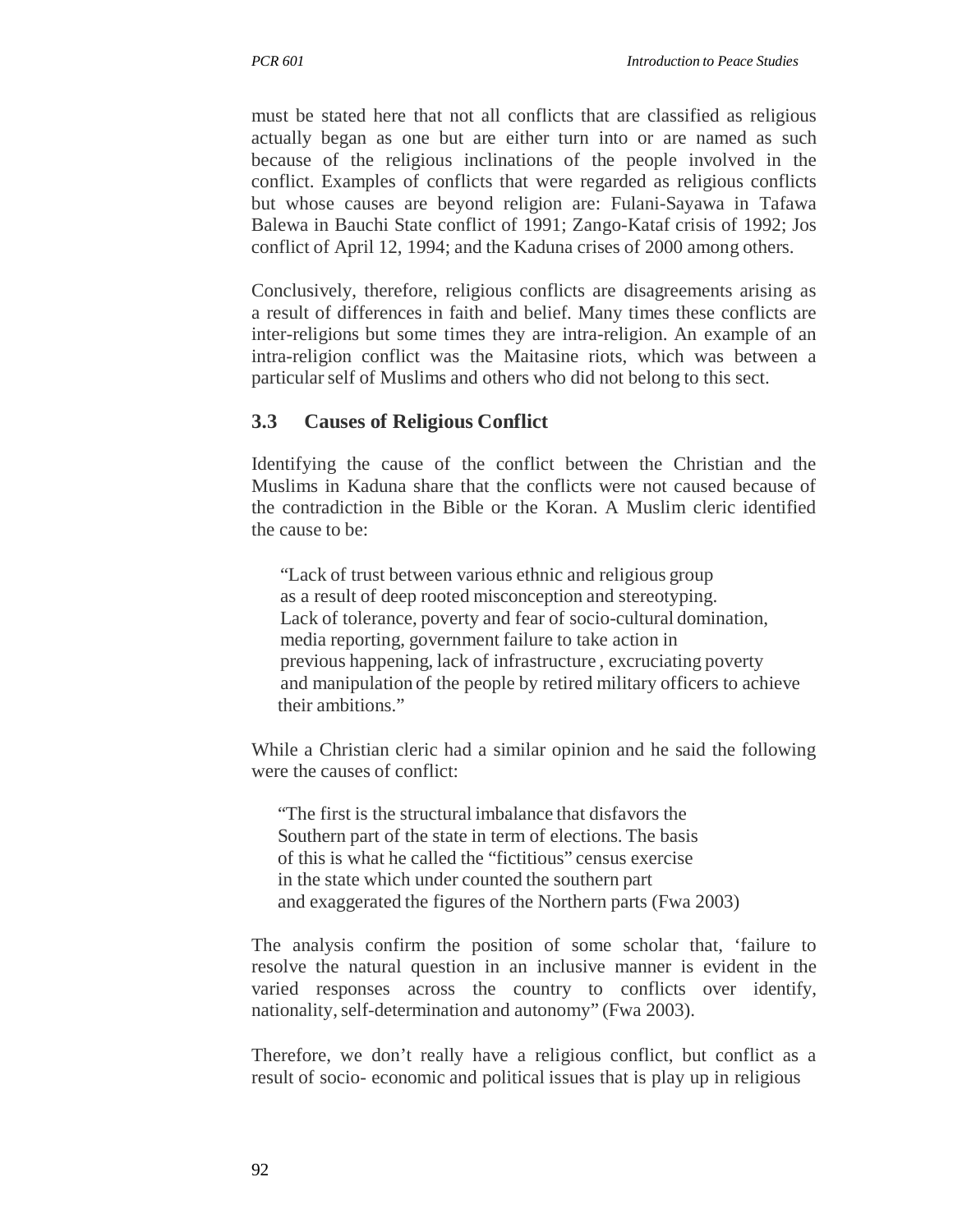tones weeping up emotions to seek sympathy, knowing that people get existed over religious issues.

# **3.4 Resolving the "Religious Conflicts in Nigeria**

Just like any other conflict, effort to resolve these conflicts have always taken a multi-dimensional approach. Preventions come from both government and non-governmental organization. But the government has always adopted the establishment of **Judicial Commissions of Inquiry.** One major methodology adopted by he government in an attempt to resolve the conflict is to set up panel of inquiry. The government gives the mandate for each commission, including finding the cause of the conflict. They are advice to make recommendations on bring lasting peace to the conflict. The general consensus is that, the government always lack the political will to implement the recommendation because of some individuals involve.

**State Creation Instrument:** This is one tool used by successive governments to give a sense of belonging to the people, although this instrument has been a source of conflict too. The choice of the capital of the state or the Local Government headquarters and sometimes the division it brings into the ethnic groups, as one ethnic group could be divided into two states, all these has been sources of conflict.

**The Use of Military Force:** Federal Government has always resorted to military solutions to stop violence and internal aggression. Although the military government had found this method very helpful, it is very embarrassing to notice it is the civilian regime. There is a great deal of the use of force to stop violence many times, and it has not helped in the restoration of peace and reconciliation.

Peace and Reconciliatory Meetings: This is another method of resolving conflict employed by both the government and the nongovernmental organizations. These meeting help to promote peace and reconcile the disputing parties. This strategy tries to appeal to the conscience of the parties to initiate dialogue in resolving their differences.

### **Self Assessment Exercise**

Briefly explain the history of religious conflicts in Nigeria.

# **4.0 CONCLUSION**

Reviewing the causes of these conflicts and the responses to resolving them, it will show clearly that they are not entirely religious conflicts as the bone of contention is not religious, neither are they as a result of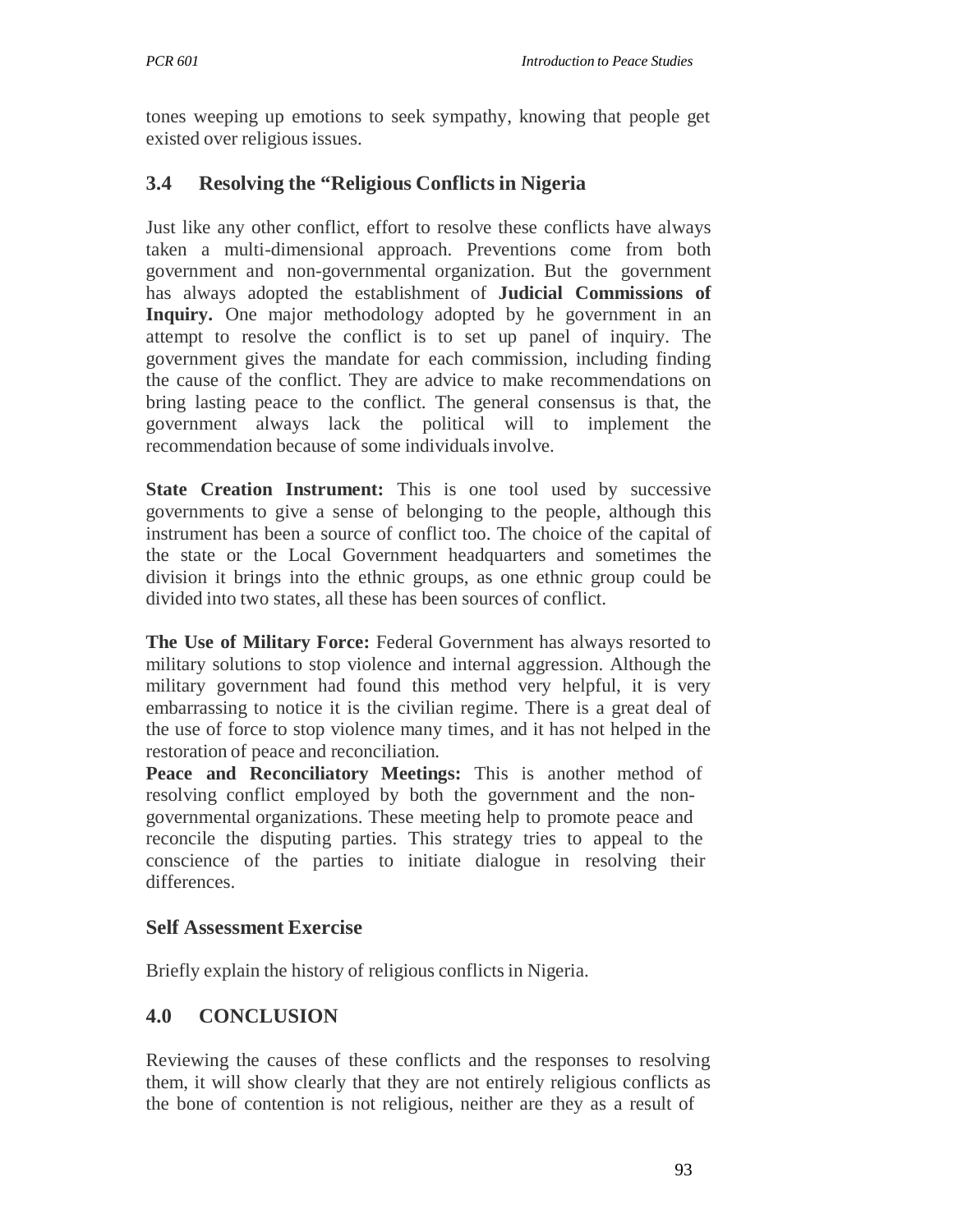religious interpretations, so, they are not religious conflicts, but socioeconomic and political conflicts that are presented as religious conflicts. Many of the perpetrators of the conflicts are people from different religious background engaging in socio – political and economic crises. There are no textual or contextual interpretations of the religious books leading to any form of conflict. This conclusion they bring us to the question of "are all the conflicts called religious conflict, really religious conflicts or are they socio-economic and political conflicts.

# **5.0 SUMMARY**

This has been able to discuss the belief systems in Nigeria. It also discussed the history of religious conflicts in Nigeria. It went further to examine various causes of religious conflicts I Nigeria and ways of resolving religious conflicts.

# **6.0. TUTOR MARKED ASSIGNMENT (TMA)**

Identify and describe two religious conflicts in Nigeria, if there are any.

# **7.0 REFERENCES/FURTHER READINGS**

- Fwa, K.L (2003) "Ethno Religious Conflict in Kaduna State" inCivil SocietyandEthnicConflictManagementinNigeria . Spectrum Books, Ibadan, Nigeria
- Chester Crocker, Fen Hampson and Pamela Aall (eds) (2003) Turbulent Peace: The Challenges of Managing International Conflict. United States Institute for Peace Press. Washington DC

# **UNIT 2 PEACE EDUCATION**

### **CONTENTS**

1.0 Introduction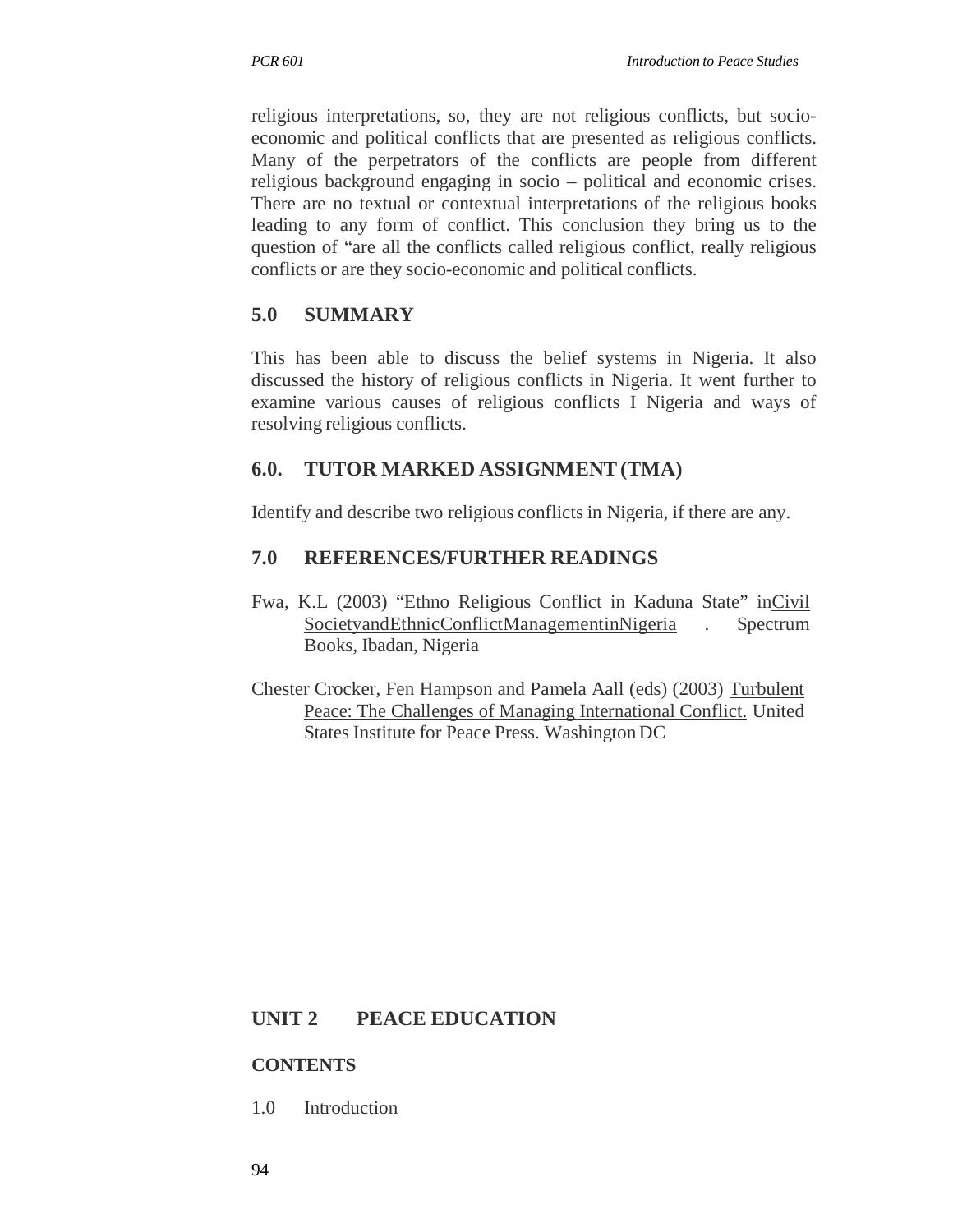- 2.0 Objectives
- 3.0 Main Body
	- 3.1 Why Teach Peace?
	- 3.2 How do you teach peace?
	- 3.3 The concept of Peace Education
	- 3.4 A Peace Promoting Culture
- 4.0 Conclusion
- 5.0 Summary
- 6.0 Tutor Marked Assignments
- 7.0 References/Further Readings

#### **1.0 INTRODUCTION**

"In 1945, the United Nations was established to "save succeeding generations from the scourge of war", "to reaffirm faith in the …dignity and worth of the human person [and] in the equal rights of men and women", "to establish conditions under which justice and respect for the obligations arising from treaties and other sources of international law can be maintained", and "to promote social progress and better standards of life in larger freedom…". (*Preamble to the UN Charter*)"

"Peace education has developed as a means to achieve these goals. It is education that is "directed to the full development of the human personality and to the strengthening of respect for human rights and fundamental freedoms". It promotes "understanding, tolerance and friendship among all nations, racial or religious groups" and furthers "the activities of the United Nations for the maintenance of peace." (*Article 26, Universal Declaration of Human Rights"*) http://www.un.org/cyberschoolbus/peace/frame2.htm

#### **2.0 OBJECTIVES**

At the end of this unit, you should be able to:

- i. Explain the importance of Peace Education;
- ii. Identify the different teaching contexts;
- iii. Describe the concept of Peace Education; and
- iv. Differentiate between the culture of peace and the culture of violence.

#### **3.0 MAIN BODY**

#### **3.1 Why teach peace?**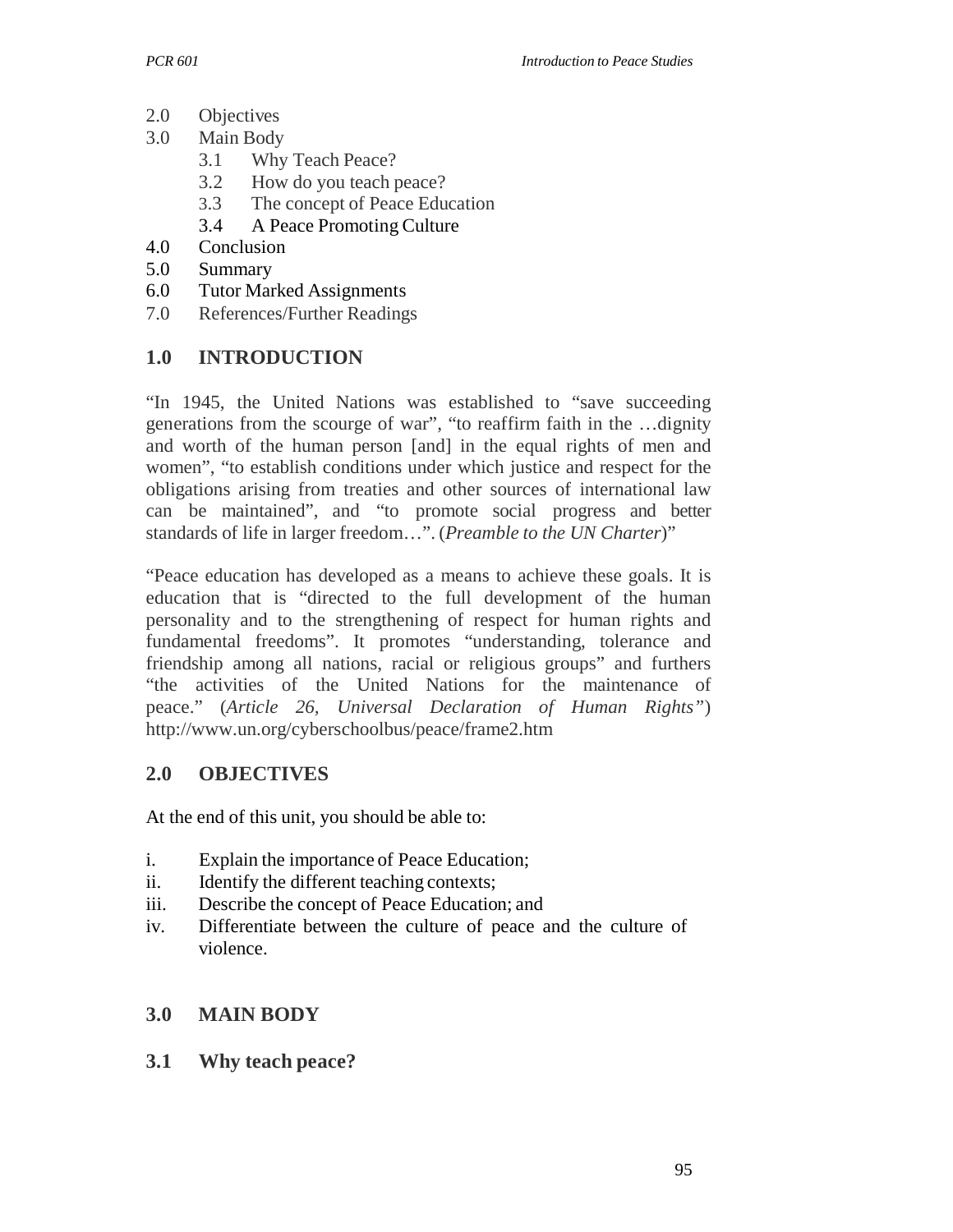Peace Education includes information that give the students a full range of opportunities to make the best choices and students need to learn about the tools to constructively deal with the problems they encounter on both a personal and global level, and it helps them understand their responsibility for elevating the collective human experience. The main goal of teaching peace is to unlock in students the ability to be autodidactic, and to have a powerful understanding of their role in promoting peace in the world.

# **3.2 How do you teach Peace?**

Teaching peace is not restricted to a particular school or context using a specific methodology, style or practice. A culture of teaching peace recognizes the varied and diverse learning environments where students encounter opportunities to refine their notions of peace, and this could be indoor or out door. Themes of peace and justice can be infused in every content subject so that peace is pervasive in the curriculum. For example, science teachers can teach peace by promoting environmental awareness and ecological thinking. Foreign language teachers can read and/or translate primary-source texts from the target language which detail experiences in personal, local, national and global peacemaking efforts. Physics classes can learn about the subatomic exchange of matter and energy which binds all humans to one another. A culture of teaching peace can also begin in unconventional places. In prisons and juvenile detention facilities in the United States, a curriculum called Solutions to Violence is impacting the incarcerated youths and adults in a positive way.

# **3.3 The concept of Peace Education**

The of Peace Education is multifaceted as it is a outcome of different educational approaches that are linked together in the culture of peace. Peace Education is related to the idea of promoting knowledge, values, attitudes and skills promote peace and non-violence, active commitment to the development and sustenance of co-operation and democracy. The concept of Peace Education covers:

PeaceasaTopic: Peace is very elusive but connotes more than a mere absence of war or hostilities, but the presence of justice. Derived from the Latin *pax*, peace in the Western world is generally considered a contractual relationship that implies mutual recognition and agreement. Understandings of peace throughout the world often disclose a much deeper comprehension of peace in relation to the human condition, which also includes inner peace.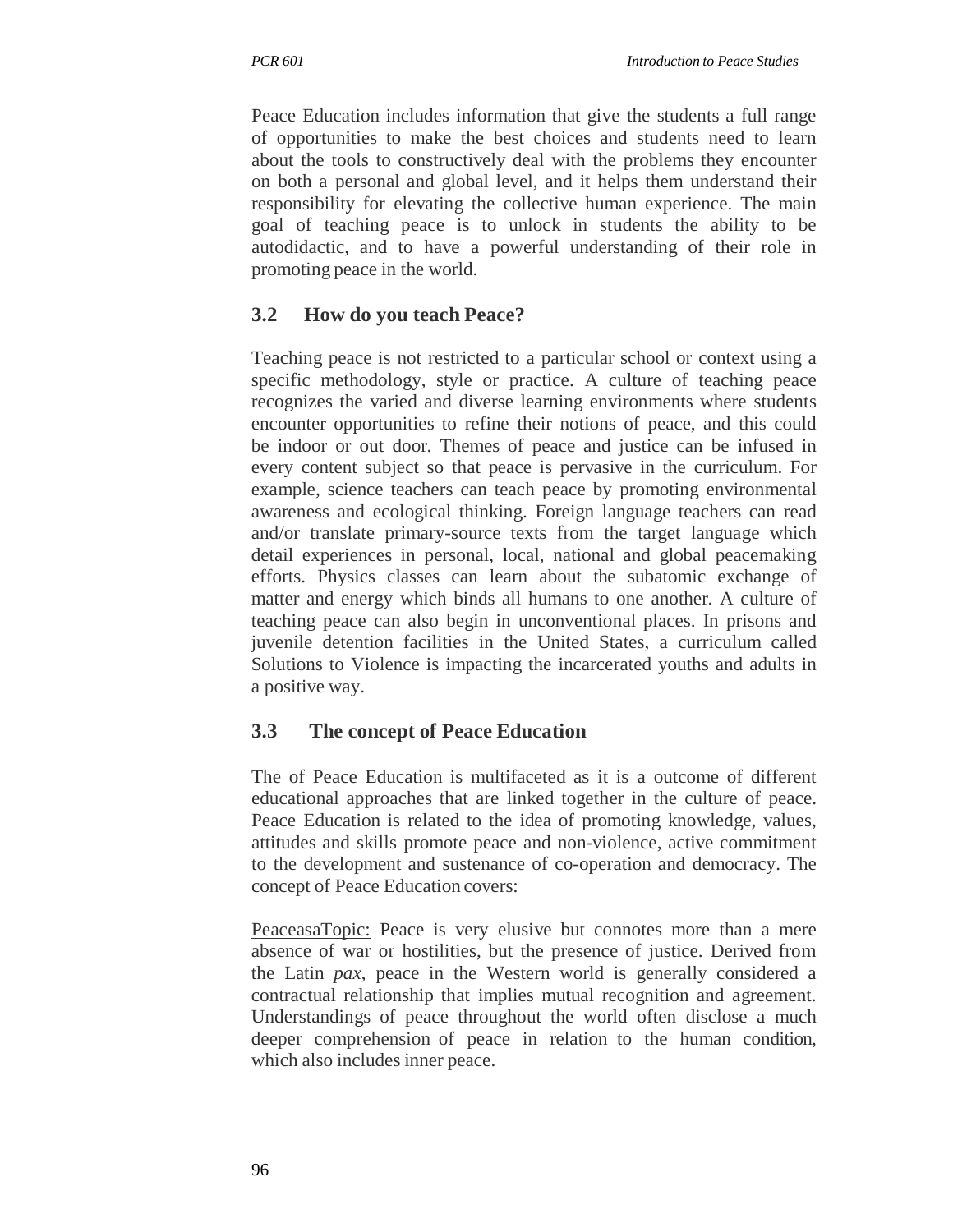Gender Education: This form of education emphasizes that gender analysis is nothing, but social, historical, and cultural constructions and arrangements, which indicate acceptable and preferable forms of behaviour and attitudes for men and women. They are not permanent and not biological, so are determined by the society. Gender studies requires that focus be given to feminist analyses as well as to the emerging field of masculinities, both of which are sub-fields of gender studies. Gender is not 'sex' as it is strictly biological determinations and chromosomes. The study of masculinities concerns itself with social constructions of what it means to be a man, with the understanding that there is no single form of masculinity. Gender and the building of peace is a rapidly growing interdisciplinary subject that straddles gender studies and peace and conflict studies. It is important to see the linkage between them as social institutionalization of gender is central to politics and, therefore, to peace.

Intercultural, Inter-racial and Anti-prejudice Education: This education emphasizes instruction and learning that socially determine activities, like social feelings, cultural sentiments, prejudice and stereotyping, interpersonal relations and expectations, as well as the reflection of social realities. The effective "multicultural" education is concerned about each individual student, and is sensitive to the group and cultural affiliations of every student. Intercultural relations in the classroom may be a source of knowledge and mutual enrichment between culturally diverse learners if managed proactively by teachers. Frustration, misapprehensions and intercultural conflict are a more likely outcome if teachers do not deal with diversity in a sensitive manner.

Global Education – Education for Developmental and Social Justice: Social justice is an advanced stage of human right. Justice is defined by Thomas Aquinas as "the constant and perpetual will to render to everyone what is due him" He further says: "the principle of justice is to give each person or group, whether weak or strong, what is his or her dues and to demand the contribution of each on the basis of equal consideration". So, education for social justice emphasizes "social contract", which pursues for a social conduct based on just, impartiality, legitimacy, equity and fairness in awarding what is due.

Environmental Education: Environmental education is at the very heart of education for the 21st century because it is the form of education today that is very good not only at recognizing the social connections between people, but also well at recognizing the connections between people and the planet that sustains them. It is education for sustainability which goes way beyond the old-style Nature Studies, in which the environment was the 'green bit' tacked on to other subjects. Environmental education becomes integrated into the whole of peace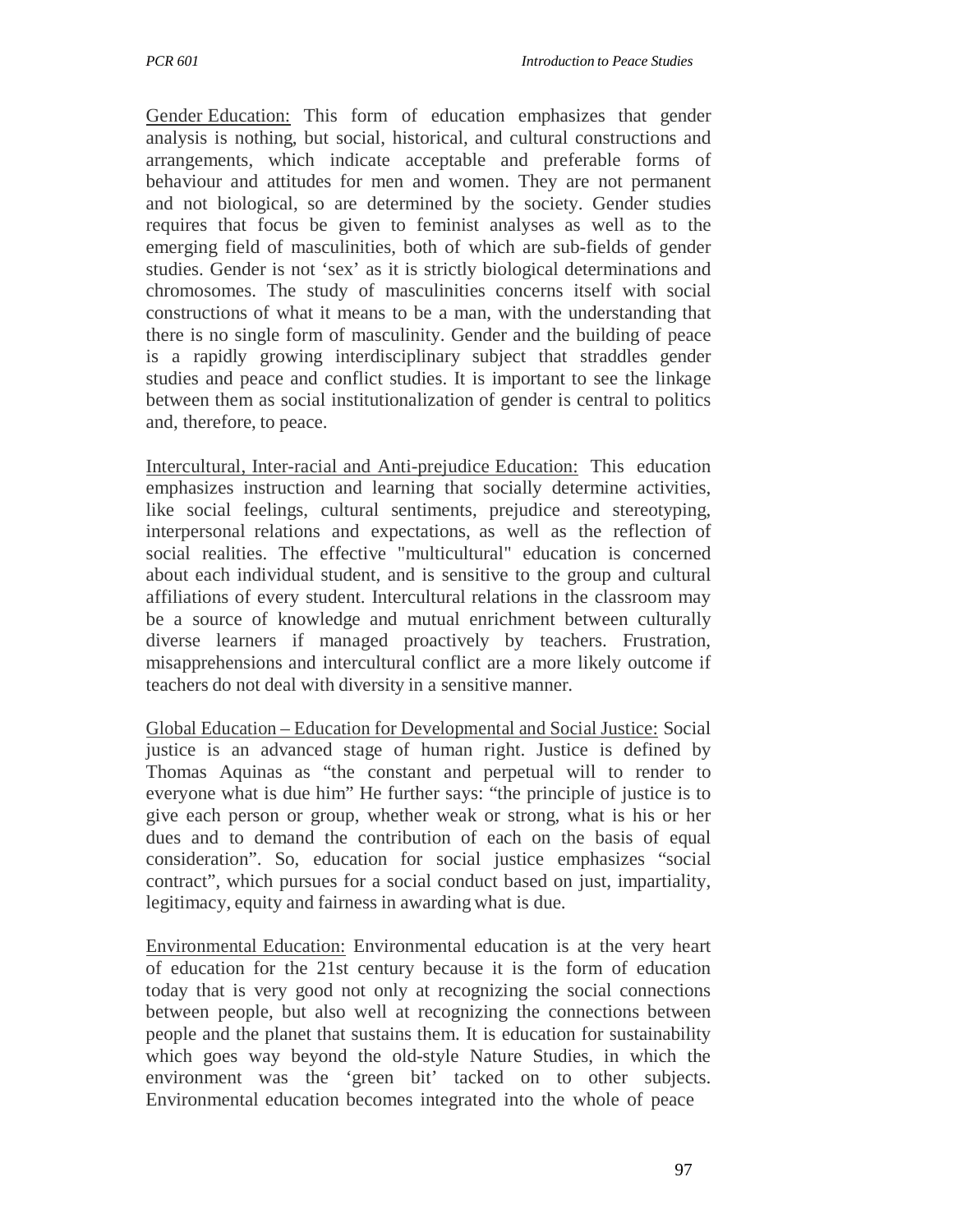education and into all levels of learning, as it also examines the physical surroundings, curriculum, and teaching of life skills.

CivicEducation–EducationForDemocraticCitizenship: Civics and citizenship education promotes citizens participation in the country's democracy by equipping them with the knowledge, skills, values and dispositions of active and informed citizenship. It entails knowledge and understanding of country's democratic heritage and traditions, its political and legal institutions and the shared values of freedom, tolerance, respect, responsibility and inclusion.

Human Rights Education – Education For Human Dignity: Human rights education is based on the quality of all-human alone, and no other living thing has. There is a dignity that goes with being human not an animal, and it is not government given, it is God/nature given. It must be respected and protected. So, Human Rights promotion and protection is not based on any other condition than human conditions. According to Declaration on Human Rights, Article 1: "All human beings are born free and equal in dignity and right. They are endowed with reason and conscience and should act towards one another in a spirit of brotherhood.

Education For Non-Violent Conflict Transformation: Non-violent transformation of conflict and the weaponry of non-violent struggle are desirable for those who seek non-lethal means of conflict engagement, which can improve the odds for reconciliation. This include changes in all, any, or some combination of the following matters regarding a conflict: the general context or framing of the situation, the contending parties, the issues at stake, the processes or procedures governing the predicament, or the structures affecting any of the aforementioned. Conflict transformation may occur through the unintended consequences of actions taken by parties internal or external to the conflict, yet deliberate attempts at transformation may also be made.

#### **3.4 A Peace Promoting Culture**

**A Peace promoting Culture**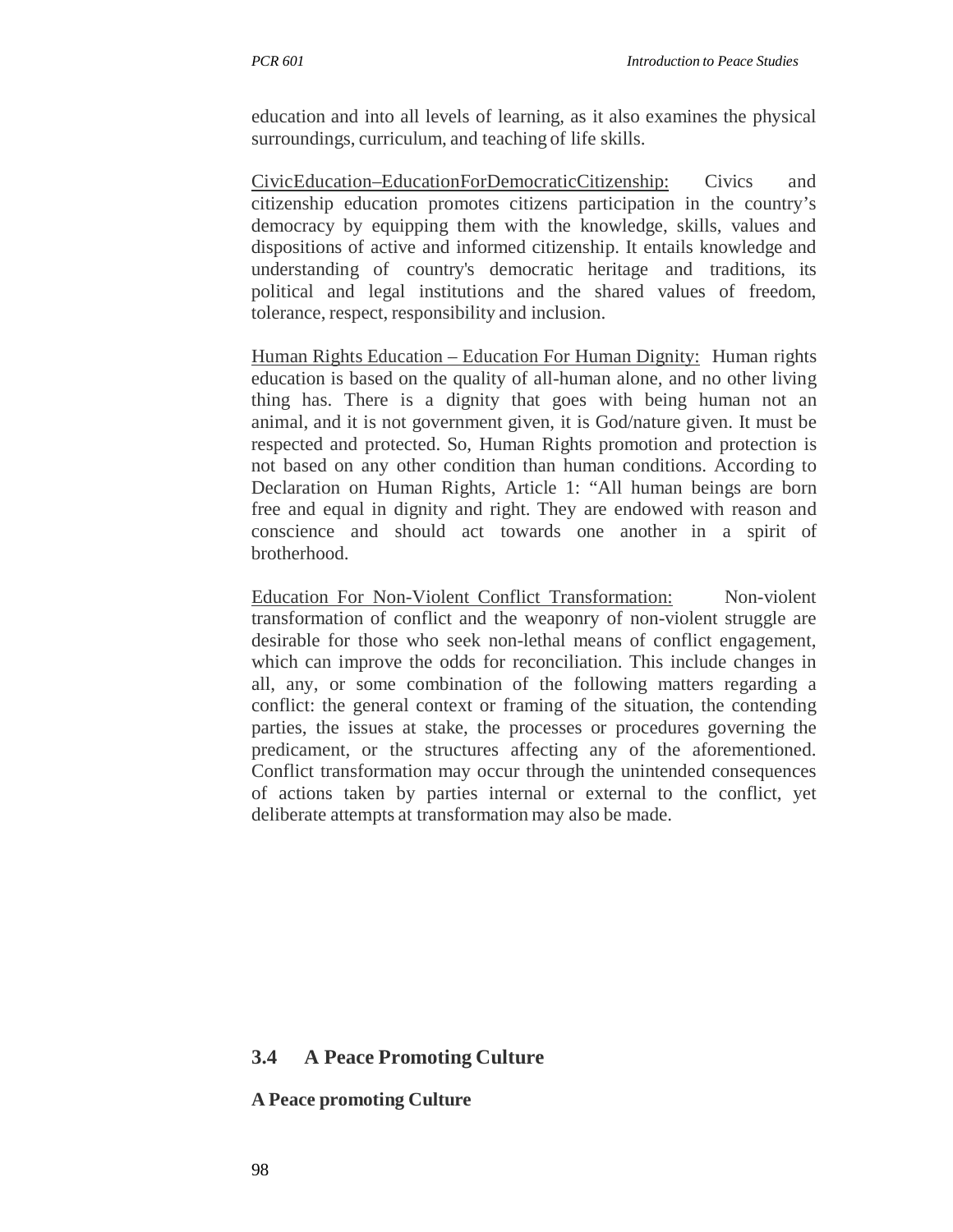| <b>From</b>                                                      | T <sub>o</sub>                                                                    |  |  |
|------------------------------------------------------------------|-----------------------------------------------------------------------------------|--|--|
| Cultures of militarism                                           | <b>Cultures of Peace</b>                                                          |  |  |
| Authoritarian education                                          | Democratic education                                                              |  |  |
| Military training                                                | <b>Disarmament education</b>                                                      |  |  |
| Propagation of prejudiced Contracting prejudices<br>enemy images |                                                                                   |  |  |
| and images                                                       | Militaristic concepts, myths Alternative concepts, myths and images               |  |  |
| Neglecting fatherhood                                            | Promoting fatherhood                                                              |  |  |
| Supporting sexism                                                | Supporting equality between<br>and<br>men<br>women                                |  |  |
| Obedience, uniformity                                            | Supporting self-reliance, independence and<br>critical thinking                   |  |  |
| human rights                                                     | Neglecting equality, justice and Respecting equality, justice and human<br>rights |  |  |
| Racism and nationalism                                           | Tolerance and global responsibility                                               |  |  |

Adopted from the EURED Curriculum of a European Peace Education Course

## **Self Assessment Exercise**

Explain the concept of peace education.

### **4.0 CONCLUSION**

A culture of peace is always achieved when citizens of the world understand global problems, developing the skills and strategies to resolve conflicts and struggle for justice non-violently, live by international standards of human rights and equity, appreciate cultural diversity, and respect the Earth and each other. Such learning can only be achieved through systematic peace education.

# **5.0 SUMMARY**

This unit highlights various ways to teach and promote peace. It began asking the question on why peace is taught. It further explained how one learns to teach peace. It also elaborated on a number of concepts in peace education. It finally examines the issue of peace promoting culture.

# **6.0 TUTORED MARKED ASSIGNMENT (TMA)**

1. Explain the importance of Peace education? **Or**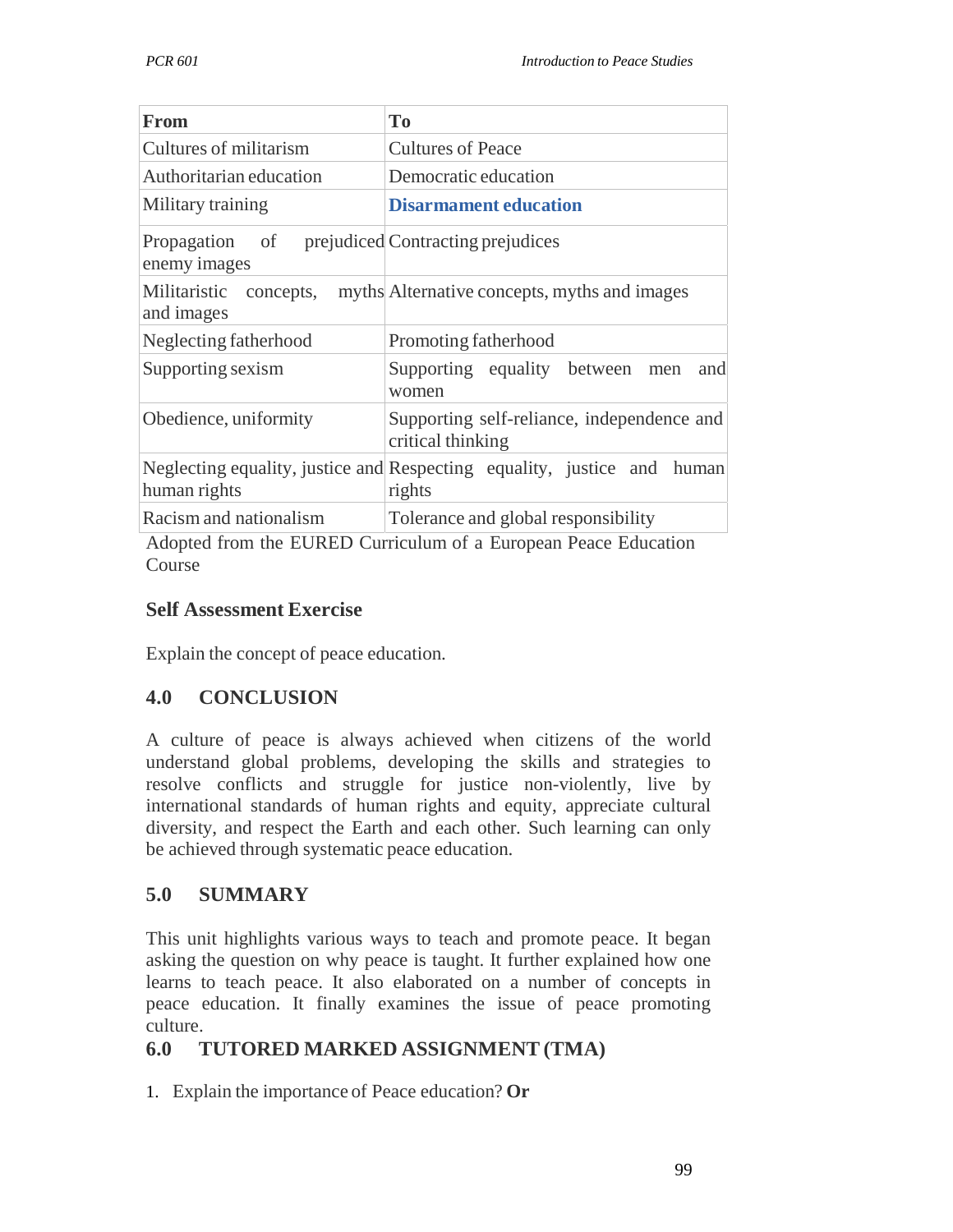2. In 500 words, describe two concepts of Peace Education

#### **7.0 REFERENCES/FURTHER READINGS**

- Cushner, K. (1998) International Perspectives on Intercultural  $\overline{\phantom{a}}$ Communication Lawrence Erlbaum and Associates, Inc. Publishers, NJ. USA
- Miller, C. and King, M. (2003) GlossaryofTermsandConceptsin Peace andconflictStudies. University of Peace Costa Rica www.un.org/cyberschoolbus/peace/frame2.htm

### **UNIT 3 AFRICAN ENDOGENOUS PEACE INSTITUTIONS**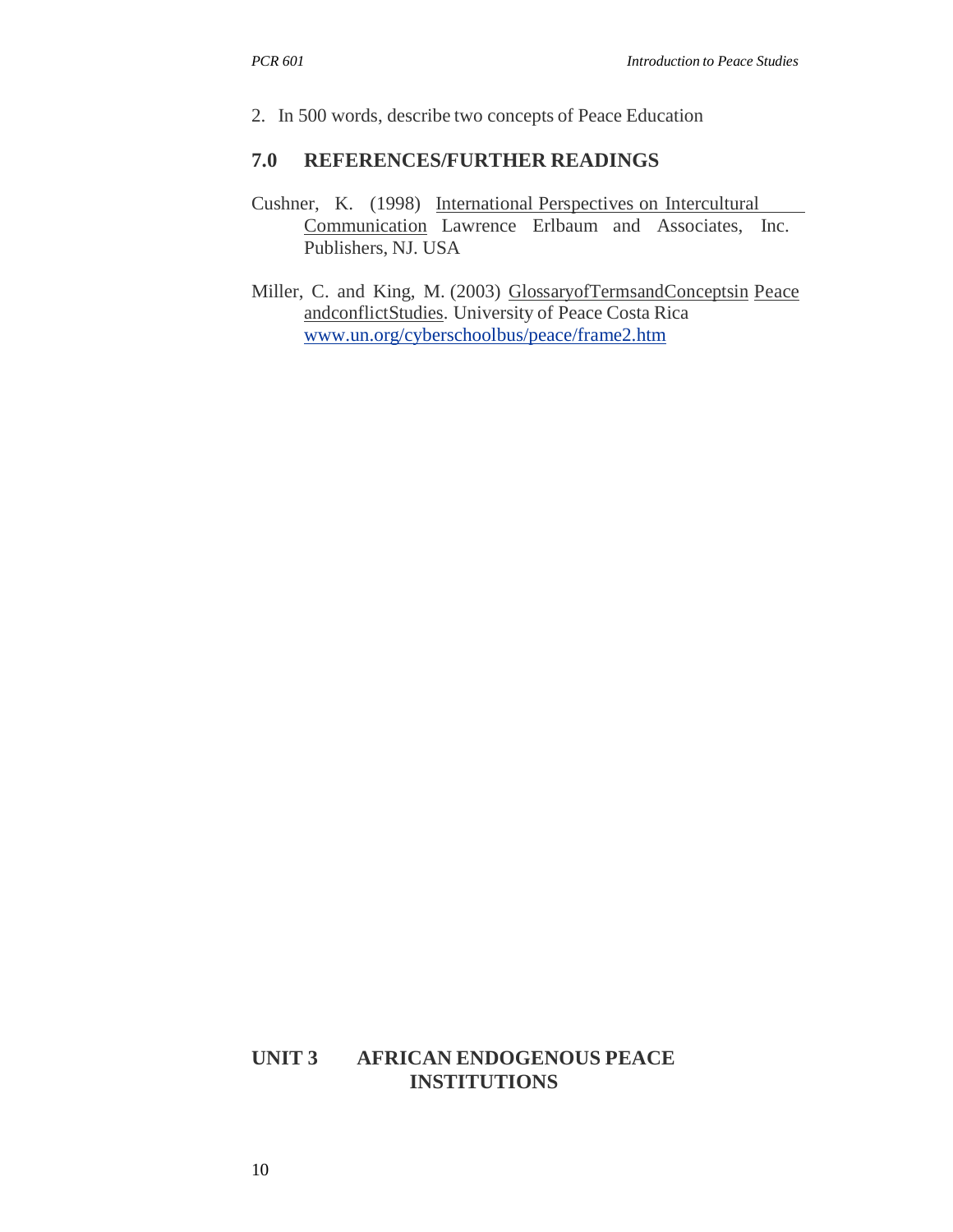## **CONTENTS**

- 1.0 Introduction
- 2.0 Objectives
- 3.0 Main Body
	- 3.1 Traditional Society
	- 3.2 Institutions for Peace and Conflict Resolution in Africa
	- 3.3 Conflict Sources among Indigenous Africans
	- 3.4 Traditional Approaches to Conflict Prevention, Management & Resolution in Africa
	- 3.5 Causes of Weakness and Erosion of Indigenous Peace Institutions in Africa
- 4.0 Conclusion
- 5.0 Summary
- 6.0 Tutor Marked Assignment
- 7.0 References/Further Readings

# **1.0 INTRODUCTION**

Peace and conflict research has been exported to other regions of the world, unfortunately, largely underpinned by the western hegemonic discourse, unfortunately. Scholars from that region have crafted the fields of peace studies and conflict resolution in Euro-American institutions, largely. According to Tamara Duffy (2000) this discipline reflected Western intellectual traditions, worldviews, expectations, values and rationality embedded in Western culture.<sup>1</sup>The discipline has assumed that the theories and methods derived from a particularistic Western worldview are universally applicable and this can be dangerously misleading.

# **2.0 OBJECTIVES**

At the end of this unit, you should be able to:

- i. Describe the traditional society;
- ii. Explain various conflict sources among indigenous Africans;
- iii. Discuss relevant traditional institutions and approaches to conflict prevention, management & resolution in Africa; and
- iv. Examine various causes of weakness and erosion of indigenous peace institutions in Africa.

# **3.0 MAIN BODY**

**3.1 Traditional Society**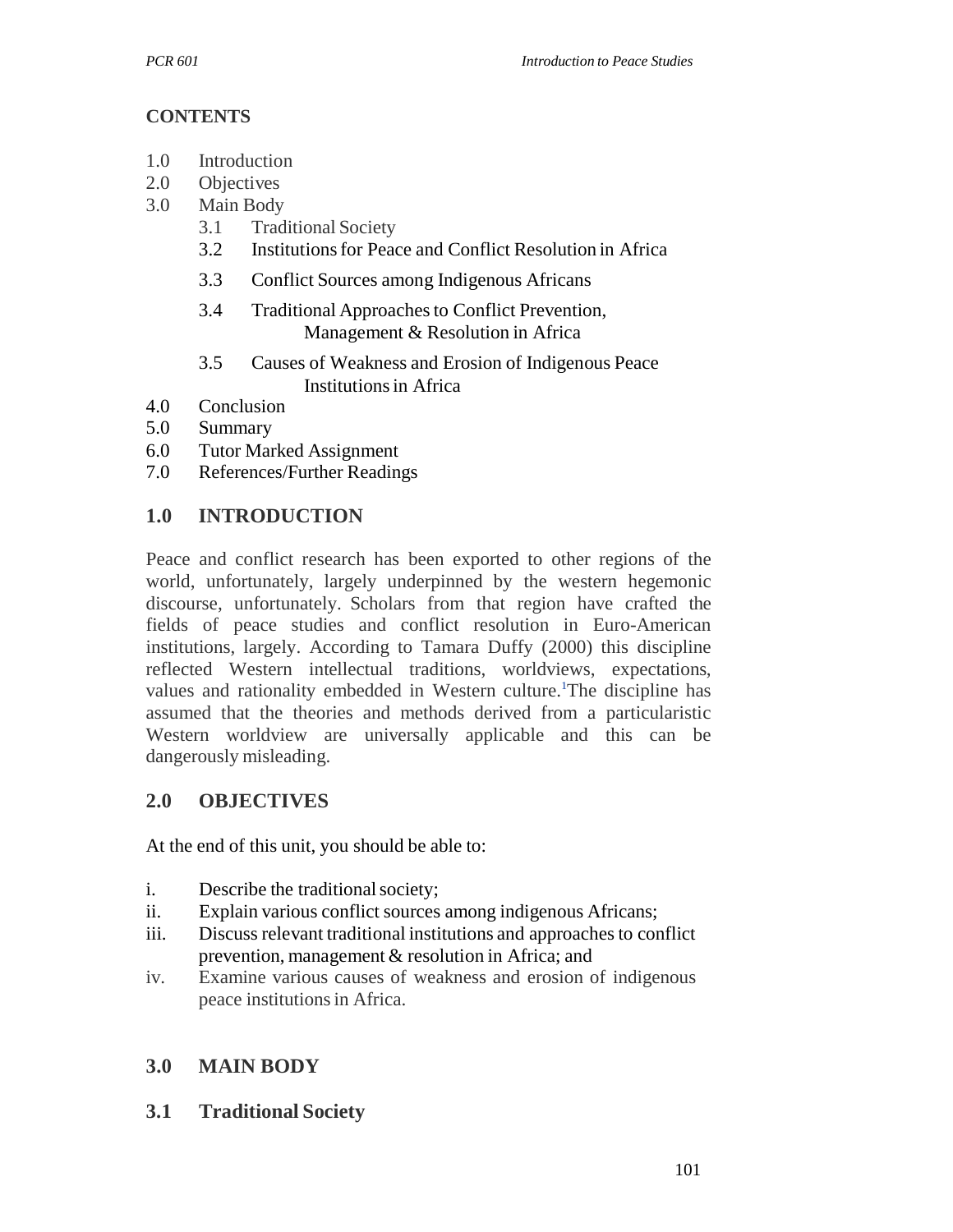Before the advent of slave trade and colonialism, African societies had well-established mechanisms for peace education, confidence building, peace making, peace building, conflict monitoring, conflict prevention, conflict management, and conflict resolution. These institutions and methods were effective and highly respected and their decisions binding on all the parties concerned.

However, the beginning of slave trade and eventually colonialism truncated the indigenous institutional mechanisms for peace in Africa. Slave trading particularly encouraged not only intra-ethnic conflicts but also inter-ethnic conflicts as people were scrambling for slaves to sell. Colonialism, on the other hand, portrayed everything that is African to be barbaric and incapable of serving any useful purpose. The result of all these is that African indigenous peace institutions were destroyed or where they could not be destroyed became weakened to a state of ineffectiveness. Courts were created by the colonialists to adjudicate cases based on their legal system while the police force was also raised up to take cases that used to be taken before the African indigenous peace institutions for amicable settlement were now taken to the courts of the colonialists, which, most times, are not properly resolved.

Indeed, before the coming of the Europeans, Africa had one of the most advanced legal institutions. The administration of justice in Africa was aimed at resolving conflicts rather than pronouncing judgments. **Emphasis was placed on reconciliation and restoration of social harmony than on punishment of the conflicting parties.** The administration of justice was made an open affair where all adults freely participated. There were no in-camera trials as court sessions as the processes were held in the open with the parties in conflict being freely cross-examined. **Truth was the object of the delivery of justice.**

# **3.2 Conflict Sources among Indigenous Africans**

The indigenous Africans are subject to the influence of all natural and generally accepted theories on the causes of conflict such as differences in perception, needs, values, power, desires, goals, opinions, and many other components of human interactions.

While this is true for most human beings, the sources of conflict in Africa are mostly land, chieftaincy position, sex matters (in relation to wife or daughter), family property, honour, murder or positioning, matrimonial fall-outs (maltreatment of wife). These are the main sources of conflicts in Africa.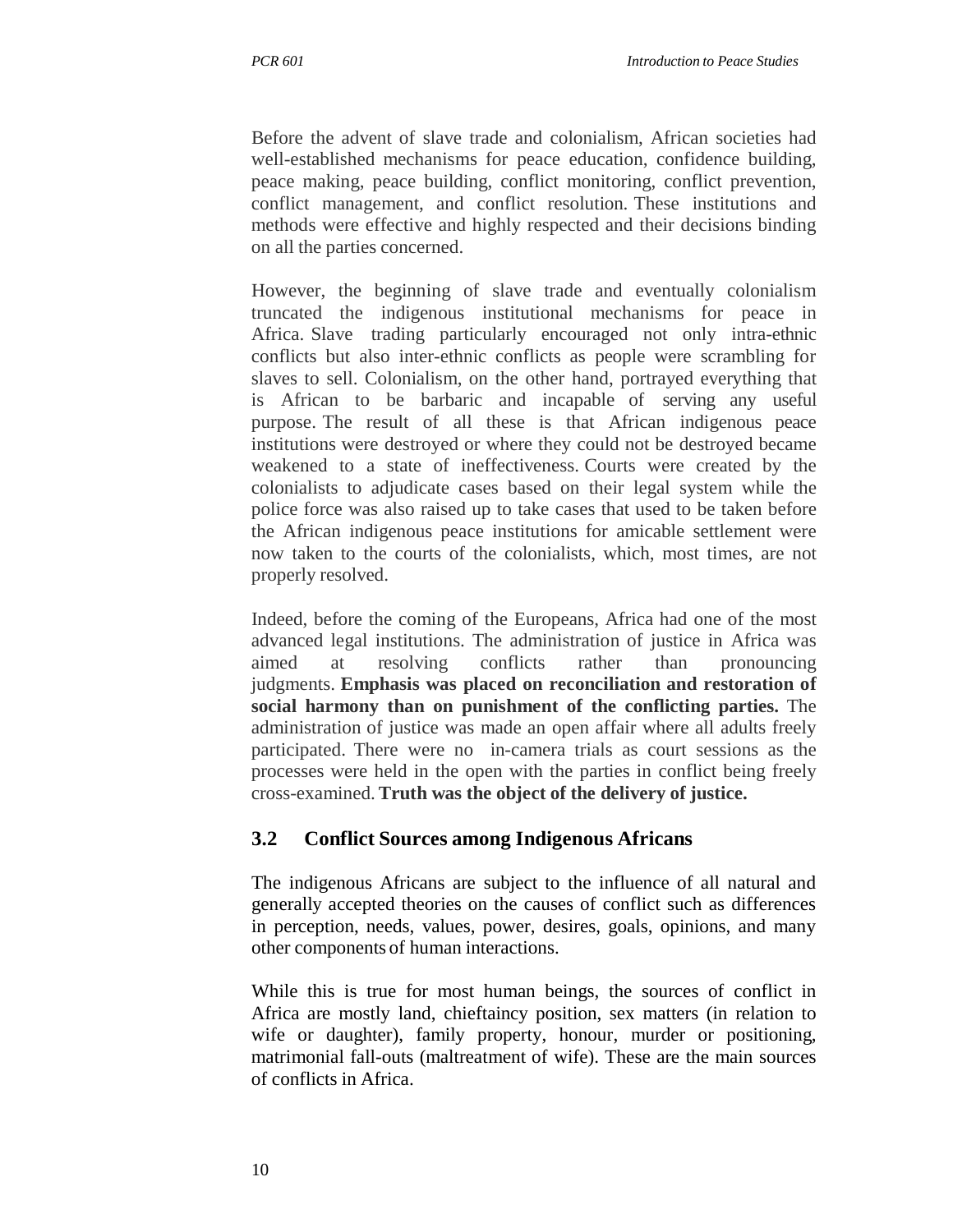# **3.3 Institutions for Peace and Conflict Resolution in Africa**

Any human society that wants to advance needs peace and security to do so, therefore, in Africa, before the arrival of the white man with all his institutions, there had been in existence elaborate and effective methods and institutions for the prevention, management and resolution of conflict. These institutions and methods were established by Africans because great emphasis were placed on peaceful resolution of disputes so as to restore social harmony to the conflicting parties while the principles of equity and justice entrenched in their customs and traditions are maintained. Among many African societies, it was strongly upheld that disputes should be settled amicable by persuasion rather than the resort of force or coercion. This system did not condone killings and violence in resolving conflict.

Among the Arusha people of Tanzania, there was instituted the Golib Festival, which was a period for the prohibition of all feuds and hostilities between and within families, clans and villages as the emphasis was laid on abundant food, harmony, fecundity, and the common interest of all the people in the community. The Gikuyu elders of Kenya had it impressed on them that their primary responsibility to their people was the prevention of conflict between members of their community and the prevention of violent and deadly conflicts that would involve the use of supernatural powers, open hostilities bloodshed, and destruction of property.

In the communities of many African countries, the concept of "African Palaver" is widely used to settle conflicts. However various communities in Africa call it various names. Among the Kpelle people of Liberia, it is called "House of Palaver" or "moot". Here, it is an ad hoc committee or council made up of the kinsmen and neighbours of the parties to a conflict. Every claim from both parties to the conflict was investigated with honesty, transparency and at the end of it all, judgment was delivered and all parties involved shared a drink. In Chad, especially among the Toubou society, the assembly in which conflicts are resolved was called "Cofono". This is a gathering in which not only the traditional rulers were involved but customary council members from the surroundings, all interested men (both young and old), as well as women groups of all ages. This is because when there is an outbreak of violent conflict, the whole clan was involved. So often a hot and exciting debate about the pros and cons of the conflict, a verdict would be given which was binding on the parties to the conflict.

In the Beti society located in the capital region of Cameroon, the concept is known as "adzo" which means "to say or "to talk". It means the act of talking things over or the use of dialogue for the settlement of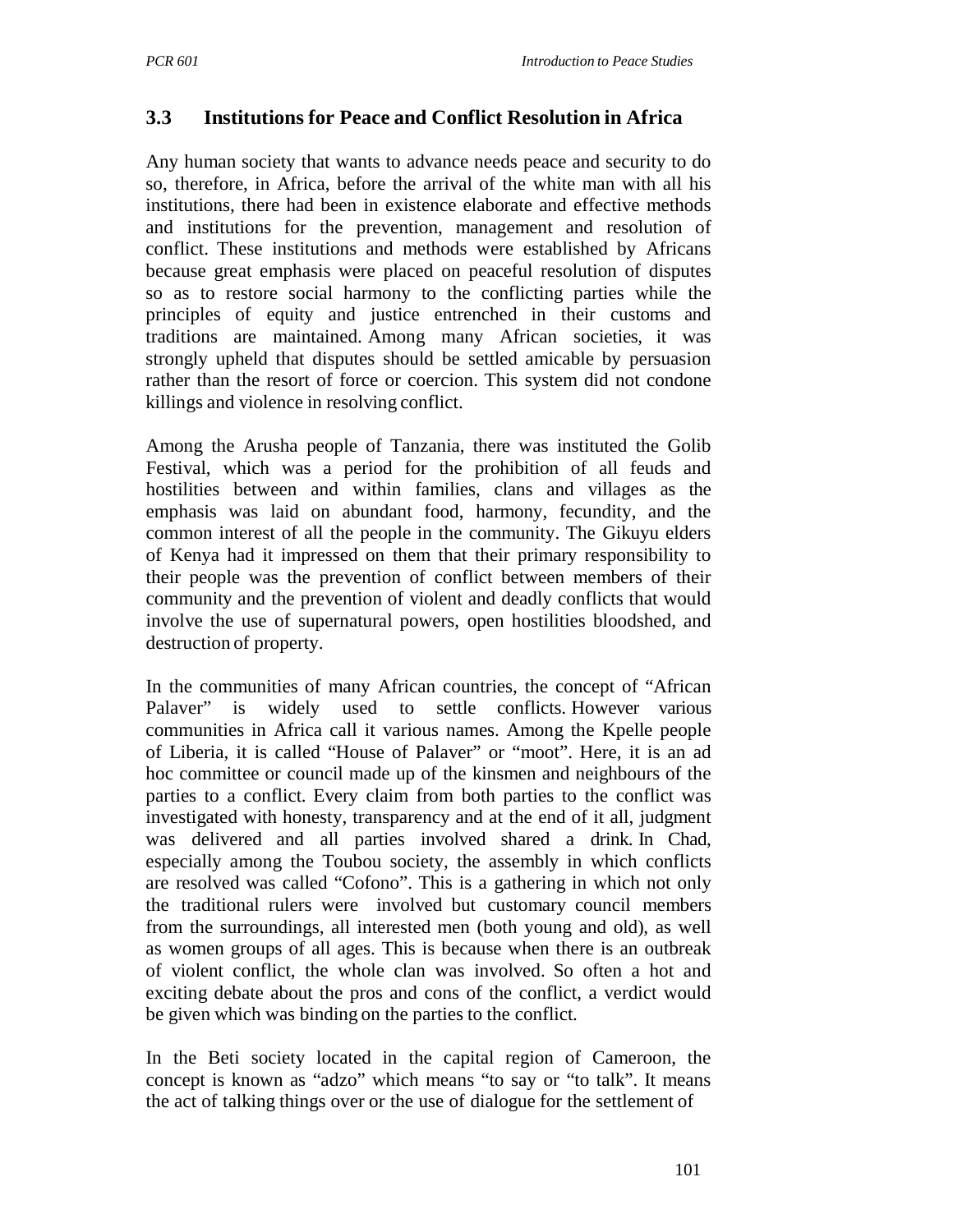conflict. It usually involves the entire community. All those who feel concerned are invited to participate in the search for an amicable settlement of the conflict. It involves three stages: the first stage is the stage for persuading parties to a conflict to bring their case to the "Palaver." The second stage has to do with the speech or hearing stage where parties to the conflict confront each other. It is also the stage when the elders will be given the opportunity to hear the full history of the conflict, known as the fear and concerns of the parties and the fundamental issues involved in the conflict. The last stage is one in which the elders, after hearing the facts of the conflict from both sides, retire to a secluded place to take a decision and come back later to drop their verdict. The guilty party is made to compensate the other party in a proportional manner that is made to be symbol, rather than as punishment.

The Palaver system is also used in Mali as a conflict management technique. In Mali society, conflicts are resolved by those that are regarded as the "keepers of the word of authority". These people render justice in the name of their ancestors. When any conflict is brought before them, they first listen to the parties, call witnesses and from there, go to question session where questions are asked, beginning from the eldest of these local judges, to clarify issues and get the true picture about the conflict. After this, they go into their own proceedings to arrive at a verdict which when given is without appeal and the guilty submits himself to the decision taken. It must be noted, however that the use of "Palaver" is the emphasis on the restoration of harmony within the community rather than the emphasis on who is right or wrong.

Among the Oromo people of East Africa, there was the "Gada" system. Institutions were set up to prevent violent conflicts but where there is an outbreak of violence, they were quickly checked before escalation. Conflicts were resolved through the establishment of truth, a just and honourable verdict given for the restoration of social harmony in the community.

Coming to Nigeria, the indigenous institutions for peace could be summed up as follows: family, elders (within a lineage), clan, females born in a family or village, council of elders, village or town assembly, king-in-council, masquerade system, age grades, hunters association, oracles and deities etc. All these serve as institutions for the maintenance of peace and the resolution of conflict.

### **3.4 Traditional Approaches to Conflict Prevention, Management & Resolution in Africa**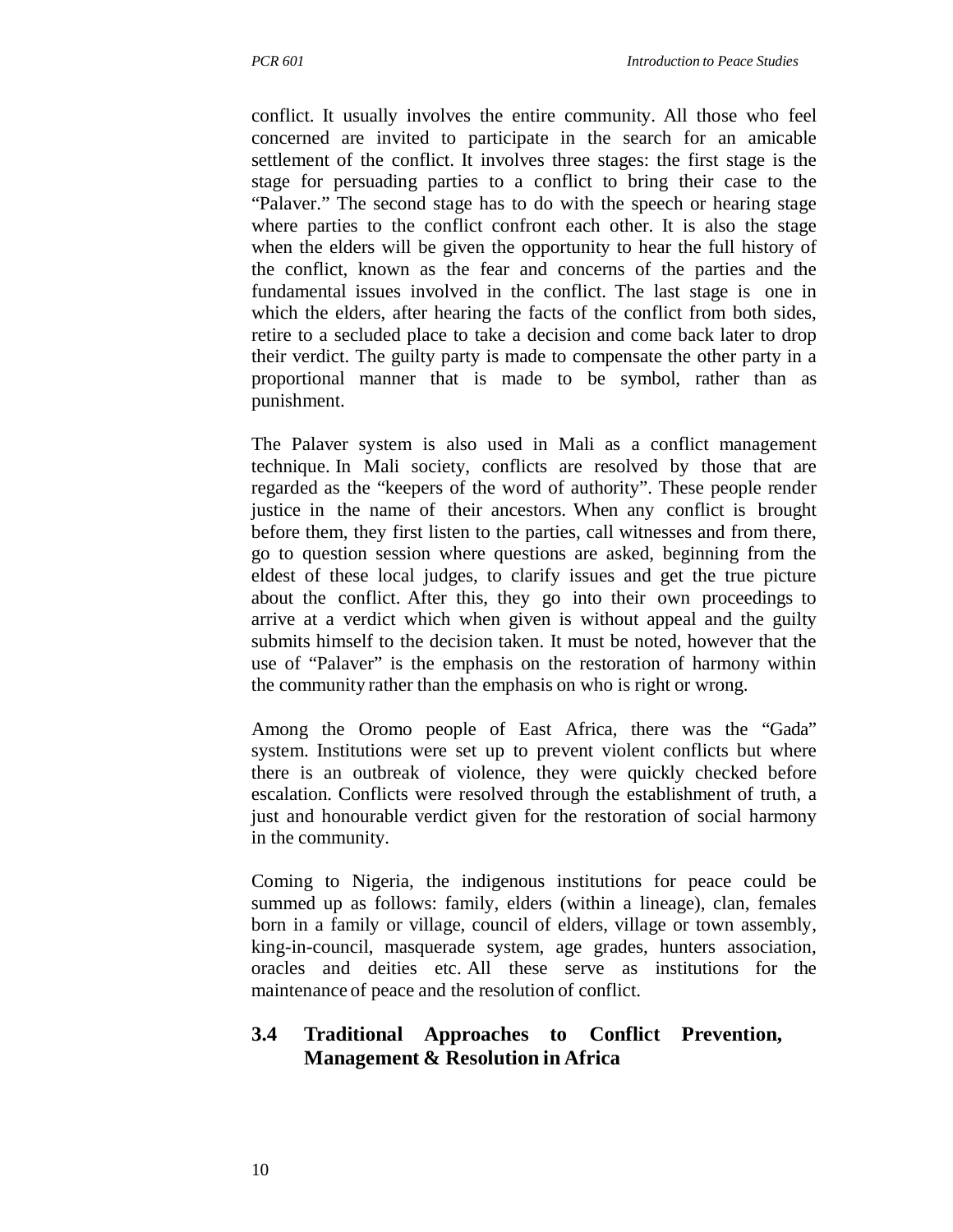The following were some of the ways through which conflicts were prevented, managed and resolved in Africa before the coming of the colonialists.

#### **Socialization**

The indigenous African see human existence as unified, interlinked, and integrated in a web. In most communities of the South of Africa, there existed the concept "Ubuntu" which means "collective personhood" or "member of the human family" This concept is contained in the Nguni proverb that states, "I am because we are". From childhood, people were taught to live in harmony with others and avoid a situation of trying to win at all cost in the case of conflict and dispute settlement. Indigenous Africans impart in their offspring that quarrel and fight with others are to be seen as quarrel between blood relations.

### **Inculcation of Myths**

The use of proverbs, idioms, folktales and songs to describe the nature of the world and how to live in it was another way of preventing, managing and resolving conflicts in Africa. The need to live harmoniously with others and avoid violent conflict because of the dangers inherent in it was one of the reasons for inculcating these myths through the use of proverbs, idioms etc. on the children at tender age.

### **Use of Traditional Institutions in Conflict Monitoring**

The institutions of family, council of elders, clan, female born of a village etc. were used in the task of conflict monitoring and prevention. Each family head is employed and mobilized to prevent conflict through peace education, conflict monitoring and mediation and reconciliation.

#### **Ritual Treaties and Blood Covenant**

Rituals treaties and blood covenant were used to remove fear, and engender trust, blind families and villages and to avoid war. Such treaties and covenants involve powerful deities, which makes it not easy to violate as violation would bring dire consequences.

### **Institution and Celebration of Festivals**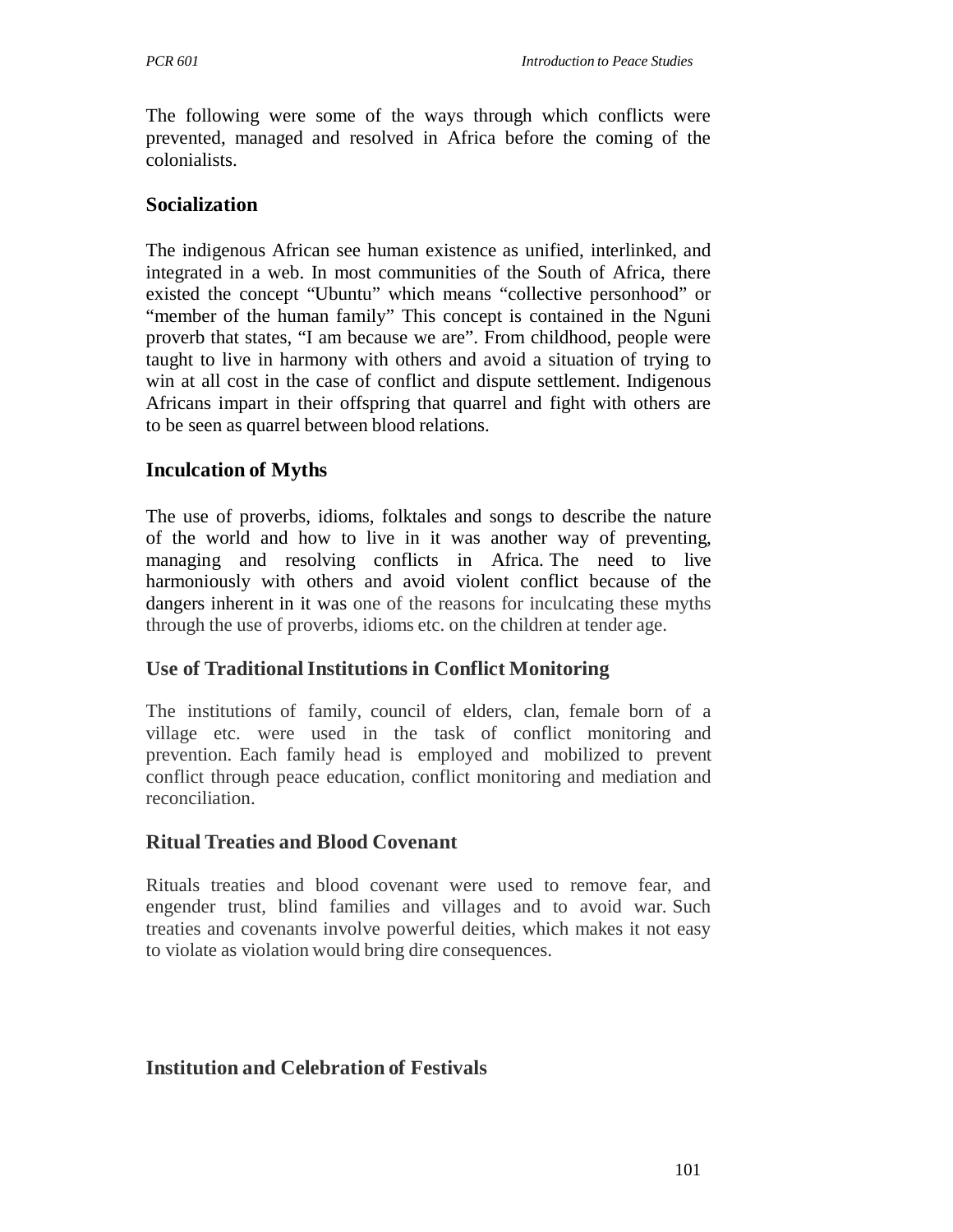There were instituted celebrations of festivals during which the virtues of peace, harmonious living, honesty etc. were extolled in songs. Rituals and scarifies were performed to the village deities and ancestors foe peace, protection, good works, fertility etc.

### **Use of Sanctions**

Sanctions were imposed on families and individuals who were seen to have contradicted the customs and traditions of the people in order to deter others from engaging in behaviours that would engender conflict. Sanctions were meted on such misbehaviour as stealing, willful murder, incest, abuse of elders, willful damage to property, lying, bearing false witness, poisoning, rape etc. Such sanctions included those that were imposed by the deities such as accidents, sickness, death, famine, poverty, misery, barrenness and loss of children etc. to the ones imposed by the society in such as exile, ostracism, fines, compensation, restitution, rendering apology etc.

### **Use of Marriages**

Marriage is one of the means to the prevention, management and resolution of conflict before slave trader, colonialism and religion changed the societal life of the indigenous Africans. Marriages reduced inter-group wars as children who possessed mixed blood were used to prevent, manage and resolve conflict. Most of those marriages were not just intra-tribal but inter-tribal and most times involve the royalty such as the one between Adaeze, the daughter of Obi Ossa; of Aboh and Amain, the king boy of Brass and that between King Ajaja's daughter and Alafin of Oyo and Alafin of Oyo's daughter and King Ajaja in 1730.

### **Oath Taking**

One of the approaches used in the pre-colonial days to prevent, manage and resolve conflict was oath taking. This was a practice to establish truth and guilt and discourage dishonest attitude and evil actions in society. Most times this was done at the shrine of a very powerful deity over something that could be an avenue for contacting such deity. People are always warned before taking oath on the consequence of doing so on falsehood in order to avoid shame.

### **Diplomacy**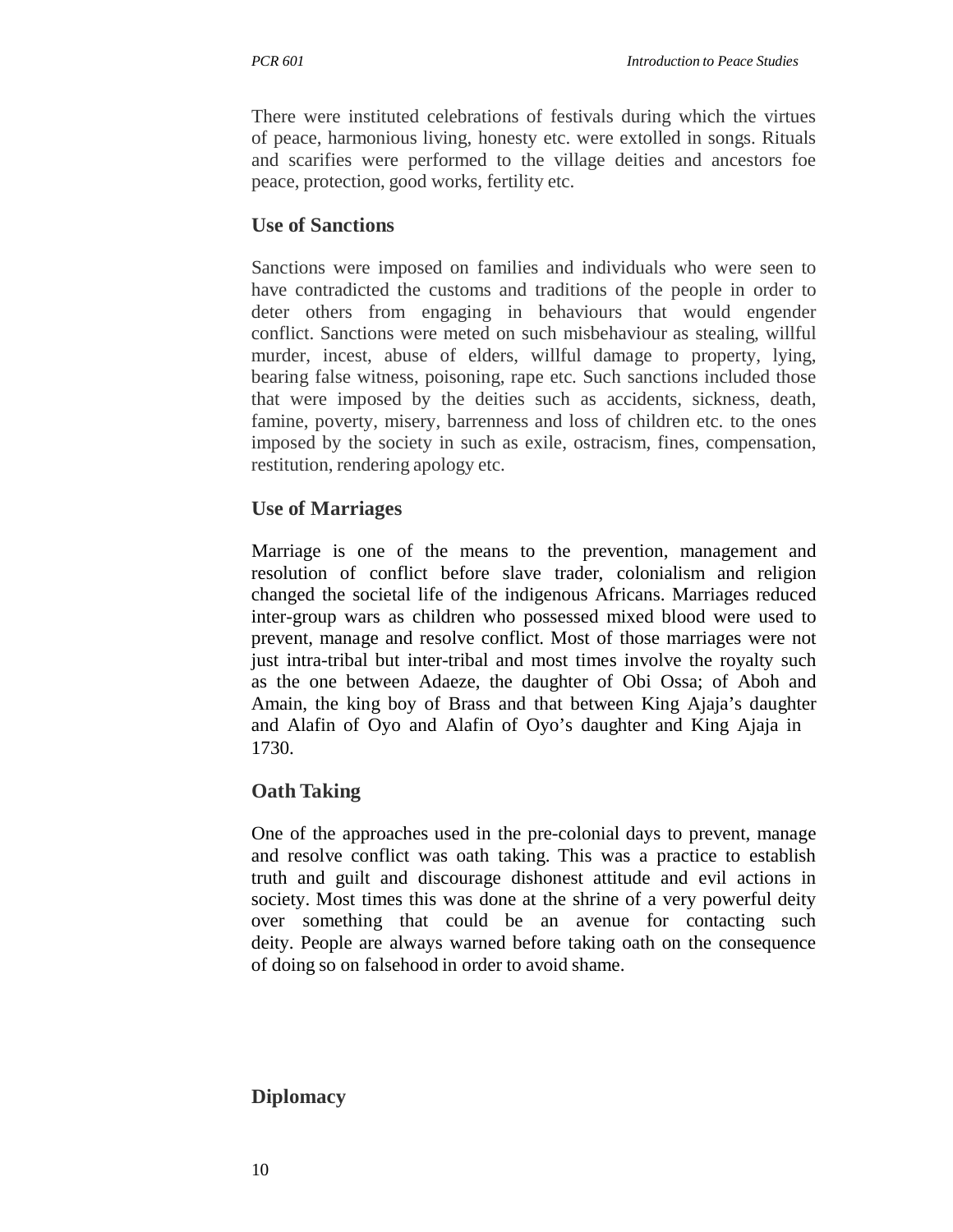In the ages past, diplomacy, which was a tool for foreign relations, was also employed in conflict prevention, management and resolution in Africa. This is attested to by the diplomatic exchanges between the empire rulers of Shangai and Mali etc.

## **3.5 Causes of Weakness and Erosion of Indigenous Peace Institutions in Africa**

The arrival of the slave masters as well as colonial masters contributed in no small measure to the ineffectiveness and sometimes, complete erosion of peace institutions in Africa. Slave trade encouraged conflicts within and among tribes while colonialism brought along with it its own system of justice, administration etc. that were alien to that of the Africans. Colonialism denigrated everything that was African and labeled it barbaric.

Secondly, the arrival of Christian religion further weakened and rendered ineffective peace institutions in Africa that had hitherto existed before the coming of this religion. The traditional religion of the people which was the basis of law was weakened and ritual sanctions, treaties and festivals which were based upon the people's religion collapsed and gave way to the new religion which preached forgiveness of sin and purging from unrighteousness through the blood of Jesus.

European commerce and colonialism which promotes crass materialism and individualism was another factor that destroyed family solidarity and corporate integrity and which was responsible for the weakening and eroding of indigenous peace institution in Africa.

### **Self Assessment Exercise**

Institutions for Peace and Conflict Resolution in Africa are essential. Discuss

# **4.0 CONCLUSION**

Application of theories and methodologies of peace research and conflict resolution in Africa has largely neglected the simple fact that Africa has well-developed and tested indigenous approaches and methods of conflict management, resolution, pacific settlement of disputes and peace building. Some scholars have argued that to develop universal models and techniques on peace research and conflict resolution applicable across all social and cultural contexts is simply problematic because, it neglects the specificity of cultural and the diverse cultural milieus that conflict is embedded and critical to its resolution. John Paul Lederach (1998) has therefore proposed an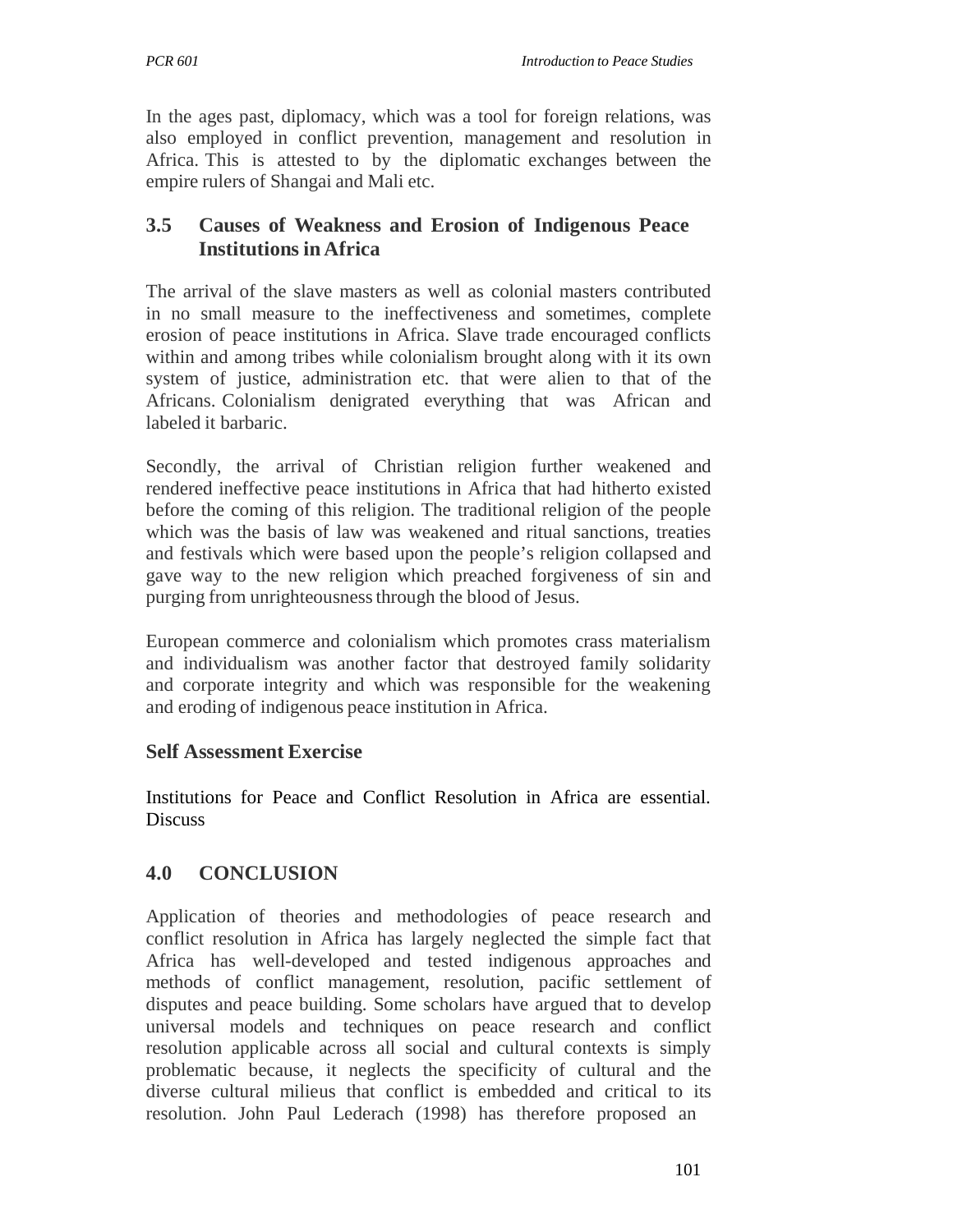'elicitive' process of conflict resolution as an alternative to the traditional and dominant 'prescriptive' process. The elicitive process of conflict resolution is based on building and creating appropriate models from the cultural resources and implicit knowledge available in a given setting. The prescriptive process on the other hand, is based on transferring conflict resolution techniques from one setting to another, in particular, the transfer of Western methods to non-Western conflict environment.

# **5.0 SUMMARY**

This unit has discussed various issues that would stimulate our knowledge of the customary alternative to conflict resolution and prevention. It began with the description of traditional society. It went further to discuss various conflict sources among indigenous Africans, relevant traditional institutions and approaches to conflict prevention, management and resolution in Africa and various causes of weakness and erosion of indigenous peace institutions in Africa.

# **6.0 TUTOR MARKED ASSIGNMENT (TMA)**

- 1. Should African Approaches to conflict resolution be adopted in resolving conflicts in Post Colonial Africa? **Or**
- 2. What are the problems that will make the adoption of African approaches difficult and what are your suggestions on overcoming these problems?

# **7.0 REFERENCES/FURTHER READINGS**

- Duffy, T. (2000) 'Cultural Issues in Contemporary Peacekeeping: A Conflict Resolution Perspective' InternationalPeacekeeping
- Lederach, J.P. (1997) BuildingPeace:SustainableReconciliationin DividedSocieties, Washington DC, United States Institute of Peace
- Otite, O and Albert, I.O. (1999) [eds], CommunityConflictsinNigeria: Management, Resolution and Transformation, Ibadan: Spectrum Books.
- Nwolisa, B.C. (2004) 'Traditional Approaches to Conflict Resolution Among the Igbo People of Nigeria: Reinforcing the Need for Africa to Rediscover its Roots' in Amani: Journal of African Peace, Vol. 1/ No. 1/ 2/2004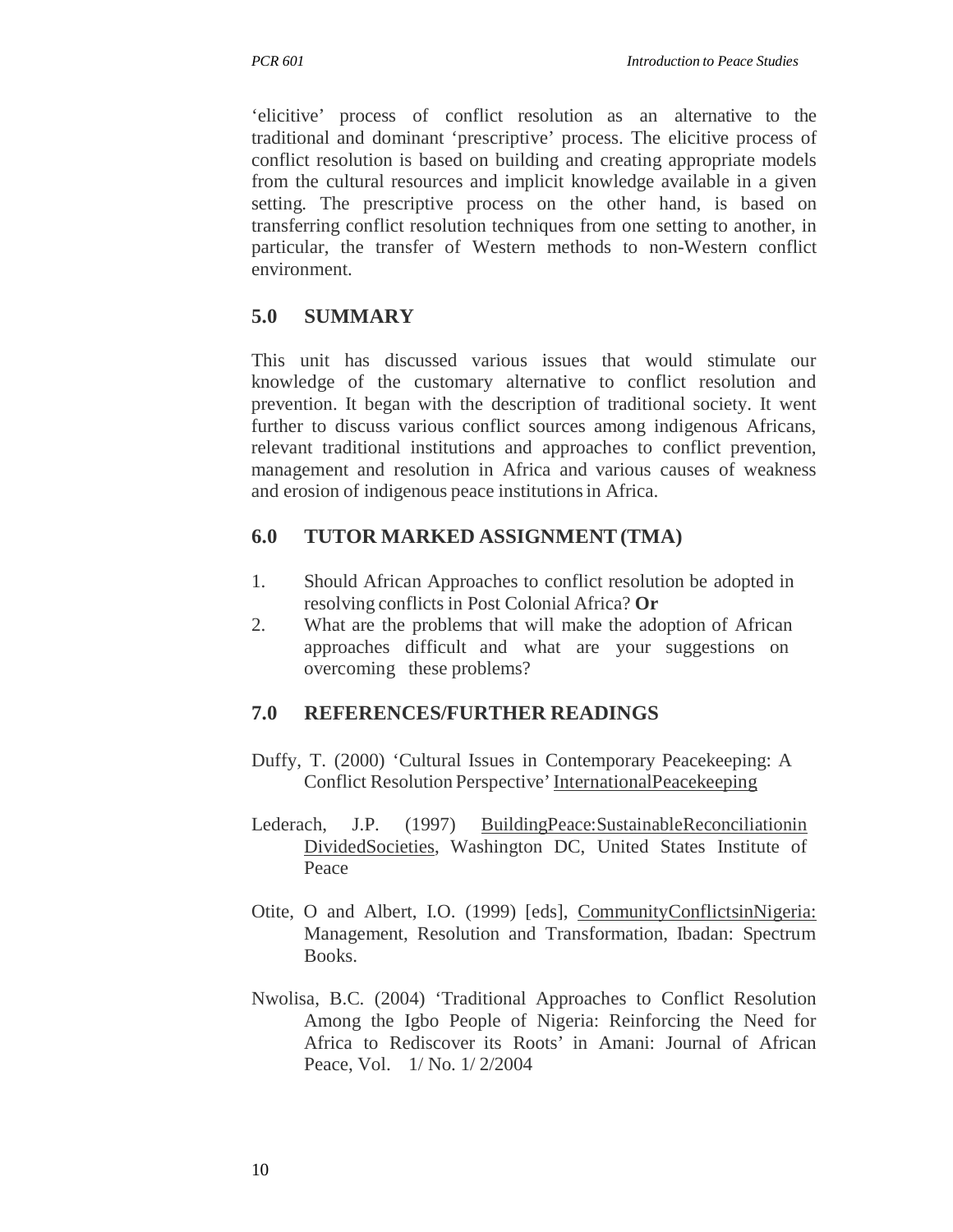Zartman, W. (ed) (2000) Traditional Cures for Modern Conflicts: African Conflict 'Medicine'. SAIS. Lynne Renner, London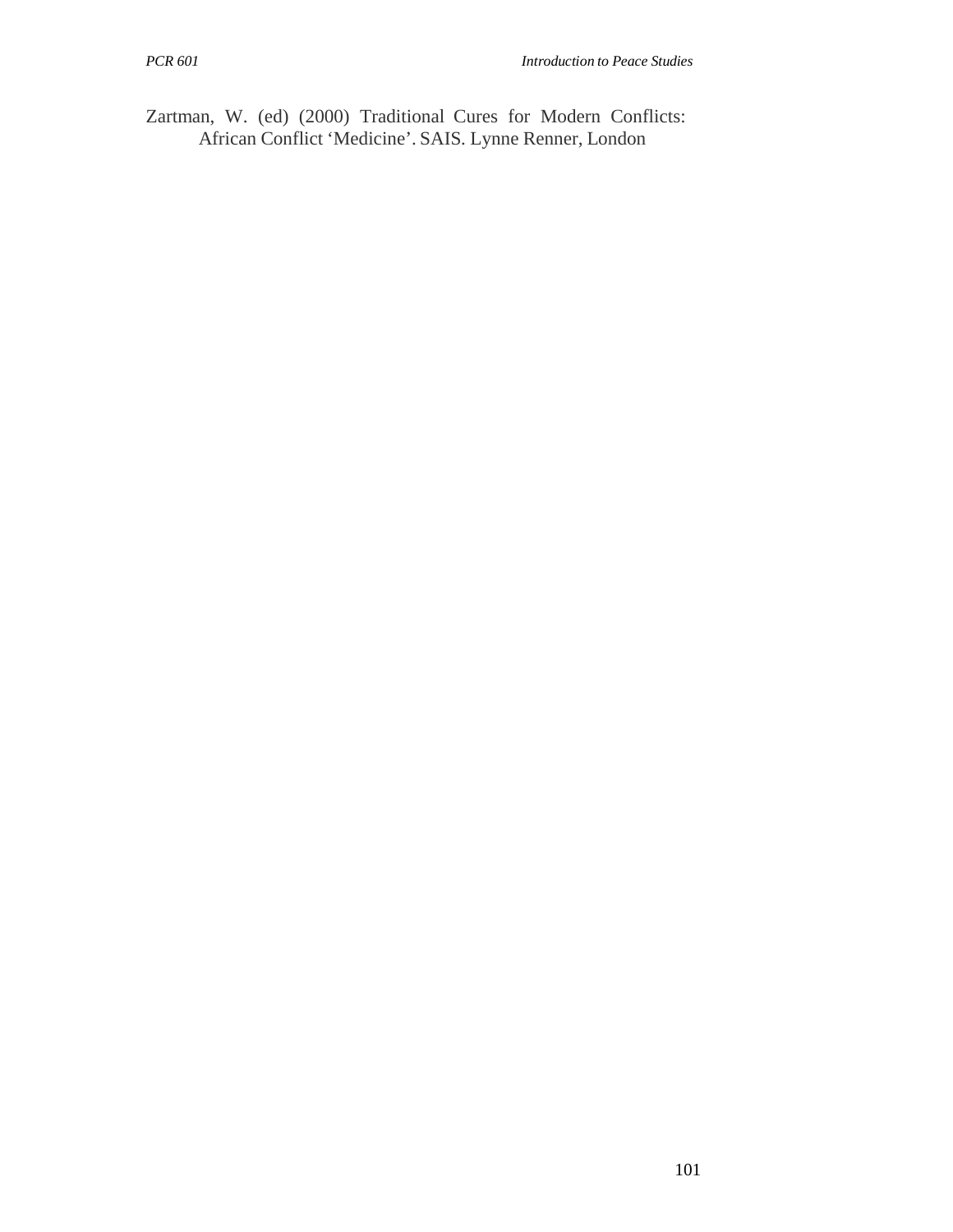# **UNIT 4 SMALL ARMS, CHILDREN AND GIRLS IN ARMED CONFLICTS.**

#### **CONTENT**

- 1.0 Introduction
- 2.0 Objectives
- 3.0 Main Body
	- 3.1 Small Arms Proliferation
	- 3.2 ECOWAS Convention on Small Arms
	- 3.3 Child Soldiers in West Africa
	- 3.4 Why Children?
	- 3.5 Solutions
- 4.0 Conclusion
- 5.0 Summary
- 6.0 Tutor Marked Assignment
- 7.0 References/Further Readings

#### **1.0 INTRODUCTION**

The use of arms whether small, light, improvised or weapons of mass destruction in conflict, is not new; and this explains why the right of self-defence and self determination are part of the international law. What is rather new is that access to these weapons is easy and cheap. Records have it that you can exchange an AK47 for as little as a bag of grain, and studies have it that, there are more arms with the militias than in the National armies of most African countries. And what is most unacceptable is the indiscriminate use of these weapons, against those that the humanitarian laws are out to protect. The proliferation of these weapons in the hands of undisciplined actors has outpaced the efforts to ensure compliance with the basic rules of warfare. The aftermath is levels of wanton violence and streams of horrific images.

The end of the cold war and the collapse of Soviet Union led to the significant change in the dynamics of conflicts and international transfer of arms. These changes also have led to a very high level of civilian casualties and making delivery of humanitarian assistance extremely difficult. Although it is true that arms increase facilitated aggression against civilians, it is also important to know that there are other factors that contribute to the heavy toll paid by the civilians.

#### **2.0 OBJECTIVES**

At the end of this Unit, you should be able to:

i. Describe small Arms and light weapons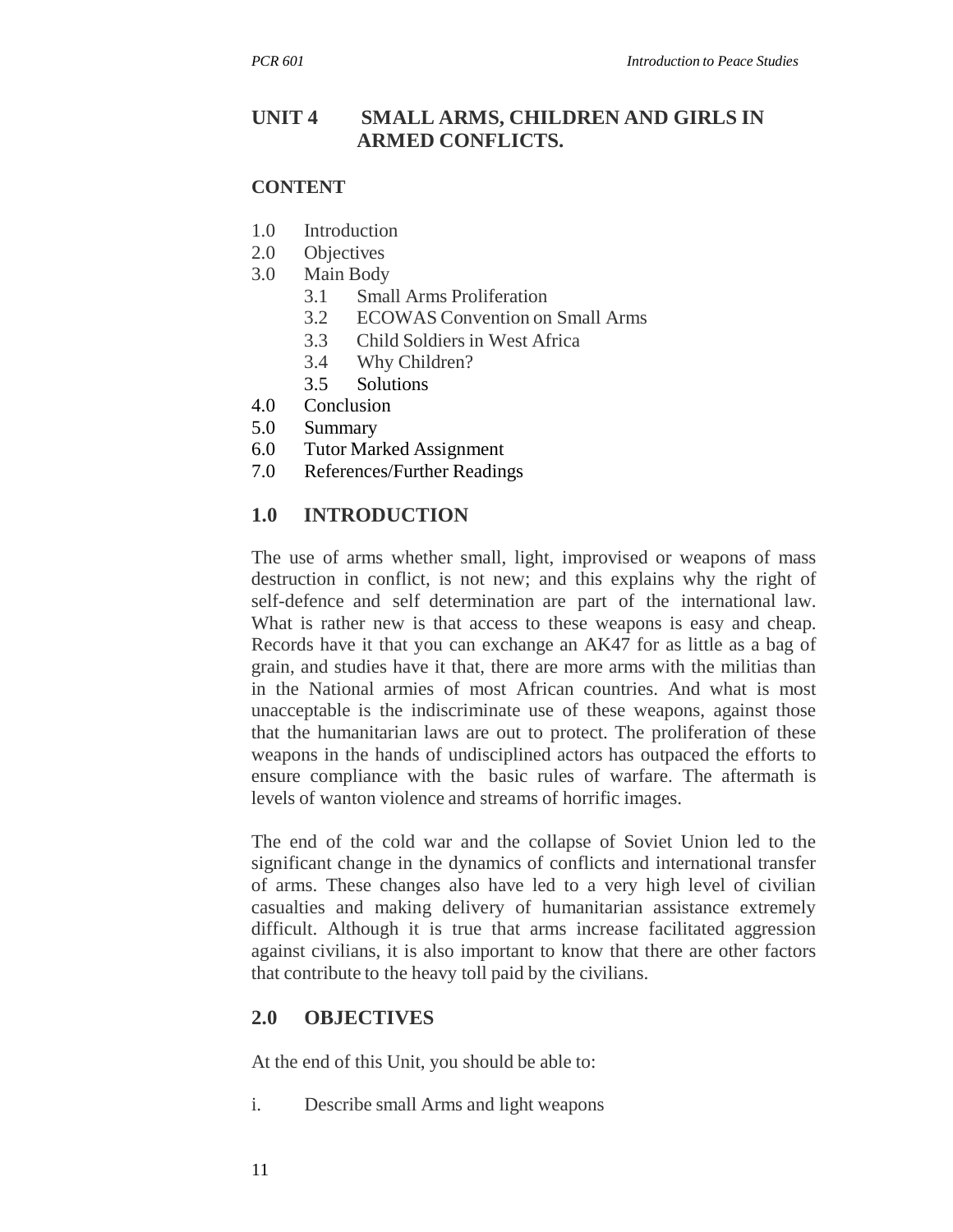- ii. Explain the reasons / factors for its proliferation
- iii. Describe the efforts of ECOWAS in the control of small Arms and light weapons proliferation
- iv. Describe the process of recruitment and activities of child soldiers
- v. Explain the role of girls in armed conflicts and
- vi. Identify some solutions to child soldier and the use of children in armed conflicts.

# **3.0 MAIN BODY**

### **3.1 Small Arms and Light Weapons Proliferation**

Small Arms and light Weapons are distinguished weapons of war that are very simple to use, small in size, and easy to carry, but have the capacity to do grave damage in especially intrastate conflicts. Small Arms, because of their simplicity and durability, their proliferation is made very easy. These weapons require very little upkeep and logistical support as they have very few moving parts. They are also very durable. Even uneducated combatants and children can easily manipulate them as they need very little training and can be easily effectively handled. The qualities of small arms include:

### **Portability and Conceal-ability**

Small Arms and Light weapons can be moved about by individuals or small and light vehicles. Because of their size, concealing them is very easy. They can be hidden in legitimate goods and be smuggled across borders into conflict zones.

### **Military / Police and Civilian Uses**

These weapons are used by the military and the police, and even can be acquired legally by individuals. Because they are not exclusively procured by the national military, it is then vulnerable to abuse by illegal users.

### **Low Cost and Wide Availability**

For the fact that there are various legal users like the military, police and civilians, the number of manufacturers is large and this makes its availability very high. For example, in Uganda, weapons could be purchased, as cheaply as buying a chicken, and in Mozambique and Angola, they are as cheap as 15 USD.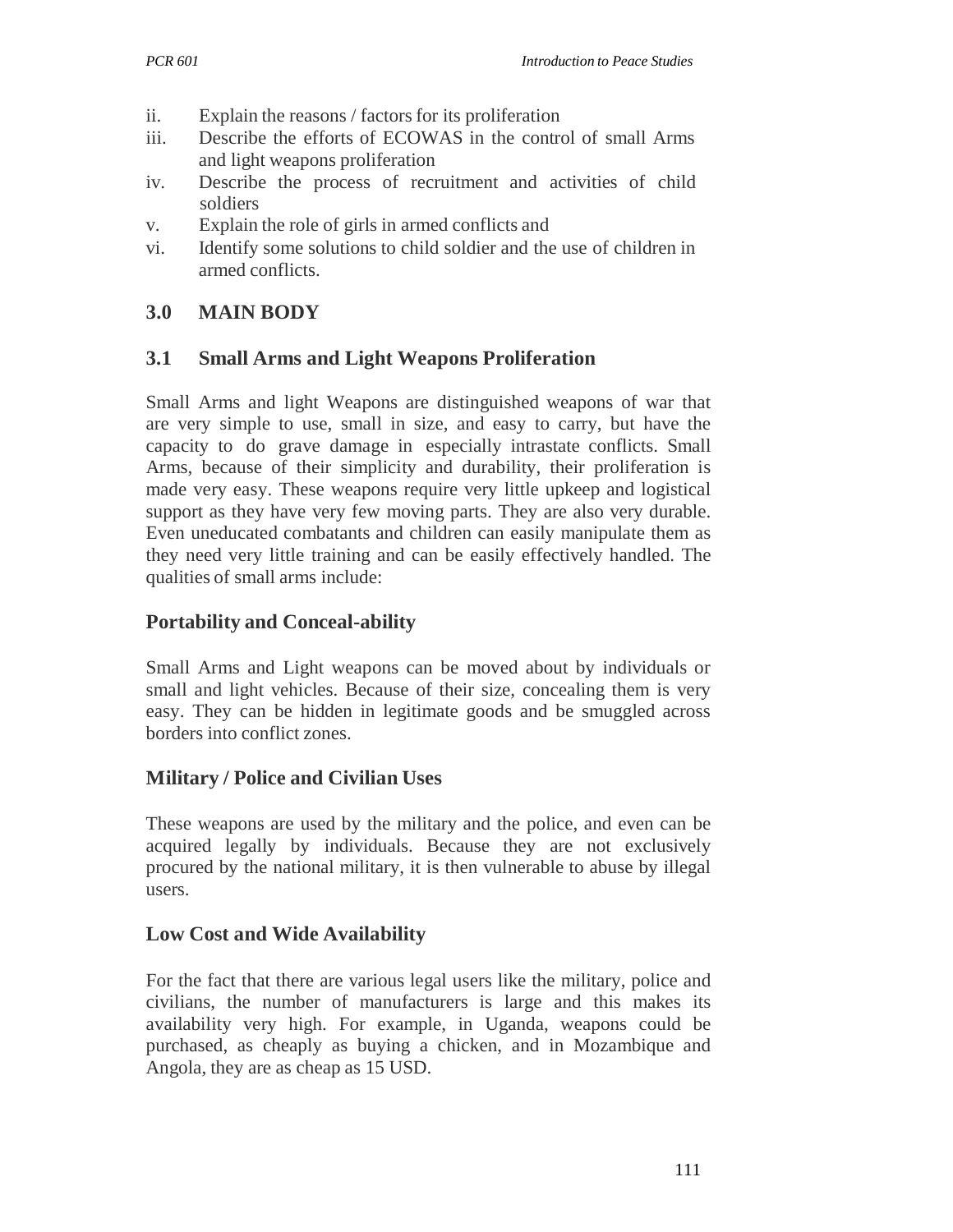# **Lethality**

These weapons are also as dangerous as the big weapons. Some of these small Arms have the capacity to fire up to 700 rounds a minute, and can cause great damage. So, having a small group of people armed with these arms, they can pose a real challenge to any military.

So, the above reasons and more explains why Small Arms and Light Weapons proliferation will continue to be a challenge in managing intrastate/ethnic conflicts.

# **3.2 ECOWAS Conventions on Small Arms**

Economic Communities of West African States (ECOWAS), in 1998, adopted a Moratorium on Small Arms and Light Weapons, which aimed to combat the proliferation of these weapons. It was a product of both the government and the civil society organizations. In 2002, there was a follow up meeting in Dakar Senegal, which aimed to strengthen the moratorium, so that it can become more effective. The West African region is a very volatile part of African because of the armed conflicts in this region coupled with cross border crime and destabilizing factor due to the heavy presence of illegal arms trafficking and usage. In March 2005, in Bamako, Mali, there was another workshop to transform the ECOWAS moratorium on importation, exportation and manufacture of Small Arms and Light Weapons in West Africa. The "ECOWAS Protocol on the fight against the proliferation of small arms and light weapons, their munitions and other related material" is structured with a preamble and eight chapters that have been broken down into31 Articles:

**Chapter 1** concentrates on definitions, objectives and basic principles. It aims to offer a framework for the draft protocol.

**Chapter 2** sets out the legal regime accompanied by the criteria and procedures for exemption.

**Chapter 3** focuses on the measures and ways of promoting transparency as an efficient means of fighting the proliferation of small arms and light weapons.

**Chapter 4** underlines the necessity of translating the sub-regional undertaking into adequate and effective legislative and regulatory framework.

**Chapter 5** defines the activities that must be carried out to guarantee the implementation of the protocol pilot study.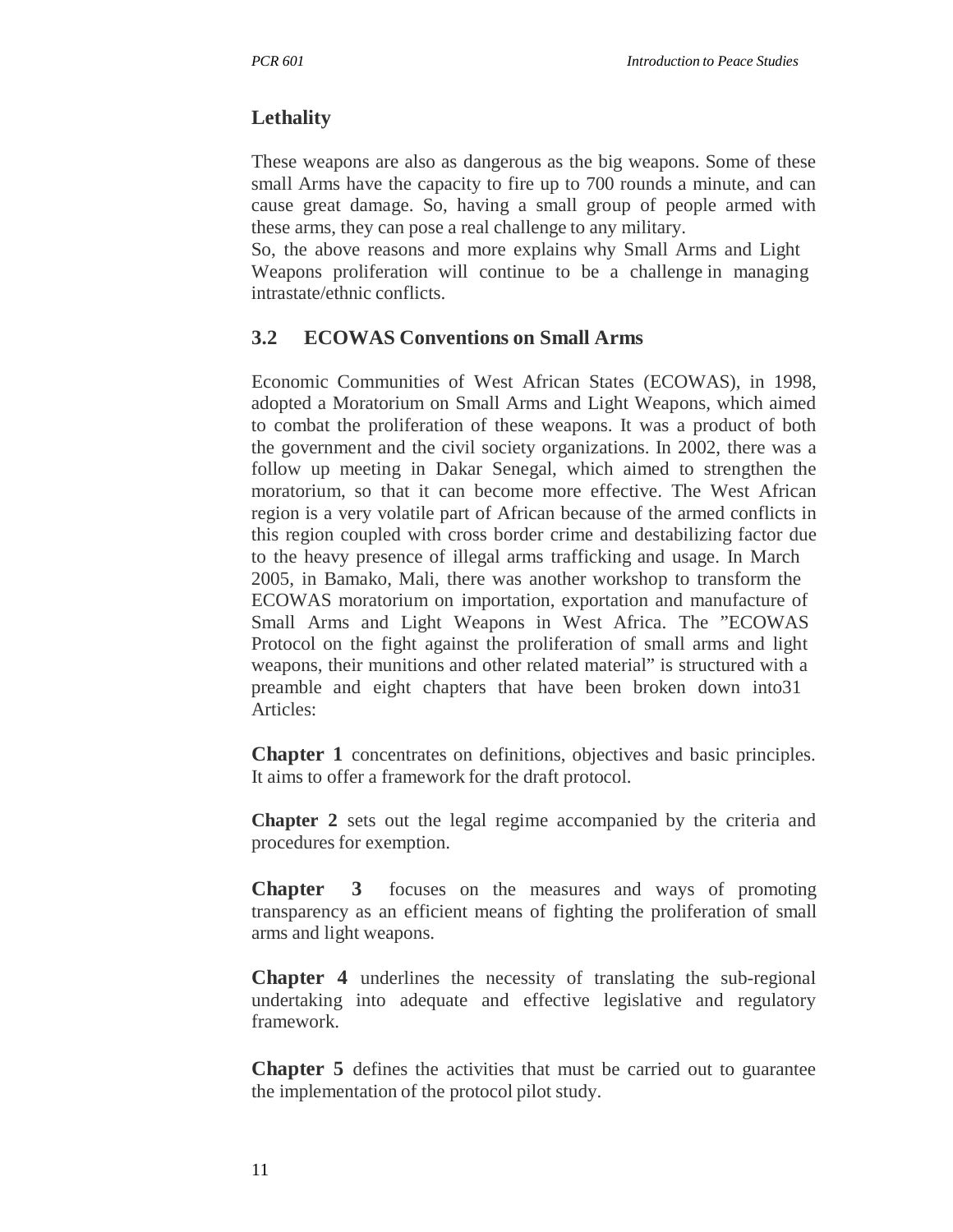**Chapter 6**, regarding the institutional arrangements, underlines the respective roles of the national commissions and the ECOWAS Executive Secretariat.

**Chapter 7** establishes a mechanism for evaluation and monitoring through a group of independent experts. Finally

**Chapter 8** sets out the final measures. (Adopted from Couilbaly 2005, 'ECOWAS Convention: A Response to the implementation of the UNPoA' FocusonSmallArmsinAfrica)

#### **ECOWAS Moratorium and its code of conduct recommendations: States**

Proceed to the adoption of the protocol pilot study by the end of December 2005.

Compile a register of the local arms manufacturers and encourage them to mark the weapons they produce.

Submit national reports to the United Nations Programme of Action to Prevent, Combat and Eradicate the Illicit Trade in Small Arms and Light Weapons in All its Aspect.

#### **Civilsocietyorganization**

Carry out awareness and advocacy campaigns towards West African Governments to first adopt the protocol project and then to apply it; Carry out this advocacy based on the strategy defined and adopted during the workshop;

Participate in the diffusion of the protocol once it has been officially adopted by the ECOWAS Heads of State and Government;

Collaborate closely with the national commissions in the conception, development and implementation of the national action plans for the fight against the proliferation of small arms and light weapons. (Adopted from Couilbaly 2005, 'ECOWAS Convention: A Response to the implementation of the UNPoA' FocusonSmallArmsinAfrica)

#### **3.3 Child Soldering in West Africa**

West Africa got the unenviable tag of the most volatile sub-region with the armed insurgences in Liberia and Sierra Leone in 1989 and 1991 respectively. The other terrible consequence of the war is the great number of child soldiers these wars produced. Records have it that the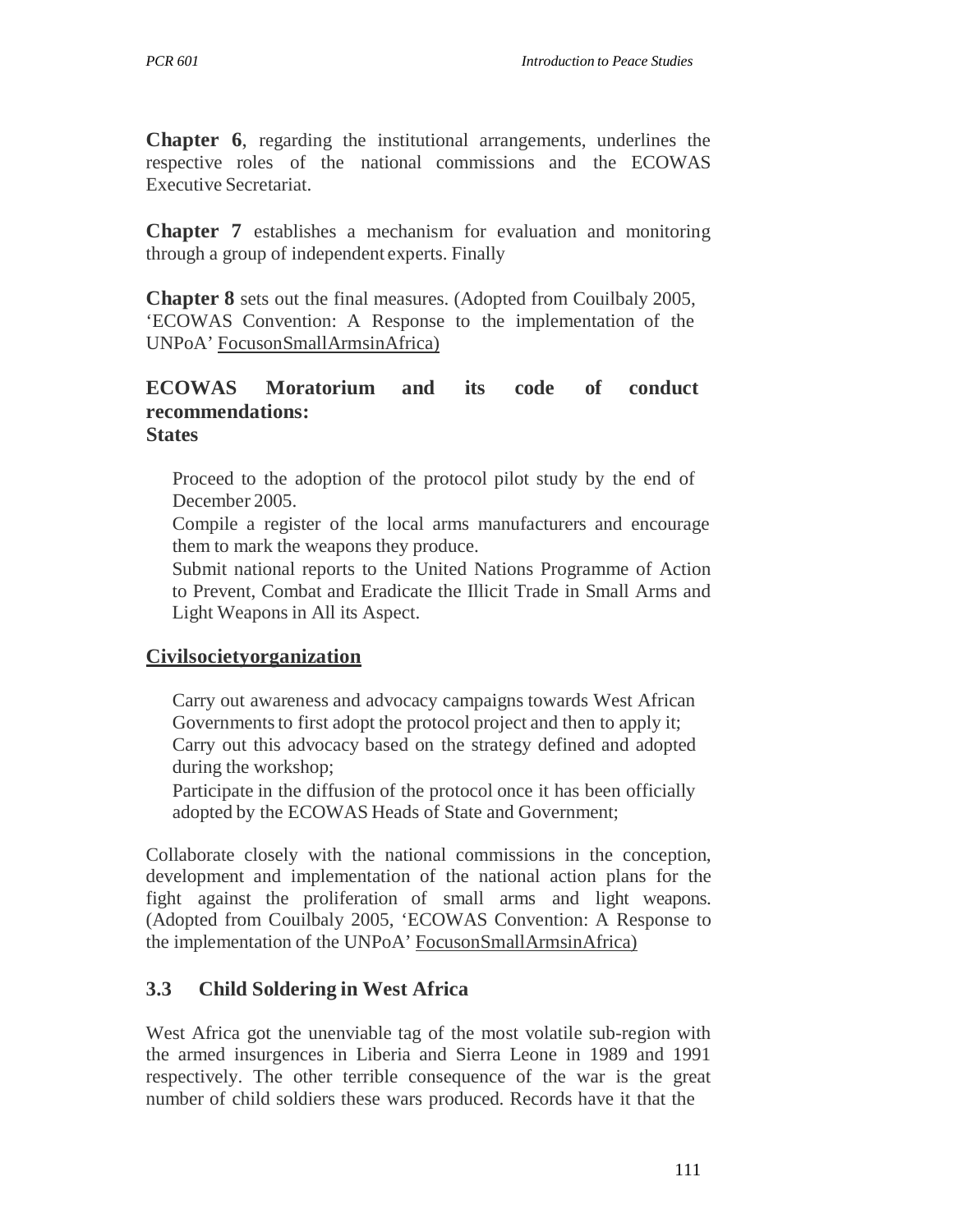Liberian war produced estimated 20,000 and Sierra Leone, 10,000 child soldiers. These vulnerable young children were either forced into the army through kidnapping, conscription, raids, press-ganging. Unaccompanied and unguarded children fall prey to these actions. While some children volunteering join the army; although it is reported that girls are forced to join "because of gender based sexual services". (Sesay and Ismail 2003)

Tracing the cases of child soldiers, scholars argue that the poor sociopolitical conditions, compounded by economic poverty "produced an inherent disposition to child soldiering". The victimization of the Gios and Manos by Samuel Doe and the rebel activities of the AFL contributed immensely to the volunteering of the children from the Gios and Manos ethnic group "either as a survival strategy, to avenge the killing of parents, family members, friends and the surrogate parents or to protect themselves and their families from further harassment". (Sesay and Ismail 2003)

Although some others believe that plenty of children join the war because of socio-economic or political gains like looting, raping, access to power through the use of guns, etc. 'The gun particularly was very attractive because it gave them access to food and new social status of responsibility in unpredictable environments'. (Sesay and Ismail 2003) The presence of Small Arms and Light inexpensive Weapons made recruitment attractive.

## ConflictandPostwarTraumaAmongChildSoldiersinLiberiaand SierraLeone.

One pathetic effect of the Liberian and Sierra Leone wars was the problem of postwar trauma stress disorder. Symptoms of anxiety, depression, hyperactivity; aggressive behaviour, withdrawal, bedwetting and recurrent nightmares are part of the lives of the children who participate in the wars. The unfortunate part of the problem is that, the government has no capacity to help these victims, although the governments make statements in this regard. The Lome Peace Accord of 1999 between the government and the RUF recognized the importance of children, and their place in the rehabilitation and reintegration program. In Liberia, efforts are made by NGOs to rehabilitate and reintegrate these ex-combatants, as much as there were no mentions of them in the Peace Agreement. Various methods are adopted in the postwar trauma. There were cases where these young people are sent to centers for six months and they undergo psychotherapy treatments. But there are others who believe that the African traditional method should be adopted which calls for rituals, ceremonies and destruction of war instruments and clothes in the fire, indicating a break away from the evil past.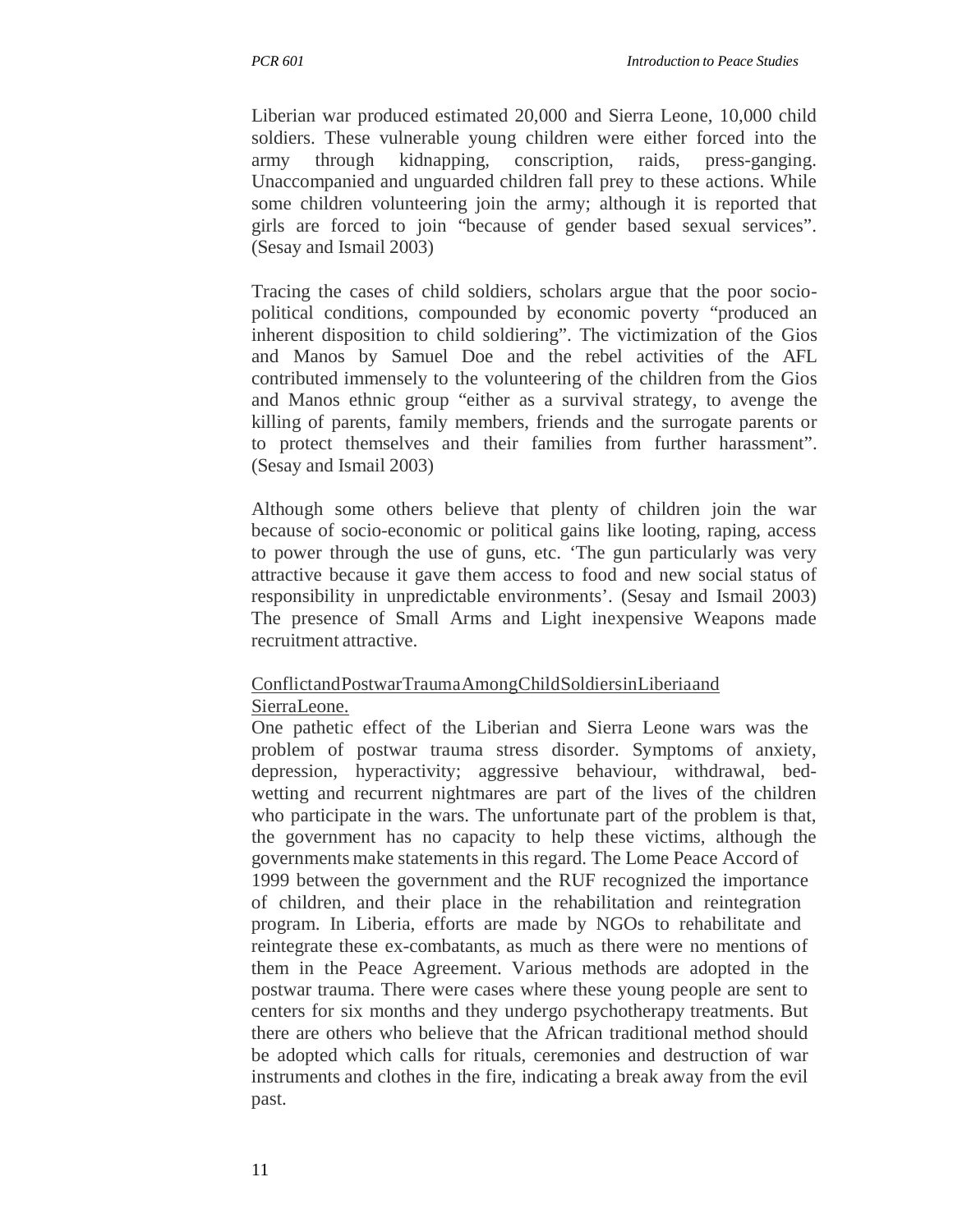# **3.4 Why children?**

This is one question that baffles many scholars. Why children? Why recruit the vulnerable that cannot think things through? Many people here proffered answers based on the socio-cultural, socio-biological and others think of answers on the basis 'of dirty war terror tactics against civilians in an effort to control population through intimidation and fear' (Nordstorm,1997:9-34). They believe that to be able to control terror means that that country's population can be controlled too.

The second reason is that of humiliation of "the enemy"; this war is fought on the bodies of the weak and unable to defend themselves. The aim is to tell the state that it is not only a failed state; it is unworthy of her people, as she cannot even protect her "innocent" children. But then if the children are made to hurt others including adults, they loose their innocence and deserve no pity and protection.

And the last argument is that children are maimed, killed and violated during wars because they are not strong enough to fight back. The holders of this view say violence against the weak by the strong is not only in the war field, but also in the domestic arena. This is to say, "the unarmed and the undefended are largely the targets of the armed"**.**  (Nordstorm,1997:29-34)

### **3.5 The Solution**

Most of the predicaments that are befalling the children are preventable. According to the "study on the impact of Armed Conflict on Children" (Nordstorm 1997: 35-46) the most helpful solution is unveiling the silence surrounding the wars children and girls are subjected to. This silence is about politics and power implicated in form of human rights abuse. Very little can be done if data on these abuses are not made known. How many girls are targeted in war, sold into forced labour, harmed in their homes and communities and why, must be known, otherwise viable interventions cannot be planned. Speaking out is also dangerous as it means speaking against trusted leaders, powerful industries, government/military officials etc. So many people just decide to keep quiet and invariably hurt the children through their silence. The study identified four major levels of solutions.

**Questions.** Clarifications of series of questions will go a long way to controlling the harm done to children during conflict. The following questions must be clarified and answered. When the word "human" is used in cases of human rights violation, does it include children? When the word "child" is used, does it include "girls" as "child" in often used is often for boys, as in child soldering. The big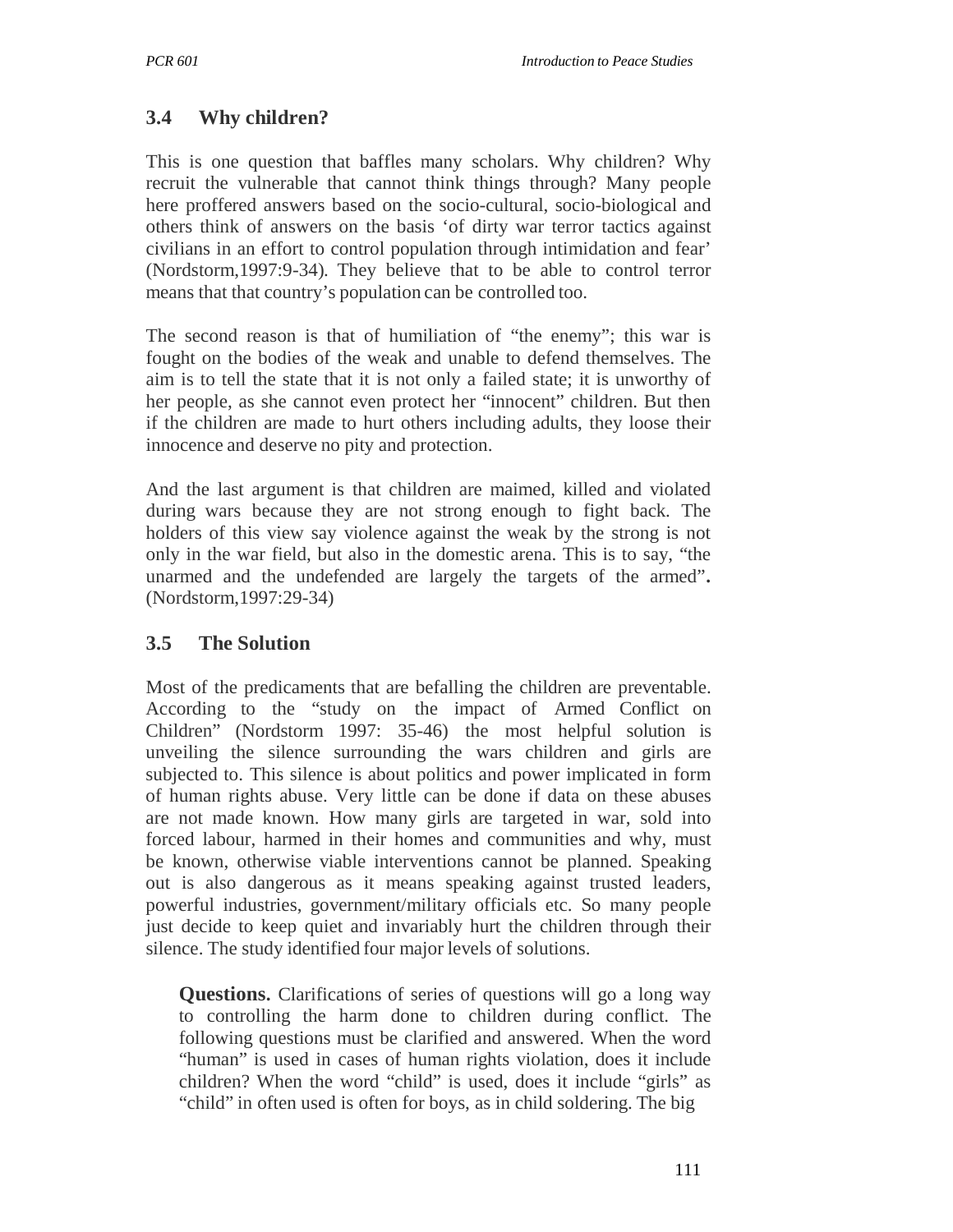problem for girl child is that she is only considered in sexual abuses and violations and there is no reference to economic potential, political awareness or moral conscience. The girl child is only seen as a "victim", and the implication for them is that they are vulnerable, weak, lack confidence and cannot make any input in decision processes. Another problem that needs to be clarified in the issue of child is "what age are we talking about here? 12–15 years old or 5–8 years old. Most times the torture of the children before the child soldier ages are never examined. Many children though young suffer tremendous hurtful experiences.

**Knowledge.** A problem known is a problem half solved. This is to emphasize the importance of knowledge, of the problem. We need to ask questions to know what percentage of casualties are girls? How the act of torture was carried out? What impact has the war experience on them? Etc. We have to let them tell their stories. We need to hear them proffer solutions, because "it is woefully easy to silence children's own words and realities' (Nordstorm 1997 pp 35-46). The questions will be followed through to the centre of the society and solutions rest on our (society) ability to recognize 'the realities of justice and abuse around the world, not as abstract categories, but as very human realities taking place in the lives of very real people'. (Nordstorm, 1997: 29-34)

**Action.** The third level of solutions is taking actions. It is very surprising to note that the convention on the right of the child is widely accepted and as far back as 1995, 168 countries have signed the treaty, but then, it is within these countries and period that the worst child/human rights violations have taken place. It is then more important to implement the protocol than to just sign the papers. It is important that the voice of children be heard from the mouths of children not adults. Realistic actions that will make impact on how wars are fought, and how the target audience, the unarmed children should be brought to the centre stage in order to begin to give it publicity, attention and governments can begin to do something concrete.

**Giving Girls Agency.** In an attempt to proffer solutions on the problem of children in armed conflict, it is important to give the children a platform on which to operate. This platform will have to wear a gender lens, giving more attention to the girl child. The biggest problem girl child has in conflict situations is that; they are seen as **just victims of sexual assault.** Their political, economic and social potentials are never considered. The way a child is seen during war, determines what role that will be assigned her after conflict. The beauty of en-gendering these issues is that it provides models for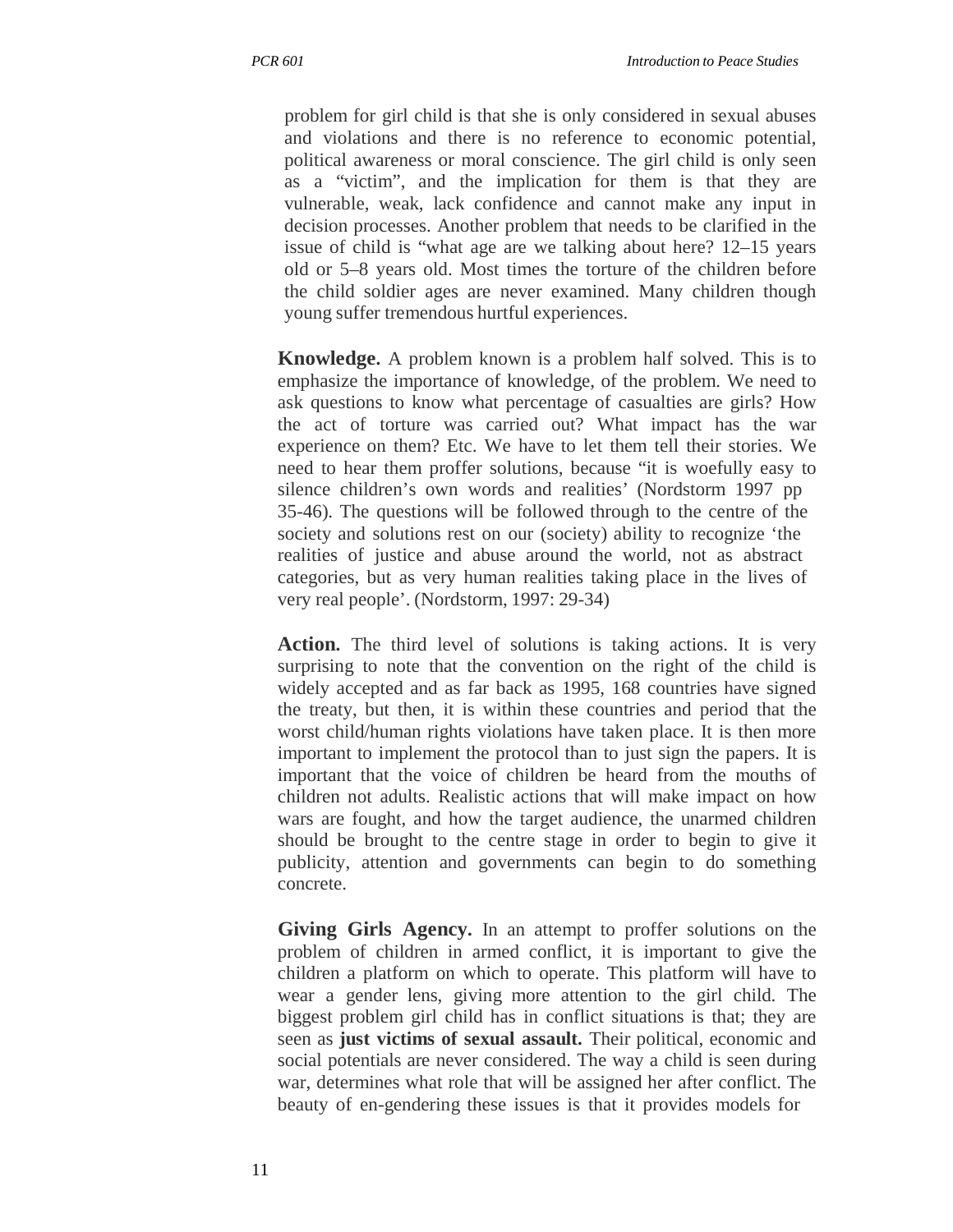children across divisions of war and peace. This process pushes for justice for all at times. Children can tell their own stories of war and peace, it is then important that a structured voice be created for them through the establishment of an agency.

#### **Self Assessment Exercise**

Discuss the ECOWAS Convention on small arms.

#### **4.0 CONCLUSION**

The role of Small Arms and Light Weapons on intra-state conflict is very strategic and impactful. The recruitment of children to perpetuate conflict through the dehumanization of human worth; is not only against traditional African values, it is a human right violation. These dangerous situations can be highly controlled if people in positions of authority give it the necessary attention and give the children the right to speak out their mind.

### **5.0 SUMMARY**

This unit has discussed various issues concerning small arms proliferation as well as the response of ECOWAS to arrest the ugly trend. It began with a discourse on Small Arms Proliferation. It also talked on ECOWAS Convention on Small Arms and generation of Child Soldiers in West Africa. It also discussed on the solutions to these ugly trends of small arms proliferation and generation of child soldiers in Africa as a whole and West Africa in particular.

### **6.0 TUTOR MARKED ASSIGNMENT (TMA)**

- 1. Why are Small Arms and Light Weapons so important in prosecuting conflict in West African region? **Or**
- 2. Which is the best approach in transforming post war trauma in the children – traditional African or Modern Western approach?

### **7.0 REFERENCES/FURTHER READINGS**

- ArmsAvailabilityandthesituationofCiviliansinArmedConflict. "A study by the International Committee of the Red Cross Geneva, June, 1999
- Focus on Armsin Africa Vol. 4 No1 this newsletter is a joint initiative of ISS and the African Union
- Mcintyre Angela (2005) Invisiblestakeholder: children andwarin Africa. The Institute for security studies, Pretoria, South Africa.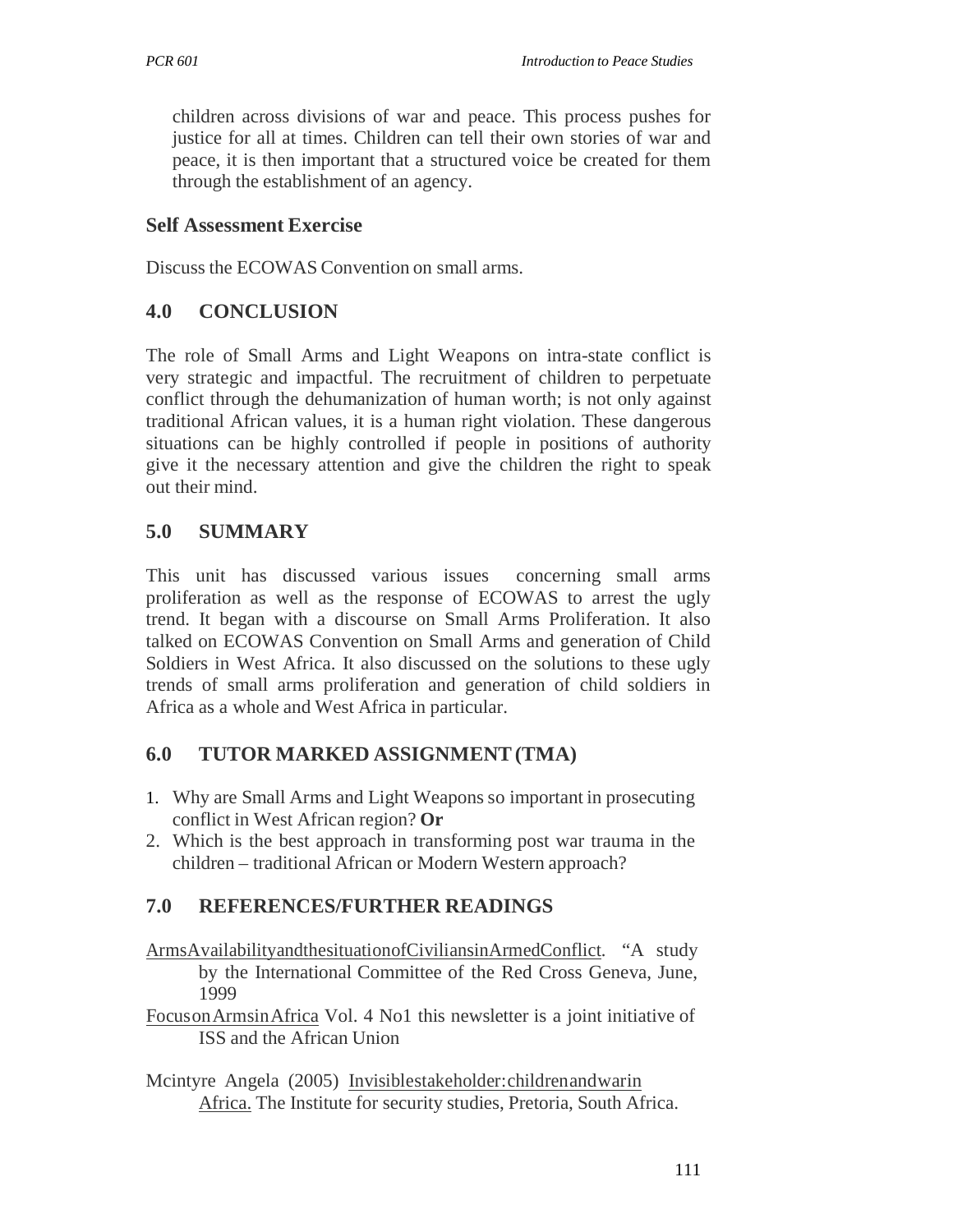- Nordstrom C. (2004) GirlsandWarzones:TroublingQuestion. Life and Peace Institute, Uppsala.
- Osman Gbla (2003) 'Conflict and Postwar Trauma Among Child Soliders in Liberia and sierra Leone' Civil Wars, Child soldiers andPost
- ConflictPeaceBuildinginWestAfrica. AFSTRAG. College Press and Publishers
- Sesay and Ismail (2003) 'Introduction' Civil Wars, Child soldiers and Post Conflict Peace Building in West Africa. AFSTRAG. College Press and Publishers
- The Rights of the Child (1995) UNICEF office Lagos Thomas Jaye (2002) War Endings, the Building of Secure Post conflict societies: The case of Liberia. Foundation for Security and Development in Africa.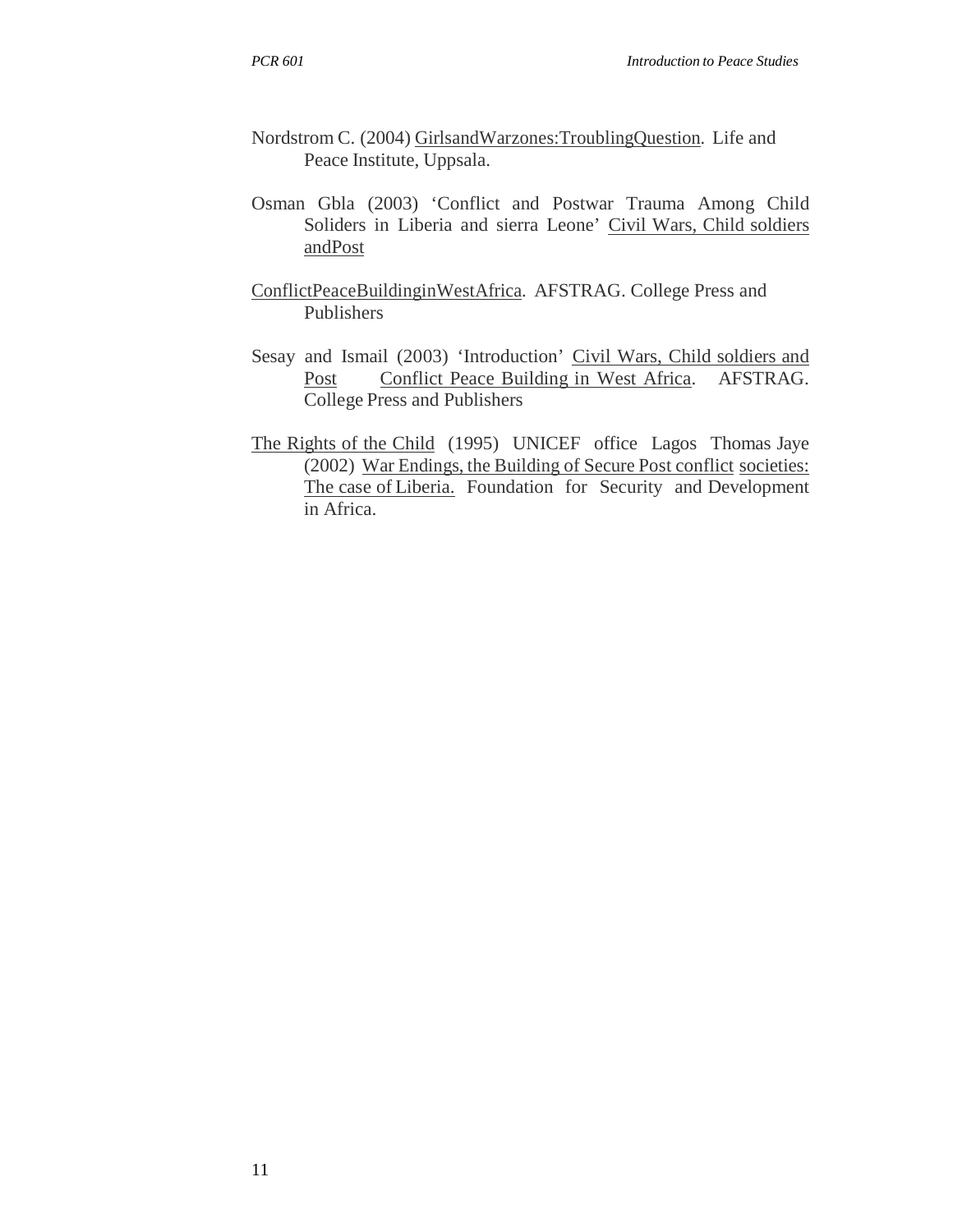# **UNIT 5 POST CONFLICT RECONSTRUCTION**

## **CONTENT**

- 1.0 Introduction
- 2.0 Objectives
- 3.0 Main Body
	- 3.1 The Post Conflict Environment
	- 3.2 Stages and Phases of the Peace Process.
	- 3.3 Peace Agreement
	- 3.4 Post Conflict Priorities in the Security Sector
	- 3.5 Priority Peace Building Tasks
	- 3.6 The Roles and Responsibilities of Donors in Post conflict Reconstruction
- 4.0 Conclusion
- 5.0 Summary
- 6.0 Tutor Marked Assignments
- 7.0 References/Further Readings

## **1.0 INTRODUCTION**

According to Ball (2003) in the past 50years, nearly 1 million people are killed each year as a result of armed conflict. The cost of these wars in terms of human loss and missed developmental opportunities cannot be measured. Although, there will still be skeletal Socio -economic activities, but what is common these days is the fall back of the warring parties on the natural resources to sustain their wars is further making it difficult for some countries to explore their potentials for long term development. Armed conflicts retard developing process and erode development foundation, as people are turned into refugees and Internally Displaced Persons (IDPs). Fundamentals required for development, to tackle poverty, suffering, and provide public goods, protection of people and properties, equitable legal system for investment are always beyond the capacity of post conflict government. Even beyond the physical destruction, is the problem of internal power imbalance, which further complicates the efforts to create enabling community for sustainable development. All these factors posses a lot of challenge for post conflict reconstruction and many countries are calling the international community to help in rebuilding post conflict societies.

# **2.0 OBJECTIVES**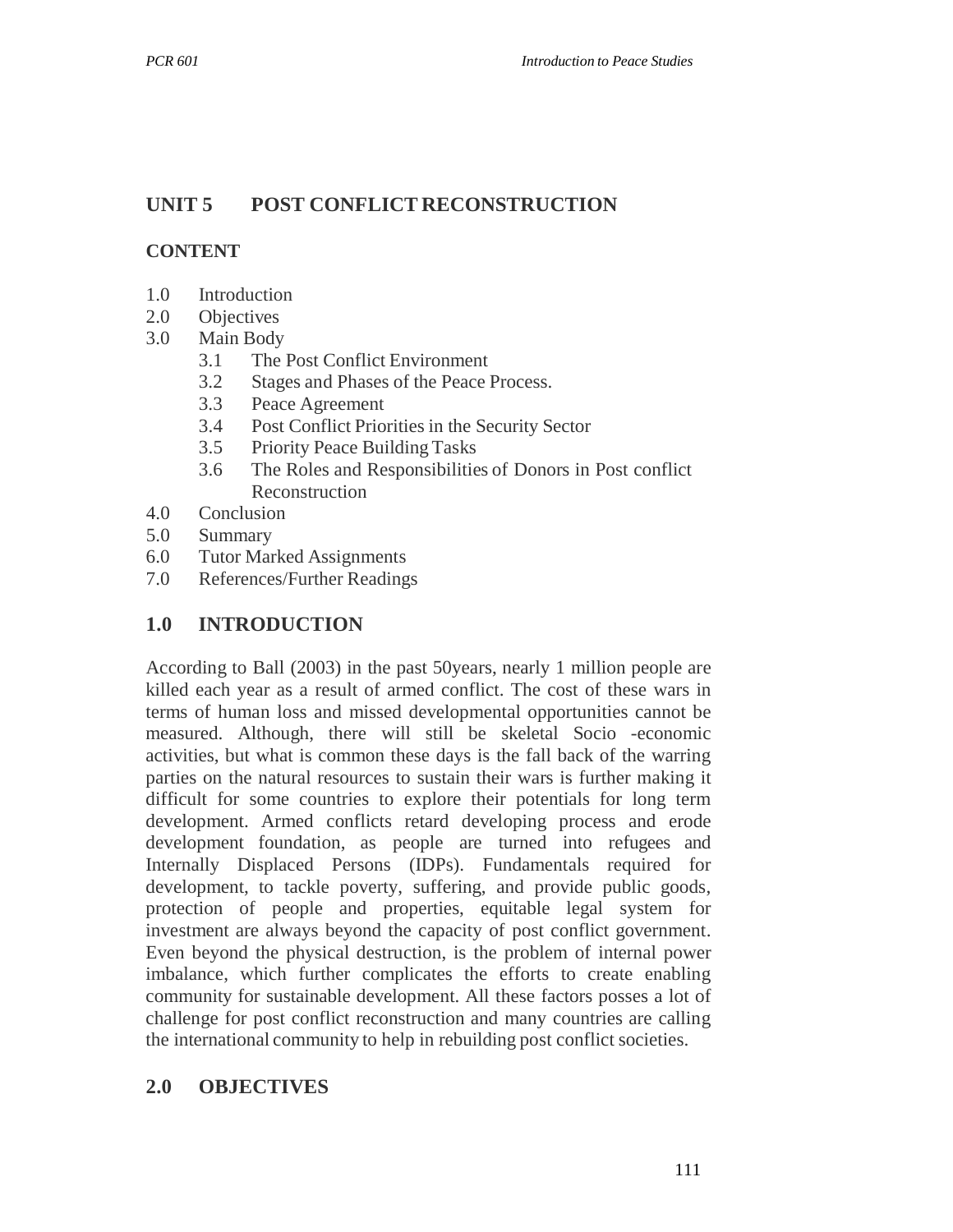At the end of this Unit, you should be able to:

- i. Describe post conflict environment;
- ii. Describe the stages of peace processes; and
- iii. Identify the peace-building tasks.

#### **3.0 MAIN BODY**

#### **3.1 The Post Conflict Environment**

According to Ball (2003) below are the characteristics of post conflict environment

| <b>Institutional</b><br><b>Characteristics</b> | <b>Economic</b><br>and<br><b>Characteristics</b> | <b>Social Security Characteristics</b> |  |
|------------------------------------------------|--------------------------------------------------|----------------------------------------|--|
| Weak political                                 | Extensive damage to or                           | <b>Bloated security</b>                |  |
| administrative                                 | decay of economic and                            | forces                                 |  |
| institutions                                   | social infrastructure.                           | Armed opposition,                      |  |
| Non-participatory                              | High levels of                                   | paramilitary force                     |  |
| political system                               | indebtedness                                     | Overabundance of                       |  |
| Vigorous                                       | Unsustainably high                               | small arms                             |  |
| competition for                                | defense budgets                                  | ∗<br>Need to reassess                  |  |
| power at expense of                            | Significant contraction                          | security environment                   |  |
| attention to                                   | of legal economy and                             | and restructure security               |  |
| governing                                      | expansion of illegal                             | forces accordingly                     |  |
| Limited legitimacy                             | economy                                          | Lack of<br>∗                           |  |
| of political leaders.                          | Reversion to substance                           | transparency in                        |  |
|                                                | activities                                       | security affairs and                   |  |
| Lack of consensus                              | Destruction or exile of                          | accountability to                      |  |
| on direction country                           | human resources                                  | evil authority and to                  |  |
| should follow                                  | Conflicts over                                   | population                             |  |
|                                                | ownership of and access                          | *<br>Political role of                 |  |
|                                                | to land                                          | security forces.                       |  |
|                                                | Gender imbalance                                 | History of human                       |  |
|                                                | Environmental                                    | rights abuses                          |  |
|                                                | degradation                                      | perpetrated by                         |  |
|                                                | Weakened social fabric                           | security                               |  |
|                                                | Poor social indicators                           | forces.                                |  |

Source: 'The Challenges of rebuilding War-Torn Societies' in Turbulent Peace: The Challenges of Managing International Conflict.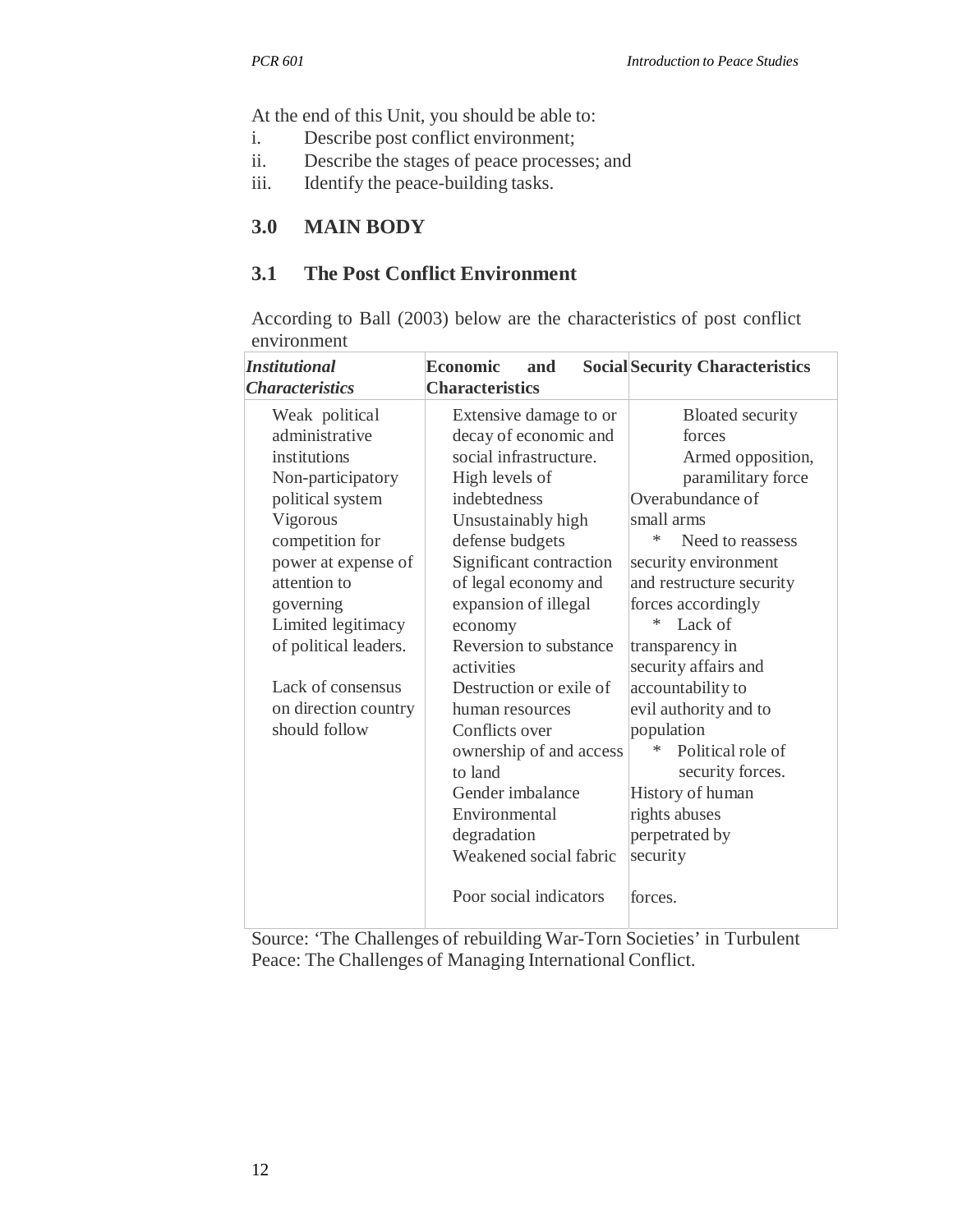### **3.2 Stages and Phases of the Peace Process.**

When conflicts are negotiated peace processes are in stages. The Peace Process in Negotiated Peace Settlement

| <b>STAGES</b>                                         | <b>Cessation</b> of<br>conflict        |  | <b>Peace building</b>                                |                                                                                                                                                                                                                                                                                                                                                         |                                                                                                                          |  |
|-------------------------------------------------------|----------------------------------------|--|------------------------------------------------------|---------------------------------------------------------------------------------------------------------------------------------------------------------------------------------------------------------------------------------------------------------------------------------------------------------------------------------------------------------|--------------------------------------------------------------------------------------------------------------------------|--|
| <b>PHASES</b>                                         | <b>Negotiations Cessation of</b>       |  |                                                      | <b>Transition Consolidation</b>                                                                                                                                                                                                                                                                                                                         |                                                                                                                          |  |
|                                                       | <b>Hostilities</b>                     |  |                                                      |                                                                                                                                                                                                                                                                                                                                                         |                                                                                                                          |  |
| <b>MAIN</b><br><b>OBJECTIVES</b> key issues t accords | Agreeing<br>enable<br>fighting<br>stop |  | t Establishing<br>cease fire<br>Separating<br>forces | o Signing peace Establishing a Continuing<br>government<br>legitimacy to<br>enable it to Continuing<br>rule<br>effectively<br>Implementing efforts<br>reforms to<br>build political Continuing<br>institutions<br>and establish social<br>security<br>Inaugurating<br>economic and<br>social<br>revitalization<br>Promoting<br>social<br>reconciliation | and deepening<br>with adequate reform process<br>economic and<br>social<br>recovery<br>promotion<br>of<br>reconciliation |  |

Source: 'The Challenges of rebuilding War-Torn Societies' in Turbulent Peace: The Challenges of Managing International Conflict.

### **3.3 Peace Agreement**

It is important we describe the Peace Agreement reached as working paper. Peace Agreements have the responsibility of decreeing the institutional changes that require a lot of time. Most times, the Peace Agreements allow one to two years for the transition government and give the timetable for the implementation of the activities. Most Peace Agreements do not address the root causes of the conflict, but the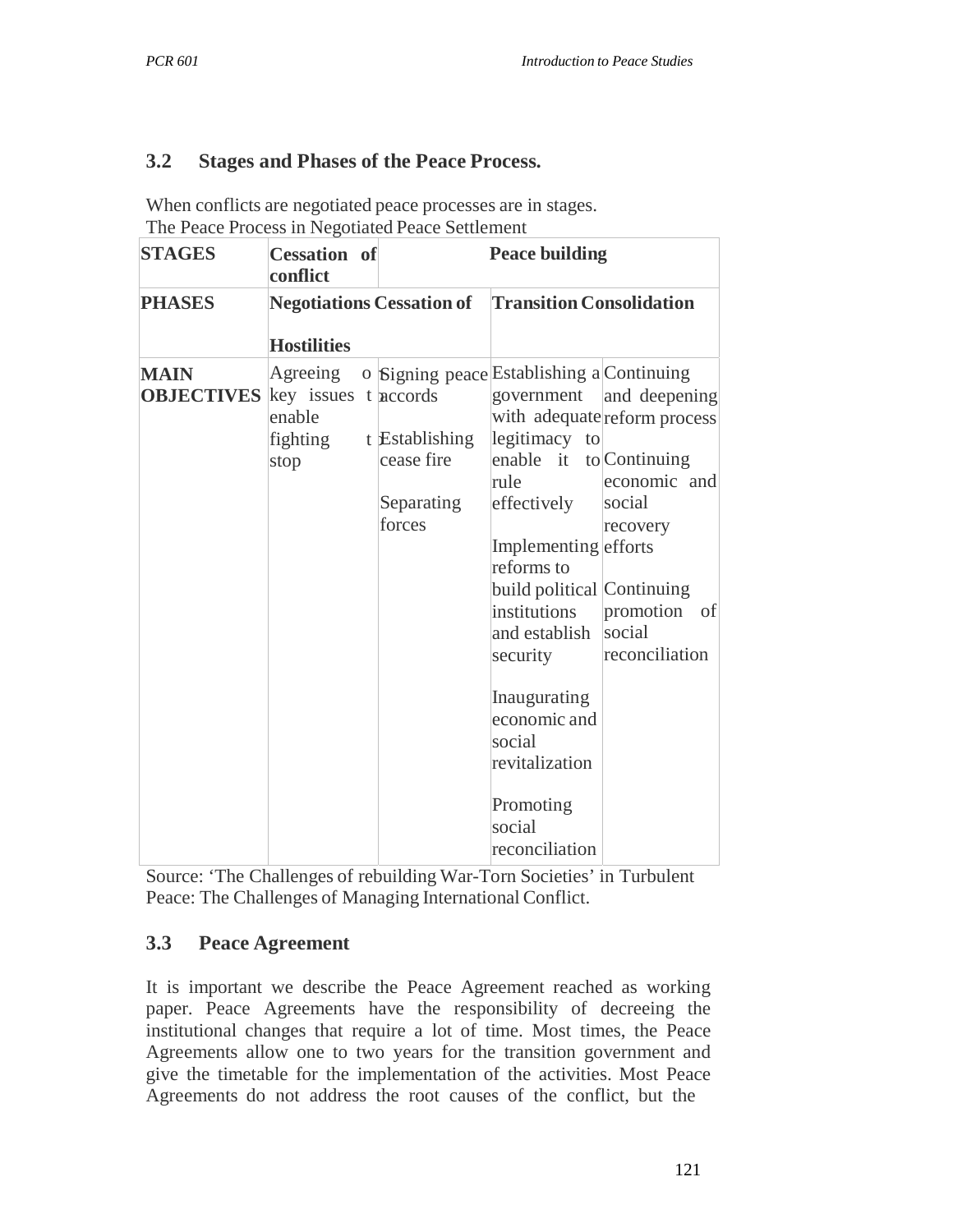compromise necessary for all the stakeholders. This could be because they are desperate to get an agreement and if they try to get to the root causes of the conflict, they might not get agreement signed. If these root causes are not addressed, they serve as stumbling blocks to the mediator who is faced with a flawed agreement or continuation of the violence. Whatever is the augment against Pence Agreement, it is important, to know that they may institute necessary steps towards consolidating peace. Peace Agreements are flawed and must be used with plenty of caution, and necessary changes must be made whether they are in the Peace Agreement or not.

## **3.4 Post Conflict Priorities In The Security Sector**

International communities have realized that, the responsibility to peace goes beyond achieving peace agreement, but continues to the consolidation of the peace process.

The security sector is made up of the military, police, paramilitary, gendarmerie, and other organizations that support the police for quick delivery of justice. The process of developing a security sector reform starts with the identification of the needs and key objectives of the whole sector and secondly, map the resource framework for the central government. The completion of these tasks will make it possible to identify the priorities and allocation of available resource.

Post Conflict priorities in Security Sector:

Assess the environment, redefine the doctrine and mission of the security forces, and task the security forces based on this assessment and on the principle of evil management and oversight of the security forces.

Restructure the security forces based on the post conflict doctrines, missions, and budget realities.

Increase transparency and accountability on security-related issues within the security forces, the executive branch, and the legislature, as well to the public.

Enhance the capacity of the civil authorities to manage and oversee the activities of the security forces.

Pursue parallel development of the criminal justice system

Train civilian security analysts, in both the public sector and civil society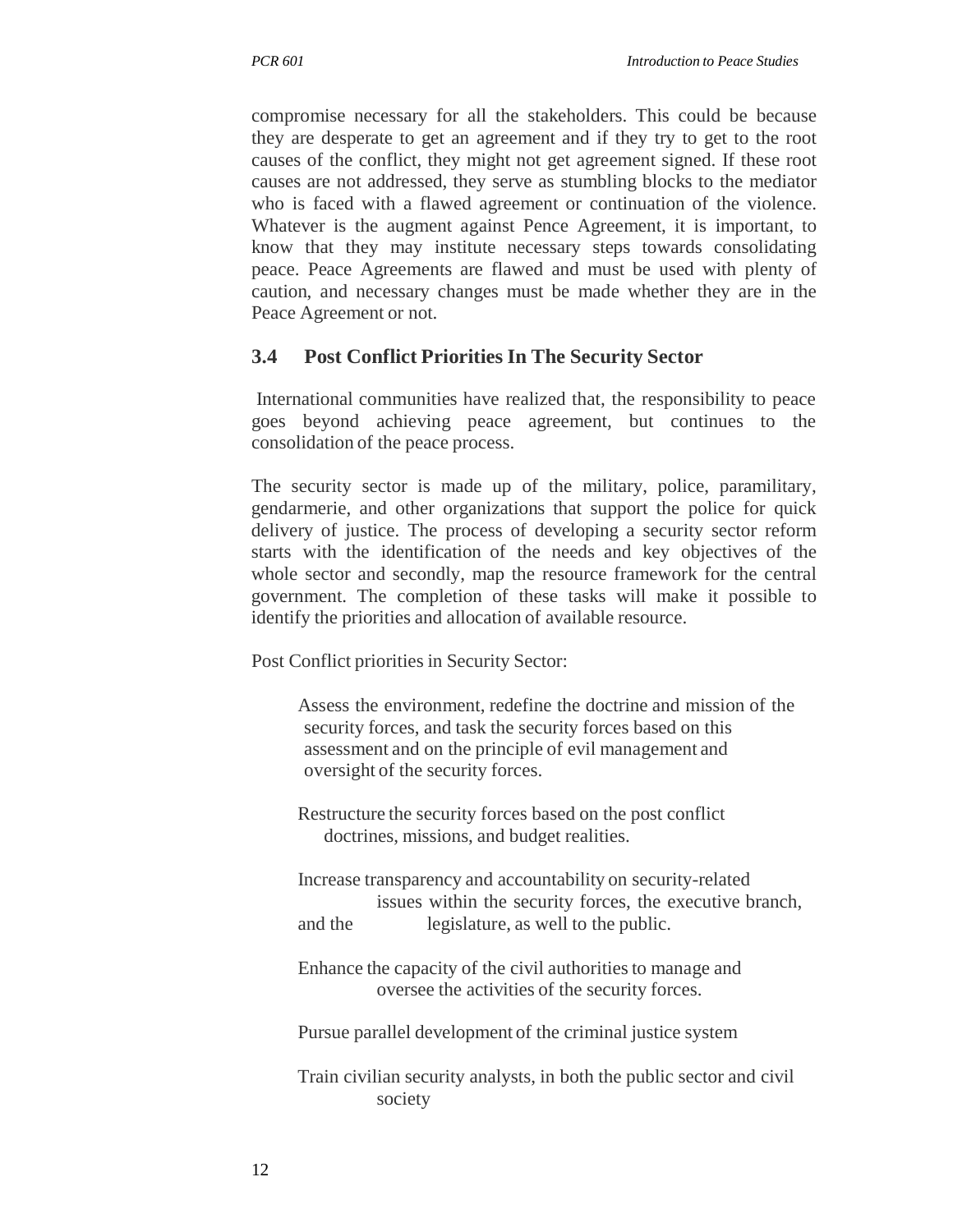Pursue professional development of the security forces that imbues their members with an understanding of democratic accountability and strengthens their internal management capacity to implement and sustain reforms.

Terminate extralegal forms of recruitment to the security sector.

Disband and disarm opposition forces and informal paramilitary forces, demobilize government troops

Source: 'The Challenges of rebuilding War-Torn Societies' in Turbulent Peace: The Challenges of Managing International Conflict.

#### **3.5 Priority Peace Building Tasks**

Provide sufficient level of security to civilians to enable economic activity to recover, to encourage refugees and the Internal Displaced Persons (IDPs) to re-establish themselves and to business community to invest.

Strengthen the government's capacity to carry out key tasks. Assist

the return of refugees and internally displaced persons. Support the

rejuvenation of household economics, especially by strengthening the smallholder agricultural sector.

- Assist community recovery in part through projects that rehabilitate the social and economic infrastructure.
- Rehabilitate infrastructure crucial to economic revival, such as major roads, bridges, marketplaces, and power generation facilities.
- Remove land mines from major transport arteries, fields in heavily populated areas and other critical sites
- Stabilize the national currency and rehabilitates financial institutions.

Promote national reconciliation.

Give priority to social groups and geographic area most affected by the conflict.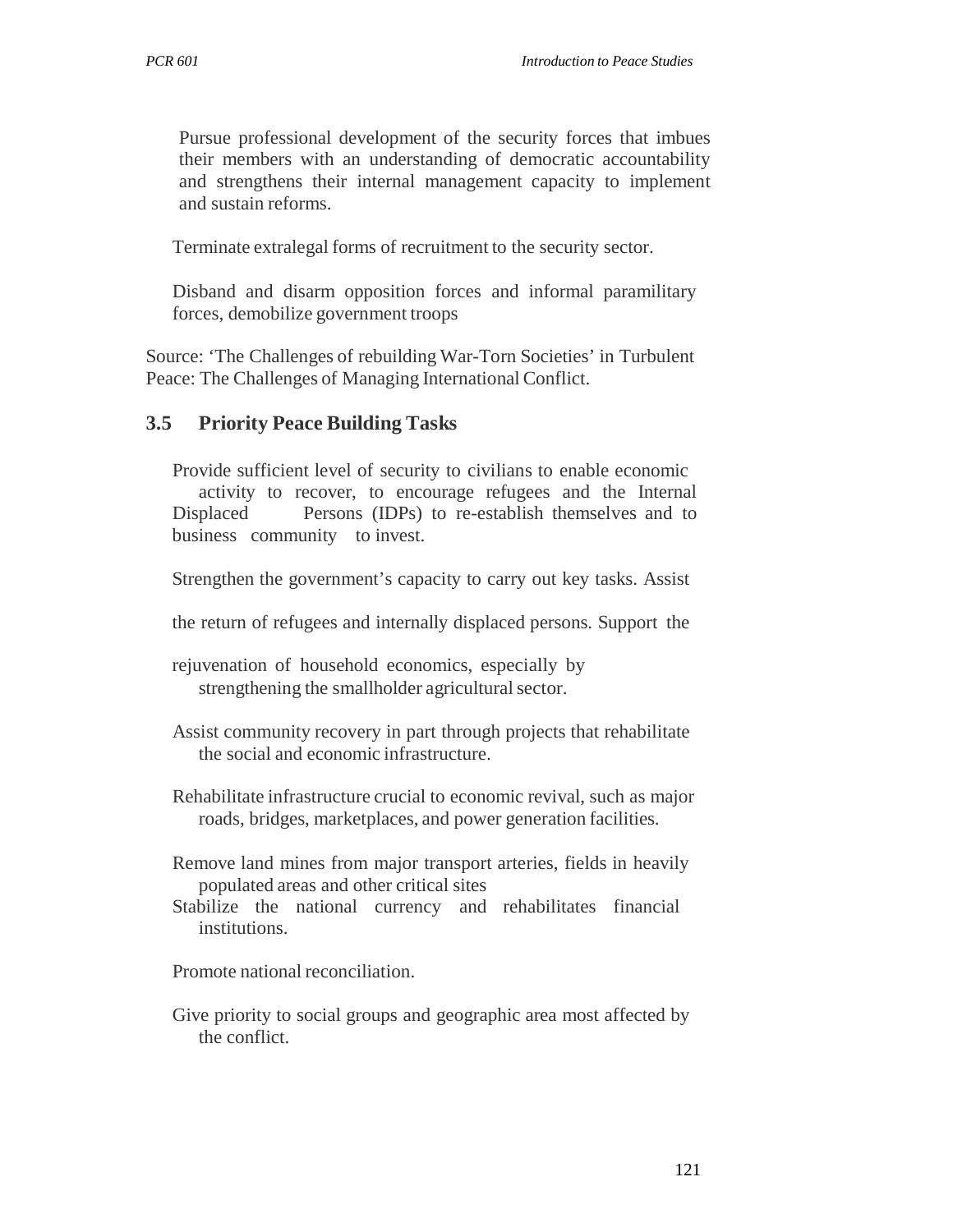Source: Chester Crocker, Fen Hampson and Pamela Aall (eds) (2003) Turbulent Peace: The Challenges of Managing International Conflict, Washington DC: United States Institute for Peace Press,

## **3.6 The Roles and Responsibilities of Donors in Post conflict Reconstruction**

The donor organizations have important roles and responsibilities in rebuilding war torn societies, and it is therefore very crucial that the assistance from the donors be appropriate and relevant to make the needed impact. Although, they have been making much important donations in term of quality and quantity of assistance, there is still much to be done, at different sectors. There are 4 major areas that will be considered in the assistance given to make a change in peace building process.

# **Creating Sustained Partnerships among External Actors.**

With time peace builders have to learn one important lesson, which is to sustain assistance, because experience has shown that, when development actors are involved earlier before the Peace Agreement (PA) is sighed they advise the warring parties better on how to go about post conflict rebuilding, which otherwise could be political or ignored once the PA is sighed.

### **Enhancing the Effectiveness of Peace building Assistance**.

Funding of peace building efforts should be flexible and properly channeled to the activities that are for post conflict reconstruction. In the past, there were difficulties in disbursing of fund, some were slow, some donors were not properly targeted. There is a need to have donor coordination for effective assistance. The donors have developed a network which has begun a compilation of the Compendium of Operational Framework for Peace building and Donor Coordination. The important lesion learnt is that no two post conflict environments are the same, therefore, it will be ineffective, to develop a 'wholesale application of approaches'. And the last thing that must be done to improve on the donors effectiveness, is the practice to share information on best practices, although, this depend on the quality of staff, which must be adequately taken care off.

# **Effecting Donor Coordination**

The need to have an effective donor coordination that can take advantage of the short peace period after the war to effect a wellcoordinated plan of action, is very important. The political situation in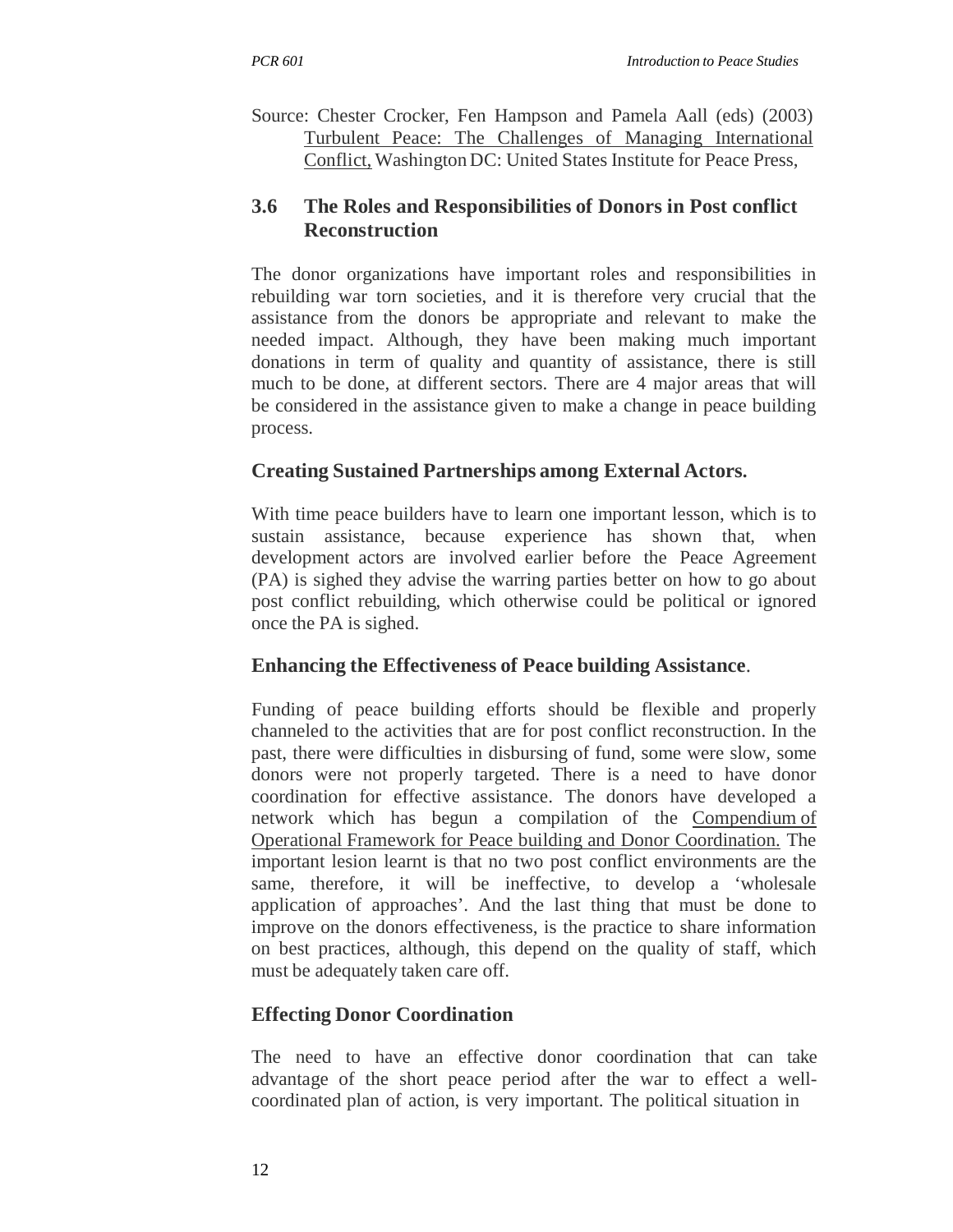these countries coming out of war is so fragile that, everything is exaggerated, and they can hinder donor actions, so it is very important that donors be ready with a plan they can put to work immediately.

## **Restarting Government**

One important area that must be given high priority is strengthening the government of the day. At the end of wars, governments are normally over extended because of the urge to please everybody; more than enough people are part of the government. The capacity of the staff is weak, and cannot perform the required task. It is very important that donor organization begin to begin to acknowledge the government in power and make the civil society organizations recognize them and work with them, not against them, as the opposition is working hard to discredit them. It will be dangerous to wait until the elected government is power. The transitional government should be supported.

## **Self Assessment Exercise**

Give an overview of a post-conflict environment.

# **4.0 CONCLUSION**

A post war society reveal a destroyed infrastructure, economically, undervalued currency, commerce is at a stand still, diverted agro base, unemployment at its peak, which means no job for the former soldiers, no investment opportunities for foreign firms, no exports of whatever kind, mutual dislike between wrong parties, small arm proliferation, lawlessness towards the government and the traditional institution. There is need to demolish and disarm two separate arms quickly and the problem of child soldiers. No sign of legitimate government and lot resentment for the opposition. Democracy tradition and institutions are under mind the policies and the judiciary is seen as part of the problem, instead of solution. Therefore, the job of post conflict reconstruction, calls for an overhaul and a rebuild of the society.

# **5.0 SUMMARY**

In summary, no two-post conflict environments are similar; therefore all the suggestions can be adjusted to meet up with the context of the conflict. But, it is important to know that as much as there are these differences, there are still general characteristics of war form societies were engender isolations. The first victim of isolation are the soldiers/ex-combatants who are isolated, as they are "ill equipped for civilian life, and have unrealistic expectations after discharge'. (Ball, 2003)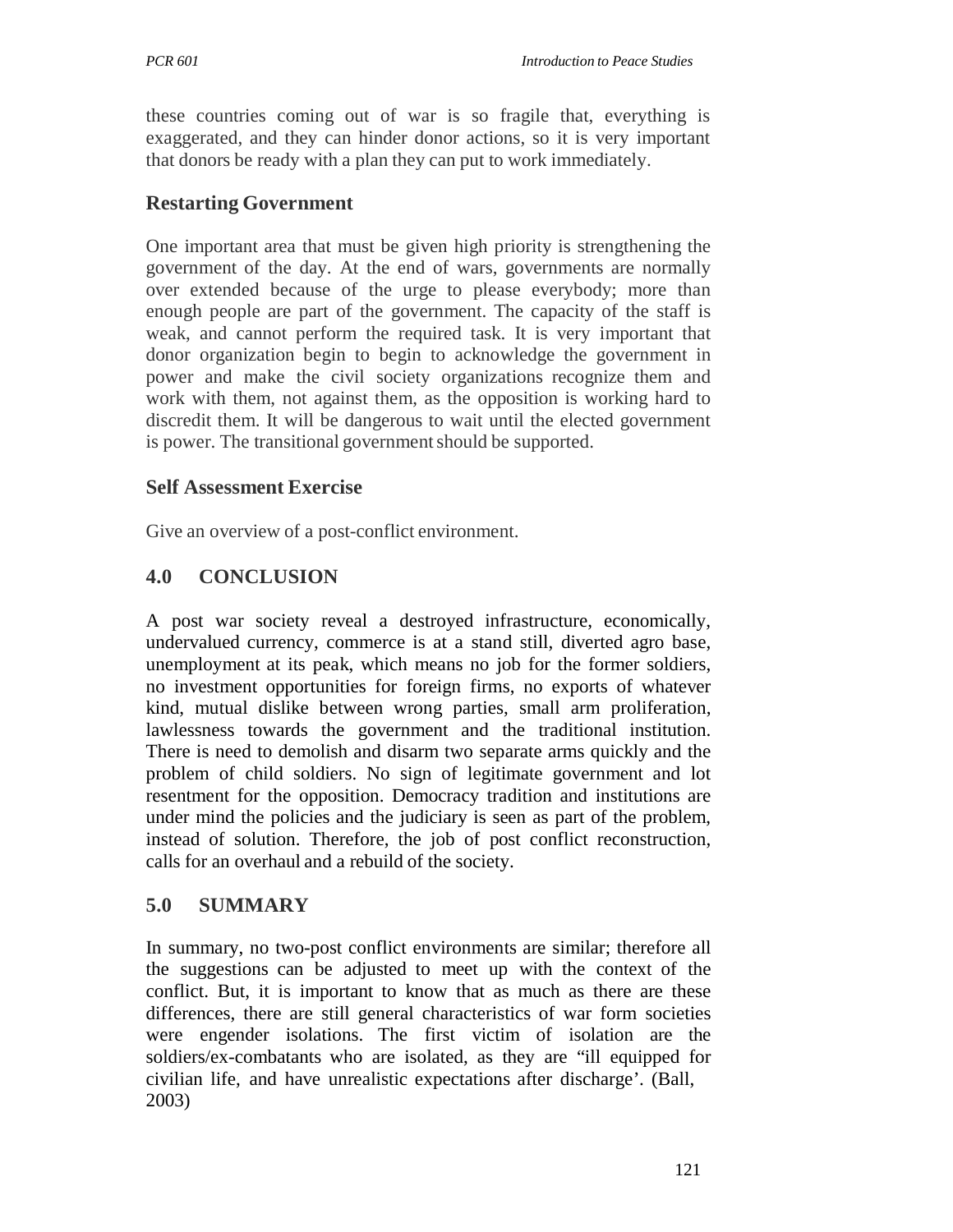#### **6.0 TUTORED MARKED ASSIGNMENT (TMA)**

- i. Describe the tasks of Post conflict reconstruction on Security Sector. **Or**
- ii. What are the roles of the donors in rebuilding a war-torn society?

#### **7.0 REFERENCE /FURTHER READINGS**

- Ball Nicole (2003) 'The Challenges of rebuilding War-Torn Societies' in Chester Crocker, Fen Hampson and Pamela Aall (eds) Turbulent Peace: The Challenges of Managing International Conflict. Washington DC: United States Institute for Peace Press,
- See the full text Chester Crocker, Fen Hampson and Pamela Aall (eds) (2003) Turbulent Peace: The Challenges of Managing InternationalConflict. United States Institute for Peace Press. Washington DC
- Lederach, J.P. (1997). BuildingPeace:SustainableReconciliationin DividedSocieties. Washington DC: USIP Press.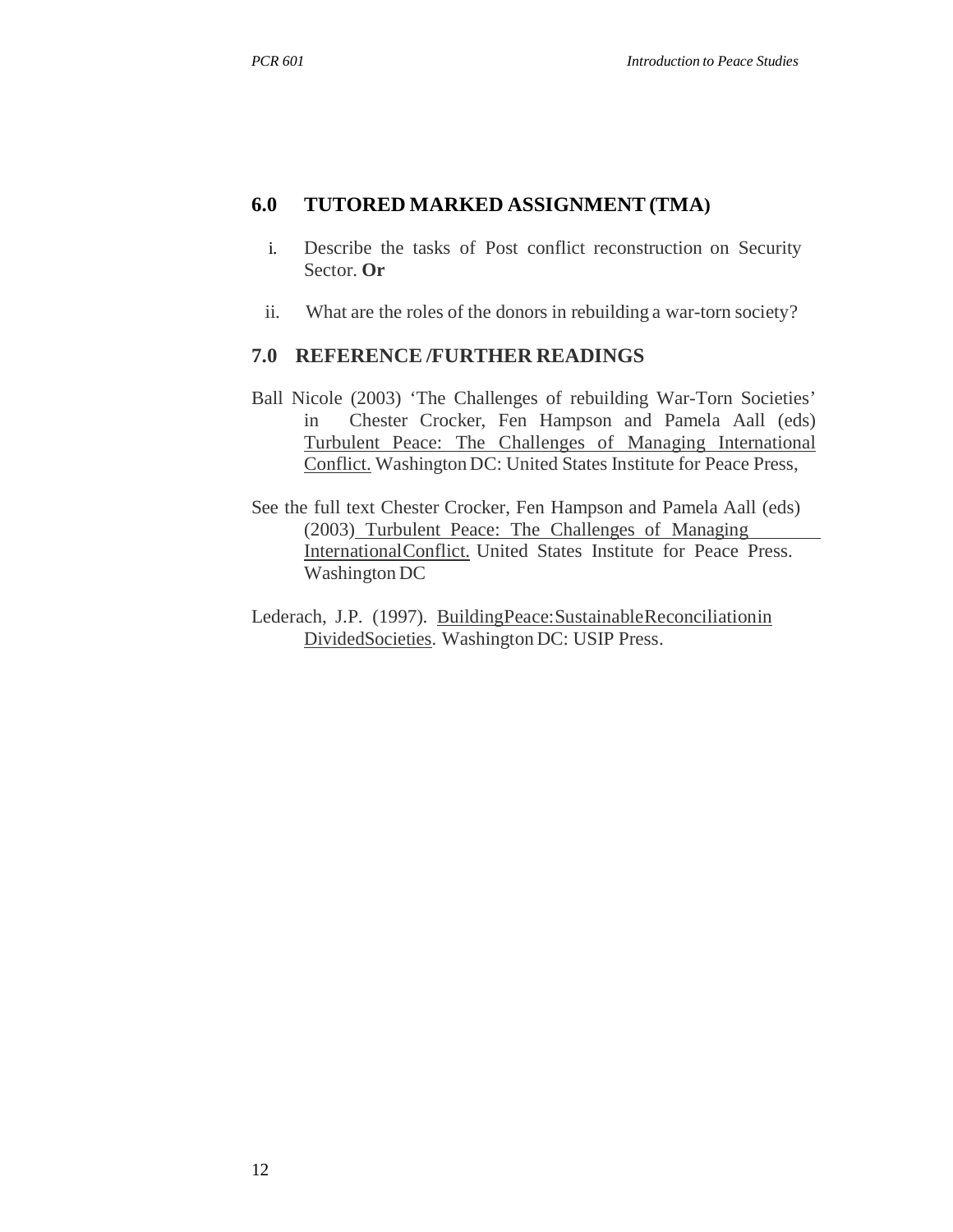## **MODULE 4**

- Unit 1 Religion, Peace And Conflicts In Nigeria
- Unit 2 Peace Education
- Unit 3 African Endogenous Peace Institutions
- Unit 4 Small Arms, Children And Girls In Armed Conflicts
- Unit 5 Post Conflict Reconstruction

## **UNIT 1 PEACE BUILDING**

#### **CONTENTS**

- 1.0 Introduction
- 2.0 Objectives
- 3.0 Main Body
	- 3.1 The Concept of Peace Building
	- 3.2 Map of Peace Building Activities
	- 3.3 Principles of Peace Building
	- 3.4 The Challenges of Peace building
	- 3.5 The Criticisms and Questions of Peace-building Theory and Practice
	- 3.6 'Military' Peace Building
- 4.0 Conclusion
- 5.0 Summary
- 6.0 Tutor Marked Assignment
- 7.0 References/Further Readings

### **1.0 INTRODUCTION**

In the early 90s when international community began to show significant interest in reshaping countries recovering from wars, peacebuilding became a global vocabulary in peace discourse. Here, we are discussing the concept of peace-building through the adoption of analytical framework. So, fasten your seat belt and let us fly.

### **2.0 OBJECTIVES**

By the end of the unit, you should be able to: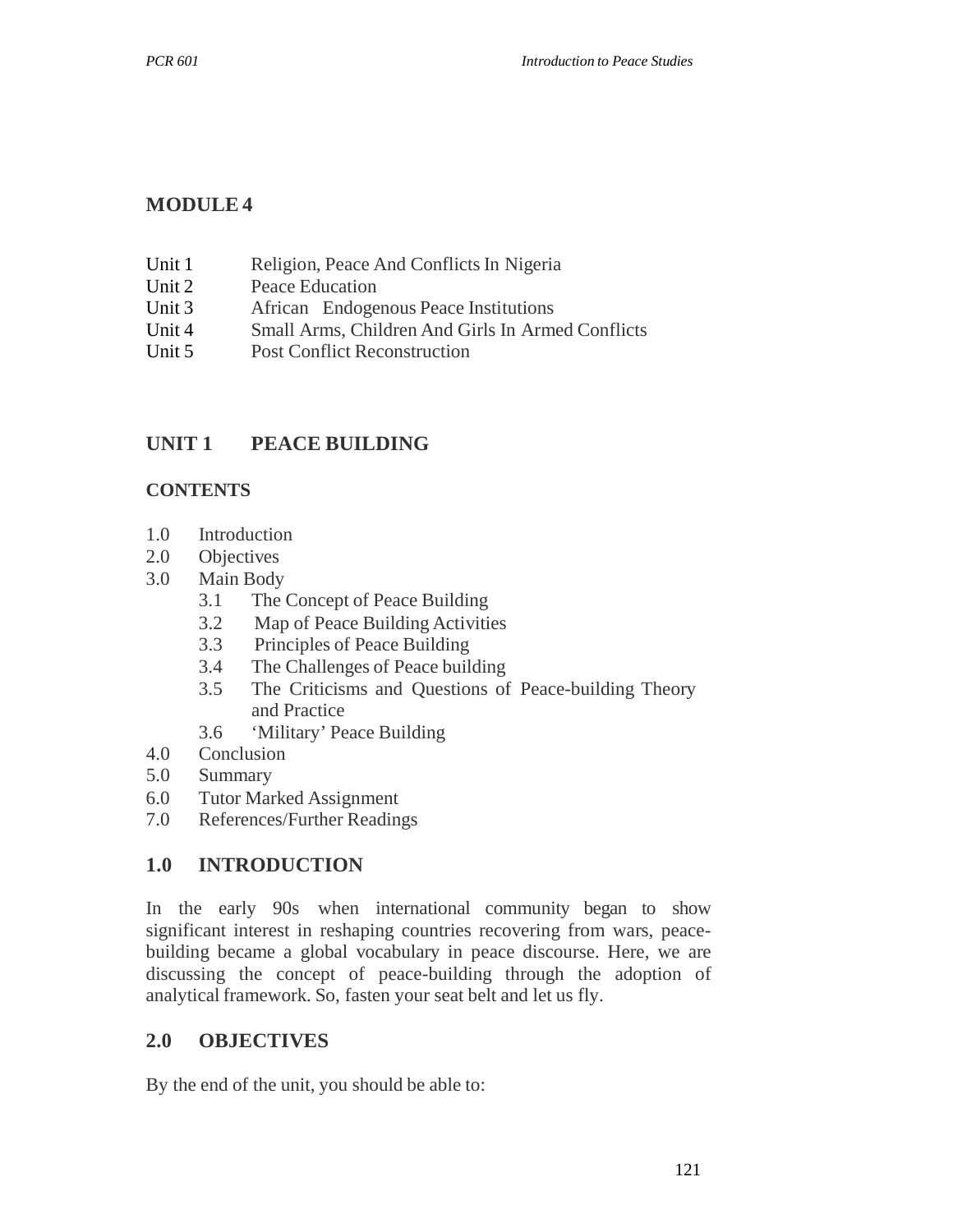- i. Explain the concept of peace building.
- ii. Describe the map of peace building activities.
- iii. Identify the principles of peace building.
- iv. Identify the challenges of peace building.
- v. Explain the criticisms and questions of peace-building.
- vi. 'Military' Peace Building.

# **3.0 MAIN BODY**

# **3.1 The concept of Peace Building**

The concept of peace building by the UN in Namibian Operations in 1978 was then understood primarily as a form of post-conflict reconstruction. It has since expanded, as can be seen in the 1992 and 1995 editions of former UN Secretary-General, Boutros Boutros-Ghali's *An Agenda for Peace*, in relation to post-conflict situations, he identifies peace-building programs to include 'co-operative projects ... that not only contribute to economic and social development but also enhance the confidence that is so fundamental to peace'. This explains why scholars today say that peace building includes:

'Policies, programs, and associated efforts to restore stability and the effectiveness of social, political, and economic institutions and structures in the wake of a war or some other debilitating or catastrophic event'. Peace building generally aims to create and ensure the conditions for 'negative peace', the mere absence of violent conflict engagement, and for 'positive peace', a more comprehensive understanding related to the institutionalization of justice and freedom' (Miller and King, 2004)

The UN systems have initiated so many ideas of the content of peace building which small selection of them is:

- Assisting an end to military or violent exchanges through the decommissioning of arms, the demobilization of combatants, and rehabilitation and reintegration programs
- Providing humanitarian relief to victims
- Protecting human rights
- Ensuring security and related services
- Generating an environment of trust in order for social relations to function properly
- Establishing non-violent modes of resolving present and future conflicts
- Fostering reconciliation among the various parties to a conflict
- Providing psycho-social or trauma healing services to victims of severe atrocities
- Repatriating refugees and resettling internally displaced persons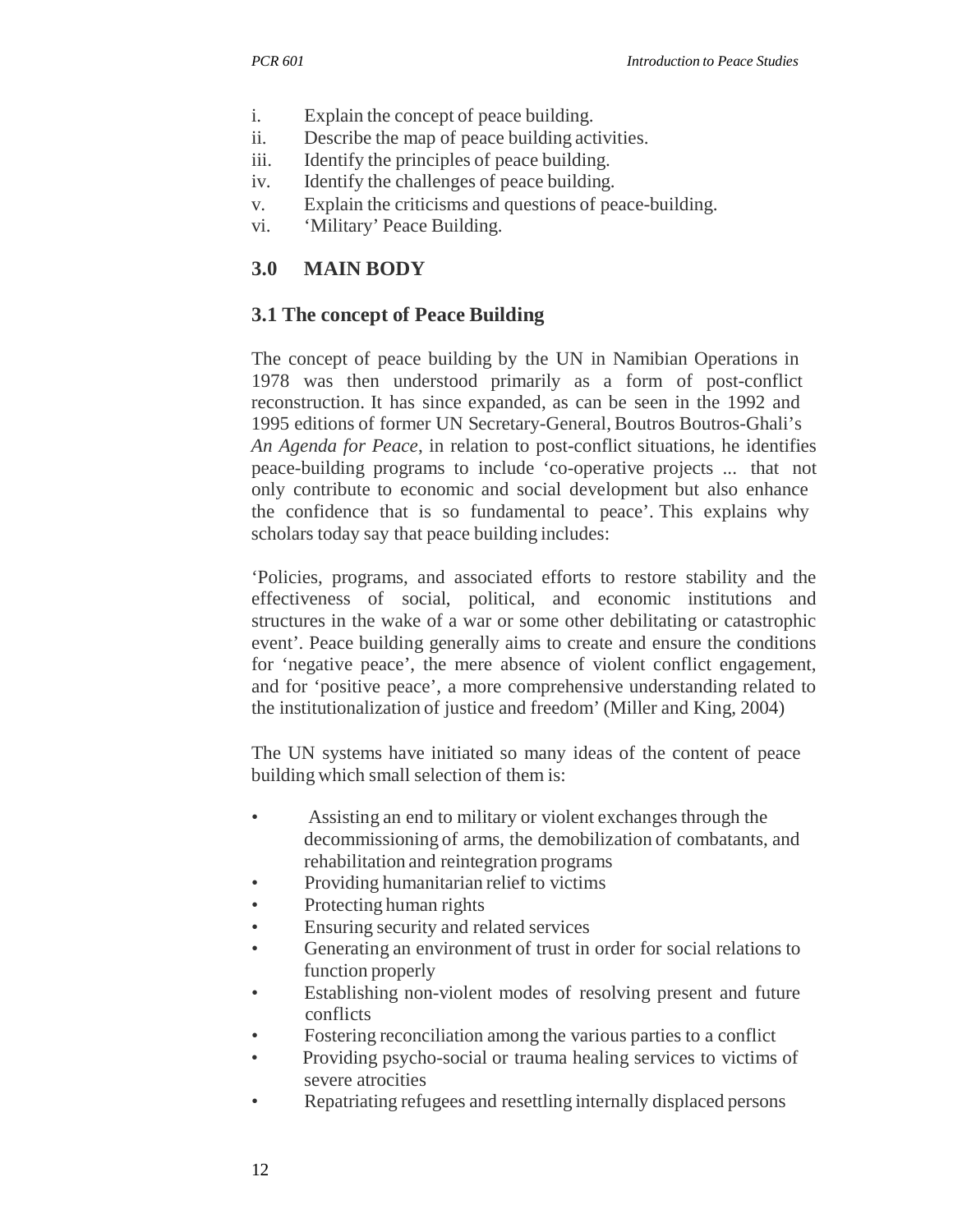- Aiding in economic reconstruction
- Building and maintaining the operation of institutions to provide such services, and
- Co-coordinating the roles of numerous internal and external parties involved in such interrelated efforts. (Adopted from the A Glossary of Terms and Concepts in Peace and Conflict Studies, by Miller and King 2004)

## **3.2 Map of Peace building Activities**

Peace building requires a range of approaches. While many actors engage in multiple categories of peace building, the map highlights the unique goals of different approaches to peace building.

### **Waging Conflict Nonviolently**

Advocates and activists seek to gain support for change by increasing a group's power to address these issues, and ripen the conditions needed to transform relations.

### **Reducing Direct Violence**

Efforts to reduce direct violence aim to restrain perpetrators of violence, prevent and relieve the immediate suffering of victims of violence, and create a safe space for peace building activities in other categories that address the root causes of the violence.

### **Transforming Relationships**

Efforts that aim to transform people and their relationships use an array of processes that address trauma, transform conflict and do justice. These processes give people opportunities to create long-term, sustainable solutions to address their needs.

### **Capacity Building**

Long-term peace building efforts enhance existing capacities to meet needs and rights and prevent violence through education and training, development, military conversion and transformation, research and evaluation. These activities aim to build just structures that support a sustainable culture of peace.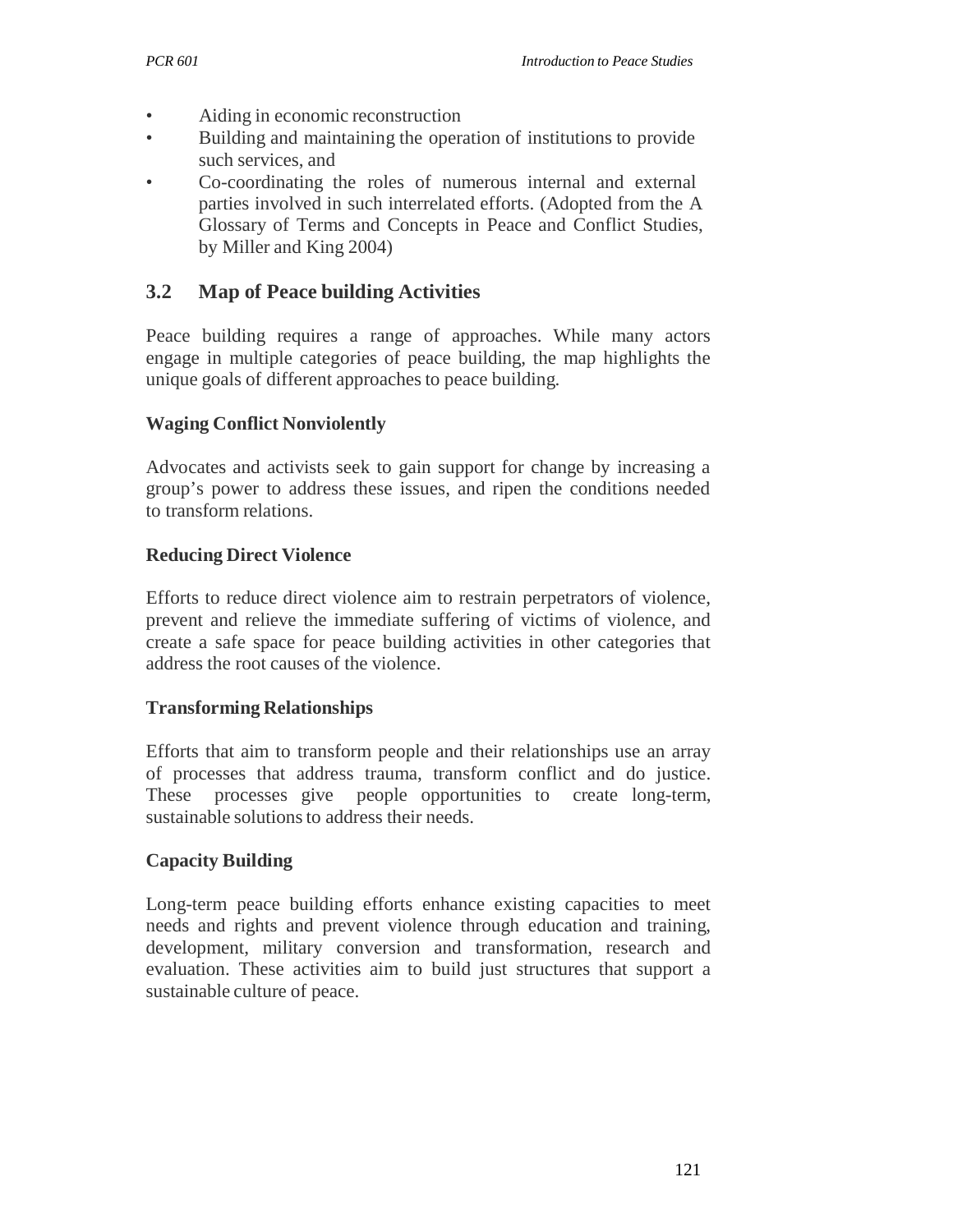



#### **3.3 Principles of Peace Building**

- 1. Reflect on Values: Peace-building requires ongoing personal and organizational reflection on how peace-building programs connect withier values.
- 2. Address Basic Needs and rights: Peace-building helps people to meet their own basic needs and rights while acknowledging the needs and rights of others.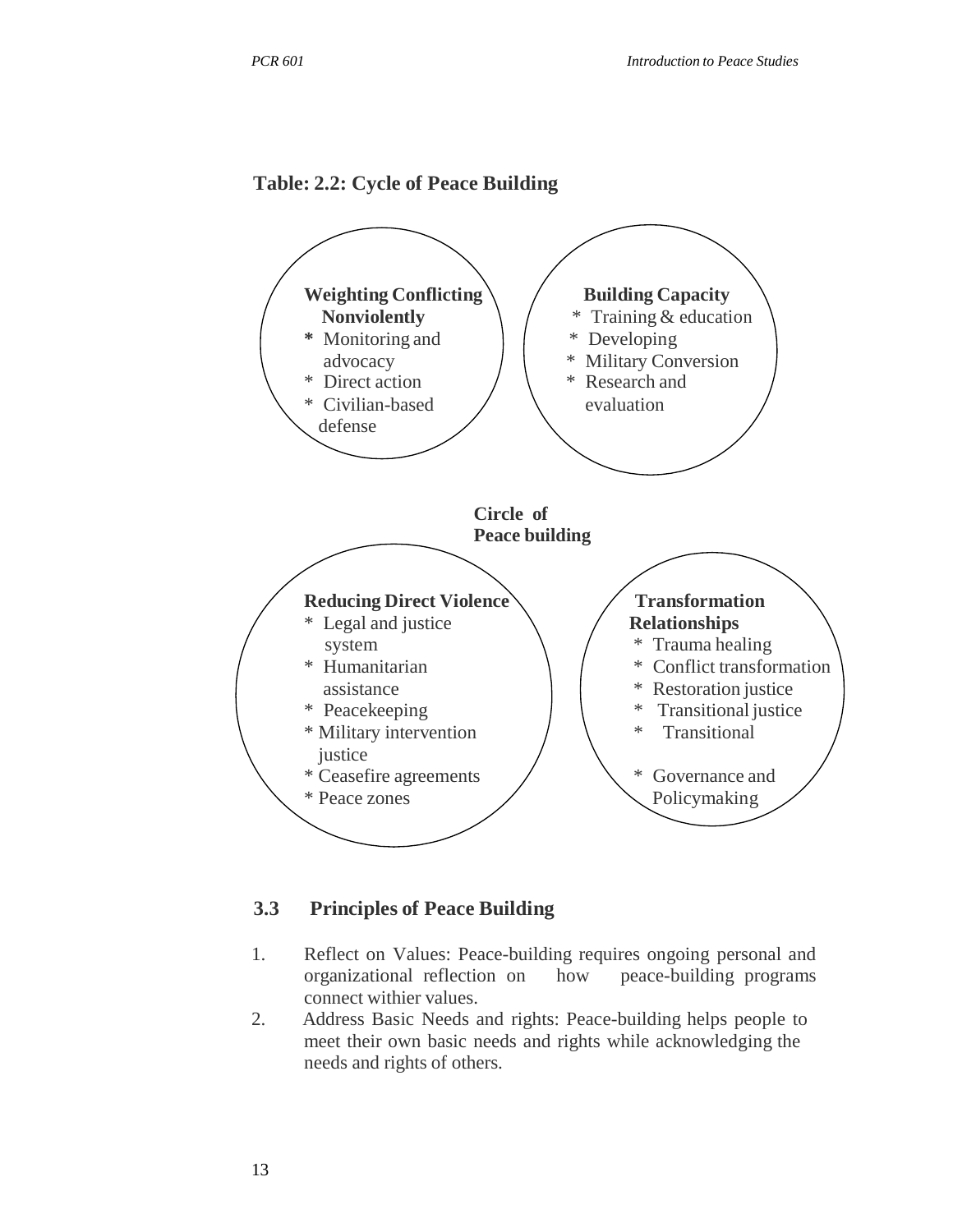- 3. Analyze conflict and violence: Peace-building requires ongoing analysis of the causes and dynamics of conflict and violence, and the resources for peace.
- 4. Plan Long-term: Peace-building moves beyond a short-term, crisis orientation toward designing social change over years and decades.
- 5. Transform Whole Systems: Peace-building changes the personal, relational, cultural, and structural levels.
- 6. Coordinate Approaches and Actors: Peace-building requires coordinated approaches that reflect responsibility, accountability, and participation by many different actors.
- 7. Identify and Create Power: Power exists in all relationships. Peace-building requires all people to be aware of their power and create nonviolent forms of power to meet their needs in collaboration with others.
- 8. Empower Others: Peace-building strengthens and builds upon local efforts and empowers other to act. Peace-building is based on participatory democracy and self-determination.
- 9. See Culture as a Resource: Cultural values, traditions, and ritual can be resources for peace-building.
- 10. Innovate and use Creativity: Peace-building uses multiple ways of communicating and learning, rather than relying only on words or dialogue to develop creative solutions to complex problems. Source: Training Manual for Women in Peace-building, WANEP (16-18 Feb. 2006) (unpublished)

# **3.4 The Challenges of Peace Building**

- Failures to address the underlying or root causes of the conflict
- Lack of legitimacy in the eyes of recipients and target groups, particularly in relation to newly formed institutions
- Lack of agreement over the acceptance of roles and implementation of responsibilities by all parties to the conflict
- Limits on leadership in times of political transition or extreme crisis
- Over-reliance on external parties
- Aspirations to build a society that, functions generally better than it did prior to the conflict (Millar and King 2004)

# **3.5 The Criticisms and Questions of Peace-building Theory and Practice**

First, the activities of relief and development have usually been conducted and studied separately, and their intersections are not well defined. Peace building bridges this traditional divide, but a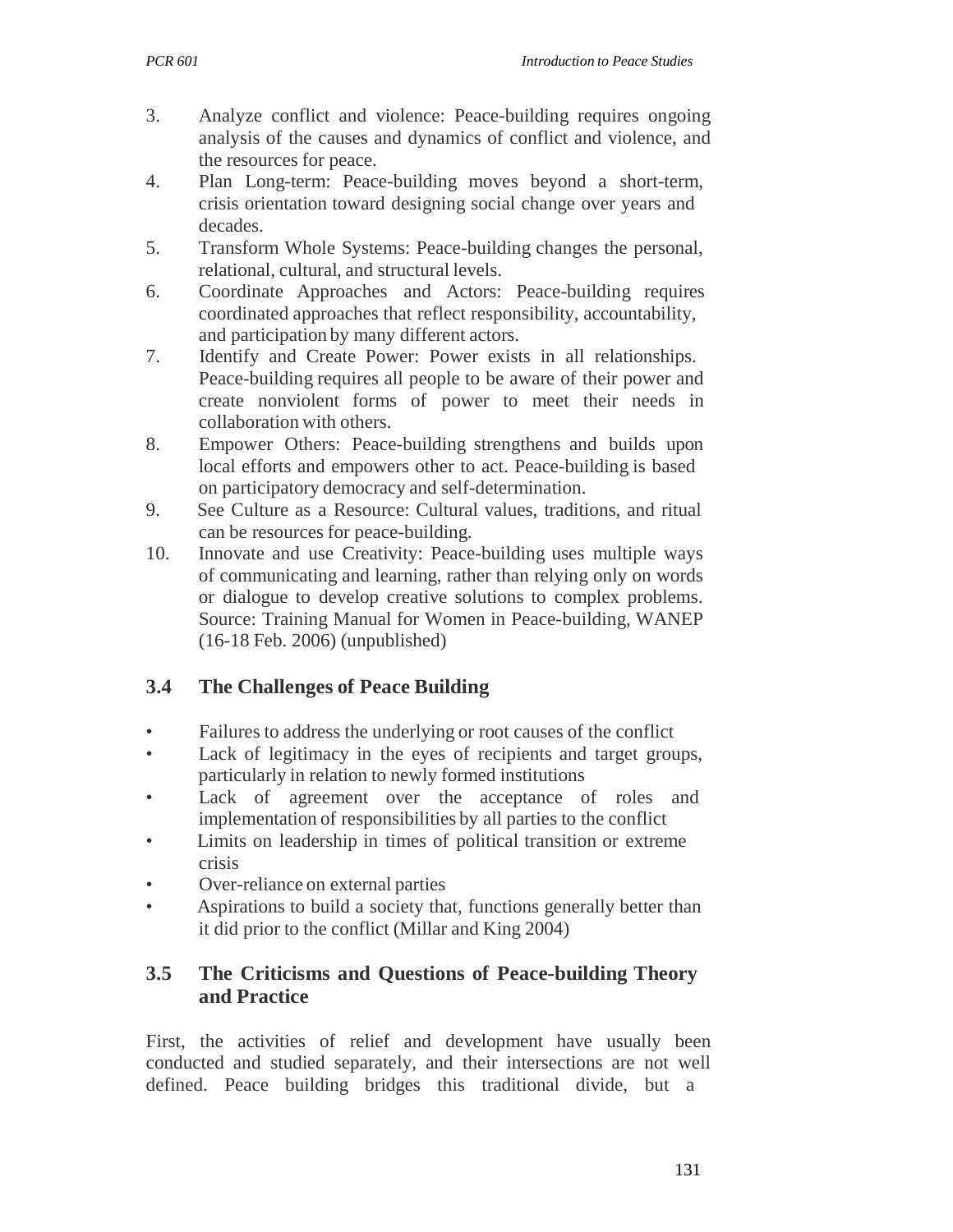reformulation is needed for integrating the theory and practice of these interconnected disciplines.

Second, peace building seems to suggest long-term, extensive effort and commitment by parties to the conflict and external partners. Conceptualizing a timeframe for such efforts has generated considerable debate.

Third, peace building is often understood as the final phase of a conflict, yet some argue that such processes can begin in the midst of a violent conflict.

Fourth, the importance of gender in relation to conflict and peace building continues to be overlooked, often completely. The sufferings resulting from conflict affect men and women differently and their subsequent roles in peace building differ as well.

# **3.6 'Military' Peace Building**

#### *Peace enforcement*

'Operations undertaken to end military or violent exchanges or acts of aggression, with or without the consent of one or more parties to the conflict, to create a permanent and viable environment and guarantees for such conditions'. (Millar and King 2004)

Peace enforcement is a military operation with minimal force that aims to generate 'negative peace', or the absence of violent conflict engagement. Although peace enforcement is generally understood in terms of military interventions, it is getting broader in interpretation to include the use of a wide range of sanctions by any party to a given conflict in order to end the violent hostilities.

The objectives include:

- Forcible compliance of cease fires
- Separation of belligerents
- Isolation of a particular party or parties to the conflict
- Establishment of buffer zones or safe havens
- Decommissioning of arms and demobilization of combatants
- Protection of human rights
- Assistance with humanitarian aid

#### *Peacekeeping*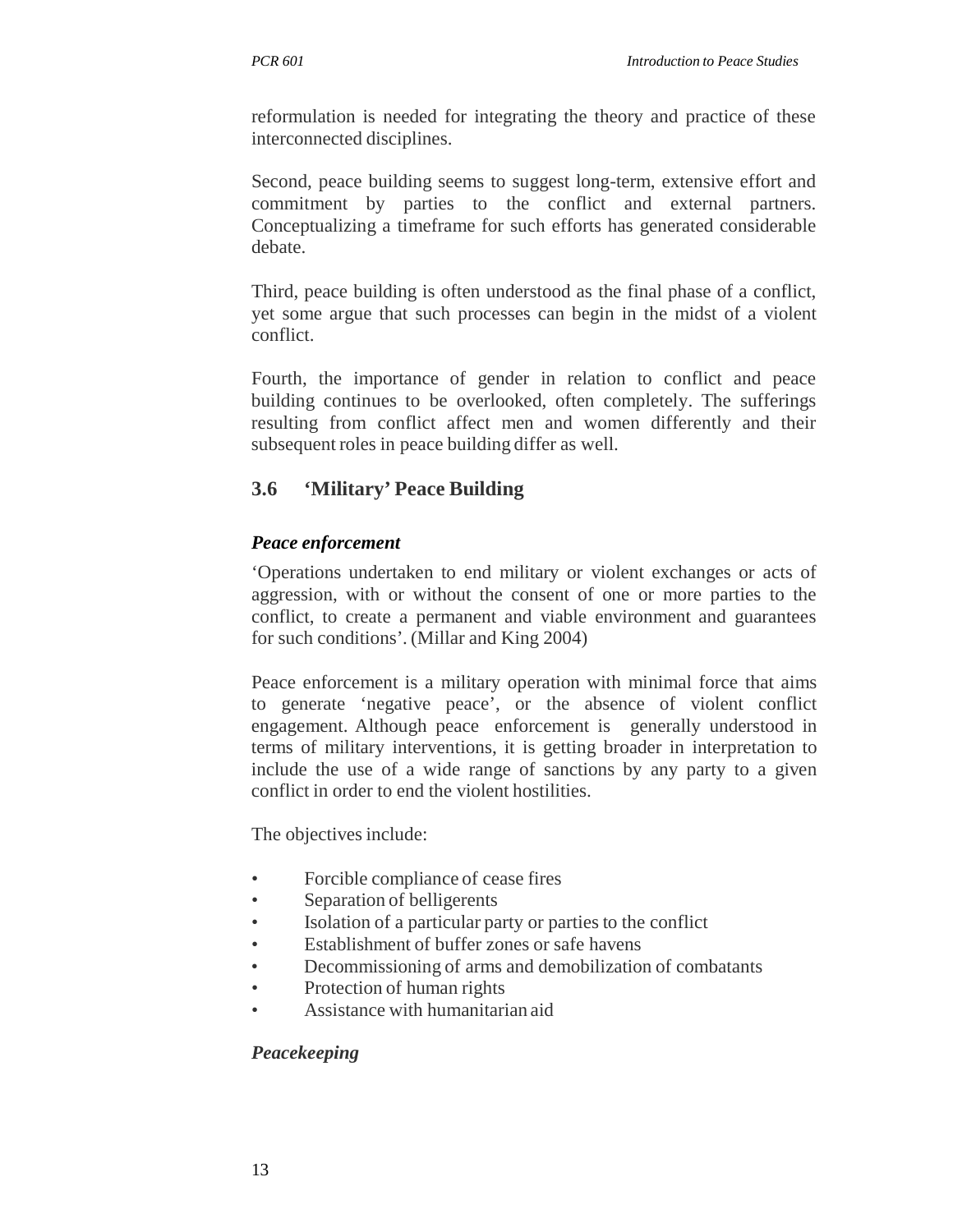Chapter VI of the UN Charter outlines the objectives of peacekeeping and serves as the international mandate. Based on the UN mandate, Peacekeeping could be described as:

'The maintenance of public security, civil services, and cease-fire agreements in war and conflict zones by UN or regional military, police, and civilian forces with the consent of the nation-state on whose territory these forces are deployed. Peacekeeping involves co-ordinated efforts to ensure stability and relative normalcy in the aftermath of otherwise extremely volatile and chaotic situations'. (Miller and King 2004)

The activities of peacekeepers usually referred to as 'types'.

The first, or type I, involves observance where a ceasefire has been brokered. Such symbolic missions are often sent to act as deterrents against renewed violent conflict, as troops are lightly armed and not mandated to retaliate in the event of attack against them or civilians.

Type II operations are conducted to aid or ensure political transitions. Such missions are most successful when the troops are deemed legitimate by the citizens of the society in which they are deployed and when they are provided adequate resources and scope of action. Where some form of military intervention is considered necessary,

Type III peacekeeping operations are performed; these are more commonly categorized as 'peace enforcement'.

Type IV operations are generally associated with 'peace building', or 'postconflict reconstruction'. (Adopted from A Glossary of Terms and Concepts in Peace and Conflict Studies).

### **Self Assessment Exercise**

Discuss the challenges of peace building in a post conflict environment.

### **4.0 CONCLUSION**

In conclusion, Peace building is an important aspect of conflict management that can take place before and after a conflict situation. The tasks involved are many and it has gotten more complex.

### **5.0 SUMMARY**

A well-coordinated Peace building program is a prerequisite for sustainable peace in every society. Peace building activities goes beyond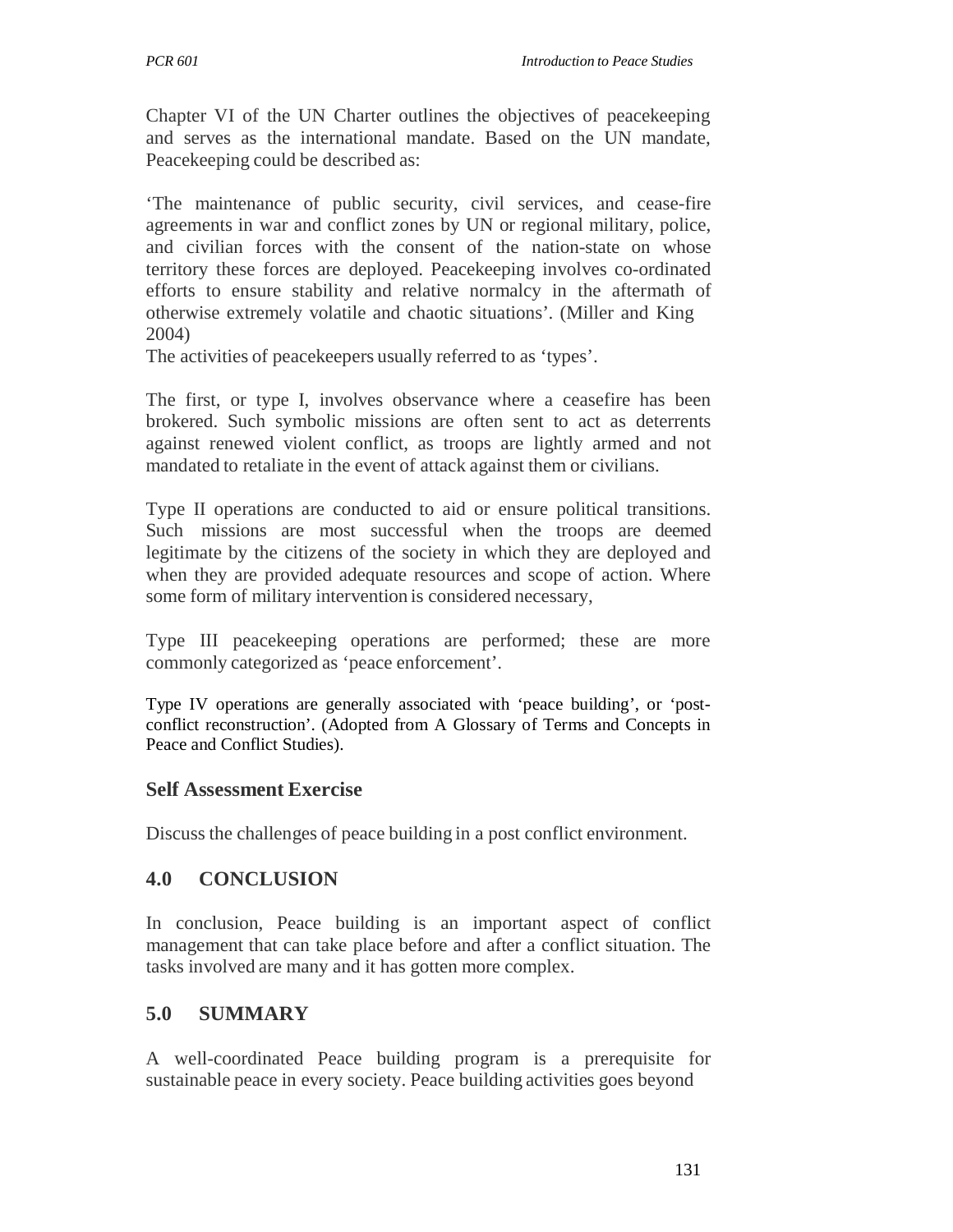physical provision of services to include psychological transformation of victims of conflicts.

### **6.0 TUTOR MARKED ASSIGNMENT (TMA)**

- 1 Describe the cycle of peace building activities Or
- 2 Describe the principles of peace building

### **7.0 REFERENCES/FURTHER READINGS**

- Christopher Miller and Mary King (2005). AGlossaryofTermsand ConceptsinPeaceandConflictStudies. University for Peace
- Taisier M. Ali and Robert O. Matthews (eds.), Durable Peace: Challenges for Peacebuilding in Africa (Toronto, University of Toronto Press, 2004).
- Ecoma Alaga and Thelma A. Ekiyori (2004) WomeninPeaceBuilding. West African Network for Peace Building
- Joan Mbagwu (2002) 'Campaign for Women in Peace Building' Ife Psychologia. Ife Center for Psychological Studies, University of Ife
- Tsjeard Bout and Georg Frerks (2002) Women'sRolesinConflict Prevent, Conflict Resolution and Conflict Reconstruction: LiteratureReviewandInstitutionalAnalysis. Conflict Research Unit of the Netherlands Institute of International relations, Clingendael.
- Women in peacebuilding Network (WIPNET) West Africa Network for peacebuilding (WANEP) (A monograph).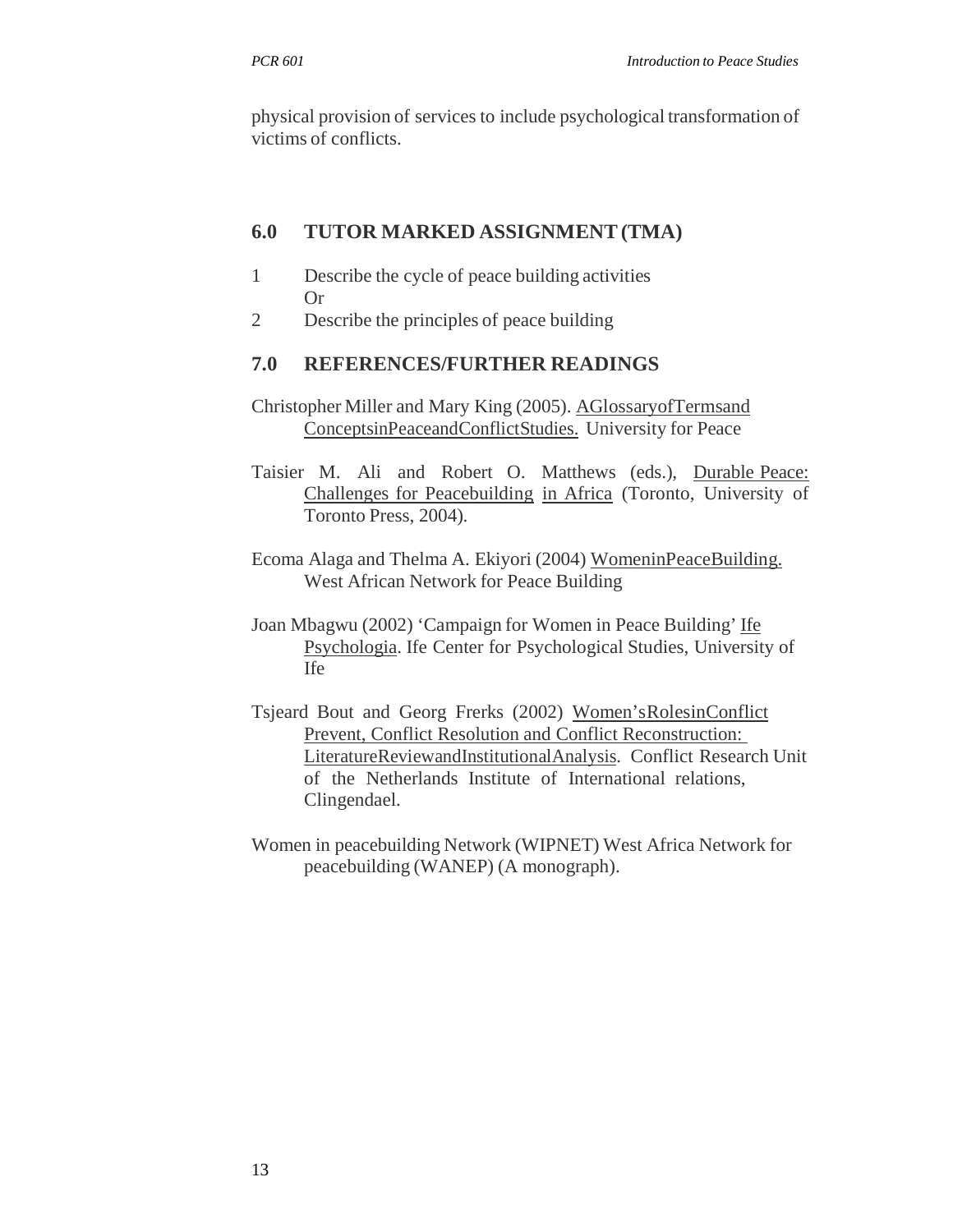# **UNIT 2 GENDER AND PEACE BUILDING**

#### **CONTENTS**

- 1.0 Introduction
- 2.0 Objectives
- 3.0 Main Body
	- 3.1 Definitions and Understanding of Gender
	- 3.2 Gender Roles and Peace Building
	- 3.3 Why include women in Peace Building
	- 3.4 Assumptions in Peace Building
- 4.0 Conclusion
- 5.0 Summary
- 6.0 Tutor Marked Assignment
- 7.0 References/Further Readings

### **1.0 INTRODUCTION**

The UN Security Council on  $31<sup>st</sup>$  Oct. 2000 adopted The Resolution 1325, which deals with women, peace and security. This Resolution highlighted the importance of bringing gender perspectives to the center of the UN conflict prevention and resolution, peace building, peacekeeping, rehabilitation and reconstruction efforts. This Resolution was initiated after the UN Secretary General was invited to do a study on the impact of conflicts on women, girls, the role of women in peace building and the gender dimensions of peace processes and conflict resolution.

The study revealed that there is an increase in the cases of armed conflicts in the world, but over the quarter of the 53 countries in Africa, was embroiled in intra-state armed conflicts in the late 1990s. The repercussions are both grave and sub-regional and most victims are civilians. An estimate of 3.2 million deaths occurred from 1990-1995, and there were mass displacement of people, and many of them are women and children.

Records have it that "while entire communities suffer the consequences of armed conflicts and terrorism, women and girls are particularly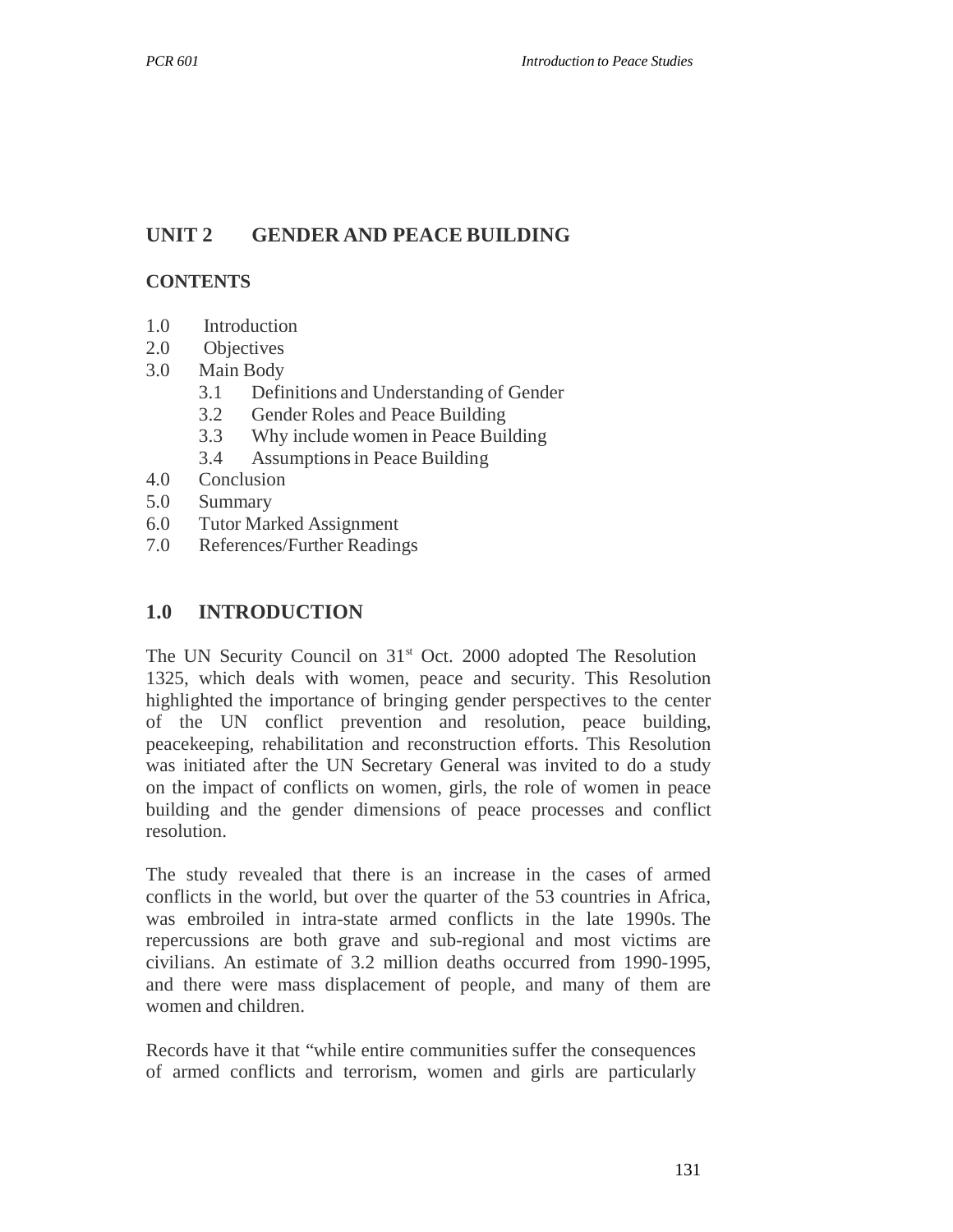affected because of their status in society and their sex" (Beijing Platform for Action).

# **2.0 OBJECTIVES**

At the end of this Unit, you should be able to:

- i. Identify the term of Reference, (UN Resolution 1325)
- ii. Describe the peculiar roles of women in armed conflict and peace building
- iii. define gender and why there is a need to do a gender analysis in planning peace building activities Describe the skills for women in peace building
- iv. Explain the need to deconstruct the irrelevant assumptions in peace building

# **3.0 MAIN BODY**

### **3.1 Definitions and Understanding of Gender**

**Sex:** The biological differences between males and females are defined as "sex". Women, for example, can give can give birth and nurse babies because of their biology.

**Gender:** Boys and girls are encouraged by families, schools, religious organizations, and communities to be different. These differences between expectations of males and females are known as "gender". Boys are socialized to have "masculine" gender characteristics. Girls are socialized to have "feminine" gender characteristics. Boys who have "feminine" characteristics and girls who have "masculine" characteristics are often punished or sanctioned by their community.

**Gender Roles:** The different behaviours, tasks, and beliefs a group considers appropriate for males and females.

**Patriarchy:** Many societies operate with a system of male authority that oppresses women through political, social, cultural, religious and economic institutions. Patriarchy denies women positions of decisionmaking and power.

**Matriarchy:** A system of social organization in which descent and inheritance are traced through the female line.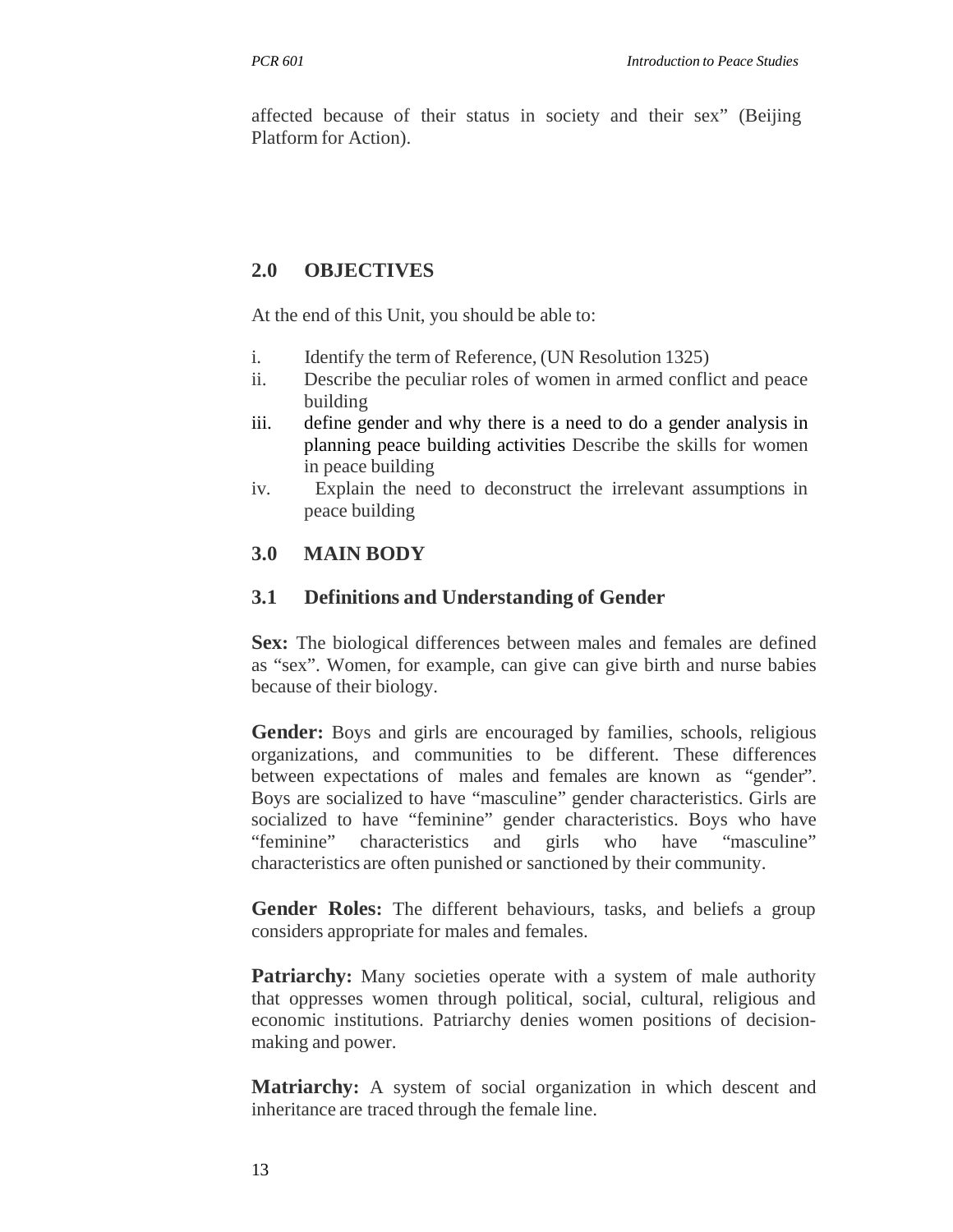Gender Gap: The gender gap is the difference in the level of participation, qualifications, economic status or other indicators between males and females.

**Gender Discrimination:** Gender discrimination is any pattern of preferential treatment of males in education, employment, and leadership roles, for example.

**Gender Oppression:** The discrimination of females in political, educational, economic, religious, cultural, and social systems.

**Gender Analysis:** An analysis of how policies and projects affect males and females differently.

**Gender Sensitization:** An effort to raise awareness about the different needs of males and females and to increase the capacity of organizations to address these needs.

**Gender Equity and Equality:** An approach to ensure that men and women are valued equally for the roles they play and benefit equally from policies and projects such as education and compensation for work according to their needs. Gender equity takes into consideration that women have been historically disadvantaged and may need special programs to overcome this discrimination.

**Gender Mainstreaming:** The inclusion of the goal of gender equity, the use of a gender lens, and the active inclusion of women and women's groups into all institutional choices and practices.

**Women's Empowerment:** The ability of women to have resources, access, skills, and self esteem to participate fully in the decisions that control and affect their lives.

**Feminism:** The global struggle to address the oppression of women and create gender equality. (Adopted from 'Training manual for Women in Peace-building, by West Africa Network for Peace Building, WANEP)'Gender' is different from 'sex'. Sex determines the male or female biology of a person but gender is culture – socio constructions. This is the values system as allowed by the structure. Gender is shaped by culture, which is dynamic and not permanent. Cultural norms for men and women define expectations of what is masculine or feminine. When men and women accept a particular physiology, and structure their beliefs based on these assumptions, they do nothing to change it, and with time, they begin to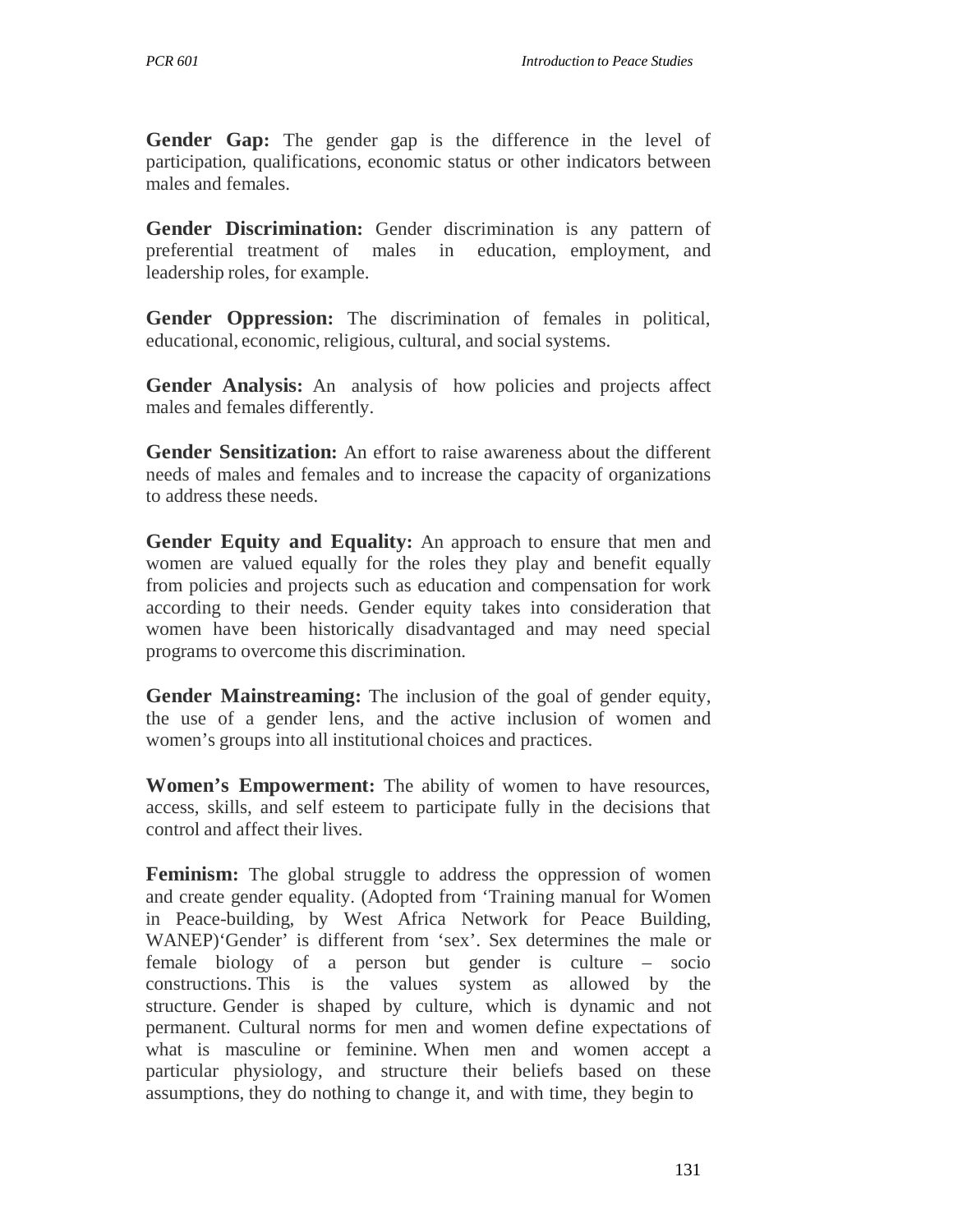believe that it is natural, inevitable and therefore desirable sex is permanent, natural, but gender is changeable and man construed, therefore not permanent.

The world systems are structured to maintain man control. The gender hierarchy aims to value men and muscularly more than women and feminity; through direct violence like rape, domestic violence, psychological violence – sexist humor, internalization of oppression, structural violence – feminization of poverty, glass ceiling, unequal pay and social life like important, assigning different culture to men and women.

# **3.2 Gender Roles and Peace Building**

This session aims to explore how gender (social expectations) affects man and woman's role in peace building. Because of the different expectations, for example, men could be expected to use violence and women non-violence strategies. Women are seen as life nurturers in the society, it is expected that they show more concern when children are used to perpetuate violence. It is easier for the women to intervene and seek peace with the opposite party because, they see themselves as mothers, not minding what sides the perpetrators came from.

It will be dangerously misleading to say that women are "naturally" peaceful. It is not so, both men and women have the ability to make peace. But women could be more creative and effective in waging peace, may be because of their emotional strength.

It is traditionally believed that conflict is man dominated, but during inter-state wars, even women played noticeable roles. Also, in traditional homes, men are expected to provide for the family, while women take care of the home but during conflicts, there are roles reversals which put women in the position to provide for the family. The implications are many as studies show, but it also shows the sense that advocate for women involvement is peace building. Conflict encourage change of role, therefore, it is important that peace-building should allow role change and involvement of women in peace making.

### **3.3 Why Include Women In Peace Building**

People for many years have frowned at the idea of having women in decision making and leadership position, but it is changing now, because women included have proven relevant and useful. Some of the reasons identified include: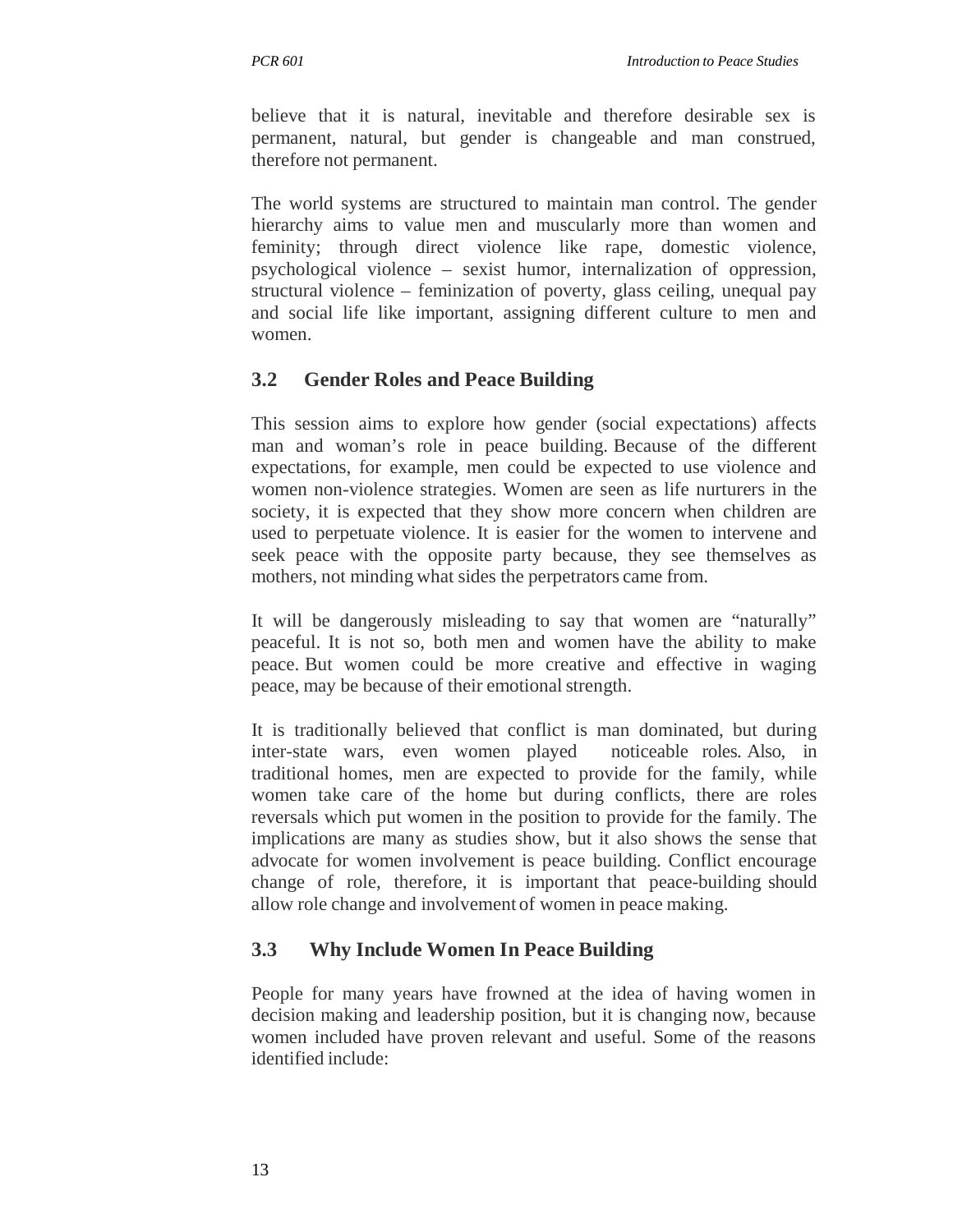- 1. Women make up 50% of the population of most communities and the task of peace building is so great that leaving out half of the population for no good reason is not helpful.
- 2. Women are the main focus in taking care of the family, before and during conflicts. If women are oppressed, victimized and excluded in the peace making process, the process will be incomplete as the central figure is absent.
- 3. For the fact that women have both the capacity to make violence and peace, it is important that they be included in the process, so that this peace gift could be exploited.
- 4. Both men and women experience conflict differently, it is important that all the experiences which will account for relevant intervention in peace building be included in the plan. Therefore, the women need to be included in the peace building process.
- 5. The UN Resolution 1325 specified women involvement and therefore women should be included.
- 6. Women have proven successful peace building ideas, basing their strategies on inclusion and collaboration, producing outcomes that are broad-based and sustainable, it is then important that their efforts be acknowledged and expanded.
- 7. Developing a gender sensitive peace building program require a deconstruction of a few assumptions that we have about the roles of men and women in conflict and post conflict situations, and women need to be part of this reconstruction..

# **3.4 Assumptions in Peace Building**

The main assumption of peace building is that the society should return to the situation the communities were before the conflict. This assumption is not only impossible, it is misleading. The situation before conflict was an environment defined based on muscularity with strict divisions of labour that excluded women from public life and leadership position.

But we know that the war period changed women's roles to assume men's roles as their men were not present to play their roles. Unfortunately, these experiences are not taken into account and considered as social gains for women in "redefinitions of gender roles that would be non-oppressive for women and girls in a post-conflict society". This is well captured in the report of Chinkin (2004) when she writes "Concepts of reconstructions and rehabilitation may be misnomers in the case of women. Both concepts assume an element of going back, restoring to a position or capacity that previously existed. But this, as not necessarily what women seek."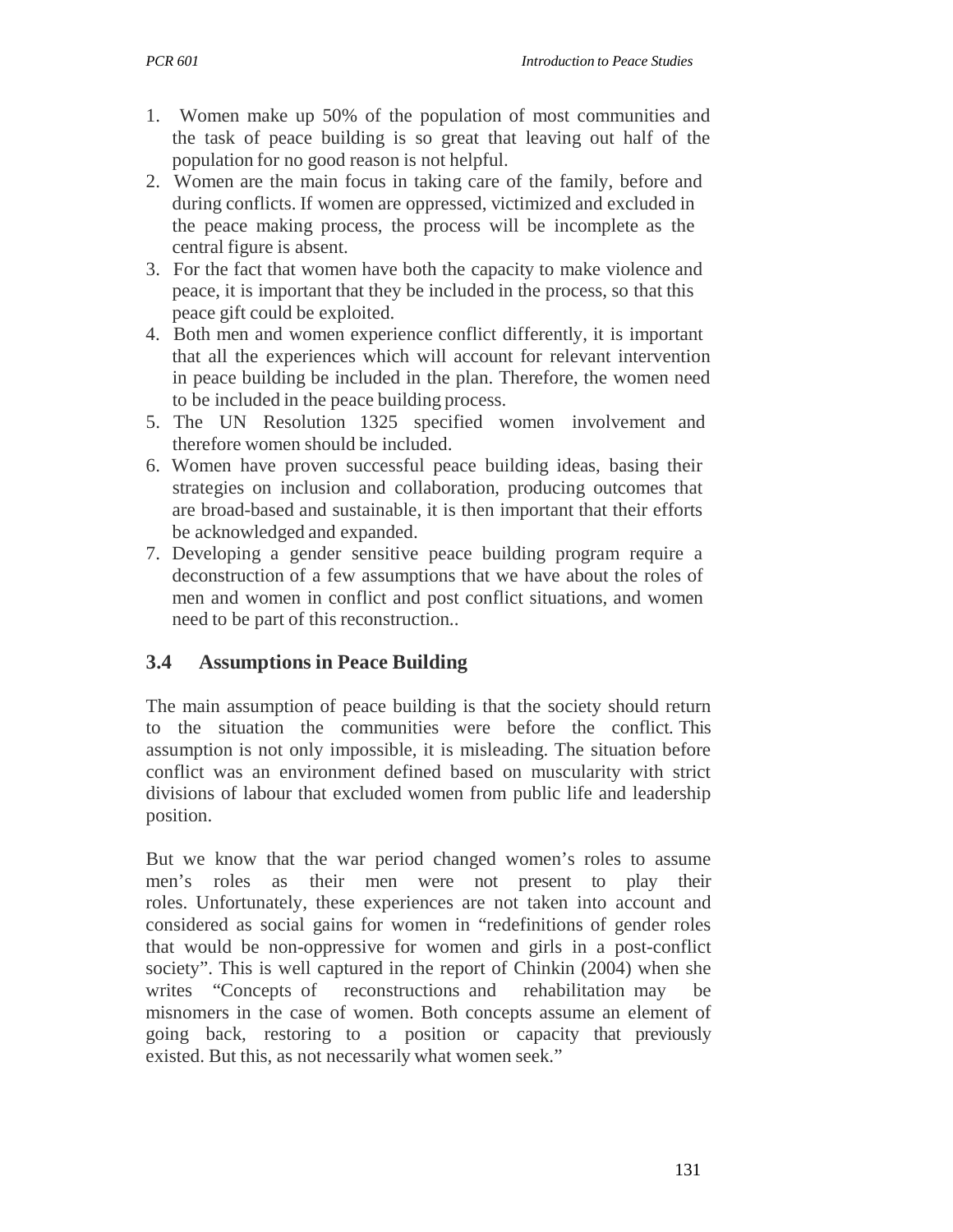So, to plan a viable peace building program in post conflict situation, it is important to understand the changes that have taken place in the socio-economic life of these women. It is important to see a gender analysis.

Another wrong assumption is that these changes are temporary and things will return to status quo. The truth is that women are pressurized into the pat system, and they will want to maintain the present status as their confidence will be increased after taking over men's responsibility. It is important to know that this plan to return to the traditional roles is not easy. Most times women are confused, not to sure to exact their new fond positions or do they return to the old tradition. It is important that post conflict reconstruction remember to see the women side of the intervention.

The other problem that must be considered is developing a post conflict intervention in the issue of women participations in the peace making process. The same male was lords, are also peace negotiation, same men just wearing different clothes. It is important to consider the role of women during the war, in order to determine their role in post conflict. For example, if women played the role as "heroic mothers" during the war, at the end of the war, they are expected to play the role of the productive agents to replenish the nation with sins who did in the war.

Also, if they were seen as "victims of war" they are not expected to have confidence to contribute to the pence process. Thy are seen as weak, vulnerable and unable to articulate their needs, and may not be able to notice the change in gender roles, and understand them as empower. This is captured by Meintyes, Pillay and Turshen write "It seems likely that many (women) do not consciously internalize or conceptualize the changes in their roles, without a conscious translation, there can be no concerted efforts to defend women's opportunities and gains in peace time".

Finally, if women are seen as "trouble makers" during the conflict time because they organized themselves and mobilize for peace, they must be part of the peace time, although they will not be taken seriously as they will be seen as acting in their capacity as domestic agents. If their efforts will lead to change of status and role, the men will not take them seriously.

The last assumption is that, women who come to peace tables are not really part of the poor group, but a representative of the elite. This argument aims to marginalize the women and justify the men peacemakers to work without the men.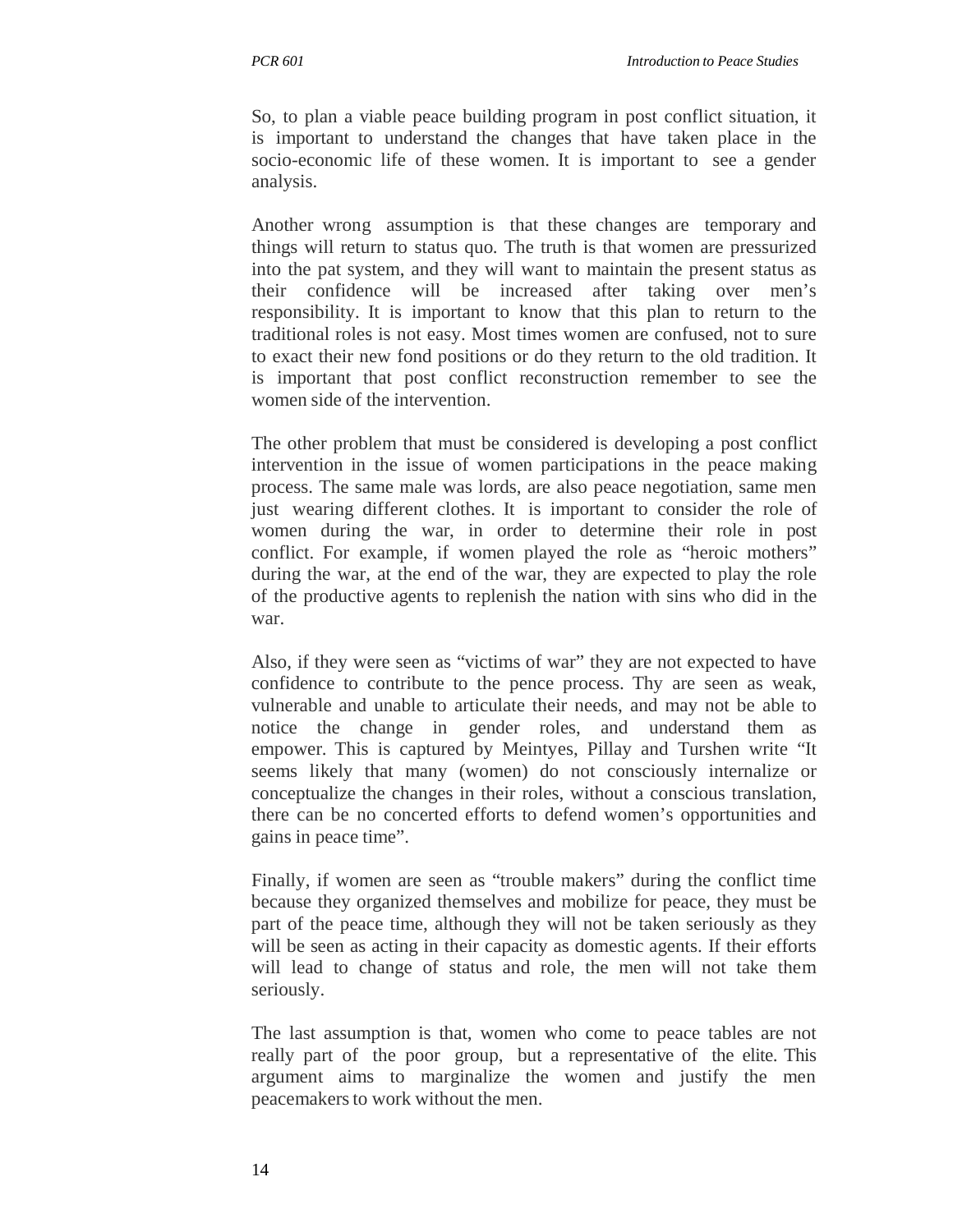#### **Self Assessment Exercise**

Explain gender roles in peace building.

### **4.0 CONCLUSION**

In conclusion, it is important to know that peace building must be gender based to be able to do a good job of 50% of the people. The contribution of women to the peace building process is not important that they cannot be excluded and still a viable intervention will be planned. But the dangers that must be guided against is the understanding of who women are and what roles they played during conflict.

### **5.0 SUMMARY**

So, to enhance the participation of women in the peace process, national and international actions must discontinue describing women as victims of war belonging to the vulnerable group. The danger associated with this definition is that, they are never considered unstructured to the war, and therefore too weak and confused to make relevant input or impact in the peace process. This makes it easy for the men to claim to be the voice of the women. This is not true and can never help improve on the security of women as they cannot understand the female experience. As long as only men's experiences are expressed at the peace table, without the participation of women, there can't be sustainable peace building in the society.

### **6.0 TUTOR MARKED ASSIGNMENTS (TMA)**

- 1. Why should peace-building process include the participation of women?
- 2. The peace-building process require a deconstruction of a few assumptions, why should there be a deconstruction of this assumption

### **7.0 REFERENCES/FURTHER READINGS**

Christopher Miller and Mary King (2005). AGlossaryofTermsand ConceptsinPeaceandConflictStudies. University for Peace

Dina Rodriguez and Edith Natukunda-Togboa (eds) (2005) Genderand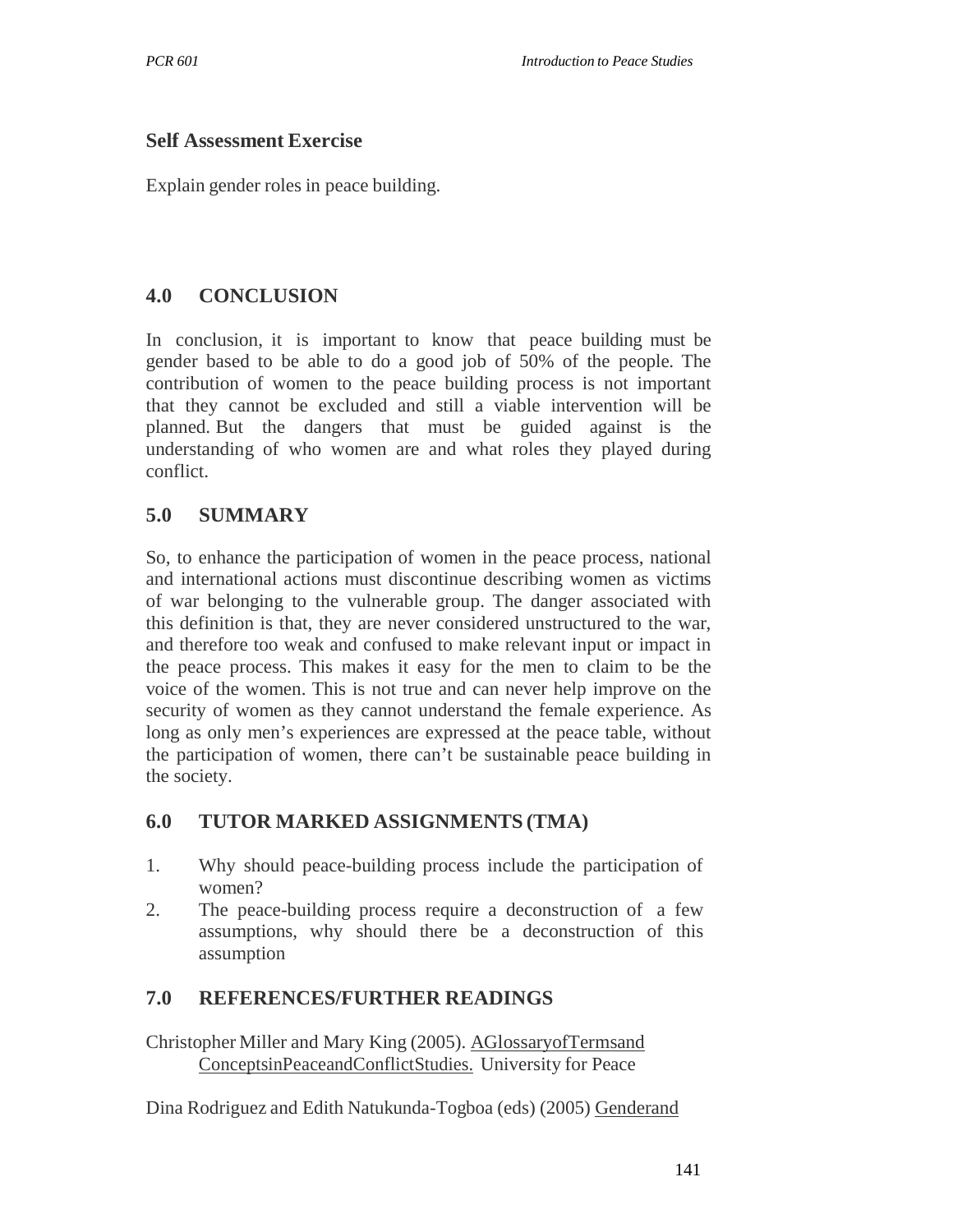PeaceBuildinginAfrica. University for Peace

- Ecoma Alaga and Thelma A. Ekiyori (2004) WomeninPeaceBuilding. West African Network for Peace Building
- Joan Mbagwu (2002) 'Campaign for Women in Peace Building' Ife Psychologia. Ife Center for Psychological Studies, University of Ife
- Tsjeard Bout and Georg Frerks (2002) Women'sRolesinConflict Prevent, Conflict Resolution and Conflict Reconstruction: LiteratureReviewandInstitutionalAnalysis. Conflict Research Unit of the Netherlands Institute of International relations, Clingendael.
- Women in Peacebuilding Network (WIPNET) West Africa Network for peacebuilding (WANEP)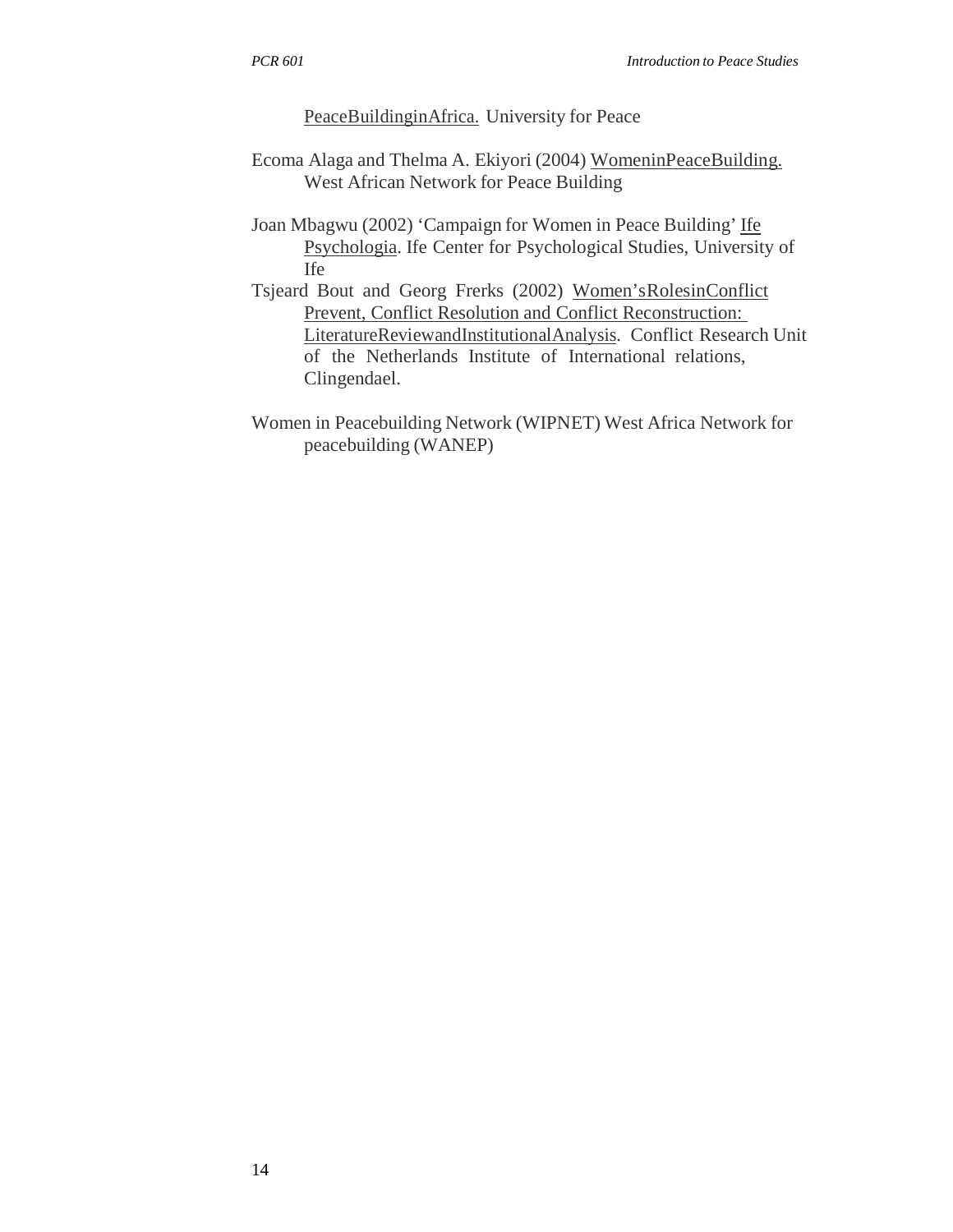# **UNIT 3 HUMAN RIGHTS AND SOCIAL JUSTICE**

#### **CONTENTS**

- 1.0 Introduction
- 2.0 Objectives
- 3.0 Main Body
	- 3.1 Concepts of Human Rights and Social Justice
	- 3.2 Origin of Human Rights
	- 3.3 Classification of Fundamental Human Rights, Freedom & Duties
	- 3.4 Organ & Agencies involved in the promotion and protection of Human Rights
- 4.0 Conclusion
- 5.0 Summary
- 6.0 Tutor Marked Assignment
- 7.0 References/Further Readings

#### **1.0 INTRODUCTION**

This Unit will deal with the Human and Social Rights, which, you have just because you are a human being. A review of the history of man has shown that man is in a continuous struggle for personal survival, economic and political emancipation, struggle for equality and social justice against racial/gender bigotry, and against every form of man inhumanity to man.

#### **2.0 OBJECTIVES**

At the end of this Unit, you should be able to:

- i. Describe/define Human Rights
- ii. Describe/define Social Justice
- iii. Explain the importance of the promotion and protection of human rights
- iv. Explain the interface of justice, peace and the promotion of Human Rights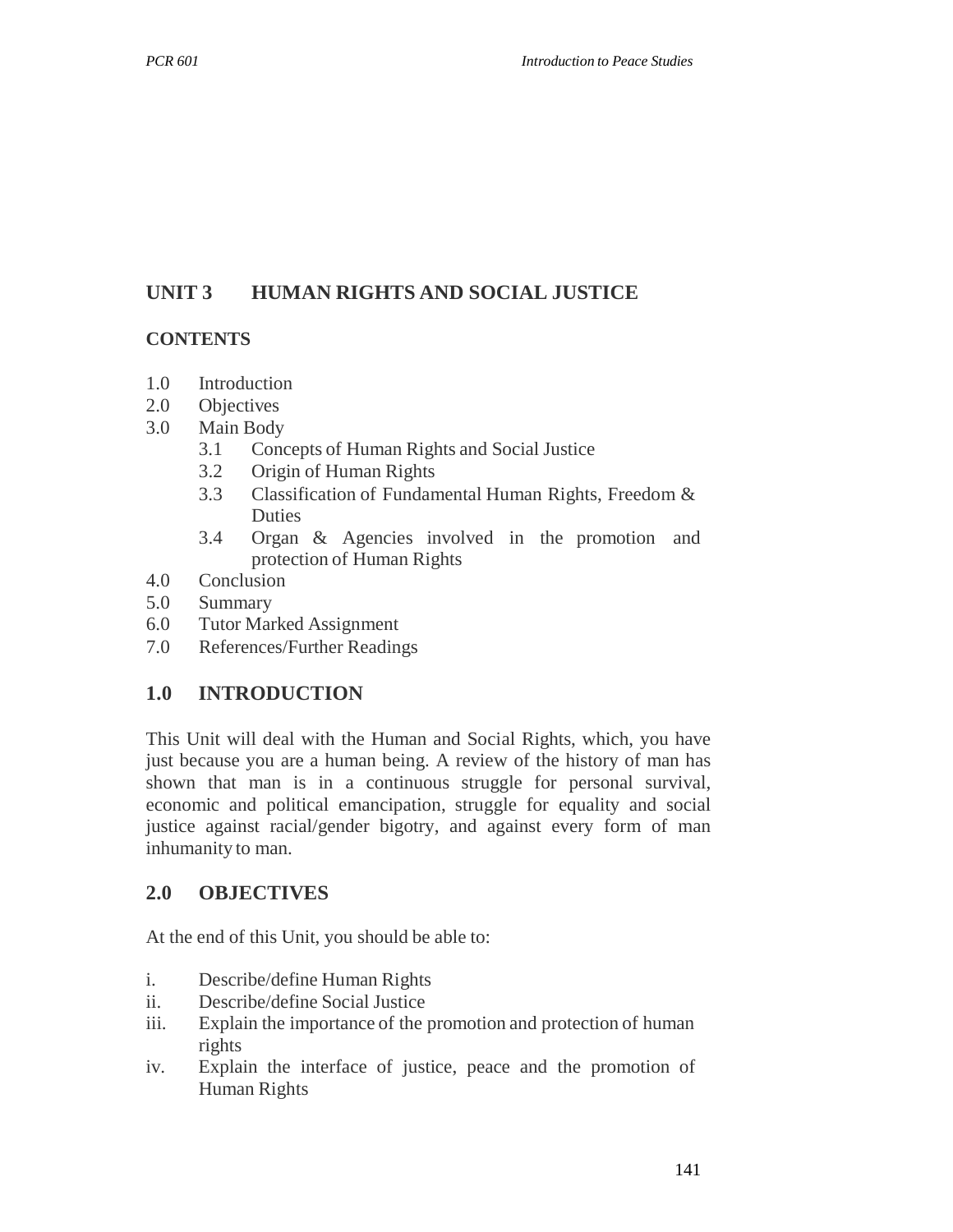# **3.0 MAIN BODY**

### **3.1 The Concept of Human Rights and Social Justice Human Rights**

The idea of Human Rights arises from the fact that man is human, and nothing else. This is based on the fact that man is man, not an animal. No other living thing has this right. There is a dignity that goes with being human not an animal. It is not government given, it is God/nature given. It must be respected and protected. So, Human Rights promotion and protection is not based on any other condition other than human condition. So, it is towards providing a minimum standard of decent living worthy of man as a human being, never as an animal.

When these rights are denied man, she/he has a right to complain. It is not an appeal to benevolence. Human rights are her/his property. They are so sacred that the state must ensure that they are seriously respected, observed, expanded, protected and advanced. According to Oruche (1967) 'For a right to be called human, it must be possessed by all human beings, as well as only by human beings. Again, because it is the same right that all human beings possess, it must be possessed equally by all human beings'.

According to Declaration on Human Rights, Article 1: "All human beings are born free and equal in dignity and right. They are endowed with reason and conscience and showed act towards one another in a spirit of brotherhood.

#### **Social Justice**

Social justice is an advanced stage of human right. Having understood that man has a fundamental right, just because she is a man, and has a right to order her life anyway comfortable, it is impatient to quickly remind man that you have to live your life as you like as long as you do not infringe on other people's rights. So, this is the basis of social justice – "social contract". Social justice pursues a social conduct based on just, impartiality, legitimacy, equity and fairness in awarding what is due.

Justice is defined by Thomas Aquinas as "the constant and perpetual will to render to everyone what is due him" He further says: "the principle of justice is to give each person or group, whether weak or strong, what is his or her dues and to demand the contribution of each on the basis of equal consideration".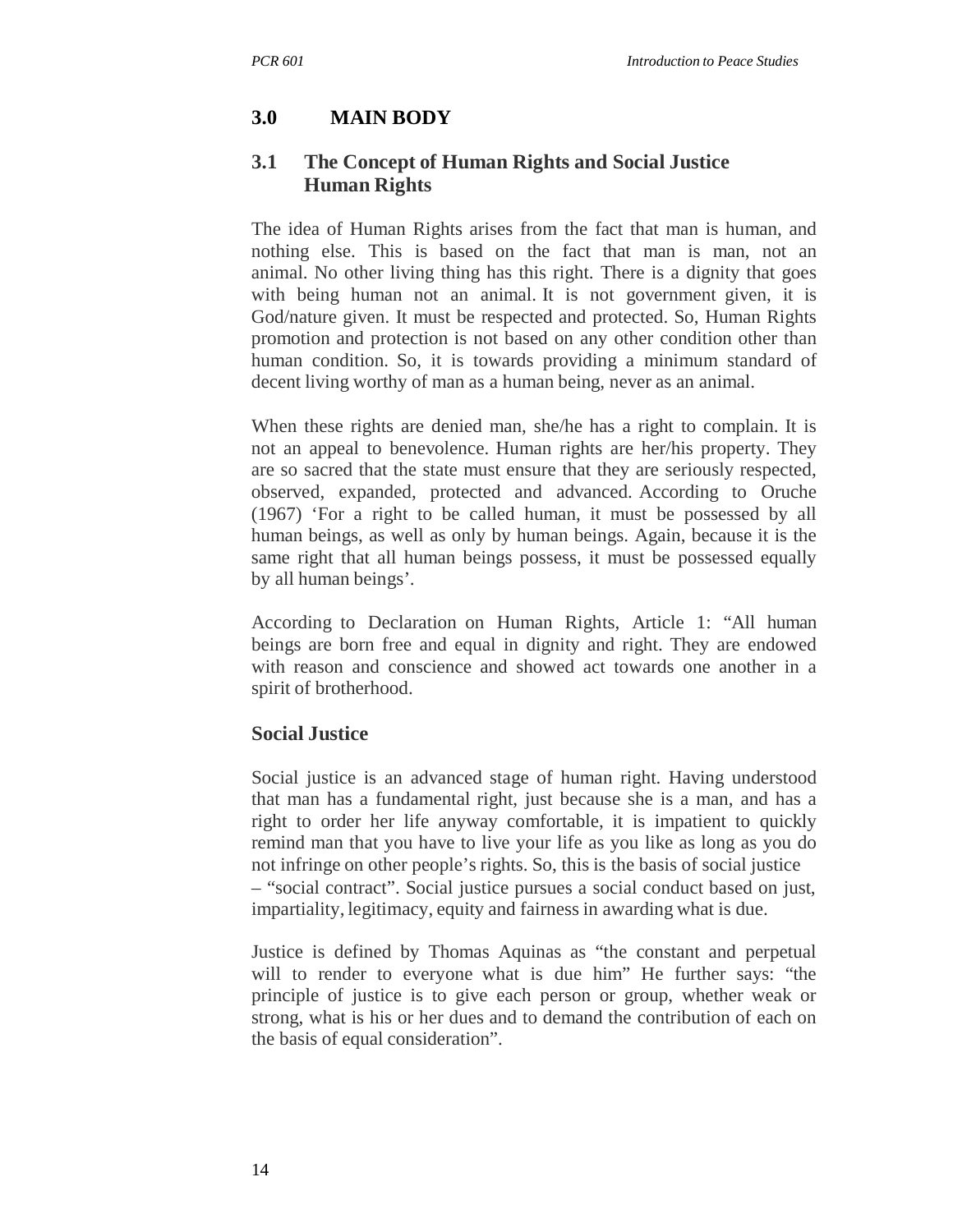According to Iwe (1986), 'Justice is a moral virtue which inclines the will constantly and perpetually to render to others, their due in time and place and in a given set of circumstance'.

So, Social Justice emphasizes justice in all human interactions, relationships and responsibilities. It is important to note that protection of social justice also demand social responsibilities. If a person has a right to get something, others have a right to respect that claim on the balance of equal protection and reciprocity.

On the other hand, according to Onwuaniba (1983) "Social injustice arises when the principle of equal opportunity is not observed, where there is discrimination between classes and groups with little or no social mobility, where the natural resources which nature provides for the benefit of all is placed in the hands of a few who exploit the labour of the rest or a great majority of the population who live on the level of paupers or almost so".

# **3.2 Origin of Human Rights**

The growth and development of Human Right, has continued to be on the increase. Many great theories and schools based on their background have continued to shape the concept of human rights. Some schools of thought will be maintained in writing this historical background. Nature Law (Naturalist School of thoughts).

The students of this philosophy believe that human rights can be traced back to nature. To them, for the fact that it is a right that is man based only, and no other creature can lay claims to it, it is then a natural right. For example, man's right to life. These scholars believe that "it is natural that man should exist, and nobody should arbitrarily take away this life from him". They believe that man/woman should preserve his/her life; otherwise, he/she ceases to be a human being. It is a right uniformly possessed by all men equally, and it should be respected by all, including institutions, the world over.

# **Theological Root/Divine Origin of Human Rights**

This school of thought believe in the natural law theory which is extended to God who created man and demand that man treat fellow equally and fairly. They went further to argue that all religions of the world demand equity, justice and fairness; therefore, God is the greatest human right promoter or protector.

# **Contributions of Philosophers and Great Theorists**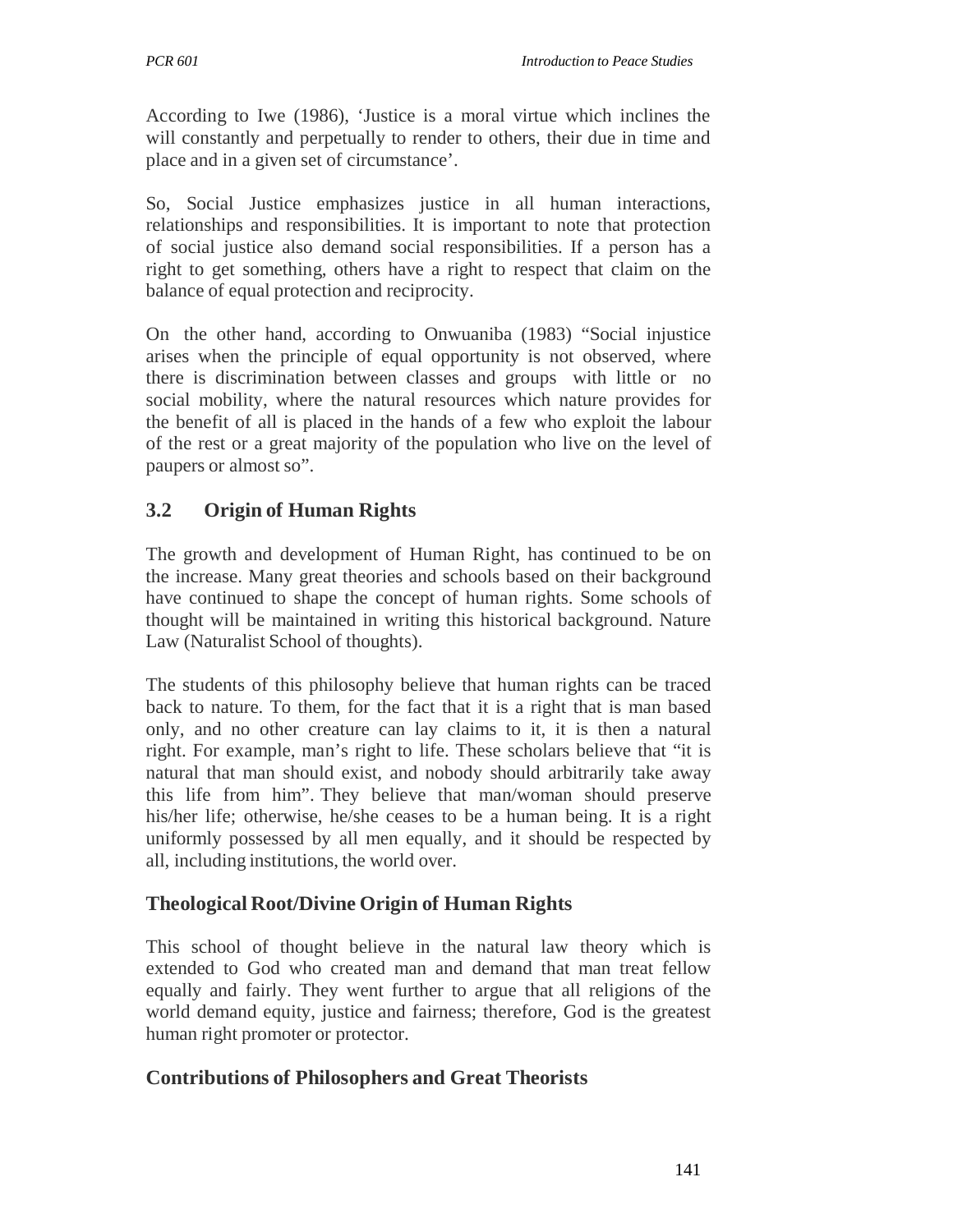Another group of contributors to the development of human rights studies is the Greek Philosophers. They argued for freedom, democracy, justice and the purpose of the society as "the good and perfection of man" (Aristotle). These philosophers articulated that man is responsible for his destiny, and "the eternal sets of laws based on the dignity of the individual human being". The stoics developed the Natural law, which were eternal, unchangeable and universal, set out in the Ten Commandments. While the man-made laws deals with man in relation to man, how man governs man. They went further to divide the rights into "rights of man" and "rights of the citizen". The right of man is equal to Human Rights, while "the rights of the citizen" can be said to be social rights/justice.

# **Contributions from World Great Revolutions, Declarations and Agencies**

Human rights can be traced to the historical struggle for self determination, independence, equality among human. With the growth of civilization and enlightenment, natural law took a new meaning as attention was directed towards the individual. This enlightenment struggle gave birth to the "Theory of rights".

The issuance of the Magna Carta in England in 1215, the bill of Rights enacted in England after the 1689 revolution, the American Bill of Rights of 1776, the French Declaration of the rights of man and the citizen in 1799, the Communist Manifesto of 1847 and the Russian Revolution of 1917 all influenced all subsequent major declarations affirming the human rights value and principles. Many other conventions are also out to promote and protect human right values including that of United Nations (UN), International Labour Organization (ILO) etc.

### **3.3 Classification of Fundamental Human Rights, Freedom and Duties**

### **The Fundamental Right of Life (Right to physical existence and mental integrity and sanctity of life)**

Right to life is the most fundamental of all rights. It is so, because, it is the foundation on which other rights are built upon. Every man is entitled to be alive and have all that support it; and that of others. Man's right to physical existence and mental integrity, liberty, and freedom from torture, cruelty, or inhuman treatment slavery, servitude and forced labour are inseparable to man. These rights are also extended to children and even unborn children.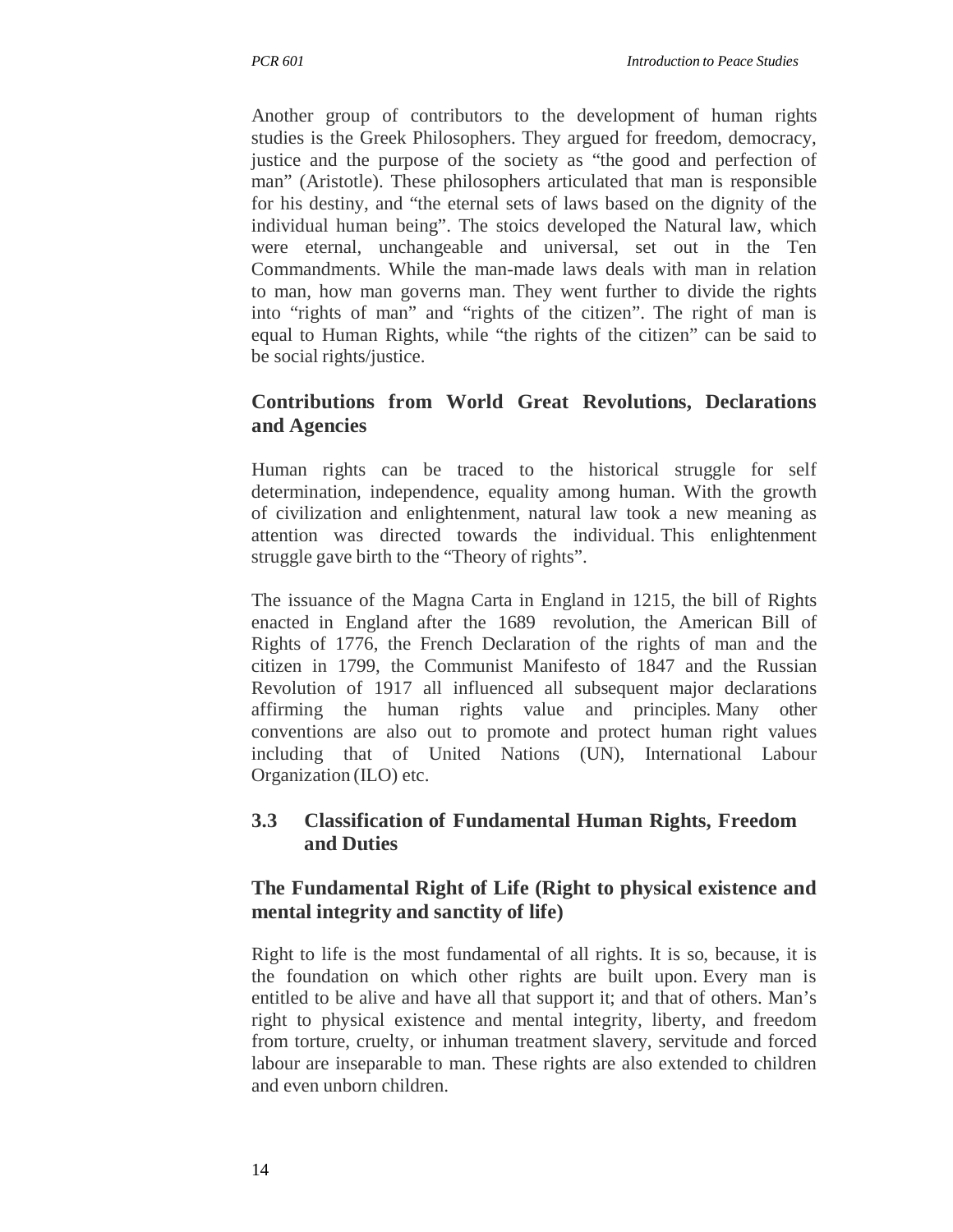### **Economic Right**

It is the primary right of all men without discriminations to own, use material goods and services of the world and for a decent livelihood. Also, labour is the only legitimate mean of achieving material and economic power and privileges. Economic right ensures that suitable employment is adequately provided and the workers receive remuneration according to the work done. So, economic right include right to earn a living through gainful employment, right to condition of work, just remuneration, equal pay for job done, humane and safe condition of work, adequate facilities for health, safety and welfare etc.

### **Civil – Political Right**

Every citizen of every country has a right to participate in governance and politics. Every citizen has the right to contribute to the progress of the nation, by taking up national assignment, as well as constructive criticism, publication of opinions and is allowed to benefit from the fruits of political and civil association. You can vote and be voted for. You have a right to be respected and to respect others in thoughts, words and deeds.

#### **Moral – Cultural Rights**

Man has a right to take part in one's cultural norms, beliefs, and values, and these should be respected by all. No culture is superior to the other, and it is important that people have the opportunity to participate in cultural life and to enjoy the benefits of scientific discoveries, progress, research and human creativity. People should have rights to their own cultural development within the context of the cultural resources of their own community. They should also have rights to education without any discrimination, irrespective of their race, tribe, religion, nationality and ethnic origin, etc.

#### **Group/Minorities Rights**

Group/minorities rights deals with recognition and respect for the minorities, and indigenes natives. It is also important that labour groups be respected, as the state arranges their institutions and structures, defines its rights and responsibilities, be it political or social.

#### **Rights to Development**

The UN General Assembly in December 1986 proclaimed this right. The Assembly argued that nations and individuals must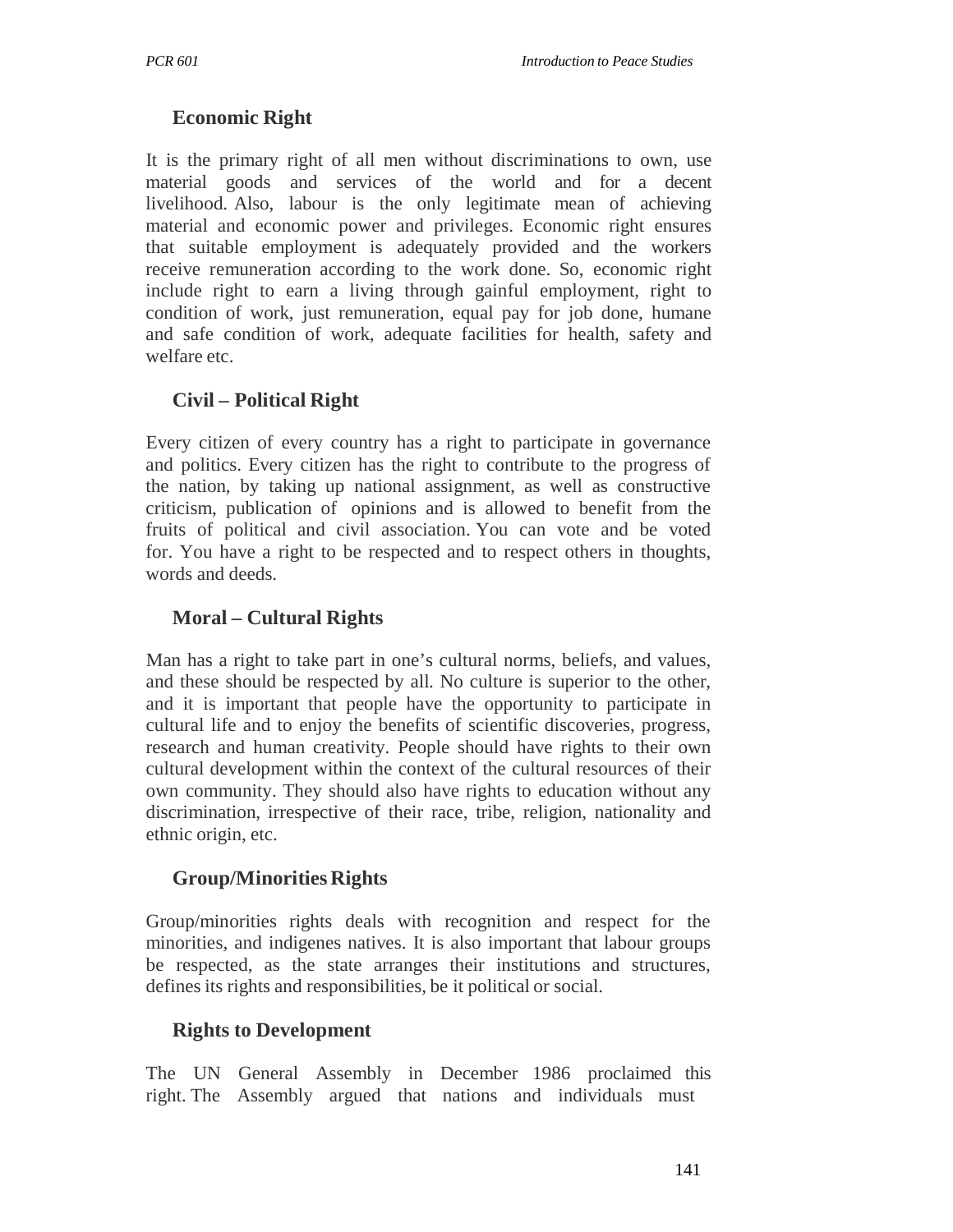consciously create progress to improve on the socio-cultural, political and economic environment to gain both scientific and technological progress, greater productivity, efficiency and higher standard of living and develop political community to be stable and friendly where everyone can develop his/her full potentials. This right center on: (1) Individual, (2) National and (3) International Human Community.

#### **Right of Women and Children (Female Gender Rights)**

UN General Assembly on December 18, 1979 adopted Resolution 34/180 on the Elimination of All Forms of Discrimination against Women. This Resolution brought women and children issues, especially the girl child to the fore. This Resolution was as a result of the observation that women and children share a heavy burden of human deprivation, discrimination and degradation, especially during war and adverse economic and political conflicts.

Another lead mark event to bring these problems to a stop was the 1995 Beijing Conference in China, where women further argued against all forms of discrimination against women.

There is today, a debate on the defence of "Reproduction Rights and Reproductive Health" to guarantee the demand improvement on the well being of women.

Although these efforts to protect women sound well, it is also in part to note the obstacles on the way to the realization of these plans especially with regard to culture of where she lives. The children's rights also aim to promote the survival, development and participation of the child. The Human Rights values also apply to the children but more consideration is given to the child because of her vulnerability.

#### **Fundamental Freedoms**

President F. Roosevelt of the United States in the face of the Second World War argued for Human rights protection to promote peace in the world. He identified 4 major freedoms;

Freedom of \_expression everywhere in the world. Freedom to worship God in his own way. Freedom from want, which will secure every nation a healthy and peaceful life for its citizens Freedom from fear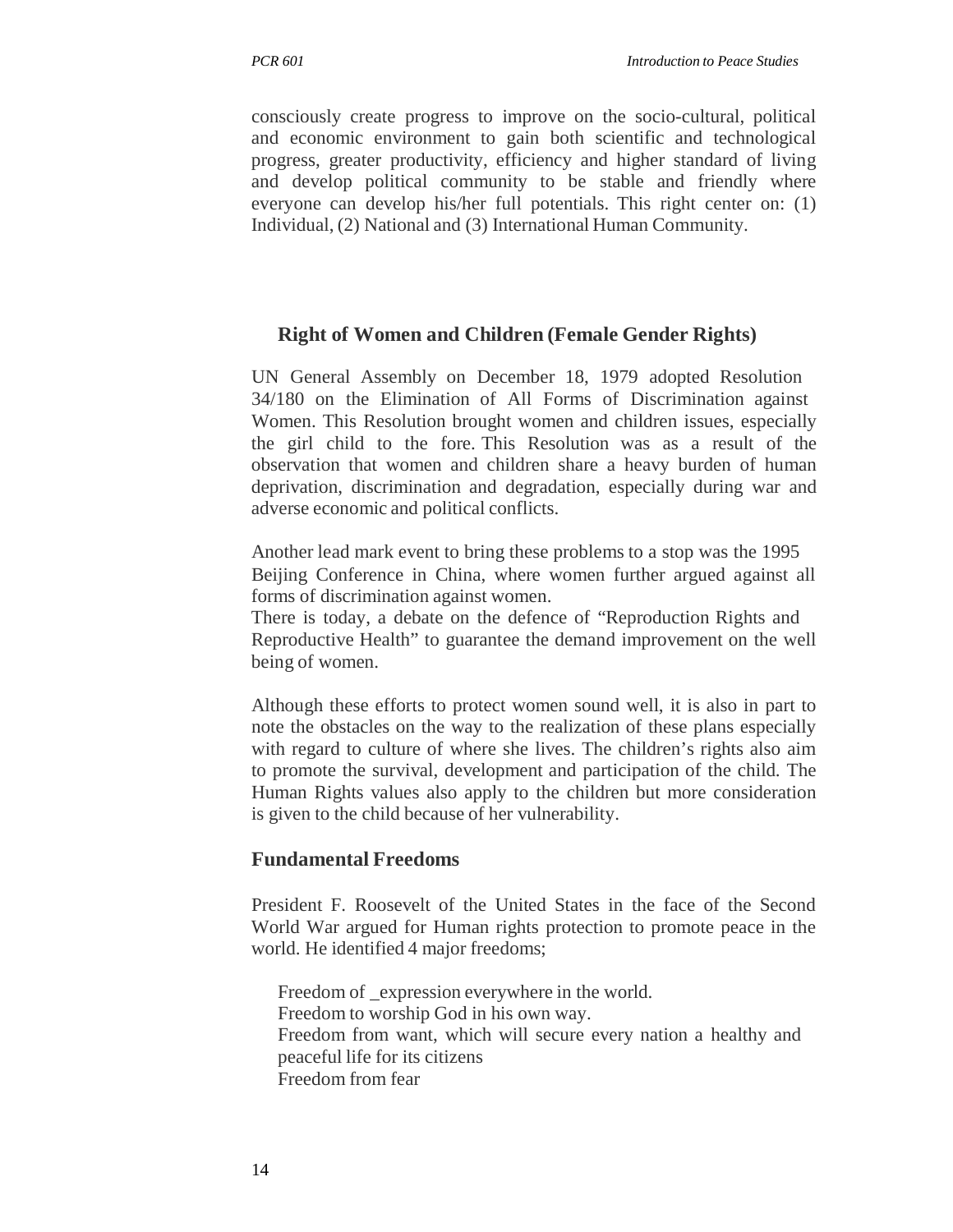Since after that speech, more recognition has been given and today more efforts are made to expand them and make them into laws.

### **Fundamental Duties**

Many philosophers have argued in the need to match freedom/rights with responsibilities. They argued that there is no right without responsibility, and if both are not emphasized, it will be misleading. Mahatma – Gandhi designed a list he termed the "Seven Blunders of the World". They are:

Wealth without work Pleasure without conscience Knowledge without character Commence without morality Science without humanity Worship without sacrifice Politics without principle

His grandson, Arun Gandhi made an eight

Rights without responsibilities

Omoregbe (1993) mention that:

To talk of rights is of course to talk of duties, since they are correlative terms; the one implies the other. One man's right imposes a duty on another man i.e. the duty to respect it and not to violate it. Moreover, the individual who has a right also has a duty not to use that right in such a way as to infringe on the rights of others. Duty therefore always goes with right; there are no such things as rights without duties".

He further argues that everyone has a duty as a citizen of country. These are moral and legal obligations, which he must do as a marker of necessity and reverently, as it is a mark of moral maturity. Thus: 'Everybody has certain duties towards himself, his family, his neighbours, to the socio or organization, to which he belongs, and towards the state/nation. The government in turn has certain duties towards the citizen, such as the duty to cater for their general well-being, to defend them against any attack, to provide them with education, health services, means of transportation, good roads, food and shelter and jobs etc'. Some of these duties are also mapped out in Articles 27-29 of the African Charter on Human and People's Rights.

### **3.4 Organ and Agencies involved in the promotion and safeguards of Human Rights**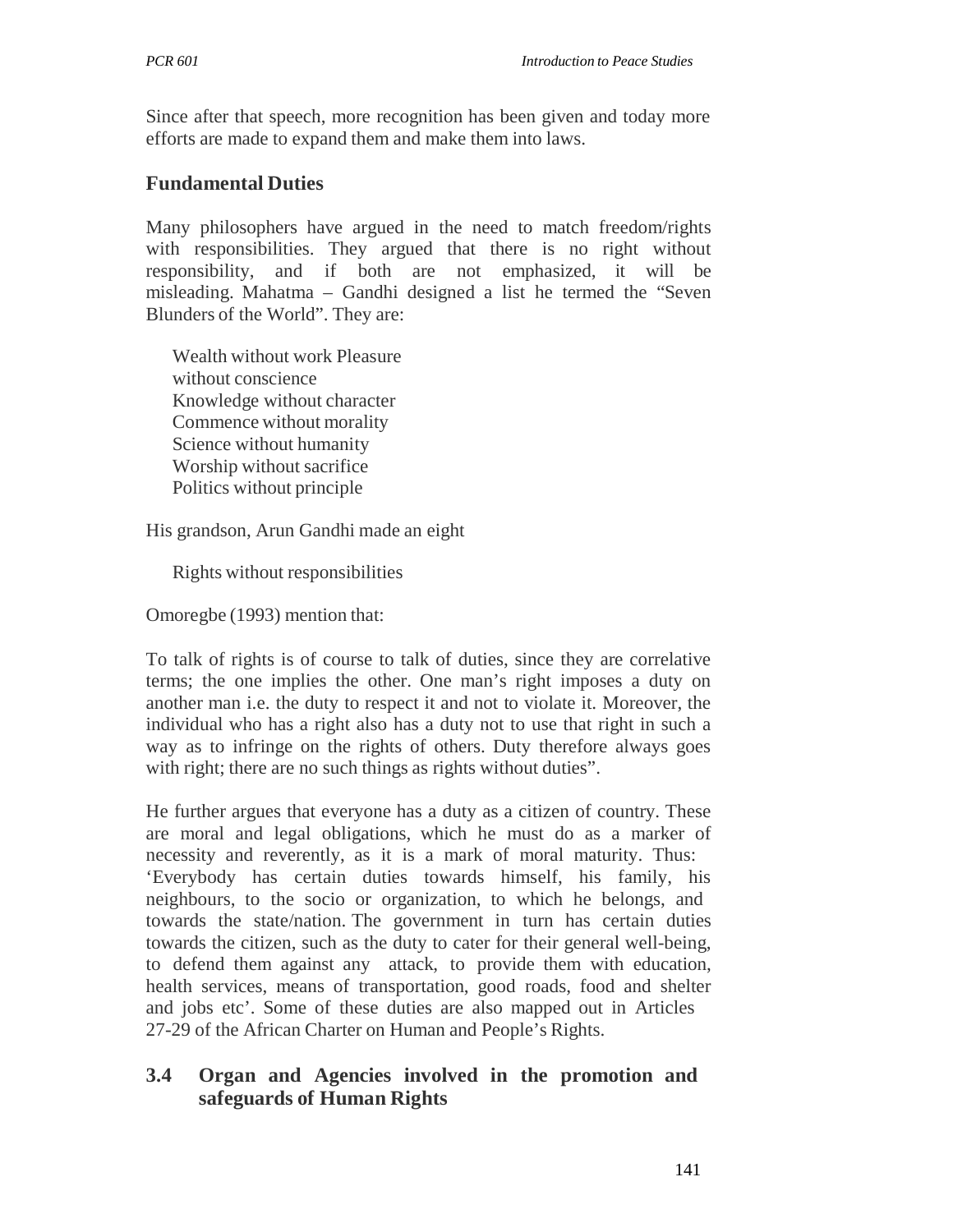Organizations at national, regional, sub-regional, constitutional and international levels are working tirelessly to protect and promote human rights law. The organs and agencies that are involved in the protection of human rights are:

## **The Separation of Power and Independence of the Judiciary**

This is one of the efforts by countries to protect and promote human rights value. It is believed that enshrining the laws in the constitution is not enough, if the interpreting organs of the government are not independent of the executive and legislature, so, the practice of separation of powers is an effort to promote human rights laws.

### **The practice of democracy is an important safeguard of human rights and social justice**

The military government, which does not only suspend the constitution, but use force to get their work done, cannot promote human rights. But democracy, which is the government of the people, by the people and for the people is more likely to protect human rights and social justices.

### **Constitution/Constitutionalism**

The constitution is one agent that safeguards human rights values and laws. The constitution specifically contains laws that protect the rights and responsibilities of the people. The constitution contains the laws and the operation of the different organs of the government, so, the constitution protects human rights laws.

# **Organs and Specialized Agencies**

International organizations, Civil Society Organizations (CSOs), associations of different interest also fight to protect the rights of their members, therefore, safeguarding the human rights laws. African Union (AU) United Nations (UN), Civil Liberty Organization etc. For example, the struggles for women and children's rights are spearheaded by CSOs and it has led to the creation of International Women Society by the UN and the safeguard of women's rights is progressive.

#### **Self Assessment Exercise**

Explain the Concept of Human Rights and Social Justice

# **4.0 CONCLUSION**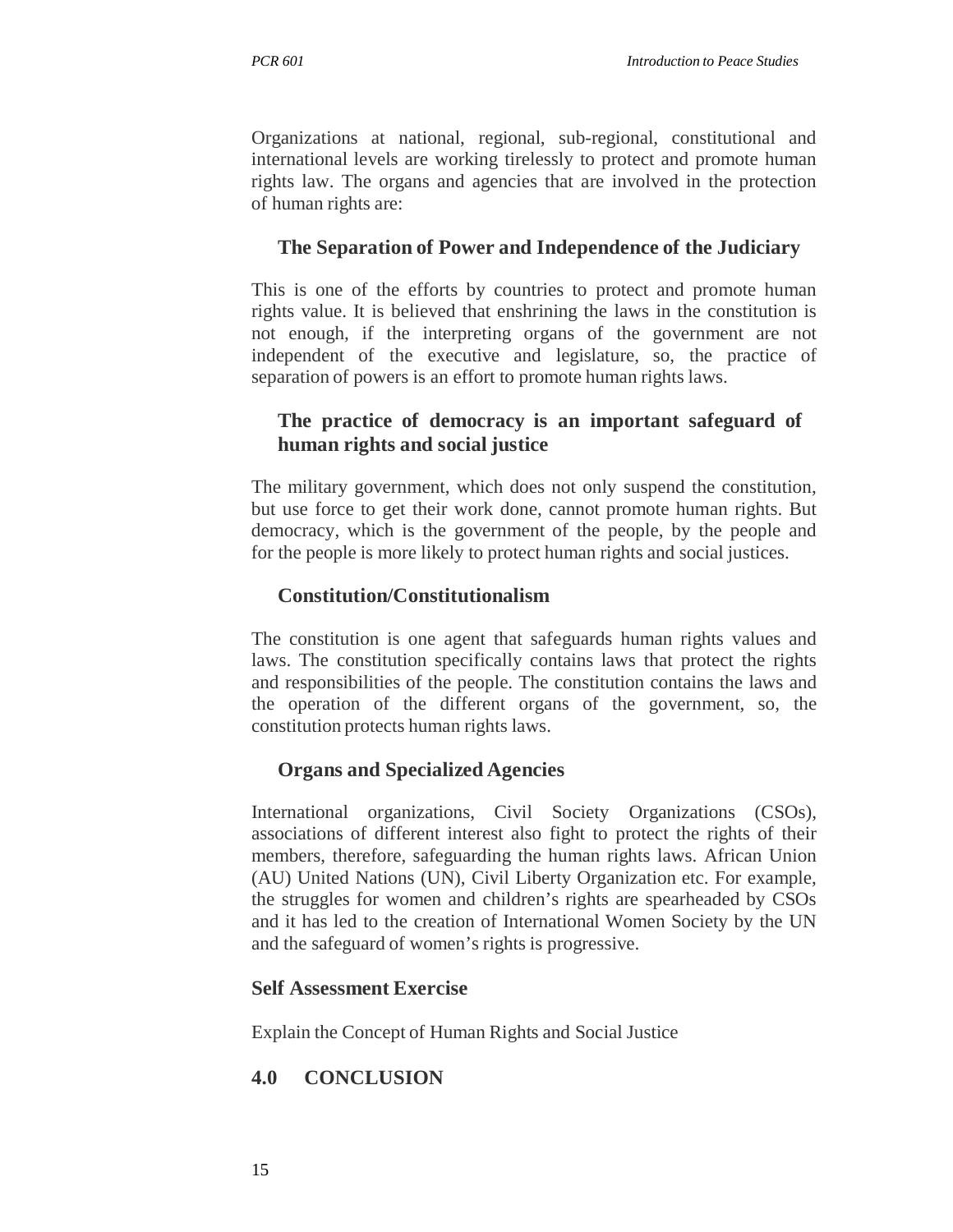Human Rights and Social Justice are issues of great concern to the world today. Efforts are made at local and international levels, inside and outside of the legal systems. Advocacy groups and CSOs are pushing for the protection

# **5.0 SUMMARY**

In summary, human right is a doctrine based on the equality of all men. Nobody's life is worth more than the others. This also means that every man is free to live and order her life anyway convenient as long as it does not infringe on the right of others. Its belief is that rights uniformly belong to every man as man. The protection of social justice is so important for harmonious co-existence that a country that violates them is a "pathetic agglomeration of villains, cheat, reprobate and disorderly people" Chukwudozie (2000).

# **6.0 TUTOR MARKED ASSIGNMENT (TMA)**

- 1. Discuss the interface between Human rights, Social Justice and Peace
- 2. Why must Human Rights and Social Justice be promoted?

# **7.0 REFERENCES**

- Chukwudozie Charles M.N. (2000) IntroductiontoHumanRights Ochumba Printing and Publishing
- Iwe. N (1986). TheHistoryandContentofHumanRights:AStudyof the HistoryandInterpretationofHumanRights. New York: Peter Lang Publishing Inc.
- Oruche (1967). BasicIssuesonHumanRightsProtection. Onitsha Etukokwu Publishers Ltd, Nigeria
- Omoregbe J. (1993). Ethnics:ASystematicandHistoricalStudy. Lagos Nigeria. JOJA Educational Research and Publishing Ltd
- Onwuaniba (1983). ACritiqueonRevolutionaryHumanismFronts. Fanory St. Louis: Narrent Gree Inc

Thomas Aquinas. (1969) SummaTheologian. New York: Image Book.

Declaration on Human Rights, Article 1

Magna Carta in England in 1215, the bill of Rights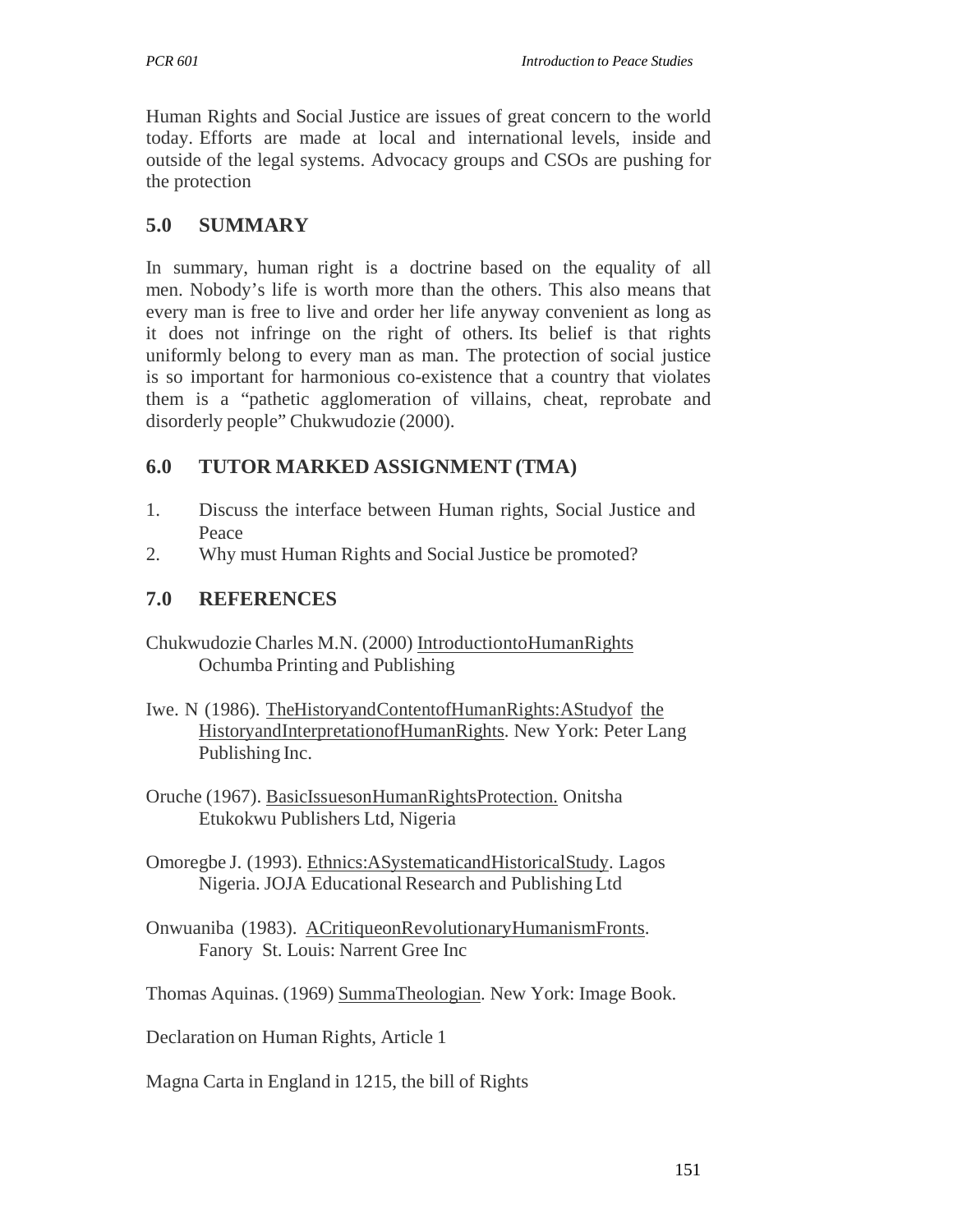Articles 27-29 of the African Charter on Human and People's Rights. UN Resolution 34/180

Abdullahi Ahmed Hnnaim (1999) Universal Right Local Remediesinter-rightsImplementingHumanRightintheLegal System ofAfrica Lancaster House

Human Rights Reference Handbook (2004) University for Peace

### **UNIT 4 INTERNATIONAL PEACE INSTITUTIONS IN AFRICA**

#### **CONTENTS**

- 1.0 Introduction
- 2.0 Objectives
- 3.0 Main Body
	- 3.1 West Africa Peace Institution and Roles in Peace Making
	- 3.2 Southern Africa
		- 3.3 East and Central Africa
- 4.0 Conclusion
- 5.0 Summary
- 6.0 Tutor Marked Assignment
- 7.0 References/Further Readings

### **1.0 INTRODUCTION**

The escalation of conflicts in Africa, has led to the expansion of action in the field of peace making. In West Africa, we have conflicts or wars in Liberia, Sierra Leone and Guinea. There are wars in the Horn of Africa, Burundi, Rwanda and DR Congo in the Greek Lakes, and Angola and in Southern Africa, and Lesotho boils. These conflicts range from intra to inter state, they are all complex, have regional dynamics and security implications in the region, creating transnational linkages, thus making them more difficult to resolve.

These conflicts under pinned by economic agenda have militarized the civilian populace, recruitment of children, abuse of human rights and humanitarian laws and massive displacement of people with women and children making the highest numbers. The implications of these wars pose a lot of security questions for the continent, and many organizations have come up to play roles of various kinds to bring in peace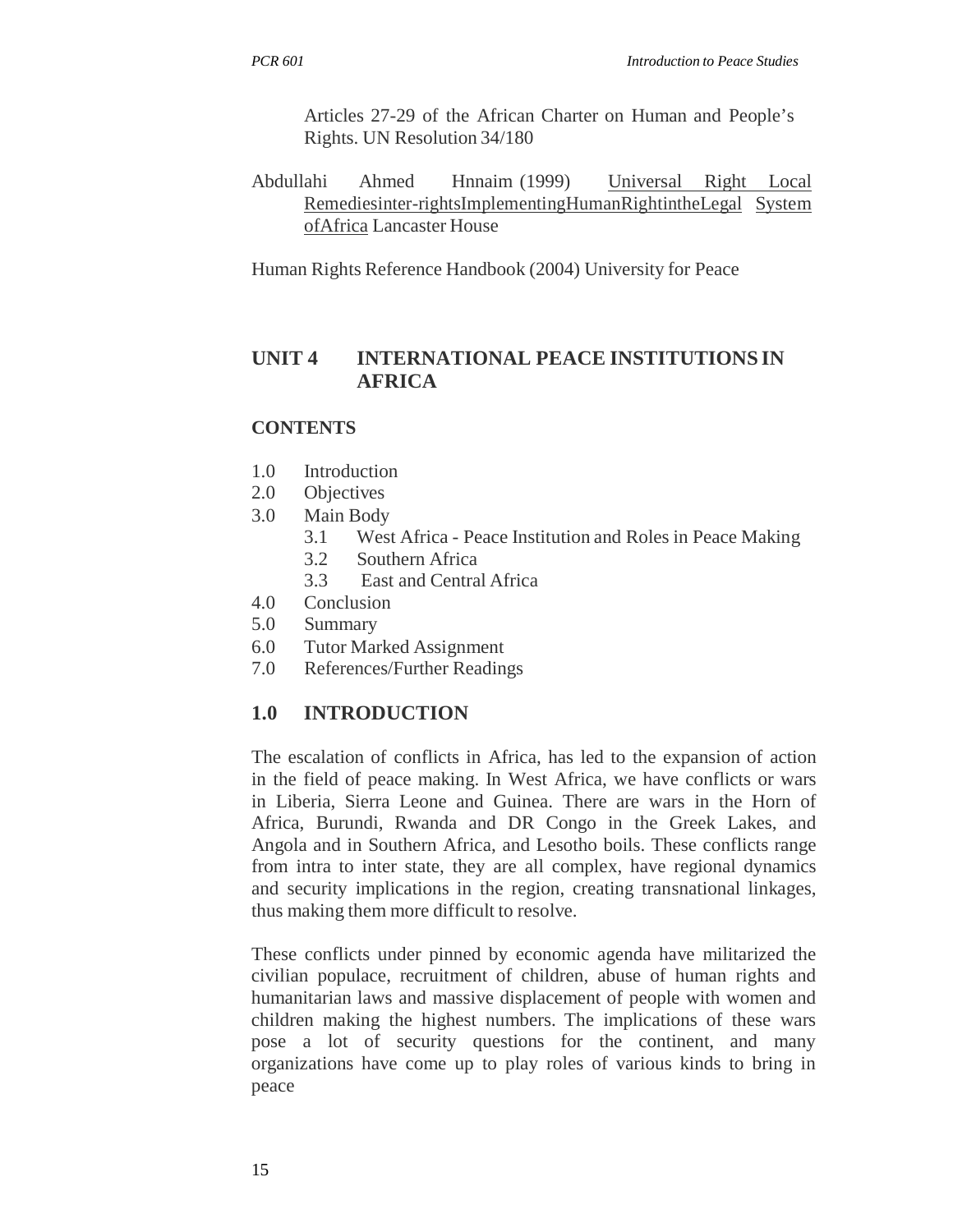### **2.0 OBJECTIVES**

At the end of this Unit, you should be able to:

- i. Identify different parts of the continent where wars were fought in the immediate past and ongoing wars;
- ii. Describe the role of the UN in peace making in Africa; and
- iii. List the sub-regional organizations in Africa and describe their role in mediating conflicts in their region.

#### **3.0 MAIN BODY**

#### **3.1 West Africa**

This is the most politically violent region in Africa. Between 1960 and 1990, seventy-two successful coups have taken in Africa and thirty-five of them occurred in this sub-region. Economic Community of West African States (ECOWAS) is made up fifteen countries and one third of them have been involved in one-armed conflict or the other. Liberia, Sierra Leone and Guinea Bissau were embroiled in protracted conflicts that went on for years, and Senegal confronted a separatist war in Casamance, Nigeria and Cote' d'Ivoire are not left out, as Nigeria was involved in internal conflict in the 60's, and Cote d'Ivoire is currently fighting within the country.

Analyzing the conflicts in the region can be traced to four factors – the Charles Taylor factor, the Franco-Nigerian Rivalry, Exploitation of Natural Resources and conflicts and the fourth, the proliferation of Small Arms and light weapons in the region.

#### **Peace Institution and Roles in Peace Making Internal and Continental Organizations**

The Organizations of African Unity (OAU/AU)

In 1990, OAU Heads of State and Governors made a Declaration recognizing the hindering of conflicts in the economic development of the continent. They resolved to work together to resolve the conflicts and move the continent forward towards peace and development.

During the OAU/AU summit held in Cairo in 1993, they established a Mechanism for Conflict Preventions, Management and Resolution (MCPMR). With the establishment of this mechanism, they have accepted the fact that peace and stability are necessary preconditions for social and economic development.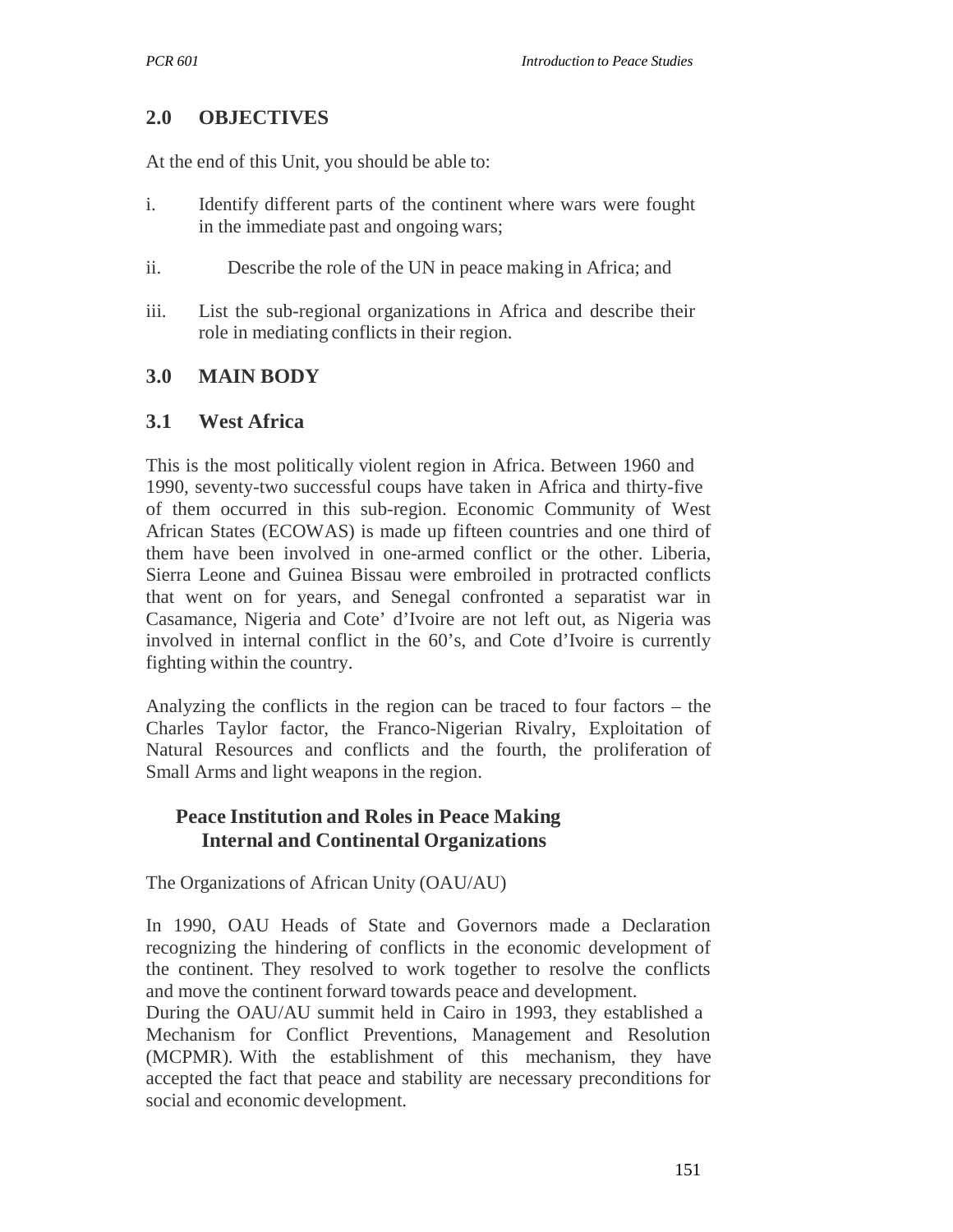The OAU Conflict Management Center has 3 Units – the Early Warning System Unit, Regional Desk Offices Unit and the Field Operations Unit, ran by four professional staff and seventeen consultants. The operational arm of the OAU Conflict Management Center is the Early Warning System Unit, which is supposed to have a database of information on the member states. This information on the history, politics, society, economic and potential sources of conflicts will guide the organization on intervention plans to prevent conflicts in the continent.

Although, OAU have the potential to co-ordinate the Early Warning System, its capacity to perform is very limited.

# **United Nations**

The United Nations (UN) was originally conceived to be a coalition of nations that came together to fight the Germen and Japanese wars. Although the organisation has gone through many transformations, she still made some land mark achievements; like the pressure to end colonization, and apartheid. She also pushed for economic reforms to reduce poverty in third world countries, raised awareness on the need to protect the environment; and the end of the cold war era, which was noticed when the UN Security Council with United States teamed up to defeat Iraq and liberated Kuwait.

It is the Security Council that provides the legal foundation, which is the mandate for crises management or peace keeping operations; otherwise, there will be serious implication for security of smaller countries and international peace, security and stability in general.

Sometimes, there is an overriding of the Security Council when cases of humanitarian intervention are crucial, and the Council is taking too long to give the authorization for intervention, although, this is a situation that is highly guided against.

Preventive diplomacy is another tool for the UN Security Council. Although this is very difficult, but it is the premise on which the UN was established – to prevent conflict. The UN Charter in Article 1 states that the purpose of the organization is to "take effective collective measures for the prevention and removal of threat to peace". But unfortunately, the UN has been preoccupied with fighting wars, and has not been able to apply diplomacy to prevent outburst of war and conflict. The Council is mainly known for conflict management, not prevention.

Another preventive effort of the UN Security Council is the plan to disarm countries of weapons of Mass Destruction. But as we all know,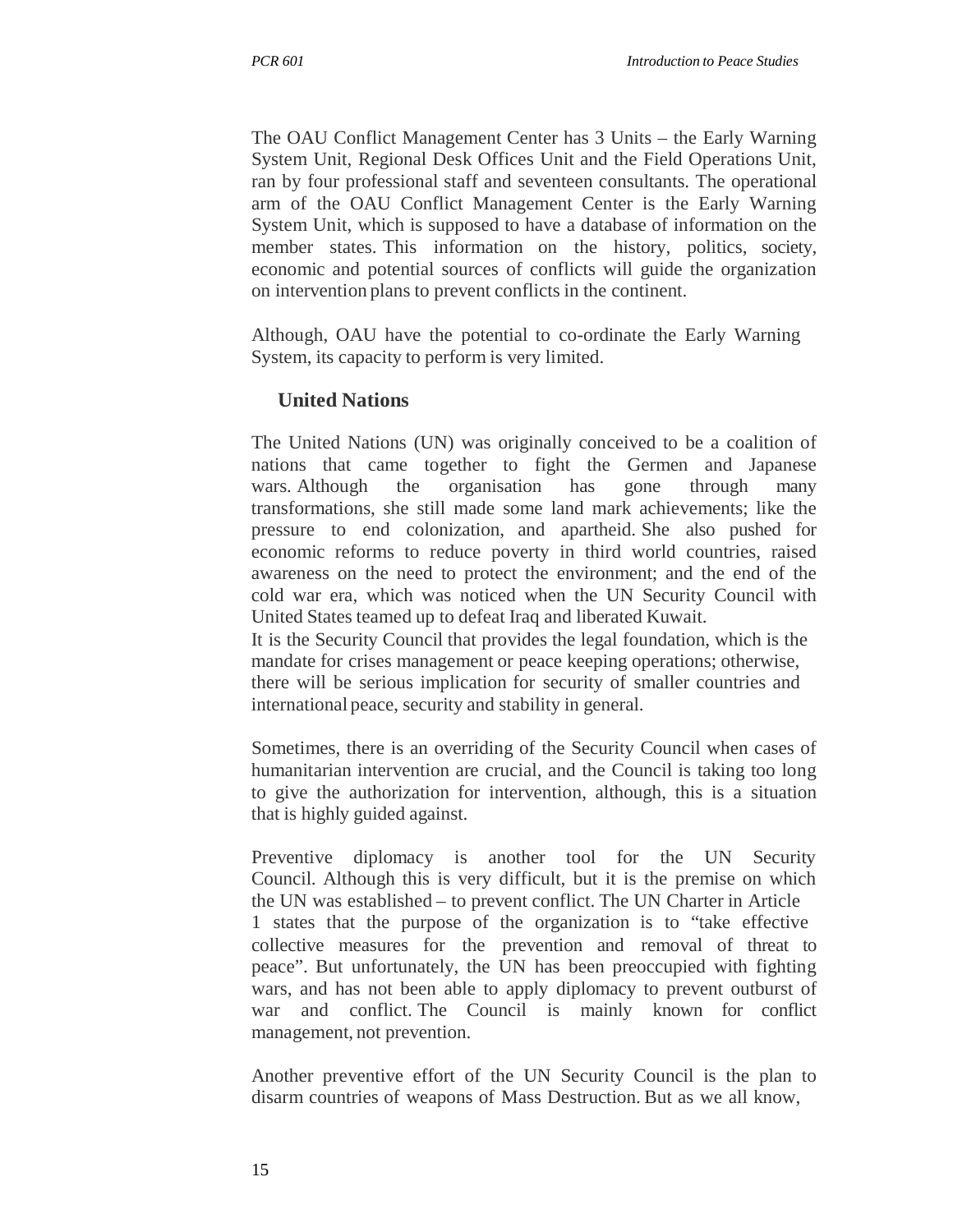the UN could not do anything when India and Pakistan declared their status when they tested their nuclear weapons in 1998. But the UN has the "responsibility to enhance security against the threats posed by such weapons by implementing and if necessary, enforcing obligations under the relevant treaties".

## **ECOWAS**

Economic Community of West African States (ECOWAS) formed in the 1970s was conceived with the aim of promoting economic development, when the region had real peace. But when it began to get volatile, and with increase in insecurity, with the outbreak of the Liberian war in 1989, with the protocol on Mutual Assistance on Defense of 1981, ECOWAS was required to send peace keeping force to Liberia to end war that has left many killed, wounded and displaced.

The ECOMOG peace keeping force was sent into Liberia, Sierra Leone and Guinea Bissau. The wars in the countries went on for decades and Charles Taylor is the main aggressor who was accused of invading Sierra Leone and destabilized the region. Hundreds of Nigerian, Ghanaian and Guinean tropes were drafted to defend the countries invaded by Liberia. Nigeria is known to play a leading role in ECOMOG and the Liberian President, Ellen Johnson has appealed to Nigerian Government to help rebuild the Liberian Army, and Nigerian Mayor, General Yusuf is appointed the Chief of Armed Forces to head the Liberian Armed forces in March 2006.

ECOWAS also adopted non-military approach in managing conflicts in the region. They also have the ECOWAS Conflict Management and Resolution Protocol which is very active in meditation and diplomatic negotiation. They have the "Council of Wise men" made up of retired Heads of States and respectable statesmen. They are sent to negotiate peace before, during and after conflicts. One success story is the Liberian story where General Abdulsalami mediated in Ghana in 2003/4. This led to the removal of Charles Taylor form Liberia. He was granted political asylum in Nigeria and Liberia, had to reorganize, had election in October of 2005 and President Ellen Johnson emerged as the President of Liberian, who was sworn in January 2006.

# **3.2 Southern Africa**

The political and security situation of Southern Africa remains precarious, years after apartheid in South Africa, with twenty-five years of civil wars in Angola, which ended with the killing of UNITA leader, Jonas Savimbi by government army in February 2002. The instabilities in Zimbabwe and Lesotho, and the unending war of Democratic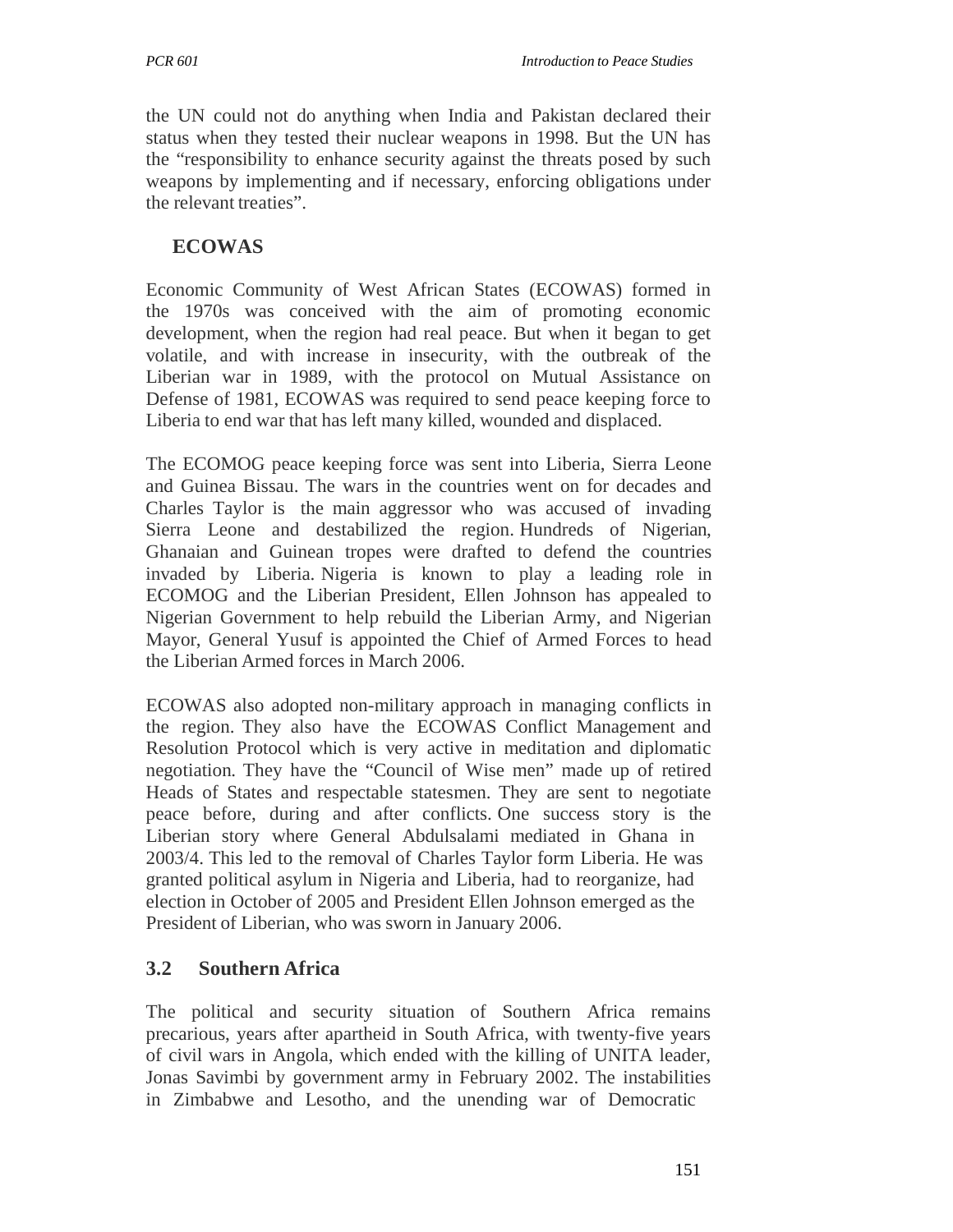Republic of Congo (DRC), and the spread of HIV/AIDS has emerged a security threat in this region.

Although, many states in the region are democratic and the Southern African Development Country (SADC) seeks to seek economic development of the region, but there is the fear of South Africans dominance in view of the historical apartheid legacy of aggressive, destabilizing military roles in the SADC region in the 1980s. Tension between South African and her neighbours revolve around market liberation based on how much Rand Pretoria is ready to drop, but then more critically, are the problems of democracy and peace building. Southern African Development Community

Effort to understand the role of SADC in conflict management in the region will be impossible without first recognizing the key security feature of the region, which is the overwhelming military and financial strength of South Africa. SADC predecessor – South African Development Coordination Conference (SADCC) established in 1980 specifically to counter the South African military and economic might, and political dominance. But it also aimed to create a free trade area, establish frame work to ensure macro economic stability, facilitate financial and capital markets, encouraging public-private partnership and building regional infrastructures. But much of all, these plans are rhetoric. The organization is short staffed and only 5% is dedicated to security work. Since the creation of SADC in 1996, little is done to achieve regional collective security, because of the political rivalry between South Africa and Zimbabwe who have opposing views of the functions of the political organ.

Unlike the ECOMOG of West Africa, the SADC Security organ established in the mid 1980, refused to establish a study force to which member states can contribute soldiers. Until the organs get operationalised, and strengthened, SADC cannot play effective role in conflict management in the region.

# **3.3 East and Central Africa**

The Great Lake, Rwanda, Burundi, Uganda and Eastern Congo region has experienced complex, multiplicity of interlocking regale and international forces that are either escalating the conflicts, or mitigating them; therefore, making peace making complicated. Conflicts in this sub-region keep moving from one country to the other.

In 1993, over 200,000 died in Burundi, in 1994, there was genocide in Rwanda claiming about one million people, in 1996, it went back to Burundi and DRC, where about 2.5 million people are reported killed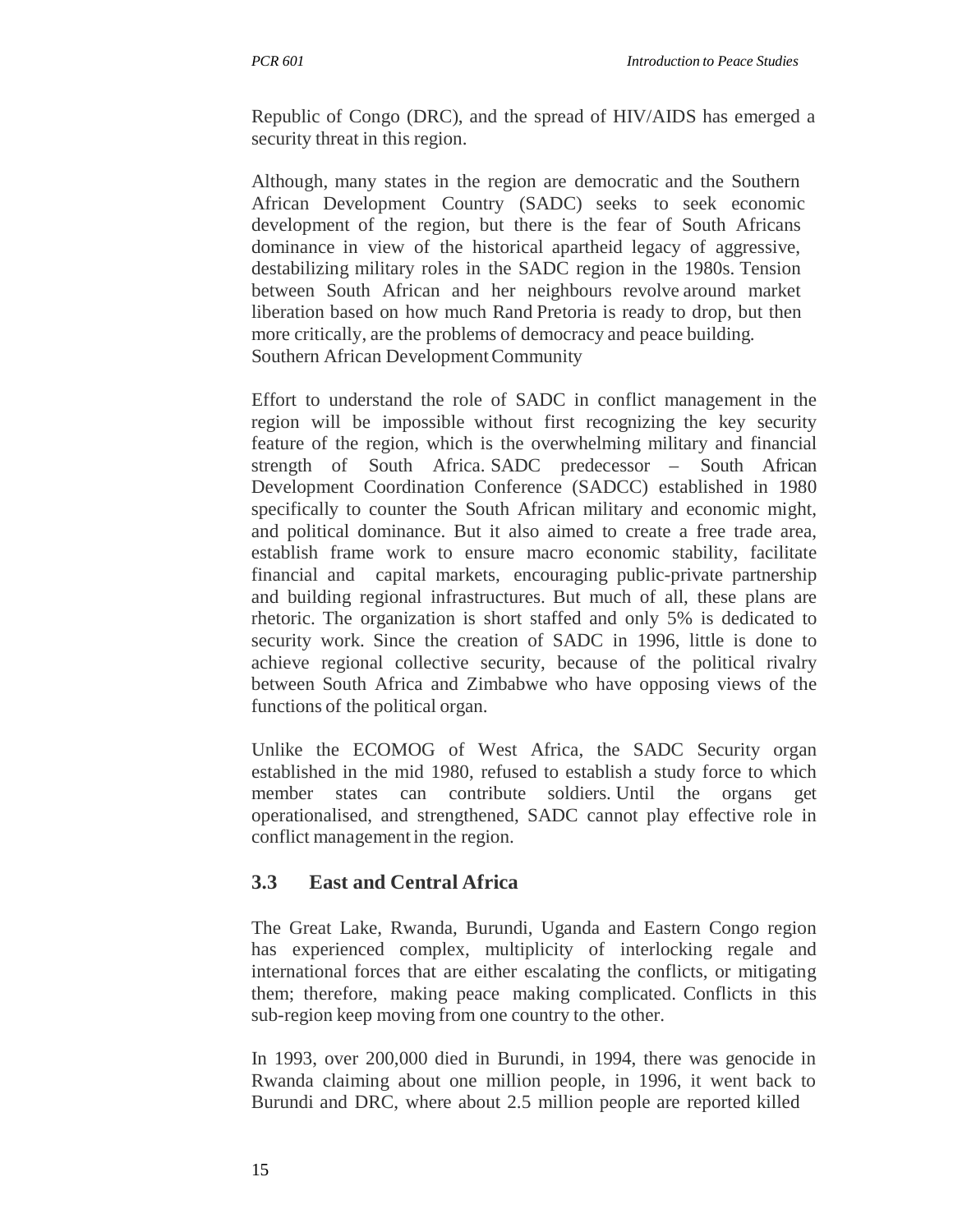since August of 1998. The DRC war has created about 600,000 refuges and two million Internally Displaced Persons (IDPs). And the insecurity in Congo-Brazzaville continued to affect security of DRC. In 1997, the former Congolese leader, General Denis Sassou-Nguesso overlooked the government of Pascal Lissouba ending a four- month old elected government. Surprisingly, France and Angola supported the undemocratic government by providing him military and logistical support from 1979-1992. This war left 40,000 refugees and 500,000 IDPs. There has been wars and counter wars that had led to many deaths, refugees and IDPs in the DRC. The military clash between Uganda and Rwanda in the DRC has not only damaged their alliances, but aim to spark off wider arms competition and regional instability.

The security dynamics in this region must be understood within the context of four main factors  $- (1)$  ethnicity and political governance  $(2)$ the economic factor fueling the conflicts (3) the geographical interest of various actors and (4) regional responses of conflict.

# **Ethnicity and Political Governance**

Just like in different parts of the world and Africa in particular, ethnicity manipulation affiliation and claim has been a source of conflict in Rwanda and Burundi. The ethnic difference between the Tutsi and Hutu was translated into inclusion or exclusion in governance.

The scramble for resources in the DRC is the major source of conflict in that country. These minerals include diamonds, gold, silver, iron, zinc, copper, cobalt etc. Countries in this region are involved in the Congo war because they were extracting resources found in the area. For example, Uganda and Rwanda became greater exporters of diamond, and copper even though, they don't have it in their countries.

The DRC conflict has a regional character where countries outside DRC have a geographical regional reason to get involved. Some of them argue that, their involvement is important because they need to protect their own countries and border. For example, DRC has a 55,000 army and 62,000 soldiers from 6 other African countries.

There is no institutionalized mechanism for responding to conflicts in the region. It is easy for one country to spearhead peace process, as all of them are involved in the conflict.

# **Peace Institutions in Eastern and Southern Africa**

Central African Customs and Economic Union of 1981 and the Economic Community of the Great Lake States was merged to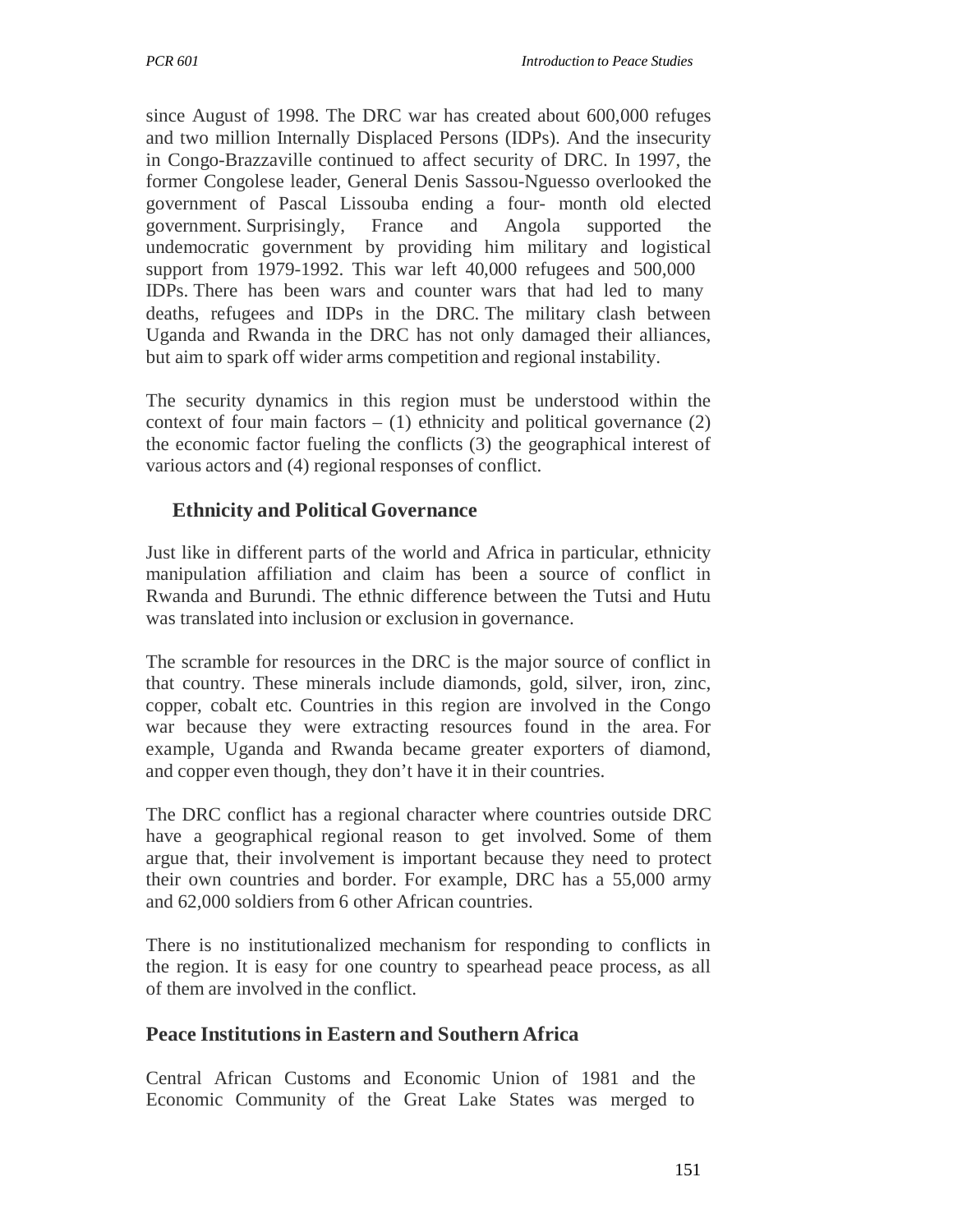established the Economic Country of Central Africa States (ECCAS) in 1983 made up of eleven countries aimed to pursue economic development, regional cooperation and establish a Central African Common Market.

In an attempt to address the conflict in the region, Early Warning Mechanism was created in 1996. In 1997, there was a proposal for interstate security cooperation mechanism for the sub-region, with the aim to develop a legal and institutional framework to promote and strengthen peace and security.

Then, the Conseil de Paix et de Securite de l' Afrique Centrale (COPAX) was created to (1) prevent, manage and resolve conflicts in Central Africa and (2) to undertake any necessary action to deal effectively with political conflicts and (3) to promote, preserve and consolidate peace and security in the sub-region.

All these institutes are mere rhetoric because they are not effective due to narrow national interest. For examples, members of the sub-region do not agree on the relationship between ECCA and COPAX.

Another institution established is for peace and sustainable development is the Common Market for Eastern and Southern Africa (COMESA) in 1994. Although, the economic development of the region motivated the establishment, but it has acknowledged the importance of peace for development take place. The 2000 summit discussed the resources. They even looked into other sub-regional organizations in Africa to shop for ideas and strategy.

### **The International Authority on Development (IGAD)**

The International Authority on Draught and Desertification (IGADD) made up of Djibouti, Ethiopia, Kenya, Somalia, Sudan and Uganda was established in 1986 and Eritrea joined after its independence in 1993. The aim was to serve as an early warning mechanism for humanitarian emergencies and coordinating responses to crisis on the Horn of Africa. Although, the initial plan was for draught, desertification and food security, it has to expand to include conflict management prevention and resolution in 1996 and changed the name to IGAD because issues of conflict were undermining the effort for food security.

IGAD had a 2 track approach as the one based in Nairobi deals with peculiar issues like Sudan peace process and the other is based in Djibouti addresses issues which member states have formed a consensus on such as the establishment of a Conflict Early Warning and Response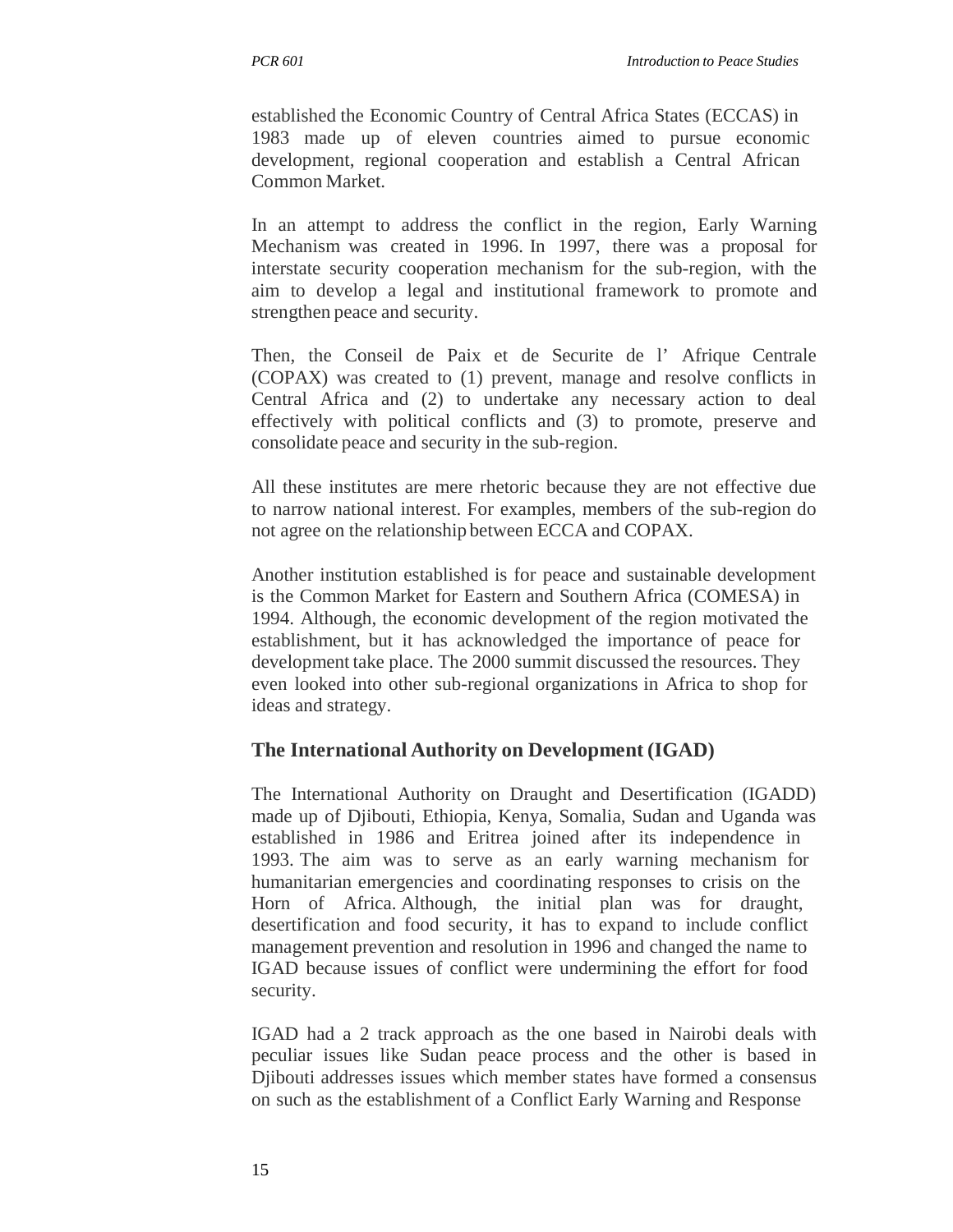Mechanism (CEWARN) with emphasis on campaign against Small Arms and humanitarian issues.

# **The East African Community (EAC)**

The Heads of States of Kenya, Uganda and Tanzania met in November 1999 and signed a treaty establishing The East African Community, which entered into force in July 2000. The aim of this treaty is to "improve the standard of living of the population by facilitating an adequate and economically, social and ecologically sustainable development process that allows an optimal utilization of the available resources" (IPA 2002). Also, like other organization, EAC also realized that security and political stability are a prerequisite for sustainable development and they did not hesitate to include conflict management in EAC concentration. The general belief in the pursuit of economic growth is 'that economic prosperity and regional integrations will have the multiplier effect of reducing the possibility of conflict and enhancing security'.

Also, like other organizations, EAC also realized that security and political stability are a prerequisite for sustainable development and they did not hesitate to include conflict management in EAC concentration.

# **The Horn of Africa**

The region of the Horn of Africa comprises Djibouti, Sudan, Eritrea, Ethiopia, Kenya, Uganda and Somalia. A careful analysis of the also reveal that they also form the members of the East and Central Africa. Herberson (2001) in "State Formation and Political Identities on the Horn of Africa" observes that "the region is in the process of redefining the fundamentals that relate to the social contract and who should govern the region reveals an overlap of differing the interdependence of the security system as well as posing critical challenges to regional peace". They are embroiled in intra-inter state conflicts and do not have the capacity to deal with them.

Except for Sudan that has plenty of oil; the other countries have very little natural resources and are threatened by famine and drought. There is no consideration for the wishes of the ethnic communities who are arbitrarily split or lump together under the pressure for national unity, centralization of government has chosen at the abandonment of federalism. The people see the government as a different entity or refer to them in past tense. The dynamics of the conflicts in the region revolves around these three factors – the legacy of the super power rivalry, the proliferation of Small Arms and Light Weapons and the forced migration of population.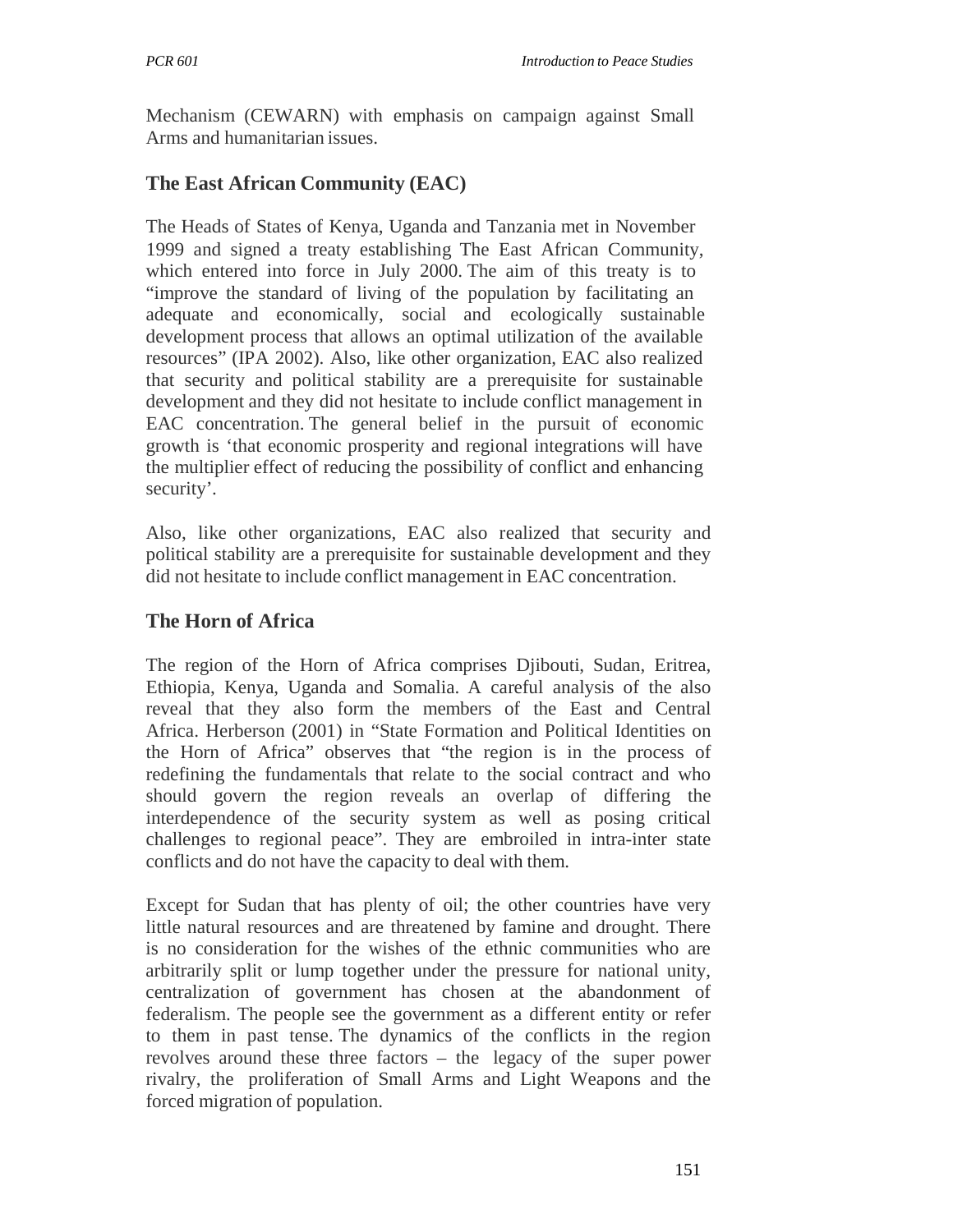# **Self Assessment Exercise**

Regional and sub-regional peace institutions are necessities. Discuss

# **4.0 CONCLUSION**

The African conflict has taken a regional angle and this explains why there are regional peace efforts in managing the conflicts. The regional organizations, which started of as an economic plan, end up including peace plans because they realized the need for peace, as a pre-requisite for meaningful development.

# **5.0 SUMMARY**

In summary, there are institutions, at national, regional and international levels that are dedicated to peace making in African, although, they have very limited capacity to do an effective job. There is a need to strengthen the capacities of these organizations to effectively mitigate conflicts in Africa. For the fact that the continent has been realized the need to have a peace mechanism, but then need to improve its capacity, it is then important to invest in these organizations and make relevant.

# **6.0 TUTOR MARKED ASSIGNMENT (TMA)**

- 1. of Identify one conflict in each of four regions and describe the functions/roles of any of these institutions in the management these conflicts.
- 2. how Why do regions form organizations to tackle economic development, end up expanding to conflict management and did they structure the functionality of the process?

# **7.0 REFERENCES/FURTHER READINGS**

- Herberson (2001) in "State Formation and Political Identities on the Horn of Africa" in International Peace Academy, RegionalizationofConflictandIntervention New York.
- IPA (2002) Infrastructure of peace in Africa: Assessing the peace building capacity of Africa Institutions. International Peace Academy. New York The United Nations and Regional Security:EuropeandBeyond. IPA New York Security and Development in Sierra Leone. IPA New York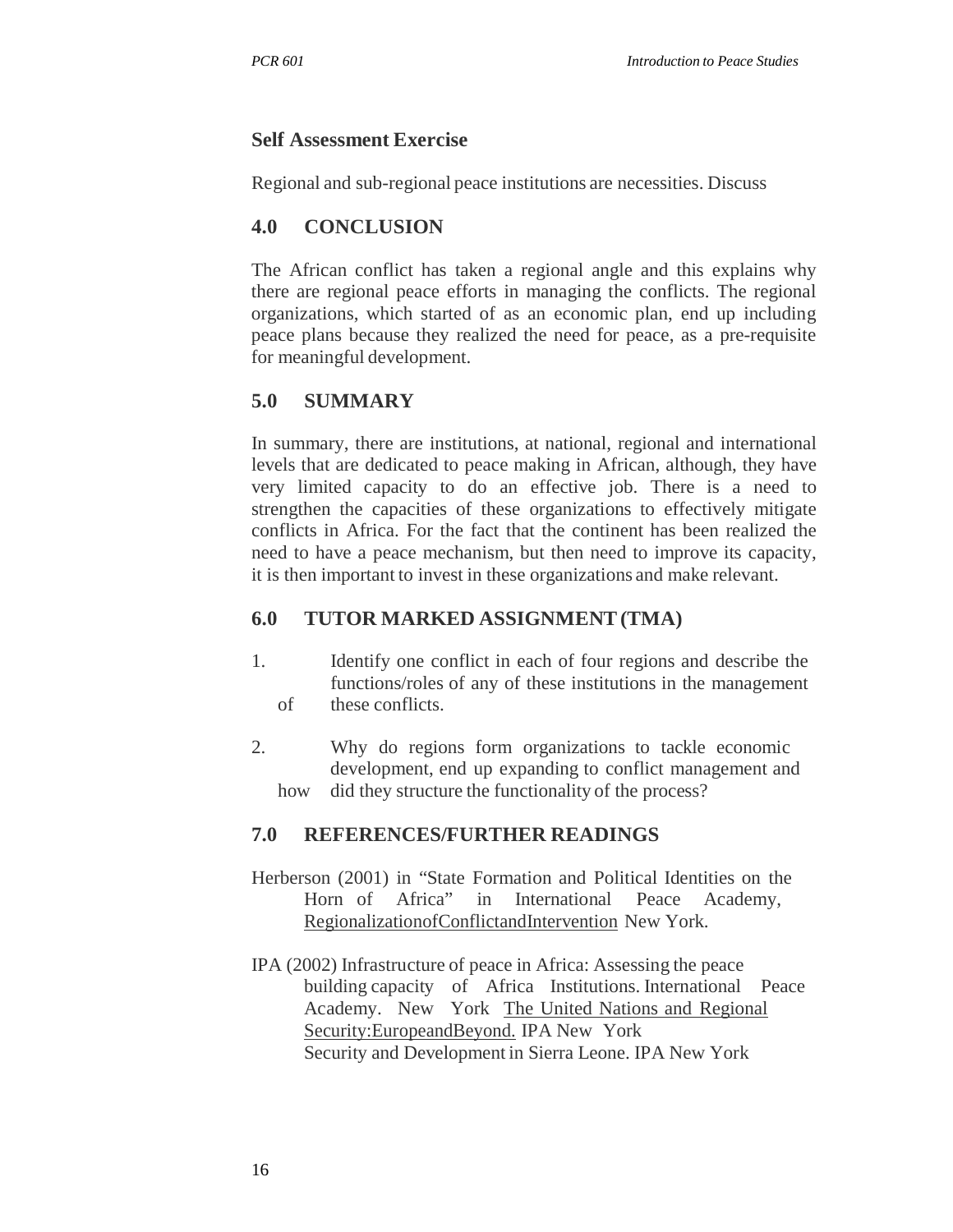#### **UNIT 5 CONFLICT PREVENTION**

#### **CONTENTS**

- 1.0 Introduction
- 2.0 Objectives
- 3.0 Main Body
	- 3.1 Definitions and conflict critique prevention
	- 3.2 Stages of conflict
	- 3.3 Methods of conflict prevention
	- 3.4 Conflict prevention task
- 4.0 Conclusion
- 5.0 Summary
- 6.0 Tutor Marked Assignment
- 7.0 References/Further Readings

### **1.0 INTRODUCTION**

Conflict prevention is often criticized not to be possible or realistic because the conflict will happen anyway. Many theories have been propounded by different authors, which could be put to four. The '**delusion theory'** belief that conflict prevention is unrealistic and will not work; therefore, it is a waste time. The '**perversion theory',** argue that the act of preventing conflict, is not only unrealistic, but that it has the tendency to become a "self –fulfilling prophesy. These theorists believe that, the process of warning against the conflict, as a party could listen to the implication of the conflict, and therefore plan to go into it just because the analysis of the warning increased the awareness of the lather conflict. The third group is called the **coercion theorists, who argue** that the resources used for this "unrealistic task" should be, divert to some other task realistic. Then the last is the **'believers theorists**', they believe that conflict could be prevented if the right tasks are carried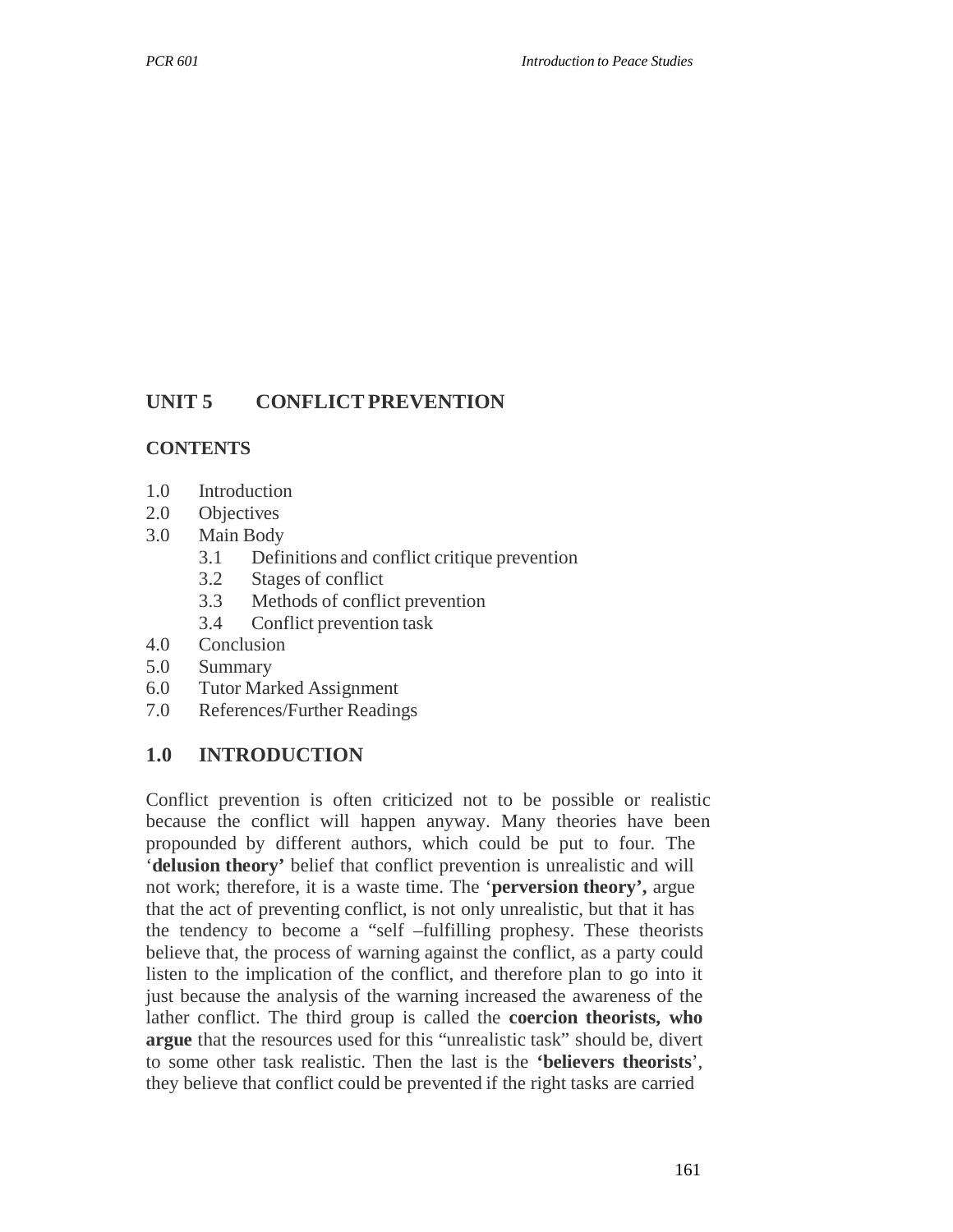out. They argue that different tasks will be carried out for the different stages; if good results are to be achieved.

# **2.0 OBJECTIVE**

At the end of this Unit, you should be able to:

- i. Describe the different theories of conflict prevention;
- ii. Define conflict prevention;
- iii. Identify the different stages of conflict; and
- iv. Describe the tasks involved in conflict prevention.

# **3.0 MAIN BODY**

### **3.1 Definitions and Critiques of Conflict Prevention.**

Four definitions of conflict prevention will be discussed to see the different emphases. The essence of these different emphases is to also show that, the different stages of the conflict will also determine the action that will be suggested for intervention. This also shows that is not possible to do one particular thing to prevent conflict, but various task could be employed:

- 1. Conflict Prevention 'Actions, policies, procedures or institutions undertaken in particular vulnerable places and times in order to avoid the threat or use of armed force and related forms of coercion by states or groups, as the way to settle the political disputes that can arise from the destabilizing effects of economic, social, political and international change'. Conflict prevention can also include action taken after a violet conflict to avoid its recurrence. (…) Conflict prevention strives to intervene before threats to use force or coercion are made or before [either party] resort to significant armed force or coercion. This means that conflict prevention can occur at two points in a typical conflict's life history:
- a). When there has not been a violet conflict in recent years, and before significant signals of violence [make] possible [the] escalation to sustained violet conflict, conflict prevention aims to keep a conflict from escalation; and
- b). When there has been a recent violet conflict but peace is being restored, conflict prevention aims to avoid a relapse or re-igniting of violence" (Lund, 1997:3-2 3).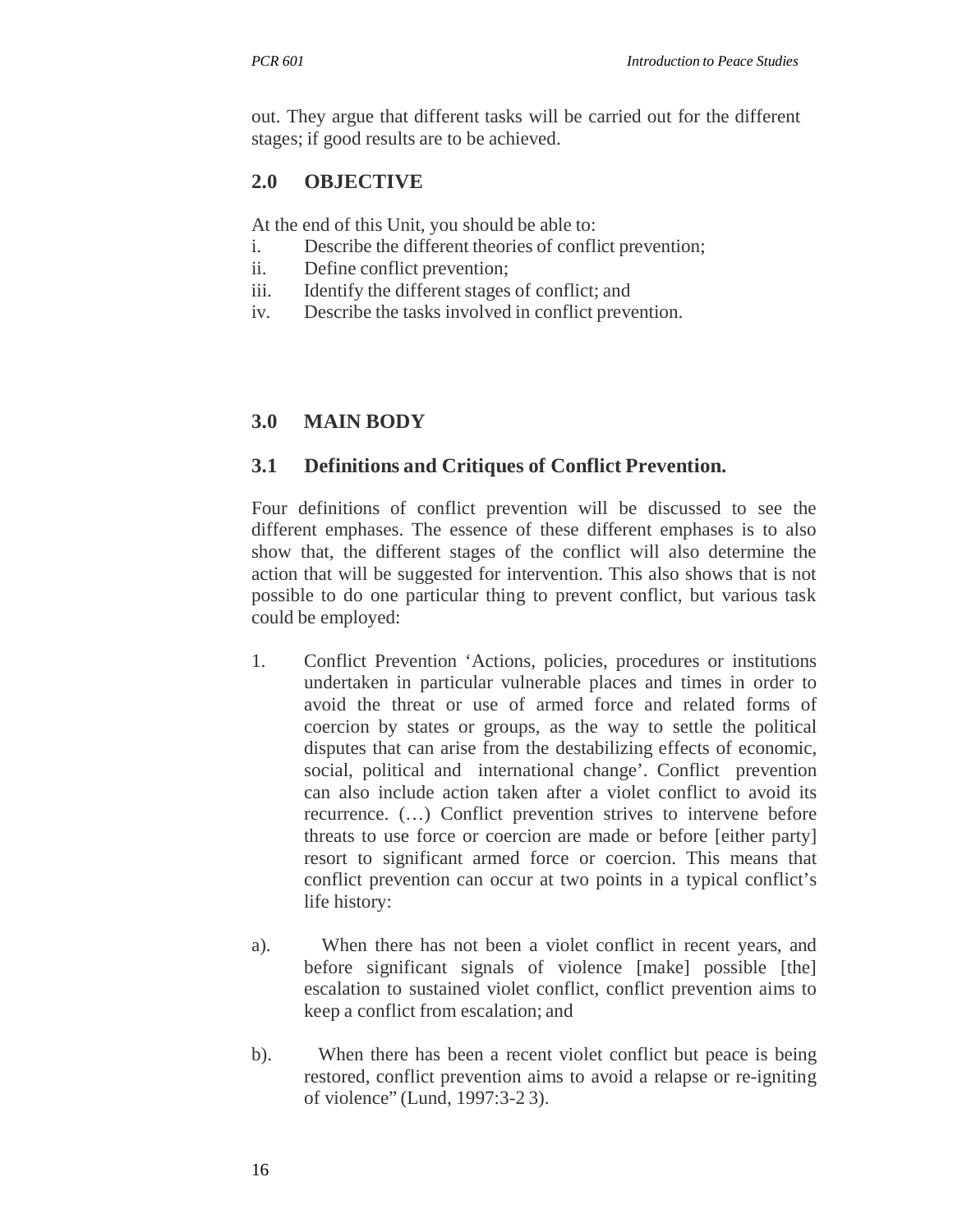- 2. Conflict prevention "Measures which contribute to the prevention of undesirable conflict behaviour once some situation involving goal incompatibility has risen. (…) [The concept] refers to two types of effort: those which prevent behaviour defined within the relevant international system as undesirable, and those which attempt to confine conflict behaviour within clearly defined limits of permissible activity. The concept is not new. Older terms such as preventive diplomacy, crisis-prevention or deterrent diplomacy all refer to similar efforts" (Reychler, 1994:4)
- 3. Conflict prevention "An approach to conflict prevention should not only rely on removing causes of wars, but also on introducing appropriate preventers… If we accept this view, conflict prevention may be viewed not so much as the interposition of a single preventer in a complex situation.
- 4. Conflict "Activities normally conducted under Chapter VI of the UN Charter, ranging from diplomatic initiative to preventative deployments of forces intended to prevent disputes from escalating into armed conflicts or from spreading. Conflict prevention can include fact finding missions; conflict prevention is the deployment of operational forces possessing sufficient deterrence capabilities to avoid a conflict." (British Army, 1997:2).

#### **3.2 Stages of Conflict.**

According to Bloomfield (MS) "All conflict goes through a preliminary dispute phase and may also go through one or more hostilities and post hostilities phases. In each phase, identifiable factors generate pressures that may influence the course of the case toward the next threshold and transition into another phase. These factors may be offset by other influential factors that tend toward the prevention of that transition".

He further asserted that: "Change in the relationship among factors will alter the likelihood of a conflict undergoing transition from are phase to another; and "The cause of conflict can be significantly altered by policy measures aimed at reinforcing violence – minimizing factors and offsetting violence – generating factors as appropriate for the phase in question.

All these try to say is that conflict is in phases and the actions required have to be relevant to it, depending in what you want to achieve. There are 3 basic stages of conflict: the latent conflict and the post-conflict or de-escalation stages.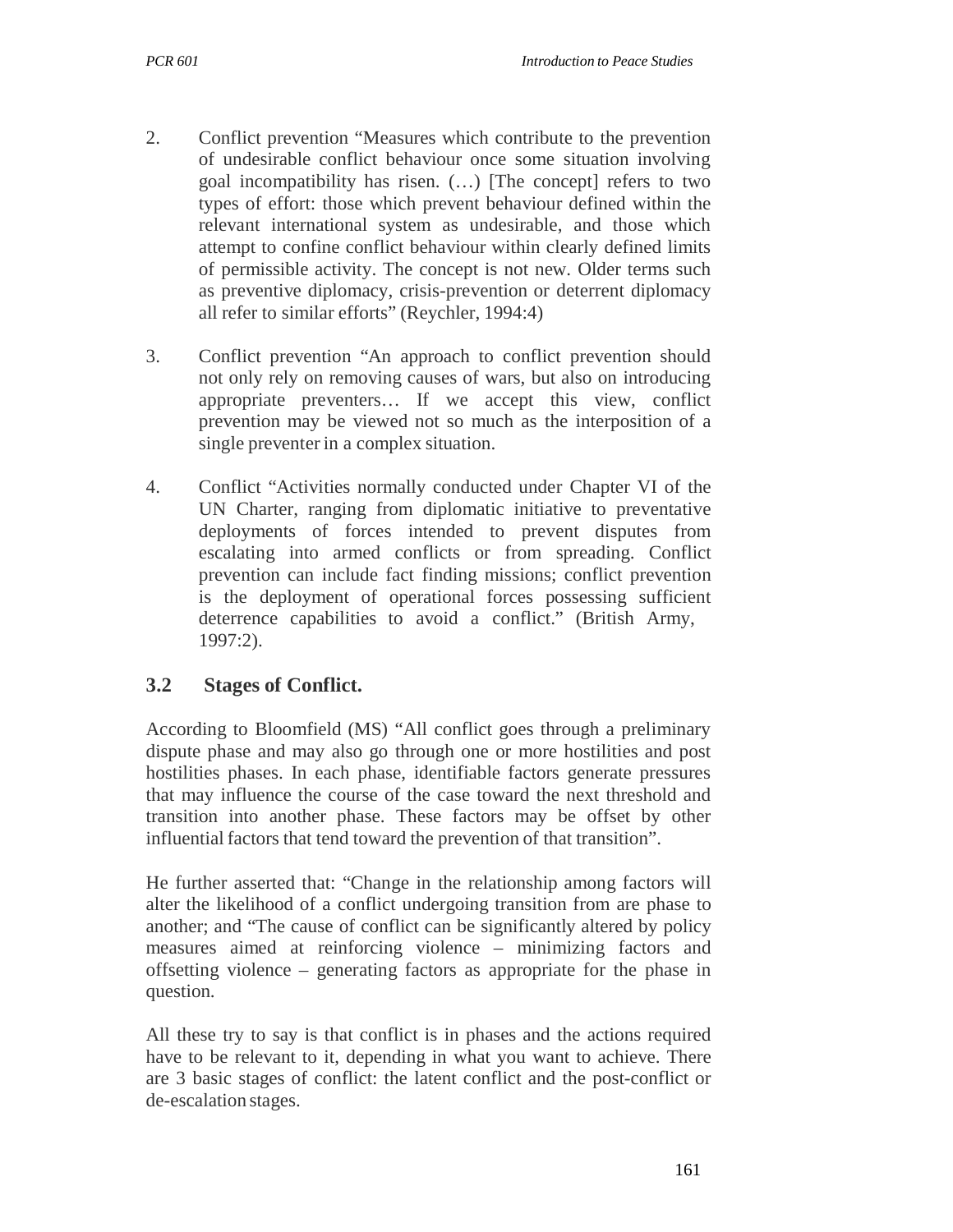#### TheLatentstage:

This is the period which could be described as a period of false peace". It is the stage before the eruption of conflict. At this stage, conflict has not acutely manifested, and the groups have not been mobilized. A conflict can remain latent for years, due to repressions and poor articulation of political demands.

At this period, factors that must be looked at are structural conditions in the society. Structures like the judiciary social institution, the economic environments are the issues that may or may not lead to conflicts.

Two things must be measured in this period to determine what is likely to happen. The **willingness** and the **opportunities.** No matter how bad the situation is, if the people do not have the willingness to fight for example, they will not fight. So having the willingness to carry out a particular action is a pre-requisite for action. The second, which is the opportunity, which some authors refer to as resources, which could be material, time, or personnel. No matter the willingness to prosecute a conflict, if you don't have the resources to carry out your desired will, there will be no conflict.

#### TheConflictStage

This is the period of full-blown conflict. There is fighting between organized armed units, the existence or initiation of active hostility and destructive violence used by the party on either side is a carefully planned manned, and these fighting lead to loss of lives and or destruction of properties. This stage last for months or years and there are other smaller phases of escalation, de-escalation, cease fire and relapse of cease fires etc.

At this stage, the wish of the parties should be to develop a management strategy, and the proximate causes must be dealt with to stop the hostility. The root causes of the conflict cannot be addressed at this stage. The proximate causes and these problems can be easily changed or corrected to bring temporary peace. Problem like ethnic bashing and propagandizing can be easily stopped. Cultural discrimination and marginalization of some ethnic group in political appointment can be connected easily, to reduce tensions.

#### ThePostConflictStage

This stage of conflict has different names depending on the author and her experience, but the most important characteristic of this stage is that, violent hostility has stopped: there is a cease fire, and killings have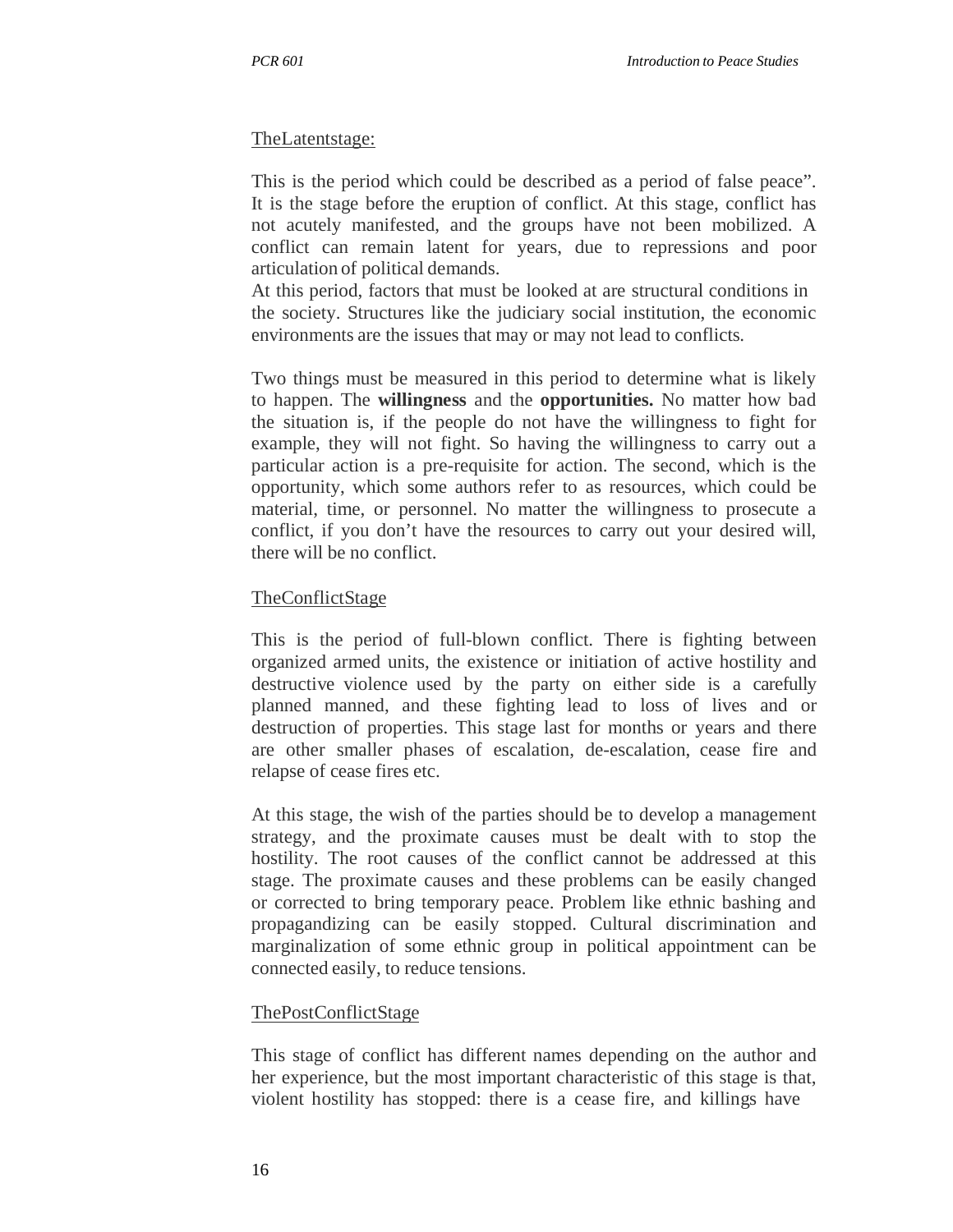stopped. All efforts are made to avoid a re-escalation of conflict. Plans for reconstruction and repairs at all levels are beginning to emerge and what we have is fragile peace which can go either way.

### **3.3 Methods of Conflict Prevention per Conflict Stage.**

The tasks of conflict prevention vary from stage to stage. Although different authors have various stages of conflict, for the purpose of this topic, we shall divide conflict phases into 3.

The Latent Stage  $-$  It is the primary prevention tasks that take place here, which aims to reduce to minimum the chances of a violent conflict occurring. Proactive measures are taken to prevent the emergence of formation of positions or parties to prevent the likely outbreak of conflict between the parties. There are diplomatic activities to contain or control conflicts. This is the stage where early warning is of great use. This activity calls for accurate analysis of any latent or minor disputes, and hopes to develop strategies to resolve it. This system varies in complexity and approach. Early warning activities include fact-finding missions, consultations, inspections, report mechanism and monitoring. Although, many critics have queried early warning and said that early warning is not the problem, but easily response.

The Second / Crisis Stage - The crisis stage deals with secondary prevention tasks, which is about the containment and mitigations of on going crises. The whole effort made here aim to prevent vertical escalation of existing conflict. Vertical escalate means intensification of hostile behaviour which is very dangerous. Also, efforts are made to reduce horizontal escalation which deals with the spreading of the conflicts to other areas of the country. And finally, effort to mitigate the conflict will be put in place. All they aim is to confine the conflict and reduce the chances of escalation or expansion.

ThePostConflictStage – This is the stage call for Tertiary Prevention, which aims to prevent the reoccurrence of armed conflict. Measures aim to make sure that there is no breakdown of cease fire agreements in the post conflict stage.

## **3.4 Conflict Prevention Task**

Prevention of conflicts has been seen to be the job of international communities. This view or understanding has led to the inactions of other parties and preventable genocides have taken place. For example, the 1961 Ruwandan government of Gregiore Kayibanda showed the traces of intimidation and injustice that the League of Nations recorded that the government in power is showing traces of racial dictatorship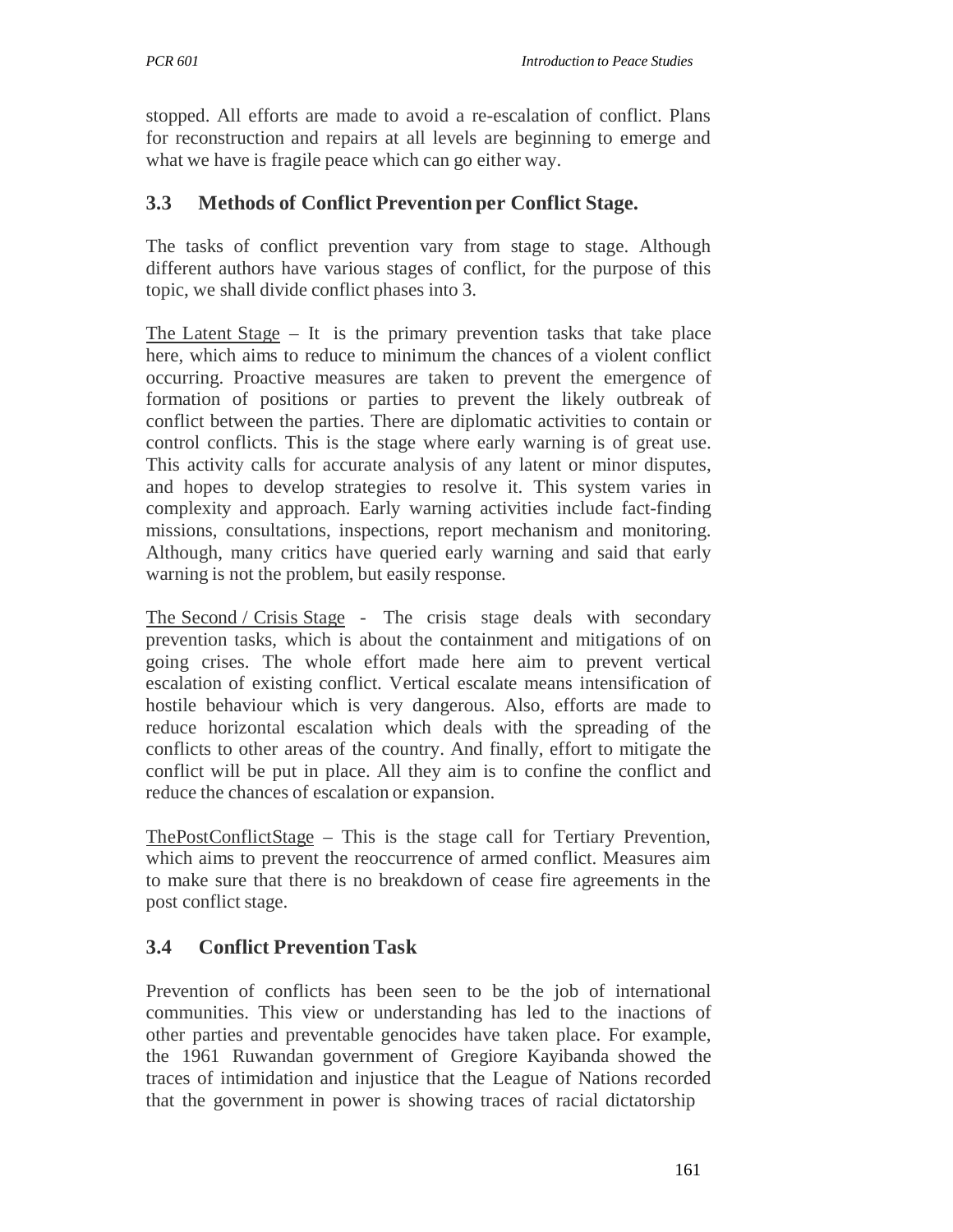which should be curtailed, to avoid any future problems. They observed that an oppressive government is been replaced by another. So, the genocide of 1994, was seen coming since 1961, but nothing was done to prevent it. This brings us to the first task of conflict prevention.

**1. Early Warning:** This is a mechanism that aims to identify the threats of an outbreak of violence. Early Warning could with time allow various preventive measures like preventive diplomacy, humanitarian and military actions to be put is place. Early Warning must address a particular issue. This is why scholars ask this question: Early Warning, about what? There could be Early Warning about: refugee explosion, genocide, state fracture etc. The most important issue is to control conflict escalation, already showing signs of violence.

Another important concept of Early Warning is time, which ask the question that is very difficult to answer; because of the cares of triggers. It is not easy to determine when a conflict will erupt; because there are cases of protracted latent conflicts which could not result into full blown conflicts because of so many internal and external factors. But triggers – impromptu/immediate events that accelerate the outbreak of a conflict could lead to conflict. These events could be, a natural disaster, death of a prominent politician or leader or one misfortune or other. No one has control over these events.

Then the last question is Early Warning for whom? This is because the most crucial part of warning is getting the relevant persons to heed to the warning. If the users of the warning cannot be reached because of so many other factors then, it becomes a problem. But generally warning could be for:

- i. The prospective victims and group at risk;
- ii. The perpetrators (in order to deter them);
- iii. Intergovernmental agencies such as UNCR, UNDP, WEP, UNICEF;
- iv. Regional governments willing and able to provide their good offices and other instruments to prevent the outbreak of the disaster;
- v. The secretary general of the United Nations;
- vi. Members of the security council of the United Nations;
- vii. Other members of the international community;
- viii. Non-governmental organizations concerned with relief;
- ix. The mass media;
- x. The public;
- xi. Eminent persons who can lend credence to the warning.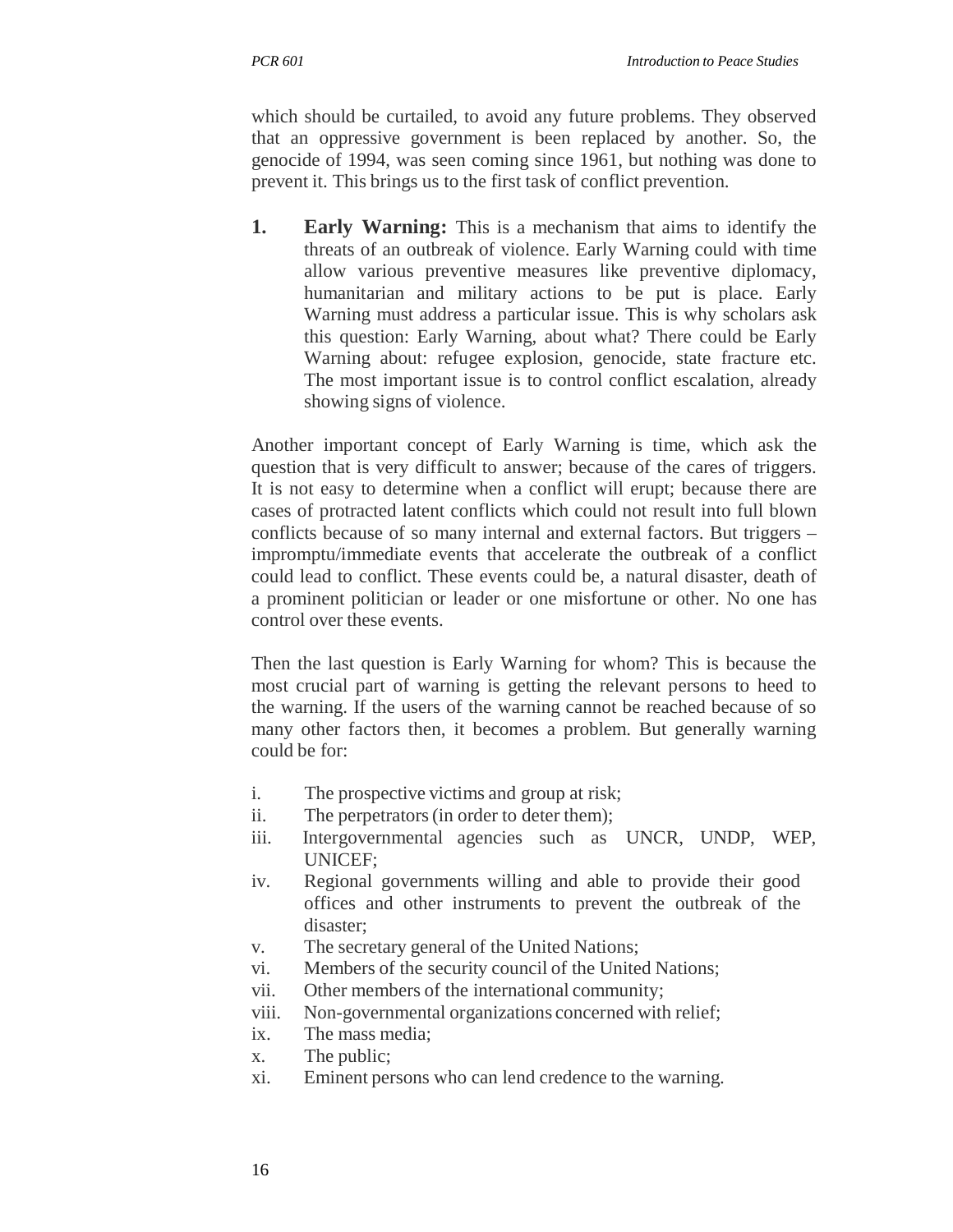(Adopted from Schmid, 2000)

- **2.** Surveillance: Surveillance is keeping a watch over an area to the knowledge of the opponent. It is in an operation area that will help to deter enemies from hurting the people. Surveillance can make the enemy know that they are being watched, and the message of 'be careful' is sent and an effective surveillance, is therefore, a major conflict prevention technique.
- **3. Stabilizing Measures:** Stabilizing and confidence building measures help to reduce tension in an area. These kinds of measures, sometimes represent the first step towards the restoration of law and order; and negotiations for a political settlement. They may take several forms:

The establishment of an effective liaison and communication network between all parties;

Mutual and balanced reductions in personnel and military equipment;

The separation of forces;

Zonal restrictions on the deployment of weapons and manpower; Advance reporting of military activities or exercises; and Joint inspections of disputed areas. (Adopted from Schmid, 2000)

**4. The Restoration of Law and Order:** Before handing over the government administration to Civilian Police (CivPol) or the nation's forces, the restoration of law and order may be the principal task for a military force. The activities may range from counter-insurgency and counter-terrorist tasks to the specific protection of human rights.

## **Self Assessment Exercise**

Highlight and discuss the stages of conflict and how they can be prevented?

# **4.0 CONCLUSION**

Conflict prevention is a multi faceted program that can go a long way in reducing violent conflict. Conflict prevention varies depending on the stage of the conflict and what one wants to prevent. Early Warning, which is one of the task of conflict prevention is been highly criticized, because people think that what is important is Early Response, not warning.

## **5.0 SUMMARY**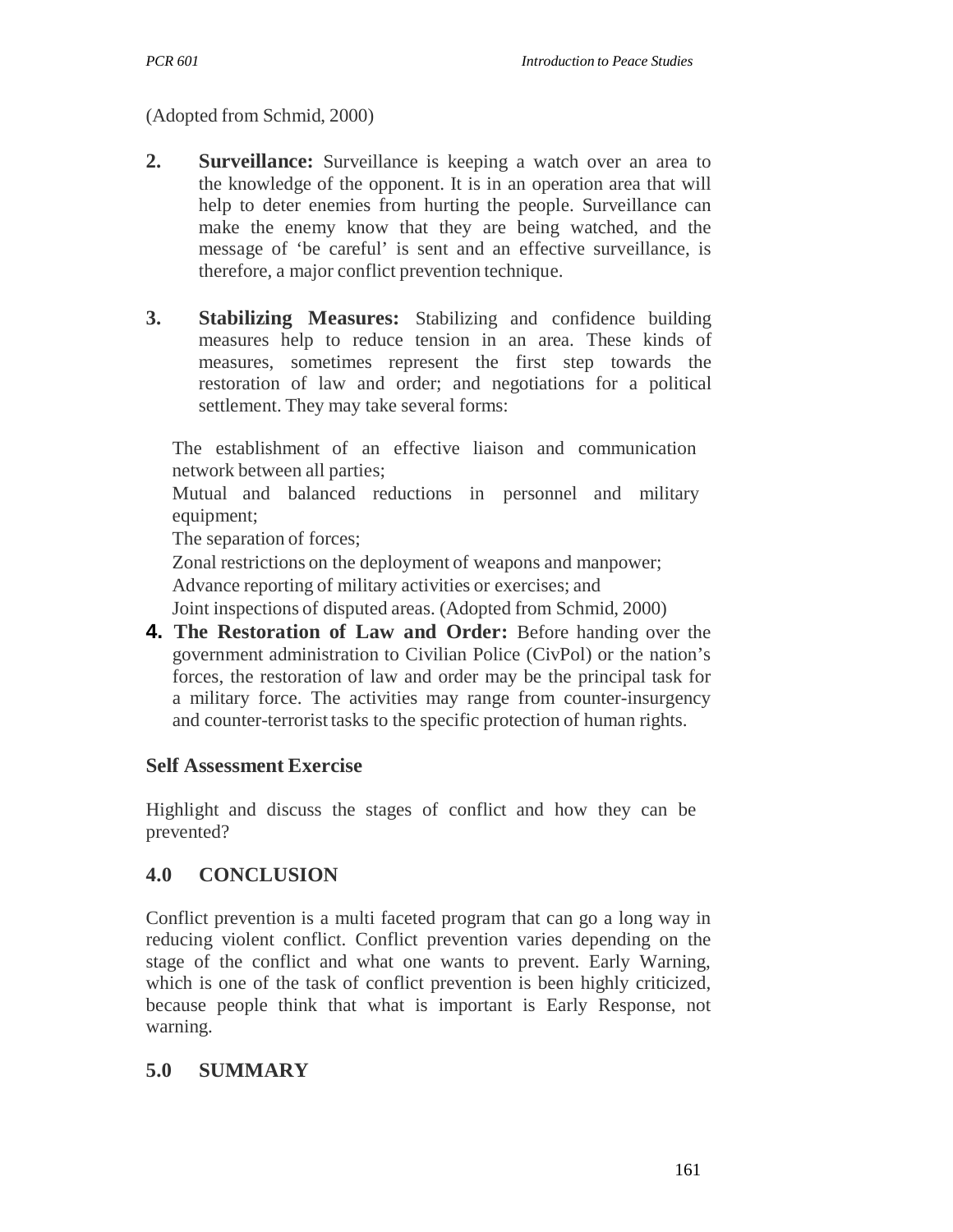In summary, conflict prevention is an aspect of conflict management that is very technical, but at the same time, very important. Even with the criticisms about how realistic the operation conflict prevention can be, reports have shown that, some conflicts can be prevented, if efforts are put in place to stop the conflict. What is mostly needed, is the political will to make things happen.

# **6.0 TUTOR MARKED ASSIGNMENT (TMA)**

- 1. Conflict prevention is unrealistic, therefore, not necessary. **Discuss**
- 2. Describe the different theories of conflict prevention.

## **7.0 REFERENCES/FURTHER READINGS**

- British Army, (1997:2) Peace Support Operations. (London: Joint Warfare Publications 3-01, January
- Bloomfield L. Anatomy of Conflict: Toward a Theory of conflict Prevention, Manuscript. n.d.n.p
- Lund, Michael S. (1997:4) Preventing Violent Conflicts: A Revised Guide for (Washington, D.C.: Creative International.
- Reychler, Luc. (1994) "The Art of Conflict Prevention: Theory and Practice; in Werner Bauwens & Luc Reychler (eds). The Art of Conflict Prevention, (London: Brassey's
- Schmid A.P. (2000). Thesaurus and Glossary of Early Warning and Conflict Prevention Terms. FEWER London El 6QN United Kingdom
- Mbanda L. (1997) Committed toConflict: The Destruction of the ChurchinRwanda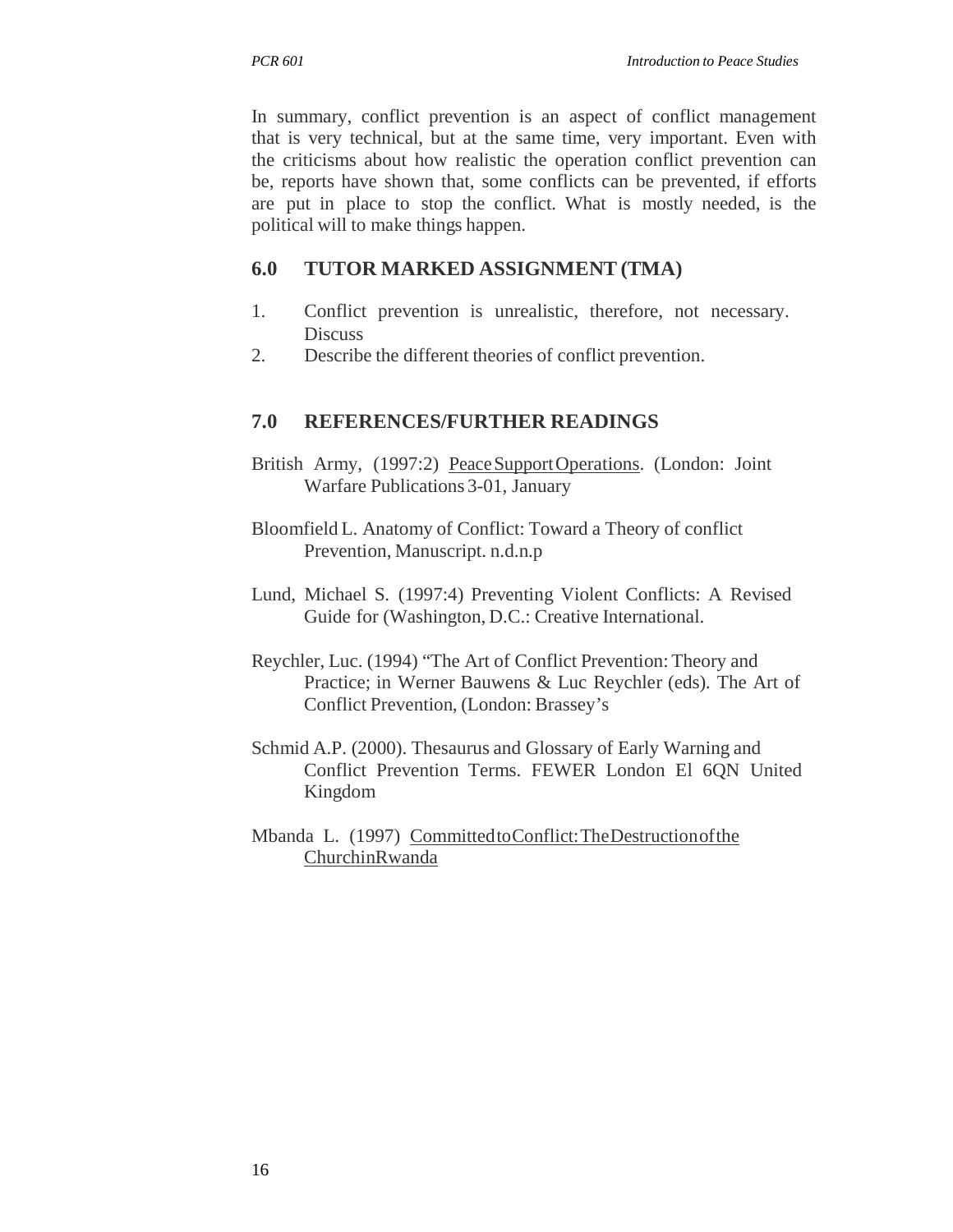#### **Appendix**

UNITED NATIONS SECURITY COUNCIL Distr:

General, 31 October 2000

### **RESOLUTION 1325 (2000) Adopted by the Security Council at 4213th meeting, on 31 October 2000**

#### **THE SECURITY COUNCIL**

Recalling its resolutions 1261 (1999) of 25 August 1999, 1265 (1999) of 17 as well as relevant statements of its president and recalling also the statement of its president to the press on the occasion of the united Nation Day for women's Rights and international Peace (international women's Day) of March 2000 (SC6816)

### **RECALLING ALSO THE COMMUNICATIONS OF THE BEIJING DECLARATION AND PLATFORM FOR ACTION**

(A/52/23) as well as those contained in the outcome document of the twenty-third Special Session of the United Nation General Assemble entitled "Women 2000 Gender Equality, Development and peace for the Twenty-first Century" (A/S-23/10/Rev, in particular those concerning women and armed conflict,

**BEARING IN MIND THE PURPOSES AND PRINCIPLE OF THE CHARTER OF THE UNITED NATION** and the primary responsibility of the Security Council under the Charter for the maintenance of international peace and security,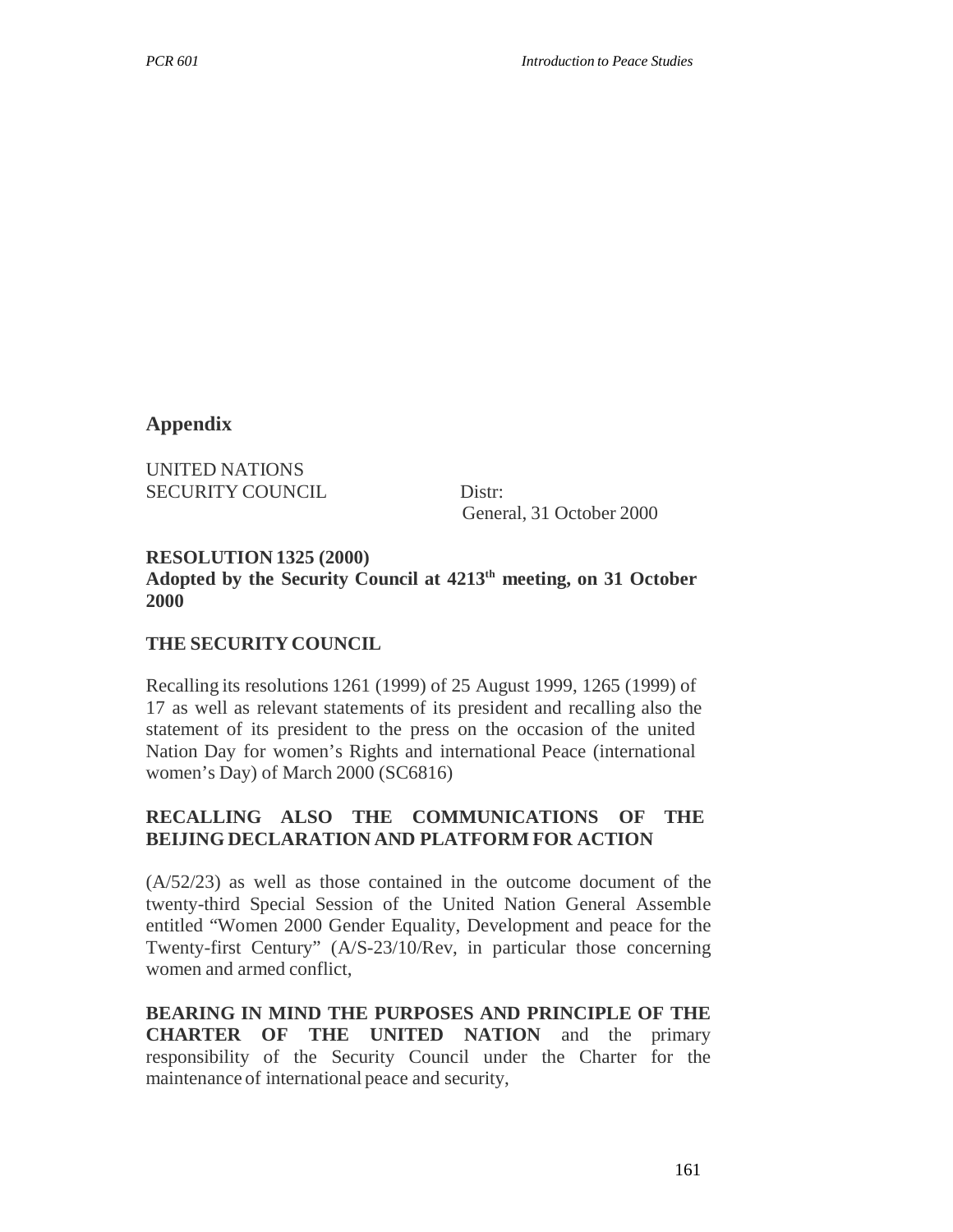#### **EXPRESSING CONCERN THAT CIVILIANS PARTICULAR WOMEN AND CHILDREN ACCOUNT**

For the vast majority of those adversely affected by med conflict, including as refugees and internally displaced persons, and increasingly are targeted by combatants and armed elements, and recognizing the consequent impact this has on durable peace and reconciliation.

#### **REAFFIRMING THE IMPORTANT ROLE OF WOMEN IN THE PREVENTION AND RESOLUTION OF CONFLICT**

And in peace building and stressing the importance of their equal participation and full involvement in all efforts for the maintenance and promotion of peace and security, and the need to increase their role in decision making with regard to conflict prevention and resolution,

**REAFIRMING** also the need to implement fully international humanitarian and human rights law protects the rights of women and girls during and after. Emphasizing the need for all parties to ensure that mine clearance and mine awareness programmes take into account the special needs of women and girls.

**RECOGNIZING THE URGENT NEED TO MAINSTREAM A GENDER PERSPECTIVE INTO PEACEKEEPER OPERATION**, and in this regard noting the Windhoek Declaration and the Namibia plan of Action on mainstream a Gender perspective in Multidimensional peace Support operations (S/2000/693),

### **RECOGNIZING ALSO THE IMPORTANCE OF THE RECOMMENDATION CONTAINED IN THE STATEMENT**

Of its president to the press of 8 March 2000 for specialized training for all peacekeeping personnel on the protection, special needs and human rights of women and children in conflict situations.

#### **RECOGNIZING THAT AN UNDERSTANDING OF THE IMPACT OF ARMED CONFLICT ON WOMEN**

And girls, effective institutional arrangements to guarantee their protection and full participation in the peace process can significantly contribute to the maintenance and promotion of international peace and security.

Noting the need to consolidate data on the impact of armed conflict on women and girls,

1. Urges Member states to ensure increased representation of women at all decision – making levels in national, regional and international institutions and mechanism for the prevention, management, and resolution of conflict;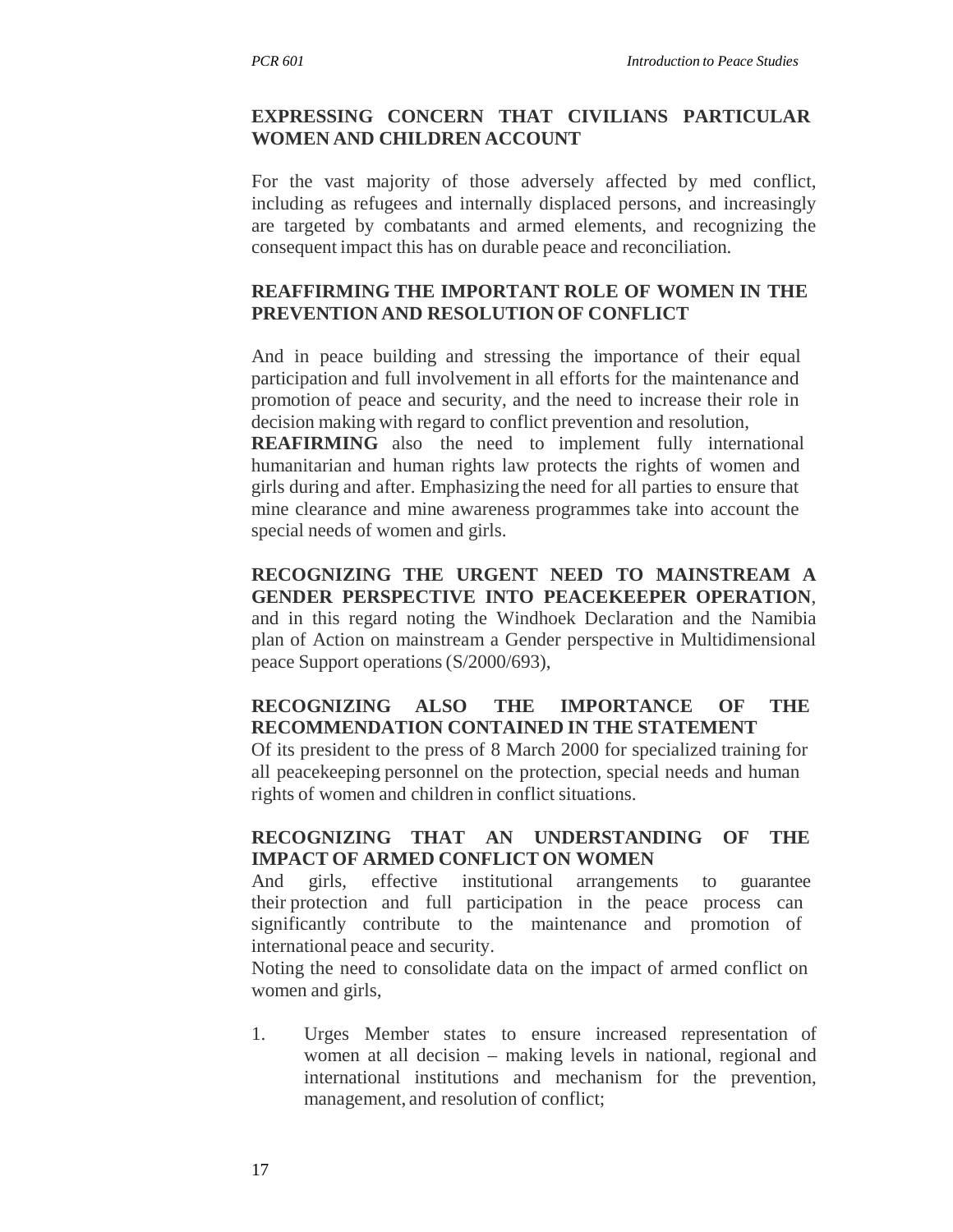- 2. Encourages the Secretary General to implement his strategic plan of action (A/49/587) calling for an increase in the participation of women at decision – making levels in conflict resolution and peace processes;
- 3. Urges the Secretary General to appoint more women as special representative and envoys to pursue good offices on his behalf, and in this regard calls on member states to provide candidates to the Secretary General for inclusion in a regularly updated centralized roster;
- 4. Further urges the Secretary General to seek to expand the role and contribution of women in United Nation field-based operations and especially among military observers, civilian police, human rights and humanitarian personnel;
- 5. Expresses its willingness to incorporate a gender perspective into peacekeeper operations, and urges the sectary General to ensure that, where appropriate, field operations include a gender component;
- 6. Requests the Secretary-General to provide to member states training guidelines and material on the protection, rights and the particular needs of women, as well as on the importance of involving women in all peacekeeping and peace building measures, invites member states to incorporate these element as well as HIV/AIDS awareness training into their national training programmes for military and civilian police personnel in preparation for deployment, and further requests the secretary General to ensure that civilian personnel of peacekeeping operations receive similar training
- 7. Urges Member states to increase their voluntary financial, technical and logical support for gender-sensitive training efforts, including those undertaken.
- 8. Calls on all actors involved when negotiating and implementing peace agreements, to adopt a gender perspective, including inter alia
	- a. The special needs of women and girls during repatriation and resettlement and for rehabilitation, reintegration and post conflict reconstruction;
	- b. Measures that support local women's peace initiatives and indigenous implementation mechanisms of the agreements;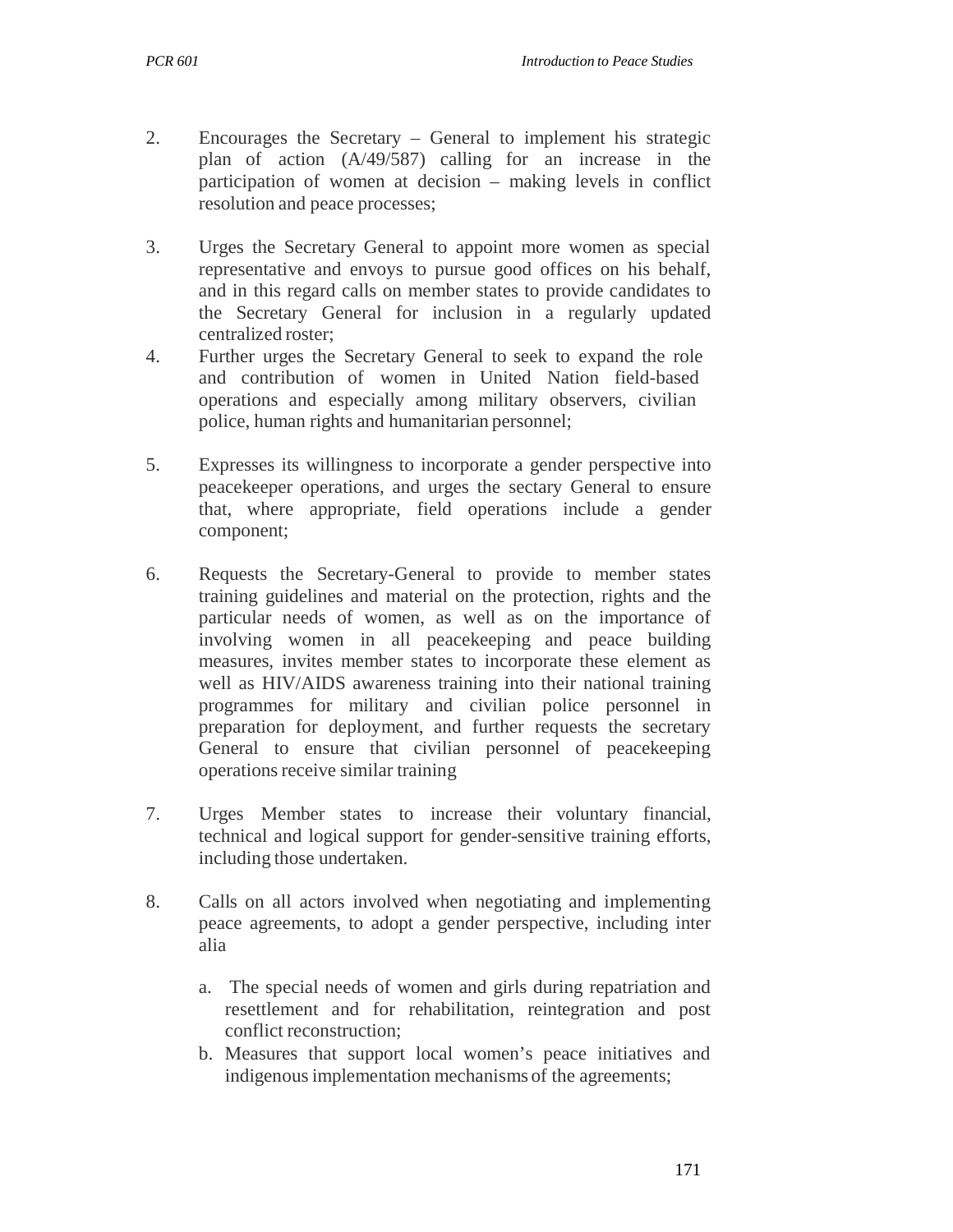- c. Measures that ensure the protection of the respect for human rights of women and girls particularly as they relate to the constitution, the electoral system, the police and the Judiciary;
- 9. Calls upon all parties to armed conflict to respect fully international law applicable to the rights and protection of women and girls, especially as civilians, in particular the obligations applicable to them under the Geneva Convention of 1949 and the Additional protocol thereto of 1977, the Refugee Convention of 1951 and the protocol thereto of 1969, the Convention on the Elimination of All form of Discrimination against women of 1979 and the optional protocol thereto of 1999 optional protocol thereto of 25 may 2000 and to bear in mine the relevant provisions of the Rome statute of the international Criminal Court;
- 10. Calls on all parties to armed conflict to take special measure to protect women and girls from gender-based violence, particularly rape and other forms of sexual abuse, and all other forms of violence in situations of armed conflict;
- 11. Emphasizes the responsibility of every one states to put an end to impunity and to prosecute those responsible for genocide, crimes against humanity, and war crime including those relating to sexual and other violence against women and girls, and in his regard stresses the need to exclude these crimes, where feasible from amnesty provisions;
- 12. Calls upon all parties to armed conflict to respect the civilian and humanitarian character of refugee camps and settlements and to take into account the particular needs of women and girls, including the their design, and recalls its resolutions 1208 (1998) of 19 November 1998 and 1296 (2000) of 19 April 2000.
- 13. Encourages all those involved in the planning for disarmament, demobilization and reintegration to consider the different needs of female and male ex-combatants and to take into account the needs of their dependants;
- 14. Reaffirms its readiness, whenever measures are adopted under Article 41 of the Charter of the United Nations, to give consideration to their potential impact on the civilian population, bearing in mind the special needs of women and girls in order to consider appropriate humanitarian exemptions;